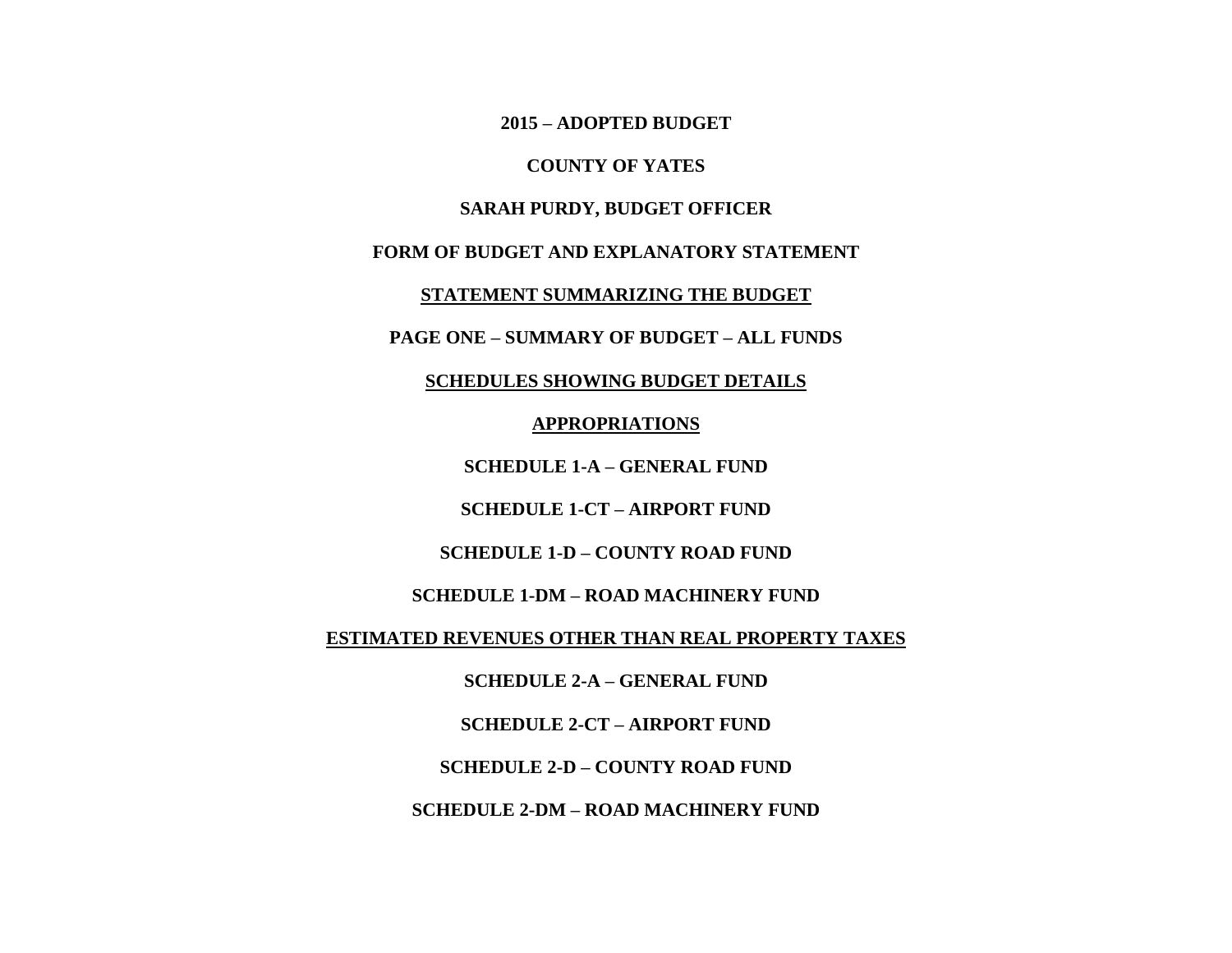## SUMMARY OF BUDGET - ALL FUNDS ADOPTED BUDGET

## EXHIBIT A

| TOTAL APPROPRIATIONS ALL FUNDS                                       |                |                                   |                       |                | 42,740,416   |
|----------------------------------------------------------------------|----------------|-----------------------------------|-----------------------|----------------|--------------|
| <b>LESS ESTIMATED REVENUES</b>                                       |                |                                   |                       | 24,797,317     |              |
| APPROPRIATED CASH SURPLUS                                            |                |                                   |                       |                |              |
| <b>GENERAL FUND SURPLUS</b>                                          |                |                                   | 1,628,535             |                |              |
| <b>INSURANCE FUND</b>                                                |                |                                   | 149,800               |                |              |
| UNEMPLOYMENT FUND                                                    |                |                                   | 24,900                |                |              |
| <b>ROAD</b>                                                          |                |                                   | $\Omega$              |                |              |
| <b>ROAD MACHINERY</b>                                                |                |                                   | 50,000                |                |              |
| <b>AIRPORT</b>                                                       |                |                                   | 51,098                |                |              |
| <b>BUILDING RESERVE FUND</b>                                         |                |                                   | 108,000               |                |              |
| ENVIRONMENTAL RESERVE FUND                                           |                |                                   | 13,000                |                |              |
| <b>INFRASTRUCTURE RESERVE FUND</b>                                   |                |                                   | 32,000                |                |              |
| TELEPHONE EQUIPMENT RESERVE FUND                                     |                |                                   | 30,000                |                |              |
| <b>TOURISM RESERVE FUND</b>                                          |                |                                   | 45,434                |                |              |
| TOTAL CASH SURPLUS APPROPRIATED                                      |                |                                   |                       | 2,132,767      |              |
| TOTAL REVENUES AND APPROPRIATED CASH SURPLUS                         |                |                                   |                       |                | 26,930,084   |
| <b>BALANCE OF APPROPRIATIONS TO BE RAISED FOR BUDGETARY PURPOSES</b> |                |                                   |                       | 15,810,332     |              |
| <b>TOTAL TAX LEVY</b>                                                |                |                                   |                       |                | 15,810,332   |
|                                                                      |                | <b>SUMMARY OF BUDGET BY FUNDS</b> |                       |                |              |
|                                                                      |                |                                   |                       |                |              |
|                                                                      | <b>GENERAL</b> | <b>COUNTY ROAD</b>                | <b>COUNTY</b>         | <b>AIRPORT</b> | <b>TOTAL</b> |
|                                                                      | <b>FUND</b>    | <b>FUND</b>                       | <b>MACHINERY FUND</b> |                |              |
| <b>APPROPRIATIONS</b>                                                | 36,215,855     | 5,494,536                         | 947,588               | 82,437         | 42,740,416   |
| <b>LESS: ESTIMATED REVENUES</b>                                      |                |                                   |                       |                |              |
| OTHER THAN REAL ESTATE TAXES                                         | 22,660,838     | 2,056,545                         | 48,595                | 31,339         | 24,797,317   |
| APPROPRIATED CASH SURPLUS                                            | 2,031,669      | $\boldsymbol{0}$                  | 50,000                | 51,098         | 2,132,767    |
| BALANCE OF APPROPRIATED TO BE                                        |                |                                   |                       |                |              |
| <b>RAISED FOR BUDGETARY PURPOSES</b>                                 | 11,523,348     | 3,437,991                         | 848,993               | $\theta$       | 15,810,332   |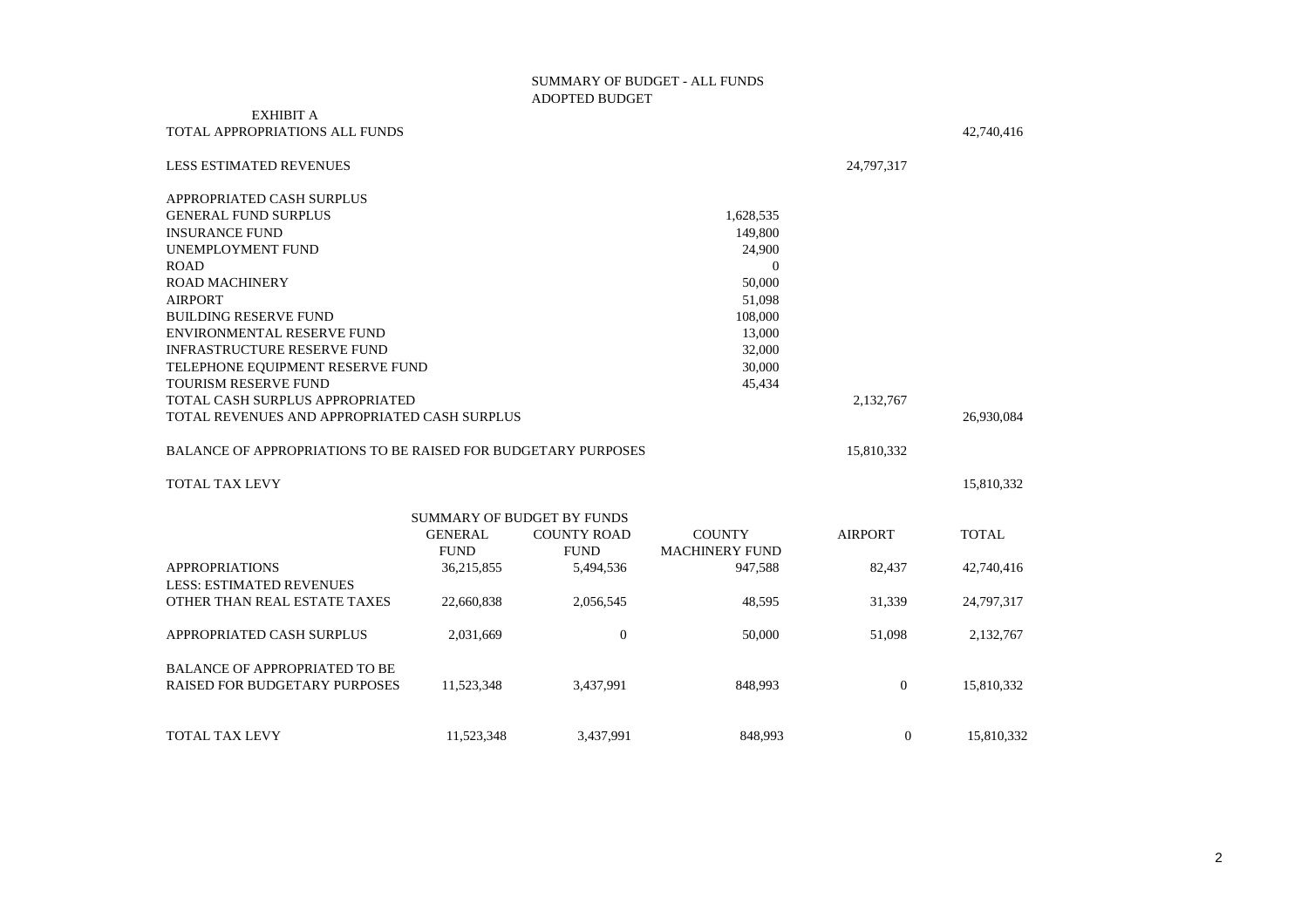**INDEX**

| <b>DEPARTMENT</b>              | <b>PAGE</b> | <b>DEPARTMENT</b>                | <b>PAGE</b>    |
|--------------------------------|-------------|----------------------------------|----------------|
| <b>ADMINISTRATOR</b>           | 11          | <b>JAIL</b>                      | 51             |
| <b>AIRPORT FUND</b>            | 89          | <b>LEGISLATURE</b>               | $\overline{4}$ |
| ALTERNATIVES TO INCARCERATION  | 55          | <b>PERSONNEL</b>                 | 21             |
| ANIMAL CONTROL                 | 60          | <b>PLANNING</b>                  | 85             |
| <b>BUDGET OFFICER</b>          | 14          | <b>PROACTION</b>                 | 82             |
| <b>BUILDINGS &amp; GROUNDS</b> | 26          | <b>PROBATION</b>                 | 49             |
| <b>CAPITAL PROJECTS</b>        | 87          | PUBLIC DEFENDER                  | $\tau$         |
| <b>CENTRAL COPIER</b>          | 35          | PUBLIC HEALTH                    | 65             |
| <b>CENTRAL GASOLINE</b>        | 32          | <b>REAL PROPERTY TAX SERVICE</b> | 15             |
| <b>CENTRAL MAILING</b>         | 34          | <b>RECORDS MANAGEMENT</b>        | 25             |
| <b>CENTRAL TELEPHONE</b>       | 33          | REVENUE, AIRPORT                 | 108            |
| <b>COMMUNICATION SYSTEMS</b>   | 40          | REVENUE, LOCAL (GENERAL)         | 101            |
| <b>COMMUNITY SERVICES</b>      | 69          | REVENUE, ROAD                    | 109            |
| <b>CONFLICT DEFENDER</b>       | 9           | REVENUE, ROAD MACHINERY          | 110            |
| <b>COOPERATIVE EXTENSION</b>   | 86          | ROAD FUND                        | 90             |
| <b>CORONERS</b>                | 10          | <b>ROAD MACHINERY FUND</b>       | 97             |
| <b>COUNTY ATTORNEY</b>         | 20          | <b>SALES TAX</b>                 | 101            |
| <b>COUNTY CLERK</b>            | 18          | <b>SHERIFF</b>                   | 44             |
| <b>COUNTY PROMOTION</b>        | 79          | <b>SOCIAL SERVICES</b>           | 72             |
| <b>COURT SECURITY</b>          | 56          | SOIL CONSERVATION                | 86             |
| <b>DISTRICT ATTORNEY</b>       | 5           | <b>SOLID WASTE</b>               | 86             |
| <b>ECONOMIC DEVELOPMENT</b>    | 78          | <b>SPECIAL ITEMS</b>             | 38             |
| <b>EDUCATION</b>               | 39          | <b>STOP DWI</b>                  | 58             |
| <b>E-911 DISPATCH CENTER</b>   | 42          | <b>TREASURER</b>                 | 12             |
| <b>EMERGENCY MANAGEMENT</b>    | 62          | UNDISTRIBUTED EMPLOYEE BENEFITS  | 87             |
| <b>ELECTIONS</b>               | 23          | <b>VETERAN SERVICES</b>          | 79             |
| <b>HISTORIAN</b>               | 84          | <b>WEIGHTS &amp; MEASURES</b>    | 80             |
| <b>INFORMATION TECHNOLOGY</b>  | 36          | YOUTH PROGRAM                    | 82             |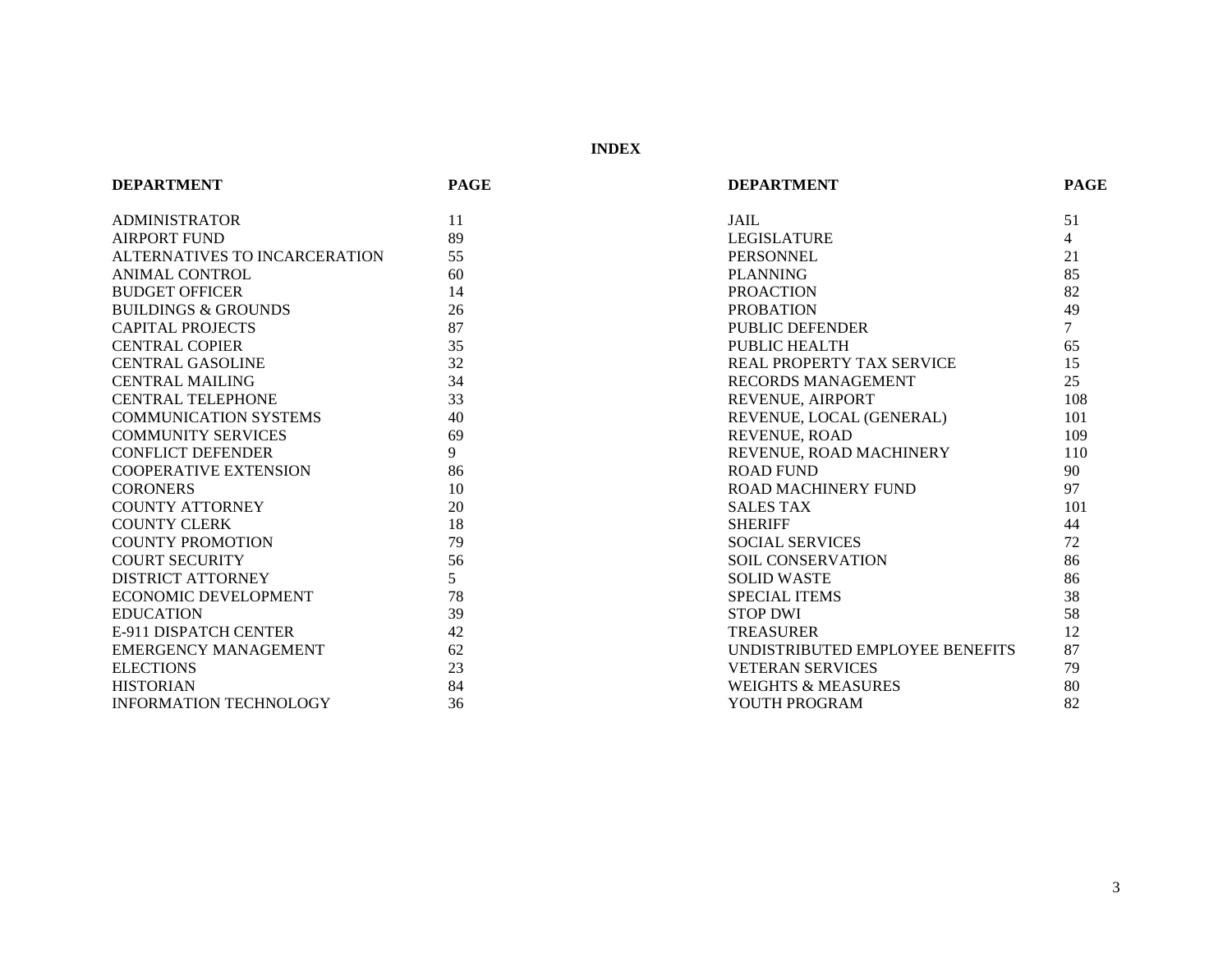| Schedule 1-A                |                             |               |                | <b>MODIFIED</b> | <b>SPENT</b>   | DEP'T          | <b>REQUEST</b> | <b>BUDGET</b>  |                |
|-----------------------------|-----------------------------|---------------|----------------|-----------------|----------------|----------------|----------------|----------------|----------------|
|                             |                             | <b>ACTUAL</b> | <b>BUDGET</b>  | <b>BUDGET</b>   | <b>THROUGH</b> | <b>REQUEST</b> | TO 2014        | <b>OFFICER</b> | <b>ADOPTED</b> |
| <b>GENERAL GOVT SUPPORT</b> |                             | 2013          | 2014           | 2014            | <b>SEPT</b>    | 2015           | ORIGINAL       | REC.           |                |
| <b>LEGISLATIVE BOARD</b>    |                             |               |                |                 |                |                |                |                |                |
|                             |                             |               |                |                 |                |                |                |                |                |
| A1010.                      | PERSONAL SERVICES           |               |                |                 |                |                |                |                |                |
| 1000                        | Chairman                    | 8,183         | 8,183          | 8,183.00        | 5,737.42       | 8,183          | 0.00%          | 8,183          | 8,183          |
| 1020                        | Legislators (14)            | 114,562       | 114,562        | 114,562.00      | 80,229.82      | 114,562        | 0.00%          | 114,562        | 114,562        |
| 1045                        | Clerk (Legislature)         | 43,590        | 50,790         | 50,790.00       | 35,611.45      | 50,790         | 0.00%          | 50,790         | 50,790         |
| 1661                        | Comp Time Buyout Non-Union  | 386           | $\overline{0}$ | 11.93           | 11.93          | $\overline{0}$ | 0.00%          | $\overline{0}$ | $\overline{0}$ |
|                             |                             |               |                |                 |                |                |                |                |                |
|                             | Total                       | 166,721       | 173,535        | 173,546.93      | 121,590.62     | 173,535        | 0.00%          | 173,535        | 173,535        |
|                             |                             |               |                |                 |                |                |                |                |                |
| A1010.                      | CONTRACTUAL EXPENSES        |               |                |                 |                |                |                |                |                |
| 4152                        | Conferences                 | 570           | 950            | 922.00          | 610.00         | 950            | 0.00%          | 950            | 950            |
| 4470                        | <b>Office Supplies</b>      | 309           | 200            | 200.00          | 147.90         | 200            | 0.00%          | 200            | 200            |
| 4501                        | Advertising                 | 1,121         | 700            | 1,700.00        | 954.00         | 700            | 0.00%          | 700            | 700            |
| 4507                        | Copier Charge               | 1,582         | 1,900          | 1,900.00        | 1,165.30       | 1,900          | 0.00%          | 1,900          | 1,900          |
| 4515                        | Postage                     | 201           | 200            | 200.00          | 162.56         | 200            | 0.00%          | 200            | 200            |
| 4653                        | Gasoline                    | $\Omega$      | 50             | 50.00           | 0.00           | $\Omega$       | $-100.00\%$    | $\theta$       | $\overline{0}$ |
| 4654                        | Mileage                     | 3,928         | 4,350          | 4,338.07        | 3,578.48       | 4,350          | 0.00%          | 4,350          | 4,350          |
| 4660                        | <b>Travel Expenses</b>      | 586           | 3,257          | 2,257.00        | 1,041.90       | 3,150          | $-3.29%$       | 3,150          | 3,150          |
| 4682                        | Utilities: Telephone/Fax    | 450           | 400            | 400.00          | 374.47         | 400            | 0.00%          | 400            | 400            |
| 4907                        | Dues                        | 150           | 150            | 150.00          | 150.00         | 150            | 0.00%          | 150            | 150            |
| 4915                        | Proceedings                 | 620           | 620            | 648.00          | 648.00         | 650            | 4.84%          | 650            | 650            |
|                             |                             |               |                |                 |                |                |                |                |                |
|                             | Total                       | 9,516         | 12,777         | 12,765.07       | 8,832.61       | 12,650         | $-0.99%$       | 12,650         | 12,650         |
|                             |                             |               |                |                 |                |                |                |                |                |
| A1010.                      | <b>EMPLOYEE BENEFITS</b>    |               |                |                 |                |                |                |                |                |
| 8100                        | FICA/Medicare               | 12,849        | 13,189         | 13,189.00       | 9,237.86       | 13,267         | 0.59%          | 13,267         | 13,267         |
| 8305                        | Medical Insurance Non-Union | 6,050         | 6,433          | 6,433.00        | 4,824.45       | 6,433          | 0.00%          | 6,433          | 6,433          |
|                             |                             |               |                |                 |                |                |                |                |                |
|                             | Total                       | 18,899        | 19,622         | 19,622.00       | 14,062.31      | 19,700         | 0.40%          | 19,700         | 19,700         |
|                             |                             |               |                |                 |                |                |                |                |                |
| A1010.0                     | <b>TOTAL</b>                | 195,136       | 205,934        | 205,934.00      | 144,485.54     | 205,885        | $-0.02%$       | 205,885        | 205,885        |
|                             |                             |               |                |                 |                |                |                |                |                |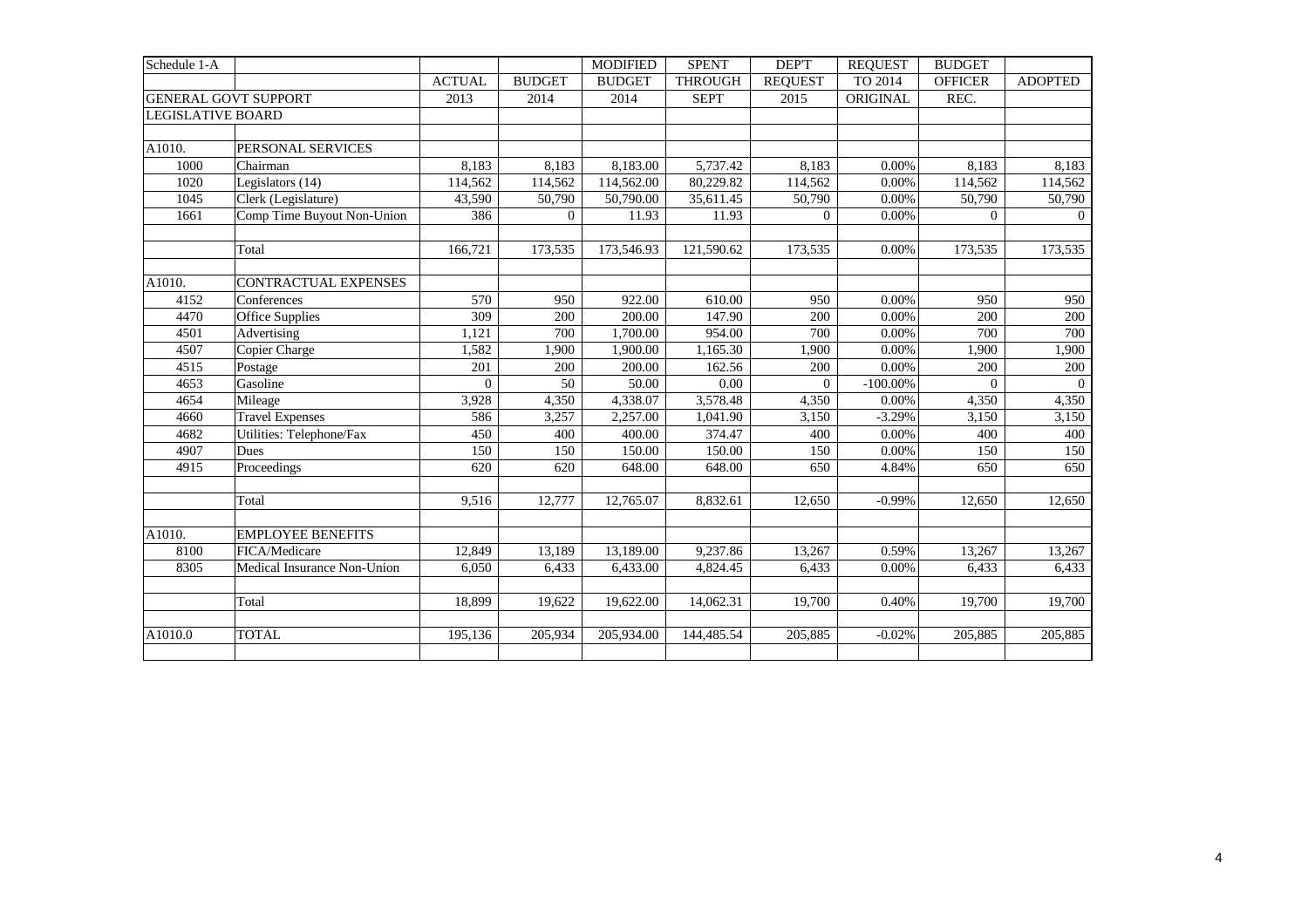| Schedule 1-A |                                       |                  |                | <b>MODIFIED</b>   | <b>SPENT</b>   | <b>DEPT</b>    | <b>REQUEST</b> | <b>BUDGET</b>  |                |
|--------------|---------------------------------------|------------------|----------------|-------------------|----------------|----------------|----------------|----------------|----------------|
|              | <b>DISTRICT ATTORNEY</b>              | <b>ACTUAL</b>    | <b>BUDGET</b>  | <b>BUDGET</b>     | <b>THROUGH</b> | <b>REQUEST</b> | TO 2014        | <b>OFFICER</b> | <b>ADOPTED</b> |
|              |                                       | 2013             | 2014           | 2014              | <b>SEPT</b>    | 2015           | ORIGINAL       | REC.           |                |
| A1165.       | PERSONAL SERVICES                     |                  |                |                   |                |                |                |                |                |
| 1010         | <b>District Attorney</b>              | 144,905          | 151,004        | 151,004.00        | 106,557.41     | 152,500        | 0.99%          | 152,500        | 152,500        |
| 1037         | <b>Assistant District Attorney</b>    | 51,587           | 52,020         | 64,020.00         | 43,726.88      | 65,500         | 25.91%         | 64,020         | 64,020         |
| 1038         | <b>Assistant District Attorney</b>    | 54,570           | 35,000         | 35,000.00         | 24,406.20      | 36,000         | 2.86%          | 35,000         | 35,000         |
| 1109         | <b>District Attorney Secretary</b>    | 33,270           | 33,936         | 33,936.00         | 25,949.42      | 35,500         | 4.61%          | 33,936         | 33,936         |
| 1572         | <b>ATP Grant: Personal Services</b>   | 13,946           | $\overline{0}$ | 6,165.00          | $0.00\,$       | $\overline{0}$ | 0.00%          | $\Omega$       | $\overline{0}$ |
| 1661         | Comp Time Buyout Non-Union            | 274              | 3,298          | 3,298.00          | 2,002.33       | $\overline{0}$ | $-100.00\%$    | $\overline{0}$ | $\overline{0}$ |
|              |                                       |                  |                |                   |                |                |                |                |                |
|              | Total                                 | 298,552          | 275,258        | 293,423.00        | 202,642.24     | 289,500        | 5.17%          | 285,456        | 285,456        |
|              |                                       |                  |                |                   |                |                |                |                |                |
| A1165.       | <b>EQUIPMENT</b>                      |                  |                |                   |                |                |                |                |                |
| 2958         | <b>ATP Grant: Equipment</b>           | 9,383            | $\overline{0}$ | 0.00              | 0.00           | $\overline{0}$ | 0.00%          | $\overline{0}$ | $\overline{0}$ |
|              |                                       |                  |                |                   |                |                |                |                |                |
|              | Total                                 | 9,383            | $\theta$       | 0.00              | 0.00           | $\Omega$       | 0.00%          | $\Omega$       | $\overline{0}$ |
|              |                                       |                  |                |                   |                |                |                |                |                |
| A1165.       | <b>CONTRACTUAL EXPENSES</b>           |                  |                |                   |                |                |                |                |                |
| 4049         | Stenographer Fees/Transcripts - Court | 4,740            | 4,400          | 4,400.00          | 905.50         | 4,400          | 0.00%          | 4,400          | 4,400          |
| 4050         | Stenographer Fees/Transcripts - GJ    | 7,669            | 9,200          | 9,200.00          | 1,150.00       | 7,200          | $-21.74%$      | 7,200          | 7,200          |
| 4051         | Special Prosecutor Fees               | $\boldsymbol{0}$ | 3,000          | 3,000.00          | 2,331.47       | 3,000          | 0.00%          | 3,000          | 3,000          |
| 4072         | <b>Expert Witness Fees</b>            | 3,341            | 9,300          | 9,300.00          | 0.00           | 9,000          | $-3.23%$       | 9,000          | 8,000          |
| 4074         | <b>Investigator Services</b>          | $\overline{0}$   | $\overline{0}$ | $\overline{0.00}$ | 0.00           | 5,000          | 5000.00%       | $\overline{0}$ | 1,000          |
| 4152         | Conferences                           | 705              | 700            | 700.00            | 0.00           | 1,500          | 114.29%        | 1,500          | 1,500          |
| 4406         | Copier Maintenance Agreement          | 670              | 1,400          | 757.72            | 266.61         | 450            | $-67.86%$      | 450            | 450            |
| 4470         | <b>Office Supplies</b>                | 2.000            | 2,700          | 2,570.99          | 783.26         | 2,000          | $-25.93%$      | 2,000          | 2,000          |
| 4507         | Copier Charge                         | 40               | $\Omega$       | 1,152.29          | 392.46         | 1,500          | 1500.00%       | 1,500          | 1,500          |
| 4515         | Postage                               | 777              | 1,500          | 1,500.00          | 843.77         | 1,500          | 0.00%          | 1,500          | 1,500          |
| 4516         | Printing                              | $\boldsymbol{0}$ | 800            | 732.00            | 0.00           | 500            | $-37.50%$      | 500            | 500            |
| 4572         | <b>Computer Access Fees</b>           | 2,987            | 3,800          | 3,800.00          | 1,996.65       | 3,800          | 0.00%          | 3,800          | 3,800          |
| 4654         | Mileage                               | 2,240            | 2,400          | 2,400.00          | 747.04         | 1,400          | $-41.67%$      | 1,400          | 1,400          |
| 4660         | <b>Travel Expenses</b>                | 2,760            | 2,500          | 2,500.00          | 0.00           | 2,500          | 0.00%          | 2,500          | 2,500          |
| 4676         | <b>Utilities: Cellular Services</b>   | 1,685            | 2,000          | 2,000.00          | 1,261.84       | 1,500          | $-25.00\%$     | 1,500          | 1,500          |
| 4682         | Utilities: Telephone/Fax              | 1,470            | 2,000          | 2,000.00          | 866.87         | 2,000          | 0.00%          | 2,000          | 2,000          |
| 4740         | Security Transport/Extradition        | 4,251            | 4,000          | 4,000.00          | 0.00           | 3,000          | $-25.00%$      | 3,000          | 3,000          |
| 4755         | Witness Fees & Mileage - Court        | 392              | 2,500          | 2,500.00          | 187.12         | 2,000          | $-20.00\%$     | 2,000          | 2,000          |
| 4756         | Witness Fees & Mileage - Grand Jury   | 630              | 1,200          | 1,200.00          | 94.72          | 1,000          | $-16.67%$      | 1,000          | 1,000          |
| 4907         | Dues                                  | $\theta$         | 725            | 793.00            | 793.00         | 793            | 9.38%          | 793            | 793            |
| 4916         | Publications                          | 5,568            | 4,500          | 4,500.00          | 3,952.55       | 4,500          | 0.00%          | 4,500          | 4,500          |
| 4981         | Leases: Postage Meter                 | 381              | 381            | 0.00              | 0.00           | $\theta$       | $-100.00\%$    | $\Omega$       | $\overline{0}$ |
|              |                                       |                  |                |                   |                |                |                |                |                |
|              | Total                                 | 42,306           | 59,006         | 59,006.00         | 16,572.86      | 58,543         | $-0.78%$       | 53,543         | 53,543         |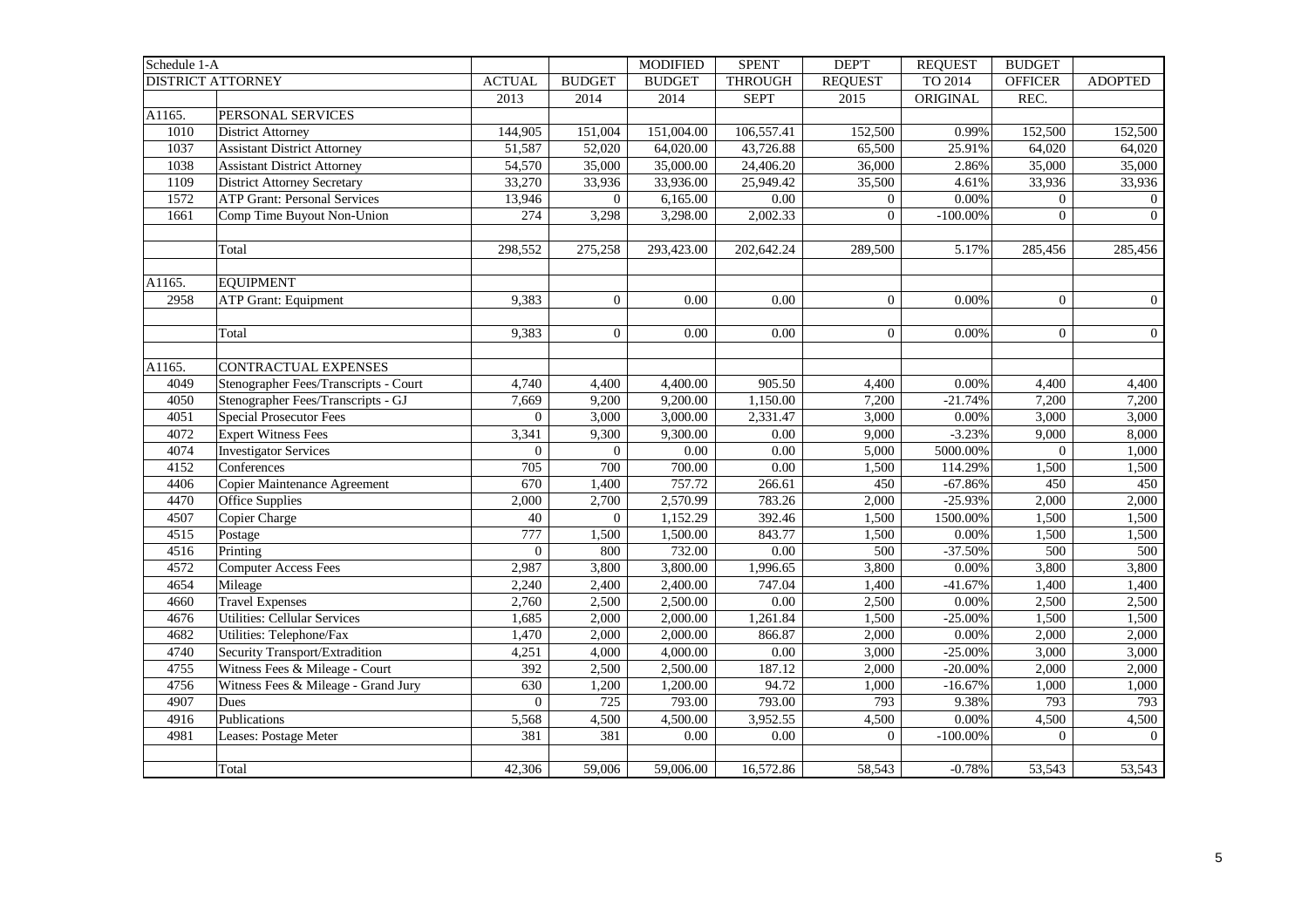| Schedule 1-A |                                    |               |               | <b>MODIFIED</b> | <b>SPENT</b>   | DEP'T          | <b>REQUEST</b> | <b>BUDGET</b>  |                |
|--------------|------------------------------------|---------------|---------------|-----------------|----------------|----------------|----------------|----------------|----------------|
|              |                                    | <b>ACTUAL</b> | <b>BUDGET</b> | <b>BUDGET</b>   | <b>THROUGH</b> | <b>REQUEST</b> | TO 2014        | <b>OFFICER</b> | <b>ADOPTED</b> |
|              |                                    | 2013          | 2014          | 2014            | <b>SEPT</b>    | 2015           | ORIGINAL       | REC.           |                |
| A1165.       | <b>EMPLOYEE BENEFITS</b>           |               |               |                 |                |                |                |                |                |
| 8100         | FICA/Medicare                      | 20,241        | 19,014        | 19,014.00       | 15,261.35      | 19,106         | 0.48%          | 19,106         | 19,106         |
| 8305         | Medical Insurance Non-Union        | 42,049        | 21,228        | 21,228.00       | 12,498.95      | 21,228         | 0.00%          | 21,228         | 21,228         |
|              |                                    |               |               |                 |                |                |                |                |                |
|              | Total                              | 62,289        | 40,242        | 40,242.00       | 27,760.30      | 40,334         | 0.23%          | 40,334         | 40,334         |
|              |                                    |               |               |                 |                |                |                |                |                |
| A1165.0      | <b>TOTAL</b>                       | 412,531       | 374,506       | 392,671.00      | 246,975.40     | 388,377        | 3.70%          | 379,333        | 379,333        |
|              |                                    |               |               |                 |                |                |                |                |                |
|              |                                    |               |               |                 |                |                |                |                |                |
|              | REVENUE: A1290 Stop DWI            | 12,500        | 12,500        | 12,500.00       | 12,500.00      | 12,500         | 0.00%          | 12,500         | 12,500         |
|              | A3030 Aid to Prosecution           | 30,669        | $\Omega$      | 18,165.00       | 17,165.00      | 29,200         | 0.00%          | 29,200         | 29,200         |
|              | A3032 State Aid - DA Wage Recovery | 66,089        | 66,089        | 66,089.00       | 72,189.00      | 72,189         | 9.23%          | 72,189         | 72,189         |
|              |                                    |               |               |                 |                |                |                |                |                |
|              | <b>Total Revenue</b>               | 109,258       | 78,589        | 96,754.00       | 101,854.00     | 113,889        | 44.92%         | 113,889        | 113,889        |
|              |                                    |               |               |                 |                |                |                |                |                |
|              | <b>Total Net County Cost</b>       | 303,272       | 295,917       | 295,917.00      | 145, 121. 40   | 274,488        | $-7.24%$       | 265,444        | 265,444        |
|              |                                    |               |               |                 |                |                |                |                |                |
|              | Percent Revenue                    | 26.48%        | 20.98%        | 24.64%          | 41.24%         | 29.32%         | 39.74%         | 30.02%         | 30.02%         |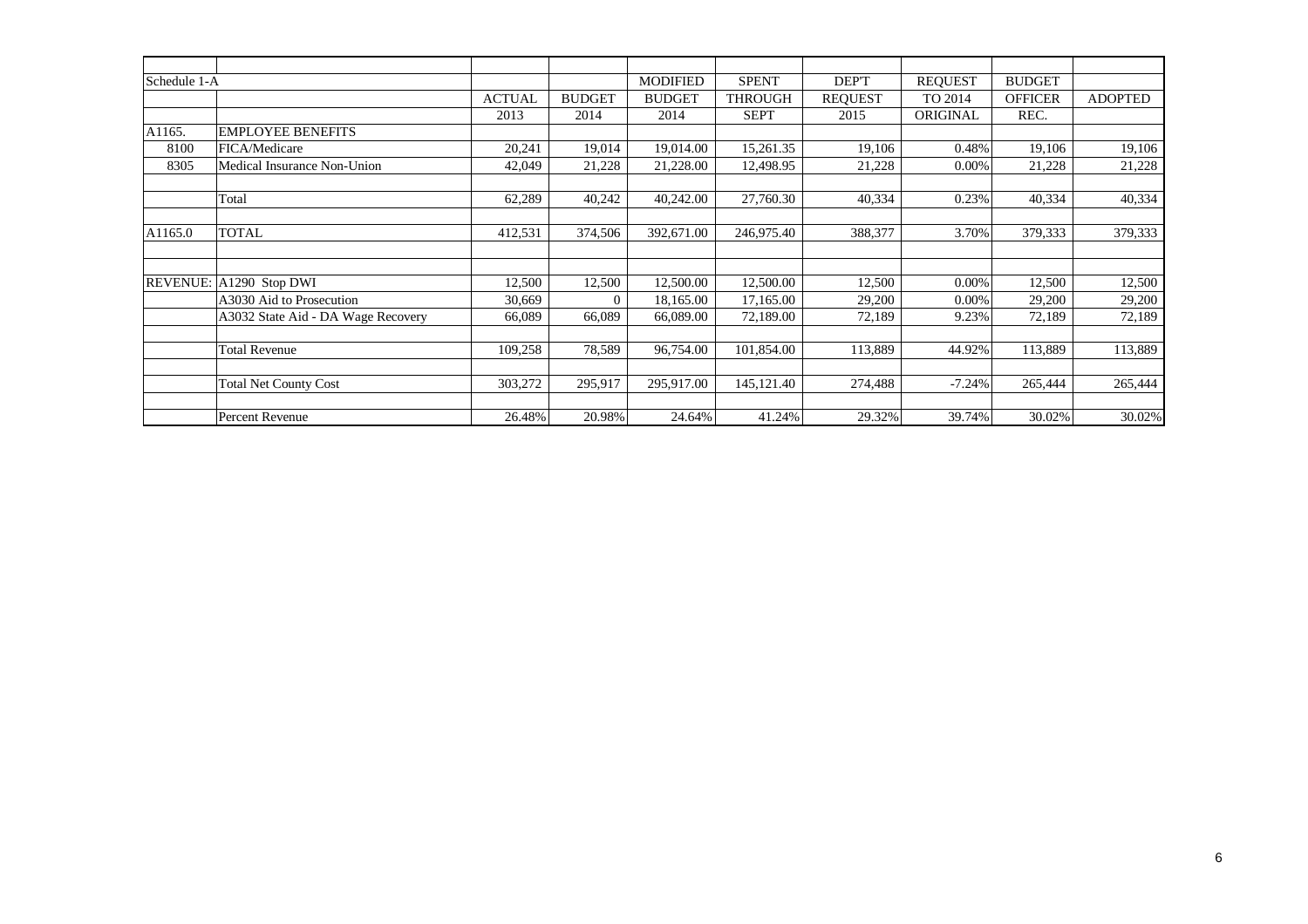| Schedule 1-A         |                                       |                  |                | <b>MODIFIED</b> | <b>SPENT</b>      | <b>DEPT</b>    | <b>REQUEST</b> | <b>BUDGET</b>  |                |
|----------------------|---------------------------------------|------------------|----------------|-----------------|-------------------|----------------|----------------|----------------|----------------|
|                      |                                       | <b>ACTUAL</b>    | <b>BUDGET</b>  | <b>BUDGET</b>   | <b>THROUGH</b>    | <b>REQUEST</b> | TO 2014        | <b>OFFICER</b> | <b>ADOPTED</b> |
|                      | PUBLIC DEFENDER (OR LEGAL             | 2013             | 2014           | 2014            | <b>SEPT</b>       | 2015           | ORIGINAL       | REC.           |                |
| DEFENSE OR INDIGENT) |                                       |                  |                |                 |                   |                |                |                |                |
| A1170.               | PERSONAL SERVICES                     |                  |                |                 |                   |                |                |                |                |
| 1565                 | <b>Assistant Public Defender</b>      | 39,445           | 40,234         | 40,234.00       | 28,210.00         | 40,234         | 0.00%          | 40,234         | 40,234         |
| 1566                 | <b>Assistant Public Defender</b>      | 1,015            | 33,000         | 33,000.00       | 19,977.04         | 33,000         | 0.00%          | 33,000         | 33,000         |
| 1640                 | Public Defender                       | 67,918           | 69,277         | 69,277.00       | 48,573.51         | 69,277         | 0.00%          | 69,277         | 69,277         |
| 1660                 | <b>Insurance Buyout Non-Union</b>     | $\overline{0}$   | $\overline{0}$ | 0.00            | 0.00              | $\overline{0}$ | 0.00%          | $\Omega$       | $\overline{0}$ |
|                      |                                       |                  |                |                 |                   |                |                |                |                |
|                      | Total                                 | 108,378          | 142,511        | 142,511.00      | 96,760.55         | 142,511        | 0.00%          | 142,511        | 142,511        |
|                      |                                       |                  |                |                 |                   |                |                |                |                |
| A1170.               | CONTRACTUAL EXPENSES                  |                  |                |                 |                   |                |                |                |                |
| 4003                 | <b>Assigned Counsel Administrator</b> | 5,793            | 5,794          | 5,794.00        | 4,344.93          | 5,969          | 3.02%          | 5,794          | 5,794          |
| 4004                 | <b>Attorney Fees</b>                  | 251,914          | 155,000        | 155,000.00      | 88,570.90         | 155,000        | 0.00%          | 155,000        | 155,000        |
| 4024                 | <b>Interpreter Services</b>           | $\boldsymbol{0}$ | 250            | 250.00          | 0.00              | 250            | 0.00%          | $\overline{0}$ | $\overline{0}$ |
| 4039                 | Secretarial: Asst. PD                 | 10,321           | 10,528         | 10,528.00       | 7,895.97          | 10,842         | 2.98%          | 10,528         | 10,528         |
| 4042                 | Secretarial: PD                       | 27,180           | 27,724         | 27,724.00       | 20,792.97         | 28,556         | 3.00%          | 27,724         | 27,724         |
| 4045                 | Transcripts                           | 423              | 400            | 400.00          | 385.00            | 400            | 0.00%          | 400            | 400            |
| 4156                 | Training                              | 160              | 250            | 250.00          | $0.00\,$          | 250            | 0.00%          | 250            | 250            |
| 4470                 | Office Supplies                       | 812              | 750            | 750.00          | 544.06            | 750            | 0.00%          | 750            | 750            |
| 4507                 | Copier Charge                         | 29               | 450            | 450.00          | $\overline{0.00}$ | 450            | 0.00%          | 450            | 450            |
| 4515                 | Postage                               | 477              | 650            | 650.00          | 217.80            | 500            | $-23.08%$      | 500            | 500            |
| 4516                 | Printing                              | $\overline{153}$ | 300            | 300.00          | $0.00\,$          | 300            | 0.00%          | 200            | 200            |
| 4572                 | <b>Computer Access Fees</b>           | 1,600            | 1,600          | 1,600.00        | 1,075.94          | 1,650          | 3.13%          | 1,650          | 1,650          |
| 4654                 | Mileage                               | 8,450            | 8,000          | 8,000.00        | 6,003.76          | 8,400          | 5.00%          | 8,400          | 8,400          |
| 4682                 | Utilities: Telephone/Fax              | 2,125            | 2,200          | 2,200.00        | 1,574.29          | 2,200          | 0.00%          | 2,200          | 2,200          |
| 4755                 | Witness Fees & Mileage                | $\mathbf{0}$     | 200            | 200.00          | 184.46            | 250            | 25.00%         | 250            | 250            |
| 4916                 | Publications                          | $\boldsymbol{0}$ | 750            | 750.00          | 315.85            | 750            | 0.00%          | 600            | 600            |
| 4929                 | <b>Assigned Counsel Expenses</b>      | 134              | 500            | 500.00          | 25.93             | 500            | 0.00%          | 500            | 500            |
| 4941                 | <b>Grant: Indigent Legal Services</b> | 14,806           | $\overline{0}$ | 17,649.81       | 7,955.17          | $\overline{0}$ | 0.00%          | $\overline{0}$ | $\overline{0}$ |
|                      |                                       |                  |                |                 |                   |                |                |                |                |
|                      | Total                                 | 324,376          | 215,346        | 232,995.81      | 139,887.03        | 217,017        | 0.78%          | 215,196        | 215,196        |
|                      |                                       |                  |                |                 |                   |                |                |                |                |
| A1170.               | <b>EMPLOYEE BENEFITS</b>              |                  |                |                 |                   |                |                |                |                |
| 8100                 | FICA/Medicare                         | 8,291            | 10,903         | 10,903.00       | 7,402.12          | 10,903         | 0.00%          | 10,903         | 10,903         |
|                      |                                       |                  |                |                 |                   |                |                |                |                |
|                      | Total                                 | 8,291            | 10,903         | 10,903.00       | 7,402.12          | 10,903         | 0.00%          | 10,903         | 10,903         |
|                      |                                       |                  |                |                 |                   |                |                |                |                |
| A1170.0              | <b>TOTAL</b>                          | 441,045          | 368,760        | 386,409.81      | 244,049.70        | 370,431        | 0.45%          | 368,610        | 368,610        |
|                      |                                       |                  |                |                 |                   |                |                |                |                |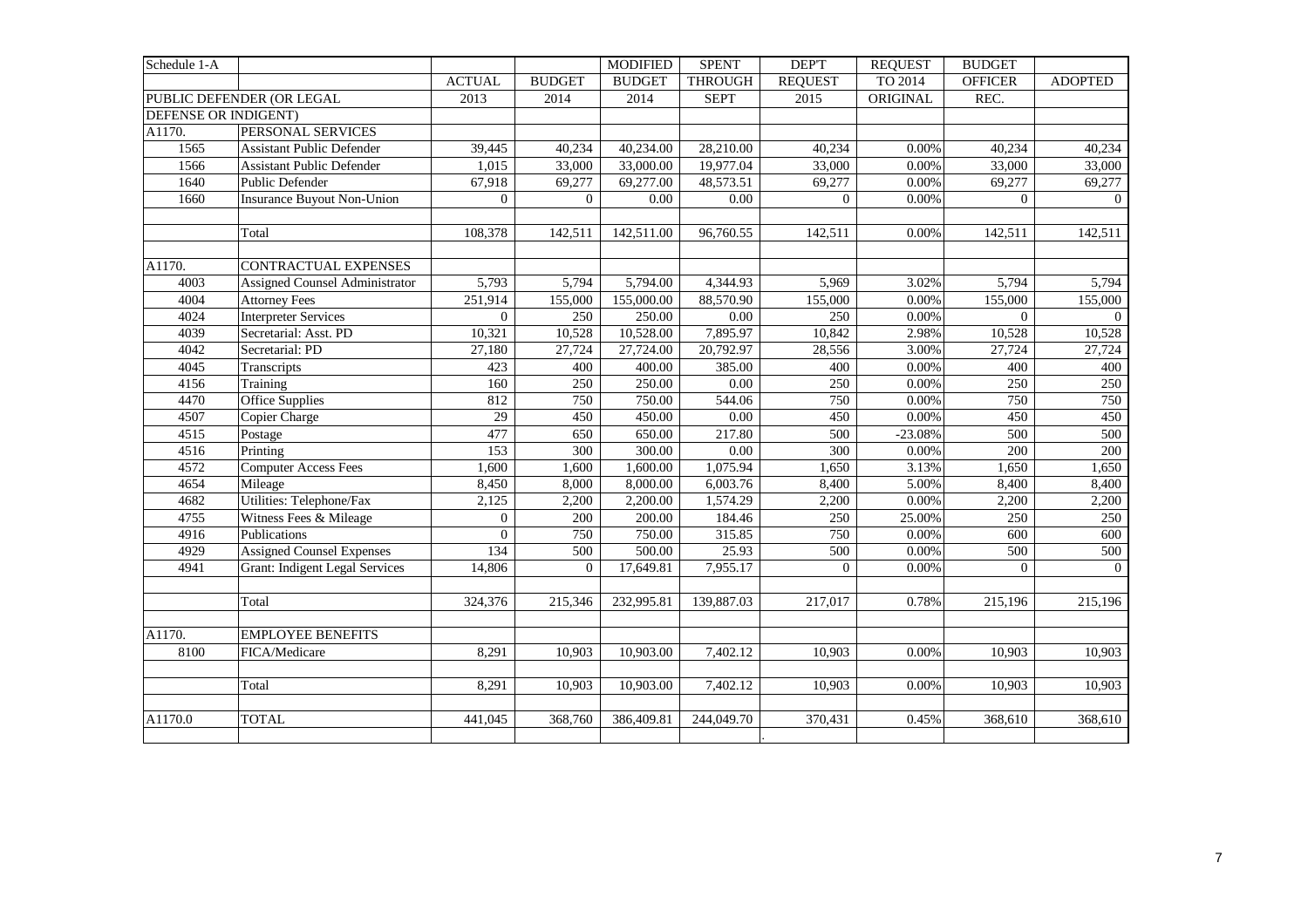| Schedule 1-A    |                               |               |               | <b>MODIFIED</b> | <b>RECEIVED</b> | DEP'T          | <b>REQUEST</b> | <b>BUDGET</b>  |                |
|-----------------|-------------------------------|---------------|---------------|-----------------|-----------------|----------------|----------------|----------------|----------------|
|                 |                               | <b>ACTUAL</b> | <b>BUDGET</b> | <b>BUDGET</b>   | <b>THROUGH</b>  | <b>REQUEST</b> | TO 2014        | <b>OFFICER</b> | <b>ADOPTED</b> |
|                 |                               | 2013          | 2014          | 2014            | <b>SEPT</b>     | 2015           | ORIGINAL       | REC.           |                |
|                 |                               |               |               |                 |                 |                |                |                |                |
| <b>REVENUE:</b> | A2413 Assigned Counsel Rent   | 2,395         | 2,395         | 2,395.00        | 1,596.80        | 2,395          | $0.00\%$       | 2,395          | 2,395          |
|                 | A3025 Indigent Legal Services | 20,285        |               | 17.649.81       | 32,456.00       |                | $0.00\%$       | 18.600         | 18,600         |
|                 |                               |               |               |                 |                 |                |                |                |                |
|                 | <b>Total Revenue</b>          | 22,680        | 2,395         | 20,044.81       | 34,052.80       | 2,395          | $0.00\%$       | 20,995         | 20,995         |
|                 |                               |               |               |                 |                 |                |                |                |                |
|                 | <b>Total Net County Cost</b>  | 418,365       | 366,365       | 366,365.00      | 209,996.90      | 368,036        | 0.46%          | 347,615        | 347,615        |
|                 |                               |               |               |                 |                 |                |                |                |                |
|                 | Percent Revenue               | 5.14%         | 0.65%         | 5.19%           | 13.95%          | 0.65%          | $0.00\%$       | 5.70%          | 5.70%          |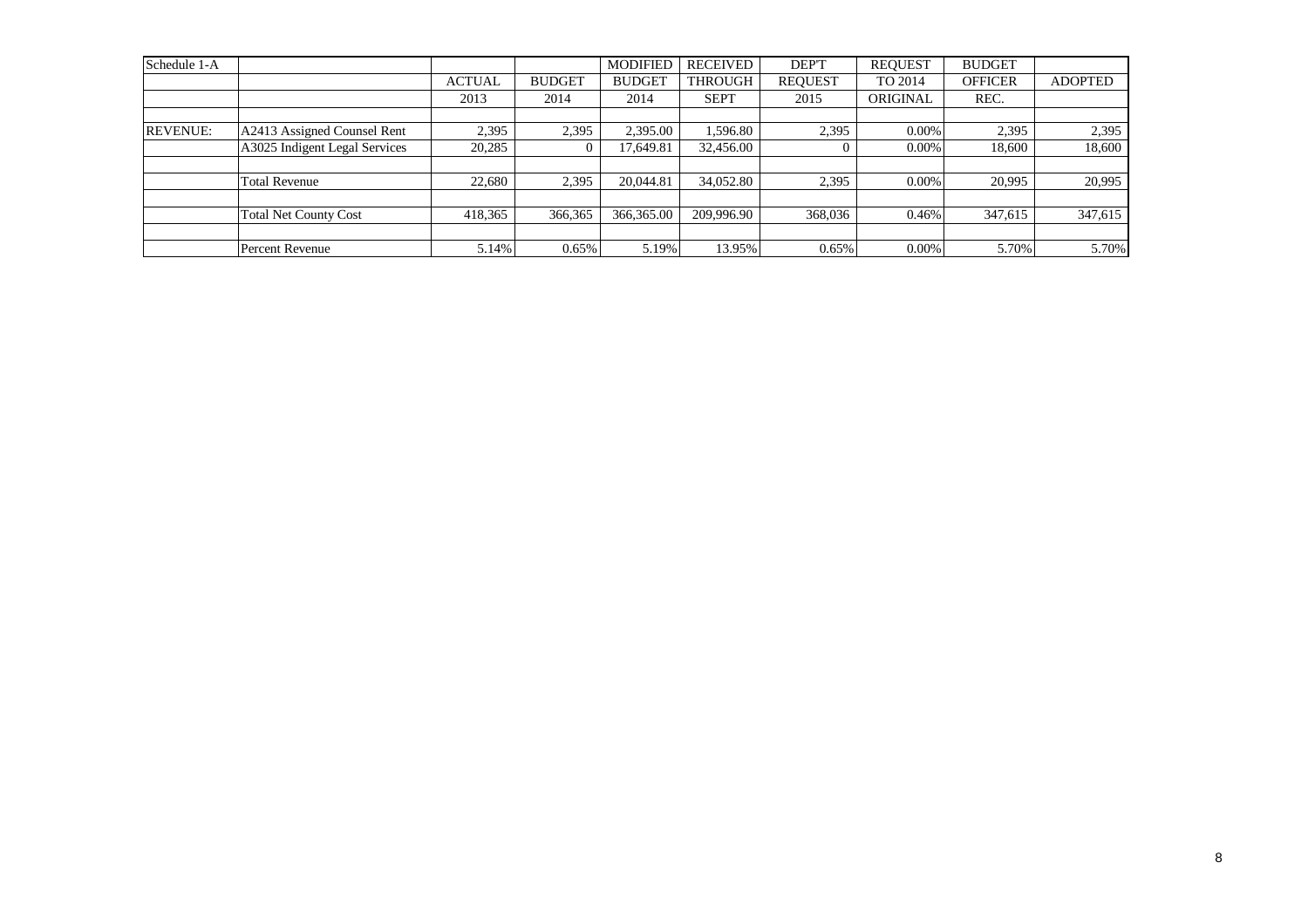| Schedule 1-A                                                 |                                                                                                                                                                                                  |                                                                                       |                                                                                                    | <b>MODIFIED</b>                                  | <b>SPENT</b>                                  | DEP'T                                                                                             | <b>REQUEST</b>                                     | <b>BUDGET</b>                                          |                                                        |
|--------------------------------------------------------------|--------------------------------------------------------------------------------------------------------------------------------------------------------------------------------------------------|---------------------------------------------------------------------------------------|----------------------------------------------------------------------------------------------------|--------------------------------------------------|-----------------------------------------------|---------------------------------------------------------------------------------------------------|----------------------------------------------------|--------------------------------------------------------|--------------------------------------------------------|
|                                                              |                                                                                                                                                                                                  | <b>ACTUAL</b>                                                                         | <b>BUDGET</b>                                                                                      | <b>BUDGET</b>                                    | <b>THROUGH</b>                                | <b>REQUEST</b>                                                                                    | TO 2014                                            | <b>OFFICER</b>                                         | <b>ADOPTED</b>                                         |
| <b>CONFLICT DEFENDER</b>                                     |                                                                                                                                                                                                  | 2013                                                                                  | 2014                                                                                               | 2014                                             | <b>SEPT</b>                                   | 2015                                                                                              | ORIGINAL                                           | REC.                                                   |                                                        |
|                                                              |                                                                                                                                                                                                  |                                                                                       |                                                                                                    |                                                  |                                               |                                                                                                   |                                                    |                                                        |                                                        |
| A1171.                                                       | PERSONAL SERVICES                                                                                                                                                                                |                                                                                       |                                                                                                    |                                                  |                                               |                                                                                                   |                                                    |                                                        |                                                        |
| 1642                                                         | <b>Conflict Defender</b>                                                                                                                                                                         | $\theta$                                                                              | $\Omega$                                                                                           | 0.00                                             | 0.00                                          | $\overline{0}$                                                                                    | 0.00%                                              | 33,000                                                 | 33,000                                                 |
|                                                              |                                                                                                                                                                                                  |                                                                                       |                                                                                                    |                                                  |                                               |                                                                                                   |                                                    |                                                        |                                                        |
|                                                              | Total                                                                                                                                                                                            | $\theta$                                                                              | $\overline{0}$                                                                                     | 0.00                                             | 0.00                                          | $\overline{0}$                                                                                    | 0.00%                                              | 33,000                                                 | 33,000                                                 |
|                                                              |                                                                                                                                                                                                  |                                                                                       |                                                                                                    |                                                  |                                               |                                                                                                   |                                                    |                                                        |                                                        |
| A1171.                                                       | CONTRACTUAL EXPENSES                                                                                                                                                                             |                                                                                       |                                                                                                    |                                                  |                                               |                                                                                                   |                                                    |                                                        |                                                        |
| 4039                                                         | Secretarial                                                                                                                                                                                      | $\mathbf{0}$                                                                          | $\mathbf{0}$                                                                                       | 0.00                                             | 0.00                                          | $\mathbf{0}$                                                                                      | 0.00%                                              | 5,000                                                  | 5,000                                                  |
| 4045                                                         | Transcripts                                                                                                                                                                                      | $\mathbf{0}$                                                                          | $\overline{0}$                                                                                     | 0.00                                             | 0.00                                          | $\boldsymbol{0}$                                                                                  | 0.00%                                              | 200                                                    | 200                                                    |
| 4156                                                         | Training                                                                                                                                                                                         | $\mathbf{0}$                                                                          | $\overline{0}$                                                                                     | 0.00                                             | 0.00                                          | $\boldsymbol{0}$                                                                                  | $0.00\%$                                           | 250                                                    | 250                                                    |
| 4470                                                         | Office Supplies                                                                                                                                                                                  | $\boldsymbol{0}$                                                                      | $\mathbf{0}$                                                                                       | 0.00                                             | 0.00                                          | $\boldsymbol{0}$                                                                                  | $0.00\%$                                           | 300                                                    | 300                                                    |
| 4507                                                         | Copier Charge                                                                                                                                                                                    | $\theta$                                                                              | $\overline{0}$                                                                                     | 0.00                                             | 0.00                                          | $\overline{0}$                                                                                    | 0.00%                                              | 200                                                    | 200                                                    |
| 4515                                                         | Postage                                                                                                                                                                                          | $\theta$                                                                              | $\overline{0}$                                                                                     | 0.00                                             | 0.00                                          | $\boldsymbol{0}$                                                                                  | $0.00\%$                                           | 250                                                    | 250                                                    |
| 4516                                                         | Printing                                                                                                                                                                                         | $\theta$                                                                              | $\overline{0}$                                                                                     | 0.00                                             | 0.00                                          | $\overline{0}$                                                                                    | 0.00%                                              | 100                                                    | 100                                                    |
| 4572                                                         | <b>Computer Access Fees</b>                                                                                                                                                                      | $\overline{0}$                                                                        | $\overline{0}$                                                                                     | 0.00                                             | 0.00                                          | $\boldsymbol{0}$                                                                                  | 0.00%                                              | 1,600                                                  | 1,600                                                  |
| 4654                                                         | Mileage                                                                                                                                                                                          | $\mathbf{0}$                                                                          | $\mathbf{0}$                                                                                       | 0.00                                             | 0.00                                          | $\overline{0}$                                                                                    | 0.00%                                              | 2,000                                                  | 2,000                                                  |
| 4682                                                         | Utilities: Telephone/Fax                                                                                                                                                                         | $\mathbf{0}$                                                                          | $\overline{0}$                                                                                     | 0.00                                             | $0.00\,$                                      | $\overline{0}$                                                                                    | 0.00%                                              | 800                                                    | 800                                                    |
|                                                              |                                                                                                                                                                                                  | $\boldsymbol{0}$                                                                      | $\overline{0}$                                                                                     | 0.00                                             | 0.00                                          | $\overline{0}$                                                                                    | 0.00%                                              | 200                                                    | 200                                                    |
|                                                              |                                                                                                                                                                                                  | $\Omega$                                                                              | $\Omega$                                                                                           | 0.00                                             | 0.00                                          | $\Omega$                                                                                          | 0.00%                                              | 500                                                    | 500                                                    |
|                                                              |                                                                                                                                                                                                  |                                                                                       |                                                                                                    |                                                  |                                               |                                                                                                   |                                                    |                                                        |                                                        |
|                                                              | Total                                                                                                                                                                                            | $\overline{0}$                                                                        | $\Omega$                                                                                           | 0.00                                             | 0.00                                          | $\overline{0}$                                                                                    | 0.00%                                              | 11,400                                                 | 11,400                                                 |
|                                                              |                                                                                                                                                                                                  |                                                                                       |                                                                                                    |                                                  |                                               |                                                                                                   |                                                    |                                                        |                                                        |
|                                                              |                                                                                                                                                                                                  |                                                                                       |                                                                                                    |                                                  |                                               |                                                                                                   |                                                    |                                                        |                                                        |
|                                                              |                                                                                                                                                                                                  |                                                                                       |                                                                                                    |                                                  |                                               |                                                                                                   |                                                    |                                                        |                                                        |
|                                                              |                                                                                                                                                                                                  |                                                                                       |                                                                                                    |                                                  |                                               |                                                                                                   |                                                    |                                                        |                                                        |
|                                                              |                                                                                                                                                                                                  |                                                                                       |                                                                                                    |                                                  |                                               |                                                                                                   |                                                    |                                                        |                                                        |
|                                                              |                                                                                                                                                                                                  |                                                                                       |                                                                                                    |                                                  |                                               |                                                                                                   |                                                    |                                                        |                                                        |
|                                                              |                                                                                                                                                                                                  |                                                                                       |                                                                                                    |                                                  |                                               |                                                                                                   |                                                    |                                                        |                                                        |
|                                                              |                                                                                                                                                                                                  |                                                                                       |                                                                                                    |                                                  |                                               |                                                                                                   |                                                    |                                                        |                                                        |
|                                                              |                                                                                                                                                                                                  |                                                                                       |                                                                                                    |                                                  |                                               |                                                                                                   |                                                    |                                                        |                                                        |
|                                                              |                                                                                                                                                                                                  |                                                                                       |                                                                                                    |                                                  |                                               |                                                                                                   |                                                    |                                                        |                                                        |
|                                                              |                                                                                                                                                                                                  |                                                                                       |                                                                                                    |                                                  |                                               |                                                                                                   |                                                    |                                                        |                                                        |
|                                                              |                                                                                                                                                                                                  |                                                                                       |                                                                                                    |                                                  |                                               |                                                                                                   |                                                    |                                                        |                                                        |
| 4755<br>4916<br>A1171.<br>8100<br>A1171.0<br><b>REVENUE:</b> | Witness Fees & Mileage<br>Publications<br><b>EMPLOYEE BENEFITS</b><br>FICA/Medicare<br>Total<br><b>TOTAL</b><br>A3025 Indigent Legal Services<br><b>Total Net County Cost</b><br>Percent Revenue | $\mathbf{0}$<br>$\overline{0}$<br>$\theta$<br>$\overline{0}$<br>$\mathbf{0}$<br>0.00% | $\overline{0}$<br>$\overline{0}$<br>$\overline{0}$<br>$\overline{0}$<br>$\overline{0}$<br>$0.00\%$ | 0.00<br>0.00<br>0.00<br>0.00<br>0.00<br>$0.00\%$ | 0.00<br>0.00<br>0.00<br>0.00<br>0.00<br>0.00% | $\overline{0}$<br>$\overline{0}$<br>$\overline{0}$<br>$\overline{0}$<br>$\boldsymbol{0}$<br>0.00% | 0.00%<br>0.00%<br>0.00%<br>0.00%<br>0.00%<br>0.00% | 2,525<br>2,525<br>46,925<br>32,000<br>14,925<br>68.19% | 2,525<br>2,525<br>46,925<br>32,000<br>14,925<br>68.19% |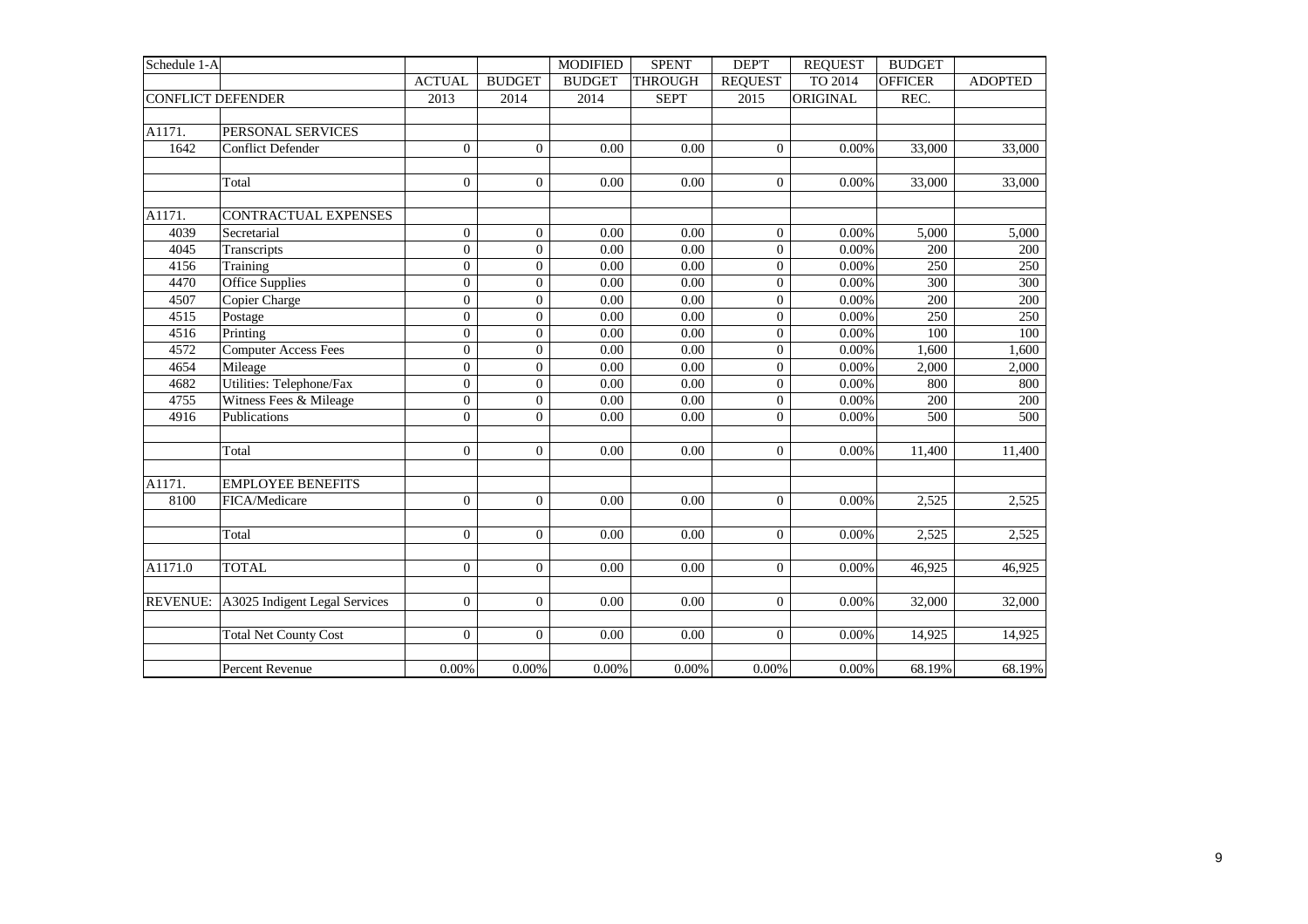| Schedule 1-A |                                  |                  |                | <b>MODIFIED</b> | <b>SPENT</b>   | DEP'T          | <b>REOUEST</b> | <b>BUDGET</b>  |                |
|--------------|----------------------------------|------------------|----------------|-----------------|----------------|----------------|----------------|----------------|----------------|
|              |                                  | <b>ACTUAL</b>    | <b>BUDGET</b>  | <b>BUDGET</b>   | <b>THROUGH</b> | <b>REQUEST</b> | TO 2014        | <b>OFFICER</b> | <b>ADOPTED</b> |
|              | <b>JUSTICES &amp; CONSTABLES</b> | 2013             | 2014           | 2014            | <b>SEPT</b>    | 2015           | ORIGINAL       | REC.           |                |
|              |                                  |                  |                |                 |                |                |                |                |                |
| A1180.       | <b>CONTRACTUAL EXPENSES</b>      |                  |                |                 |                |                |                |                |                |
| 4706         | Court Fees: Town/Villages        | 710              | 1,050          | 1,050.00        | 590.00         | 950            | $-9.52%$       | 950            | 950            |
| A1180.0      | <b>TOTAL</b>                     | 710              | 1,050          | 1,050.00        | 590.00         | 950            | $-9.52%$       | 950            | 950            |
|              | MEDICAL EXAMINERS & CORONERS     |                  |                |                 |                |                |                |                |                |
| A1185.       | PERSONAL SERVICES                |                  |                |                 |                |                |                |                |                |
| 1983         | Coroner                          | 4,600            | 4,000          | 4,000.00        | 2,100.00       | 4,000          | 0.00%          | 4,000          | 4,000          |
|              | Total                            | 4,600            | 4,000          | 4,000.00        | 2,100.00       | 4,000          | 0.00%          | 4,000          | 4,000          |
| A1185.       | CONTRACTUAL EXPENSES             |                  |                |                 |                |                |                |                |                |
| 4006         | Autopsies                        | 16,376           | 16,000         | 16,000.00       | 9,373.62       | 15,000         | $-6.25%$       | 15,000         | 15,000         |
| 4008         | <b>Body Removal</b>              | 530              | 1.000          | 1,000.00        | 476.13         | 1,000          | 0.00%          | 1,000          | 1,000          |
| 4023         | <b>Medical Charges</b>           | 8,305            | 10,000         | 10,000.00       | 2,136.38       | 8,500          | $-15.00%$      | 8,500          | 8,500          |
| 4156         | Training                         | $\theta$         | 500            | 500.00          | 0.00           | 300            | $-40.00%$      | 300            | 300            |
| 4654         | Mileage                          | 473              | $\overline{0}$ | 0.00            | 0.00           | $\Omega$       | 0.00%          | $\Omega$       | $\overline{0}$ |
| 4660         | <b>Travel Expenses</b>           | $\boldsymbol{0}$ | 600            | 600.00          | 259.43         | 600            | 0.00%          | 600            | 600            |
| 4907         | Dues                             | $\Omega$         | 400            | 400.00          | 0.00           | $\Omega$       | $-100.00\%$    | $\Omega$       | $\overline{0}$ |
| A1185.0      | <b>TOTAL</b>                     | 25,684           | 28,500         | 28,500.00       | 12,245.56      | 25,400         | $-10.88%$      | 25,400         | 25,400         |
| A1185.       | <b>EMPLOYEE BENEFITS</b>         |                  |                |                 |                |                |                |                |                |
| 8100         | FICA/Medicare                    | 352              | 306            | 306.00          | 160.65         | 306            | 0.00%          | 306            | 306            |
|              | Total                            | 352              | 306            | 306.00          | 160.65         | 306            | 0.00%          | 306            | 306            |
| A1185.0      | <b>TOTAL</b>                     | 30.636           | 32,806         | 32,806.00       | 14,506.21      | 29.706         | $-9.45%$       | 29,706         | 29,706         |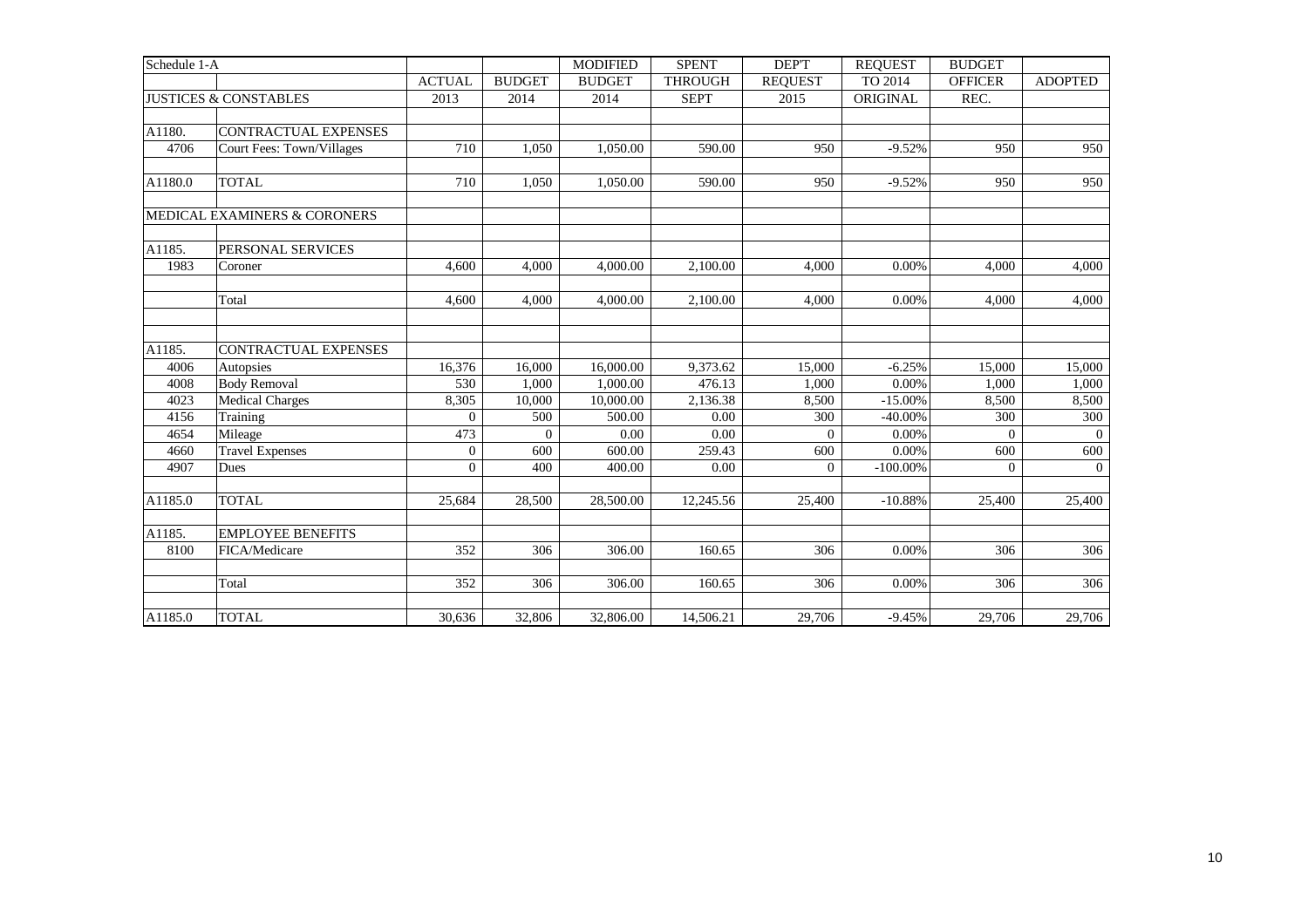| Schedule 1-A |                             |               |               | <b>MODIFIED</b> | <b>SPENT</b>   | DEP'T          | <b>REOUEST</b> | <b>BUDGET</b>  |                |
|--------------|-----------------------------|---------------|---------------|-----------------|----------------|----------------|----------------|----------------|----------------|
|              |                             | <b>ACTUAL</b> | <b>BUDGET</b> | <b>BUDGET</b>   | <b>THROUGH</b> | <b>REQUEST</b> | TO 2014        | <b>OFFICER</b> | <b>ADOPTED</b> |
|              | <b>COUNTY ADMINISTRATOR</b> | 2013          | 2014          | 2014            | <b>SEPT</b>    | 2015           | ORIGINAL       | REC.           |                |
|              |                             |               |               |                 |                |                |                |                |                |
| A1230.       | PERSONAL SERVICES           |               |               |                 |                |                |                |                |                |
| 1035         | Administrator               | 95.627        | 97,540        | 97,540.00       | 68,390.04      | 97,540         | $0.00\%$       | 97.540         | 97,540         |
| 1630         | <b>Insurance Manager</b>    | 20,466        | $\Omega$      | 0.00            | 0.00           | $\Omega$       | $0.00\%$       | $\Omega$       | $\overline{0}$ |
|              |                             |               |               |                 |                |                |                |                |                |
|              | Total                       | 116,093       | 97,540        | 97,540.00       | 68,390.04      | 97,540         | 0.00%          | 97,540         | 97,540         |
| A1230.       |                             |               |               |                 |                |                |                |                |                |
|              | <b>CONTRACTUAL EXPENSES</b> |               |               |                 |                |                |                |                |                |
| 4152         | Conferences                 | 380           | 380           | 360.00          | 360.00         | 380            | $0.00\%$       | 380            | 380            |
| 4156         | Training                    | 6.774         | $\Omega$      | 110.00          | 110.00         | $\Omega$       | 0.00%          | $\Omega$       | $\theta$       |
| 4470         | Office Supplies             | 235           | 350           | 350.00          | 118.03         | 300            | $-14.29%$      | 300            | 300            |
| 4507         | <b>Copier Charges</b>       | 182           | 300           | 300.00          | 95.35          | 250            | $-16.67%$      | 250            | 250            |
| 4515         | Postage                     | 35            | 50            | 50.00           | 23.63          | 50             | 0.00%          | 50             | 50             |
| 4660         | <b>Travel Expenses</b>      | 653           | 1,200         | 1,191.00        | 614.00         | 1,200          | 0.00%          | 1,200          | 1,200          |
| 4676         | Utilities: Cellular Service | 530           | 650           | 650.00          | 353.16         | 575            | $-11.54%$      | 575            | 575            |
| 4682         | Utilities: Telephone/Fax    | 164           | 250           | 169.00          | 105.37         | 225            | $-10.00\%$     | 225            | 225            |
| 4907         | Dues                        | 400           | 400           | 400.00          | 400.00         | 400            | 0.00%          | 400            | 400            |
|              |                             |               |               |                 |                |                |                |                |                |
|              | Total                       | 9,352         | 3,580         | 3,580.00        | 2,179.54       | 3,380          | $-5.59%$       | 3,380          | 3,380          |
|              |                             |               |               |                 |                |                |                |                |                |
| A1230        | <b>EMPLOYEE BENEFITS</b>    |               |               |                 |                |                |                |                |                |
| 8100         | FICA/Medicare               | 8,534         | 7,456         | 7,456.00        | 5,092.62       | 7,455          | $-0.01%$       | 7,455          | 7,455          |
| 8305         | Medical Insurance Non-Union | 6.050         | 6,433         | 6.433.00        | 4,824.45       | 6,433          | 0.00%          | 6,433          | 6,433          |
|              |                             |               |               |                 |                |                |                |                |                |
|              | Total                       | 14,584        | 13,889        | 13,889.00       | 9,917.07       | 13,888         | $-0.01%$       | 13,888         | 13,888         |
|              |                             |               |               |                 |                |                |                |                |                |
| A1230.0      | <b>TOTAL</b>                | 140,030       | 115,009       | 115,009.00      | 80,486.65      | 114,808        | $-0.17%$       | 114,808        | 114,808        |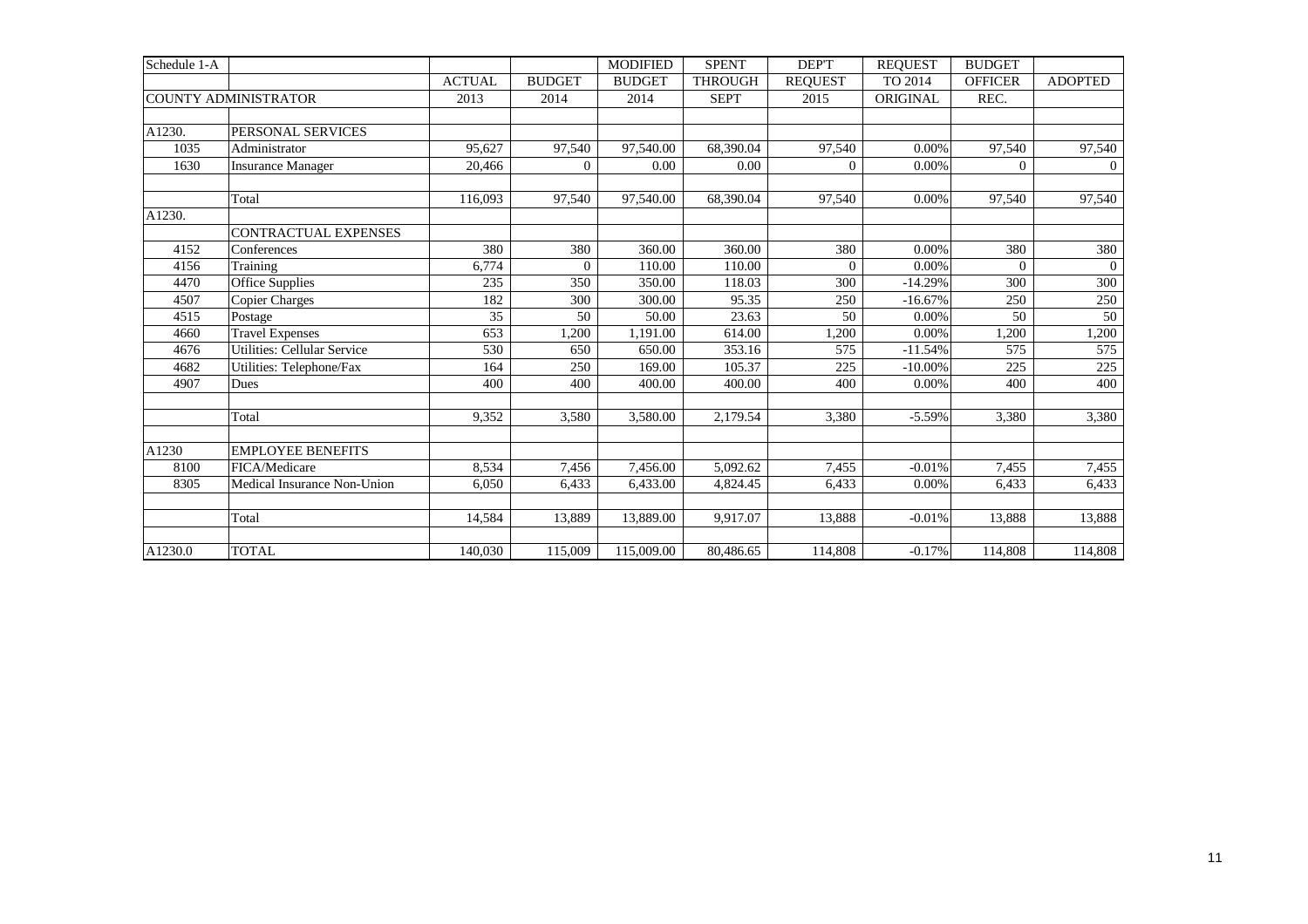| Schedule 1-A     |                                      |                 |                | <b>MODIFIED</b> | <b>SPENT</b>   | <b>DEPT</b>     | <b>REQUEST</b> | <b>BUDGET</b>  |                |
|------------------|--------------------------------------|-----------------|----------------|-----------------|----------------|-----------------|----------------|----------------|----------------|
|                  |                                      | <b>ACTUAL</b>   | <b>BUDGET</b>  | <b>BUDGET</b>   | <b>THROUGH</b> | <b>REQUEST</b>  | TO 2014        | <b>OFFICER</b> | <b>ADOPTED</b> |
| <b>TREASURER</b> |                                      | 2013            | 2014           | 2014            | <b>SEPT</b>    | 2015            | ORIGINAL       | REC.           |                |
|                  |                                      |                 |                |                 |                |                 |                |                |                |
| A1325.           | PERSONAL SERVICES                    |                 |                |                 |                |                 |                |                |                |
| 1030             | Treasurer                            | 66,884          | 68,222         | 68,222.00       | 47,833.82      | 68,222          | 0.00%          | 68,222         | 68,222         |
| 1121             | Deputy Treasurer                     | 47,086          | 45,900         | 45,900.00       | 32,182.67      | 45,900          | 0.00%          | 45,900         | 45,900         |
| 1123             | Deputy Treasurer Part-time           | 9,667           | $\Omega$       | 0.00            | 0.00           | $\Omega$        | 0.00%          | $\Omega$       | $\overline{0}$ |
| 1270             | Senior Account Clerk Typist          | 35,937          | 32,010         | 32,010.00       | 22,443.12      | 32,978          | 3.02%          | 32,978         | 32,978         |
| 1271             | Senior Account Clerk Typist          | 34,311          | 35,006         | 35,006.00       | 24,543.96      | 36,571          | 4.47%          | 36,571         | 36,571         |
| 1509             | Comp Time Buyout CSEA                | 28              | $\overline{0}$ | 561.15          | 561.15         | $\overline{0}$  | 0.00%          | $\overline{0}$ | $\overline{0}$ |
| 1661             | Comp Time Buyout Non-Union           | $\Omega$        | $\overline{0}$ | 183.04          | 183.04         | $\overline{0}$  | 0.00%          | $\Omega$       | $\overline{0}$ |
|                  | Total                                | 193,913         | 181,138        | 181,882.19      | 127,747.76     | 183,671         | 1.40%          | 183,671        | 183,671        |
| A1325.           | CONTRACTUAL EXPENSES                 |                 |                |                 |                |                 |                |                |                |
| 4005             | <b>Audit Fees</b>                    | 31,260          | 31,260         | 31,260.00       | 31,260.00      | 29,332          | $-6.17%$       | 29,332         | 29,332         |
| 4011             | Consultants                          | 11,907          | 20,620         | 19,828.13       | 5,367.70       | 13,750          | $-33.32%$      | 13,750         | 13,750         |
| 4015             | <b>Cost Allocation</b>               | 1,839           | $\overline{0}$ | 0.00            | 0.00           | $\overline{0}$  | 0.00%          | $\Omega$       | $\overline{0}$ |
| 4152             | Conferences                          | 543             | 400            | 400.00          | 315.00         | 435             | 8.75%          | 435            | 435            |
| 4408             | <b>Equipment Maintenance/Repairs</b> | 714             | $\Omega$       | 0.00            | 0.00           | 0               | 0.00%          | $\Omega$       | $\Omega$       |
| 4470             | Office Supplies                      | 4,885           | 5,250          | 5,250.00        | 2,100.04       | 5,250           | 0.00%          | 5,250          | 5,250          |
| 4507             | <b>Copier Charges</b>                | $\overline{0}$  | 100            | 100.00          | 0.00           | $\overline{0}$  | $-100.00\%$    | $\overline{0}$ | $\overline{0}$ |
| 4515             | Postage                              | 2,705           | 3,500          | 3,500.00        | 2,456.99       | 3,200           | $-8.57%$       | 3,200          | 3,200          |
| 4571             | <b>Computer Software</b>             | $\Omega$        | 12,911         | 12,911.00       | 10,261.00      | $\Omega$        | $-100.00\%$    | $\Omega$       | $\Omega$       |
| 4576             | Comp. Software Maint. Agreem.        | 23,445          | 24,443         | 24,443.00       | 22,442.52      | 27,548          | 12.70%         | 27,548         | 27,548         |
| 4660             | <b>Travel Expenses</b>               | 437             | 850            | 850.00          | 595.08         | 1,175           | 38.24%         | 1,175          | 1,175          |
| 4682             | Utilities: Telephone/Fax             | 442             | 500            | 500.00          | 349.88         | 480             | $-4.00\%$      | 480            | 480            |
| 4907             | Dues                                 | $\overline{50}$ | 50             | 50.00           | 50.00          | $\overline{75}$ | 50.00%         | 75             | 75             |
|                  | Total                                | 78,229          | 99,884         | 99,092.13       | 75,198.21      | 81,245          | $-18.66%$      | 81,245         | 81,245         |
| A1325.           | <b>EMPLOYEE BENEFITS</b>             |                 |                |                 |                |                 |                |                |                |
| 8100             | FICA/Medicare                        | 14,026          | 13,804         | 13,804.00       | 9,194.27       | 14,000          | 1.42%          | 14,000         | 14,000         |
| 8303             | Medical Insurance CSEA               | 25,108          | 23,037         | 23,037.00       | 17,261.92      | 24,602          | 6.79%          | 24,602         | 24,602         |
| 8305             | Medical Insurance Non-Union          | 20,233          | 21,228         | 21,228.00       | 15,920.64      | 21,228          | 0.00%          | 21,228         | 21,228         |
|                  | Total                                | 59,367          | 58,069         | 58,069.00       | 42,376.83      | 59,830          | 3.03%          | 59,830         | 59,830         |
| A1325.0          | <b>TOTAL</b>                         | 331,508         | 339,091        | 339,043.32      | 245,322.80     | 324,746         | $-4.23%$       | 324,746        | 324,746        |
|                  |                                      |                 |                |                 |                |                 |                |                |                |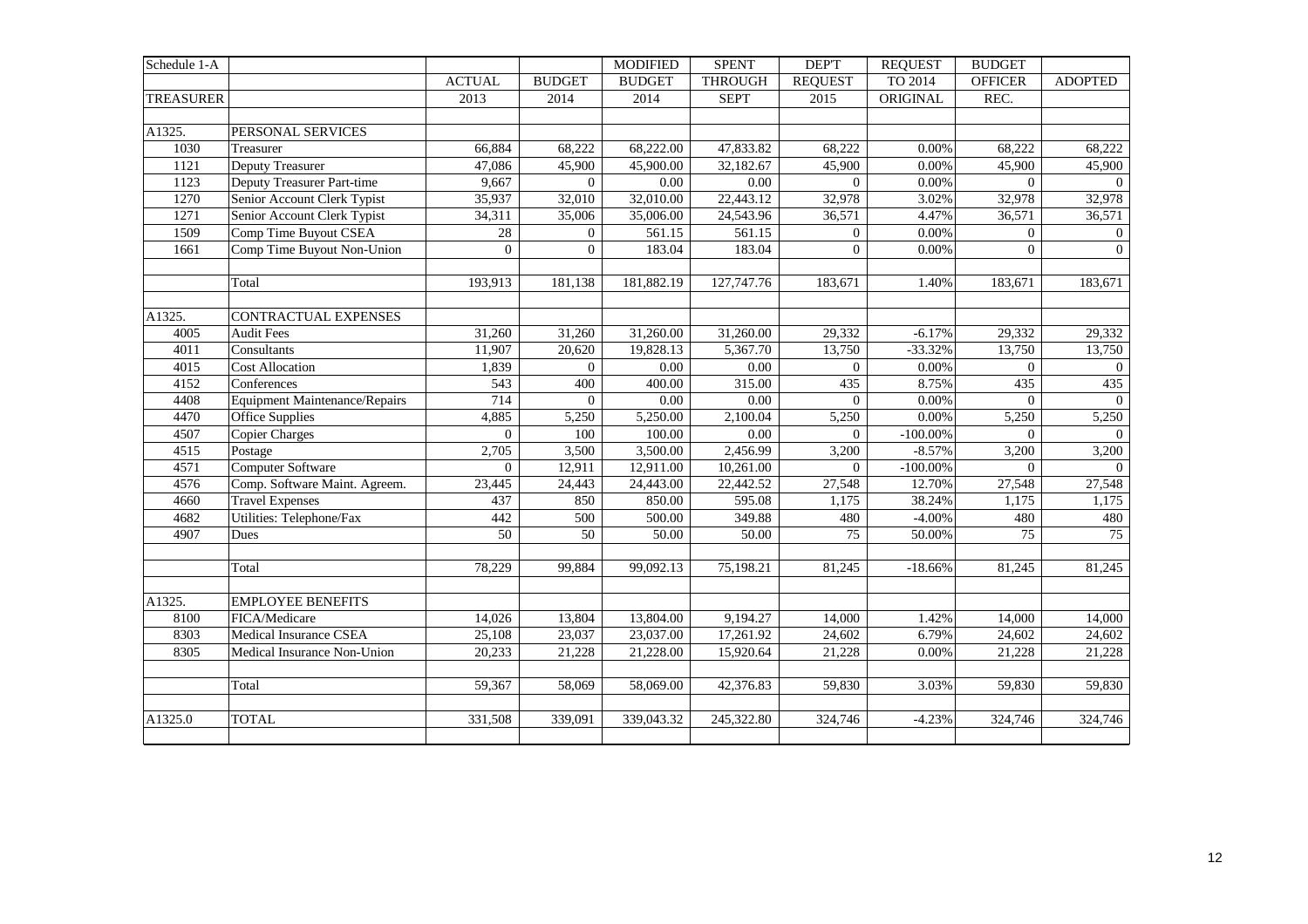| Schedule 1-A    |                               |               |               | <b>MODIFIED</b> | <b>RECEIVED</b> | DEP'T          | <b>REOUEST</b> | <b>BUDGET</b>  |                |
|-----------------|-------------------------------|---------------|---------------|-----------------|-----------------|----------------|----------------|----------------|----------------|
|                 |                               | <b>ACTUAL</b> | <b>BUDGET</b> | <b>BUDGET</b>   | <b>THROUGH</b>  | <b>REOUEST</b> | TO 2014        | <b>OFFICER</b> | <b>ADOPTED</b> |
|                 |                               | 2013          | 2014          | 2014            | <b>SEPT</b>     | 2015           | ORIGINAL       | REC.           |                |
|                 |                               |               |               |                 |                 |                |                |                |                |
| <b>REVENUE:</b> | A1090 Interest and Penalties  | 431,408       | 400,000       | 400,000.00      | 385,293.40      | 400,000        | $0.00\%$       | 400,000        | 400,000        |
|                 | A1233 Treasurer's Fees        | 12,588        | 24,405        | 24,405.00       | 13,026.89       | 24,000         | $-1.66\%$      | 24,000         | 24,000         |
|                 | A2401 Interest & Earnings     | 10,566        | 10.000        | 10,000.00       | 9,499.76        | 7,300          | $-27.00\%$     | 7,300          | 7,300          |
|                 | A2412 YTASC Rent              |               | 10,000        | 10,000.00       | 0.00            | 10,000         | $0.00\%$       | 10,000         | 10,000         |
|                 | A2652 Sale of Forest Products | 691           |               | 0.00            | 0.00            |                | $0.00\%$       |                | $\theta$       |
|                 | A3089 State Aid Other         | 800           | 800           | 800.00          | 0.00            | 2,886          | 260.75%        | 2,886          | 2,886          |
|                 |                               |               |               |                 |                 |                |                |                |                |
|                 | <b>Total Revenue</b>          | 456,054       | 445,205       | 445,205.00      | 407,820.05      | 444,186        | $-0.23%$       | 444.186        | 444,186        |
|                 |                               |               |               |                 |                 |                |                |                |                |
|                 | <b>Total Net County Cost</b>  | (124, 545)    | (106.114)     | (106.161.68)    | (162.497.25)    | (119, 440)     | 12.56%         | (119,440)      | (119, 440)     |
|                 |                               |               |               |                 |                 |                |                |                |                |
|                 | Percent Revenue               | 137.57%       | 131.29%       | 131.31%         | 166.24%         | 136.78%        | 4.18%          | 136.78%        | 136.78%        |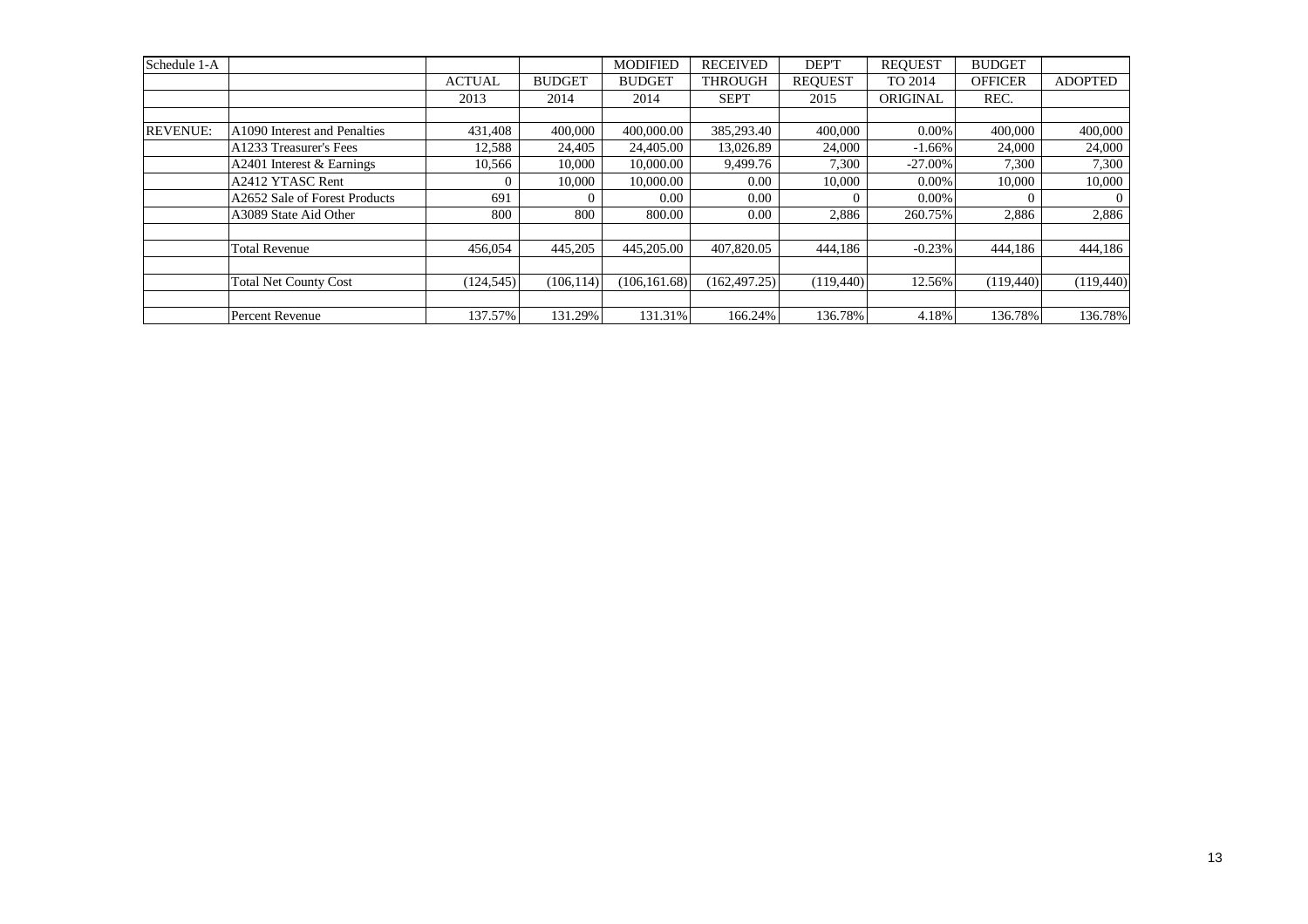| Schedule 1-A          |                             |               |               | <b>MODIFIED</b> | <b>SPENT</b>   | DEP'T          | <b>REOUEST</b> | <b>BUDGET</b>  |                |
|-----------------------|-----------------------------|---------------|---------------|-----------------|----------------|----------------|----------------|----------------|----------------|
|                       |                             | <b>ACTUAL</b> | <b>BUDGET</b> | <b>BUDGET</b>   | <b>THROUGH</b> | <b>REQUEST</b> | TO 2014        | <b>OFFICER</b> | <b>ADOPTED</b> |
| <b>BUDGET OFFICER</b> |                             | 2013          | 2014          | 2014            | <b>SEPT</b>    | 2015           | ORIGINAL       | REC.           |                |
|                       |                             |               |               |                 |                |                |                |                |                |
| A1340.                | <b>PERSONAL SERVICES</b>    |               |               |                 |                |                |                |                |                |
| 1575                  | <b>Budget Officer</b>       | 8,750         | 8,925         | 8,925.00        | 6,257.69       | 8,925          | 0.00%          | 8,925          | 8,925          |
|                       |                             |               |               |                 |                |                |                |                |                |
|                       | Total                       | 8,750         | 8,925         | 8,925.00        | 6,257.69       | 8,925          | 0.00%          | 8,925          | 8,925          |
|                       |                             |               |               |                 |                |                |                |                |                |
| A1340.                | <b>CONTRACTUAL EXPENSES</b> |               |               |                 |                |                |                |                |                |
| 4507                  | Copier Charge               | 548           | 700           | 700.00          | 46.35          | 600            | $-14.29%$      | 600            | 600            |
|                       |                             |               |               |                 |                |                |                |                |                |
|                       | Total                       | 548           | 700           | 700.00          | 46.35          | 600            | $-14.29%$      | 600            | 600            |
| A1340.                | <b>EMPLOYEE BENEFITS</b>    |               |               |                 |                |                |                |                |                |
| 8100                  | FICA/Medicare               | 654           | 683           | 683.00          | 466.49         | 683            | 0.00%          | 683            | 683            |
|                       |                             |               |               |                 |                |                |                |                |                |
| A1340.0               | <b>TOTAL</b>                | 9,952         | 10,308        | 10,308.00       | 6,770.53       | 10,208         | $-0.97\%$      | 10,208         | 10,208         |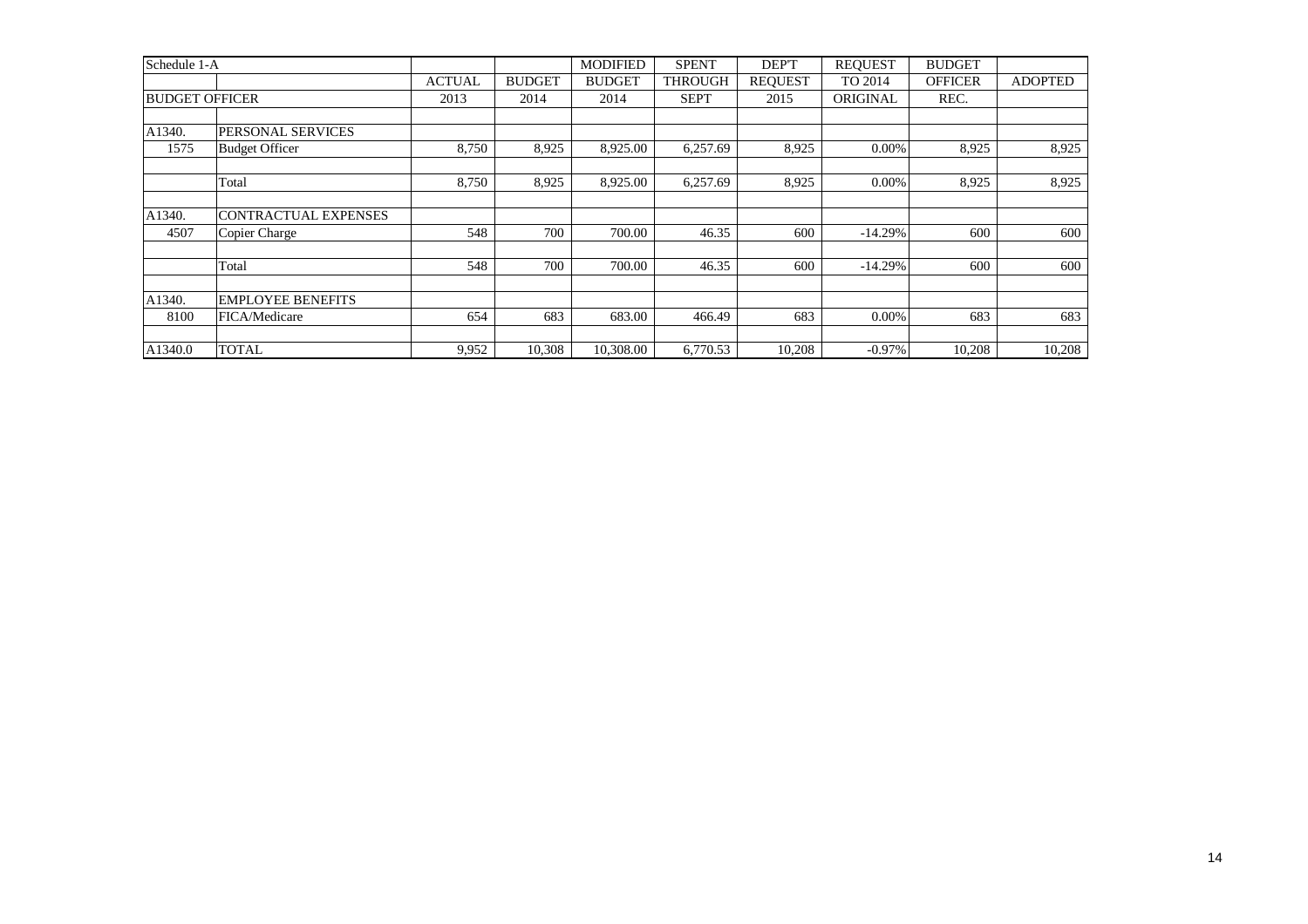| Schedule 1-A |                                         |                |                 | <b>MODIFIED</b> | <b>SPENT</b>   | <b>DEPT</b>     | <b>REQUEST</b> | <b>BUDGET</b>   |                |
|--------------|-----------------------------------------|----------------|-----------------|-----------------|----------------|-----------------|----------------|-----------------|----------------|
|              |                                         | <b>ACTUAL</b>  | <b>BUDGET</b>   | <b>BUDGET</b>   | <b>THROUGH</b> | <b>REQUEST</b>  | TO 2014        | <b>OFFICER</b>  | <b>ADOPTED</b> |
|              | REAL PROPERTY TAX SERVICE               | 2013           | 2014            | 2014            | <b>SEPT</b>    | 2015            | ORIGINAL       | REC.            |                |
|              |                                         |                |                 |                 |                |                 |                |                 |                |
| A1355.       | PERSONAL SERVICES                       |                |                 |                 |                |                 |                |                 |                |
| 1060         | Director Real Property                  | 63,221         | 64,486          | 64,486.00       | 45,214.29      | 64,486          | 0.00%          | 64,486          | 64,486         |
| 1271         | Senior Account Clerk Typist             | 30,997         | 32,269          | 32,269.00       | 22,523.76      | 33,916          | 5.10%          | 33,916          | 33,916         |
| 1661         | Comp Time Buyout Non-Union              | $\overline{0}$ | $\overline{0}$  | 17.30           | 17.30          | $\Omega$        | $0.00\%$       | $\overline{0}$  | $\overline{0}$ |
| 1999         | Tax Map Technician                      | 45,474         | 46,388          | 46,388.00       | 32,524.62      | 47,777          | 2.99%          | 47,777          | 47,777         |
|              |                                         |                |                 |                 |                |                 |                |                 |                |
|              | Total                                   | 139,692        | 143,143         | 143,160.30      | 100,279.97     | 146,179         | 2.12%          | 146,179         | 146,179        |
|              |                                         |                |                 |                 |                |                 |                |                 |                |
| A1355.       | CONTRACTUAL EXPENSES                    |                |                 |                 |                |                 |                |                 |                |
| 4152         | Conferences                             | 100            | 325             | 325.00          | 325.00         | 175             | $-46.15%$      | 175             | 175            |
| 4156         | Training                                | 535            | 1,500           | 1,500.00        | 0.00           | 1,500           | 0.00%          | 1,500           | 1,500          |
| 4407         | <b>Equipment Maintenance Agreements</b> | 1,736          | 1,800           | 1,800.00        | 0.00           | 1,860           | 3.33%          | 1,860           | 1,860          |
| 4408         | <b>Equipment Maintenance/Repairs</b>    | 480            | 1,000           | 1,000.00        | 94.50          | 1,000           | 0.00%          | 1,000           | 1,000          |
| 4426         | Map Maintenance                         | $\theta$       | 500             | 500.00          | 500.00         | 500             | 0.00%          | 500             | 500            |
| 4470         | Office Supplies                         | 2,026          | 2,400           | 2,382.70        | 1,146.99       | 2,200           | $-8.33%$       | 2,200           | 2,200          |
| 4507         | Copier Charge                           | 180            | 350             | 350.00          | 101.60         | 250             | $-28.57%$      | 250             | 250            |
| 4515         | Postage                                 | 53             | 100             | 100.00          | 53.05          | 90              | $-10.00\%$     | 90              | 90             |
| 4571         | Computer Software                       | 9,750          | 15,700          | 11,350.00       | 7,500.00       | 11,350          | $-27.71%$      | 11,350          | 11,350         |
| 4575         | Computer Software Maintenance           | 500            | 400             | 400.00          | $0.00\,$       | 400             | 0.00%          | 400             | 400            |
| 4653         | Gasoline                                | 37             | $\overline{60}$ | 60.00           | 14.56          | $\overline{50}$ | $-16.67%$      | $\overline{50}$ | 50             |
| 4654         | Mileage                                 | 250            | 500             | 500.00          | 616.00         | 500             | 0.00%          | 500             | 500            |
| 4660         | <b>Travel Expenses</b>                  | 708            | 730             | 730.00          | 1,308.22       | 730             | 0.00%          | 730             | 730            |
| 4682         | Utilities: Telephone/Fax                | 677            | 800             | 800.00          | 524.29         | 800             | 0.00%          | 800             | 800            |
| 4763         | Pictometry                              | $\mathbf{0}$   | $\overline{0}$  | 21,750.00       | 21,635.17      | 21,635          | 21635.00%      | 21,635          | 21,635         |
| 4907         | Dues                                    | 230            | 275             | 275.00          | 210.00         | 275             | 0.00%          | 275             | 275            |
| 4916         | Publications                            | 685            | 280             | 280.00          | 216.50         | 280             | $0.00\%$       | 280             | 280            |
| 4964         | Leases: Record & Film Storage           | 40             | 40              | 40.00           | 40.00          | 40              | 0.00%          | 40              | 40             |
|              |                                         |                |                 |                 |                |                 |                |                 |                |
|              | Total                                   | 17,988         | 26,760          | 44,142.70       | 34,285.88      | 43,635          | 63.06%         | 43,635          | 43,635         |
|              |                                         |                |                 |                 |                |                 |                |                 |                |
| A1355.       | <b>EMPLOYEE BENEFITS</b>                |                |                 |                 |                |                 |                |                 |                |
| 8100         | FICA/Medicare                           | 10,161         | 10,911          | 10,911.00       | 7,157.07       | 11,141          | 2.11%          | 11,141          | 11,141         |
| 8303         | Medical Insurance CSEA                  | 21,533         | 23,479          | 23,479.00       | 17,608.86      | 25,005          | 6.50%          | 25,005          | 25,005         |
| 8305         | Medical Insurance Non-Union             | 15,768         | 14,795          | 14,795.00       | 11,096.19      | 14,795          | $0.00\%$       | 14,795          | 14,795         |
|              |                                         |                |                 |                 |                |                 |                |                 |                |
|              | Total                                   | 47,463         | 49,185          | 49,185.00       | 35,862.12      | 50,941          | 3.57%          | 50,941          | 50,941         |
|              |                                         |                |                 |                 |                |                 |                |                 |                |
| A1355.0      | <b>TOTAL</b>                            | 205,142        | 219,088         | 236,488.00      | 170,427.97     | 240,755         | 9.89%          | 240,755         | 240,755        |
|              |                                         |                |                 |                 |                |                 |                |                 |                |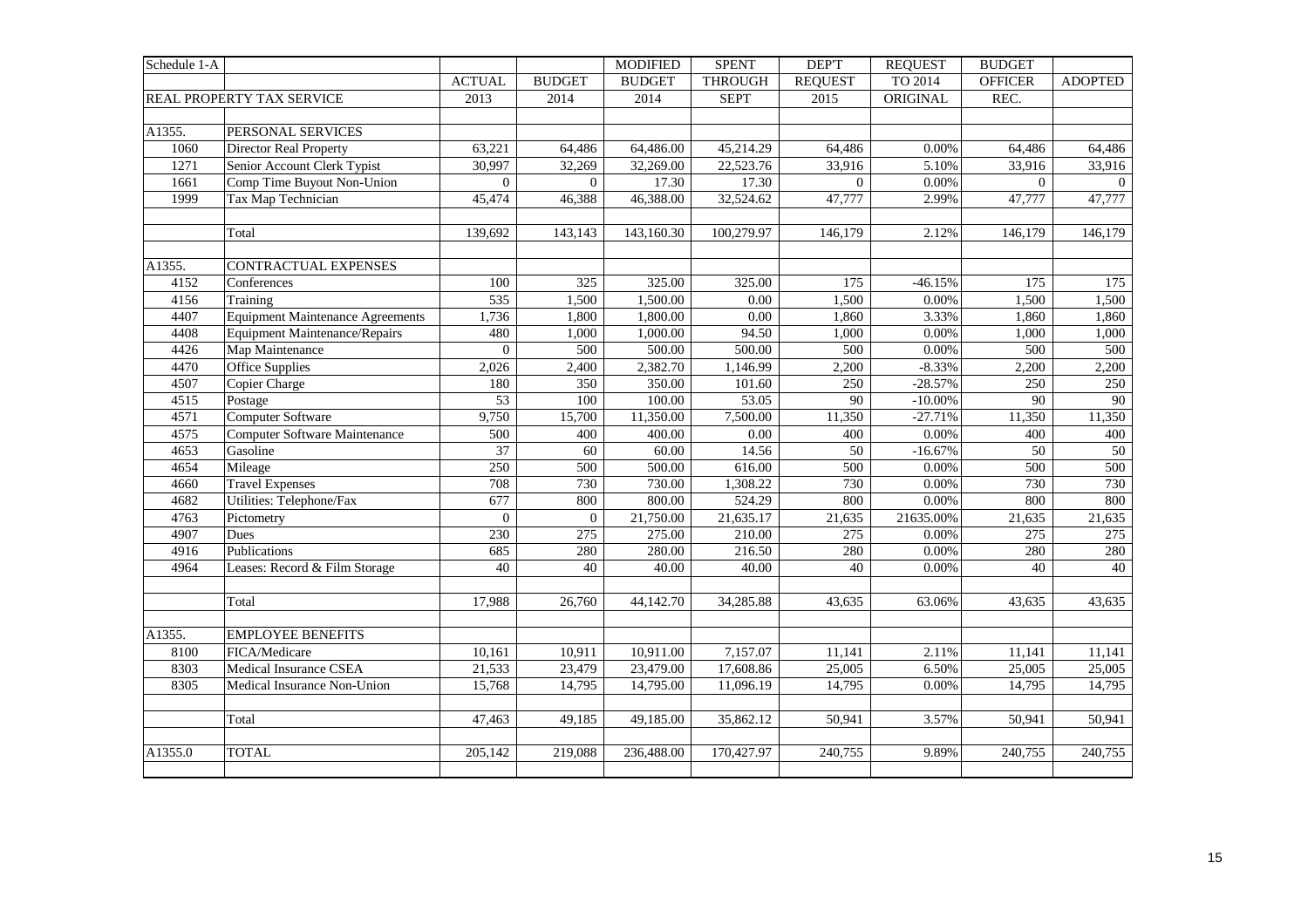| Schedule 1-A    |                                     |               |               | <b>MODIFIED</b> | <b>RECEIVED</b> | DEP'T          | <b>REOUEST</b> | <b>BUDGET</b>  |                |
|-----------------|-------------------------------------|---------------|---------------|-----------------|-----------------|----------------|----------------|----------------|----------------|
|                 |                                     | <b>ACTUAL</b> | <b>BUDGET</b> | <b>BUDGET</b>   | <b>THROUGH</b>  | <b>REQUEST</b> | TO 2014        | <b>OFFICER</b> | <b>ADOPTED</b> |
|                 |                                     | 2013          | 2014          | 2014            | <b>SEPT</b>     | 2015           | ORIGINAL       | REC.           |                |
|                 |                                     |               |               |                 |                 |                |                |                |                |
| <b>REVENUE:</b> | <b>A1250 Fees</b>                   | 16.769        | 35,650        | 35,650.00       | 29,115.37       | 35,287         | $-1.02\%$      | 35,287         | 35,287         |
|                 | A3040 State Aid - Real Property Tax | 7,500         |               | $0.00\,$        | 0.00            | $\Omega$       | $0.00\%$       | 0              |                |
|                 |                                     |               |               |                 |                 |                |                |                |                |
|                 | <b>Total Revenue</b>                | 24,269        | 35,650        | 35,650.00       | 29,115.37       | 35,287         | $-1.02\%$      | 35,287         | 35,287         |
|                 |                                     |               |               |                 |                 |                |                |                |                |
|                 | <b>Total Net County Cost</b>        | 180,873       | 183,438       | 200,838.00      | 141,312.60      | 205,468        | 12.01%         | 205,468        | 205,468        |
|                 |                                     |               |               |                 |                 |                |                |                |                |
|                 | Percent Revenue                     | 11.83%        | 16.27%        | 15.07%          | 17.08%          | 14.66%         | $-9.93\%$      | 14.66%         | 14.66%         |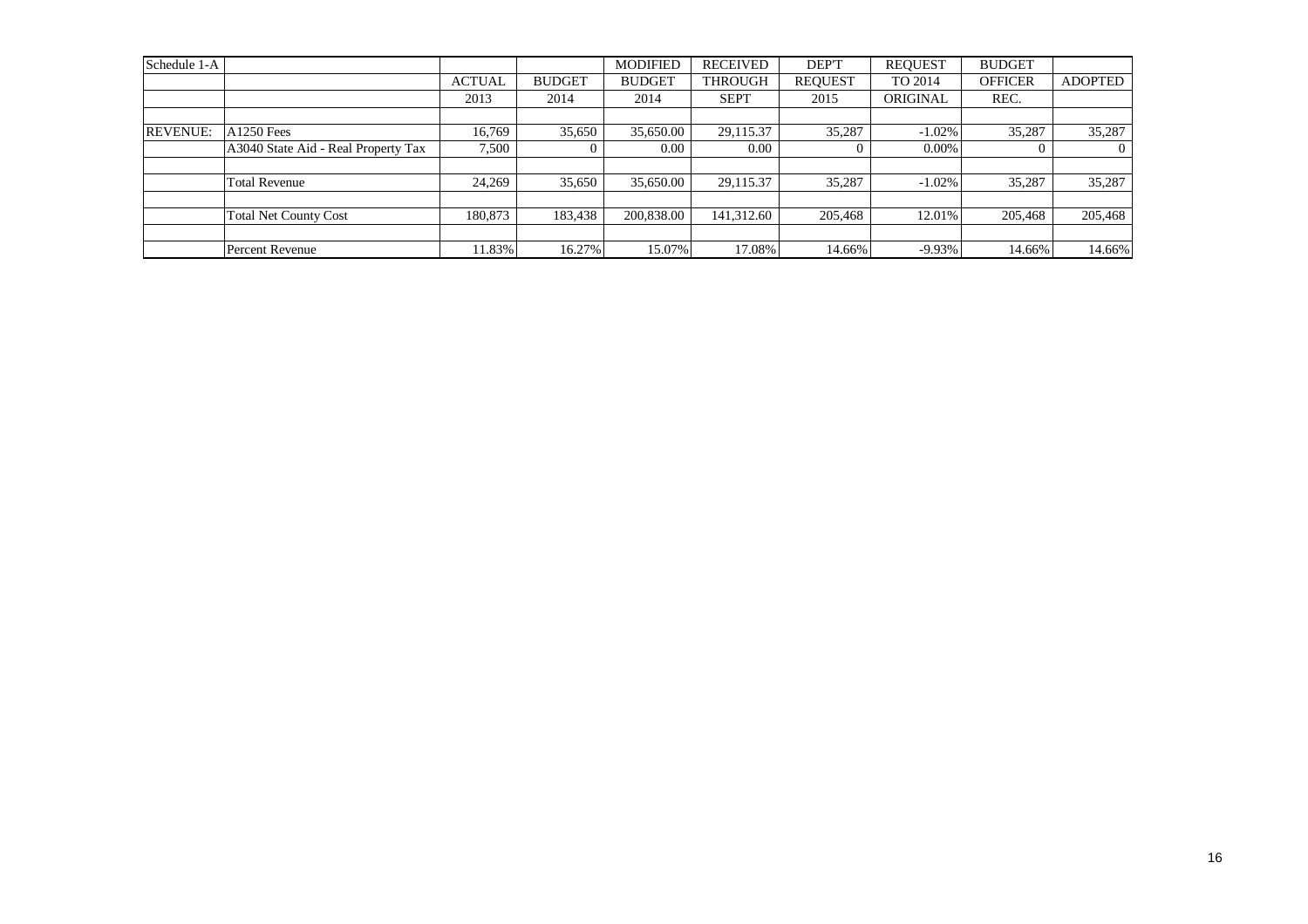| Schedule 1-A |                                             |                 |                | <b>MODIFIED</b> | <b>SPENT</b>   | <b>DEPT</b>    | <b>REQUEST</b> | <b>BUDGET</b>  |                |
|--------------|---------------------------------------------|-----------------|----------------|-----------------|----------------|----------------|----------------|----------------|----------------|
|              |                                             | <b>ACTUAL</b>   | <b>BUDGET</b>  | <b>BUDGET</b>   | <b>THROUGH</b> | <b>REOUEST</b> | TO 2014        | <b>OFFICER</b> | <b>ADOPTED</b> |
|              | TAX ADVERTISING & EXPENSE                   | 2013            | 2014           | 2014            | <b>SEPT</b>    | 2015           | ORIGINAL       | REC.           |                |
|              |                                             |                 |                |                 |                |                |                |                |                |
| A1362.0      | <b>CONTRACTUAL EXPENSES</b>                 |                 |                |                 |                |                |                |                |                |
| 4922         | Tax Enforcement Expense                     | 22,195          | 24,500         | 24,500.00       | 16,511.20      | 24,100         | $-1.63%$       | 24,100         | 24,100         |
| A1362.0      | <b>TOTAL</b>                                | 22,195          | 24,500         | 24,500.00       | 16,511.20      | 24,100         | $-1.63%$       | 24,100         | 24,100         |
|              | REVENUE: A1235 Tax Redemption Charges       | 25,190          | 22,000         | 22,000.00       | 20,445.00      | 22,000         | 0.00%          | 22,000         | 22,000         |
|              | <b>Total Revenue</b>                        | 25,190          | 22,000         | 22,000.00       | 20,445.00      | 22,000         | 0.00%          | 22,000         | 22,000         |
|              | <b>Total Net County Cost</b>                | (2,995)         | 2,500          | 2,500.00        | (3,933.80)     | 2,100          | $-16.00\%$     | 2,100          | 2,100          |
|              | <b>Percent Revenue</b>                      | 113.50%         | 89.80%         | 89.80%          | 123.83%        | 91.29%         | 1.66%          | 91.29%         | 91.29%         |
|              | TAX ACQUIRED PROPERTIES                     |                 |                |                 |                |                |                |                |                |
| A1364.0      | <b>CONTRACTUAL EXPENSES</b>                 |                 |                |                 |                |                |                |                |                |
| 4027         | Miscellaneous Contractual Expenses          | $\Omega$        | $\Omega$       | 1,110.00        | 1,110.00       | $\Omega$       | 0.00%          | $\Omega$       | $\Omega$       |
| 4501         | Advertising                                 | 693             | 1,000          | 1,000.00        | 218.44         | 1,000          | 0.00%          | 1,000          | 1,000          |
| 4677         | Utilities: Electric                         | $\overline{97}$ | $\overline{0}$ | 47.68           | 47.68          | $\overline{0}$ | 0.00%          | $\overline{0}$ | $\theta$       |
| 4918         | <b>Reforestation Land Taxes</b>             | 823             | 900            | 900.00          | 859.21         | 1,000          | 11.11%         | 1,000          | 1,000          |
| 4936         | Cleanup                                     | $\Omega$        | $\Omega$       | 200,000.00      | 15,103.70      | $\Omega$       | 0.00%          | $\Omega$       | $\theta$       |
| A1364.0      | <b>TOTAL</b>                                | 1,613           | 1.900          | 203,057.68      | 17,339.03      | 2,000          | 5.26%          | 2,000          | 2,000          |
|              | REVENUE: A1051 Sale Tax-Acquired Properties | 148,904         | 100,000        | 100,000.00      | 60,206.90      | 86,000         | $-14.00%$      | 86,000         | 86,000         |
|              | <b>Total Revenue</b>                        | 148,904         | 100,000        | 100,000.00      | 60,206.90      | 86,000         | $-14.00%$      | 86,000         | 86,000         |
|              | <b>Total Net County Cost</b>                | (147, 291)      | (98, 100)      | 103,057.68      | (42, 867.87)   | (84,000)       | $-14.37%$      | (84,000)       | (84,000)       |
|              | Percent Revenue                             | 9232.31%        | 5263.16%       | 49.25%          | 347.23%        | 4300.00%       | $-18.30%$      | 4300.00%       | 4300.00%       |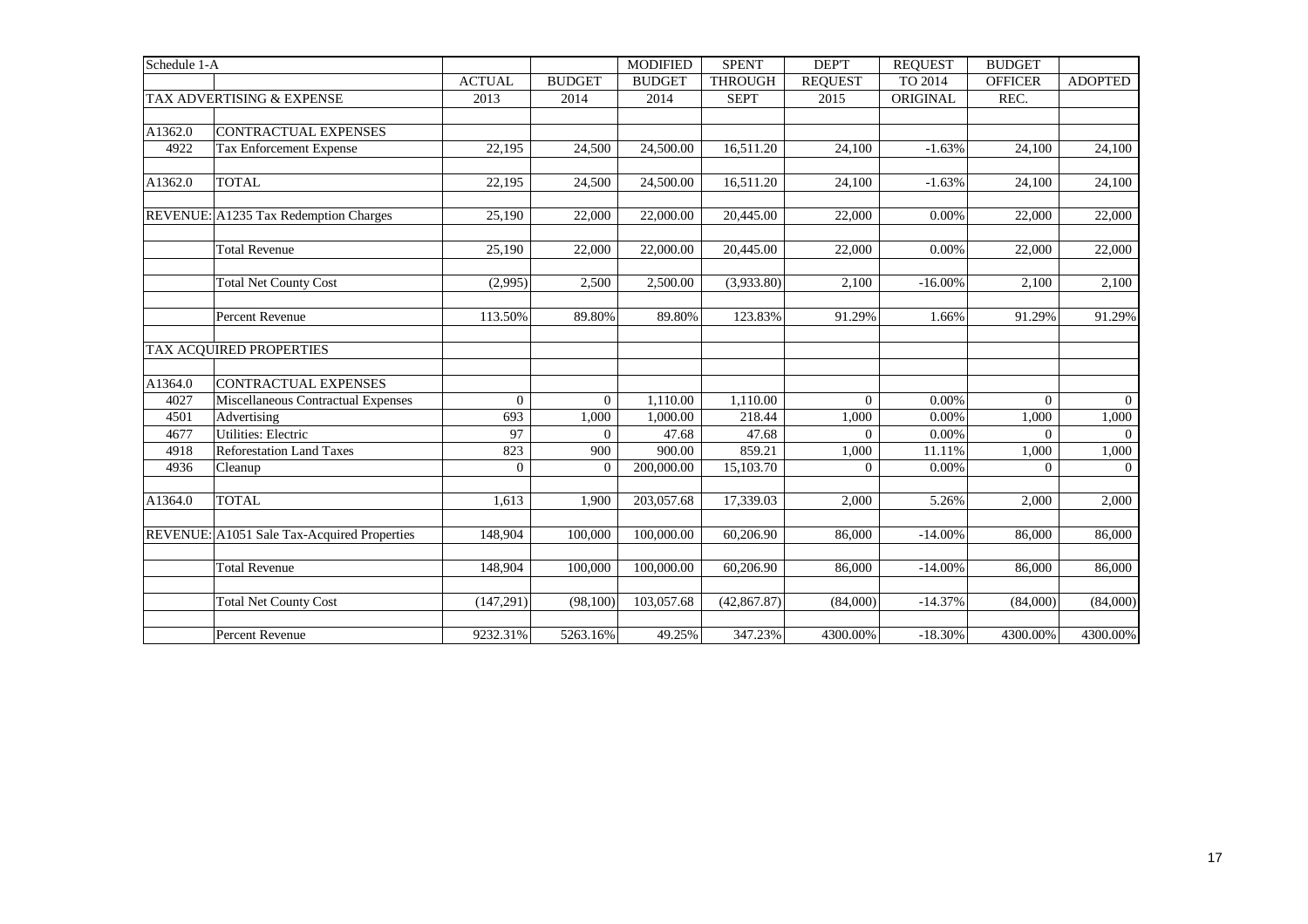| Schedule 1-A        |                              |                  |               | <b>MODIFIED</b> | <b>SPENT</b>      | <b>DEPT</b>    | <b>REQUEST</b> | <b>BUDGET</b>  |                |
|---------------------|------------------------------|------------------|---------------|-----------------|-------------------|----------------|----------------|----------------|----------------|
|                     |                              | <b>ACTUAL</b>    | <b>BUDGET</b> | <b>BUDGET</b>   | <b>THROUGH</b>    | <b>REQUEST</b> | TO 2014        | <b>OFFICER</b> | <b>ADOPTED</b> |
| <b>COUNTY CLERK</b> |                              | 2013             | 2014          | 2014            | <b>SEPT</b>       | 2015           | ORIGINAL       | REC.           |                |
|                     |                              |                  |               |                 |                   |                |                |                |                |
| A1410.              | PERSONAL SERVICES            |                  |               |                 |                   |                |                |                |                |
| 1005                | County Clerk                 | 59,401           | 60,590        | 60,590.00       | 42,482.72         | 60,590         | 0.00%          | 60,590         | 60,590         |
| 1110                | Deputy Clerk                 | 36,557           | 37,289        | 37,289.00       | 26,145.27         | 37,289         | 0.00%          | 37,289         | 37,289         |
| 1135                | Motor Vehicle Supervisor     | 36,000           | 36,720        | 36,720.00       | 25,746.28         | 36,720         | 0.00%          | 36,720         | 36,720         |
| 1235                | Motor Vehicle Cashier        | 28,947           | 31,290        | 31,290.00       | 21,565.27         | 32,000         | 2.27%          | 32,000         | 32,000         |
| 1236                | Motor Vehicle Cashier        | 35,151           | 36,281        | 36,281.00       | 25,327.27         | 37,746         | 4.04%          | 37,746         | 37,746         |
| 1250                | <b>Recording Clerk</b>       | 33,726           | 34,403        | 34,403.00       | 24,121.28         | 35,426         | 2.97%          | 35,426         | 35,426         |
| 1251                | <b>Recording Clerk</b>       | 32,961           | 34,403        | 34,403.00       | 24,121.24         | 35,426         | 2.97%          | 35,426         | 35,426         |
|                     |                              |                  |               |                 |                   |                |                |                |                |
|                     | Total                        | 262,744          | 270,976       | 270,976.00      | 189,509.33        | 275,197        | 1.56%          | 275,197        | 275,197        |
|                     |                              |                  |               |                 |                   |                |                |                |                |
| A1410.              | CONTRACTUAL EXPENSES         |                  |               |                 |                   |                |                |                |                |
| 4002                | <b>Archival of Records</b>   | 46,598           | 47,000        | 47,168.71       | 34,726.44         | 47,200         | 0.43%          | 47,200         | 47,200         |
| 4408                | Equipment Maintenance/Repair | $\overline{0}$   | $90\,$        | 100.50          | 100.50            | $\overline{0}$ | $-100.00\%$    | $\Omega$       | $\overline{0}$ |
| 4470                | <b>Office Supplies</b>       | 2,844            | 2,500         | 2,430.35        | 2,081.10          | 2,700          | 8.00%          | 2,700          | 2,700          |
| 4471                | Photographic Supplies        | $\overline{221}$ | 250           | 239.50          | 219.12            | 250            | 0.00%          | 250            | 250            |
| 4507                | <b>Copier Charges</b>        | 1,289            | 1,325         | 1,325.00        | 849.50            | 1,150          | $-13.21%$      | 1,150          | 1,150          |
| 4515                | Postage                      | 2,116            | 2,200         | 2,200.00        | 1,428.40          | 2,100          | $-4.55%$       | 2,100          | 2,100          |
| 4516                | Printing                     | 280              | 290           | 290.00          | 214.00            | 215            | $-25.86%$      | 215            | 215            |
| 4522                | Shipments                    | 674              | 1,000         | 1,000.00        | 453.18            | 660            | $-34.00%$      | 660            | 660            |
| 4653                | Gasoline                     | $\overline{0}$   | 30            | 30.00           | $\overline{0.00}$ | $\overline{0}$ | $-100.00\%$    | $\Omega$       | $\overline{0}$ |
| 4660                | <b>Travel Expenses</b>       | 318              | 700           | 700.00          | 618.00            | 640            | $-8.57%$       | 640            | 640            |
| 4682                | Utilities: Telephone/Fax     | 1,039            | 1,100         | 1,100.00        | 787.09            | 1,100          | 0.00%          | 1,100          | 1,100          |
| 4907                | Dues                         | 225              | 225           | 225.00          | 225.00            | 225            | 0.00%          | 225            | 225            |
| 4916                | Publications                 | 1,398            | 1,400         | 1,400.00        | 1,132.42          | 1,700          | 21.43%         | 1,700          | 1,700          |
| 4964                | Leases: Record/Film Storage  | 811              | 825           | 894.65          | 894.65            | 995            | 20.61%         | 995            | 995            |
|                     |                              |                  |               |                 |                   |                |                |                |                |
|                     | Total                        | 57,813           | 58,935        | 59,103.71       | 43,729.40         | 58,935         | 0.00%          | 58,935         | 58,935         |
|                     |                              |                  |               |                 |                   |                |                |                |                |
| A1410.              | <b>EMPLOYEE BENEFITS</b>     |                  |               |                 |                   |                |                |                |                |
| 8100                | FICA/Medicare                | 18,570           | 20,636        | 20,636.00       | 13,380.68         | 20,978         | 1.66%          | 20,978         | 20,978         |
| 8303                | Medical Insurance CSEA       | 33,521           | 37,187        | 37,187.00       | 21,184.88         | 22,608         | $-39.20%$      | 22,608         | 22,608         |
| 8305                | Medical Insurance Non-Union  | 43,864           | 46,636        | 46,636.00       | 34,976.78         | 46,636         | 0.00%          | 46,636         | 46,636         |
|                     |                              |                  |               |                 |                   |                |                |                |                |
|                     | Total                        | 95,955           | 104,459       | 104,459.00      | 69,542.34         | 90,222         | $-13.63%$      | 90,222         | 90,222         |
|                     |                              |                  |               |                 |                   |                |                |                |                |
| A1410.0             | <b>TOTAL</b>                 | 416,512          | 434,370       | 434,538.71      | 302,781.07        | 424,354        | $-2.31%$       | 424,354        | 424,354        |
|                     |                              |                  |               |                 |                   |                |                |                |                |
|                     |                              |                  |               |                 |                   |                |                |                |                |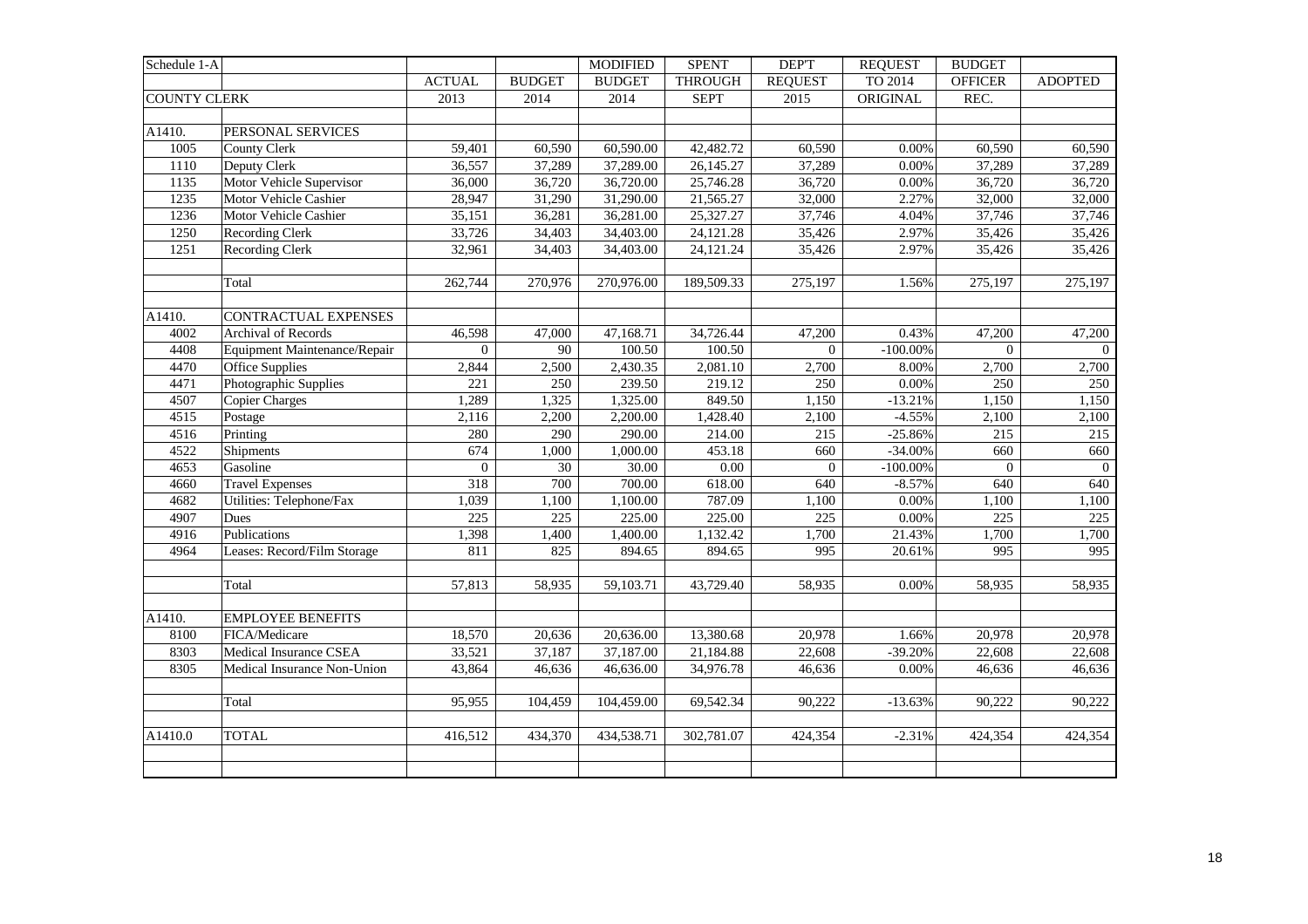| Schedule 1-A    |                              |               |               | <b>MODIFIED</b> | <b>RECEIVED</b> | DEP'T          | <b>REOUEST</b> | <b>BUDGET</b>  |                |
|-----------------|------------------------------|---------------|---------------|-----------------|-----------------|----------------|----------------|----------------|----------------|
|                 |                              | <b>ACTUAL</b> | <b>BUDGET</b> | <b>BUDGET</b>   | <b>THROUGH</b>  | <b>REOUEST</b> | TO 2014        | <b>OFFICER</b> | <b>ADOPTED</b> |
|                 |                              | 2013          | 2014          | 2014            | <b>SEPT</b>     | 2015           | ORIGINAL       | REC.           |                |
|                 |                              |               |               |                 |                 |                |                |                |                |
| <b>REVENUE:</b> | A1136 Automobile Use Tax     | 148,837       | 145,000       | 145,000.00      | 103,854.38      | 146,000        | 0.69%          | 146,000        | 146,000        |
|                 | A1255 County Clerk's Fees    | 523,362       | 550,000       | 550,000.00      | 344,233.26      | 475,000        | $-13.64\%$     | 475,000        | 475,000        |
|                 | A2410 Rental                 | 3,000         | 3,000         | 3,000.00        | 2.250.00        | 3,000          | 0.00%          | 3,000          | 3,000          |
|                 | A2545 Licenses & Permits     | 7,451         | 4,500         | 4,500.00        | 3,373.00        | 4,500          | $0.00\%$       | 4,500          | 4,500          |
|                 | A3005 Mortgage Tax           | 227,340       | 220,000       | 220,000.00      | 137,991.79      | 185,000        | $-15.91%$      | 185,000        | 185,000        |
|                 |                              |               |               |                 |                 |                |                |                |                |
|                 | <b>Total Revenue</b>         | 909,989       | 922,500       | 922,500.00      | 591,702.43      | 813,500        | $-11.82%$      | 813,500        | 813,500        |
|                 |                              |               |               |                 |                 |                |                |                |                |
|                 | <b>Total Net County Cost</b> | (493, 477)    | (488, 130)    | (487.961.29)    | (288.921.36)    | (389, 146)     | $-20.28%$      | (389, 146)     | (389, 146)     |
|                 |                              |               |               |                 |                 |                |                |                |                |
|                 | Percent Revenue              | 218.48%       | 212.38%       | 212.29%         | 195.42%         | 191.70%        | $-9.73%$       | 191.70%        | 191.70%        |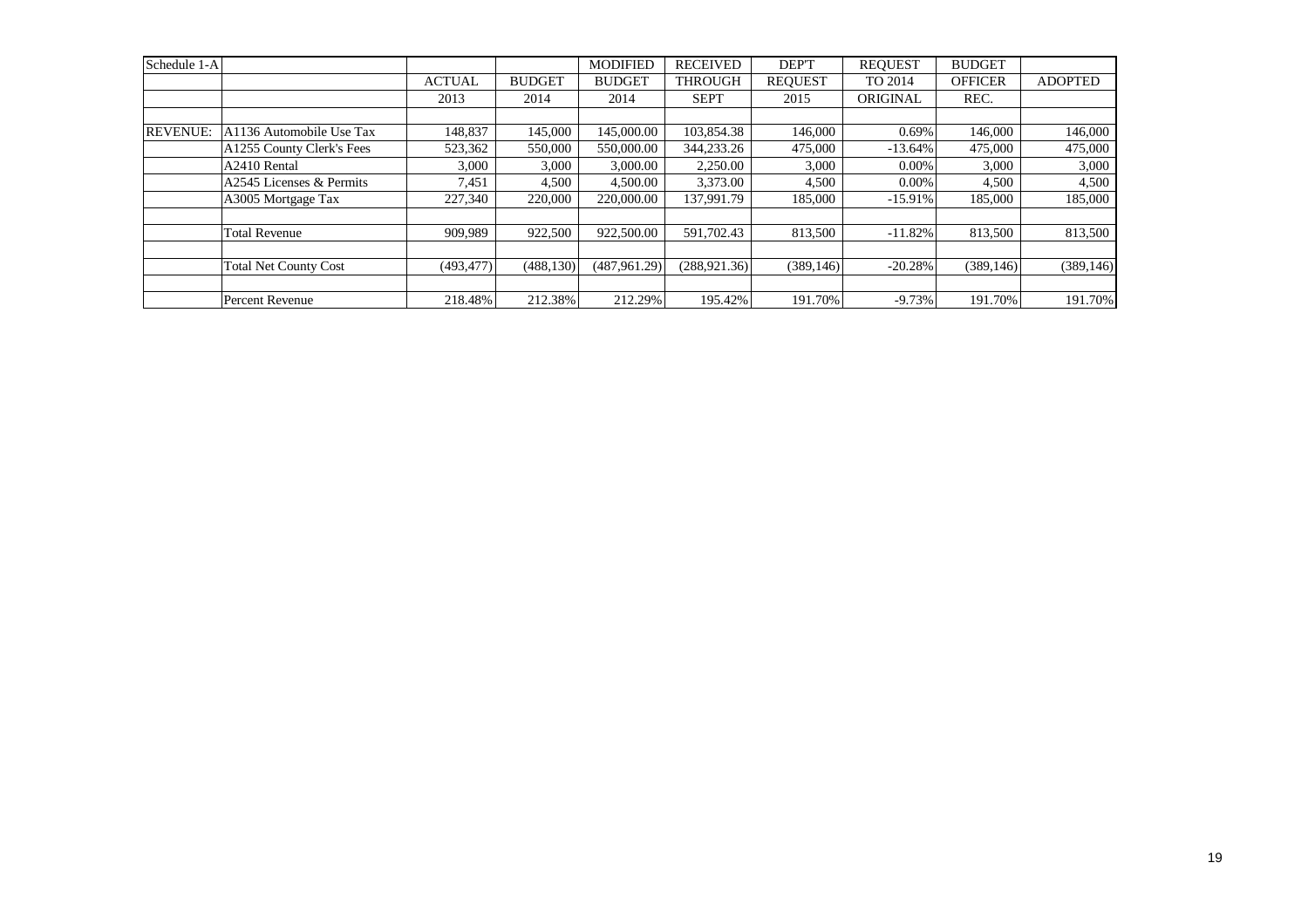| Schedule 1-A           |                                            |                |                  | <b>MODIFIED</b> | <b>SPENT</b>      | <b>DEPT</b>         | <b>REQUEST</b> | <b>BUDGET</b>  |                |
|------------------------|--------------------------------------------|----------------|------------------|-----------------|-------------------|---------------------|----------------|----------------|----------------|
|                        |                                            | <b>ACTUAL</b>  | <b>BUDGET</b>    | <b>BUDGET</b>   | <b>THROUGH</b>    | <b>REQUEST</b>      | TO 2014        | <b>OFFICER</b> | <b>ADOPTED</b> |
| <b>COUNTY ATTORNEY</b> |                                            | 2013           | 2014             | 2014            | <b>SEPT</b>       | 2015                | ORIGINAL       | REC.           |                |
|                        |                                            |                |                  |                 |                   |                     |                |                |                |
| A1420.                 | PERSONAL SERVICES                          |                |                  |                 |                   |                     |                |                |                |
| 1560                   | <b>Assistant County Attorney (Pins/JD)</b> | 32,391         | 33,039           | 33,039.00       | 25,211.24         | 33,039              | 0.00%          | 33,039         | 33,039         |
| 1590                   | <b>County Attorney</b>                     | 69,360         | 70,748           | 70,748.00       | 49,604.90         | 70,748              | 0.00%          | 70,748         | 70,748         |
| 1644                   | Secretary to County Attorney               | 26,460         | 26,990           | 26,990.00       | 18,924.03         | 26,990              | 0.00%          | 26,990         | 26,990         |
|                        |                                            |                |                  |                 |                   |                     |                |                |                |
|                        | Total                                      | 128,211        | 130,777          | 130,777.00      | 93,740.17         | 130,777             | 0.00%          | 130,777        | 130,777        |
| A1420.                 | <b>CONTRACTUAL EXPENSES</b>                |                |                  |                 |                   |                     |                |                |                |
| 4025                   | Legal Assistance                           | 52,086         | 90,000           | 90,000.00       | 17,141.15         | 90,000              | 0.00%          | 75,000         | 75,000         |
| 4044                   | <b>Stenographer Fees/Transcripts</b>       | $\overline{0}$ | 150              | 137.20          | 0.00              | 150                 | 0.00%          | 150            | 150            |
| 4408                   | Equipment Maintenance/Repair               | $\overline{0}$ | 75               | 75.00           | $0.00\,$          | 75                  | 0.00%          | 75             | 75             |
| 4470                   | <b>Office Supplies</b>                     | 577            | 385              | 433.59          | 433.59            | 385                 | 0.00%          | 385            | 385            |
| 4501                   | Advertising                                | 138            | $\overline{0}$   | 0.00            | $\overline{0.00}$ | $\overline{0}$      | 0.00%          | $\theta$       | $\overline{0}$ |
| 4507                   | Copier Charge                              | $\mathbf{1}$   | $\overline{5}$   | 17.80           | 17.80             | 25                  | 400.00%        | 25             | 25             |
| 4512                   | On Line Data Base                          | 1,692          | 1,380            | 1,380.00        | 1,341.00          | 1,800               | 30.43%         | 1,800          | 1,800          |
| 4515                   | Postage                                    | 82             | 100              | 100.00          | 61.41             | 100                 | 0.00%          | 100            | 100            |
| 4654                   | Mileage                                    | $\overline{0}$ | 110              | 61.41           | 0.00              | 110                 | 0.00%          | 110            | 110            |
| 4682                   | Utilities: Telephone/Fax                   | 324            | 275              | 275.00          | 212.44            | 275                 | 0.00%          | 275            | 275            |
| 4755                   | <b>Witness Fees</b>                        | $\overline{0}$ | 300              | 300.00          | $0.00\,$          | 300                 | $0.00\%$       | 300            | 300            |
| 4907                   | Dues                                       | 254            | $\overline{300}$ | 300.00          | 254.00            | 300                 | 0.00%          | 300            | 300            |
| 4916                   | Publications                               | 230            | 500              | 500.00          | 127.31            | 500                 | 0.00%          | 500            | 500            |
|                        |                                            |                |                  |                 |                   |                     |                |                |                |
|                        | Total                                      | 55,384         | 93,580           | 93,580.00       | 19,588.70         | 94.020              | 0.47%          | 79,020         | 79.020         |
|                        |                                            |                |                  |                 |                   |                     |                |                |                |
| A1420.                 | <b>EMPLOYEE BENEFITS</b>                   |                |                  |                 |                   |                     |                |                |                |
| 8100                   | FICA/Medicare                              | 9,808          | 10,005           | 10,005.00       | 7,168.19          | 10,005              | 0.00%          | 10,005         | 10,005         |
|                        | Total                                      | 9,808          | 10,005           | 10,005.00       | 7,168.19          | $\overline{10,005}$ | 0.00%          | 10,005         | 10,005         |
|                        |                                            |                |                  |                 |                   |                     |                |                |                |
| A1420.0                | <b>TOTAL</b>                               | 193,403        | 234,362          | 234,362.00      | 120,497.06        | 234,802             | 0.19%          | 219,802        | 219,802        |
|                        |                                            |                |                  |                 |                   |                     |                |                |                |
| <b>REVENUE</b>         | A1265 Attorney Fees                        | 14             | $\overline{0}$   | 0.00            | 0.00              | $\Omega$            | 0.00%          | $\Omega$       | $\overline{0}$ |
|                        | Net County Cost                            | 193,389        | 234,362          | 234,362.00      | 120,497.06        | 234,802             | 0.19%          | 219,802        | 219,802        |
|                        |                                            |                |                  |                 |                   |                     |                |                |                |
|                        | Percent Revenue                            | 0.01%          | $0.00\%$         | 0.00%           | 0.00%             | 0.00%               | 0.00%          | 0.00%          | $0.00\%$       |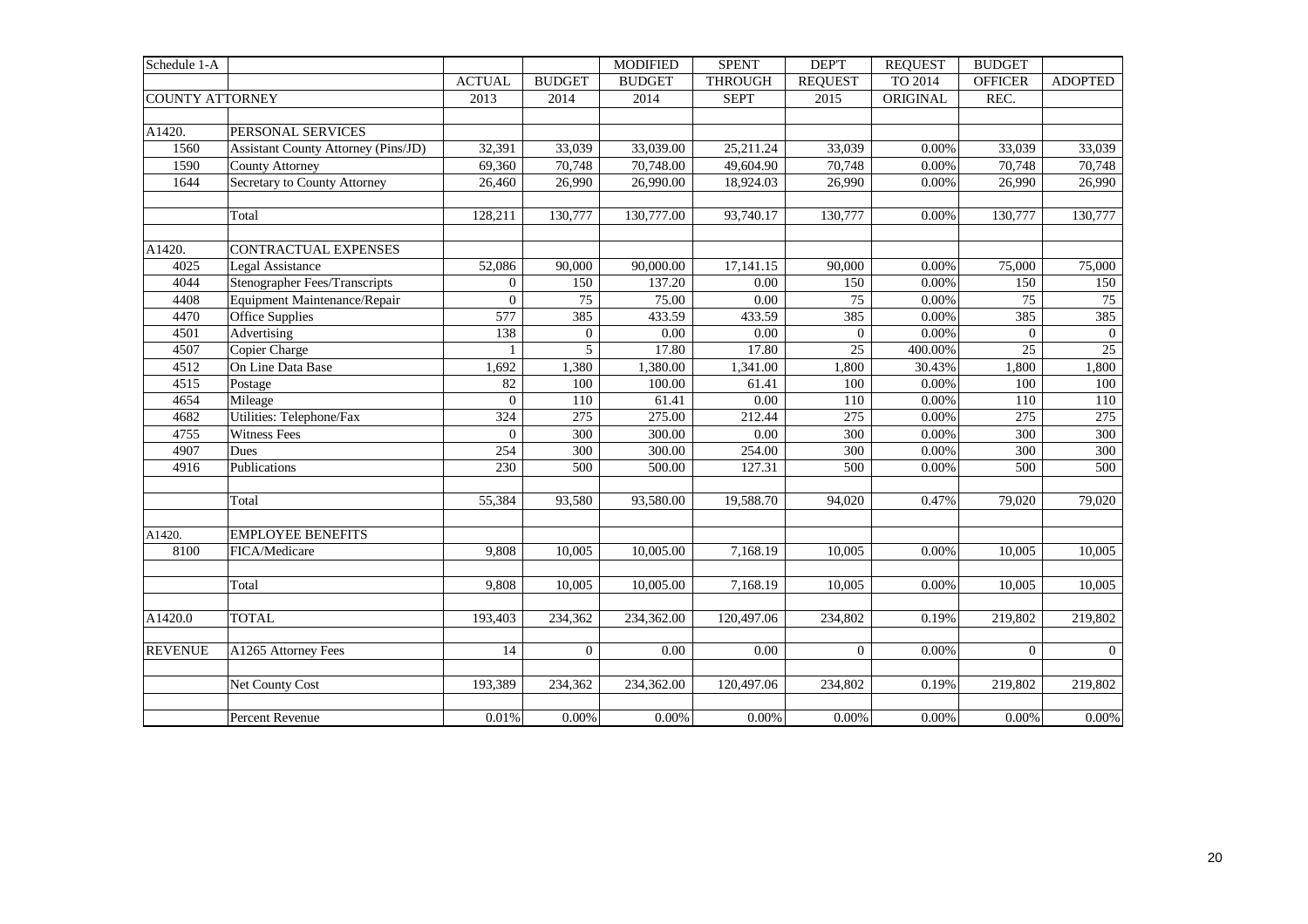| Schedule 1-A     |                                      |                  |                | <b>MODIFIED</b> | <b>SPENT</b>   | <b>DEPT</b>      | <b>REQUEST</b> | <b>BUDGET</b>  |                |
|------------------|--------------------------------------|------------------|----------------|-----------------|----------------|------------------|----------------|----------------|----------------|
|                  |                                      | <b>ACTUAL</b>    | <b>BUDGET</b>  | <b>BUDGET</b>   | <b>THROUGH</b> | <b>REQUEST</b>   | TO 2014        | <b>OFFICER</b> | <b>ADOPTED</b> |
| <b>PERSONNEL</b> |                                      | 2013             | 2014           | 2014            | <b>SEPT</b>    | 2015             | ORIGINAL       | REC.           |                |
| A1430.           | PERSONAL SERVICES                    |                  |                |                 |                |                  |                |                |                |
| 1080             | Personnel Officer                    | 64,000           | 65,280         | 65,280.00       | 45,771.15      | 65,280           | 0.00%          | 65,280         | 65,280         |
| 1140             | Personnel Assistant                  | 32,720           | 33,375         | 33,375.00       | 23,400.90      | 33,375           | 0.00%          | 33,375         | 33,375         |
| 1615             | <b>Examination Monitor</b>           | $\boldsymbol{0}$ | 300            | 300.00          | 45.00          | 300              | 0.00%          | 300            | 300            |
| 1630             | <b>Insurance Manager</b>             | $\overline{0}$   | 21,433         | 21,433.00       | 12,241.55      | $\boldsymbol{0}$ | $-100.00\%$    | $\overline{0}$ | $\overline{0}$ |
| 1660             | Insurance Buyout Non Union           | 219              | $\overline{0}$ | 0.00            | 0.00           | $\overline{0}$   | 0.00%          | $\overline{0}$ | $\overline{0}$ |
| 1661             | Comp Time Buyout Non-Union           | $\overline{0}$   | $\overline{0}$ | 134.32          | 134.32         | $\overline{0}$   | 0.00%          | $\overline{0}$ | $\overline{0}$ |
|                  |                                      |                  |                |                 |                |                  |                |                |                |
|                  | Total                                | 96,939           | 120,388        | 120,522.32      | 81,592.92      | 98,955           | $-17.80%$      | 98,955         | 98,955         |
|                  |                                      |                  |                |                 |                |                  |                |                |                |
| A1430.           | CONTRACTUAL EXPENSES                 |                  |                |                 |                |                  |                |                |                |
| 4005             | <b>Audit Fees</b>                    | 4,000            | 4,000          | 4,000.00        | 0.00           | 4,000            | 0.00%          | 4,000          | 4,000          |
| 4011             | Consultants                          | 4,840            | 5,000          | 5,000.00        | $0.00\,$       | 23,073           | 361.46%        | 23,073         | 19,336         |
| 4019             | EAP                                  | 2,160            | 2,355          | 2,355.00        | 2,221.94       | 3,618            | 53.63%         | 3,618          | 3,618          |
| 4022             | FSA Admin. Chg                       | 3,800            | 5,100          | 5,100.00        | 3,249.75       | 4,800            | $-5.88%$       | 4,800          | 4,500          |
| 4034             | Physicals                            | 1,382            | 1,300          | 1,300.00        | 932.00         | 1,300            | 0.00%          | 1,300          | 1,300          |
| 4152             | Conferences                          | 50               | 100            | 100.00          | 100.00         | 100              | 0.00%          | 100            | 100            |
| 4156             | Training                             | 199              | 650            | 650.00          | 349.00         | 300              | $-53.85%$      | 2,850          | 1,575          |
| 4408             | <b>Equipment Maintenance/Repairs</b> | $\overline{0}$   | 250            | 30.11           | $0.00\,$       | 200              | $-20.00%$      | 200            | 200            |
| 4457             | <b>Computer Supplies</b>             | 145              | 200            | 364.15          | 364.15         | 250              | 25.00%         | 250            | 250            |
| 4460             | <b>Drug Testing Supplies</b>         | 903              | 1,200          | 1,200.00        | 790.00         | 1,100            | $-8.33%$       | 1,100          | 1,100          |
| 4470             | Office Supplies                      | 468              | 700            | 929.99          | 473.36         | 550              | $-21.43%$      | 750            | 550            |
| 4501             | Advertising                          | 5,456            | 5,000          | 4,138.18        | 1,655.96       | 3,500            | $-30.00\%$     | 6,500          | 5,000          |
| 4507             | Copier Charge                        | 726              | 1,200          | 1,200.00        | 276.90         | 600              | $-50.00\%$     | 1,000          | 400            |
| 4515             | Postage                              | 696              | 800            | 800.00          | 467.84         | 550              | $-31.25%$      | 800            | 550            |
| 4516             | Printing                             | 69               | 800            | 800.00          | 170.80         | 400              | $-50.00\%$     | 800            | 400            |
| 4575             | Computer Software Maint.             | 4,992            | 5,300          | 5,355.74        | 5,355.74       | 22,962           | 333.25%        | 5,400          | 22,990         |
| 4654             | Mileage                              | 350              | 350            | 433.44          | 433.44         | 650              | 85.71%         | 650            | 650            |
| 4660             | <b>Travel Expenses</b>               | 30               | 700            | 616.56          | 374.03         | 800              | 14.29%         | 800            | 700            |
| 4682             | Utilities: Telephone/Fax             | 303              | 500            | 500.00          | 278.74         | 450              | $-10.00\%$     | 550            | 500            |
| 4903             | Awards                               | 902              | 2,500          | 2,926.00        | 649.60         | 2,500            | 0.00%          | 2,500          | 2,500          |
| 4907             | Dues                                 | 285              | 335            | 335.00          | 100.00         | 290              | $-13.43%$      | 290            | 245            |
| 4916             | Publications                         | 238              | 250            | 250.00          | 220.48         | 100              | $-60.00\%$     | 100            | $\overline{0}$ |
| 4920             | <b>State Fees</b>                    | 1,752            | 2,000          | 1,476.50        | 1,476.50       | 2,075            | 3.75%          | 2,075          | 2,075          |
|                  |                                      |                  |                |                 |                |                  |                |                |                |
|                  | Total                                | 33,746           | 40,590         | 39,860.67       | 19,940.23      | 74,168           | 82.72%         | 63,506         | 72,539         |
|                  |                                      |                  |                |                 |                |                  |                |                |                |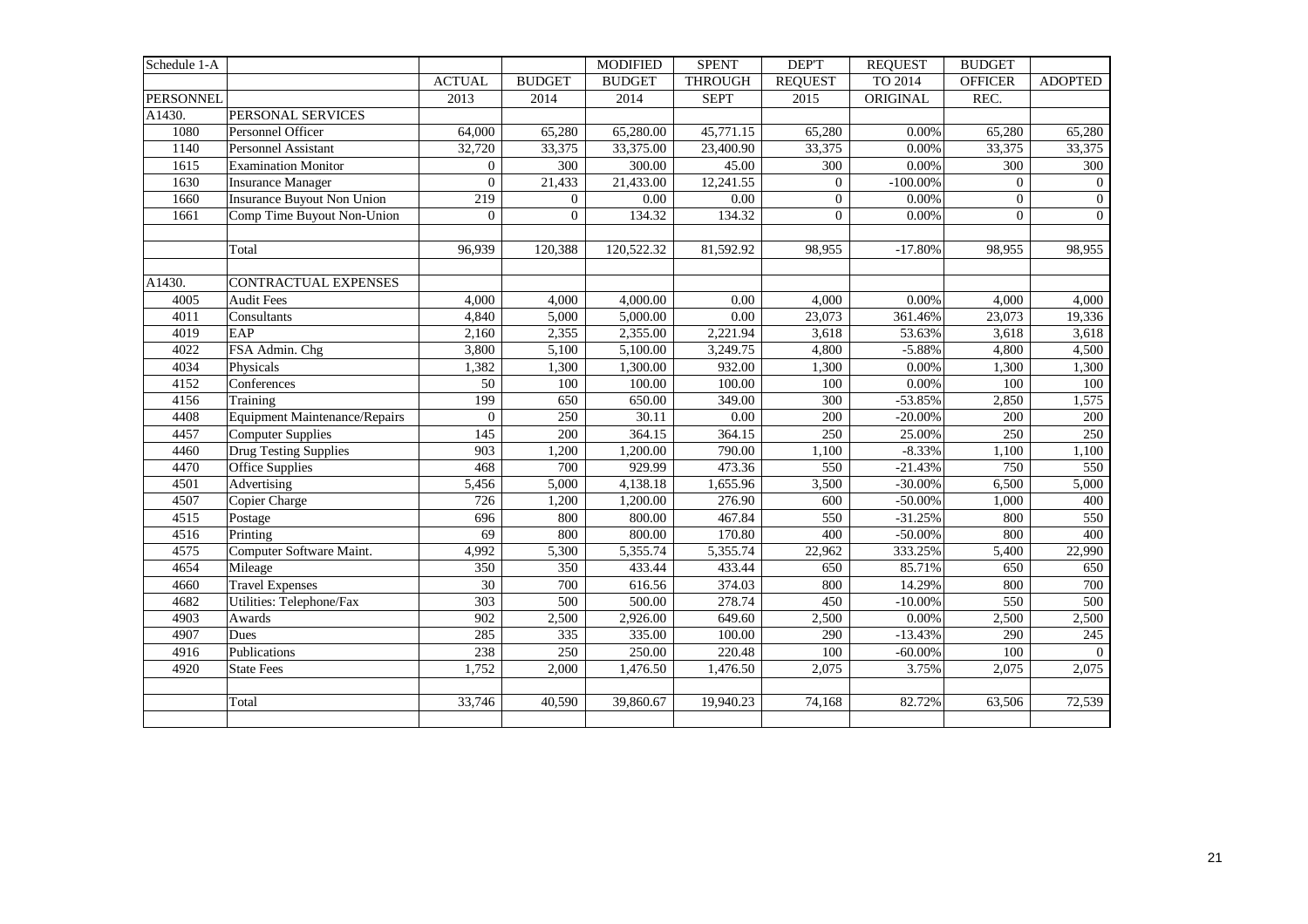| Schedule 1-A    |                              |               |               | <b>MODIFIED</b> | <b>SPENT</b>   | DEP'T          | <b>REQUEST</b> | <b>BUDGET</b>  |                |
|-----------------|------------------------------|---------------|---------------|-----------------|----------------|----------------|----------------|----------------|----------------|
|                 |                              | <b>ACTUAL</b> | <b>BUDGET</b> | <b>BUDGET</b>   | <b>THROUGH</b> | <b>REOUEST</b> | TO 2014        | <b>OFFICER</b> | <b>ADOPTED</b> |
|                 |                              | 2013          | 2014          | 2014            | <b>SEPT</b>    | 2015           | ORIGINAL       | REC.           |                |
|                 |                              |               |               |                 |                |                |                |                |                |
| A1430.          | <b>EMPLOYEE BENEFITS</b>     |               |               |                 |                |                |                |                |                |
| 8100            | FICA/Medicare                | 6,924         | 8,772         | 8,772.00        | 5,587.48       | 7,538          | $-14.07\%$     | 7,538          | 7,538          |
| 8305            | Medical Insurance Non-Union  | 21,285        | 37,671        | 37,671.00       | 23,010.40      | 29,590         | $-21.45%$      | 29,590         | 29,590         |
|                 |                              |               |               |                 |                |                |                |                |                |
|                 | Total                        | 28,209        | 46,443        | 46,443.00       | 28,597.88      | 37,128         | $-20.06%$      | 37,128         | 37,128         |
|                 |                              |               |               |                 |                |                |                |                |                |
| A1430.0         | <b>TOTAL</b>                 | 158,894       | 207,421       | 206,825.99      | 130, 131.03    | 210,251        | 1.36%          | 199,589        | 208,622        |
|                 |                              |               |               |                 |                |                |                |                |                |
| <b>REVENUE:</b> | <b>A1260 Fees</b>            | 6,680         | 5,000         | 5,000.00        | 1,620.00       | 5,000          | 0.00%          | 5,000          | 6,018          |
|                 |                              |               |               |                 |                |                |                |                |                |
|                 | <b>Total Revenue</b>         | 6,680         | 5,000         | 5,000.00        | 1,620.00       | 5,000          | 0.00%          | 5,000          | 6,018          |
|                 |                              |               |               |                 |                |                |                |                |                |
|                 | <b>Total Net County Cost</b> | 152,214       | 202,421       | 201.825.99      | 128,511.03     | 205,251        | 1.40%          | 194,589        | 202,604        |
|                 |                              |               |               |                 |                |                |                |                |                |
|                 | Percent Revenue              | 4.20%         | 2.41%         | 2.42%           | 1.24%          | 2.38%          | $-1.35%$       | 2.51%          | 2.88%          |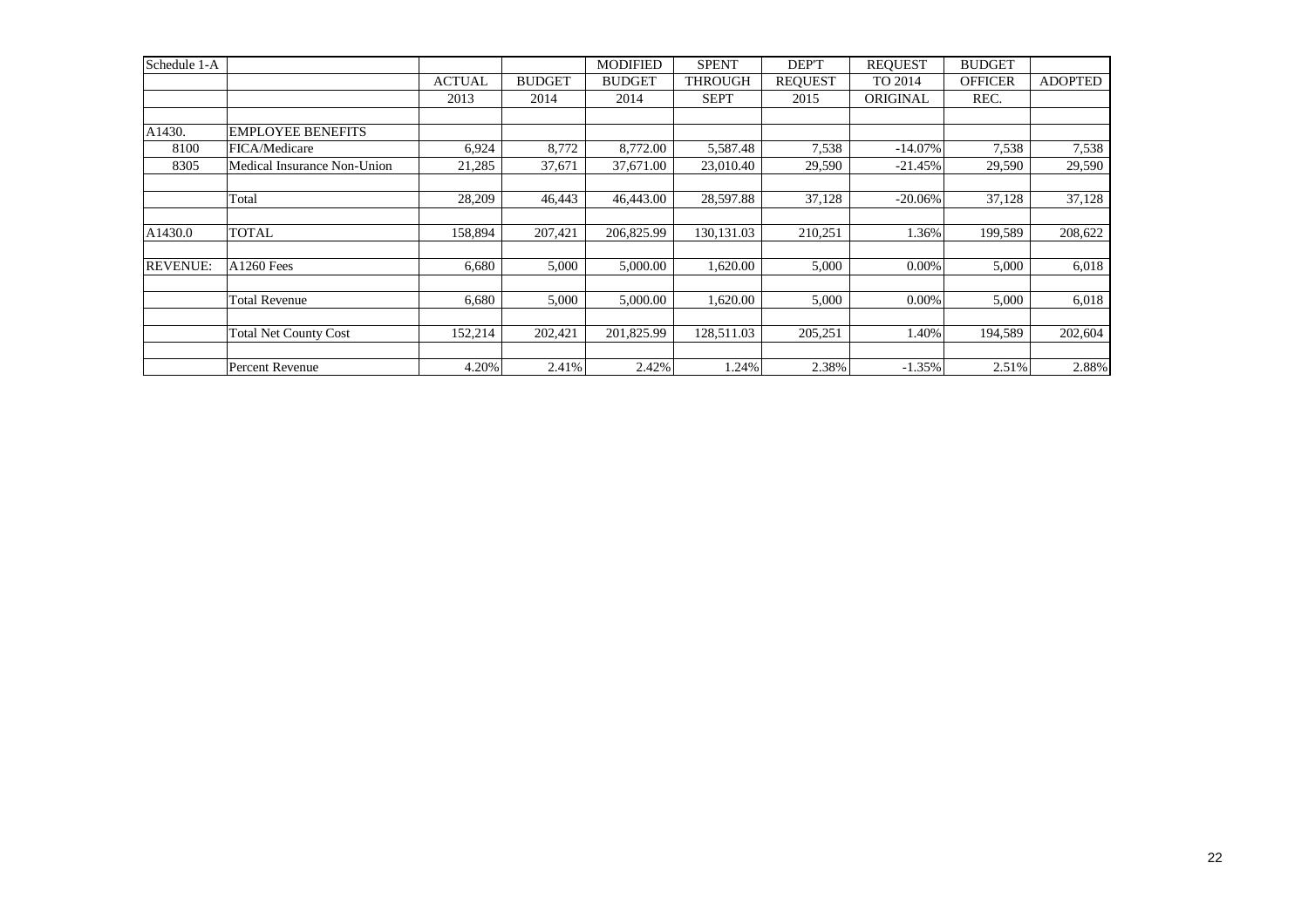| Schedule 1-A              |                                      |                |                | <b>MODIFIED</b> | <b>SPENT</b>      | <b>DEPT</b>      | <b>REQUEST</b> | <b>BUDGET</b>  |                |
|---------------------------|--------------------------------------|----------------|----------------|-----------------|-------------------|------------------|----------------|----------------|----------------|
|                           |                                      | <b>ACTUAL</b>  | <b>BUDGET</b>  | <b>BUDGET</b>   | <b>THROUGH</b>    | <b>REQUEST</b>   | TO 2014        | <b>OFFICER</b> | <b>ADOPTED</b> |
| <b>BOARD OF ELECTIONS</b> |                                      | 2013           | 2014           | 2014            | <b>SEPT</b>       | 2015             | ORIGINAL       | REC.           |                |
| A1450.                    | PERSONAL SERVICES                    |                |                |                 |                   |                  |                |                |                |
| 1050                      | Commissioner (Elections)             | 36,448         | 37,177         | 37,177.00       | 26,066.66         | 37,177           | 0.00%          | 37,177         | 37,177         |
| 1051                      | Commissioner (Elections)             | 36,448         | 37,177         | 37,177.00       | 26,066.71         | 37,177           | 0.00%          | 37,177         | 37,177         |
| 1595                      | <b>Deputy Election Commissioners</b> | 35,712         | 38,999         | 38,999.00       | 27,317.30         | 38,999           | 0.00%          | 38,999         | 38,999         |
| 1596                      | <b>Election Workers</b>              | 58,808         | 73,681         | 58,971.03       | 29,672.00         | 65,414           | $-11.22%$      | 65,414         | 62,431         |
| 1660                      | <b>Insurance Buyout Non-Union</b>    | 2,783          | 2,959          | 2,959.00        | 2,219.22          | 2,959            | 0.00%          | 2,959          | 2,959          |
| 1661                      | Comp Time Buyout Non-Union           | $\overline{0}$ | $\overline{0}$ | 9.97            | 9.97              | $\overline{0}$   | 0.00%          | $\overline{0}$ | $\mathbf{0}$   |
|                           |                                      |                |                |                 |                   |                  |                |                |                |
|                           | Total                                | 170,199        | 189,993        | 175,293.00      | 111,351.86        | 181,726          | $-4.35%$       | 181,726        | 178,743        |
|                           |                                      |                |                |                 |                   |                  |                |                |                |
| A1450.                    | <b>CONTRACTUAL EXPENSES</b>          |                |                |                 |                   |                  |                |                |                |
| 4152                      | Conferences                          | 150            | 120            | 120.00          | 90.00             | 180              | 50.00%         | 180            | 180            |
| 4156                      | Training                             | $\overline{0}$ | 2,000          | 2,000.00        | $\overline{0.00}$ | 3,200            | 60.00%         | 3,200          | 3,200          |
| 4408                      | Equipment Maintenance/Repair         | 9              | 2,650          | 6,630.00        | 6,461.85          | 1,000            | $-62.26%$      | 1,000          | 1,000          |
| 4461                      | <b>Election Supplies</b>             | 10,586         | 27,255         | 23,297.19       | 4,418.27          | 19,772           | $-27.46%$      | 19,772         | 18,513         |
| 4470                      | Office Supplies                      | 627            | 1,000          | 1,000.00        | 431.50            | 1,000            | 0.00%          | 1,000          | 1,000          |
| 4481                      | <b>Training Supplies</b>             | 66             | 400            | 400.00          | 65.78             | 400              | 0.00%          | 400            | 400            |
| 4484                      | <b>Voting Machine Supplies</b>       | 2,198          | 2,500          | 2,500.00        | 1,610.23          | 2,500            | 0.00%          | 2,500          | 2,500          |
| 4501                      | Advertising                          | 1,089          | 1,000          | 1,000.00        | 343.69            | 1,000            | 0.00%          | 1,000          | 1,000          |
| 4507                      | <b>Copier Charges</b>                | $\mathbf{0}$   | 200            | 200.00          | $0.00\,$          | 200              | 0.00%          | $\overline{0}$ | $\mathbf{0}$   |
| 4515                      | Postage                              | 4,661          | 10,000         | 10,000.00       | 4,548.45          | 7,500            | $-25.00\%$     | 7,500          | 7,500          |
| 4516                      | Printing                             | 1,178          | 2,200          | 2,200.00        | 1,773.40          | 2,200            | 0.00%          | 2,200          | 2,200          |
| 4522                      | Shipments                            | $\overline{0}$ | $\overline{0}$ | 7.81            | 7.81              | $\boldsymbol{0}$ | 0.00%          | $\overline{0}$ | $\overline{0}$ |
| 4571                      | Computer Software                    | 7,293          | 19,577         | 19,577.00       | 19,576.16         | 12,577           | $-35.76%$      | 12,577         | 12,577         |
| 4576                      | Comp. Software Maint. Agreement      | 17,861         | 24,362         | 39,032.00       | 39,030.76         | 20,219           | $-17.01%$      | 20,219         | 20,219         |
| 4653                      | Gasoline                             | 439            | 1,100          | 1,100.00        | 343.81            | 800              | $-27.27%$      | 800            | 800            |
| 4654                      | Mileage                              | 477            | 800            | 800.00          | 68.32             | 800              | 0.00%          | 800            | 800            |
| 4660                      | <b>Travel Expenses</b>               | 1,691          | 2,516          | 2,516.00        | 1,863.37          | 4,358            | 73.21%         | 4,358          | 4,358          |
| 4682                      | Utilities: Telephone/Fax             | 474            | 700            | 700.00          | 335.86            | 1,660            | 137.14%        | 1,660          | 1,660          |
| 4907                      | Dues                                 | 140            | 140            | 140.00          | 140.00            | 140              | 0.00%          | 140            | 140            |
|                           |                                      |                |                |                 |                   |                  |                |                |                |
|                           | Total                                | 48,939         | 98,520         | 113,220.00      | 81,109.26         | 79,506           | $-19.30%$      | 79,306         | 78,047         |
| A1450.                    | <b>EMPLOYEE BENEFITS</b>             |                |                |                 |                   |                  |                |                |                |
| 8100                      | FICA/Medicare                        | 10,695         | 14,528         | 14,528.00       | 7,320.69          | 13,910           | $-4.25%$       | 13,910         | 13,910         |
| 8305                      | Medical Insurance Non-Union          | 6,050          | 6,433          | 6,433.00        | 4,824.45          | 6,433            | 0.00%          | 6,433          | 6,433          |
|                           |                                      |                |                |                 |                   |                  |                |                |                |
|                           | Total                                | 16,745         | 20,961         | 20,961.00       | 12,145.14         | 20,343           | $-2.95%$       | 20,343         | 20,343         |
| A1450.0                   | <b>TOTAL</b>                         |                |                |                 |                   |                  | $-9.01%$       |                | 277,133        |
|                           |                                      | 235,883        | 309,474        | 309,474.00      | 204,606.26        | 281,575          |                | 281,375        |                |
|                           |                                      |                |                |                 |                   |                  |                |                |                |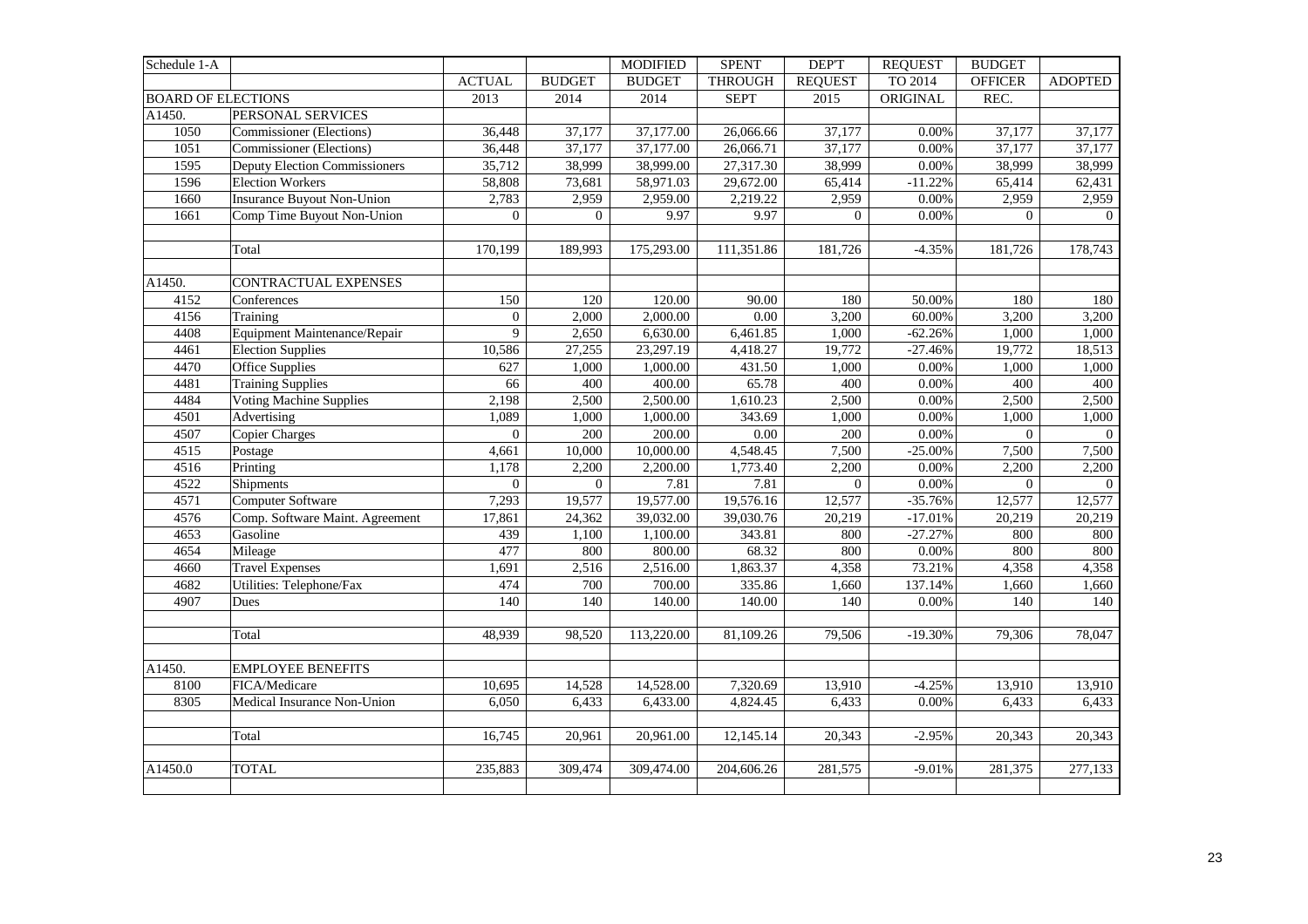| Schedule 1-A    |                              |               |               | <b>MODIFIED</b> | <b>RECEIVED</b> | DEP'T          | <b>REOUEST</b> | <b>BUDGET</b>  |                |
|-----------------|------------------------------|---------------|---------------|-----------------|-----------------|----------------|----------------|----------------|----------------|
|                 |                              | <b>ACTUAL</b> | <b>BUDGET</b> | <b>BUDGET</b>   | <b>THROUGH</b>  | <b>REOUEST</b> | TO 2014        | <b>OFFICER</b> | <b>ADOPTED</b> |
|                 |                              | 2013          | 2014          | 2014            | <b>SEPT</b>     | 2015           | ORIGINAL       | REC.           |                |
|                 |                              |               |               |                 |                 |                |                |                |                |
| <b>REVENUE:</b> | A1289 Election Fees          | .167          | 6.063         | 6,063.00        | 5,887.07        | 9.913          | 63.50%         | 9.913          | 5,671          |
|                 | A2210 Other Governments      | 247,307       | 251,281       | 251,281.00      | 241,782.00      | 304,872        | 21.33%         | 304,872        | 304,872        |
|                 |                              |               |               |                 |                 |                |                |                |                |
|                 | <b>Total Revenue</b>         | 248,474       | 257,344       | 257,344.00      | 247,669.07      | 314,785        | 22.32%         | 314,785        | 310,543        |
|                 |                              |               |               |                 |                 |                |                |                |                |
|                 | <b>Total Net County Cost</b> | (12,591)      | 52,130        | 52,130.00       | (43,062.81)     | (33,210)       | $-163.71%$     | (33, 410)      | (33, 410)      |
|                 |                              |               |               |                 |                 |                |                |                |                |
|                 | Percent Revenue              | 105.34%       | 83.16%        | 83.16%          | 121.05%         | 111.79%        | 34.44%         | 111.87%        | 112.06%        |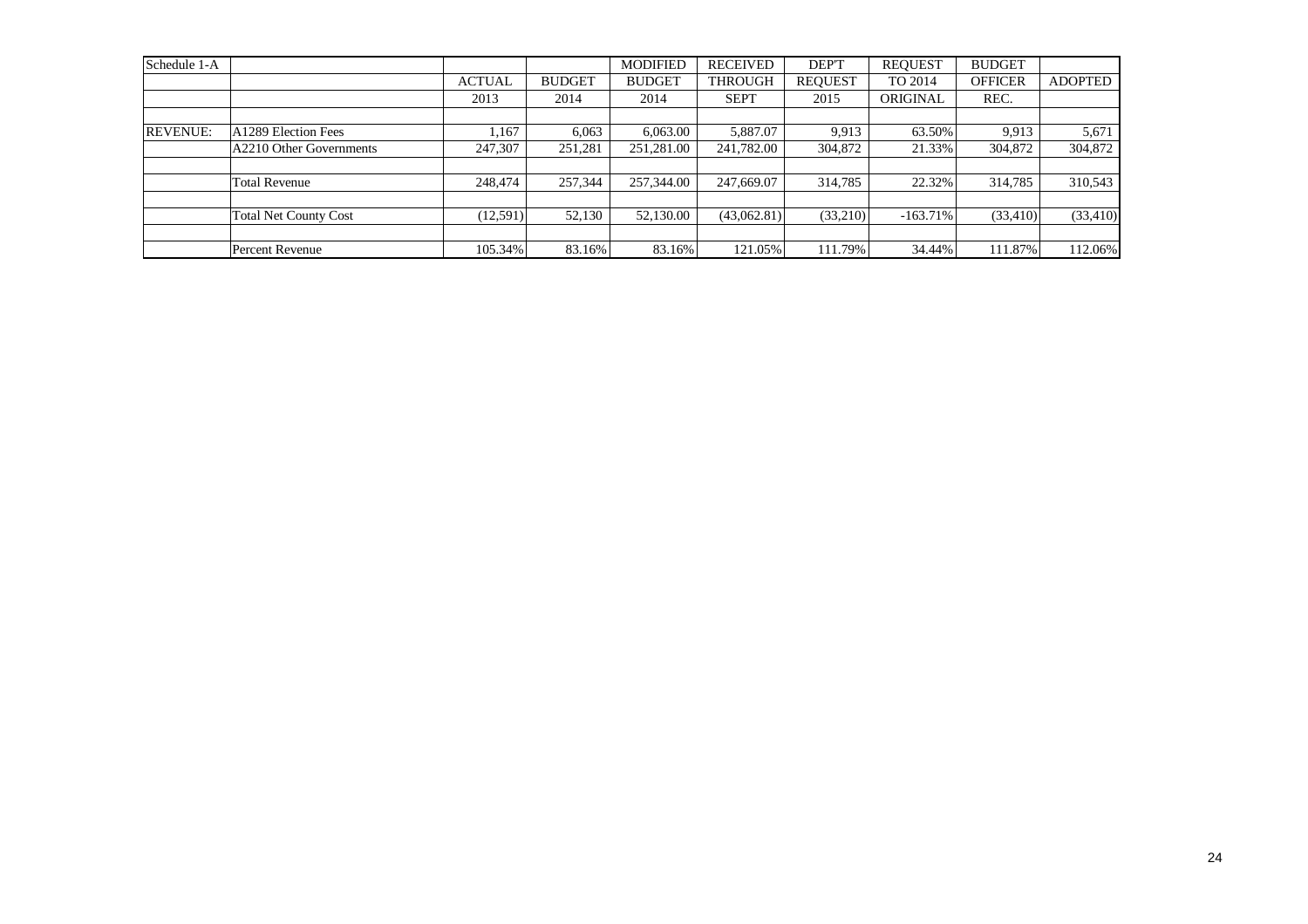| Schedule 1-A |                                      |                |               | <b>MODIFIED</b> | <b>SPENT</b>   | DEP'T          | <b>REOUEST</b> | <b>BUDGET</b>  |                 |
|--------------|--------------------------------------|----------------|---------------|-----------------|----------------|----------------|----------------|----------------|-----------------|
|              |                                      | <b>ACTUAL</b>  | <b>BUDGET</b> | <b>BUDGET</b>   | <b>THROUGH</b> | <b>REQUEST</b> | TO 2014        | <b>OFFICER</b> | <b>ADOPTED</b>  |
|              | <b>RECORDS MANAGEMENT</b>            | 2013           | 2014          | 2014            | <b>SEPT</b>    | 2015           | ORIGINAL       | REC.           |                 |
|              |                                      |                |               |                 |                |                |                |                |                 |
| A1460.       | PERSONAL SERVICES                    |                |               |                 |                |                |                |                |                 |
| 1581         | <b>Clerk Part-time</b>               | 10,953         | 11,116        | 11,116.00       | 7,813.14       | 11,116         | 0.00%          | 11,116         | 11,116          |
| 1641         | Records Retention Clerk Part-time    | 11,478         | 11,722        | 11,722.00       | 8,204.82       | 11,722         | 0.00%          | 11,722         | 11,722          |
|              |                                      |                |               |                 |                |                |                |                |                 |
|              | Total                                | 22,430         | 22,838        | 22,838.00       | 16,017.96      | 22,838         | 0.00%          | 22,838         | 22,838          |
|              |                                      |                |               |                 |                |                |                |                |                 |
| A1460.       | <b>CONTRACTUAL EXPENSES</b>          |                |               |                 |                |                |                |                |                 |
| 4002         | <b>Archival of Records</b>           | $\theta$       | 500           | 500.00          | 0.00           | 500            | 0.00%          | 500            | 500             |
| 4011         | Consultants                          | $\overline{0}$ | $\Omega$      | 0.00            | 0.00           | 5,400          | 5400.00%       | $\Omega$       | 5,400           |
| 4408         | <b>Equipment Maintenance/Repairs</b> | $\Omega$       | 150           | 150.00          | 0.00           | 150            | 0.00%          | 150            | 150             |
| 4451         | <b>Archival Supplies</b>             | 995            | 1,000         | 1,000.00        | 210.00         | 500            | $-50.00\%$     | 500            | 500             |
| 4457         | <b>Computer Supplies</b>             | 27             | 300           | 300.00          | 0.00           | 300            | 0.00%          | 300            | 300             |
| 4470         | <b>Office Supplies</b>               | 75             | 200           | 200.00          | 0.00           | 200            | 0.00%          | 200            | 200             |
| 4507         | Copier Charge                        | $\overline{0}$ | 150           | 150.00          | 0.00           | 150            | $0.00\%$       | 150            | 150             |
| 4571         | Computer Software                    | $\Omega$       | 300           | 300.00          | 0.00           | 13,300         | 4333.33%       | 300            | 13,300          |
| 4575         | <b>Computer Software Maintenance</b> | 3,440          | 4,000         | 4,000.00        | 3,440.00       | 3,300          | $-17.50%$      | 3,300          | 3,440           |
| 4682         | Utilities: Telephone/Fax             | 48             | 50            | 50.00           | 36.00          | 50             | 0.00%          | 50             | 50              |
| 4907         | Dues                                 | $\Omega$       | 30            | 30.00           | 0.00           | 30             | 0.00%          | 30             | $\overline{30}$ |
| 4964         | Leases: Records/Film Storage         | 2,662          | 3,000         | 3,000.00        | 2,171.77       | 3,000          | 0.00%          | 3,000          | 3,000           |
|              |                                      |                |               |                 |                |                |                |                |                 |
|              | Total                                | 7,247          | 9,680         | 9,680.00        | 5,857.77       | 26,880         | 177.69%        | 8,480          | 27,020          |
|              |                                      |                |               |                 |                |                |                |                |                 |
| A1460.       | <b>EMPLOYEE BENEFITS</b>             |                |               |                 |                |                |                |                |                 |
| 8100         | FICA/Medicare                        | 1.716          | 1.748         | 1,748.00        | 1,225.46       | 1.748          | 0.00%          | 1.748          | 1,748           |
|              |                                      |                |               |                 |                |                |                |                |                 |
|              | Total                                | 1,716          | 1,748         | 1,748.00        | 1,225.46       | 1,748          | 0.00%          | 1,748          | 1,748           |
|              |                                      |                |               |                 |                |                |                |                |                 |
| A1460.0      | <b>TOTAL</b>                         | 31,392         | 34,266        | 34,266.00       | 23,101.19      | 51,466         | 50.20%         | 33,066         | 51,606          |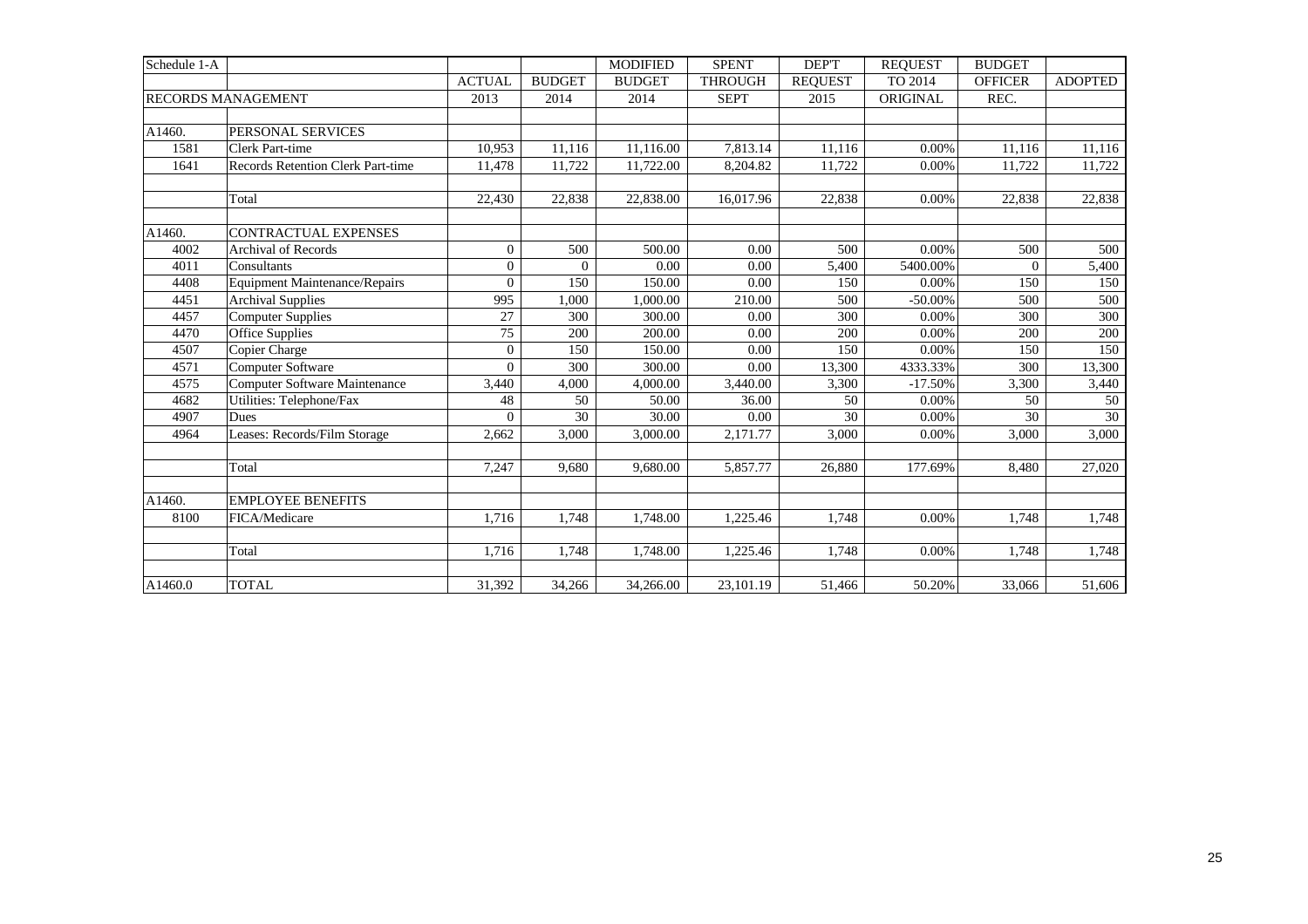| Schedule 1-A |                                       |                 |               | <b>MODIFIED</b> | <b>SPENT</b>   | DEP'T          | <b>REQUEST</b> | <b>BUDGET</b>    |                  |
|--------------|---------------------------------------|-----------------|---------------|-----------------|----------------|----------------|----------------|------------------|------------------|
|              |                                       | <b>ACTUAL</b>   | <b>BUDGET</b> | <b>BUDGET</b>   | <b>THROUGH</b> | <b>REQUEST</b> | TO 2014        | <b>OFFICER</b>   | <b>ADOPTED</b>   |
|              | SHARED SERVICES BUILDINGS             | 2013            | 2014          | 2014            | <b>SEPT</b>    | 2015           | ORIGINAL       | REC.             |                  |
|              | <b>COUNTY OFFICE BUILDING</b>         |                 |               |                 |                |                |                |                  |                  |
| A1620.       | <b>CONTRACTUAL EXPENSES</b>           |                 |               |                 |                |                |                |                  |                  |
| 4414         | Maintenance HVAC                      | 3,000           | 1,900         | 2,085.00        | 2,412.82       | 2,500          | 31.58%         | 2,500            | 2,500            |
| 4415         | Maintenance Yard/Tree                 | 40              | 300           | 300.00          | 113.85         | $\Omega$       | $-100.00\%$    | $\Omega$         | $\boldsymbol{0}$ |
| 4416         | Maintenance Parking Lot               | 517             | 2,300         | 2,300.00        | 2,360.60       | $\Omega$       | $-100.00\%$    | $\Omega$         | $\overline{0}$   |
| 4417         | Maintenance Contract - Fire/Sprinkler | 4,585           | 5,500         | 5,500.00        | 4,793.92       | 5,000          | $-9.09%$       | 5,000            | 5,000            |
| 4418         | Maintenance Contract - Elevators      | 4,888           | 4,700         | 4,700.00        | 3,492.00       | 4,700          | 0.00%          | 4,700            | 4,700            |
| 4419         | Yard Equipment Maintenance            | $\overline{94}$ | 100           | 100.00          | 91.93          | $\theta$       | $-100.00\%$    | $\overline{0}$   | $\overline{0}$   |
| 4420         | <b>Cleaning Windows Exterior</b>      | 700             | 700           | 700.00          | 400.00         | 400            | $-42.86%$      | 400              | 400              |
| 4422         | <b>Building Equipment Maintenance</b> | 1,058           | 1,500         | 7,400.00        | 7,345.48       | 1,500          | 0.00%          | 1,500            | 1,500            |
| 4423         | Buildings & Grounds Parts             | 1,885           | 1,000         | 1,200.00        | 1,107.60       | 1,000          | 0.00%          | 1,000            | 1,000            |
| 4435         | Maintenance Emergency Generator       | 1,800           | 500           | 500.00          | 19.98          | 200            | $-60.00%$      | 200              | 200              |
| 4453         | Supplies: Buildings & Grounds         | 5,320           | 4,500         | 4,115.00        | 2,540.23       | 5,000          | 11.11%         | 5,000            | 5,000            |
| 4464         | Supplies: Janitorial                  | 7,688           | 6,500         | 6,500.00        | 4,700.14       | 6,000          | $-7.69%$       | 6,000            | 6,000            |
| 4474         | <b>Safety Supplies</b>                | 250             | 200           | 200.00          | 66.58          | $\overline{0}$ | $-100.00\%$    | $\overline{0}$   | $\boldsymbol{0}$ |
| 4507         | Copier Charge                         | 61              | 80            | 80.00           | 28.90          | $\theta$       | $-100.00\%$    | $\overline{0}$   | $\overline{0}$   |
| 4511         | <b>Motors</b>                         | 366             | 500           | 500.00          | 0.00           | 500            | 0.00%          | 500              | 500              |
| 4521         | <b>Trash Removal</b>                  | 3,237           | 3,500         | 3,500.00        | 2,226.67       | 3,500          | 0.00%          | 3,500            | 3,500            |
| 4616         | Hand Tools                            | 150             | 150           | 150.00          | 150.00         | $\overline{0}$ | $-100.00\%$    | $\boldsymbol{0}$ | $\mathbf{0}$     |
| 4653         | Gasoline                              | 1,121           | 1,600         | 1,600.00        | 1,348.00       | $\Omega$       | $-100.00\%$    | $\overline{0}$   | $\overline{0}$   |
| 4654         | Mileage                               | 216             | 250           | 250.00          | 139.78         | $\theta$       | $-100.00\%$    | $\mathbf{0}$     | $\overline{0}$   |
| 4661         | Vehicle Parts/Maintenance/Repairs     | 449             | 800           | 800.00          | 86.45          | $\Omega$       | $-100.00\%$    | $\overline{0}$   | $\mathbf{0}$     |
| 4676         | <b>Utilities: Cellular Services</b>   | 131             | 130           | 130.00          | 65.43          | $\Omega$       | $-100.00\%$    | $\theta$         | $\overline{0}$   |
| 4677         | <b>Utilities: Electric</b>            | 36,133          | 37,000        | 37,000.00       | 28,702.10      | 37,500         | 1.35%          | 37,500           | 37,500           |
| 4678         | <b>Utilities:</b> Gas                 | 20,591          | 23,000        | 23,000.00       | 19,407.47      | 25,000         | 8.70%          | 25,000           | 25,000           |
| 4682         | Utilities: Telephone/Fax              | 335             | 350           | 350.00          | 200.93         | $\Omega$       | $-100.00\%$    | $\Omega$         | $\mathbf{0}$     |
| 4684         | Utilities: Water/Sewer                | 6,185           | 6,500         | 6,500.00        | 4,332.65       | 6,000          | $-7.69%$       | 6,000            | 6,000            |
|              |                                       |                 |               |                 |                |                |                |                  |                  |
| A1620.0      | <b>TOTAL</b>                          | 100,799         | 103,560       | 109,460.00      | 86,133.51      | 98,800         | $-4.60%$       | 98,800           | 98,800           |
|              |                                       |                 |               |                 |                |                |                |                  |                  |
| REVENUE:     | A1710 Public Works                    | 4,021           | 2,500         | 2,500           | 1,637          | 2,500          | 0.00%          | 2,500            | 2,500            |
|              | A2412 YTASC Rent                      | 10,000          | $\Omega$      | 0.00            | 0.00           | $\theta$       | 0.00%          | $\overline{0}$   | $\overline{0}$   |
|              | A2416 Auditorium Fees                 | 120             | 80            | 80.00           | 80.00          | 80             | 0.00%          | 80               | 80               |
|              |                                       |                 |               |                 |                |                |                |                  |                  |
|              | <b>Total Revenue</b>                  | 14,141          | 2,580         | 2,580.00        | 1,716.68       | 2,580          | 0.00%          | 2,580            | 2,580            |
|              |                                       |                 |               |                 |                |                |                |                  |                  |
|              | <b>Total Net County Cost</b>          | 86,658          | 100,980       | 106,880.00      | 84,416.83      | 96,220         | $-4.71%$       | 96,220           | 96,220           |
|              |                                       |                 |               |                 |                |                |                |                  |                  |
|              | Percent Revenue                       | 14.03%          | 2.49%         | 2.36%           | 1.99%          | 2.61%          | 4.82%          | 2.61%            | 2.61%            |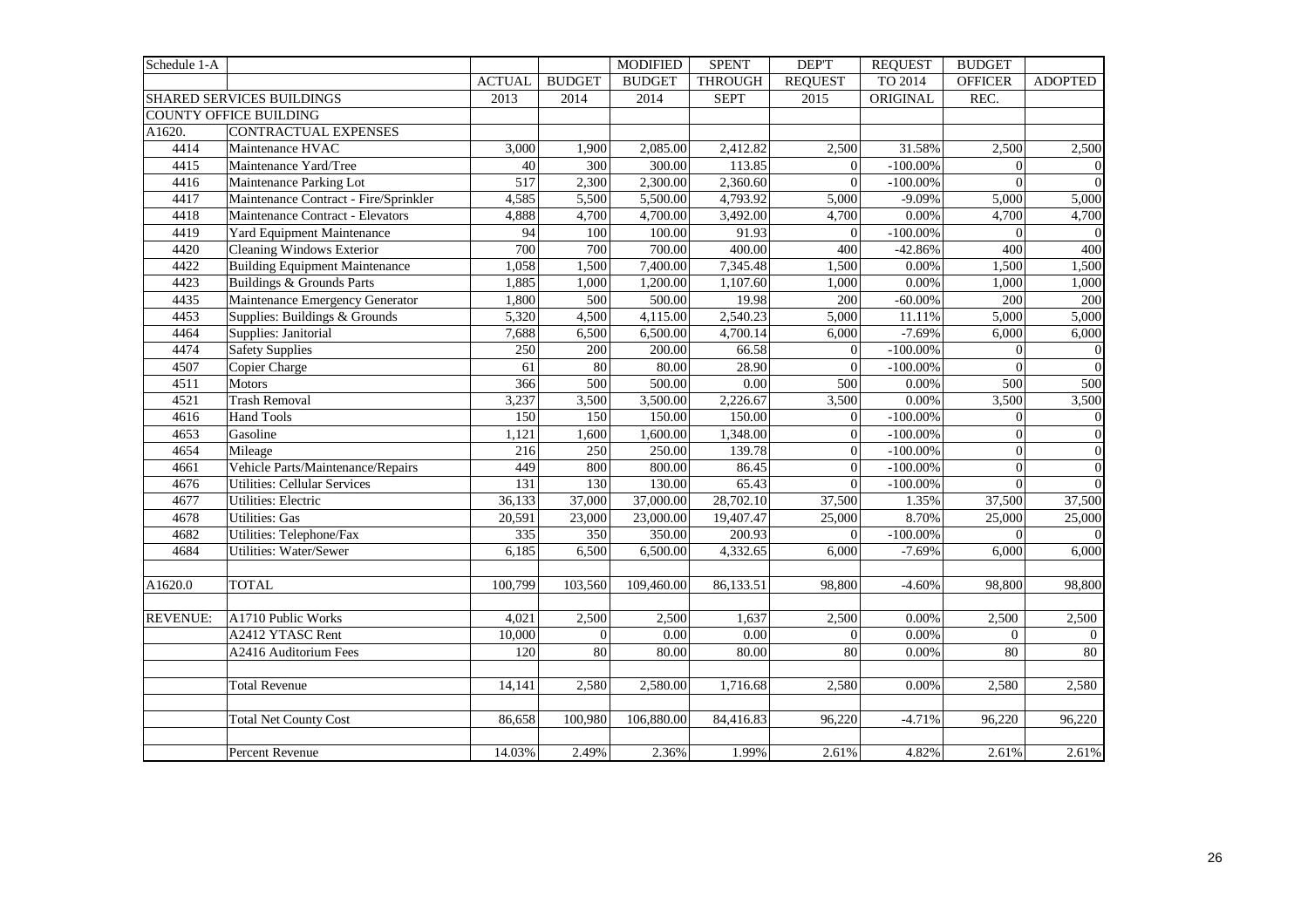| Schedule 1-A |                                       |               |               | <b>MODIFIED</b> | <b>SPENT</b>   | DEP'T          | <b>REQUEST</b> | <b>BUDGET</b>  |                |
|--------------|---------------------------------------|---------------|---------------|-----------------|----------------|----------------|----------------|----------------|----------------|
|              |                                       | <b>ACTUAL</b> | <b>BUDGET</b> | <b>BUDGET</b>   | <b>THROUGH</b> | <b>REQUEST</b> | TO 2014        | <b>OFFICER</b> | <b>ADOPTED</b> |
|              | PUBLIC SAFETY BUILDING                | 2013          | 2014          | 2014            | <b>SEPT</b>    | 2015           | ORIGINAL       | REC.           |                |
|              |                                       |               |               |                 |                |                |                |                |                |
| A1621.       | CONTRACTUAL EXPENSES                  |               |               |                 |                |                |                |                |                |
| 4414         | Maintenance HVAC                      | 3,561         | 2,500         | 2,500.00        | 1,699.76       | 2,500          | 0.00%          | 2,500          | 2,500          |
| 4415         | Maintenance Yard/Tree                 | 38            | 300           | 300.00          | 300.00         | $\Omega$       | $-100.00\%$    | $\theta$       |                |
| 4416         | Maintenance Parking Lot               | 200           | 3,600         | 3,600.00        | 2,039.11       | $\Omega$       | $-100.00\%$    | $\Omega$       | $\Omega$       |
| 4417         | Maintenance Contract - Fire/Sprinkler | 981           | 550           | 550.00          | 133.00         | 550            | 0.00%          | 550            | 550            |
| 4419         | Yard Equipment Maintenance            | 85            | 100           | 100.00          | 82.09          | $\Omega$       | $-100.00\%$    | $\theta$       | $\Omega$       |
| 4422         | <b>Building Equipment Maintenance</b> | 23,585        | 5,000         | 4,500.00        | 883.08         | 8,200          | 64.00%         | 8,200          | 8,200          |
| 4423         | Buildings & Grounds Parts             | 15,981        | 5,000         | 5,000.00        | 2,766.11       | 5,000          | 0.00%          | 5,000          | 5,000          |
| 4435         | Maintenance Emergency Generator       | 665           | 200           | 200.00          | 0.00           | 200            | 0.00%          | 200            | 200            |
| 4453         | Supplies: Buildings & Grounds         | 9,064         | 4,500         | 5,000.00        | 4,988.61       | 9,000          | 100.00%        | 9,000          | 9,000          |
| 4464         | Supplies: Janitorial                  | 5,662         | 6,000         | 6,000.00        | 4,489.09       | 5,500          | $-8.33%$       | 5,500          | 5,500          |
| 4474         | <b>Safety Supplies</b>                | 250           | 200           | 200.00          | 66.58          | $\Omega$       | $-100.00\%$    | $\Omega$       | $\Omega$       |
| 4511         | <b>Motors</b>                         | 1.141         | 1.000         | 1,000.00        | 360.08         | 1,000          | 0.00%          | 1,000          | 1,000          |
| 4521         | <b>Trash Removal</b>                  | 1,798         | 1,600         | 1,600.00        | 1,170.00       | 1,560          | $-2.50%$       | 1,560          | 1,560          |
| 4616         | <b>Hand Tools</b>                     | 150           | 150           | 150.00          | 150.00         | $\Omega$       | $-100.00\%$    | $\Omega$       |                |
| 4677         | Utilities: Electric                   | 28,961        | 30,000        | 30,000.00       | 24,548.85      | 30,500         | 1.67%          | 30,500         | 30,500         |
| 4678         | <b>Utilities: Gas</b>                 | 9,715         | 13,500        | 13,500.00       | 12,733.74      | 15,500         | 14.81%         | 15,500         | 15,500         |
| 4684         | Utilities: Water/Sewer                | 30,046        | 31,500        | 31,500.00       | 21,237.29      | 30,000         | $-4.76%$       | 30,000         | 30,000         |
|              |                                       |               |               |                 |                |                |                |                |                |
|              | Total                                 | 131,884       | 105,700       | 105,700.00      | 77,647.39      | 109,510        | 0.00%          | 109,510        | 109,510        |
|              |                                       |               |               |                 |                |                |                |                |                |
| A1621.0      | <b>TOTAL</b>                          | 131,884       | 105,700       | 105,700.00      | 77,647.39      | 109,510        | 3.60%          | 109,510        | 109,510        |
|              |                                       |               |               |                 |                |                |                |                |                |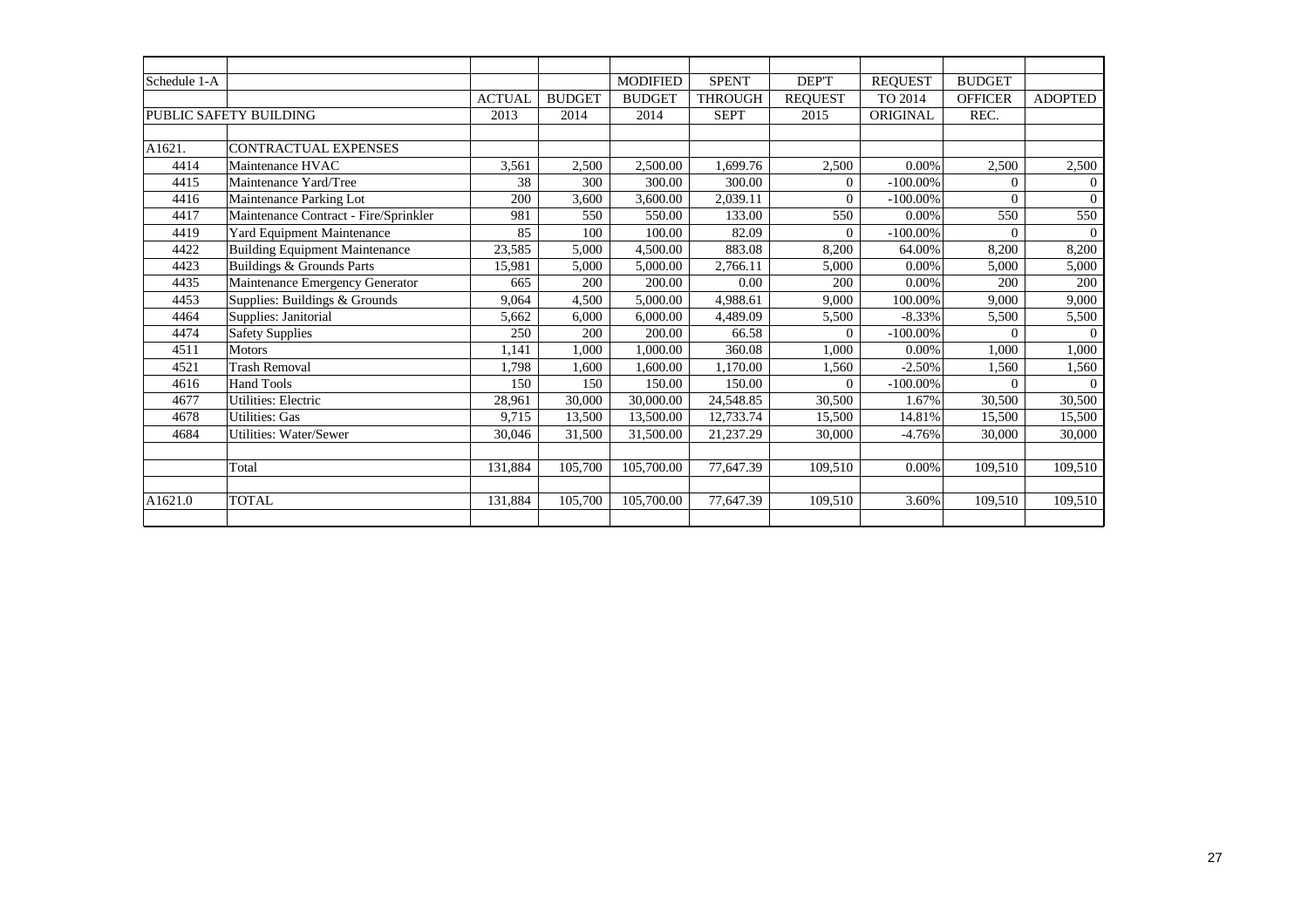| Schedule 1-A      |                                       |                 |                | <b>MODIFIED</b> | <b>SPENT</b>   | DEP'T          | <b>REQUEST</b> | <b>BUDGET</b>  |                |
|-------------------|---------------------------------------|-----------------|----------------|-----------------|----------------|----------------|----------------|----------------|----------------|
|                   |                                       | <b>ACTUAL</b>   | <b>BUDGET</b>  | <b>BUDGET</b>   | <b>THROUGH</b> | <b>REQUEST</b> | TO 2014        | <b>OFFICER</b> | <b>ADOPTED</b> |
| <b>COURTHOUSE</b> |                                       | 2013            | 2014           | 2014            | <b>SEPT</b>    | 2015           | ORIGINAL       | REC.           |                |
|                   |                                       |                 |                |                 |                |                |                |                |                |
| A1623.            | PERSONAL SERVICES                     |                 |                |                 |                |                |                |                |                |
| 1166              | Cleaner                               | 32,719          | 33,367         | 33,367.00       | 23,394.72      | 34,369         | 3.00%          | 34,369         | 34,369         |
| 1510              | Clothing allowance CSEA               | 250             | 250            | 250.00          | 0.00           | 250            | 0.00%          | 250            | 250            |
|                   |                                       |                 |                |                 |                |                |                |                |                |
|                   | Total                                 | 32,969          | 33,617         | 33,617.00       | 23,394.72      | 34,619         | 2.98%          | 34,619         | 34,619         |
|                   |                                       |                 |                |                 |                |                |                |                |                |
| A1623.            | <b>EQUIPMENT</b>                      |                 |                |                 |                |                |                |                |                |
| 2515              | Security Equipment                    | 27,938          | $\overline{0}$ | 0.00            | 0.00           | $\overline{0}$ | 0.00%          | $\overline{0}$ | $\overline{0}$ |
|                   |                                       |                 |                |                 |                |                |                |                |                |
|                   | Total                                 | 27,938          | $\mathbf{0}$   | 0.00            | 0.00           | $\overline{0}$ | 0.00%          | $\theta$       | $\overline{0}$ |
|                   |                                       |                 |                |                 |                |                |                |                |                |
| A1623.            | CONTRACTUAL EXPENSES                  |                 |                |                 |                |                |                |                |                |
| 4414              | Maintenance HVAC                      | 5,278           | 1,900          | 2,112.00        | 2,439.00       | 2,500          | 31.58%         | 2,500          | 2,500          |
| 4415              | Maintenance Yard/Tree                 | 92              | 300            | 300.00          | 210.07         | $\overline{0}$ | $-100.00\%$    | $\overline{0}$ | $\overline{0}$ |
| 4416              | Maintenance Parking Lot               | 279             | 2,300          | 2,300.00        | 2,238.20       | $\Omega$       | $-100.00\%$    | $\theta$       | $\Omega$       |
| 4417              | Maintenance Contract-Fire/Sprinkler   | 4,196           | 5,500          | 5,500.00        | 3,271.95       | 5,000          | $-9.09%$       | 5,000          | 5,000          |
| 4418              | Maintenance Contract - Elevators      | 4,617           | 5,500          | 5,500.00        | 3,870.64       | 5,500          | 0.00%          | 5,500          | 5,500          |
| 4419              | Yard Equipment Maintenance            | $\overline{97}$ | 100            | 100.00          | 94.22          | $\mathbf{0}$   | $-100.00\%$    | $\Omega$       | $\Omega$       |
| 4420              | <b>Cleaning Windows Exterior</b>      | 900             | 1,000          | 1,000.00        | 480.00         | 600            | $-40.00%$      | 600            | 600            |
| 4422              | <b>Building Equipment Maintenance</b> | 1,758           | 3,000          | 3,000.00        | 1,866.43       | 2,500          | $-16.67%$      | 2,500          | 2,500          |
| 4423              | <b>Buildings &amp; Grounds Parts</b>  | 1,957           | 1,000          | 1,000.00        | 460.08         | 1,000          | 0.00%          | 1,000          | 1,000          |
| 4429              | Maintenance Security System           | 4,244           | 4,500          | 4,500.00        | 3,478.92       | 4,500          | 0.00%          | 4,500          | 4,500          |
| 4435              | Maintenance Emergency Generator       | 1,800           | 500            | 500.00          | $0.00\,$       | 200            | $-60.00\%$     | 200            | 200            |
| 4453              | Supplies: Buildings & Grounds         | 3,298           | 5,000          | 4,438.00        | 1,317.80       | 4,500          | $-10.00\%$     | 4,500          | 4,500          |
| 4464              | Supplies: Janitorial                  | 5,526           | 3,500          | 3,500.00        | 3,183.87       | 3,500          | 0.00%          | 3,500          | 3,500          |
| 4474              | <b>Safety Supplies</b>                | 250             | 200            | 200.00          | 66.59          | $\overline{0}$ | $-100.00\%$    | $\theta$       | $\Omega$       |
| 4511              | Motors                                | 71              | 500            | 500.00          | 464.12         | 500            | 0.00%          | 500            | 500            |
| 4616              | <b>Hand Tools</b>                     | 150             | 150            | 150.00          | 150.00         | $\overline{0}$ | $-100.00\%$    | $\Omega$       | $\Omega$       |
| 4677              | <b>Utilities: Electric</b>            | 19,837          | 20,500         | 20,500.00       | 16,536.96      | 21,000         | 2.44%          | 21,000         | 21,000         |
| 4678              | <b>Utilities: Gas</b>                 | 15,391          | 16,500         | 16,500.00       | 14,779.02      | 18,000         | 9.09%          | 18,000         | 18,000         |
| 4684              | <b>Utilities: Water/Sewer</b>         | 3,157           | 3,300          | 3,300.00        | 2,315.06       | 3,000          | $-9.09%$       | 3,000          | 3,000          |
|                   |                                       |                 |                |                 |                |                |                |                |                |
|                   | Total                                 | 72,900          | 75,250         | 74,900.00       | 57,222.93      | 72,300         | $-3.92%$       | 72,300         | 72,300         |
|                   |                                       |                 |                |                 |                |                |                |                |                |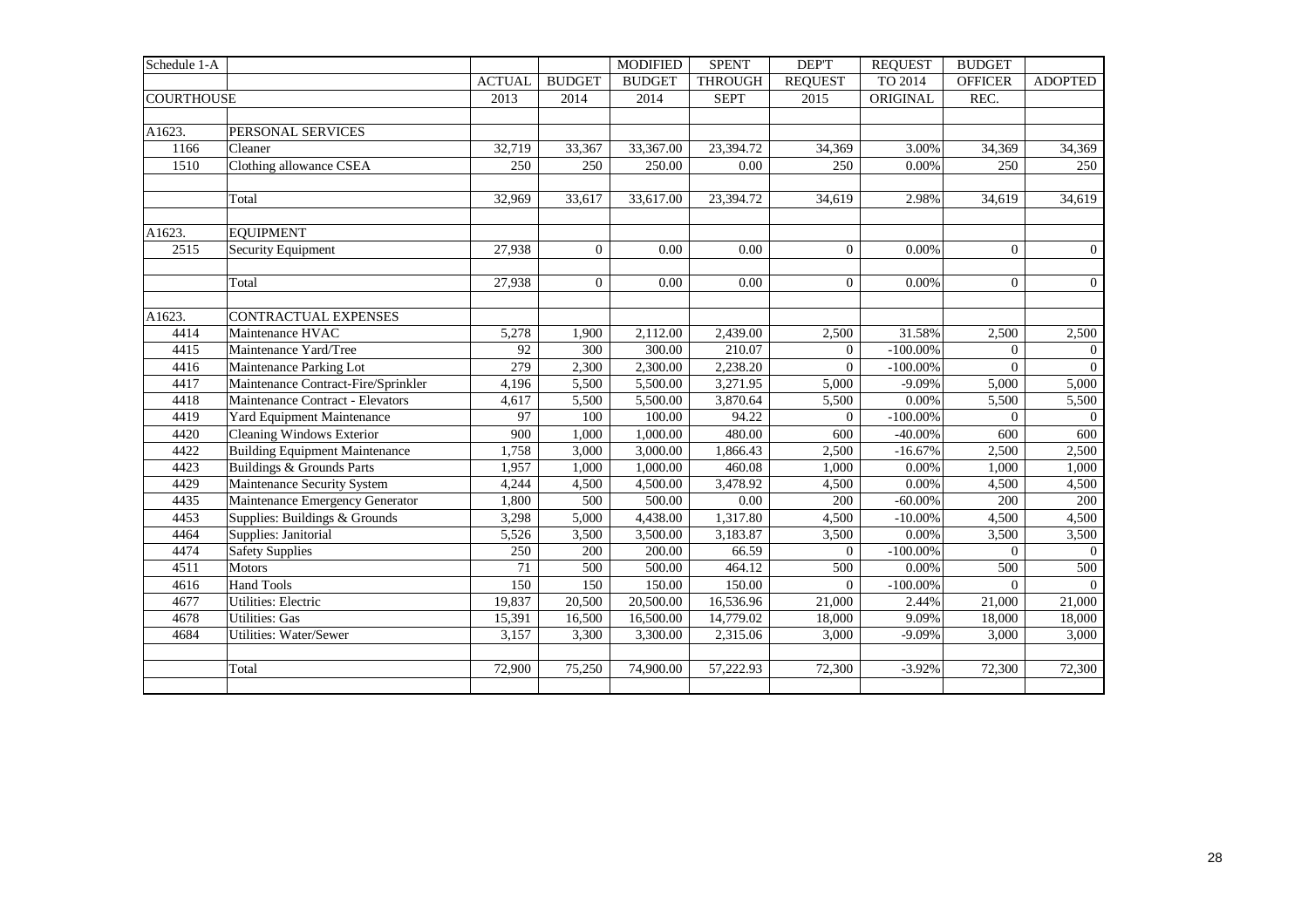| Schedule 1-A    |                              |                |                | <b>MODIFIED</b> | <b>SPENT</b>   | DEP'T          | <b>REOUEST</b> | <b>BUDGET</b>  |                |
|-----------------|------------------------------|----------------|----------------|-----------------|----------------|----------------|----------------|----------------|----------------|
|                 |                              | <b>ACTUAL</b>  | <b>BUDGET</b>  | <b>BUDGET</b>   | <b>THROUGH</b> | <b>REQUEST</b> | TO 2014        | <b>OFFICER</b> | <b>ADOPTED</b> |
|                 |                              | 2013           | 2014           | 2014            | <b>SEPT</b>    | 2015           | ORIGINAL       | REC.           |                |
|                 |                              |                |                |                 |                |                |                |                |                |
| A1623.          | <b>EMPLOYEE BENEFITS</b>     |                |                |                 |                |                |                |                |                |
| 8100            | FICA/Medicare                | 2,189          | 2,535          | 2,535.00        | 1.545.12       | 2,630          | 3.75%          | 2,630          | 2,630          |
| 8303            | Medical Insurance - CSEA     | 15,852         | 17,046         | 17,046.00       | 12,784.41      | 18,155         | 6.51%          | 18,155         | 18,155         |
|                 |                              |                |                |                 |                |                |                |                |                |
|                 | Total                        | 18,041         | 19,581         | 19,581.00       | 14,329.53      | 20,785         | 6.15%          | 20,785         | 20,785         |
|                 |                              |                |                |                 |                |                |                |                |                |
| A1623.0         | <b>TOTAL</b>                 | 151,848        | 128,448        | 128,098.00      | 94,947.18      | 127,704        | $-0.58%$       | 127,704        | 127,704        |
|                 |                              |                |                |                 |                |                |                |                |                |
| <b>REVENUE:</b> | A3022 Court Facilities Aid   | 71,549         | 75,500         | 75,500.00       | 35,710.00      | 73,000         | $-3.31%$       | 73,000         | 73,000         |
|                 |                              |                |                |                 |                |                |                |                |                |
|                 | <b>Total Revenue</b>         | 71,549         | 75,500         | 75,500.00       | 35,710.00      | 73,000         | $-3.31%$       | 73,000         | 73,000         |
|                 |                              |                |                |                 |                |                |                |                |                |
|                 | <b>Total Net County Cost</b> | 80,299         | 52,948         | 52,598.00       | 59,237.18      | 54,704         | 3.32%          | 54,704         | 54,704         |
|                 |                              |                |                |                 |                |                |                |                |                |
|                 | <b>Percent Revenue</b>       | 47.12%         | 58.78%         | 58.94%          | 37.61%         | 57.16%         | $-2.75%$       | 57.16%         | 57.16%         |
|                 |                              |                |                |                 |                |                |                |                |                |
|                 |                              |                |                |                 |                |                |                |                |                |
|                 | <b>HIGHWAY/BENTON CENTER</b> |                |                |                 |                |                |                |                |                |
|                 |                              |                |                |                 |                |                |                |                |                |
| A1624           | <b>EQUIPMENT</b>             |                |                |                 |                |                |                |                |                |
| 2703            | Roof Replacement             | $\mathbf{0}$   | $\overline{0}$ | 0.00            | $0.00\,$       | 108,000        | 108000.00%     | 108,000        | 108,000        |
|                 |                              |                |                |                 |                |                |                |                |                |
|                 | Total                        | $\Omega$       | $\overline{0}$ | 0.00            | 0.00           | 108,000        | 108000.00%     | 108,000        | 108,000        |
|                 |                              |                |                |                 |                |                |                |                |                |
| A1624.0         | <b>TOTAL</b>                 | $\overline{0}$ | $\overline{0}$ | 0.00            | 0.00           | 108,000        | 108000.00%     | 108,000        | 108,000        |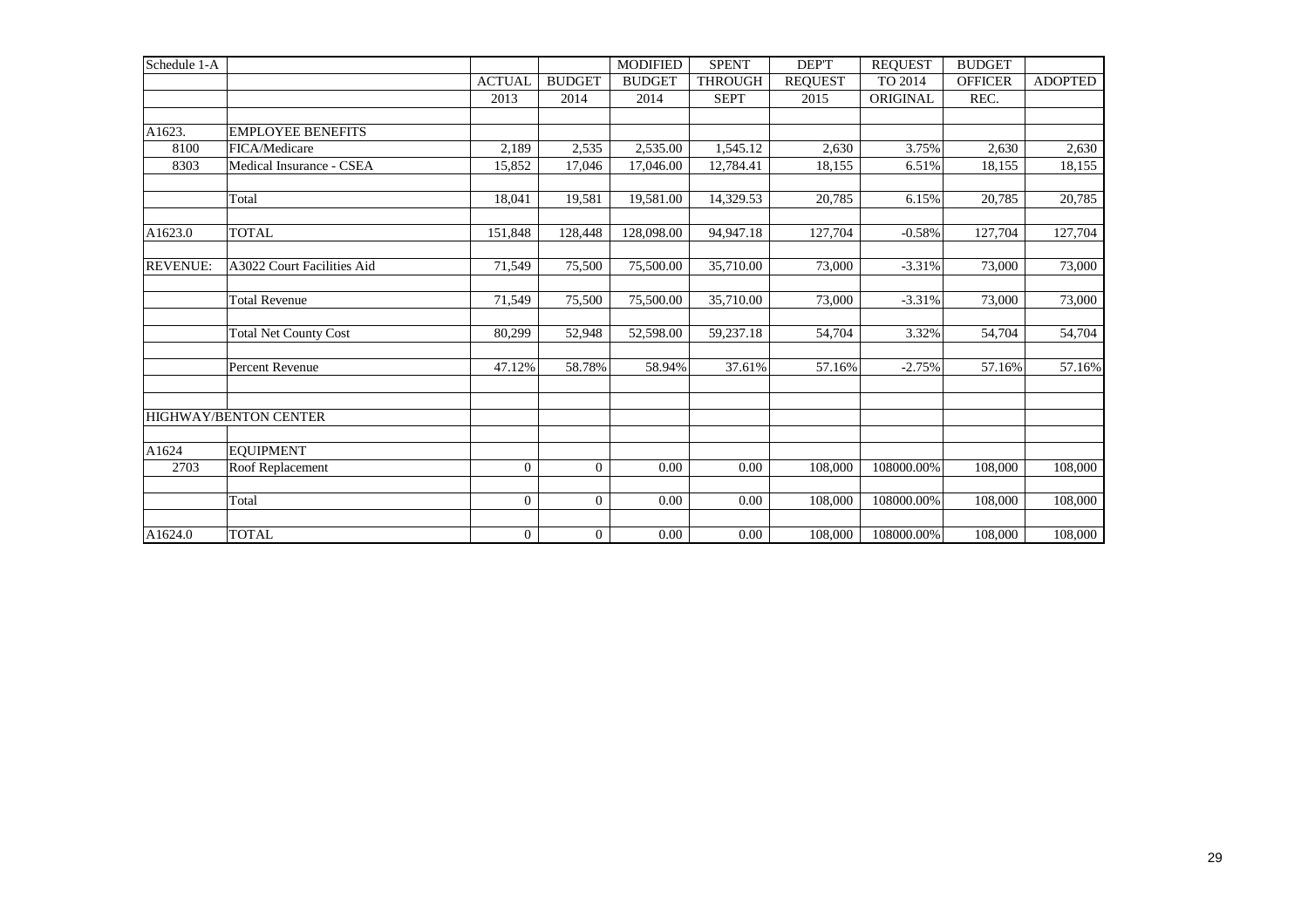| Schedule 1-A   |                                        |                  |                  | <b>MODIFIED</b>   | <b>SPENT</b>      | DEP'T           | <b>REQUEST</b> | <b>BUDGET</b>    |                 |
|----------------|----------------------------------------|------------------|------------------|-------------------|-------------------|-----------------|----------------|------------------|-----------------|
|                |                                        | <b>ACTUAL</b>    | <b>BUDGET</b>    | <b>BUDGET</b>     | <b>THROUGH</b>    | <b>REQUEST</b>  | TO 2014        | <b>OFFICER</b>   | <b>ADOPTED</b>  |
|                |                                        | 2013             | 2014             | 2014              | <b>SEPT</b>       | 2015            | ORIGINAL       | REC.             |                 |
|                | <b>BUILDINGS AND GROUNDS</b>           |                  |                  |                   |                   |                 |                |                  |                 |
|                |                                        |                  |                  |                   |                   |                 |                |                  |                 |
| A1625.         | PERSONAL SERVICES                      |                  |                  |                   |                   |                 |                |                  |                 |
| 1040           | <b>Building Maintenance Supervisor</b> | 53,550           | 54,621           | 54,621.00         | 38,297.57         | 54,621          | 0.00%          | 54,621           | 54.621          |
| 1160           | <b>Building Maintenance Mechanic</b>   | 41,909           | 43,013           | 43,013.00         | 30,158.40         | 44,308          | 3.01%          | 44,308           | 44,308          |
| 1161           | <b>Building Maintenance Mechanic</b>   | 41,217           | 43,006           | 43,006.00         | 30,150.88         | 44,308          | 3.03%          | 44,308           | 44,308          |
| 1162           | <b>Building Maintenance Mechanic</b>   | 41,245           | 42,032           | 42,032.00         | 29,440.19         | 43,285          | 2.98%          | 43,285           | 43,285          |
| 1163           | <b>Building Maintenance Helper</b>     | 29,708           | 30,838           | 30,838.00         | 21,521.57         | 32,398          | 5.06%          | 32,398           | 32,398          |
| 1166           | Cleaner                                | 32,719           | 33,367           | 33,367.00         | 23,394.74         | 34,369          | 3.00%          | 34,369           | 34,369          |
| 1170           | Senior Cleaner                         | 37,960           | 38,771           | 38,771.00         | 27,142.57         | 40,863          | 5.40%          | 40,863           | 40,863          |
| 1500           | Call Back CSEA                         | 49               | 100              | 161.76            | 161.76            | 150             | 50.00%         | 150              | 150             |
| 1501           | Differential                           | 625              | 630              | 630.00            | 439.20            | 630             | 0.00%          | 630              | 630             |
| 1502           | Holiday Overtime                       | 16               | 100              | 88.24             | $\overline{0.00}$ | $\overline{25}$ | $-75.00\%$     | $\overline{25}$  | $\overline{25}$ |
| 1504           | On Call                                | 2,261            | 2,475            | 2,475.00          | 1,835.80          | 2,475           | 0.00%          | 2,475            | 2,475           |
| 1505           | Overtime                               | 409              | 600              | 485.41            | 287.02            | 600             | 0.00%          | 600              | 600             |
| 1509           | Comp Time Buyout CSEA                  | $\Omega$         | $\overline{0}$   | 64.59             | 64.59             | $\Omega$        | 0.00%          | $\Omega$         | $\overline{0}$  |
| 1510           | Clothing Allowance - CSEA              | 1,500            | 1,500            | 1,500.00          | 0.00              | 1,500           | 0.00%          | 1,500            | 1,500           |
| 1660           | <b>Insurance Buyout Non-Union</b>      | 2,095            | $\Omega$         | 0.00              | 0.00              | $\overline{0}$  | 0.00%          | $\Omega$         | $\overline{0}$  |
|                |                                        |                  |                  |                   |                   |                 |                |                  |                 |
|                | Total                                  | 285,262          | 291,053          | 291,053.00        | 202,894.29        | 299,532         | 2.91%          | 299,532          | 299,532         |
|                |                                        |                  |                  |                   |                   |                 |                |                  |                 |
| A1625.<br>2309 | <b>EQUIPMENT</b><br>Lift               | $\overline{0}$   |                  |                   | 0.00              | $\Omega$        |                | $\overline{0}$   | $\overline{0}$  |
|                |                                        |                  | 7,000            | 7,000.00          |                   |                 | $-100.00\%$    |                  |                 |
|                | Total                                  | $\overline{0}$   | 7,000            | 7,000.00          | 0.00              | $\overline{0}$  | $-100.00\%$    | $\overline{0}$   | $\overline{0}$  |
| A1625.         | CONTRACTUAL EXPENSES                   |                  |                  |                   |                   |                 |                |                  |                 |
| 4415           | Maintenance Yard/Tree                  | $\overline{0}$   | $\mathbf{0}$     | 0.00              | 0.00              | 500             | 500.00%        | 500              | 500             |
| 4416           | Maintenance Parking Lot                | $\overline{0}$   | $\boldsymbol{0}$ | 0.00              | $0.00\,$          | 2,000           | 2000.00%       | 2,000            | 2,000           |
| 4419           | Yard Equipment Maintenance             | $\overline{0}$   | $\theta$         | 0.00              | 0.00              | 300             | 300.00%        | 300              | 300             |
| 4457           | Supplies: Computer                     | $\overline{0}$   | 100              | 100.00            | 192.16            | 50              | $-50.00%$      | $\overline{50}$  | $\overline{50}$ |
| 4470           | Supplies: Office                       | 136              | 125              | 125.00            | 29.91             | 125             | 0.00%          | $\overline{125}$ | 125             |
| 4474           | <b>Safety Supplies</b>                 | $\boldsymbol{0}$ | $\overline{0}$   | 0.00              | 0.00              | 500             | 500.00%        | 500              | 500             |
| 4507           | Copier Charge                          | $\overline{0}$   | $\overline{0}$   | 0.00              | 0.00              | 65              | 65.00%         | 65               | 65              |
| 4515           | Postage                                | $\boldsymbol{0}$ | $\overline{5}$   | $\overline{5.00}$ | $0.00\,$          | $\overline{3}$  | $-40.00\%$     | 3                | $\sqrt{3}$      |
| 4522           | Shipments                              | 59               | $\overline{75}$  | 75.00             | 0.00              | 60              | $-20.00%$      | 60               | 60              |
| 4571           | Computer Software                      | $\overline{0}$   | $\overline{0}$   | 0.00              | 0.00              | 20,000          | 20000.00%      | 20,000           | 20,000          |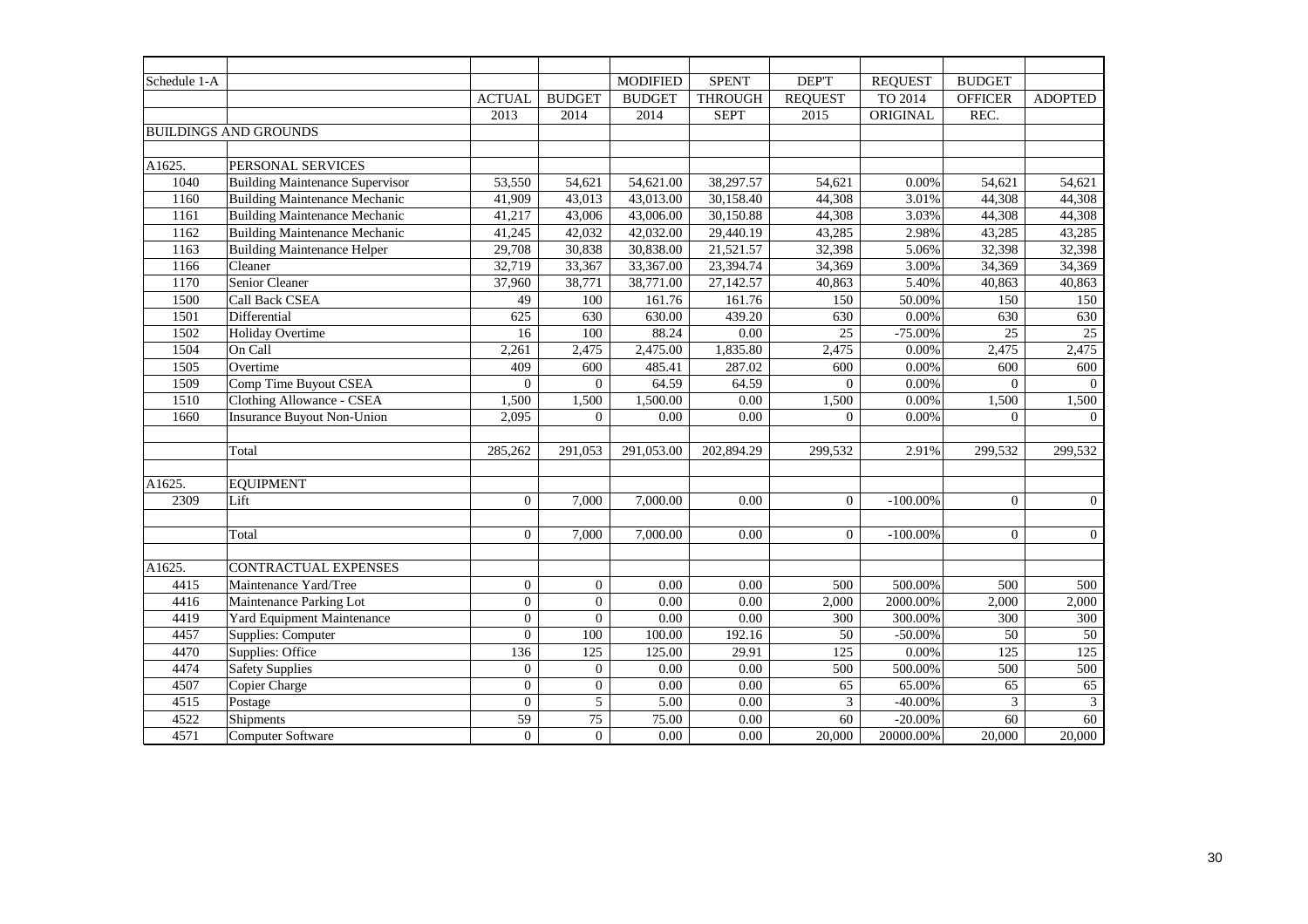| Schedule 1-A    |                                     |                |                | <b>MODIFIED</b> | <b>SPENT</b>   | DEP'T          | <b>REQUEST</b> | <b>BUDGET</b>  |                |
|-----------------|-------------------------------------|----------------|----------------|-----------------|----------------|----------------|----------------|----------------|----------------|
|                 |                                     | <b>ACTUAL</b>  | <b>BUDGET</b>  | <b>BUDGET</b>   | <b>THROUGH</b> | <b>REQUEST</b> | TO 2014        | <b>OFFICER</b> | <b>ADOPTED</b> |
|                 |                                     | 2013           | 2014           | 2014            | <b>SEPT</b>    | 2015           | ORIGINAL       | REC.           |                |
| A1625.          | CONTRACTUAL EXPENSES CON'T          |                |                |                 |                |                |                |                |                |
| 4616            | <b>Hand Tools</b>                   | $\Omega$       | $\Omega$       | 0.00            | 0.00           | 450            | 450.00%        | 450            | 450            |
| 4653            | Gasoline                            | $\overline{0}$ | $\overline{0}$ | 0.00            | $0.00\,$       | 1,600          | 1600.00%       | 1,600          | 1,600          |
| 4654            | Mileage                             | $\overline{0}$ | $\theta$       | 0.00            | 0.00           | 250            | 250.00%        | 250            | 250            |
| 4661            | Vehicle Parts/Maintenance/Repair    | $\overline{0}$ | $\overline{0}$ | 0.00            | 0.00           | 800            | 800.00%        | 800            | 800            |
| 4676            | <b>Utilities: Cellular Services</b> | $\Omega$       | $\Omega$       | 0.00            | 0.00           | 130            | 130.00%        | 130            | 130            |
| 4678            | <b>Utilities: Gas</b>               | 1,967          | 2,000          | 2,350.00        | 2,247.15       | 2,500          | 25.00%         | 2,500          | 2,500          |
| 4682            | Utilities: Telephone/Fax            | $\Omega$       | $\overline{0}$ | 0.00            | 0.00           | 350            | 350.00%        | 350            | 350            |
| 4684            | Utilities: Water & Sewer            | 302            | 310            | 310.00          | 206.72         | 280            | $-9.68%$       | 280            | 280            |
|                 |                                     |                |                |                 |                |                |                |                |                |
|                 | Total                               | 2,465          | 2,615          | 2,965.00        | 2,675.94       | 29,963         | 1045.81%       | 29,963         | 29,963         |
|                 |                                     |                |                |                 |                |                |                |                |                |
| A1625.          | <b>EMPLOYEE BENEFITS</b>            |                |                |                 |                |                |                |                |                |
| 8100            | FICA/Medicare                       | 20,250         | 22,147         | 22,147.00       | 14,181.02      | 22,791         | 2.91%          | 22,791         | 22,791         |
| 8303            | <b>Medical Insurance CSEA</b>       | 88,942         | 94,938         | 94,938.00       | 71.057.02      | 101,732        | 7.16%          | 101,732        | 101,732        |
| 8305            | Medical Insurance Non-Union         | 5,560          | 17,046         | 17,046.00       | 12,784.41      | 17,046         | 0.00%          | 17,046         | 17,046         |
|                 |                                     |                |                |                 |                |                |                |                |                |
|                 | Total                               | 114,752        | 134,131        | 134,131.00      | 98,022.45      | 141,569        | 5.55%          | 141,569        | 141,569        |
|                 |                                     |                |                |                 |                |                |                |                |                |
| A1625.0         | <b>TOTAL</b>                        | 402,479        | 434,799        | 435,149.00      | 303,592.68     | 471,064        | 8.34%          | 471,064        | 471,064        |
|                 |                                     |                |                |                 |                |                |                |                |                |
| <b>REVENUE:</b> | A2650 Sale of Scrap/Excess Material | 1,768          | 1,500          | 1,500.00        | 2,159.05       | 1,500          | 0.00%          | 1,500          | 1,500          |
|                 | A2665 Sale of Equipment             | $\Omega$       | 5,500          | 5,500           | 5,910.50       | $\mathbf{0}$   | $-100.00\%$    | $\theta$       | $\Omega$       |
|                 |                                     |                |                |                 |                |                |                |                |                |
|                 | <b>Total Revenue</b>                | 1.768          | 7.000          | 7,000.00        | 8,069.55       | 1,500          | $-78.57%$      | 1.500          | 1,500          |
|                 |                                     |                |                |                 |                |                |                |                |                |
|                 | <b>Total Net County Cost</b>        | 400.710        | 427,799        | 428,149.00      | 295,523.13     | 469,564        | 9.76%          | 469,564        | 469,564        |
|                 |                                     |                |                |                 |                |                |                |                |                |
|                 | Percent Revenue                     | 0.44%          | 1.61%          | 1.61%           | 2.66%          | 0.32%          | $-80.22%$      | 0.32%          | 0.32%          |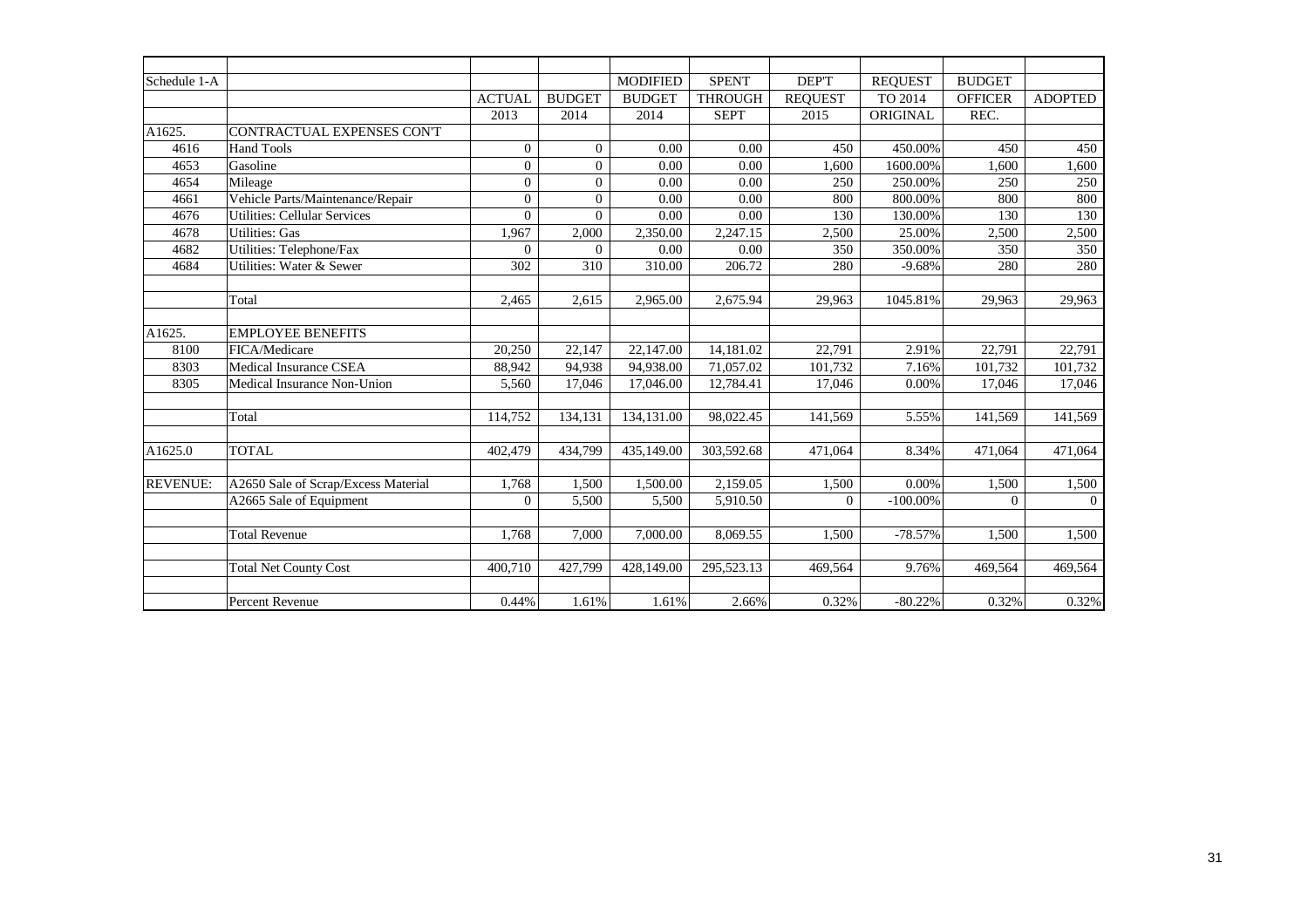| Schedule 1-A |                              |               |                | <b>MODIFIED</b> | <b>SPENT</b>   | DEP'T          | <b>REQUEST</b> | <b>BUDGET</b>  |                |
|--------------|------------------------------|---------------|----------------|-----------------|----------------|----------------|----------------|----------------|----------------|
|              |                              | <b>ACTUAL</b> | <b>BUDGET</b>  | <b>BUDGET</b>   | <b>THROUGH</b> | <b>REOUEST</b> | TO 2014        | <b>OFFICER</b> | <b>ADOPTED</b> |
|              | <b>CENTRAL GASOLINE</b>      | 2013          | 2014           | 2014            | <b>SEPT</b>    | 2015           | ORIGINAL       | REC.           |                |
|              |                              |               |                |                 |                |                |                |                |                |
| A1640.       | CONTRACTUAL EXPENSES         |               |                |                 |                |                |                |                |                |
| 4653         | Gasoline                     | 10.769        | 14,482         | 14.482.00       | 7.295.08       | 10.000         | $-30.95%$      | 10.000         | 10,000         |
| 4663         | User Fee                     | 525           | 360            | 360.00          | 239.84         | 300            | $-16.67%$      | 300            | 300            |
| 4664         | E-Z Pass                     | 196           | 600            | 600.00          | 232.90         | 300            | $-50.00\%$     | 300            | 300            |
|              |                              |               |                |                 |                |                |                |                |                |
| A1640.0      | <b>TOTAL</b>                 | 11,491        | 15,442         | 15,442.00       | 7,767.82       | 10,600         | $-31.36%$      | 10.600         | 10,600         |
|              |                              |               |                |                 |                |                |                |                |                |
|              | REVENUE: A1276 Gasoline      | 16,498        | 14,842         | 14,842.00       | 7,661.30       | 10,300         | $-30.60\%$     | 10,300         | 10,300         |
|              | $A1277 E-Z Pass$             | 206           | 600            | 600.00          | 228.57         | 300            | $-50.00\%$     | 300            | 300            |
|              |                              |               |                |                 |                |                |                |                |                |
|              | <b>Total Revenue</b>         | 16.705        | 15.442         | 15.442.00       | 7,889.87       | 10.600         | $-31.36%$      | 10.600         | 10,600         |
|              |                              |               |                |                 |                |                |                |                |                |
|              | <b>Total Net County Cost</b> | (5,214)       | $\overline{0}$ | 0.00            | (122.05)       | $\theta$       | 0.00%          |                | $\overline{0}$ |
|              |                              |               |                |                 |                |                |                |                |                |
|              | Percent Revenue              | 145.37%       | 100.00%        | 100.00%         | 101.57%        | 100.00%        | 0.00%          | 100.00%        | 100.00%        |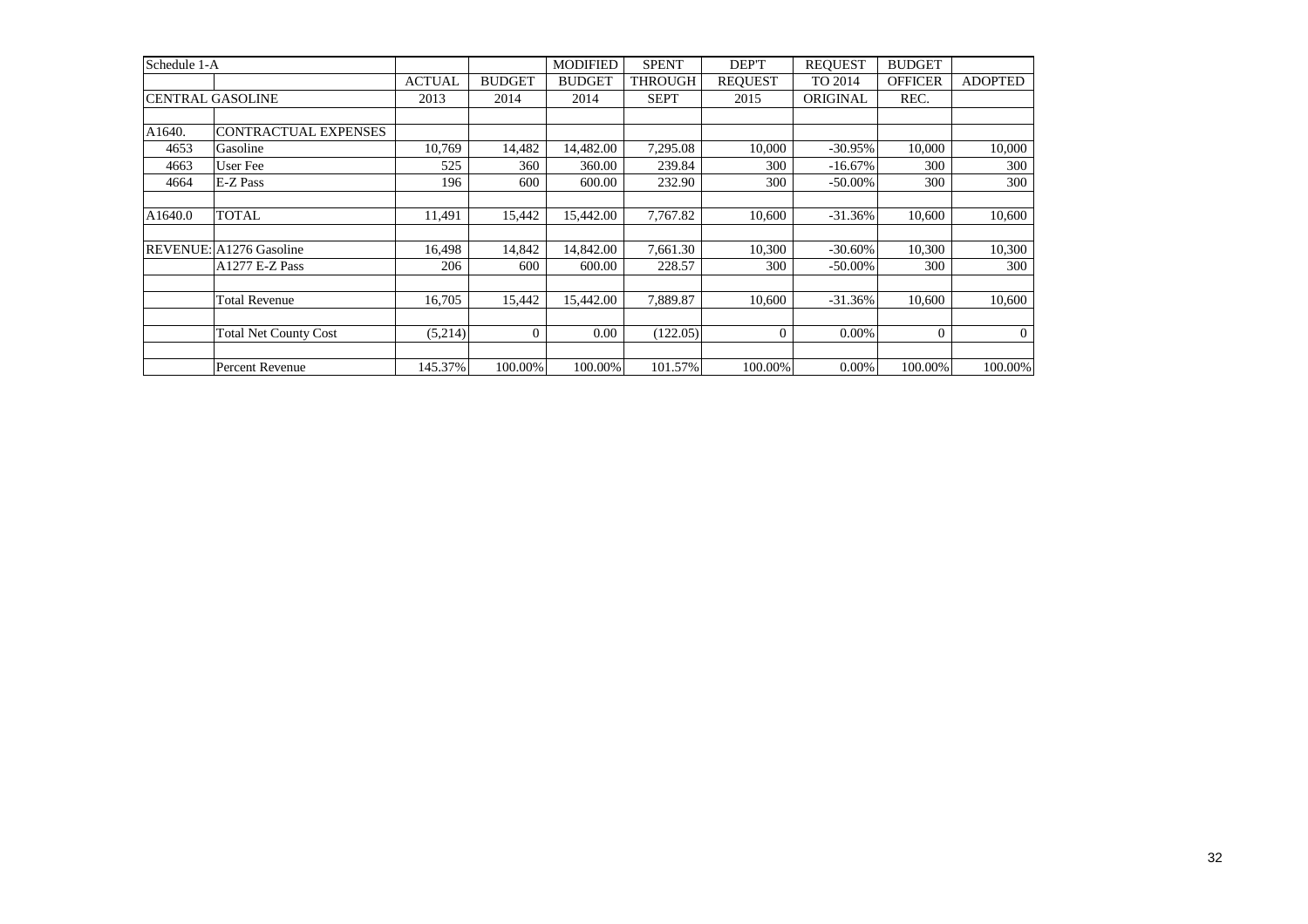| Schedule 1-A    |                              |               |               | <b>MODIFIED</b> | <b>SPENT</b>   | DEP'T          | <b>REOUEST</b> | <b>BUDGET</b>  |                |
|-----------------|------------------------------|---------------|---------------|-----------------|----------------|----------------|----------------|----------------|----------------|
|                 |                              | <b>ACTUAL</b> | <b>BUDGET</b> | <b>BUDGET</b>   | <b>THROUGH</b> | <b>REQUEST</b> | TO 2014        | <b>OFFICER</b> | <b>ADOPTED</b> |
|                 | <b>CENTRAL TELEPHONE</b>     | 2013          | 2014          | 2014            | <b>SEPT</b>    | 2015           | ORIGINAL       | REC.           |                |
|                 |                              |               |               |                 |                |                |                |                |                |
| A1650           | <b>EOUIPMENT</b>             |               |               |                 |                |                |                |                |                |
| 2115            | <b>Computer Hardware</b>     | $\theta$      | 10,100        | 10,100.00       | 0.00           | 40,000         | 296.04%        | 40,000         | 40,000         |
|                 |                              |               |               |                 |                |                |                |                |                |
|                 | Total                        | $\theta$      | 10,100        | 10,100.00       | 0.00           | 40,000         | 296.04%        | 40,000         | 40,000         |
|                 |                              |               |               |                 |                |                |                |                |                |
| A1650.          | <b>CONTRACTUAL EXPENSES</b>  |               |               |                 |                |                |                |                |                |
| 4571            | <b>Computer Software</b>     | $\Omega$      | 4,100         | 4,100.00        | 0.00           | $\Omega$       | $-100.00\%$    | $\Omega$       | $\overline{0}$ |
| 4577            | <b>Technical Assistance</b>  | $\Omega$      | 6,000         | 6,000.00        | 0.00           | $\Omega$       | $-100.00\%$    | $\Omega$       | $\Omega$       |
| 4682            | Utilties: Telephone/Fax      | 66,962        | 66,605        | 66,605.00       | 46,988.15      | 56,600         | $-15.02%$      | 56,600         | 56,600         |
|                 |                              |               |               |                 |                |                |                |                |                |
|                 | Total                        | 66,962        | 76,705        | 76,705.00       | 46,988.15      | 56,600         | $-26.21%$      | 56,600         | 56,600         |
|                 |                              |               |               |                 |                |                |                |                |                |
| A1650.0         | <b>TOTAL</b>                 | 66,962        | 86,805        | 86,805.00       | 46,988.15      | 96,600         | 11.28%         | 96.600         | 96,600         |
|                 |                              |               |               |                 |                |                |                |                |                |
| <b>REVENUE:</b> | A1275 Telephone Charges      | 66,839        | 65,763        | 65,763.00       | 49,596.14      | 66,540         | 1.18%          | 66,540         | 66,540         |
|                 | A2401T Interest & Earnings   | 56            | 70            | 70.00           | 38.62          | 60             | $-14.29%$      | 60             | 60             |
|                 |                              |               |               |                 |                |                |                |                |                |
|                 | <b>Total Revenue</b>         | 66,895        | 65,833        | 65,833.00       | 49,634.76      | 66,600         | 1.17%          | 66,600         | 66,600         |
|                 |                              |               |               |                 |                |                |                |                |                |
|                 | <b>Total Net County Cost</b> | 67            | 20,972        | 20,972.00       | (2,646.61)     | 30,000         | 43.05%         | 30,000         | 30,000         |
|                 |                              |               |               |                 |                |                |                |                |                |
|                 | Percent Revenue              | 99.90%        | 75.84%        | 75.84%          | 105.63%        | 68.94%         | $-9.09%$       | 68.94%         | 68.94%         |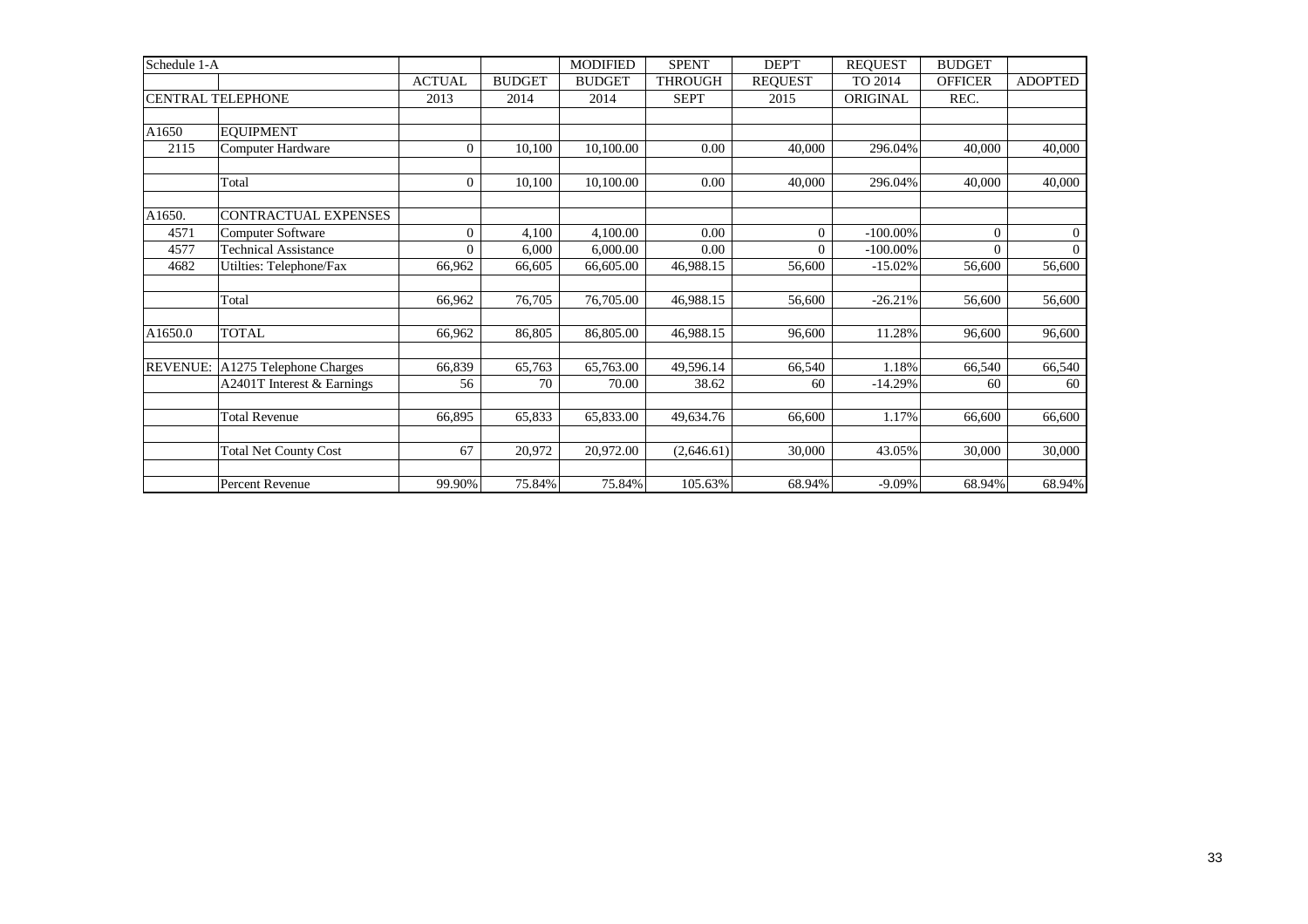| Schedule 1-A           |                              |               |               | <b>MODIFIED</b> | <b>SPENT</b>   | DEP'T          | <b>REQUEST</b> | <b>BUDGET</b>  |                |
|------------------------|------------------------------|---------------|---------------|-----------------|----------------|----------------|----------------|----------------|----------------|
|                        |                              | <b>ACTUAL</b> | <b>BUDGET</b> | <b>BUDGET</b>   | <b>THROUGH</b> | <b>REOUEST</b> | TO 2014        | <b>OFFICER</b> | <b>ADOPTED</b> |
| <b>CENTRAL MAILING</b> |                              | 2013          | 2014          | 2014            | <b>SEPT</b>    | 2015           | ORIGINAL       | REC.           |                |
|                        |                              |               |               |                 |                |                |                |                |                |
| A1670.                 | CONTRACTUAL EXPENSES         |               |               |                 |                |                |                |                |                |
| 4407                   | Equip Maint/Agreement        | 1,754         | 1,824         | 1,824.00        | 1,824.00       | 2,225          | 21.98%         | 2,225          | 2,225          |
| 4470                   | Office Supplies              | 282           | 1,000         | 1,000.00        | 136.44         | 400            | $-60.00\%$     | 400            | 400            |
| 4515                   | Postage                      | 40,799        | 41,000        | 41,000.00       | 20,000.00      | 35,000         | $-14.63%$      | 35,000         | 35,000         |
| 4522                   | <b>Shipments</b>             | 2,261         | 3,050         | 3,050.00        | 1,529.32       | 2,000          | $-34.43%$      | 2,000          | 2,000          |
| 4980                   | Leases: Postage Meter (COB)  | 960           | 768           | 768.00          | 576.00         | 768            | 0.00%          | 768            | 768            |
|                        |                              |               |               |                 |                |                |                |                |                |
| A1670                  | <b>TOTAL</b>                 | 46,056        | 47,642        | 47,642.00       | 24,065.76      | 40,393         | $-15.22%$      | 40,393         | 40,393         |
|                        |                              |               |               |                 |                |                |                |                |                |
| <b>REVENUE:</b>        | A1272 Central Mailing        | 34,715        | 41,000        | 41,000.00       | 22,959.01      | 30,000         | $-26.83%$      | 30,000         | 30,000         |
|                        | A1274 Shipment Fees          | 1,095         | 2,010         | 2,010.00        | 658.42         | 960            | $-52.24%$      | 960            | 960            |
|                        |                              |               |               |                 |                |                |                |                |                |
|                        | <b>Total Revenue</b>         | 35,810        | 43,010        | 43,010.00       | 23,617.43      | 30,960         | $-28.02%$      | 30,960         | 30,960         |
|                        |                              |               |               |                 |                |                |                |                |                |
|                        | <b>Total Net County Cost</b> | 10,246        | 4,632         | 4,632.00        | 448.33         | 9,433          | 103.65%        | 9,433          | 9,433          |
|                        |                              |               |               |                 |                |                |                |                |                |
|                        | Percent Revenue              | 77.75%        | 90.28%        | 90.28%          | 98.14%         | 76.65%         | $-15.10%$      | 76.65%         | 76.65%         |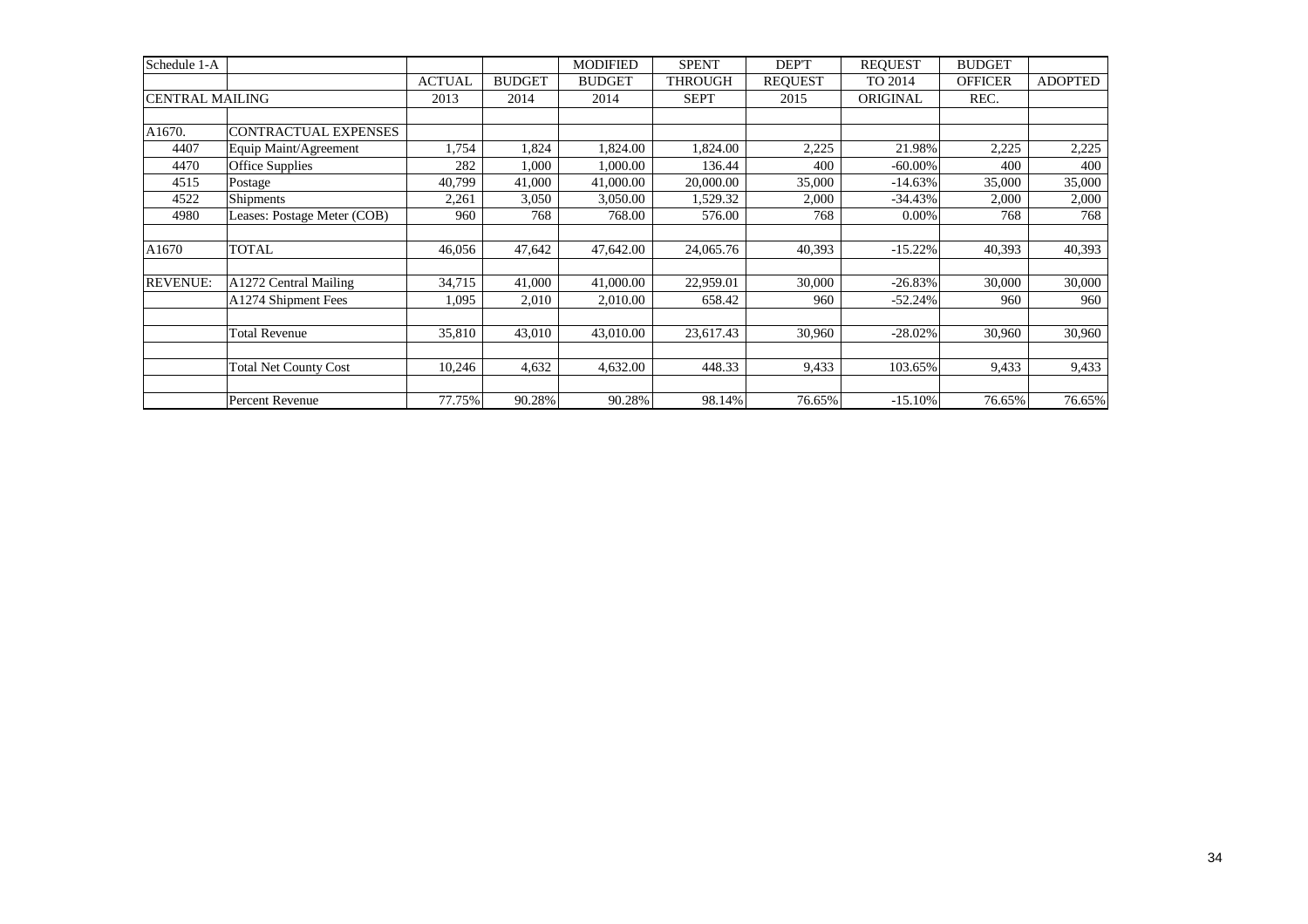| Schedule 1-A          |                                      |                |                | <b>MODIFIED</b> | <b>SPENT</b>   | DEP'T          | <b>REQUEST</b> | <b>BUDGET</b>  |                |
|-----------------------|--------------------------------------|----------------|----------------|-----------------|----------------|----------------|----------------|----------------|----------------|
|                       |                                      | <b>ACTUAL</b>  | <b>BUDGET</b>  | <b>BUDGET</b>   | <b>THROUGH</b> | <b>REOUEST</b> | TO 2014        | <b>OFFICER</b> | <b>ADOPTED</b> |
| <b>CENTRAL COPIER</b> |                                      | 2013           | 2014           | 2014            | <b>SEPT</b>    | 2015           | ORIGINAL       | REC.           |                |
| A1675.                | <b>EOUIPMENT</b>                     |                |                |                 |                |                |                |                |                |
| 2120                  | Copier                               | $\overline{0}$ | $\overline{0}$ | 0.00            | 0.00           | 2,850          | 2,850.00       | 2,850          | 2,850          |
|                       | Total                                | $\overline{0}$ | $\mathbf{0}$   | $\Omega$        | $\theta$       | 2,850          | 2850.00%       | 2,850          | 2,850          |
| A1675.                | <b>CONTRACTUAL EXPENSES</b>          |                |                |                 |                |                |                |                |                |
| 4406                  | <b>Copier Maintenance Agreements</b> | 8,374          | 12,000         | 12,000.00       | 9,650.21       | 11,000         | $-8.33%$       | 11,000         | 11,000         |
| 4454                  | <b>Central Copier Supplies</b>       | 2,829          | 4,000          | 4,000.00        | 1,559.78       | 3,000          | $-25.00%$      | 3,000          | 3,000          |
|                       | Total                                | 11,202         | 16,000         | 16,000.00       | 11,209.99      | 14,000         | $-12.50%$      | 14,000         | 14,000         |
| A1675.0               | <b>TOTAL</b>                         | 11,202         | 16,000         | 16,000.00       | 11,209.99      | 16,850         | 5.31%          | 16,850         | 16,850         |
| <b>REVENUE:</b>       | A1271 Central Copier Charges         | 21,722         | 21,000         | 21,000.00       | 13,521.40      | 18,000         | $-14.29%$      | 18,000         | 18,000         |
|                       | <b>Total Revenue</b>                 | 21,722         | 21,000         | 21,000.00       | 13,521.40      | 18,000         | $-14.29%$      | 18,000         | 18,000         |
|                       | <b>Total Net County Cost</b>         | (10,519)       | (5,000)        | (5,000.00)      | (2,311.41)     | (1,150)        | $-77.00%$      | (1,150)        | (1,150)        |
|                       | Percent Revenue                      | 193.90%        | 131.25%        | 131.25%         | 120.62%        | 106.82%        | $-18.61%$      | 106.82%        | 106.82%        |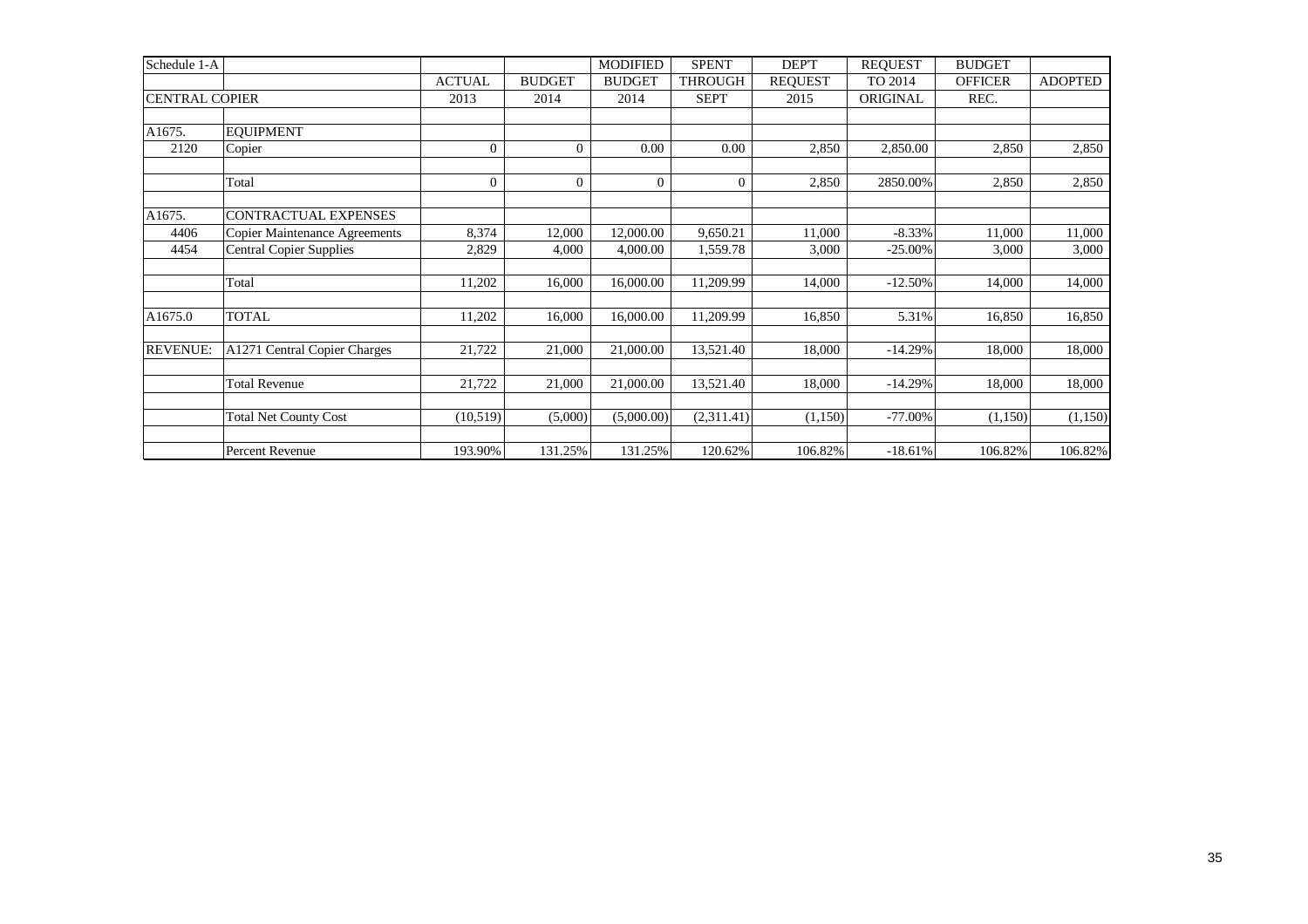| Schedule 1-A |                                      |                  |                     | <b>MODIFIED</b> | <b>SPENT</b>      | <b>DEPT</b>    | <b>REQUEST</b> | <b>BUDGET</b>  |                  |
|--------------|--------------------------------------|------------------|---------------------|-----------------|-------------------|----------------|----------------|----------------|------------------|
|              |                                      | <b>ACTUAL</b>    | <b>BUDGET</b>       | <b>BUDGET</b>   | <b>THROUGH</b>    | <b>REQUEST</b> | TO 2014        | <b>OFFICER</b> | <b>ADOPTED</b>   |
|              |                                      | 2013             | 2014                | 2014            | <b>SEPT</b>       | 2015           | ORIGINAL       | REC.           |                  |
|              | <b>INFORMATION TECHNOLOGY</b>        |                  |                     |                 |                   |                |                |                |                  |
|              |                                      |                  |                     |                 |                   |                |                |                |                  |
| A1680        | PERSONAL SERVICES                    |                  |                     |                 |                   |                |                |                |                  |
| 1076         | <b>IT Director</b>                   | 67,626           | 68,980              | 68,980.00       | 48,365.30         | 68,980         | 0.00%          | 68,980         | 68,980           |
| 1077         | Network Administrator                | $\mathbf{0}$     | 50,000              | 38,312.50       | $0.00\,$          | 50,000         | 0.00%          | 50,000         | 50,000           |
| 1078         | Computer Support Specialist          | $\boldsymbol{0}$ | 40,000              | 22,352.50       | 6,611.25          | 41,039         | 2.60%          | 41,039         | 41,039           |
| 1500         | <b>Call Back CSEA</b>                | $\boldsymbol{0}$ | $\mathbf{0}$        | $0.00\,$        | 0.00              | 500            | 500.00%        | 500            | 500              |
| 1502         | <b>Holiday Overtime</b>              | $\mathbf{0}$     | $\Omega$            | 0.00            | 0.00              | 500            | 500.00%        | 500            | 500              |
| 1505         | Overtime                             | $\boldsymbol{0}$ | $\overline{0}$      | 0.00            | 0.00              | 2,000          | 2000.00%       | 2,000          | 2,000            |
| 1509         | Comp Time Buyout CSEA                | $\boldsymbol{0}$ | $\overline{0}$      | 0.00            | 0.00              | 250            | 250.00%        | $\overline{0}$ | $\mathbf{0}$     |
| 1661         | Comp Time Buyout Non-Union           | $\boldsymbol{0}$ | $\mathbf{0}$        | 148.06          | 148.06            | $\overline{0}$ | 0.00%          | $\theta$       | $\boldsymbol{0}$ |
| 1961         | 35-40 Hours                          | $\overline{0}$   | $\mathbf{0}$        | 0.00            | $0.00\,$          | 1,500          | 1500.00%       | 1,500          | 1,500            |
|              |                                      |                  |                     |                 |                   |                |                |                |                  |
|              | Total                                | 67,626           | 158,980             | 129,793.06      | 55,124.61         | 164,769        | 3.64%          | 164,519        | 164,519          |
|              |                                      |                  |                     |                 |                   |                |                |                |                  |
| A1680.       | <b>EQUIPMENT</b>                     |                  |                     |                 |                   |                |                |                |                  |
| 2115         | Computer Hardware                    | 32,966           | 31,000              | 31,000.00       | 0.00              | 90,005         | 190.34%        | 90,005         | 90,005           |
| 2125         | Desktops                             | 41,244           | 27,300              | 27,300.00       | $\overline{0.00}$ | 25,380         | $-7.03%$       | 25,380         | 25,380           |
| 2126         | Laptops                              | 16,836           | 16,380              | 16,380.00       | 0.00              | 15,330         | $-6.41%$       | 15,330         | 15,330           |
| 2127         | Printers                             | 3,105            | 10,650              | 10,650.00       | $0.00\,$          | $\overline{0}$ | $-100.00\%$    | $\theta$       | $\overline{0}$   |
| 2128         | Misc. Computer Supplies              | 2,601            | 2,500               | 2,500.00        | 1,731.19          | $\overline{0}$ | $-100.00\%$    | $\theta$       | $\boldsymbol{0}$ |
| 2431         | Time Clock                           | 7,625            | $\overline{0}$      | 0.00            | 0.00              | $\Omega$       | 0.00%          | $\theta$       | $\overline{0}$   |
|              |                                      |                  |                     |                 |                   |                |                |                |                  |
|              | Total                                | 104,377          | 87,830              | 87,830.00       | 1,731.19          | 130,715        | 48.83%         | 130,715        | 130,715          |
|              |                                      |                  |                     |                 |                   |                |                |                |                  |
| A1680.       | CONTRACTUAL EXPENSES                 |                  |                     |                 |                   |                |                |                |                  |
| 4011         | Consultants                          | 4,500            | 9,250               | 17,035.00       | 7,875.00          | 7,825          | $-15.41%$      | 7,825          | 7,825            |
| 4152         | Conferences                          | 133              | 200                 | 200.00          | 100.00            | 200            | 0.00%          | 200            | 200              |
| 4407         | Equipment Maintenance Agree.         | 4,842            | 12,691              | 12,691.00       | 2,211.67          | 20,487         | 61.43%         | 20,487         | 20,487           |
| 4455         | IT Supplies                          | 917              | 1,000               | 1,000.00        | 428.75            | 1,000          | 0.00%          | 1,000          | 1,000            |
| 4470         | <b>Office Supplies</b>               | 66               | 200                 | 200.00          | 32.89             | 200            | 0.00%          | 200            | 200              |
| 4501         | Advertising                          | $\mathbf{0}$     | 100                 | 100.00          | 0.00              | 100            | 0.00%          | 100            | 30               |
| 4507         | <b>Copier Charges</b>                | $\boldsymbol{0}$ | 100                 | 100.00          | 3.70              | 100            | 0.00%          | 100            | $\overline{30}$  |
| 4571         | <b>Computer Software</b>             | 9,863            | 13,814              | 13,814.00       | 8,204.78          | $\overline{0}$ | $-100.00\%$    | $\Omega$       | $\overline{0}$   |
| 4575         | <b>Computer Software Maintenance</b> | 14,736           | 35,077              | 35,077.00       | 15,532.07         | 33,215         | $-5.31%$       | 33,215         | 33,215           |
| 4577         | <b>Computer Technical Assistance</b> | 158,725          | 47,525              | 88,630.50       | 88,630.50         | 56,575         | 19.04%         | 56,575         | 56,575           |
| 4583         | Misc. Computer Supplies              | 1,348            | 1,500               | 1,500.00        | 331.90            | 1,500          | 0.00%          | 1,500          | 1,500            |
| 4654         | Mileage                              | 320              | 300                 | 300.00          | 227.36            | 300            | $0.00\%$       | 300            | 300              |
| 4676         | Utilities: Cellular Service          | 771              | 900                 | 900.00          | 524.21            | 900            | $0.00\%$       | 900            | 900              |
| 4679         | Utilities: Internet                  | 21,244           | $\overline{2}1,225$ | 21,225.00       | 15,558.75         | 21,225         | 0.00%          | 21,225         | 21,225           |
|              |                                      |                  |                     |                 |                   |                |                |                |                  |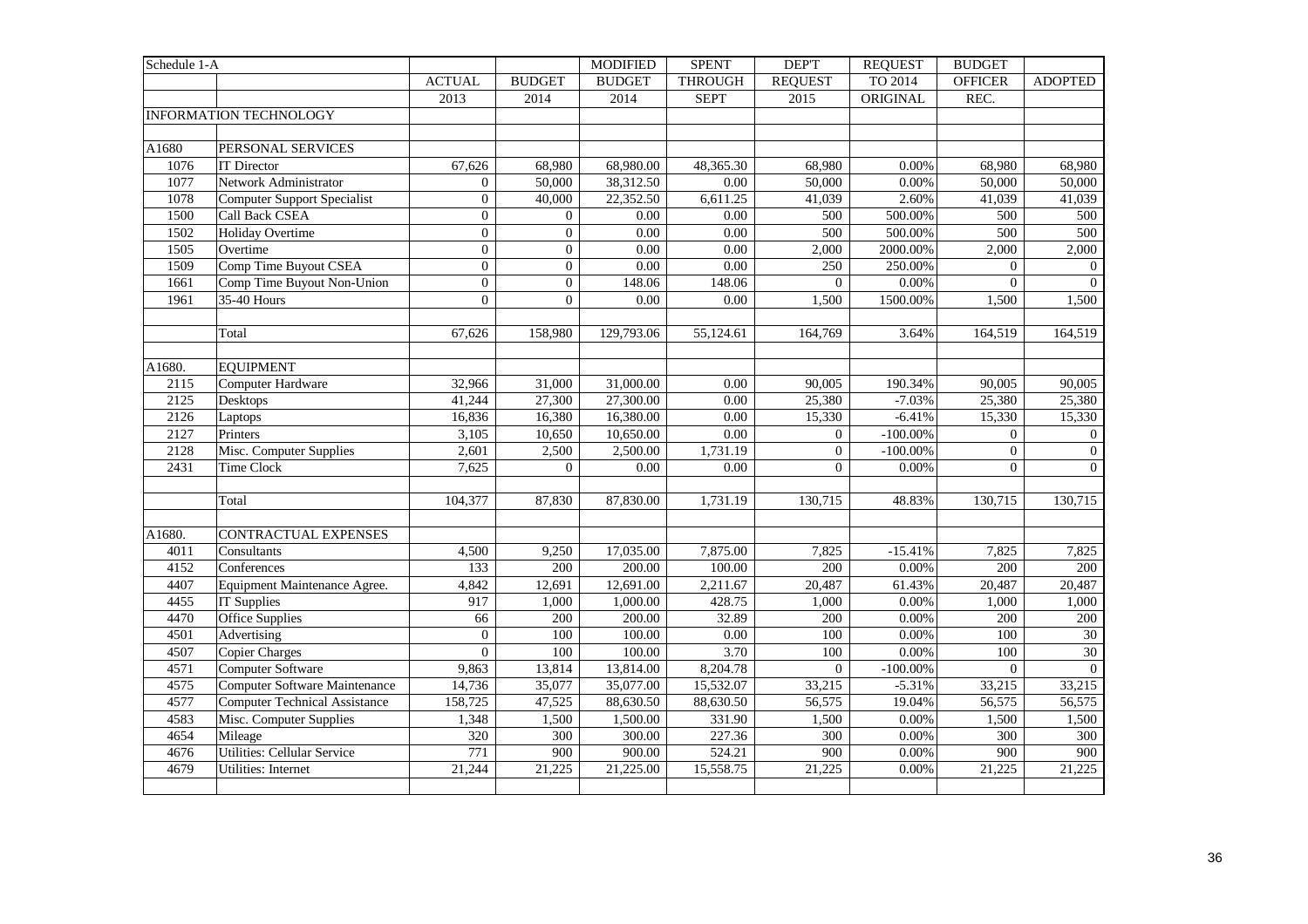| Schedule 1-A |                             |               |               | <b>MODIFIED</b> | <b>SPENT</b>   | DEP'T          | <b>REOUEST</b> | <b>BUDGET</b>  |                |
|--------------|-----------------------------|---------------|---------------|-----------------|----------------|----------------|----------------|----------------|----------------|
|              |                             | <b>ACTUAL</b> | <b>BUDGET</b> | <b>BUDGET</b>   | <b>THROUGH</b> | <b>REOUEST</b> | TO 2014        | <b>OFFICER</b> | <b>ADOPTED</b> |
|              |                             | 2013          | 2014          | 2014            | <b>SEPT</b>    | 2015           | ORIGINAL       | REC.           |                |
|              |                             |               |               |                 |                |                |                |                |                |
| 4682         | Utilities: Telephone/Fax    | 236           | 500           | 500.00          | 168.45         | 500            | $0.00\%$       | 500            | 500            |
| 4907         | Dues                        | 50            | 50            | 50.00           | 50.00          | 50             | $0.00\%$       | 50             | 50             |
|              |                             |               |               |                 |                |                |                |                |                |
|              | Total                       | 217,751       | 144,432       | 193,322.50      | 139,880.03     | 144,177        | $-0.18%$       | 144,177        | 144,037        |
|              |                             |               |               |                 |                |                |                |                |                |
| A1680.       | <b>EMPLOYEE BENEFITS</b>    |               |               |                 |                |                |                |                |                |
| 8100         | FICA/Medicare               | 4,966         | 12,097        | 12,097.00       | 3,946.82       | 12,556         | 3.79%          | 12,556         | 12,556         |
| 8303         | Medical Insurance CSEA      | $\Omega$      | 30.081        | 18,162.44       | 945.94         | 20.049         | $-33.35%$      | 20,049         | 20,049         |
| 8305         | Medical Insurance Non-Union | 6,050         | 6,433         | 6,433.00        | 4,824.45       | 6,433          | $0.00\%$       | 6,433          | 6,433          |
|              |                             |               |               |                 |                |                |                |                |                |
|              | Total                       | 11.016        | 48.611        | 36,692.44       | 9.717.21       | 39,038         | $-19.69\%$     | 39,038         | 39,038         |
|              |                             |               |               |                 |                |                |                |                |                |
| A1680.0      | <b>TOTAL</b>                | 400,770       | 439,853       | 447,638.00      | 206,453.04     | 478,699        | 8.83%          | 478,449        | 478,309        |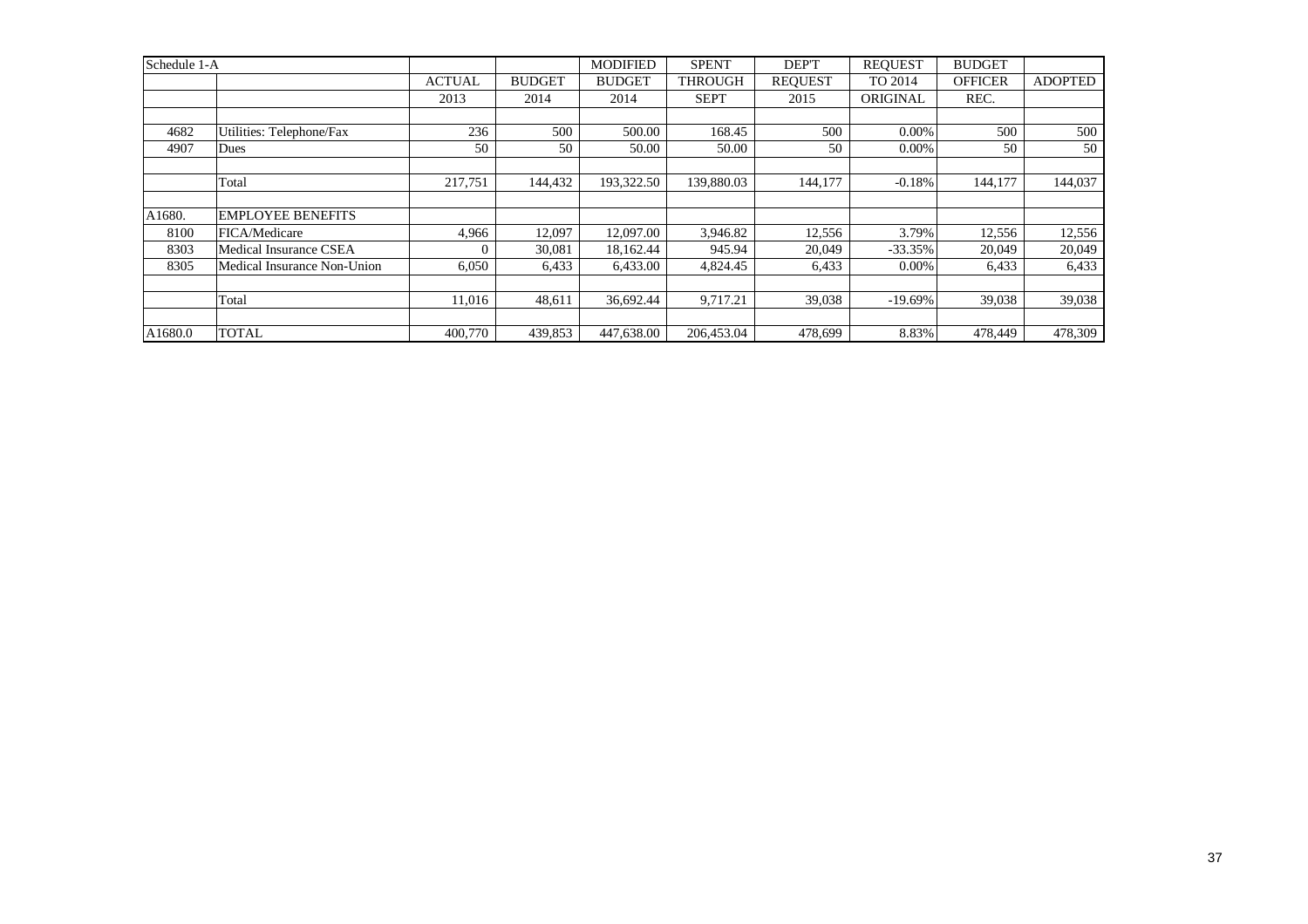| Schedule 1-A         |                                                |                |                | <b>MODIFIED</b> | <b>SPENT</b>   | <b>DEPT</b>    | <b>REQUEST</b> | <b>BUDGET</b>  |                |
|----------------------|------------------------------------------------|----------------|----------------|-----------------|----------------|----------------|----------------|----------------|----------------|
|                      |                                                | <b>ACTUAL</b>  | <b>BUDGET</b>  | <b>BUDGET</b>   | <b>THROUGH</b> | <b>REOUEST</b> | TO 2014        | <b>OFFICER</b> | <b>ADOPTED</b> |
| <b>SPECIAL ITEMS</b> |                                                | 2013           | 2014           | 2014            | <b>SEPT</b>    | 2015           | ORIGINAL       | REC.           |                |
|                      |                                                |                |                |                 |                |                |                |                |                |
| A1910.4923           | UNALLOCATED INSURANCE                          | 65,123         | 75,432         | 73,332.00       | 65,538.22      | 69,000         | $-8.53%$       | 69,000         | 69,000         |
|                      |                                                |                |                |                 |                |                |                |                |                |
| A1920.4907           | MUNICIPAL ASSOCIATION DUES                     | 4,726          | 4,868          | 4,868.00        | 4,868.00       | 4,868          | 0.00%          | 4,868          | 4,868          |
|                      |                                                |                |                |                 |                |                |                |                |                |
| A1930.               | <b>JUDGMENT &amp; CLAIMS</b>                   |                |                |                 |                |                |                |                |                |
| 4927                 | <b>Insurance Reserve</b>                       | 149,112        | 150,000        | 150,000.00      | 37,123.66      | 150,000        | 0.00%          | 150,000        | 150,000        |
| 4928                 | Unemployment Insurance Reserve                 | 16,941         | 25,000         | 25,000.00       | 9,784.05       | 25,000         | 0.00%          | 25,000         | 25,000         |
|                      |                                                |                |                |                 |                |                | 0.00%          |                |                |
|                      | <b>TOTAL</b>                                   | 166,054        | 175,000        | 175,000.00      | 46,907.71      | 175,000        |                | 175,000        | 175,000        |
| <b>REVENUE:</b>      | A2401.R3 Interest & Earnings - Ins. Reserve    | 371            | 250            | 250.00          | 129.24         | 200            | $-20.00\%$     | 200            | 200            |
|                      | A2401.R5 Interest & Earnings - Unemp. Res.     | 134            | 100            | 100.00          | 71.52          | 100            | 0.00%          | 100            | $100\,$        |
|                      | A2680.R3 Insurance Recoveries                  | 3,234          | $\overline{0}$ | 0.00            | $0.00\,$       | $\Omega$       | 0.00%          | $\Omega$       | $\overline{0}$ |
|                      |                                                |                |                |                 |                |                |                |                |                |
|                      | Total Revenue                                  | 3,739          | 350            | 350.00          | 200.76         | 300            | $-14.29%$      | 300            | 300            |
|                      |                                                |                |                |                 |                |                |                |                |                |
| A1930                | <b>Total Net County Cost</b>                   | 162,315        | 174,650        | 174,650.00      | 46,706.95      | 174,700        | 0.03%          | 174,700        | 174,700        |
|                      | Percent Revenue                                | 2.25%          | 0.20%          | 0.20%           | 0.43%          | 0.17%          | $-14.29%$      | 0.17%          | 0.17%          |
|                      |                                                |                |                |                 |                |                |                |                |                |
| A1990.4905           | <b>CONTINGENT FUND</b>                         | $\overline{0}$ | 400,000        | 352,336.36      | 0.00           | 550,000        | 37.50%         | 550,000        | 550,000        |
|                      |                                                |                |                |                 |                |                |                |                |                |
| A1990.0              | <b>TOTAL</b>                                   | 235,903        | 655,300        | 605,536.36      | 117,313.93     | 798,868        | 21.91%         | 798,868        | 798,868        |
| A1999M               | TOTAL GENERAL GOV'T. SUPPORT                   | 4,385,975      | 4,946,394      | 5,164,213.87    | 2,944,701      | 5,271,502      | 6.57%          | 5,263,050      | 5,286,241      |
|                      |                                                |                |                |                 |                |                |                |                |                |
|                      | Total Revenue - General Gov't. Support         | 2,183,843      | 2,099,398      | 2,135,212.81    | 1,634,846.07   | 2,040,582      | $-2.80%$       | 2,091,182      | 2,087,958      |
|                      | Net General Government Support                 | 2,202,133      | 2,846,996      | 3,029,001.06    | 1,309,855.02   | 3,230,920      | 13.49%         | 3,171,868      | 3,198,283      |
|                      |                                                |                |                |                 |                |                |                |                |                |
|                      | Total Percent Revenue - General Gov't. Support | 49.79%         | 42.44%         | 41.35%          | 55.52%         | 38.71%         | $-8.80%$       | 39.73%         | 39.50%         |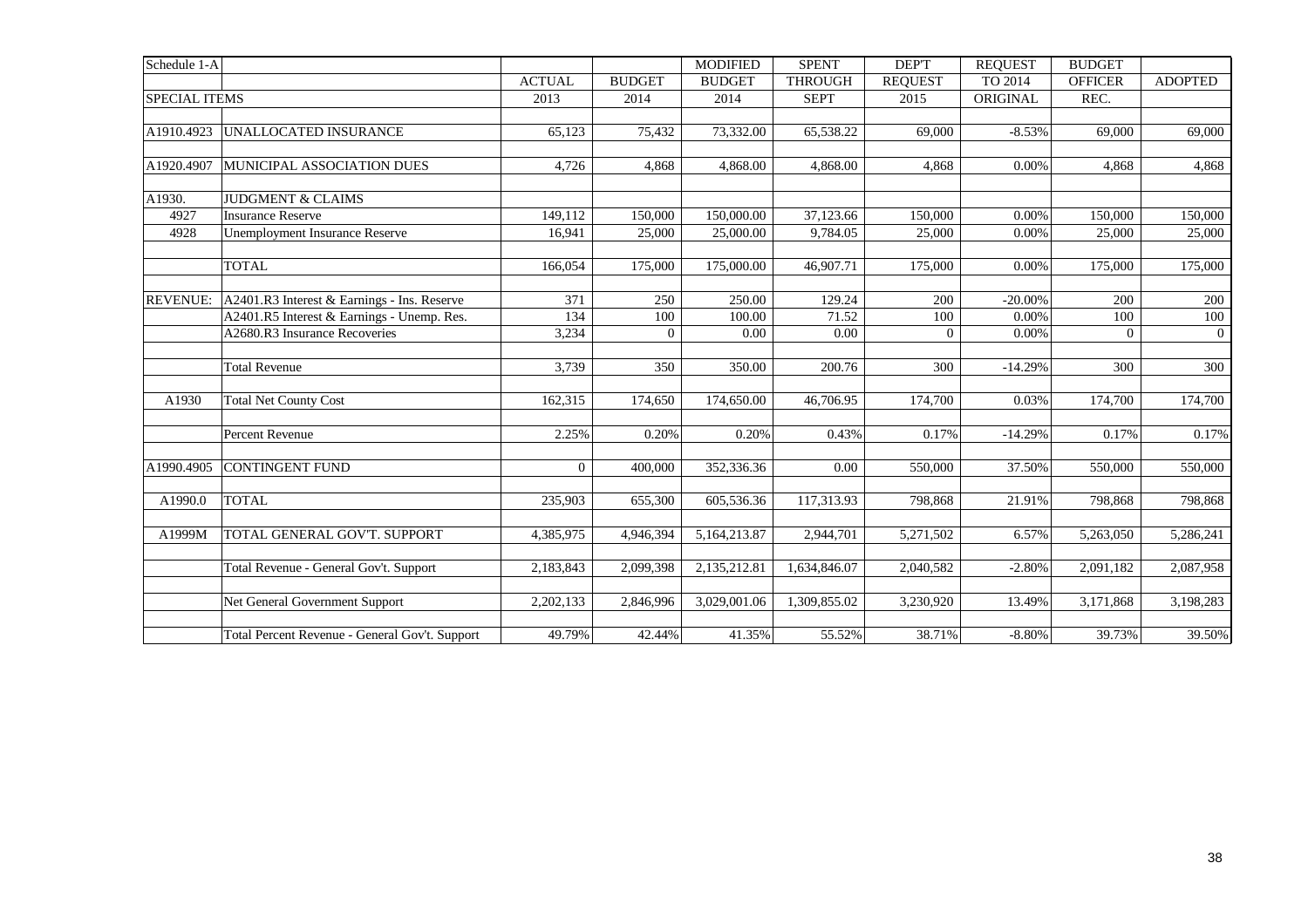| Schedule 1-A     |                                          |                |                | <b>MODIFIED</b> | <b>SPENT</b>   | DEP'T          | <b>REQUEST</b> | <b>BUDGET</b>  |                |
|------------------|------------------------------------------|----------------|----------------|-----------------|----------------|----------------|----------------|----------------|----------------|
|                  |                                          | <b>ACTUAL</b>  | <b>BUDGET</b>  | <b>BUDGET</b>   | <b>THROUGH</b> | <b>REOUEST</b> | TO 2014        | <b>OFFICER</b> | <b>ADOPTED</b> |
| <b>EDUCATION</b> |                                          | 2013           | 2014           | 2014            | <b>SEPT</b>    | 2015           | ORIGINAL       | REC.           |                |
|                  |                                          |                |                |                 |                |                |                |                |                |
| A2490.4151       | COMMUNITY COLLEGE TUITION                | 940,891        | 1,000,000      | 1,000,000.00    | 482,347.26     | 1,107,000      | 10.70%         | 1,057,000      | 1,000,000      |
|                  |                                          |                |                |                 |                |                |                |                |                |
| A2960.4154       | EDUCATION HANDICAPPED CHILDREN           | 1,229,123      | 1,300,000      | 1,300,000.00    | 798,663.25     | 1,300,000      | 0.00%          | 1,300,000      | 1,300,000      |
|                  |                                          |                |                |                 |                |                |                |                |                |
| A2980            | OTHER EDUCATIONAL ACTIVITIES             |                |                |                 |                |                |                |                |                |
| 4209             | <b>Literacy Volunteers Ontario-Yates</b> | $\overline{0}$ | $\overline{0}$ | 0.00            | 0.00           | 5,000          | 5000.00%       | $\Omega$       | $\overline{0}$ |
|                  |                                          |                |                |                 |                |                |                |                |                |
|                  | <b>TOTAL EDUCATION</b>                   | 2,170,013      | 2,300,000      | 2,300,000       | 1,281,011      | 2,412,000      | 4.87%          | 2,357,000      | 2,300,000      |
|                  |                                          |                |                |                 |                |                |                |                |                |
| <b>REVENUE:</b>  | A1606 - Medicaid                         | 181,441        | 68,000         | 68,000.00       | 111,091.54     | 65,000         | $-4.41%$       | 65,000         | 65,000         |
|                  | A3277 - State Aid Education              | 655,834        | 635,000        | 635,000.00      | 253,883.80     | 594,944        | $-6.31%$       | 594,944        | 594,944        |
|                  |                                          |                |                |                 |                |                |                |                |                |
|                  | <b>Total Revenue</b>                     | 837,275        | 703,000        | 703,000.00      | 364,975.34     | 659,944        | $-6.12%$       | 659,944        | 659,944        |
|                  |                                          |                |                |                 |                |                |                |                |                |
|                  | <b>Total Net County Cost</b>             | 1,332,738      | 1,597,000      | 1,597,000.00    | 916.035.17     | 1,752,056      | 9.71%          | 1,697,056      | 1,640,056      |
|                  |                                          |                |                |                 |                |                |                |                |                |
|                  | Percent Revenue                          | 38.58%         | 30.57%         | 30.57%          | 28.49%         | 27.36%         | $-10.48%$      | 28.00%         | 28.69%         |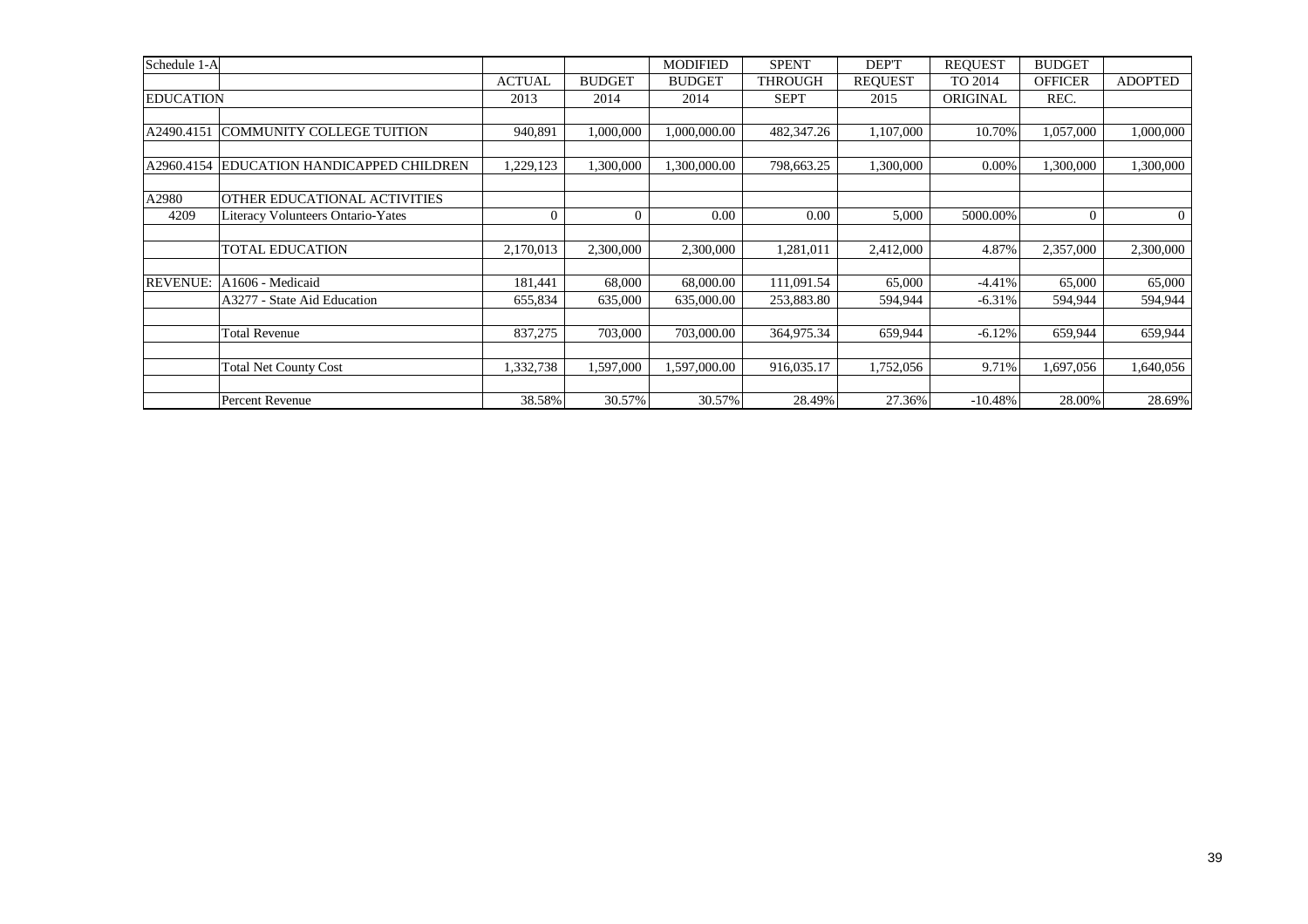| Schedule 1-A         |                                    |                     |                | <b>MODIFIED</b>        | <b>SPENT</b>      | <b>DEPT</b>      | <b>REQUEST</b> | <b>BUDGET</b>  |                |
|----------------------|------------------------------------|---------------------|----------------|------------------------|-------------------|------------------|----------------|----------------|----------------|
|                      |                                    | <b>ACTUAL</b>       | <b>BUDGET</b>  | <b>BUDGET</b>          | <b>THROUGH</b>    | <b>REQUEST</b>   | TO 2014        | <b>OFFICER</b> | <b>ADOPTED</b> |
| <b>PUBLIC SAFETY</b> |                                    | 2013                | 2014           | 2014                   | <b>SEPT</b>       | 2015             | ORIGINAL       | REC.           |                |
|                      | <b>COMMUNICATION SYSTEMS</b>       |                     |                |                        |                   |                  |                |                |                |
|                      |                                    |                     |                |                        |                   |                  |                |                |                |
| A3020.               | PERSONAL SERVICES                  |                     |                |                        |                   |                  |                |                |                |
| 1780                 | Senior Communications Mechanic     | 38,430              | 39,210         | 39,210.00              | 27,371.77         | 39,643           | 1.10%          | 39,643         | 39,643         |
| 1949                 | Comp Time Buyout CO 82 Other       | 396                 | 125            | 69.06                  | 69.06             | 125              | 0.00%          | 125            | 125            |
| 1950                 | Differential Co 82 Other           | $\overline{0}$      | 25             | 25.00                  | 0.00              | $\overline{0}$   | $-100.00\%$    | $\Omega$       | $\overline{0}$ |
| 1952                 | Overtime CO 82 Other               | $\overline{0}$      | 100            | 100.00                 | $\overline{0.00}$ | $\mathbf{0}$     | $-100.00\%$    | $\Omega$       | $\overline{0}$ |
| 1953                 | Call Back CO 82 Other              | 383                 | 200            | 705.94                 | 677.13            | 200              | 0.00%          | 200            | 200            |
| 1958                 | Insurance Buyout - CO 82 Other     | $\boldsymbol{0}$    | $\overline{0}$ | 2,959.00               | 2,219.22          | 3,152            | 3152.00%       | 3,152          | 3,152          |
| 1961                 | 35 - 40 Hours                      | $\overline{0}$      | 1,000          | 700.00                 | 32.52             | 500              | $-50.00\%$     | 500            | 500            |
|                      |                                    |                     |                |                        |                   |                  |                |                |                |
|                      | Total                              | 39,208              | 40,660         | 43,769.00              | 30,369.70         | 43,620           | 7.28%          | 43,620         | 43,620         |
|                      |                                    |                     |                |                        |                   |                  |                |                |                |
| A3020.               | <b>EOUIPMENT</b>                   |                     |                |                        |                   |                  |                |                |                |
| 2949                 | <b>SLETPP SIG2</b>                 | 50,278              | $\theta$       | 443,477.66             | 36,294.00         | $\theta$         | 0.00%          | $\Omega$       | $\overline{0}$ |
|                      |                                    |                     |                |                        |                   |                  |                |                |                |
|                      | Total                              | 50,278              | $\Omega$       | 443,477.66             | 36,294.00         | $\overline{0}$   | 0.00%          | $\overline{0}$ | $\overline{0}$ |
|                      |                                    |                     |                |                        |                   |                  |                |                |                |
| A3020.               | CONTRACTUAL EXPENSES               |                     |                |                        |                   |                  |                |                |                |
| 4011                 | Consultants                        | 4,153               | 5,000          | 5,000.00               | 2,950.00          | 6,000            | 20.00%         | 6,000          | 5,000          |
| 4066                 | Pest control                       | 1,873               | 2,000          | 1,850.00               | 1,850.00          | 1,850            | $-7.50%$       | 1,850          | 1,850          |
| 4230                 | Maintenance Agreement: Microwave   | $\overline{54,096}$ | 54,096         | 54,096.00              | 45,079.90         | 54,096           | 0.00%          | 54,096         | 54,096         |
| 4231                 | Maintenance Agreement: Radio       | 40,481              | 41,067         | $\overline{40,91}4.50$ | 30,339.40         | 36,408           | $-11.34%$      | 36,408         | 36,408         |
| 4232                 | Mowing & Weeding                   | 1,156               | $\overline{0}$ | 0.00                   | 0.00              | $\overline{0}$   | 0.00%          | $\theta$       | $\overline{0}$ |
| 4463                 | <b>Installation Supplies</b>       | 142                 | 600            | 600.00                 | 270.00            | 600              | 0.00%          | 600            | 600            |
| 4470                 | <b>Office Supplies</b>             | $\overline{127}$    | 250            | 300.00                 | 34.82             | 200              | $-20.00\%$     | 200            | 200            |
| 4522                 | Shipments                          | 113                 | 200            | 150.00                 | 97.30             | 100              | $-50.00%$      | 100            | 100            |
| 4653                 | Gasoline                           | 2,442               | 2,400          | 2,400.00               | 1,737.94          | 2,400            | 0.00%          | 2,400          | 2,400          |
| 4661                 | Vehicle Parts/Maintenance/Repairs  | 535                 | 900            | 1,417.84               | 1,417.84          | 1,800            | 100.00%        | 1,800          | 1,800          |
| 4676                 | <b>Utilities: Cellular Service</b> | 469                 | 300            | 300.00                 | 199.92            | 300              | 0.00%          | 300            | 300            |
| 4680                 | Utilities: RS - Electric           | 12,011              | 11,000         | 11,000.00              | 9,491.01          | 11,000           | 0.00%          | 11,000         | 11,000         |
| 4681                 | Utilities: RS - Propane            | $\overline{0}$      | 2,000          | 3,034.98               | 3,034.98          | 4,000            | 100.00%        | 4,000          | 4,000          |
| 4682                 | Utilities: Telephone/Fax           | 8,384               | 8,000          | 7,696.75               | 701.16            | 200              | $-97.50%$      | 200            | 200            |
| 4734                 | Radio Parts/Maintenance            | 6,537               | 6,000          | 6,000.00               | 2,024.91          | 6,000            | 0.00%          | 6,000          | 6,000          |
| 4735                 | <b>Tower Site Maintenance</b>      | 3,709               | 5,500          | 14,642.96              | 13,330.95         | 5,000            | $-9.09%$       | 5,000          | 5,000          |
| 4736                 | <b>Tower Transition</b>            | $\overline{0}$      | $\Omega$       | 0.00                   | 0.00              | 75,000           | 75000.00%      | 75,000         | 75,000         |
| 4749                 | Uniforms                           | $\overline{225}$    | 350            | 350.00                 | 132.91            | 350              | 0.00%          | 350            | 350            |
| 4949                 | <b>SLETPP SIG2</b>                 | $\overline{0}$      | $\overline{0}$ | 37,500.00              | 3,775.00          | $\overline{0}$   | $0.00\%$       | $\overline{0}$ | $\overline{0}$ |
| 4965                 | Leases: TS - Angus                 | 250                 | 250            | 250.00                 | 250.00            | $\overline{300}$ | 20.00%         | 300            | 300            |
| 4967                 | Leases: TS - Dundee                | 15,999              | 16,521         | 16,521.00              | 13,685.37         | 17,016           | 3.00%          | 17,016         | 17,016         |
| 4968                 | Leases: TS - Intermedia Italy      | 42,871              | 47,489         | 47,489.00              | 35,386.92         | 49,233           | 3.67%          | 49,233         | 49,233         |
|                      |                                    |                     |                |                        |                   |                  |                |                |                |
|                      |                                    |                     |                |                        |                   |                  |                |                |                |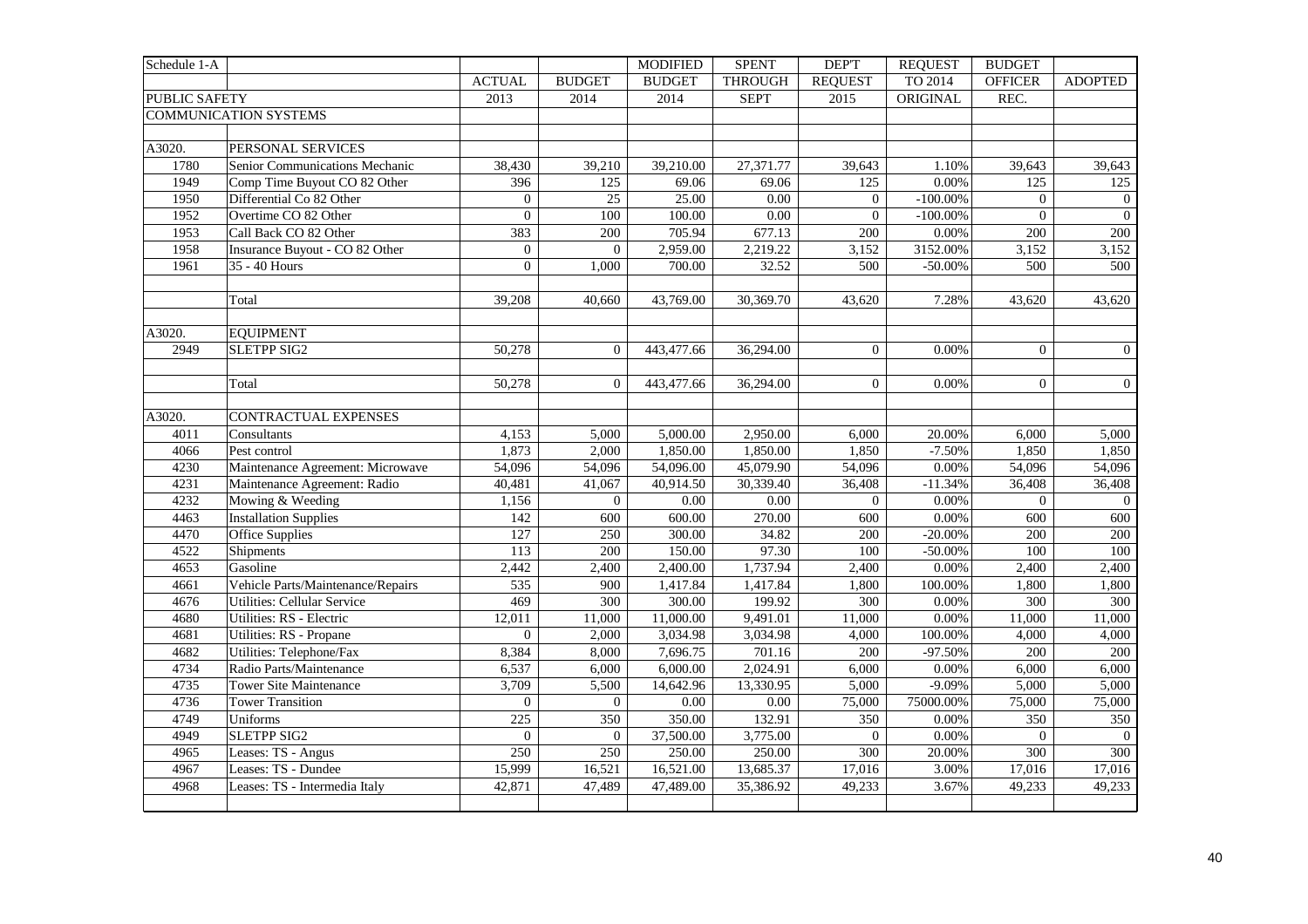| Schedule 1-A    |                                      |               |               | <b>MODIFIED</b> | <b>SPENT</b>   | DEP'T          | <b>REQUEST</b> | <b>BUDGET</b>  |                |
|-----------------|--------------------------------------|---------------|---------------|-----------------|----------------|----------------|----------------|----------------|----------------|
|                 |                                      | <b>ACTUAL</b> | <b>BUDGET</b> | <b>BUDGET</b>   | <b>THROUGH</b> | <b>REOUEST</b> | TO 2014        | <b>OFFICER</b> | <b>ADOPTED</b> |
|                 |                                      | 2013          | 2014          | 2014            | <b>SEPT</b>    | 2015           | ORIGINAL       | REC.           |                |
|                 |                                      |               |               |                 |                |                |                |                |                |
| A3020.          | CONTRACTUAL EXPENSES CONT            |               |               |                 |                |                |                |                |                |
| 4969            | Leases: TS - Parrish Hill            | 40,133        | 42,140        | 42,140.00       | 34,974.35      | 17,914         | $-57.49%$      | 17,914         | 17,914         |
| 4970            | Leases: TS - SBA Stid Hill           | 31,684        | 33,269        | 33,269.00       | 27,611.35      | 14,143         | $-57.49%$      | 14,143         | 14,143         |
| 4971            | Leases: TS - South Hill              | 1,988         | 1,900         | 2,052.50        | 2,052.50       | 2,100          | 10.53%         | 2,100          | 2,100          |
|                 | Total                                | 269,379       | 281,232       | 328,974.53      | 230,428.53     | 306,010        | 8.81%          | 306,010        | 305,010        |
| A3020.          | <b>EMPLOYEE BENEFITS</b>             |               |               |                 |                |                |                |                |                |
| 8100            | FICA/Medicare                        | 2,829         | 3,096         | 3,096.00        | 2,323.32       | 3,337          | 7.78%          | 3,337          | 3,337          |
| 8304            | Medical Insurance CO 82 Other        | 13,915        | 14,795        | 0.00            | 0.00           | $\overline{0}$ | $-100.00\%$    | $\theta$       | $\overline{0}$ |
|                 | Total                                | 16,744        | 17,891        | 3,096.00        | 2,323.32       | 3,337          | $-81.35%$      | 3,337          | 3,337          |
| A3020.0         | <b>TOTAL</b>                         | 375,608       | 339,783       | 819,317.19      | 299,415.55     | 352,967        | 3.88%          | 352,967        | 351,967        |
| <b>REVENUE:</b> | A2265 Communications Services        | 194           | 250           | 250.00          | 0.00           | 200            | $-20.00\%$     | 200            | 200            |
|                 | A3319 Wireless Expedited Funding     | 12,687        | 13,486        | 13,486.00       | 0.00           | $\overline{0}$ | $-100.00\%$    | $\Omega$       | $\overline{0}$ |
|                 | A3322 State Aid-SLETPP Interoperable | 50,278        | $\Omega$      | 480,977.66      | 36,244.00      | $\Omega$       | 0.00%          | $\overline{0}$ | $\overline{0}$ |
|                 | <b>Total Revenue</b>                 | 63,159        | 13,736        | 494,713.66      | 36,244.00      | 200            | $-98.54%$      | 200            | 200            |
|                 | <b>Total Net County Cost</b>         | 312,450       | 326,047       | 324,603.53      | 263,171.55     | 352,767        | 8.20%          | 352,767        | 351,767        |
|                 | Percent Revenue                      | 16.82%        | 4.04%         | 60.38%          | 12.10%         | 0.06%          | $-98.60%$      | 0.06%          | $0.06\%$       |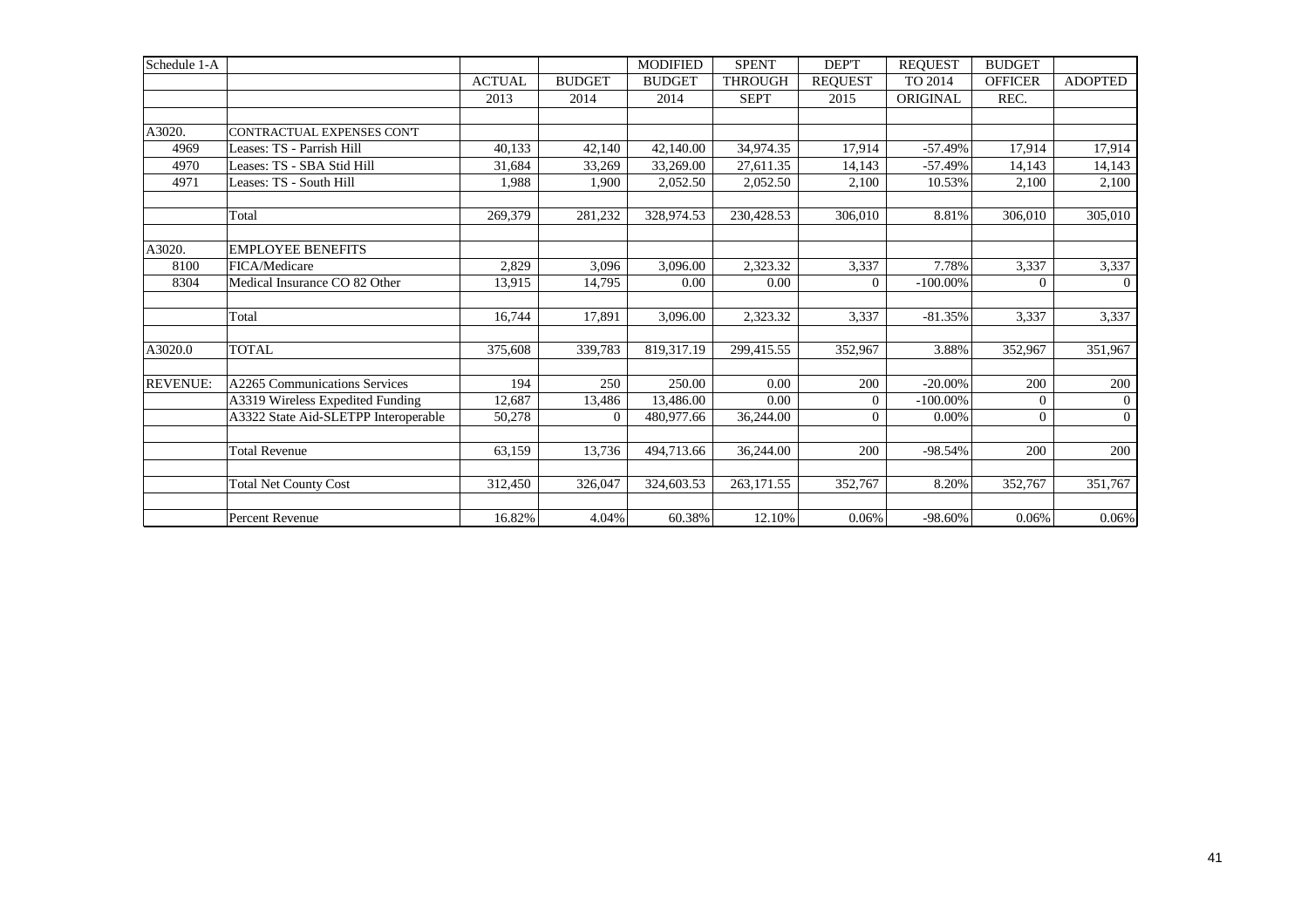| Schedule 1-A         |                                |               |               | <b>MODIFIED</b> | <b>SPENT</b>   | <b>DEPT</b>    | <b>REQUEST</b> | <b>BUDGET</b>  |                |
|----------------------|--------------------------------|---------------|---------------|-----------------|----------------|----------------|----------------|----------------|----------------|
|                      |                                | <b>ACTUAL</b> | <b>BUDGET</b> | <b>BUDGET</b>   | <b>THROUGH</b> | <b>REQUEST</b> | TO 2014        | <b>OFFICER</b> | <b>ADOPTED</b> |
| E911 DISPATCH CENTER |                                | 2013          | 2014          | 2014            | <b>SEPT</b>    | 2015           | ORIGINAL       | REC.           |                |
|                      |                                |               |               |                 |                |                |                |                |                |
| A3021.               | PERSONAL SERVICES              |               |               |                 |                |                |                |                |                |
| 1700                 | Dispatcher Chief               | 51.308        | 52,295        | 52,295.00       | 36,408.00      | 53,084         | 1.51%          | 53.084         | 53,084         |
| 1701                 | Dispatch Senior                | 48,899        | 49,821        | 49,821.00       | 34,451.52      | 50,321         | 1.00%          | 50,321         | 50,321         |
| 1702                 | Dispatch Senior                | 48,654        | 49,821        | 49,821.00       | 35,160.44      | 50,321         | $1.00\%$       | 50,321         | 50,321         |
| 1703                 | Dispatch Senior                | 47,927        | 48,830        | 48,830.00       | 33,766.00      | 49,972         | 2.34%          | 49,972         | 49,972         |
| 1704                 | Dispatch Senior                | $\mathbf{0}$  | 3,017         | 3,017.00        | 0.00           | 49,319         | 1534.70%       | 49,319         | 49,319         |
| 1706                 | Dispatcher                     | 44,734        | 45,813        | 45,813.00       | 32,332.41      | $\overline{0}$ | $-100.00\%$    | $\Omega$       | $\Omega$       |
| 1707                 | Dispatcher                     | 40,260        | 42,702        | 28,702.00       | 7,708.42       | 41,893         | $-1.89%$       | 41,893         | 41,893         |
| 1710                 | Dispatcher                     | 45,440        | 46,867        | 46,867.00       | 33,076.40      | 47,335         | 1.00%          | 47,335         | 47,335         |
| 1712                 | Dispatcher                     | 44,743        | 45,813        | 45,813.00       | 31,897.81      | 47,136         | 2.89%          | 47,136         | 47,136         |
| 1713                 | Dispatcher                     | 44,734        | 46,463        | 46,463.00       | 32,452.62      | 47,335         | 1.88%          | 47,335         | 47,335         |
| 1714                 | Dispatcher                     | 44,960        | 46,367        | 46,367.00       | 31,909.50      | 47,335         | 2.09%          | 47,335         | 47,335         |
| 1715                 | Dispatcher                     | 45,593        | 46,867        | 46,867.00       | 32,409.51      | 47,335         | 1.00%          | 47,335         | 47,335         |
| 1716                 | Dispatcher                     | 4,560         | 41,403        | 31,126.85       | 10,903.90      | 42,074         | 1.62%          | 42,074         | 42,074         |
| 1717                 | Dispatcher                     | 44,738        | 45,813        | 45,813.00       | 32,115.10      | 46,838         | 2.24%          | 46,838         | 46,838         |
| 1949                 | Comp Time Buyout CO 82 Other   | 653           | 1,000         | 1,276.15        | 1,206.67       | 1,000          | 0.00%          | 1,000          | 1,000          |
| 1950                 | Differential CO 82 Other       | 5,835         | 5,700         | 5,700.00        | 3,651.95       | 5,700          | 0.00%          | 5,700          | 5,700          |
| 1951                 | Holiday Overtime CO 82 Other   | 32,071        | 35,000        | 35,000.00       | 18,526.64      | 30,000         | $-14.29%$      | 30,000         | 30,000         |
| 1952                 | Overtime CO 82 Other           | 28,919        | 12,000        | 36,000.00       | 37,721.43      | 25,000         | 108.33%        | 25,000         | 25,000         |
| 1953                 | Call Back CO 82 Other          | 6,682         | 1,200         | 1,200.00        | 1,113.38       | 1,000          | $-16.67%$      | 1,000          | 1,000          |
| 1955                 | Officer In Charge CO 82 Other  | 455           | 500           | 500.00          | 18.50          | 325            | $-35.00%$      | 325            | 325            |
| 1956                 | Educational Bonus CO 82 Other  | 200           | 300           | 300.00          | $0.00\,$       | 300            | 0.00%          | 300            | 300            |
| 1958                 | Insurance Buyout - CO 82 Other | 3,207         | 3,410         | 3,410.00        | 2,556.90       | 3,410          | 0.00%          | 3,410          | 3,410          |
| 1986                 | Dispatcher Part-Time           | 1,503         | 2,000         | 2,000.00        | 197.10         | 1,000          | $-50.00\%$     | 1,000          | 1,000          |
|                      |                                |               |               |                 |                |                |                |                |                |
|                      | Total                          | 636,072       | 673,002       | 673,002.00      | 449,584.20     | 688,033        | 2.23%          | 688,033        | 688,033        |
| A3021.               | <b>EQUIPMENT</b>               |               |               |                 |                |                |                |                |                |
| 2504                 | W911                           | 10,194        | 11,000        | 11,494.60       | 11,494.60      | 11,000         | 0.00%          | 11,000         | 11,000         |
|                      |                                |               |               |                 |                |                |                |                |                |
|                      | Total                          | 10,194        | 11,000        | 11,494.60       | 11,494.60      | 11,000         | 0.00%          | 11,000         | 11,000         |
| A3021.               | CONTRACTUAL EXPENSES           |               |               |                 |                |                |                |                |                |
| 4156                 | Training                       | 1,365         | 2,000         | 2,000.00        | 515.99         | 2,000          | 0.00%          | 2,000          | 2,000          |
| 4470                 | <b>Office Supplies</b>         | 1,899         | 2,000         | 2,000.00        | 1,874.50       | 2,000          | $0.00\%$       | 2,000          | 2,000          |
| 4505                 | Dry Cleaning                   | 1,780         | 1,700         | 1,700.00        | 1,247.76       | 1,300          | $-23.53%$      | 1,300          | 1,300          |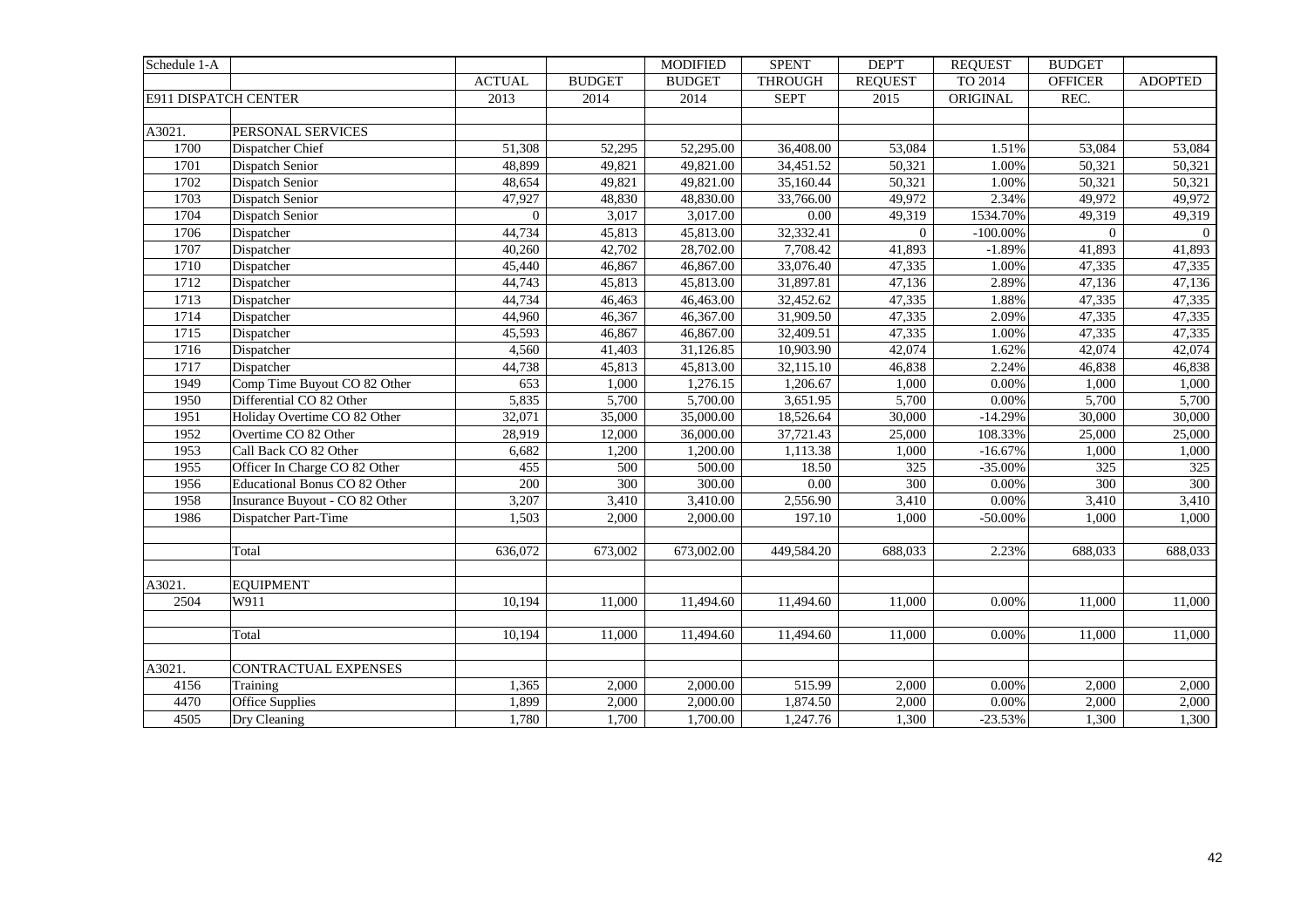| $\mathbf{L}$    |                                      |                 |                  |                 |                   |                |                |                |                |
|-----------------|--------------------------------------|-----------------|------------------|-----------------|-------------------|----------------|----------------|----------------|----------------|
| Schedule 1-A    |                                      |                 |                  | <b>MODIFIED</b> | <b>SPENT</b>      | DEP'T          | <b>REQUEST</b> | <b>BUDGET</b>  |                |
|                 |                                      | <b>ACTUAL</b>   | <b>BUDGET</b>    | <b>BUDGET</b>   | <b>THROUGH</b>    | <b>REQUEST</b> | TO 2014        | <b>OFFICER</b> | <b>ADOPTED</b> |
|                 |                                      | 2013            | 2014             | 2014            | <b>SEPT</b>       | 2015           | ORIGINAL       | REC.           |                |
|                 |                                      |                 |                  |                 |                   |                |                |                |                |
| A3021.          | CONTRACTUAL EXPENSES CON'T           |                 |                  |                 |                   |                |                |                |                |
| 4516            | Printing                             | $\overline{0}$  | 500              | 500.00          | 201.00            | 400            | $-20.00\%$     | 400            | 400            |
| 4575            | <b>Computer Software Maintenance</b> | 974             | 1,000            | 1,000.00        | 974.00            | 974            | $-2.60%$       | 974            | 974            |
| 4660            | <b>Travel Expenses</b>               | 414             | 400              | 400.00          | 384.28            | 400            | $0.00\%$       | 400            | 400            |
| 4676            | <b>Utilities: Cellular Service</b>   | 677             | 300              | 300.00          | 199.92            | 300            | 0.00%          | 300            | 300            |
| 4682            | Utilities: Telephone/Fax             | 5,943           | 6,000            | 6,000.00        | 4,599.42          | 6,000          | 0.00%          | 6,000          | 6,000          |
| 4701            | Access Telephone Line                | 9,388           | 13,000           | 13,000.00       | 7,089.60          | 13,000         | 0.00%          | 13,000         | 13,000         |
| 4734            | Radio Parts/Maintenance              | $\overline{0}$  | 1,000            | 1,000.00        | 919.10            | 800            | $-20.00\%$     | 800            | 800            |
| 4749            | Uniforms                             | 284             | 1,000            | 1,000.00        | 226.40            | 800            | $-20.00\%$     | 800            | 800            |
| 4763            | Pictometry                           | $\Omega$        | 22,000           | 22,000.00       | 21,635.17         | 21,636         | $-1.65%$       | 21,636         | 21,636         |
| 4770            | E911 Expenses                        | 38,685          | 27,000           | 38,507.27       | 42,564.67         | 27,000         | 0.00%          | 27,000         | 27,000         |
| 4771            | W911                                 | 37,186          | 35,000           | 35,000.00       | 38,943.60         | 34,000         | $-2.86%$       | 34,000         | 34,000         |
| 4907            | Dues                                 | 314             | 300              | 300.00          | 137.00            | 300            | 0.00%          | 300            | 300            |
|                 |                                      |                 |                  |                 |                   |                |                |                |                |
|                 | Total                                | 98,909          | 113,200          | 124,707.27      | 121,512.41        | 110,910        | $-2.02%$       | 110,910        | 110,910        |
|                 |                                      |                 |                  |                 |                   |                |                |                |                |
| A3021.          | <b>EMPLOYEE BENEFITS</b>             |                 |                  |                 |                   |                |                |                |                |
| 8100            | FICA/Medicare                        | 45,970          | 51,066           | 51,066.00       | 32,280.11         | 52,450         | 2.71%          | 52,450         | 52,450         |
| 8304            | Medical Insurance CO 82 Other        | 144,017         | 182,189          | 182,189.00      | 113,942.99        | 178,296        | $-2.14%$       | 178,296        | 178,296        |
|                 |                                      |                 |                  |                 |                   |                |                |                |                |
|                 | Total                                | 189,986         | 233,255          | 233,255.00      | 146,223.10        | 230,746        | $-1.08%$       | 230,746        | 230,746        |
|                 |                                      |                 |                  |                 |                   |                |                |                |                |
| A3021.0         | <b>TOTAL</b>                         | 935,161         | 1,030,457        | 1,042,458.87    | 728,814.31        | 1,040,689      | 0.99%          | 1,040,689      | 1,040,689      |
| <b>REVENUE:</b> | A1140 E 911                          | 35,881          | 40,000           | 40,000.00       | 26,160.19         | 37,000         | $-7.50%$       | 37,000         | 37,000         |
|                 | A1141 W911                           | 45,523          | 46,000           | 46,000.00       | 33,396.60         | 48,000         | 4.35%          | 48,000         | 48,000         |
|                 | A2612 Fines: False Alarms            | $\overline{50}$ | $\overline{300}$ | 300.00          | $\overline{0.00}$ | 200            | $-33.33%$      | 200            | 200            |
|                 |                                      |                 |                  |                 |                   |                |                |                |                |
|                 | <b>Total Revenue</b>                 | 81,454          | 86,300           | 86,300.00       | 59,556.79         | 85,200         | $-1.27%$       | 85,200         | 85,200         |
|                 |                                      |                 |                  |                 |                   |                |                |                |                |
|                 | <b>Total Net County Cost</b>         | 853,707         | 944,157          | 956,158.87      | 669,257.52        | 955,489        | 1.20%          | 955,489        | 955,489        |
|                 |                                      |                 |                  |                 |                   |                |                |                |                |
|                 | Percent Revenue                      | 8.71%           | 8.37%            | 8.28%           | 8.17%             | 8.19%          | $-2.25%$       | 8.19%          | 8.19%          |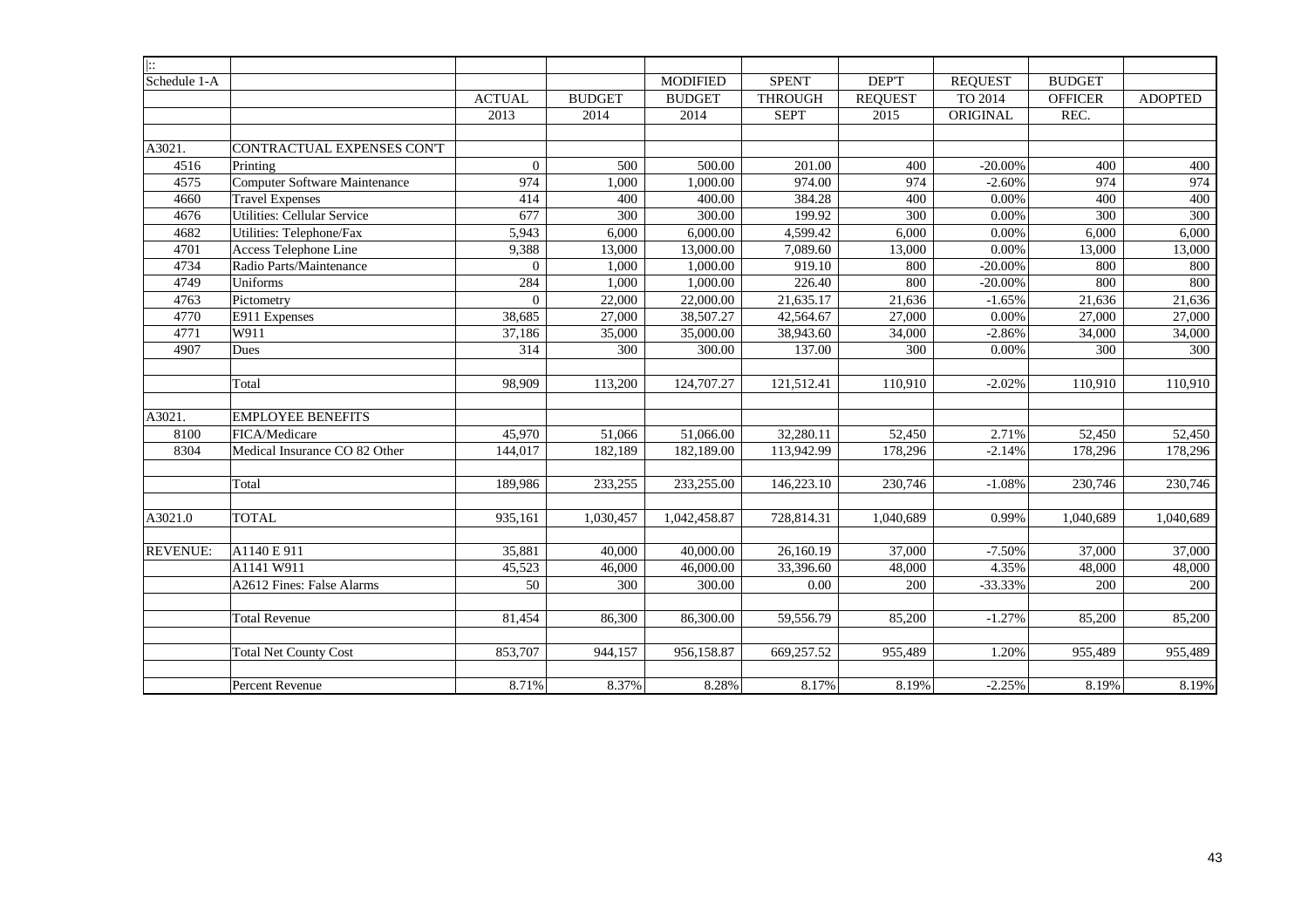| Schedule 1-A   |                                   |                |                  | <b>MODIFIED</b> | <b>SPENT</b>   | DEP'T          | <b>REQUEST</b> | <b>BUDGET</b>  |                     |
|----------------|-----------------------------------|----------------|------------------|-----------------|----------------|----------------|----------------|----------------|---------------------|
| <b>SHERIFF</b> |                                   | <b>ACTUAL</b>  | <b>BUDGET</b>    | <b>BUDGET</b>   | <b>THROUGH</b> | <b>REQUEST</b> | TO 2014        | <b>OFFICER</b> | <b>ADOPTED</b>      |
|                |                                   | 2013           | 2014             | 2014            | <b>SEPT</b>    | 2015           | ORIGINAL       | REC.           |                     |
| A3110.         | PERSONAL SERVICES                 |                |                  |                 |                |                |                |                |                     |
| 1025           | Sheriff                           | 87,305         | 89,052           | 89,052.00       | 62,438.69      | 89,052         | 0.00%          | 89,052         | 89,052              |
| 1105           | Confidential Assistant to Sheriff | 38,760         | 39,536           | 39,536.00       | 27,720.67      | 39,536         | 0.00%          | 39,536         | 39,536              |
| 1155           | Undersheriff                      | 68,537         | 69,908           | 69,908.00       | 49,016.02      | 69,908         | 0.00%          | 69,908         | 69,908              |
| 1661           | Comp Time Buyout Non-Union        | 766            | $\overline{0}$   | 1,207.73        | 1,207.73       | 1,000          | 1000.00%       | 1,000          | 1,000               |
| 1730           | Deputy Sheriff, Lieutenant        | 64,266         | 65,879           | 61,139.38       | 49,520.27      | 64,770         | $-1.68%$       | 64,770         | 64,770              |
| 1731           | Deputy Sheriff, Lieutenant        | $\overline{0}$ | $\boldsymbol{0}$ | 41,195.39       | 24,762.91      | 64,770         | 64770.00%      | 64,770         | 64,770              |
| 1734           | Deputy Sheriff, Investigator      | 58,472         | 59,888           | 59,888.00       | 41,866.48      | 59,905         | 0.03%          | 59,905         | 59,905              |
| 1736           | Deputy Sheriff, Investigator      | 59,628         | 61,057           | 48,823.87       | 32,448.91      | 58,567         | $-4.08%$       | 58,567         | 58,567              |
| 1737           | Deputy Sheriff, Investigator      | 59,545         | 58,824           | 58,824.00       | 41,403.90      | 58,840         | 0.03%          | 58,840         | 58,840              |
| 1739           | Deputy Sheriff, Sergeant          | 56,030         | 57,655           | 57,655.00       | 40,850.80      | 57,671         | 0.03%          | 57,671         | 57,671              |
| 1740           | Deputy Sheriff, Sergeant          | 60,805         | 62,268           | 62,268.00       | 43,246.24      | 62,286         | 0.03%          | 62,286         | 62,286              |
| 1741           | Deputy Sheriff, Sergeant          | 59,309         | 61,057           | 34,057.00       | 19,861.61      | $\mathbf{0}$   | $-100.00\%$    | $\overline{0}$ | $\overline{0}$      |
| 1742           | Deputy Sheriff, Sergeant          | 58,192         | 59,888           | 45,692.61       | 42,433.22      | 59,905         | 0.03%          | 59,905         | $\overline{59,905}$ |
| 1743           | Deputy Sheriff, Sergeant          | 58,486         | 60,865           | 60,865.00       | 42,220.74      | 61,074         | 0.34%          | 61,074         | 61,074              |
| 1750           | Deputy Sheriff (Youth Officer)    | 56,761         | 58,991           | 58,991.00       | 41,019.72      | 59,007         | 0.03%          | 59,007         | 59,007              |
| 1751           | Deputy Sheriff                    | 51,726         | 53,501           | 53,501.00       | 37,907.21      | 53,516         | 0.03%          | 53,516         | 53,516              |
| 1753           | Deputy Sheriff                    | 51,976         | 53,501           | 53,501.00       | 37,907.21      | 53,516         | 0.03%          | 53,516         | 53,516              |
| 1755           | Deputy Sheriff                    | 55,602         | 57,232           | 57,232.00       | 39,549.30      | 58,130         | 1.57%          | 58,130         | 58,130              |
| 1757           | Deputy Sheriff                    | 52,238         | 53,501           | 53,501.00       | 34,666.99      | 45,408         | $-15.13%$      | 45,408         | 45,408              |
| 1758           | Deputy Sheriff                    | 55,589         | 44,287           | 44,287.00       | 24,990.56      | 46,162         | 4.23%          | 46,162         | 46,162              |
| 1759           | Deputy Sheriff                    | 37,588         | 44,287           | 44,287.00       | 31,370.04      | 46,695         | 5.44%          | 46,695         | 46,695              |
| 1760           | Deputy Sheriff                    | 45,270         | 49,592           | 49,592.00       | 34,062.01      | 53,516         | 7.91%          | 53,516         | 53,516              |
| 1761           | Deputy Sheriff                    | 52,238         | 53,501           | 53,501.00       | 37,157.22      | 53,516         | 0.03%          | 53,516         | 53,516              |
| 1762           | Deputy Sheriff                    | 30,706         | 45,798           | 45,798.00       | 24,990.56      | 46,170         | 0.81%          | 46,170         | 46,170              |
| 1763           | Deputy Sheriff                    | 53,879         | 55,672           | 55,672.00       | 38,665.00      | 55,687         | 0.03%          | 55,687         | 55,687              |
| 1764           | Deputy Sheriff                    | 53,057         | 55,668           | 55,668.00       | 39,707.34      | 55,687         | 0.03%          | 55,687         | 55,687              |
| 1765           | Deputy Sheriff (STEP)             | 53,189         | 54,607           | 54,607.00       | 37,938.68      | 54,623         | 0.03%          | 54,623         | 54,623              |
| 1770           | Secretary to the Sheriff          | 37,243         | 37,986           | 37,986.00       | 26,519.36      | 38,367         | 1.00%          | 38,367         | 38,367              |
| 1771           | <b>Account Clerk Typist</b>       | 31,937         | 32,579           | 32,579.00       | 22,744.98      | 33,665         | 3.33%          | 33,665         | 33,665              |
| 1773           | Typist                            | 28,547         | 29,715           | 29,715.00       | 20,727.29      | 30,583         | 2.92%          | 30,583         | 30,583              |
| 1939           | Comp Time Buyout CO 82 LE         | 997            | 2,000            | 792.27          | 495.47         | 1,000          | $-50.00\%$     | 1,000          | 1,000               |
| 1940           | Differential CO 82 LE             | 8,344          | 8,000            | 8,000.00        | 6,040.40       | 8,000          | 0.00%          | 8,000          | 8,000               |
| 1941           | Holiday Overtime CO 82 LE         | 69,999         | 70,000           | 70,000.00       | 40,259.92      | 70,000         | 0.00%          | 70,000         | 70,000              |
| 1942           | Overtime CO 82 LE                 | 113,775        | 95,000           | 95,000.00       | 90,708.34      | 95,000         | 0.00%          | 95,000         | 95,000              |
| 1943           | Call Back CO 82 LE                | 3,692          | 3,000            | 5,069.22        | 6,443.36       | 3,500          | 16.67%         | 3,500          | 3,500               |
| 1944           | YCFIT Overtime CO 82 LE           | 131            | 1,000            | 1,000.00        | $0.00\,$       | 800            | $-20.00\%$     | 800            | 800                 |
| 1945           | Officer in Charge CO 82 LE        | 362            | 500              | 500.00          | 425.76         | 500            | 0.00%          | 500            | 500                 |
| 1946           | <b>Educational Bonus CO 82 LE</b> | 2,400          | 3,300            | 3,300.00        | 0.00           | 3,300          | 0.00%          | 3,300          | 3,300               |
| 1947           | Canine Care CO 82 LE              | 12,419         | 11,500           | 11,500.00       | 8,673.30       | 12,000         | 4.35%          | 12,000         | 12,000              |
|                |                                   |                |                  |                 |                |                |                |                |                     |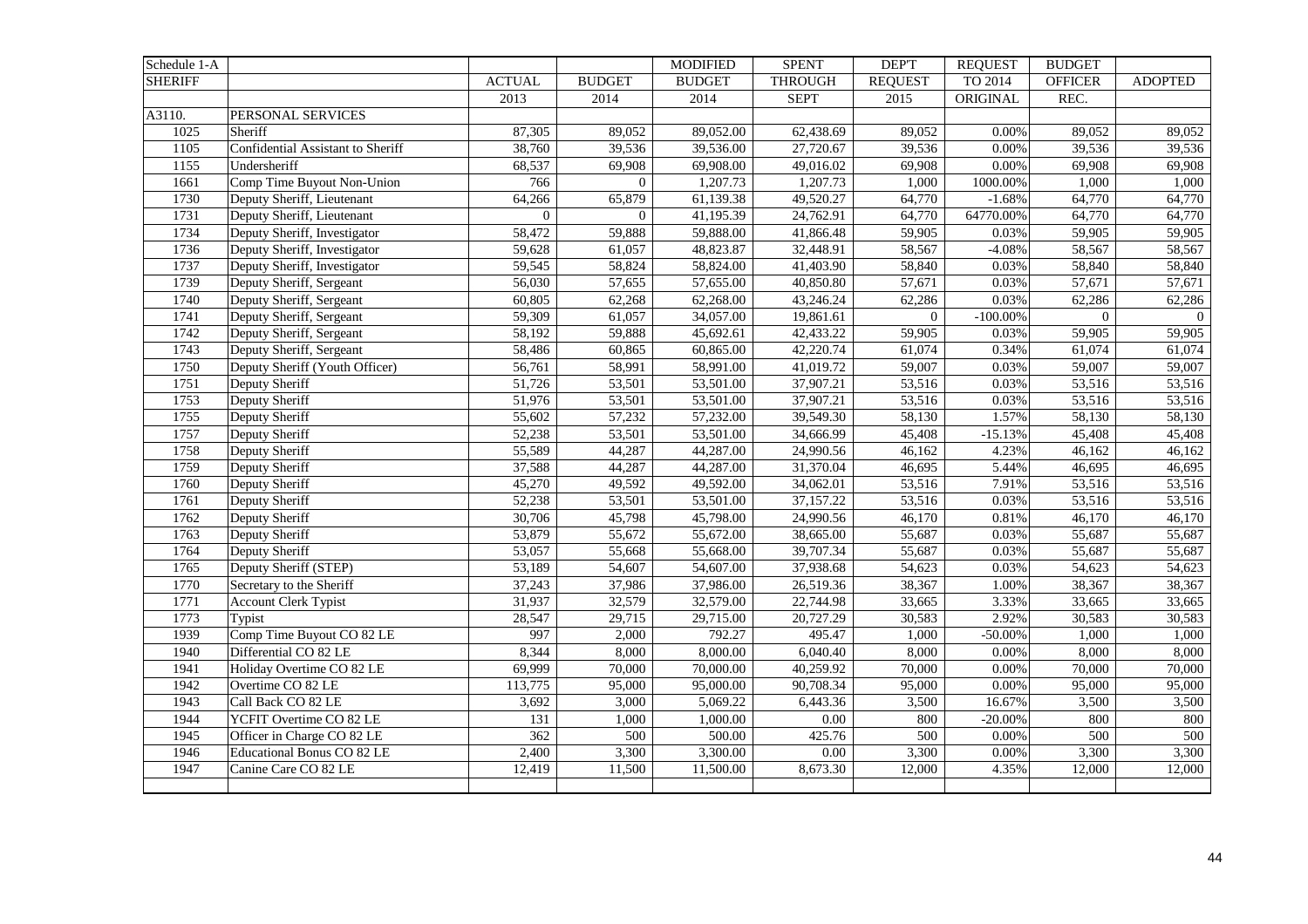| Schedule 1-A |                                 |                  |                | <b>MODIFIED</b>   | <b>SPENT</b>      | DEP'T          | <b>REQUEST</b> | <b>BUDGET</b>  |                |
|--------------|---------------------------------|------------------|----------------|-------------------|-------------------|----------------|----------------|----------------|----------------|
|              |                                 | <b>ACTUAL</b>    | <b>BUDGET</b>  | <b>BUDGET</b>     | <b>THROUGH</b>    | <b>REQUEST</b> | TO 2014        | <b>OFFICER</b> | <b>ADOPTED</b> |
|              |                                 | 2013             | 2014           | 2014              | <b>SEPT</b>       | 2015           | ORIGINAL       | REC.           |                |
| A3110.       | PERSONAL SERVICES CON'T         |                  |                |                   |                   |                |                |                |                |
| 1948         | Insurance Buyout - CO 82 LE     | 13,053           | 13,637         | 13,637.00         | 10,549.26         | 13,637         | 0.00%          | 13,637         | 13,637         |
| 1949         | Comp Time Buyout CO 82 Other    | 84               | 500            | 20.69             | 20.69             | 50             | $-90.00\%$     | 50             | 50             |
| 1952         | Overtime CO 82 Other            | 980              | $\mathbf{0}$   | 0.00              | 0.00              | $\overline{0}$ | 0.00%          | $\overline{0}$ | $\overline{0}$ |
| 1953         | Call Back CO 82 Other           | $\boldsymbol{0}$ | 300            | $\overline{0.00}$ | $\overline{0.00}$ | $\Omega$       | $-100.00\%$    | $\Omega$       | $\overline{0}$ |
| 1954         | YCFIT Overtime CO 82 Other      | 16               | $\Omega$       | 0.00              | 0.00              | $\Omega$       | 0.00%          | $\Omega$       | $\overline{0}$ |
| 1958         | Insurance Buyout - CO 82 Other  | 2,783            | 2,959          | $0.00\,$          | $0.00\,$          | $\overline{0}$ | $-100.00\%$    | $\overline{0}$ | $\overline{0}$ |
| 1960         | Overtime Part-time              | $\overline{0}$   | $\mathbf{0}$   | 2,622.85          | 4,630.24          | $\overline{0}$ | 0.00%          | $\overline{0}$ | $\overline{0}$ |
| 1961         | 35-40 Hours                     | 587              | 1,000          | 1,000.00          | 31.05             | 700            | $-30.00\%$     | 700            | 700            |
| 1985         | Deputy Sheriff PT               | 3,348            | 2,000          | 25,229.57         | 29,642.40         | 3,000          | 50.00%         | 3,000          | 3,000          |
| 1995         | Marine Patrol Officer PT        | 41,496           | 47,000         | 40,545.78         | 37,761.52         | 46,000         | $-2.13%$       | 46,000         | 46,000         |
| 1997         | <b>Account Clerk Typist PT</b>  | 10,894           | 12,200         | 6,653.53          | 3,215.09          | 10,000         | $-18.03%$      | 10,000         | 10,000         |
|              |                                 |                  |                |                   |                   |                |                |                |                |
|              | Total                           | 1,763,003        | 1,800,191      | 1,795,400.89      | 1,287,818.46      | 1,799,019      | $-0.07%$       | 1,799,019      | 1,799,019      |
|              |                                 |                  |                |                   |                   |                |                |                |                |
| A3110.       | <b>EQUIPMENT</b>                |                  |                |                   |                   |                |                |                |                |
| 2110         | Chairs                          | 767              | 250            | 596.67            | 596.67            | 1,800          | 620.00%        | 1,800          | 1,800          |
| 2111         | Desks                           | $\overline{0}$   | $\theta$       | $\overline{0.00}$ | $\overline{0.00}$ | 4,000          | 4000.00%       | 4,000          | 4,000          |
| 2213         | <b>Marked Vehicles</b>          | $\overline{0}$   | 56,000         | 52,116.72         | 52,116.72         | 28,000         | $-50.00\%$     | 28,000         | 28,000         |
| 2214         | Push Bumper                     | 703              | 1,200          | 4,765.40          | 4,765.40          | 500            | $-58.33%$      | 500            | 500            |
| 2215         | Vehicle Screens                 | $\overline{0}$   | 1,500          | 1,500.00          | $\overline{0.00}$ | 500            | $-66.67%$      | 500            | 500            |
| 2410         | Radar                           | 165              | 1,600          | 1,600.00          | $0.00\,$          | 1,300          | $-18.75%$      | 1,300          | 1,300          |
| 2413         | Sirens                          | $\Omega$         | 2,700          | 2,700.00          | 462.69            | 1,000          | $-62.96%$      | 1,000          | 1,000          |
| 2415         | Weapons                         | 28,737           | 1,500          | 1,632.41          | 1,632.41          | $\mathbf{0}$   | $-100.00\%$    | $\overline{0}$ | $\overline{0}$ |
| 2424         | <b>Emergency Bar Lights</b>     | $\overline{0}$   | 4,125          | 4,125.00          | 518.50            | 1,375          | $-66.67%$      | 1,375          | 1,375          |
| 2435         | <b>YCFIT</b> Equipment          | 914              | 500            | 500.00            | $0.00\,$          | 500            | 0.00%          | 500            | 500            |
| 2437         | License Plate Readers           | $\mathbf{0}$     | $\overline{0}$ | 44,370.00         | 0.00              | $\overline{0}$ | 0.00%          | $\overline{0}$ | $\overline{0}$ |
| 2438         | <b>Mobile Extraction Device</b> | $\overline{0}$   | $\overline{0}$ | $0.00\,$          | 0.00              | 17,533         | 17533.00%      | 17,533         | 17,533         |
| 2439         | Voice Stress Analyzer           | $\overline{0}$   | $\overline{0}$ | 3,985.00          | 3,985.00          | $\overline{0}$ | 0.00%          | $\overline{0}$ | $\overline{0}$ |
| 2514         | <b>Training Room Equipment</b>  | $\boldsymbol{0}$ | 600            | 600.00            | 415.98            | 600            | $0.00\%$       | 600            | 600            |
| 2521         | Dock                            | $\overline{0}$   | $\overline{0}$ | 3,034.95          | 3,034.95          | $\overline{0}$ | 0.00%          | $\Omega$       | $\overline{0}$ |
| 2988         | Grant: Legislative              | $\overline{0}$   | $\overline{0}$ | 3,599.10          | 3,599.10          | $\Omega$       | 0.00%          | $\Omega$       | $\overline{0}$ |
|              |                                 |                  |                |                   |                   |                |                |                |                |
|              | Total                           | 31,286           | 69,975         | 125, 125. 25      | 71,127.42         | 57,108         | $-18.39%$      | 57,108         | 57,108         |
|              |                                 |                  |                |                   |                   |                |                |                |                |
| A3110.       | <b>CONTRACTUAL EXPENSES</b>     |                  |                |                   |                   |                |                |                |                |
| 4004         | <b>Attorney Fees</b>            | $\mathbf{0}$     | 1,500          | 423.75            | 0.00              | 1,500          | $0.00\%$       | 1,500          | 1,500          |
| 4005         | <b>Audit Fees</b>               | 2,800            | $\overline{0}$ | $\overline{0.00}$ | $\overline{0.00}$ | 2,800          | 2800.00%       | 2,800          | 2,800          |
| 4011         | Consultants                     | 4,177            | 3,000          | 500.00            | $\overline{0.00}$ | 3,000          | 0.00%          | 3,000          | 3,000          |
| 4019         | EAP                             | 3,408            | 3,324          | 3,324.00          | 3,323.40          | 3,324          | 0.00%          | 3,324          | 3,324          |
|              |                                 |                  |                |                   |                   |                |                |                |                |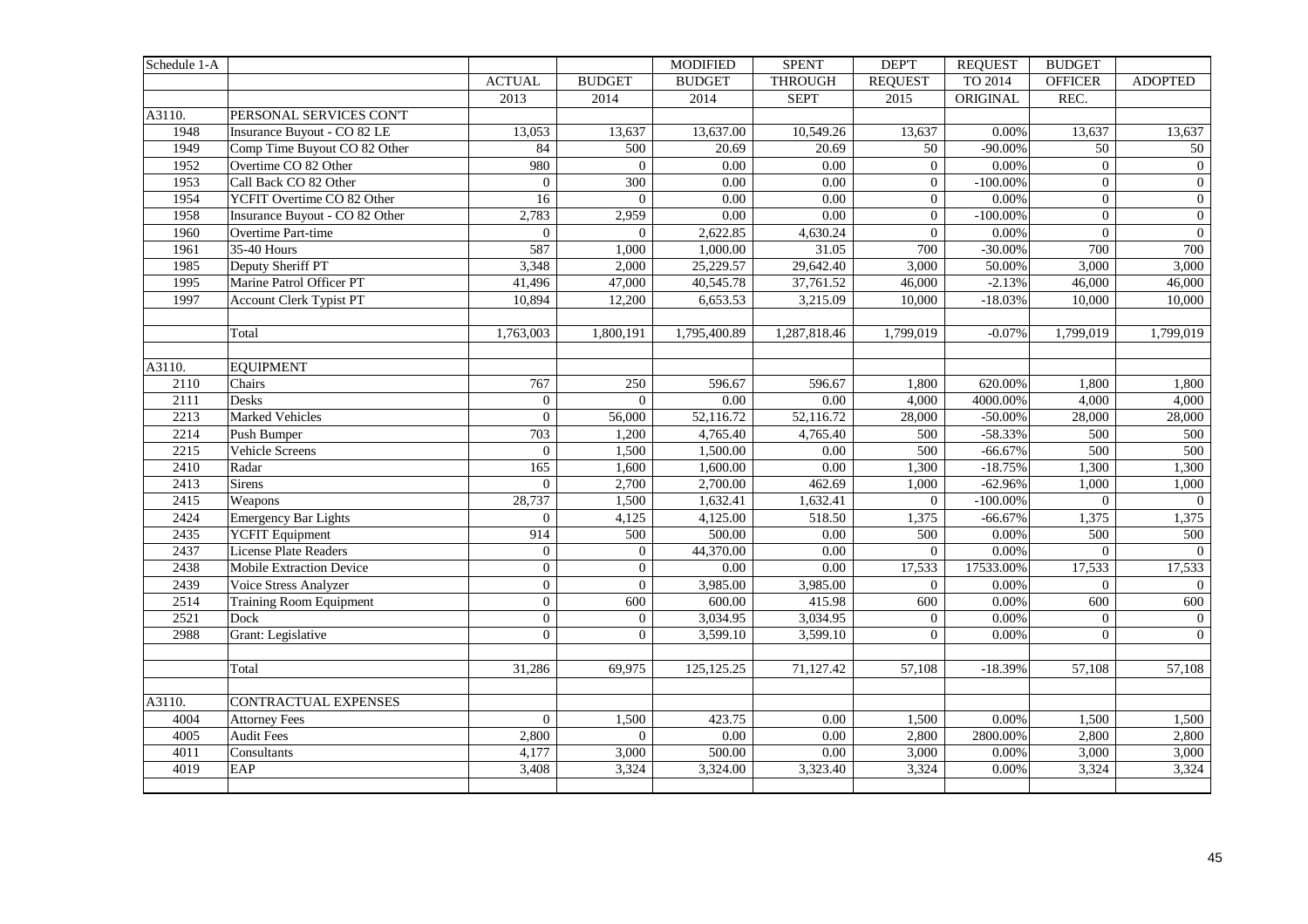| Schedule 1-A |                                        |                |                  | <b>MODIFIED</b> | <b>SPENT</b>      | DEP'T            | <b>REQUEST</b> | <b>BUDGET</b>  |                  |
|--------------|----------------------------------------|----------------|------------------|-----------------|-------------------|------------------|----------------|----------------|------------------|
|              |                                        | <b>ACTUAL</b>  | <b>BUDGET</b>    | <b>BUDGET</b>   | <b>THROUGH</b>    | <b>REQUEST</b>   | TO 2014        | <b>OFFICER</b> | <b>ADOPTED</b>   |
|              |                                        | 2013           | 2014             | 2014            | <b>SEPT</b>       | 2015             | ORIGINAL       | REC.           |                  |
| A3110.       | CONTRACTUAL EXPENSES CON'T             |                |                  |                 |                   |                  |                |                |                  |
| 4056         | Polygraph Consultant                   | 1,250          | 2,000            | 2,000.00        | 1,750.00          | 2,000            | 0.00%          | 2,000          | 2,000            |
| 4152         | Conferences                            | 85             | 600              | 200.00          | 0.00              | 600              | 0.00%          | 600            | 600              |
| 4156         | Training                               | 9,254          | 9,400            | 10,888.80       | 11,943.00         | 10,000           | 6.38%          | 10,000         | 10,000           |
| 4401         | <b>Boat Repair/Maintenance</b>         | 7,778          | 5,000            | 5,000.00        | 3,387.82          | 5,000            | 0.00%          | 5,000          | 5,000            |
| 4407         | <b>Equipment Maint Agreements</b>      | 196            | 400              | 1,900.00        | 1,500.00          | 1,000            | 150.00%        | 1,000          | 1,000            |
| 4408         | Equipment Maintenance/Repair           | $\overline{0}$ | 100              | 100.00          | 0.00              | 100              | 0.00%          | 100            | 100              |
| 4424         | Snowmobile Maintenance                 | 756            | 200              | 200.00          | 0.00              | 200              | 0.00%          | 200            | 200              |
| 4457         | <b>Computer Supplies</b>               | 250            | 250              | 241.50          | 239.79            | 250              | 0.00%          | 250            | 250              |
| 4470         | <b>Office Supplies</b>                 | 6,356          | 9,000            | 9,000.00        | 5,815.58          | 9,000            | 0.00%          | 9,000          | 9,000            |
| 4474         | <b>Safety Supplies</b>                 | 140            | 500              | 834.46          | 834.46            | 500              | $0.00\%$       | 500            | 500              |
| 4476         | Vehicle Supplies                       | 28             | $\overline{0}$   | 26.39           | 26.39             | $\boldsymbol{0}$ | 0.00%          | $\overline{0}$ | $\boldsymbol{0}$ |
| 4483         | <b>YCFIT Supplies</b>                  | 1,616          | 1,500            | 1,500.00        | 5.94              | $\boldsymbol{0}$ | $-100.00\%$    | $\Omega$       | $\overline{0}$   |
| 4485         | <b>AED Supplies</b>                    | 974            | 1,000            | 923.37          | 40.00             | 1,000            | 0.00%          | 1,000          | 1,000            |
| 4505         | Dry Cleaning                           | 1,599          | 2,500            | 2,500.00        | 998.18            | 2,000            | $-20.00\%$     | 2,000          | 2,000            |
| 4507         | Copier Charge                          | 2,962          | 4,000            | 4,000.00        | 1,978.85          | 3,000            | $-25.00\%$     | 3,000          | 3,000            |
| 4515         | Postage                                | 2,847          | 3,000            | 3,000.00        | 2,662.67          | 3,000            | 0.00%          | 3,000          | 3,000            |
| 4516         | Printing                               | 1,750          | 1,500            | 1,500.00        | 793.50            | 1,500            | 0.00%          | 1,500          | 1,500            |
| 4522         | Shipments                              | 23             | 200              | 200.00          | 35.38             | 200              | 0.00%          | 200            | 200              |
| 4571         | Computer Software                      | 2,341          | 6,558            | 6,979.46        | 6,979.46          | 200              | -96.95%        | 200            | 200              |
| 4576         | Comp Software Maint Agreements         | 506            | 9,165            | 9,165.00        | 60.00             | 11,700           | 27.66%         | 11,700         | 11,700           |
| 4653         | Gasoline                               | 115,077        | 100,000          | 100,000.00      | 70,301.90         | 100,000          | 0.00%          | 100,000        | 100,000          |
| 4656         | Oil/Grease                             | 1,013          | $\boldsymbol{0}$ | $0.00\,$        | 0.00              | $\Omega$         | 0.00%          | $\Omega$       | $\overline{0}$   |
| 4658         | <b>Towing Vehicles</b>                 | 3,026          | 2,000            | 2,000.00        | 1,065.00          | 2,200            | 10.00%         | 2,200          | 2,200            |
| 4660         | <b>Travel Expenses</b>                 | 3,925          | 2,000            | 4,400.00        | 5,109.19          | 3,000            | 50.00%         | 3,000          | 3,000            |
| 4661         | Vehicle Parts/Maintenance/Repairs      | 48,948         | 58,350           | 57,851.19       | 42,717.71         | 55,000           | $-5.74%$       | 55,000         | 55,000           |
| 4676         | <b>Utilities: Cellular Service</b>     | 7,349          | 7,000            | 7,000.00        | 4,413.50          | 7,000            | 0.00%          | 7,000          | 7,000            |
| 4682         | Utilities: Telephone/Fax               | 12,786         | 8,000            | 8,415.55        | 9,516.89          | 13,000           | 62.50%         | 13,000         | 13,000           |
| 4707         | <b>Crime Scene Processing Supplies</b> | 276            | 450              | 450.00          | 416.96            | 400              | $-11.11%$      | 400            | 400              |
| 4708         | Critical Incident                      | 2,200          | 2,200            | 2,200.00        | $0.00\,$          | 2,200            | 0.00%          | 2,200          | 2,200            |
| 4724         | <b>LE Explorer Post</b>                | $\overline{0}$ | 300              | 300.00          | $\overline{0.00}$ | 250              | $-16.67%$      | $\overline{0}$ | $\Omega$         |
| 4727         | Monroe County Lab                      | 17,970         | 18,422           | 18,422.00       | 18,419.00         | 18,872           | 2.44%          | 18,872         | 18,872           |
| 4730         | Protective Clothing                    | 3,765          | 4,500            | 3,700.00        | 2,742.00          | 1,000            | $-77.78%$      | 1,000          | 1,000            |
| 4731         | Protective Equipment                   | 3,042          | 4,000            | 4,000.00        | 3,978.00          | 1,000            | $-75.00\%$     | 1,000          | 1,000            |
| 4734         | Radio Parts/Maintenance                | 2,039          | 2,000            | 2,000.00        | 99.54             | 2,000            | 0.00%          | 2,000          | 2,000            |
| 4744         | <b>STAR Unit</b>                       | 555            | 2,430            | $0.00\,$        | $0.00\,$          | 2,000            | $-17.70%$      | 2,000          | 2,000            |
| 4749         | Uniforms                               | 10,593         | 9,000            | 10,120.92       | 10,419.74         | 9,000            | 0.00%          | 9,000          | 9,000            |
| 4752         | Weapon Ammunition                      | 2,763          | 4,000            | 3,867.59        | 3,706.56          | 4,000            | 0.00%          | 4,000          | 4,000            |
| 4753         | Weapon Maintenance                     | 118            | 400              | 400.00          | 308.63            | 400              | 0.00%          | 400            | 400              |
|              |                                        |                |                  |                 |                   |                  |                |                |                  |
|              |                                        |                |                  |                 |                   |                  |                |                |                  |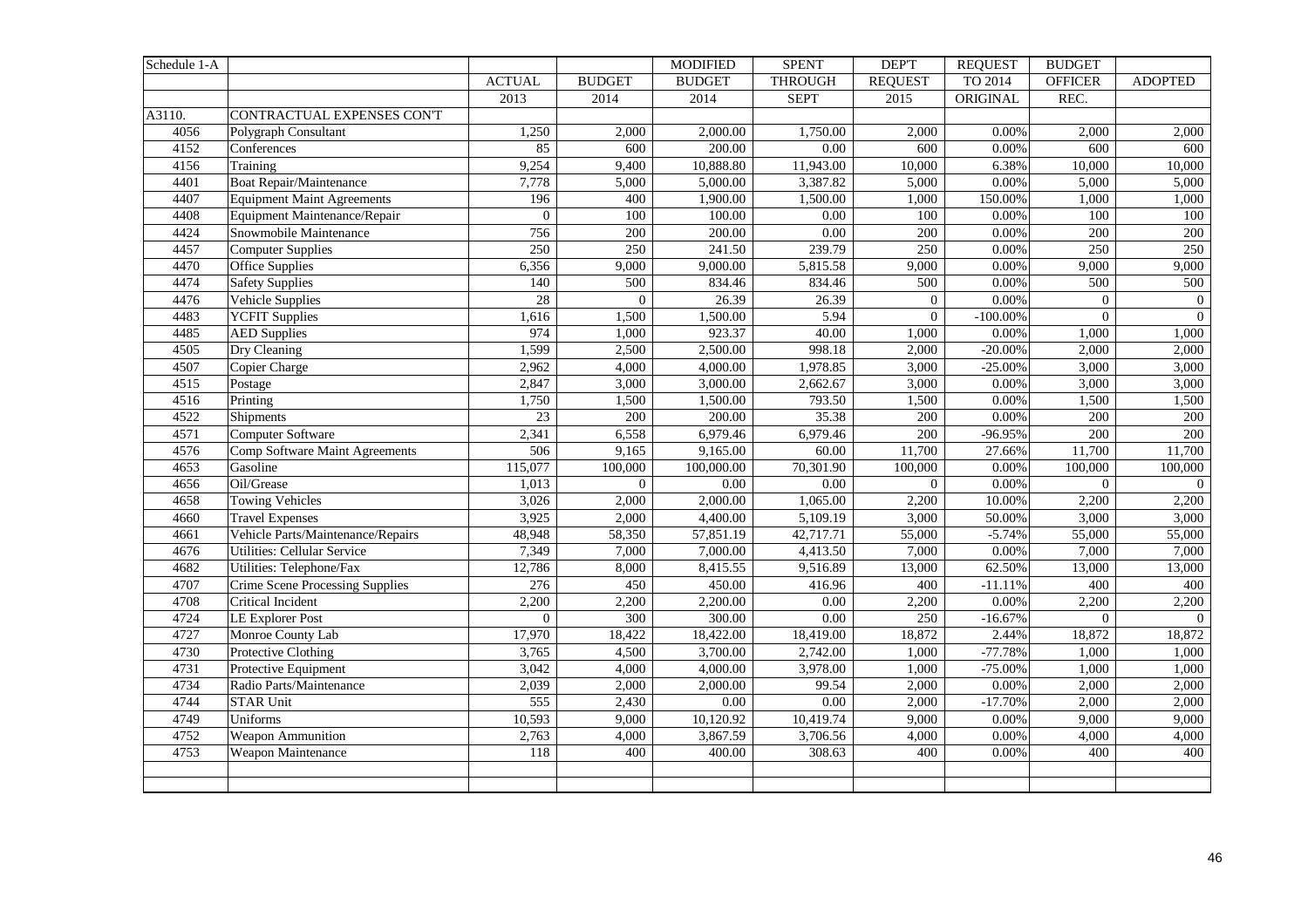| Schedule 1-A |                               |                |                | <b>MODIFIED</b> | <b>SPENT</b>   |                | <b>REOUEST</b> | <b>BUDGET</b>  |                |
|--------------|-------------------------------|----------------|----------------|-----------------|----------------|----------------|----------------|----------------|----------------|
|              |                               | <b>ACTUAL</b>  | <b>BUDGET</b>  | <b>BUDGET</b>   | <b>THROUGH</b> | <b>REQUEST</b> | TO 2014        | <b>OFFICER</b> | <b>ADOPTED</b> |
|              |                               | 2013           | 2014           | 2014            | <b>SEPT</b>    | 2015           | ORIGINAL       | REC.           |                |
| A3110.       | CONTRACTUAL EXPENSES CON'T    |                |                |                 |                |                |                |                |                |
| 4754         | <b>Weapon Targets</b>         | 467            | 500            | 500.00          | 500.00         | 500            | 0.00%          | 500            | 500            |
| 4757         | <b>Boat Safety Equipment</b>  | 183            | 900            | 900.00          | 98.23          | 900            | 0.00%          | 900            | 900            |
| 4761         | <b>DARE</b> Expenses          | 725            | 750            | 777.23          | 777.23         | 750            | 0.00%          | 750            | 750            |
| 4765         | Handicapped Ed Program        | $\overline{0}$ | 100            | 306.00          | 32.50          | $\theta$       | $-100.00\%$    | $\Omega$       | $\overline{0}$ |
| 4899         | <b>Administrative Hearing</b> | $\overline{0}$ | 600            | 2,687.45        | 2,687.45       | 600            | 0.00%          | 600            | 600            |
| 4903         | Awards                        | 230            | 500            | 500.00          | 132.75         | 500            | 0.00%          | 500            | 500            |
| 4907         | <b>Dues</b>                   | 245            | 350            | 350.00          | 345.00         | 450            | 28.57%         | 450            | 450            |
| 4911         | Insurance                     | 84,760         | 100,046        | 103,046.00      | 102,056.77     | 110,966        | 10.91%         | 110,966        | 110,966        |
| 4916         | Publications                  | 635            | 1,000          | 1.181.65        | 1.065.27       | 1,000          | 0.00%          | 1,000          | 1,000          |
| 4949         | <b>Grant: SLETPP</b>          | 8,500          | $\overline{0}$ | 10,000.00       | 9,871.51       | $\theta$       | 0.00%          | $\Omega$       | $\Omega$       |
| 4954         | Grant: GTSC - Supplies: Seats | 3,277          | $\Omega$       | 3,500.00        | 3,465.80       | 3,500          | 0.00%          | 3,500          | 3,500          |
| 4962         | Leases: Equipment (Outside)   | 698            | 800            | 800.00          | 826.00         | 800            | 0.00%          | 800            | 800            |
| 4963         | Leases: Identification        | 408            | 408            | 408.00          | 408.00         | 408            | 0.00%          | 408            | 408            |
| 4988         | Grant: Legislative            | 9.995          | $\Omega$       | 8,900.90        | 8,430.17       | $\Omega$       | 0.00%          | $\Omega$       | $\Omega$       |
|              | Total                         | 396.663        | 395,703        | 423,391.21      | 346.285.72     | 403,570        | 1.99%          | 403,320        | 403,320        |
|              |                               |                |                |                 |                |                |                |                |                |
| A3110.       | <b>EMPLOYEE BENEFITS</b>      |                |                |                 |                |                |                |                |                |
| 8100         | FICA/Medicare                 | 128,927        | 142,664        | 142,664.00      | 93,586.07      | 137,338        | $-3.73%$       | 137,338        | 137,338        |
| 8302         | Medical Insurance CO 82 LE    | 255,975        | 287,833        | 283,848.00      | 179,286.67     | 287,833        | 0.00%          | 287,833        | 287,833        |
| 8304         | Medical Insurance CO 82 Other | 19,553         | 21,165         | 31,849.78       | 26,825.11      | 38,364         | 81.26%         | 38,364         | 38,364         |
| 8305         | Medcial Insurance Non-Union   | 45,805         | 48,887         | 48,887.00       | 36,665.01      | 48,887         | 0.00%          | 48,887         | 48,887         |
|              | Total                         | 450,260        | 500,549        | 507,248.78      | 336,362.86     | 512,422        | 2.37%          | 512,422        | 512,422        |
|              |                               |                |                |                 |                |                |                |                |                |
| A3110.0      | <b>TOTAL</b>                  | 2,641,211      | 2,766,418      | 2,851,166.13    | 2,041,594.46   | 2,772,119      | 0.21%          | 2,771,869      | 2,771,869      |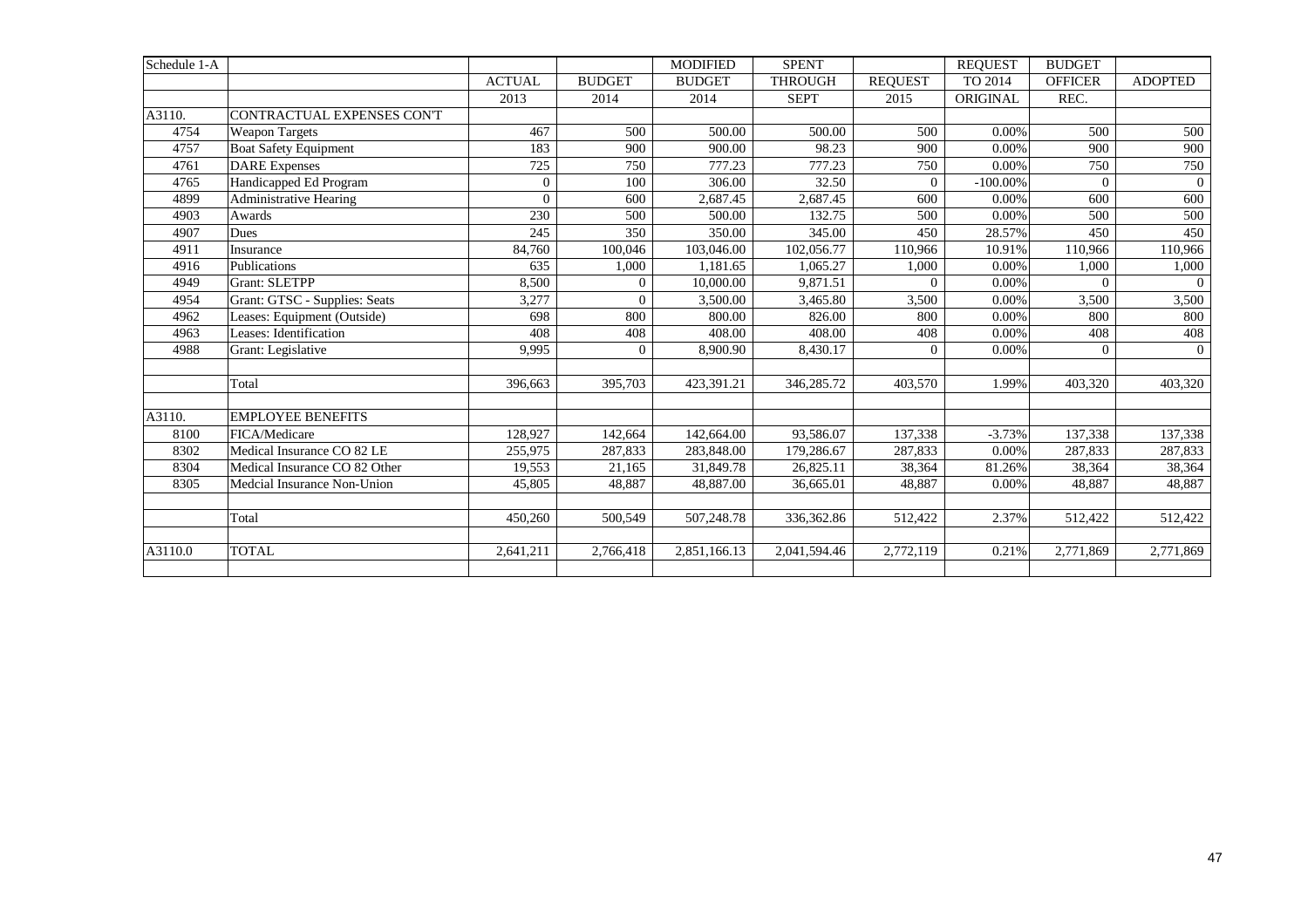| Schedule 1-A    |                                         |               |               | <b>MODIFIED</b> | <b>RECEIVED</b> |                | <b>REQUEST</b> | <b>BUDGET</b>  |                |
|-----------------|-----------------------------------------|---------------|---------------|-----------------|-----------------|----------------|----------------|----------------|----------------|
|                 |                                         | <b>ACTUAL</b> | <b>BUDGET</b> | <b>BUDGET</b>   | <b>THROUGH</b>  | <b>REQUEST</b> | TO 2014        | <b>OFFICER</b> | <b>ADOPTED</b> |
|                 |                                         | 2013          | 2014          | 2014            | <b>SEPT</b>     | 2015           | ORIGINAL       | REC.           |                |
|                 |                                         |               |               |                 |                 |                |                |                |                |
| <b>REVENUE:</b> | A1510 Sheriff Fees                      | 70,280        | 70,000        | 70,000.00       | 51,931.50       | 71,000         | 1.43%          | 71,000         | 71,000         |
|                 | A1528 Fraud Investigation Contract      | 48,012        | 40,487        | 40,487.00       | 31,264.78       | 34,528         | $-14.72%$      | 34,528         | 34,528         |
|                 | A2655 Fuel Sales                        | $\Omega$      |               | 0.00            | 980.05          | 4,500          | 4500.00%       | 4,500          | 4,500          |
|                 | A2665 Sale of Equipment                 | 11,300        | 6,000         | 6,000.00        | 5,427.34        | 7,500          | 25.00%         | 7,500          | 7,500          |
|                 | A2706 DARE Fees                         | $\Omega$      | 100           | 100.00          | 0.00            | 100            | 0.00%          | 100            | 100            |
|                 | A2770 Fines (Article 75)                | 50            | 300           | 300.00          | 100.00          | 300            | 0.00%          | 300            | 300            |
|                 | A3315 Navigation                        | 33,584        | 28,000        | 28,000.00       | (2,249.08)      | 30,000         | 7.14%          | 30,000         | 30,000         |
|                 | A3320 Grant: Legislative                | $\theta$      | $\Omega$      | 12,500.00       | 8,430.17        | $\theta$       | 0.00%          | $\Omega$       | $\mathbf{0}$   |
|                 | A3323 State Aid - License Plate Readers | $\Omega$      | $\Omega$      | 44,370.00       | 0.00            | $\Omega$       | 0.00%          | $\theta$       | $\overline{0}$ |
|                 | A4388 Grant Gov. Traffic Safety         | 3,277         |               | 3,500.00        | 3,465.80        | $\theta$       | 0.00%          | $\overline{0}$ | 3,500          |
|                 | A4390 Byrne Grant                       | 322           | $\Omega$      | 0.00            | 0.00            | $\theta$       | 0.00%          | $\Omega$       | $\mathbf{0}$   |
|                 | A4394 Grant: SLETPP                     | 27,850        | $\Omega$      | 10,000.00       | 1,613.19        | $\theta$       | 0.00%          | $\overline{0}$ | $\overline{0}$ |
|                 |                                         |               |               |                 |                 |                |                |                |                |
|                 | <b>Total Revenue</b>                    | 194,675       | 144,887       | 215,257.00      | 100,963.75      | 147,928        | 2.10%          | 147,928        | 151,428        |
|                 |                                         |               |               |                 |                 |                |                |                |                |
|                 | <b>Total Net County Cost</b>            | 2,446,537     | 2,621,531     | 2,635,909.13    | 1,940,630.71    | 2,624,191      | 0.10%          | 2,623,941      | 2,620,441      |
|                 |                                         |               |               |                 |                 |                |                |                |                |
|                 | Percent Revenue                         | 7.37%         | 5.24%         | 7.55%           | 4.95%           | 5.34%          | 1.89%          | 5.34%          | 5.46%          |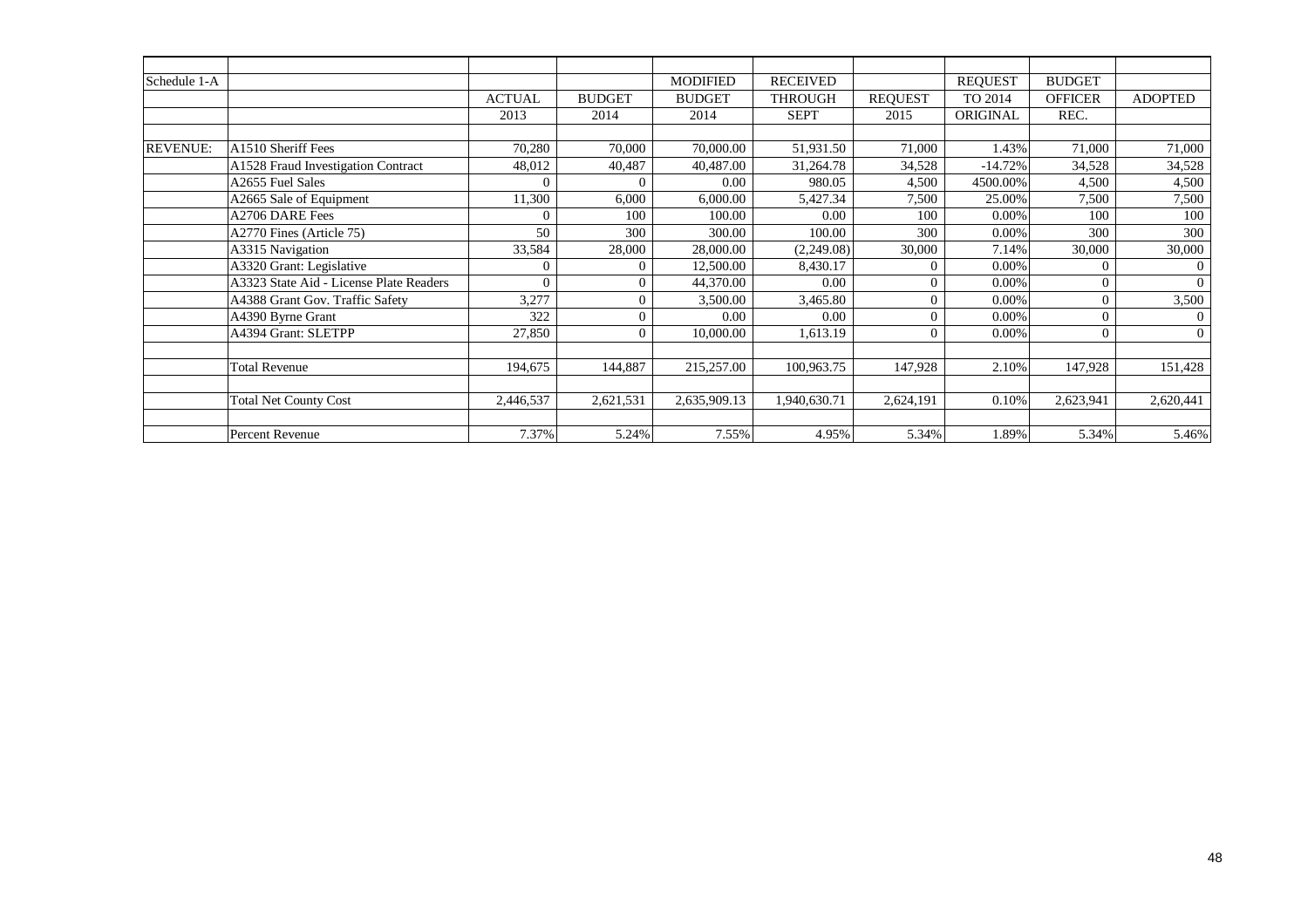| Schedule 1-A     |                                      |                  |               | <b>MODIFIED</b> | <b>SPENT</b>   | DEP'T          | <b>REQUEST</b> | <b>BUDGET</b>  |                |
|------------------|--------------------------------------|------------------|---------------|-----------------|----------------|----------------|----------------|----------------|----------------|
|                  |                                      | <b>ACTUAL</b>    | <b>BUDGET</b> | <b>BUDGET</b>   | <b>THROUGH</b> | <b>REQUEST</b> | TO 2014        | <b>OFFICER</b> | <b>ADOPTED</b> |
| <b>PROBATION</b> |                                      | 2013             | 2014          | 2014            | <b>SEPT</b>    | 2015           | ORIGINAL       | REC.           |                |
|                  |                                      |                  |               |                 |                |                |                |                |                |
| A3140.           | PERSONAL SERVICES                    |                  |               |                 |                |                |                |                |                |
| 1090             | <b>Probation Director</b>            | 57,920           | 59,079        | 59,079.00       | 41,423.23      | 59,079         | 0.00%          | 59,079         | 59,079         |
| 1175             | Probation Officer                    | 47,886           | 48,836        | 48,836.00       | 34,241.22      | 50,298         | 2.99%          | 50,298         | 50,298         |
| 1176             | Probation Officer                    | 47,118           | 48,304        | 48,304.00       | 33,709.03      | 50,298         | 4.13%          | 50,298         | 50,298         |
| 1177             | Probation Officer                    | 43,537           | 45,375        | 45,375.00       | 31,806.40      | 47,750         | 5.23%          | 47,750         | 47,750         |
| 1178             | Probation Officer                    | 45,474           | 46,388        | 46,388.00       | 32,524.61      | 47,777         | 2.99%          | 47,777         | 47,777         |
| 1180             | Probation Supervisor                 | 52,928           | 53,988        | 53,988.00       | 37,853.58      | 55,614         | 3.01%          | 55,614         | 55,614         |
| 1270             | Senior Account Clerk Typist          | 35,937           | 36,650        | 36,650.00       | 25,696.86      | 37,746         | 2.99%          | 37,746         | 37,746         |
| 1500             | Call Back CSEA                       | $\overline{0}$   | 500           | 500.00          | 24.85          | 500            | 0.00%          | 500            | 500            |
| 1505             | Overtime                             | 111              | 300           | 300.00          | 0.00           | 300            | 0.00%          | 300            | 300            |
| 1506             | Phone Work                           | 50               | 200           | 200.00          | 25.00          | 200            | 0.00%          | 200            | 200            |
| 1508             | 35-40 Hours                          | 959              | 1,000         | 1,000.00        | 528.08         | 1,000          | 0.00%          | 1,000          | 1,000          |
| 1661             | Comp Time Buyout Non-Union           | $\overline{0}$   | 1,000         | 1,000.00        | 982.77         | $\Omega$       | $-100.00\%$    | $\overline{0}$ | $\overline{0}$ |
|                  |                                      |                  |               |                 |                |                |                |                |                |
|                  | Total                                | 331,922          | 341,620       | 341,620.00      | 238,815.63     | 350,562        | 2.62%          | 350,562        | 350,562        |
|                  |                                      |                  |               |                 |                |                |                |                |                |
| A3140.           | CONTRACTUAL EXPENSES                 |                  |               |                 |                |                |                |                |                |
| 4024             | <b>Interpreter Services</b>          | $\Omega$         | 100           | 100.00          | 0.00           | 100            | 0.00%          | 100            | 100            |
| 4152             | Conferences                          | 470              | 500           | 500.00          | 210.00         | 500            | $0.00\%$       | 500            | 500            |
| 4156             | Training                             | 823              | 1,000         | 1,000.00        | 25.00          | 1,000          | 0.00%          | 1,000          | 1,000          |
| 4460             | <b>Drug Testing Supplies</b>         | $\overline{519}$ | 700           | 700.00          | 411.00         | 700            | 0.00%          | 700            | 700            |
| 4470             | Office Supplies                      | 850              | 1,200         | 1,700.00        | 1,468.65       | 1,700          | 41.67%         | 1,700          | 1,700          |
| 4474             | <b>Safety Supplies</b>               | $\overline{0}$   | 200           | 200.00          | 0.00           | 150            | $-25.00\%$     | 150            | 150            |
| 4507             | Copier Charge                        | 1,402            | 1,700         | 1,700.00        | 891.35         | 1,700          | 0.00%          | 1,700          | 1,700          |
| 4515             | Postage                              | 1,414            | 1,300         | 1,300.00        | 985.24         | 1,300          | $0.00\%$       | 1,300          | 1,300          |
| 4516             | Printing                             | $\overline{95}$  | 400           | 400.00          | 53.00          | 400            | 0.00%          | 400            | 400            |
| 4576             | <b>Computer Software Maint Agree</b> | 5,180            | 5,500         | 5,500.00        | 5,231.64       | 5,500          | $0.00\%$       | 5,500          | 5,500          |
| 4653             | Gasoline                             | $\overline{250}$ | 600           | 600.00          | 235.84         | 400            | $-33.33%$      | 400            | 400            |
| 4654             | Mileage                              | 1,133            | 1,000         | 1,000.00        | 484.96         | 1,200          | 20.00%         | 1,200          | 1,200          |
| 4660             | <b>Travel Expenses</b>               | 427              | 800           | 800.00          | 219.04         | 800            | 0.00%          | 800            | 800            |
| 4676             | Utilities: Cellular Service          | 180              | 200           | 200.00          | 96.21          | 200            | 0.00%          | 200            | 200            |
| 4682             | Utilities: Telephone/Fax             | 1,158            | 1,500         | 1,500.00        | 898.86         | 1,500          | 0.00%          | 1,500          | 1,500          |
| 4803             | <b>Electronic Monitoring</b>         | 434              | 2,500         | 2,000.00        | 0.00           | 1,750          | $-30.00\%$     | 1,750          | 1,750          |
| 4907             | Dues                                 | 560              | 500           | 500.00          | 500.00         | 500            | 0.00%          | 500            | 500            |
| 4916             | Publications                         | 123              | 125           | 125.00          | 0.00           | 125            | 0.00%          | 125            | 125            |
|                  |                                      |                  |               |                 |                |                |                |                |                |
|                  | Total                                | 15,018           | 19,825        | 19,825.00       | 11,710.79      | 19,525         | $-1.51%$       | 19,525         | 19,525         |
|                  |                                      |                  |               |                 |                |                |                |                |                |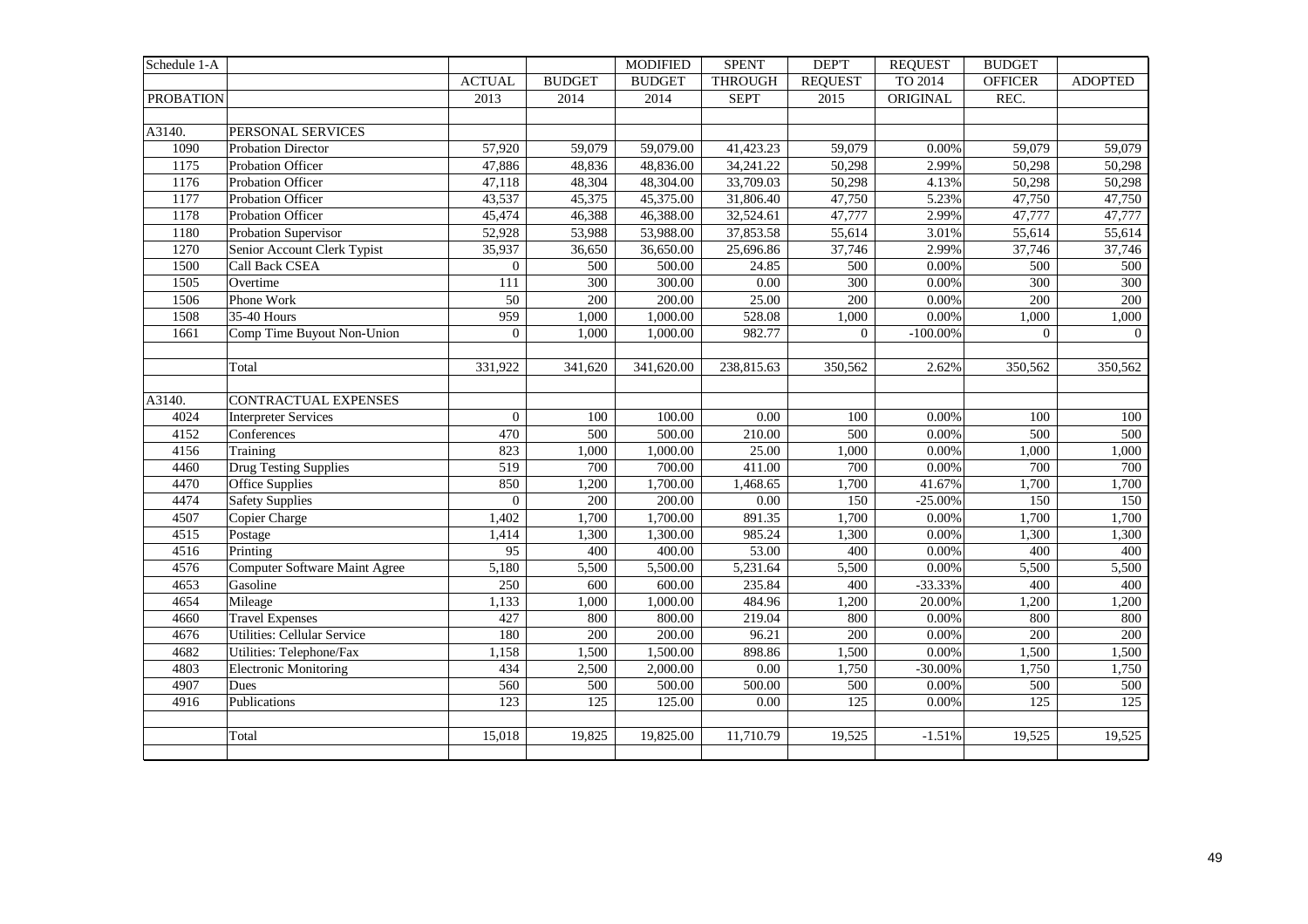| $\overline{\mathbb{R}}$ |                              |               |               |                 |                |                |                |                |                |
|-------------------------|------------------------------|---------------|---------------|-----------------|----------------|----------------|----------------|----------------|----------------|
| Schedule 1-A            |                              |               |               | <b>MODIFIED</b> | <b>SPENT</b>   | DEP'T          | <b>REQUEST</b> | <b>BUDGET</b>  |                |
|                         |                              | <b>ACTUAL</b> | <b>BUDGET</b> | <b>BUDGET</b>   | <b>THROUGH</b> | <b>REQUEST</b> | TO 2014        | <b>OFFICER</b> | <b>ADOPTED</b> |
|                         |                              | 2013          | 2014          | 2014            | <b>SEPT</b>    | 2015           | ORIGINAL       | REC.           |                |
| A3140.                  | <b>EMPLOYEE BENEFITS</b>     |               |               |                 |                |                |                |                |                |
| 8100                    | FICA/Medicare                | 24,053        | 26,049        | 26,049.00       | 16,993.20      | 26,727         | 2.60%          | 26,727         | 26,727         |
| 8303                    | Medical Insurance CSEA       | 63,426        | 68,184        | 68,184.00       | 51,138.36      | 72,617         | 6.50%          | 72,617         | 72,617         |
| 8305                    | Medical Insurance Non-Union  | 13,915        | 14,795        | 14,795.00       | 11,096.19      | 14,795         | 0.00%          | 14,795         | 14,795         |
|                         | Total                        | 101,394       | 109,028       | 109,028.00      | 79,227.75      | 114,139        | 4.69%          | 114,139        | 114,139        |
| A3140.0                 | <b>TOTAL</b>                 | 448,334       | 470,473       | 470,473.00      | 329,754.17     | 484,226        | 2.92%          | 484,226        | 484,226        |
| <b>REVENUE:</b>         | A1527 Probation Fees         |               |               |                 |                |                |                |                |                |
|                         | Stop DWI                     | 11,000        | 11,000        | 11,000.00       | 11,000.00      | 11,000         | 0.00%          | 11,000         | 11,000         |
|                         | other fees                   | 40,271        | 42,675        | 42,675.00       | 13,088.44      | 9,825          | $-76.98%$      | 9,825          | 9,825          |
|                         | A1580 Court Surcharges       | 4,434         | 3,000         | 3,000.00        | 2,401.13       | 3,000          | 0.00%          | 3,000          | 3,000          |
|                         | A3310 State Aid              | 61,572        | 51,425        | 51,425.00       | 45,043.24      | 51,500         | 0.15%          | 51,500         | 51,500         |
|                         | <b>Total Revenue</b>         | 117,276       | 108,100       | 108,100.00      | 71,532.81      | 75,325         | $-30.32%$      | 75,325         | 75,325         |
|                         | <b>Total Net County Cost</b> | 331,058       | 362,373       | 362,373.00      | 258, 221. 36   | 408,901        | 12.84%         | 408,901        | 408,901        |
|                         | Percent Revenue              | 26.16%        | 22.98%        | 22.98%          | 21.69%         | 15.56%         | $-32.30%$      | 15.56%         | 15.56%         |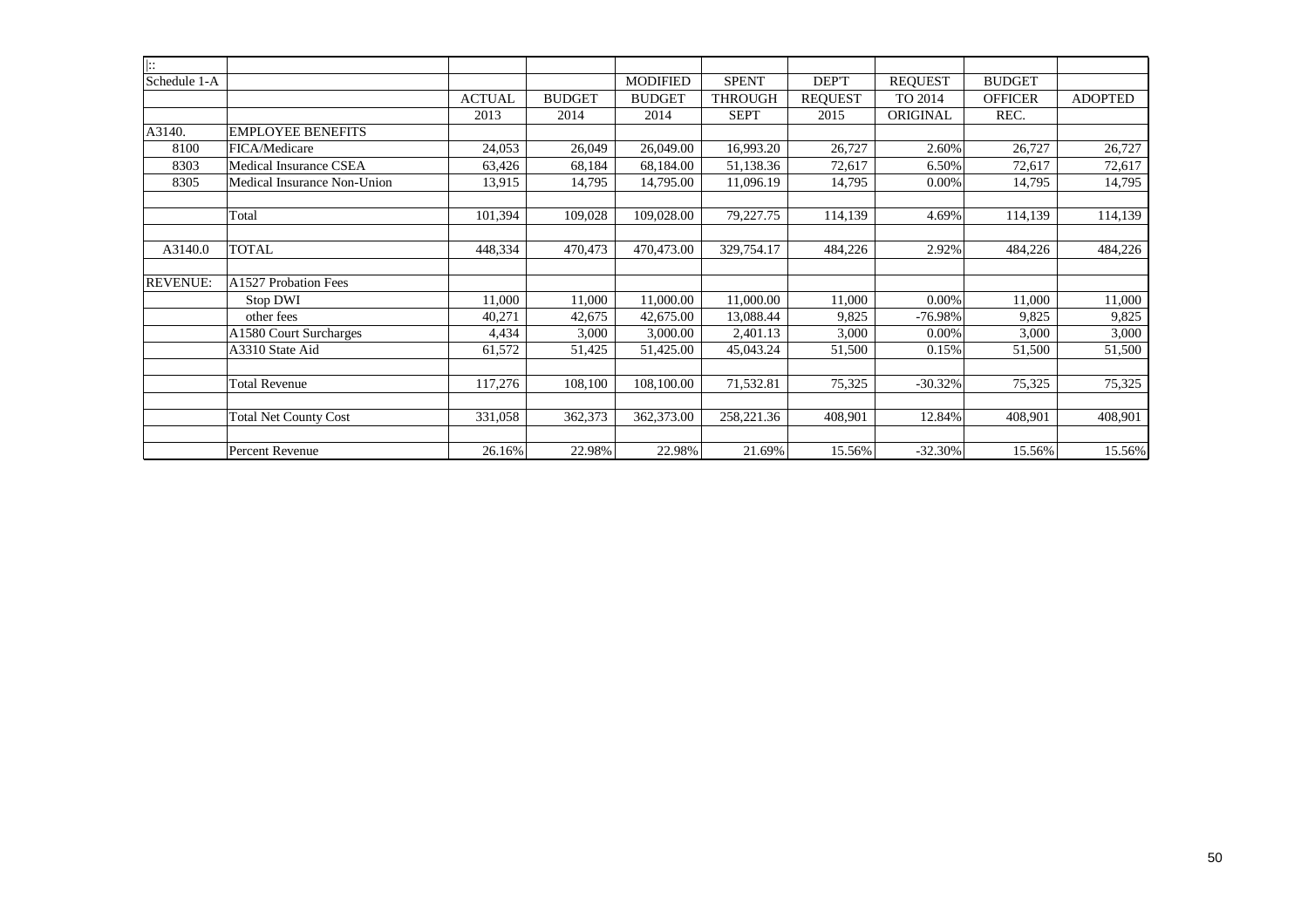| Schedule 1-A |                            |               |               | <b>MODIFIED</b> | <b>SPENT</b>   | DEP'T          | <b>REQUEST</b> | <b>BUDGET</b>  |                |
|--------------|----------------------------|---------------|---------------|-----------------|----------------|----------------|----------------|----------------|----------------|
|              |                            | <b>ACTUAL</b> | <b>BUDGET</b> | <b>BUDGET</b>   | <b>THROUGH</b> | <b>REQUEST</b> | TO 2014        | <b>OFFICER</b> | <b>ADOPTED</b> |
| <b>JAIL</b>  |                            | 2013          | 2014          | 2014            | <b>SEPT</b>    | 2015           | ORIGINAL       | REC.           |                |
|              |                            |               |               |                 |                |                |                |                |                |
| A3150.       | PERSONAL SERVICES          |               |               |                 |                |                |                |                |                |
| 1790         | Lieutenant                 | 55,662        | 56,783        | 56,783.00       | 39,641.53      | 57,358         | 1.01%          | 57,358         | 57,358         |
| 1795         | Correction Sergeant        | 49,094        | 51,512        | 51,512.00       | 35,130.90      | 52,033         | 1.01%          | 52,033         | 52,033         |
| 1796         | Correction Sergeant        | 42,570        | 51,457        | 51,457.00       | 36,044.91      | 52,033         | 1.12%          | 52,033         | 52,033         |
| 1797         | <b>Correction Sergeant</b> | 48,808        | 51,512        | 51,512.00       | 35,736.77      | 52,033         | 1.01%          | 52,033         | 52,033         |
| 1798         | <b>Correction Sergeant</b> | 50,795        | 52,525        | 52,525.00       | 36,065.45      | 53,057         | 1.01%          | 53,057         | 53,057         |
| 1799         | <b>Correction Sergeant</b> | 49,770        | 51,512        | 51,512.00       | 35,619.51      | 52,033         | 1.01%          | 52,033         | 52,033         |
| 1800         | Correction Officer         | 38,452        | 50,583        | 50,583.00       | 35,505.29      | 51,094         | 1.01%          | 51,094         | 51,094         |
| 1801         | Correction Officer         | 48,554        | 49,529        | 49,529.00       | 34,765.28      | 50,388         | 1.73%          | 50,388         | 50,388         |
| 1802         | Correction Officer         | 47,813        | 49,529        | 49,529.00       | 34,577.37      | 50,029         | 1.01%          | 50,029         | 50,029         |
| 1803         | <b>Correction Officer</b>  | 46,311        | 47,420        | 47,420.00       | 33,105.37      | 47,899         | 1.01%          | 47,899         | 47,899         |
| 1804         | <b>Correction Officer</b>  | 49,395        | 50,593        | 50,593.00       | 35,313.36      | 51,094         | 0.99%          | 51,094         | 51,094         |
| 1805         | Correction Officer         | 42,848        | 44,600        | 44,600.00       | 30,760.40      | 45,874         | 2.86%          | 45,874         | 45,874         |
| 1806         | <b>Correction Officer</b>  | 44,470        | 46,429        | 46,429.00       | 31,708.64      | 46,897         | 1.01%          | 46,897         | 46,897         |
| 1807         | Correction Officer         | 43,365        | 45,944        | 45,944.00       | 31,579.52      | 46,897         | 2.07%          | 46,897         | 46,897         |
| 1808         | <b>Correction Officer</b>  | 48,742        | 49,529        | 49,529.00       | 29,750.57      | 43,952         | $-11.26%$      | 43,952         | 43,952         |
| 1809         | <b>Correction Officer</b>  | 45,591        | 48,015        | 48,015.00       | 32,664.09      | 48,943         | 1.93%          | 48,943         | 48,943         |
| 1810         | Correction Officer         | 46,487        | 47,420        | 47,420.00       | 33,105.36      | 48,635         | 2.56%          | 48,635         | 48,635         |
| 1811         | <b>Correction Officer</b>  | 47,684        | 48,454        | 48,454.00       | 33,642.88      | 48,943         | 1.01%          | 48,943         | 48,943         |
| 1812         | <b>Correction Officer</b>  | 45,344        | 46,429        | 46,429.00       | 32,589.44      | 46,897         | 1.01%          | 46,897         | 46,897         |
| 1813         | Correction Officer         | 42,536        | 44,084        | 44,084.00       | 30,438.25      | 45,406         | 3.00%          | 45,406         | 45,406         |
| 1814         | <b>Correction Officer</b>  | 47,503        | 49,423        | 49,423.00       | 34,471.28      | 50,029         | 1.23%          | 50,029         | 50,029         |
| 1815         | Correction Officer         | 47,503        | 49,402        | 49,402.00       | 34,450.88      | 50,029         | 1.27%          | 50,029         | 50,029         |
| 1816         | <b>Correction Officer</b>  | 47,320        | 48,454        | 48,454.00       | 33,826.72      | 48,943         | 1.01%          | 48,943         | 48,943         |
| 1817         | <b>Correction Officer</b>  | 46,588        | 49,460        | 49,460.00       | 34,132.18      | 50,029         | 1.15%          | 50,029         | 50,029         |
| 1818         | Correction Officer         | 42,765        | 45,460        | 45,460.00       | 31,023.76      | 46,804         | 2.96%          | 46,804         | 46,804         |
| 1819         | Correction Officer         | 46,304        | 47,420        | 47,420.00       | 33,465.20      | 48,115         | 1.47%          | 48,115         | 48,115         |
| 1820         | <b>Correction Officer</b>  | 44,822        | 46,429        | 46,429.00       | 31,884.80      | 47,062         | 1.36%          | 47,062         | 47,062         |
| 1821         | Correction Officer         | 47,684        | 48,454        | 48,454.00       | 33,642.88      | 50,012         | 3.22%          | 50,012         | 50,012         |
| 1822         | <b>Correction Officer</b>  | 40,624        | 48,454        | 48,454.00       | 33,826.72      | 48,943         | 1.01%          | 48,943         | 48,943         |
| 1823         | Correction Officer         | 43,772        | 46,429        | 46,429.00       | 31,881.28      | 46,897         | 1.01%          | 46,897         | 46,897         |
| 1824         | Correction Officer         | 47,316        | 48,454        | 48,454.00       | 33,642.88      | 49,226         | 1.59%          | 49,226         | 49,226         |
| 1825         | <b>Correction Officer</b>  | 44,294        | 46,429        | 46,429.00       | 31,532.48      | 46,897         | 1.01%          | 46,897         | 46,897         |
| 1826         | Correction Officer         | 45,693        | 46,429        | 46,429.00       | 32,237.12      | 46,897         | 1.01%          | 46,897         | 46,897         |
| 1827         | Correction Officer         | 43,266        | 45,311        | 45,311.00       | 31,563.38      | 46,636         | 2.92%          | 46,636         | 46,636         |
| 1828         | Correction Officer         | 5,872         | $\mathbf{0}$  | $0.00\,$        | $0.00\,$       | $\overline{0}$ | $0.00\%$       | $\overline{0}$ | $\Omega$       |
| 1829         | <b>Correction Officer</b>  | 44,999        | 46,429        | 46,429.00       | 32,237.12      | 46,897         | 1.01%          | 46,897         | 46,897         |
| 1830         | <b>Correction Officer</b>  | 57,659        | 47,420        | 47,420.00       | 33,965.32      | 47,899         | 1.01%          | 47,899         | 47,899         |
| 1831         | Correction Officer         | 44,104        | 46,429        | 46,429.00       | 32,233.60      | 46,897         | 1.01%          | 46,897         | 46,897         |
|              |                            |               |               |                 |                |                |                |                |                |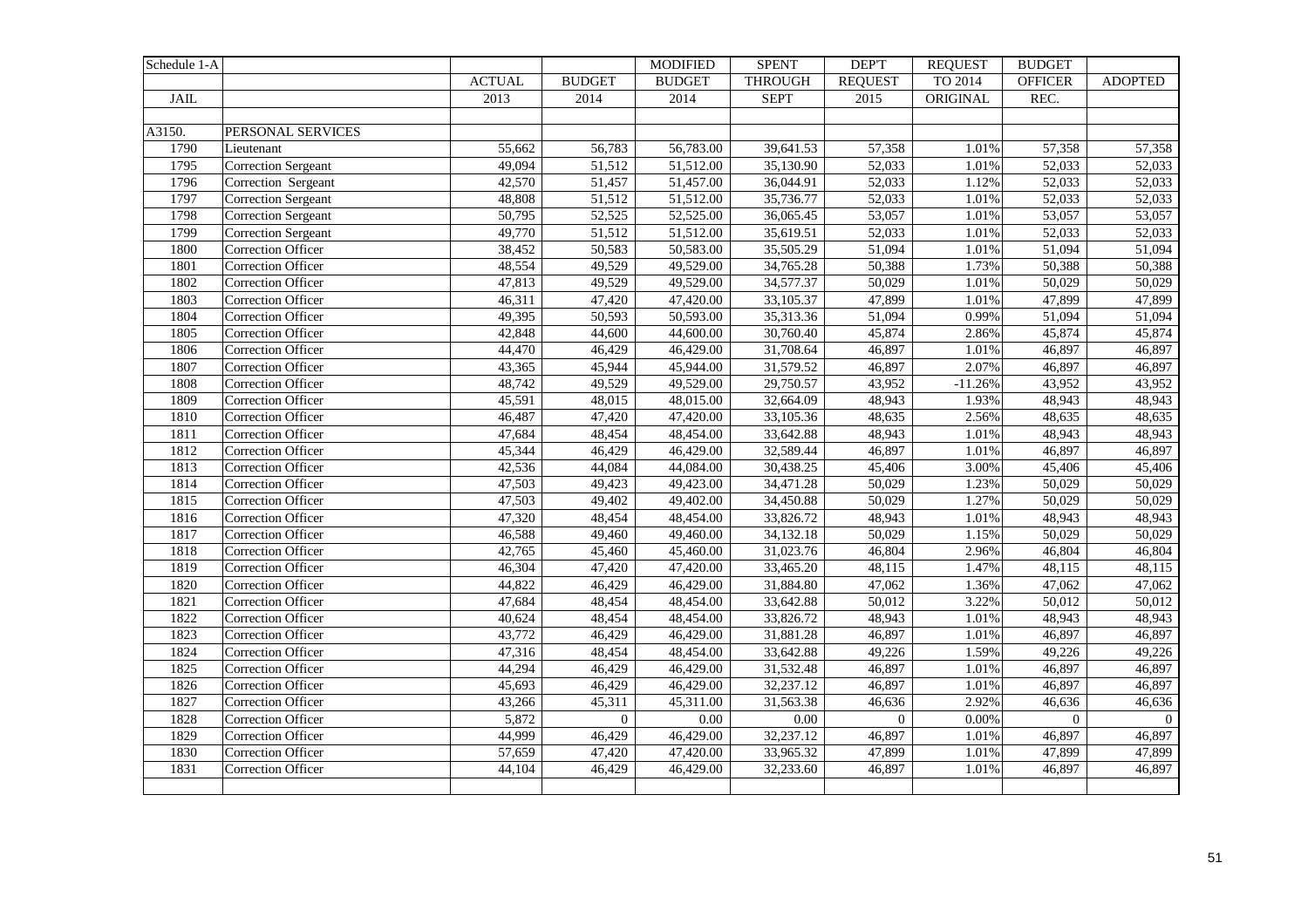| Schedule 1-A |                                     |                |                | <b>MODIFIED</b>   | <b>SPENT</b>      | <b>DEPT</b>    | <b>REQUEST</b> | <b>BUDGET</b>  |                |
|--------------|-------------------------------------|----------------|----------------|-------------------|-------------------|----------------|----------------|----------------|----------------|
|              |                                     | <b>ACTUAL</b>  | <b>BUDGET</b>  | <b>BUDGET</b>     | <b>THROUGH</b>    | <b>REQUEST</b> | TO 2014        | <b>OFFICER</b> | <b>ADOPTED</b> |
|              |                                     | 2013           | 2014           | 2014              | <b>SEPT</b>       | 2015           | ORIGINAL       | REC.           |                |
|              | PERSONAL SERVICES CON'T             |                |                |                   |                   |                |                |                |                |
| 1832         | Correction Officer                  | 42,206         | 44,081         | 44,081.00         | 30,438.24         | 45,403         | 3.00%          | 45,403         | 45,403         |
| 1843         | Jail Nurse                          | 48,637         | 50,462         | 50,462.00         | 35,227.86         | 50,974         | 1.01%          | 50,974         | 50,974         |
| 1844         | Jail Cook Manager                   | 31,204         | 32,393         | 32,393.00         | 22,559.05         | 32,905         | 1.58%          | 32,905         | 32,905         |
| 1846         | Cook                                | 26,901         | 27,546         | 27,546.00         | 19,334.91         | 27,826         | 1.02%          | 27,826         | 27,826         |
| 1847         | Cook                                | 24,910         | $\overline{0}$ | 0.00              | $0.00\,$          | $\overline{0}$ | 0.00%          | $\overline{0}$ | $\overline{0}$ |
| 1949         | Comp Time Buyout CO 82 Other        | 1,135          | 2,000          | 2,000.00          | 477.67            | 1,500          | $-25.00\%$     | 1,500          | 1,500          |
| 1950         | Differential CO 82 Other            | 21,720         | 22,000         | 22,000.00         | 14,869.15         | 22,000         | 0.00%          | 22,000         | 22,000         |
| 1951         | Holiday Overtime CO 82 Other        | 100,412        | 100,000        | 100,000.00        | 52,006.35         | 100,000        | 0.00%          | 100,000        | 100,000        |
| 1952         | Overtime CO 82 Other                | 315,901        | 295,000        | 295,000.00        | 189,320.27        | 295,000        | $0.00\%$       | 295,000        | 285,000        |
| 1953         | Call Back CO 82 Other               | 1,673          | 500            | 500.00            | 675.28            | 750            | 50.00%         | 750            | 750            |
| 1955         | Officer In Charge CO 82 Other       | 213            | 400            | 400.00            | 83.00             | 400            | $0.00\%$       | 400            | 200            |
| 1956         | Educational Bonus CO 82 Other       | 400            | 500            | 500.00            | $\overline{0.00}$ | 500            | 0.00%          | 500            | 500            |
| 1958         | Insurance Buyout CO 82 Other        | 10,506         | 12,703         | 12,703.00         | 10,354.55         | 18,155         | 42.92%         | 18,155         | 18,155         |
| 1960         | Overtime (Part-Time)                | 7,350          | 7,000          | 7,000.00          | 3,919.07          | 7,000          | 0.00%          | 7,000          | 7,000          |
| 1961         | 35-40 Hours                         | 348            | 400            | 400.00            | 300.55            | 400            | 0.00%          | 400            | 400            |
| 1975         | Cook Part-Time                      | 3,340          | 14,477         | 14,477.00         | 10,437.16         | 14,000         | $-3.29%$       | 14,000         | 14,000         |
| 1980         | <b>Correction Officer Temporary</b> | $\overline{0}$ | 5,000          | 5,000.00          | 0.00              | 5,000          | $0.00\%$       | 5,000          | 5,000          |
| 1990         | <b>Correction Officer Part-Time</b> | 61,908         | 50,000         | 50,000.00         | 51,253.82         | 60,000         | 20.00%         | 60,000         | 60,000         |
| 1991         | Jail Physician                      | 36,240         | 37,500         | 21,220.00         | 18,360.00         | 34,560         | $-7.84%$       | 34,560         | 34,560         |
|              |                                     |                |                |                   |                   |                |                |                |                |
|              | Total                               | 2,457,387      | 2,492,107      | 2,475,827.00      | 1,697,379.42      | 2,526,080      | 1.36%          | 2,526,080      | 2,515,880      |
|              |                                     |                |                |                   |                   |                |                |                |                |
| A3150.       | <b>EQUIPMENT</b>                    |                |                |                   |                   |                |                |                |                |
| 2110         | Chair                               | 958            | 650            | 325.00            | 325.00            | 650            | 0.00%          | 650            | 650            |
| 2127         | Printers                            | $\overline{0}$ | $\overline{0}$ | 2,502.00          | 2,502.00          | $\overline{0}$ | $0.00\%$       | $\overline{0}$ | $\overline{0}$ |
| 2216         | <b>Unmarked Vehicles</b>            | $\overline{0}$ | $\overline{0}$ | 0.00              | 0.00              | 11,000         | 11000.00%      | 11,000         | 17,809         |
| 2415         | Weapons                             | $\overline{0}$ | 3,600          | 3,600.00          | $0.00\,$          | $\overline{0}$ | $-100.00\%$    | $\Omega$       | $\Omega$       |
| 2420         | Camera (Inside)                     | 1,129          | 3,000          | 686.57            | 241.20            | 3,000          | 0.00%          | 3,000          | 3,000          |
| 2421         | Camera (Outside)                    | 404            | 4,500          | 2,140.00          | 2,039.00          | 4,500          | 0.00%          | 4,500          | 4,500          |
| 2506         | Corrections Expense Equipment       | 475            | 3,000          | $\overline{0.00}$ | $0.00\,$          | 3,000          | 0.00%          | 3,000          | 3,000          |
| 2515         | Security Equipment                  | $\Omega$       | 8,000          | 8,000.00          | 0.00              | 8,000          | 0.00%          | 8,000          | 8,000          |
|              |                                     |                |                |                   |                   |                |                |                |                |
|              | Total                               | 2,966          | 22,750         | 17,253.57         | 5,107.20          | 30,150         | 32.53%         | 30,150         | 36,959         |
|              |                                     |                |                |                   |                   |                |                |                |                |
| A3150.       | CONTRACTUAL EXPENSES                |                |                |                   |                   |                |                |                |                |
| 4011         | Consultants                         | 2,914          | 2,500          | 2,500.00          | 2,681.25          | 2,500          | 0.00%          | 2,500          | 2,500          |
| 4016         | Dental                              | 10,628         | 7,000          | 5,816.50          | 2,639.01          | 7,000          | 0.00%          | 7,000          | 7,000          |
| 4021         | <b>Substance Abuse Counseling</b>   | 3,120          | 3,500          | 3,500.00          | 1,560.00          | 3,500          | $0.00\%$       | 3,500          | 3,500          |
| 4023         | <b>Medical Charges</b>              | 108,405        | 65,000         | 65,000.00         | 34,706.67         | 65,000         | 0.00%          | 65,000         | 65,000         |
|              |                                     |                |                |                   |                   |                |                |                |                |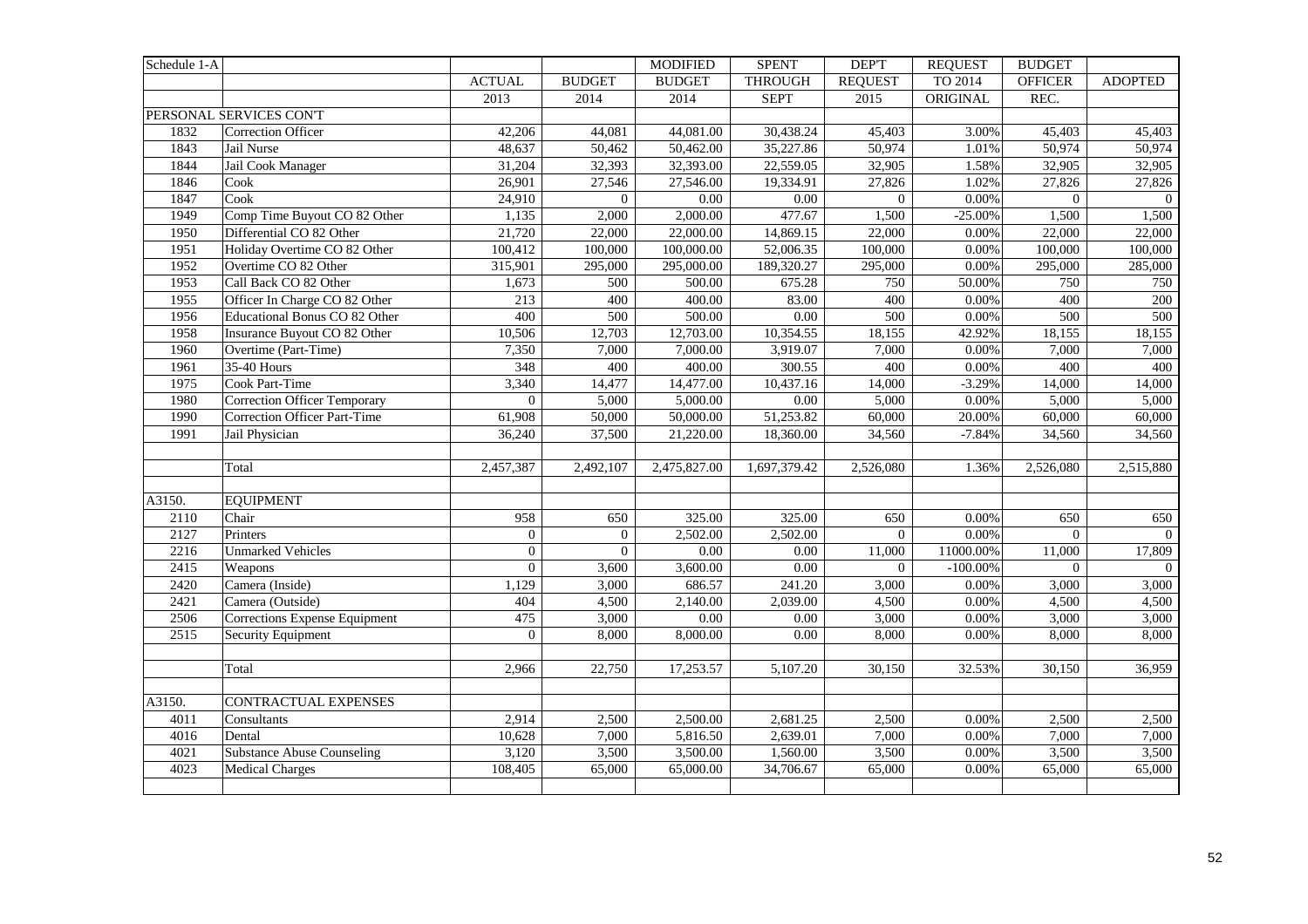| Schedule 1-A |                                        |                  |                  | <b>MODIFIED</b> | <b>SPENT</b>   | DEP'T           | <b>REQUEST</b> | <b>BUDGET</b>    |                  |
|--------------|----------------------------------------|------------------|------------------|-----------------|----------------|-----------------|----------------|------------------|------------------|
|              |                                        | <b>ACTUAL</b>    | <b>BUDGET</b>    | <b>BUDGET</b>   | <b>THROUGH</b> | <b>REQUEST</b>  | TO 2014        | <b>OFFICER</b>   | <b>ADOPTED</b>   |
|              |                                        | 2013             | 2014             | 2014            | <b>SEPT</b>    | 2015            | ORIGINAL       | REC.             |                  |
|              | CONTRACTUAL EXPENSES CON'T             |                  |                  |                 |                |                 |                |                  |                  |
| 4030         | Optometrist                            | 1,753            | 2,000            | 2,000.00        | 95.00          | 2,000           | 0.00%          | 2,000            | 2,000            |
| 4034         | Physicals                              | 3,156            | 800              | 3,156.00        | 3,156.00       | 2,500           | 212.50%        | 2,500            | 2,500            |
| 4035         | Physician                              | $\overline{0}$   | 1,000            | 17,280.00       | 8,640.00       | $\mathbf{0}$    | $-100.00\%$    | $\Omega$         | $\mathbf{0}$     |
| 4156         | Training                               | 2,892            | 3,000            | 3,000.00        | 389.78         | 3,000           | 0.00%          | 3,000            | 3,000            |
| 4196         | Public Goods Pool                      | 7,348            | 3,100            | 3,100.00        | 0.00           | 5,000           | 61.29%         | 5,000            | 5,000            |
| 4407         | <b>Equipment Maintenance Agreement</b> | 1,150            | 1,800            | 1,800.00        | 1,000.00       | 1,600           | $-11.11%$      | 1,600            | 1,600            |
| 4409         | Jail Maintenance                       | $\overline{0}$   | 500              | 500.00          | 0.00           | 1,000           | 100.00%        | 1,000            | 1,000            |
| 4462         | <b>Garage Supplies</b>                 | 672              | 500              | 868.02          | 868.02         | 500             | 0.00%          | 500              | 500              |
| 4465         | Kitchen Supplies                       | 351              | 350              | 88.77           | 88.77          | 350             | 0.00%          | 350              | 350              |
| 4470         | Office Supplies                        | 5,699            | 3,000            | 3,000.00        | 3,080.73       | 4,500           | 50.00%         | 4,500            | 4,500            |
| 4472         | Prisoner Supplies                      | 6,642            | 5,000            | 5,000.00        | 3,731.21       | 5,000           | 0.00%          | 5,000            | 5,000            |
| 4482         | <b>Laundry Supplies</b>                | 1,967            | 3,000            | 3,000.00        | 1,311.17       | 2,500           | $-16.67%$      | 2,500            | 2,500            |
| 4505         | Dry Cleaning                           | 3,418            | 3,200            | 3,200.00        | 2,495.51       | 3,000           | $-6.25%$       | 3,000            | 3,000            |
| 4507         | <b>Copier Charges</b>                  | 2,601            | 3,000            | 3,000.00        | 1,779.55       | 3,000           | 0.00%          | 3,000            | 3,000            |
| 4515         | Postage                                | 436              | 400              | 400.00          | 441.92         | 450             | 12.50%         | 450              | 450              |
| 4516         | Printing                               | 937              | 900              | 900.00          | 215.50         | 900             | 0.00%          | $\overline{900}$ | 900              |
| 4522         | Shipments                              | $\boldsymbol{0}$ | $\overline{50}$  | 50.00           | 0.00           | $\overline{50}$ | 0.00%          | $\overline{50}$  | 50               |
| 4571         | Computer Software                      | 5,000            | 5,500            | 5,500.00        | 5,500.00       | 5,500           | 0.00%          | 5,500            | 5,500            |
| 4653         | Gasoline                               | 8,114            | 6,000            | 6,000.00        | 5,337.53       | 5,800           | $-3.33%$       | 5,800            | 5,800            |
| 4660         | <b>Travel Expenses</b>                 | 1,198            | 2,200            | 2,200.00        | 1,187.34       | 2,000           | $-9.09%$       | 2,000            | 2,000            |
| 4661         | Vehicle Parts/Maintenance/Repairs      | 4,873            | 7,500            | 7,393.21        | 5,892.22       | 7,500           | $0.00\%$       | 7,500            | 7,500            |
| 4676         | <b>Utilities: Cellular Service</b>     | 981              | $\overline{600}$ | 600.00          | 359.76         | 550             | $-8.33%$       | 550              | 550              |
| 4682         | Utilities: Telephone/Fax               | 2,798            | 2,700            | 2,700.00        | 2,017.77       | 2,700           | 0.00%          | 2,700            | 2,700            |
| 4711         | Evacuation (MH)                        | $\overline{0}$   | 100              | 100.00          | 0.00           | 100             | 0.00%          | 100              | 100              |
| 4712         | Family Planning                        | 1,000            | $\mathbf{0}$     | $0.00\,$        | 0.00           | $\mathbf{0}$    | $0.00\%$       | $\mathbf{0}$     | $\overline{0}$   |
| 4720         | Forensic Unit                          | 102,018          | 20,000           | 20,000.00       | 6,342.00       | 20,000          | 0.00%          | 20,000           | 20,000           |
| 4722         | Handcuffs                              | 100              | 100              | 100.00          | 0.00           | 100             | 0.00%          | 100              | 100              |
| 4723         | Lab                                    | 23,430           | $\boldsymbol{0}$ | $0.00\,$        | 0.00           | $\mathbf{0}$    | 0.00%          | $\boldsymbol{0}$ | $\mathbf{0}$     |
| 4725         | Mag Lights                             | $\overline{0}$   | 150              | 150.00          | 0.00           | 100             | $-33.33%$      | 100              | 100              |
| 4730         | Protective Clothing                    | $\theta$         | 4,500            | 5.50            | 873.17         | 1,000           | $-77.78%$      | 1,000            | 1,000            |
| 4731         | Protective Equipment                   | $\overline{39}$  | 2,400            | $0.00\,$        | 0.00           | 2,000           | $-16.67%$      | 2,000            | 2,000            |
| 4734         | Radio Parts/Maintenance                | 829              | 800              | 800.00          | 375.32         | 300             | $-62.50%$      | 300              | $\overline{300}$ |
| 4749         | Uniforms                               | 2,885            | 7,500            | 19,789.25       | 20,374.61      | 7,500           | 0.00%          | 7,500            | 7,500            |
| 4752         | Weapon Ammunition                      | 3,000            | 3,000            | 3,000.00        | 3,000.00       | 3,000           | $0.00\%$       | 3,000            | 3,000            |
| 4753         | Weapon Maintenance                     | $\overline{0}$   | 400              | 400.00          | 400.00         | 400             | 0.00%          | 400              | 400              |
| 4754         | <b>Weapon Targets</b>                  | $\Omega$         | 200              | 165.25          | 165.25         | 200             | 0.00%          | 200              | 200              |
| 4804         | Boarding                               | 20,025           | 8,000            | 8,000.00        | 2,245.00       | 8,000           | $0.00\%$       | 8,000            | 8,000            |
| 4809         | Prisoner Clothing                      | 3,284            | 2,500            | 2,500.00        | 1,075.42       | 2,500           | 0.00%          | 2,500            | 2,500            |
|              |                                        |                  |                  |                 |                |                 |                |                  |                  |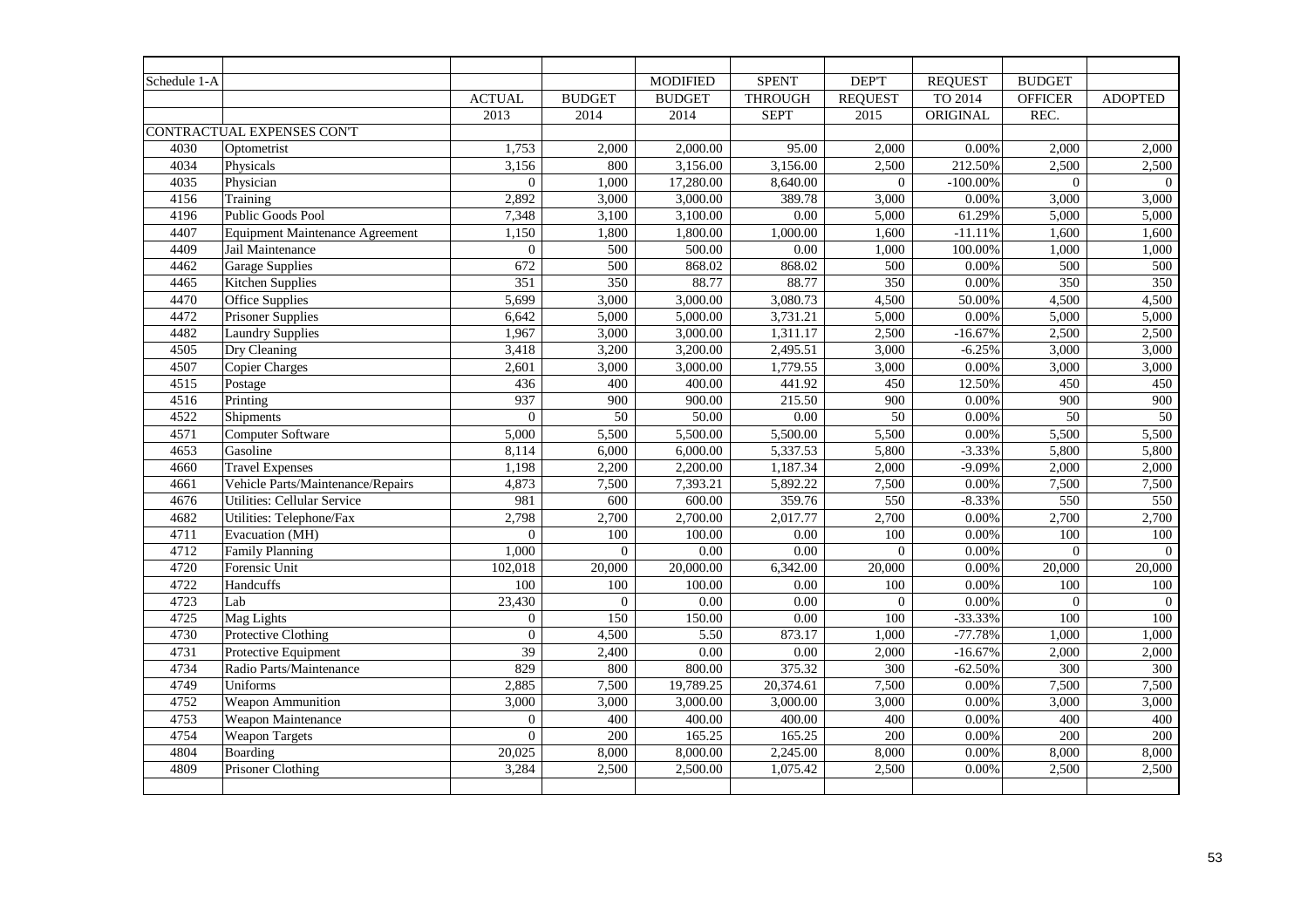| Schedule 1-A    |                                 |               |               | <b>MODIFIED</b> | <b>SPENT</b>      | DEP'T          | <b>REQUEST</b> | <b>BUDGET</b>  |                |
|-----------------|---------------------------------|---------------|---------------|-----------------|-------------------|----------------|----------------|----------------|----------------|
|                 |                                 | <b>ACTUAL</b> | <b>BUDGET</b> | <b>BUDGET</b>   | <b>THROUGH</b>    | <b>REQUEST</b> | TO 2014        | <b>OFFICER</b> | <b>ADOPTED</b> |
|                 |                                 | 2013          | 2014          | 2014            | <b>SEPT</b>       | 2015           | ORIGINAL       | REC.           |                |
|                 | CONTRACTUAL EXPENSES CON'T      |               |               |                 |                   |                |                |                |                |
| 4810            | <b>Prisoner Drugs</b>           | 36,970        | 35,000        | 35,000.00       | 21,939.64         | 34,000         | $-2.86%$       | 34,000         | 32,000         |
| 4811            | Prisoner Food                   | 89,584        | 90,000        | 90,000.00       | 56,707.31         | 90,000         | 0.00%          | 90,000         | 85,000         |
| 4812            | Prisoner Jail Ministry          | 1,500         | 1,500         | 1,500.00        | 1,500.00          | 1,500          | 0.00%          | 1,500          | 1,500          |
| 4813            | Prisoner Linens/Mattresses      | 538           | 1,200         | 1,200.00        | 825.44            | 1,000          | $-16.67%$      | 1,000          | 1,000          |
| 4815            | Corrections Expense             | 9,917         | 15,000        | 14,868.26       | 7,732.85          | 15,000         | 0.00%          | 15,000         | 15,000         |
| 4911            | Insurance                       | 11,678        | $\theta$      | 0.00            | 0.00              | $\Omega$       | 0.00%          | $\Omega$       | $\theta$       |
| 4916            | Publications                    | 1,715         | 1,600         | 1,600.00        | 447.00            | 1,600          | 0.00%          | 1,600          | 1,600          |
|                 |                                 |               |               |                 |                   |                |                |                |                |
|                 | Total                           | 495,564       | 328,050       | 350,730.76      | 213,177.72        | 325,700        | $-0.72%$       | 325,700        | 318,700        |
|                 |                                 |               |               |                 |                   |                |                |                |                |
| A3150.          | <b>EMPLOYEE BENEFITS</b>        |               |               |                 |                   |                |                |                |                |
| 8100            | FICA/Medicare                   | 178,586       | 189,983       | 189,983.00      | 123,071.26        | 192,728        | 1.44%          | 192,728        | 192,728        |
| 8304            | Medical Insurance CO 82 Other   | 452,403       | 481,977       | 481,977.00      | 340,414.21        | 467,591        | $-2.98%$       | 467,591        | 467,591        |
|                 |                                 |               |               |                 |                   |                |                |                |                |
|                 | Total                           | 630,989       | 671,960       | 671,960.00      | 463,485.47        | 660,319        | $-1.73%$       | 660,319        | 660,319        |
|                 |                                 |               |               |                 |                   |                |                |                |                |
| A3150.0         | <b>TOTAL</b>                    | 3,586,906     | 3,514,867     | 3,515,771.33    | 2,379,149.81      | 3,542,249      | 0.78%          | 3,542,249      | 3,531,858      |
|                 |                                 |               |               |                 |                   |                |                |                |                |
| <b>REVENUE:</b> | A1513 Jail Fees                 | 214           | 400           | 400.00          | 0.00              | 400            | 0.00%          | 400            | 400            |
|                 | A2260 Boarding                  | 275,263       | 300,000       | 300,000.00      | 224,502.18        | 300,000        | 0.00%          | 300,000        | 300,000        |
|                 | A2260 Community Serv (FLACRA)   | 3,480         | 3,480         | 3,480.00        | 0.00              | 3,480          | 0.00%          | 3,480          | 3,480          |
|                 | A2261 Summer Food Reimbursement | 2,990         | $\Omega$      | 0.00            | $\overline{0.00}$ | $\Omega$       | 0.00%          | $\Omega$       | $\Omega$       |
|                 | A2450 Commission Vending/Phone  | 28,041        | 19,000        | 19,000.00       | 15,955.86         | 22,000         | 15.79%         | 22,000         | 22,000         |
|                 | A4306 Federal Aid - Vests       | $\Omega$      | 3,750         | 3,750.00        | 0.00              | 6,074          | 61.97%         | 6,074          | 6,074          |
|                 | A4386 INA                       | 6,891         | 100           | 100.00          | 0.00              | 100            | 0.00%          | 100            | 100            |
|                 |                                 |               |               |                 |                   |                |                |                |                |
|                 | <b>Total Revenue</b>            | 316,879       | 326,730       | 326,730.00      | 240,458.04        | 332,054        | 1.63%          | 332,054        | 332,054        |
|                 |                                 |               |               |                 |                   |                |                |                |                |
|                 | <b>Total Net County Cost</b>    | 3,270,027     | 3,188,137     | 3,189,041.33    | 2,138,691.77      | 3,210,195      | 0.69%          | 3,210,195      | 3,199,804      |
|                 |                                 |               |               |                 |                   |                |                |                |                |
|                 | Percent Revenue                 | 8.83%         | 9.30%         | 9.29%           | 10.11%            | 9.37%          | 0.84%          | 9.37%          | 9.40%          |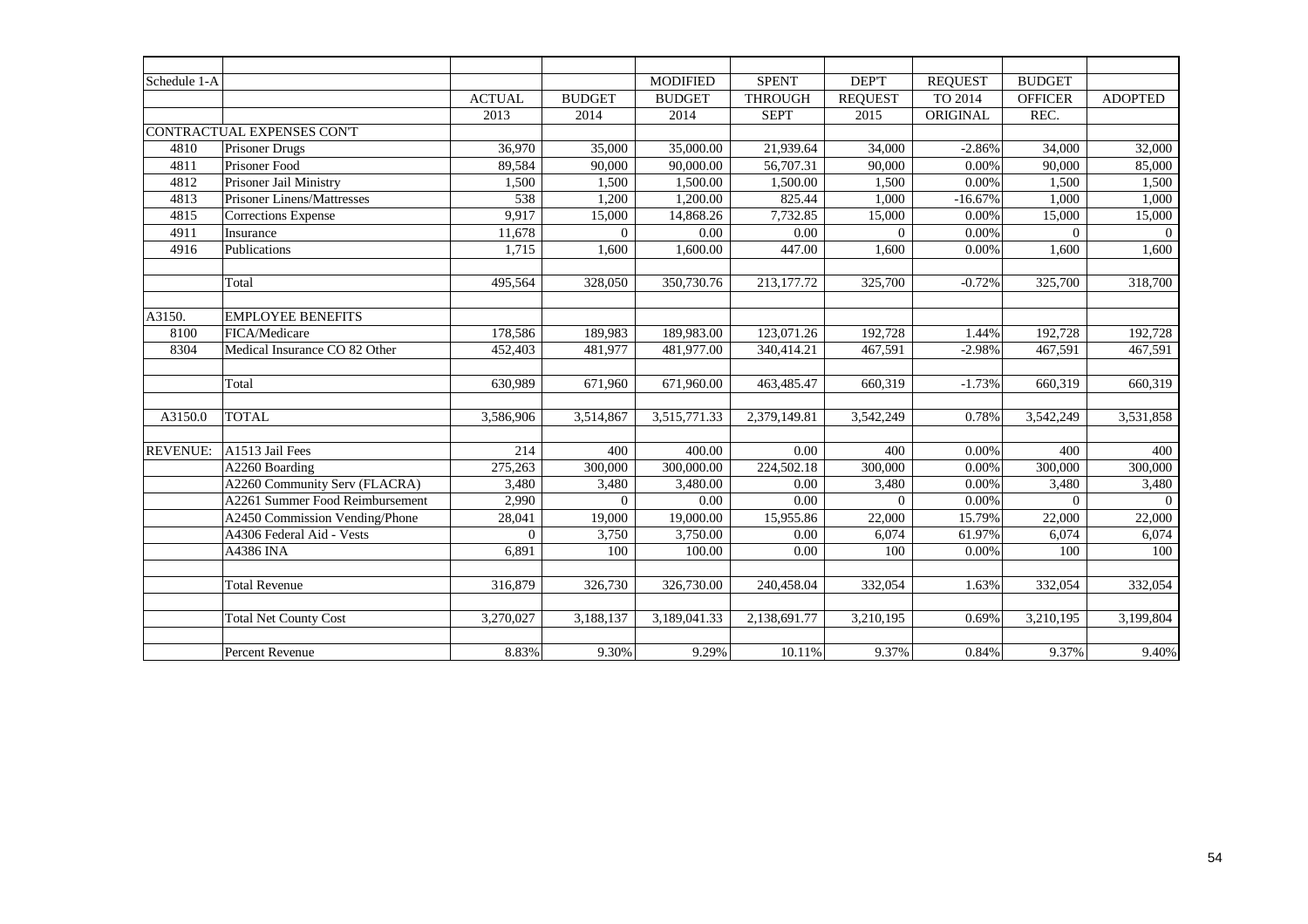| Schedule 1-A    |                               |                |               | <b>MODIFIED</b> | <b>SPENT</b>   | DEP'T          | <b>REOUEST</b> | <b>BUDGET</b>  |                |
|-----------------|-------------------------------|----------------|---------------|-----------------|----------------|----------------|----------------|----------------|----------------|
|                 |                               | <b>ACTUAL</b>  | <b>BUDGET</b> | <b>BUDGET</b>   | <b>THROUGH</b> | <b>REQUEST</b> | TO 2014        | <b>OFFICER</b> | <b>ADOPTED</b> |
|                 | ALTERNATIVES TO INCARCERATION | 2013           | 2014          | 2014            | <b>SEPT</b>    | 2015           | ORIGINAL       | REC.           |                |
|                 |                               |                |               |                 |                |                |                |                |                |
| A3189.          | PERSONAL SERVICES             |                |               |                 |                |                |                |                |                |
| 1190            | <b>Probation Assistant</b>    | 30,322         | 31,401        | 31,401.00       | 22,014.98      | 32,357         | 3.04%          | 32,357         | 32,357         |
|                 | Total                         | 30,322         | 31,401        | 31,401.00       | 22,014.98      | 32,357         | 3.04%          | 32,357         | 32,357         |
| A3189.          | CONTRACTUAL EXPENSES          |                |               |                 |                |                |                |                |                |
| 4470            | Office Supplies               | 164            | 165           | 165.00          | 96.77          | 165            | 0.00%          | 165            | 165            |
| 4654            | Mileage                       | $\overline{0}$ | 25            | 25.00           | 0.00           | 25             | 0.00%          | 25             | 25             |
| 4660            | <b>Travel Expenses</b>        | $\overline{0}$ | 50            | 50.00           | 0.00           | 50             | 0.00%          | 50             | 50             |
| 4682            | Utilities: Telephone/Fax      | 48             | 60            | 60.00           | 36.00          | 60             | 0.00%          | 60             | 60             |
|                 | Total                         | 212            | 300           | 300.00          | 132.77         | 300            | 0.00%          | 300            | 300            |
| A3189.          | <b>EMPLOYEE BENEFITS</b>      |                |               |                 |                |                |                |                |                |
| 8100            | FICA/Medicare                 | 2,103          | 2,385         | 2,385.00        | 1,511.48       | 2,457          | 3.02%          | 2,457          | 2,457          |
| 8303            | <b>Medical Insurance CSEA</b> | 16.033         | 17.046        | 17,046.00       | 12,784.41      | 18,155         | 6.51%          | 18,155         | 18,155         |
|                 | Total                         | 18,136         | 19,431        | 19,431.00       | 14,295.89      | 20,612         | 6.08%          | 20,612         | 20,612         |
| A3189           | <b>TOTAL</b>                  | 48,670         | 51,132        | 51,132.00       | 36,443.64      | 53,269         | 4.18%          | 53,269         | 53,269         |
| <b>REVENUE:</b> | A1515 ATI Fees                | 1,357          | 1,000         | 1,000.00        | 682.33         | 1,000          | 0.00%          | 1,000          | 1,000          |
|                 | A3389 State Aid               | 925            | 4,000         | 4,000.00        | 4,070.00       | 4,000          | 0.00%          | 4,000          | 4,000          |
|                 | <b>Total Revenue</b>          | 2,282          | 5.000         | 5,000.00        | 4,752.33       | 5,000          | 0.00%          | 5,000          | 5,000          |
|                 | <b>Total Net County Cost</b>  | 46,388         | 46,132        | 46,132.00       | 31,691.31      | 48,269         | 4.63%          | 48,269         | 48,269         |
|                 | Percent Revenue               | 4.69%          | 9.78%         | 9.78%           | 13.04%         | 9.39%          | $-4.01%$       | 9.39%          | 9.39%          |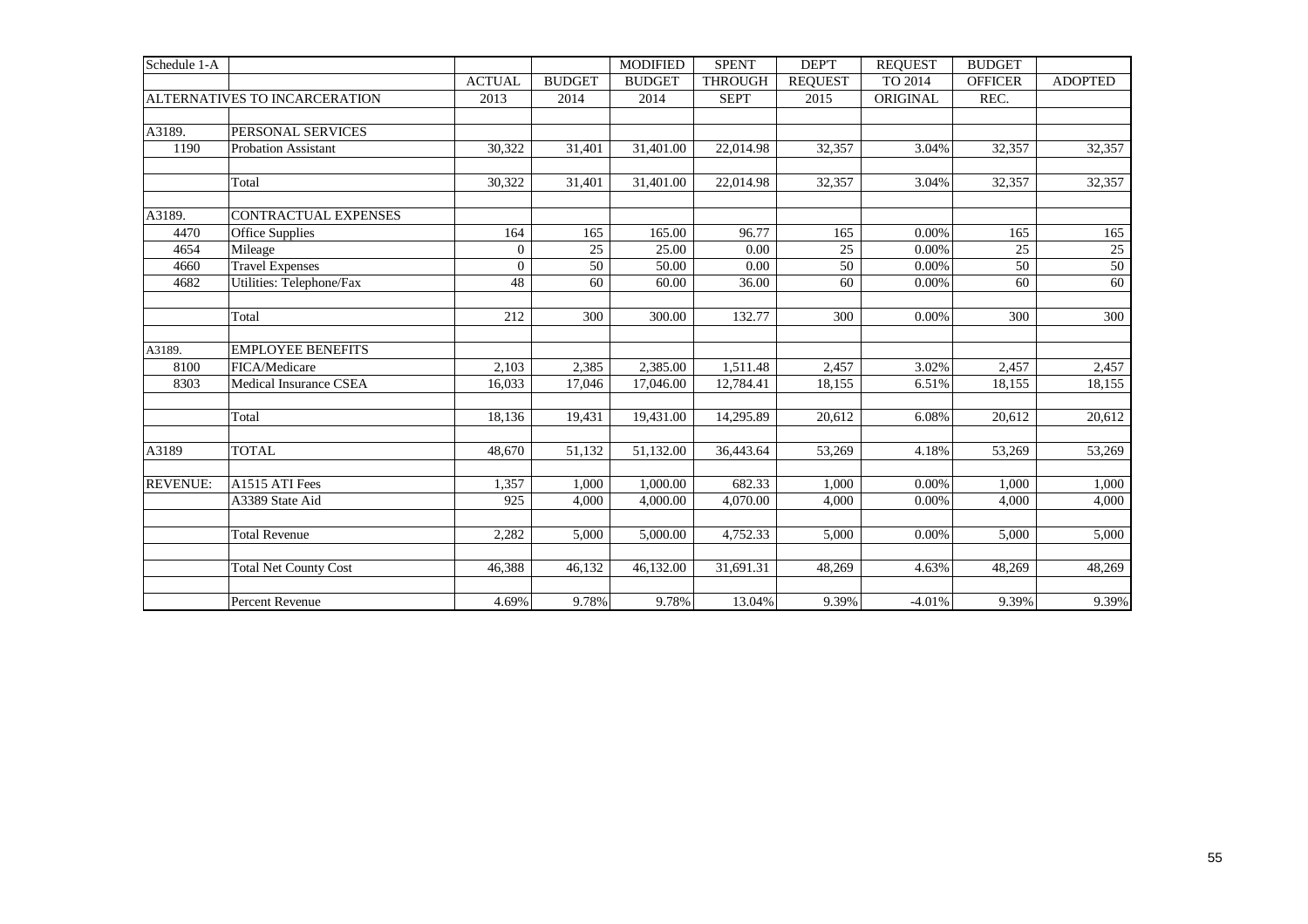| Schedule 1-A          |                                    |                  |                 | <b>MODIFIED</b> | <b>SPENT</b>      | <b>DEPT</b>      | <b>REQUEST</b> | <b>BUDGET</b>   |                  |
|-----------------------|------------------------------------|------------------|-----------------|-----------------|-------------------|------------------|----------------|-----------------|------------------|
|                       |                                    | <b>ACTUAL</b>    | <b>BUDGET</b>   | <b>BUDGET</b>   | <b>THROUGH</b>    | <b>REQUEST</b>   | TO 2014        | <b>OFFICER</b>  | <b>ADOPTED</b>   |
| <b>COURT SECURITY</b> |                                    | 2013             | 2014            | 2014            | <b>SEPT</b>       | 2015             | ORIGINAL       | REC.            |                  |
|                       |                                    |                  |                 |                 |                   |                  |                |                 |                  |
| A3190.                | PERSONAL SERVICES                  |                  |                 |                 |                   |                  |                |                 |                  |
| 1859                  | Sergeant                           | 53,192           | 54,758          | 54,758.00       | 38,124.26         | 55,312           | 1.01%          | 55,312          | 55,312           |
| 1860                  | C.O. Court Security                | $\Omega$         | $\Omega$        | 0.00            | 1,572.48          | 46,334           | 46334.00%      | 45,756          | 45,756           |
| 1861                  | C.O. Court Security                | 50,140           | 51,531          | 51,531.00       | 35,743.44         | 52,827           | 2.51%          | 52,827          | 52,827           |
| 1862                  | C.O. Court Security                | 45,798           | 47,552          | 47,552.00       | 33,187.31         | 49,506           | 4.11%          | 49,506          | 49,506           |
| 1863                  | C.O. Court Security                | 48,095           | 50,096          | 50,096.00       | 34,963.32         | 50,634           | 1.07%          | 50,634          | 50,634           |
| 1944                  | YC FIT Overtime CO 82 Other        | $\mathbf{0}$     | 1,300           | 1,300.00        | $\overline{0.00}$ | 800              | $-38.46%$      | 800             | 800              |
| 1949                  | Comp Time Buyout CO 82 Other       | 6                | $\overline{50}$ | 325.78          | 325.78            | 200              | 300.00%        | 200             | 200              |
| 1950                  | Differential CO 82 Other           | $\mathbf{1}$     | 50              | 50.00           | $\overline{0.00}$ | $\overline{50}$  | 0.00%          | $\overline{50}$ | $\overline{50}$  |
| 1951                  | Holiday Overtime CO 82 Other       | 1,076            | 300             | 300.00          | 259.70            | $\overline{300}$ | 0.00%          | 300             | 300              |
| 1952                  | Overtime CO 82 Other               | 4,062            | 7,500           | 7,500.00        | 1,723.98          | 3,000            | $-60.00\%$     | 3,000           | 3,000            |
| 1953                  | Call Back CO 82 Other              | $\boldsymbol{0}$ | 100             | 100.00          | $\overline{0.00}$ | 100              | 0.00%          | 100             | 100              |
| 1955                  | Officer In Charge CO 82 Other      | 1,198            | 600             | 600.00          | 281.25            | 500              | $-16.67%$      | 500             | 500              |
| 1956                  | Educational Bonus CO 82 Other      | 600              | 700             | 700.00          | $0.00\,$          | 1,000            | 42.86%         | 1,000           | 1,000            |
| 1958                  | Insurance Buyout CO 82 Other       | 4,456            | 6,369           | 6,369.00        | 4,776.12          | 6,369            | 0.00%          | 6,369           | 6,369            |
| 1960                  | Overtime Part-Time                 | $\overline{0}$   | 200             | 200.00          | 65.21             | $\boldsymbol{0}$ | $-100.00\%$    | $\overline{0}$  | $\overline{0}$   |
| 1981                  | Corr Of/Ct Security Part-Time      | 52,103           | 85,549          | 85,273.22       | 36,190.74         | 60,000           | $-29.86%$      | 60,000          | 60,000           |
|                       |                                    |                  |                 |                 |                   |                  |                |                 |                  |
|                       | Total                              | 260,726          | 306.655         | 306,655.00      | 187,213.59        | 326,932          | 6.61%          | 326,354         | 326,354          |
|                       |                                    |                  |                 |                 |                   |                  |                |                 |                  |
| A3190.                | <b>EQUIPMENT</b>                   |                  |                 |                 |                   |                  |                |                 |                  |
| 2514                  | <b>Training Room Equipment</b>     | $\mathbf{0}$     | $\overline{0}$  | 0.00            | 0.00              | 400              | 400.00%        | 400             | 400              |
| 2515                  | Security Equipment                 | $\overline{0}$   | 250             | 250.00          | 19.99             | 1,200            | 380.00%        | 1,200           | 1,200            |
| 2519                  | <b>Elevator Security</b>           | 1,256            | $\Omega$        | 0.00            | $\overline{0.00}$ | $\overline{0}$   | 0.00%          | $\Omega$        | $\overline{0}$   |
|                       |                                    |                  |                 |                 |                   |                  |                |                 |                  |
|                       | Total                              | 1,256            | 250             | 250             | 19.99             | 1,600            | 540.00%        | 1,600           | 1,600            |
|                       |                                    |                  |                 |                 |                   |                  |                |                 |                  |
| A3190.                | CONTRACTUAL EXPENSES               |                  |                 |                 |                   |                  |                |                 |                  |
| 4156                  | Training                           | 433              | 400             | 363.06          | 216.94            | 400              | 0.00%          | 400             | 400              |
| 4470                  | Supplies: Office                   | 1,023            | 550             | 550.00          | 562.28            | 800              | 45.45%         | 800             | 800              |
| 4505                  | Dry Cleaning                       | 372              | 450             | 450.00          | 249.56            | 450              | 0.00%          | 450             | 450              |
| 4575                  | Software Maintenance               | $\mathbf{0}$     | 400             | 400.00          | $0.00\,$          | $\boldsymbol{0}$ | $-100.00\%$    | $\overline{0}$  | $\boldsymbol{0}$ |
| 4660                  | <b>Travel Expenses</b>             | $\overline{0}$   | $\overline{0}$  | 36.94           | $\overline{0.00}$ | $\overline{0}$   | 0.00%          | $\mathbf{0}$    | $\boldsymbol{0}$ |
| 4676                  | <b>Utilities: Cellular Service</b> | 216              | 450             | 450.00          | 279.92            | 430              | $-4.44%$       | 430             | $\mathbf{0}$     |
| 4682                  | Utilities: Telephone/Fax           | 413              | 500             | 500.00          | 288.67            | 400              | $-20.00\%$     | 400             | 400              |
| 4730                  | Protective Clothing                | 57               | 2,500           | 2,500.00        | 1,506.00          | 1,000            | $-60.00\%$     | 1,000           | 1,000            |
| 4731                  | Protective Equipment               | 267              | 600             | 600.00          | $0.00\,$          | 600              | 0.00%          | 600             | 600              |
| 4734                  | Radio Parts/Maintenance            | 226              | 250             | 250.00          | 0.00              | 200              | $-20.00\%$     | 200             | 200              |
|                       |                                    |                  |                 |                 |                   |                  |                |                 |                  |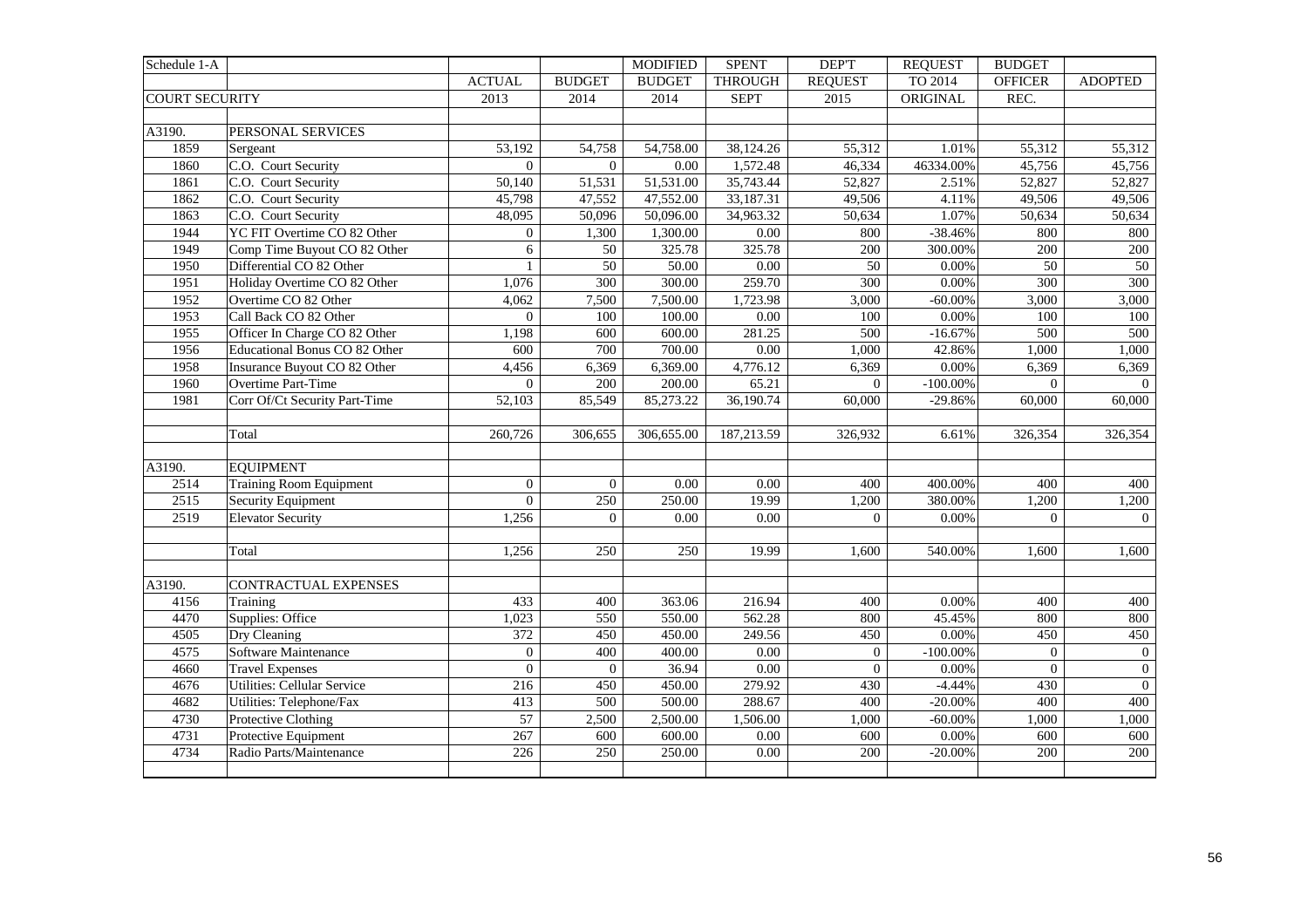| Schedule 1-A    |                               |               |               | <b>MODIFIED</b> | <b>SPENT</b>   | DEP'T          | <b>REQUEST</b> | <b>BUDGET</b>  |                |
|-----------------|-------------------------------|---------------|---------------|-----------------|----------------|----------------|----------------|----------------|----------------|
|                 |                               | <b>ACTUAL</b> | <b>BUDGET</b> | <b>BUDGET</b>   | <b>THROUGH</b> | <b>REQUEST</b> | TO 2014        | <b>OFFICER</b> | <b>ADOPTED</b> |
|                 |                               | 2013          | 2014          | 2014            | <b>SEPT</b>    | 2015           | ORIGINAL       | REC.           |                |
|                 |                               |               |               |                 |                |                |                |                |                |
| A3190.          | CONTRACTUAL EXPENSES CON'T    |               |               |                 |                |                |                |                |                |
| 4749            | Uniforms                      | 2,355         | 1,500         | 1,500.00        | 715.78         | 1,500          | 0.00%          | 1,500          | 1,500          |
| 4752            | <b>Weapon Ammunition</b>      | 500           | 500           | 500.00          | 500.00         | 500            | 0.00%          | 500            | 500            |
| 4916            | Publications                  | 37            | 50            | 50.00           | 0.00           | 50             | 0.00%          | 50             | 50             |
|                 | Total                         | 5,899         | 8,150         | 8,150.00        | 4,319.15       | 6,330          | $-22.33%$      | 6,330          | 5,900          |
| A3190.          | <b>EMPLOYEE BENEFITS</b>      |               |               |                 |                |                |                |                |                |
| 8100            | FICA/Medicare                 | 19,179        | 23,436        | 23,436.00       | 13,942.34      | 24,972         | 6.55%          | 24,972         | 24,972         |
| 8304            | Medical Insurance CO 82 Other | 28,754        | 23,479        | 23,479.00       | 17,608.86      | 39,691         | 69.05%         | 39,691         | 39,691         |
|                 | Total                         | 47,932        | 46,915        | 46,915.00       | 31,551.20      | 64,663         | 37.83%         | 64,663         | 64,663         |
| A3190.0         | <b>TOTAL</b>                  | 315,813       | 361,970       | 361,970.00      | 223,103.93     | 399,525        | 10.38%         | 398,947        | 398,517        |
| <b>REVENUE:</b> | A3330 Court Security          | 317,499       | 349,373       | 349,373.00      | 163,677.25     | 383,843        | 9.87%          | 383,843        | 383,843        |
|                 | <b>Total Revenue</b>          | 317,499       | 349,373       | 349,373.00      | 163,677.25     | 383,843        | 9.87%          | 383,843        | 383,843        |
|                 | <b>Total Net County Cost</b>  | (1,686)       | 12,597        | 12,597.00       | 59,426.68      | 15,682         | 24.49%         | 15,104         | 14,674         |
|                 | Percent Revenue               | 100.53%       | 96.52%        | 96.52%          | 73.36%         | 96.07%         | $-0.46%$       | 96.21%         | 96.32%         |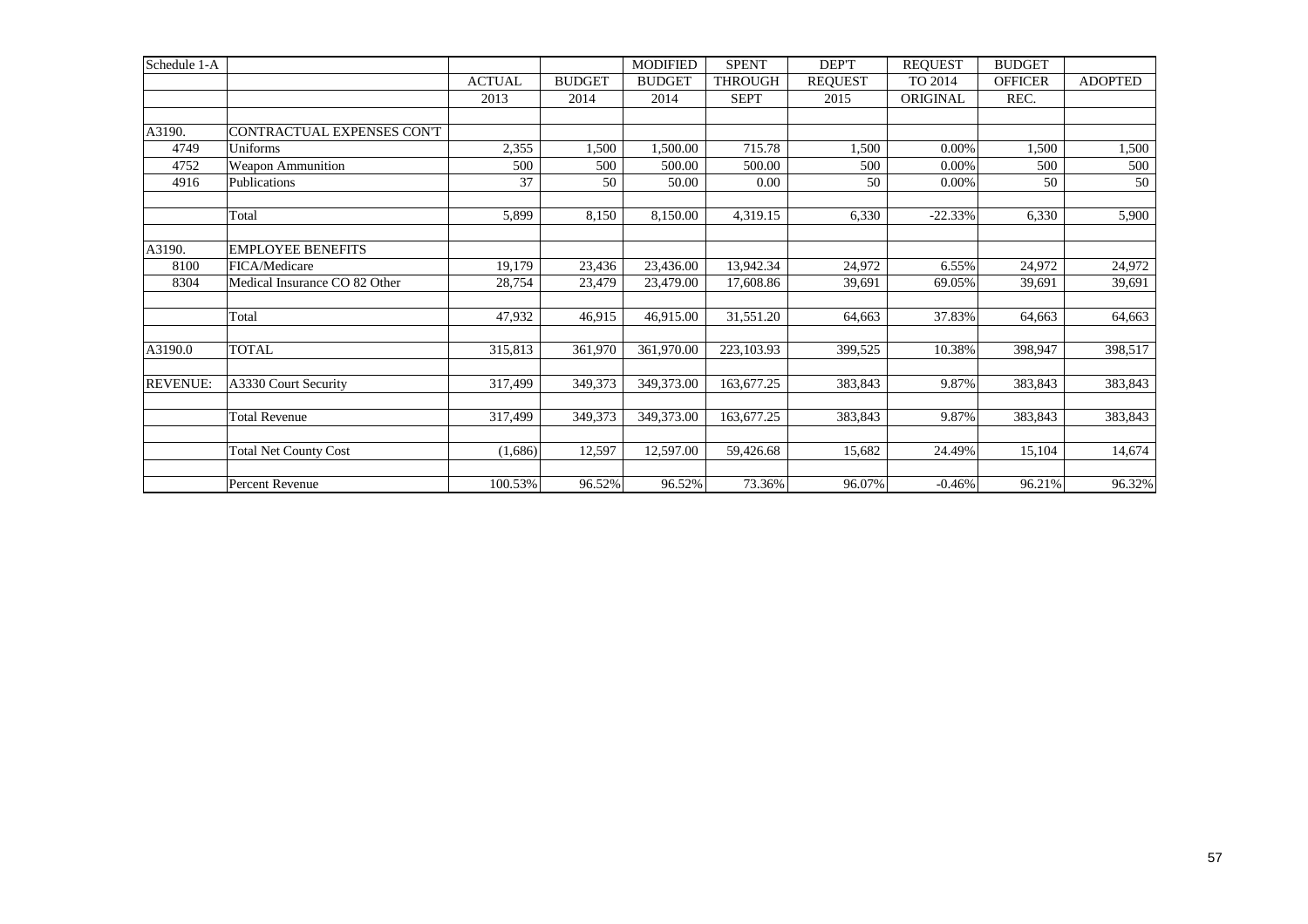| Schedule 1-A    |                                      |                 |                  | <b>MODIFIED</b> | <b>SPENT</b>   | DEP'T            | <b>REQUEST</b> | <b>BUDGET</b>    |                |
|-----------------|--------------------------------------|-----------------|------------------|-----------------|----------------|------------------|----------------|------------------|----------------|
|                 |                                      | <b>ACTUAL</b>   | <b>BUDGET</b>    | <b>BUDGET</b>   | <b>THROUGH</b> | <b>REQUEST</b>   | TO 2014        | <b>OFFICER</b>   | <b>ADOPTED</b> |
| <b>STOP DWI</b> |                                      | 2013            | 2014             | 2014            | <b>SEPT</b>    | 2015             | ORIGINAL       | REC.             |                |
|                 |                                      |                 |                  |                 |                |                  |                |                  |                |
| A3350.          | PERSONAL SERVICES                    |                 |                  |                 |                |                  |                |                  |                |
| 1942            | Overtime CO 82 LE                    | 1,323           | 4,100            | 4,100.00        | 3,817.65       | 4,000            | $-2.44%$       | 4,000            | 4,000          |
| 1950            | Differential CO 82 Other             | $\mathfrak{S}$  | $\overline{50}$  | 50.00           | 20.85          | 50               | 0.00%          | $\overline{50}$  | 50             |
| 1985            | Deputy Sheriff Part-Time             | $\overline{95}$ | $\mathbf{0}$     | 0.00            | 0.00           | $\overline{0}$   | 0.00%          | $\overline{0}$   | $\overline{0}$ |
| 1987            | <b>DWI</b> Coordinator               | 3,800           | 4,000            | 4,000.00        | 2,701.59       | 4,200            | 5.00%          | 4,200            | 4,200          |
| 1988            | <b>DWI</b> Secretary                 | 500             | 500              | 500.00          | 350.63         | 500              | $0.00\%$       | 500              | 500            |
| 1989            | <b>DWI</b> Fiscal                    | 1,200           | 1,500            | 1,500.00        | 882.43         | 1,800            | 20.00%         | 1,800            | 1,800          |
| 1994            | <b>MEO</b> Part-time                 | 311             | 2,000            | 2,000.00        | 794.82         | 2,200            | 10.00%         | 2,200            | 2,200          |
| 1998            | <b>Impact Panel Coordinator</b>      | $\mathbf{0}$    | $\mathbf{0}$     | 900.00          | 610.80         | 1,000            | 1000.00%       | 1,000            | 1,000          |
|                 |                                      |                 |                  |                 |                |                  |                |                  |                |
|                 | Total                                | 7,234           | 12,150           | 13,050.00       | 9,178.77       | 13,750           | 13.17%         | 13,750           | 13,750         |
|                 |                                      |                 |                  |                 |                |                  |                |                  |                |
| A3350.          | <b>EQUIPMENT</b>                     |                 |                  |                 |                |                  |                |                  |                |
| 2213            | Vehicle - Marked                     | $\overline{0}$  | 23,000           | 36,000.00       | 36,000.00      | $\Omega$         | $-100.00\%$    | $\overline{0}$   | $\overline{0}$ |
| 2410            | Radar                                | 4,980           | 2,400            | 1,925.00        | 1,925.00       | 2,600            | 8.33%          | 2,600            | 2,600          |
| 2419            | <b>Breath Test Devices</b>           | $\overline{0}$  | 600              | 67.00           | 0.00           | 600              | 0.00%          | 600              | 600            |
| 2422            | Cameras                              | $\overline{0}$  | 500              | 500.00          | 0.00           | $\theta$         | $-100.00\%$    | $\overline{0}$   | $\theta$       |
| 2426            | Penn Yan Police Department           | 589             | 700              | 700.00          | 0.00           | 700              | 0.00%          | 700              | 700            |
| 2440            | <b>Accident Reconstruction</b>       | $\mathbf{0}$    | $\mathbf{0}$     | 2,933.00        | 2,933.00       | $\overline{0}$   | 0.00%          | $\mathbf{0}$     | $\Omega$       |
| 2441            | <b>Check Point Signage</b>           | $\overline{0}$  | $\Omega$         | 0.00            | 0.00           | 13,500           | 13500.00%      | 13,500           | 13,500         |
|                 |                                      |                 |                  |                 |                |                  |                |                  |                |
|                 | Total                                | 5,569           | 27,200           | 42,125.00       | 40,858.00      | 17,400           | $-36.03%$      | 17,400           | 17,400         |
|                 |                                      |                 |                  |                 |                |                  |                |                  |                |
| A3350.          | <b>CONTRACTUAL EXPENSES</b>          |                 |                  |                 |                |                  |                |                  |                |
| 4004            | <b>Attorney Fees</b>                 | 9,000           | 9,000            | 9,000.00        | 9,000.00       | 9,000            | 0.00%          | 9.000            | 9,000          |
| 4021            | <b>Substance Abuse Counseling</b>    | 7,800           | 7,800            | 7,800.00        | 3,900.00       | 7,800            | 0.00%          | 7,800            | 7,800          |
| 4040            | Secretarial: DA                      | 3,500           | 3,500            | 3,500.00        | 3,500.00       | 3,500            | 0.00%          | 3,500            | 3,500          |
| 4152            | Conferences                          | $\overline{0}$  | $\overline{250}$ | 250.00          | 0.00           | 250              | 0.00%          | $\overline{250}$ | 250            |
| 4155            | Public Information Education         | 2,705           | 2,300            | 2,300.00        | 351.45         | 2,000            | $-13.04%$      | 2,000            | 2,000          |
| 4156            | Training                             | 165             | 250              | 250.00          | 0.00           | $\overline{300}$ | 20.00%         | 300              | 300            |
| 4408            | <b>Equipment Maintenance/Repairs</b> | 175             | 500              | 500.00          | 0.00           | 500              | 0.00%          | 500              | 500            |
| 4457            | <b>Computer Supplies</b>             | $\mathbf{0}$    | 100              | 100.00          | 0.00           | 100              | 0.00%          | 100              | 100            |
| 4460            | <b>Probationer Testing</b>           | $\overline{0}$  | $\mathbf{0}$     | 0.00            | 0.00           | 450              | 450.00%        | 450              | 450            |
| 4470            | <b>Office Supplies</b>               | 400             | 350              | 350.00          | 350.00         | 350              | 0.00%          | 350              | 350            |
| 4474            | <b>Safety Supplies</b>               | $\mathbf{0}$    | 600              | 450.00          | 387.26         | 500              | $-16.67%$      | 500              | 500            |
| 4501            | Advertising                          | 2,411           | 3,500            | 3,500.00        | 1,594.80       | 3,500            | 0.00%          | 3,500            | 3,500          |
| 4507            | Copier Charge                        | 100             | $\overline{50}$  | 50.00           | 0.00           | 50               | 0.00%          | $\overline{50}$  | 50             |
| 4515            | Postage                              | 50              | 50               | 50.00           | 50.00          | 50               | 0.00%          | 50               | 50             |
| 4658            | Towing                               | 400             | 450              | 450.00          | 0.00           | 500              | 11.11%         | 500              | 500            |
| 4660            | <b>Travel Expenses</b>               | 278             | 400              | 400.00          | 202.65         | 450              | 12.50%         | 450              | 450            |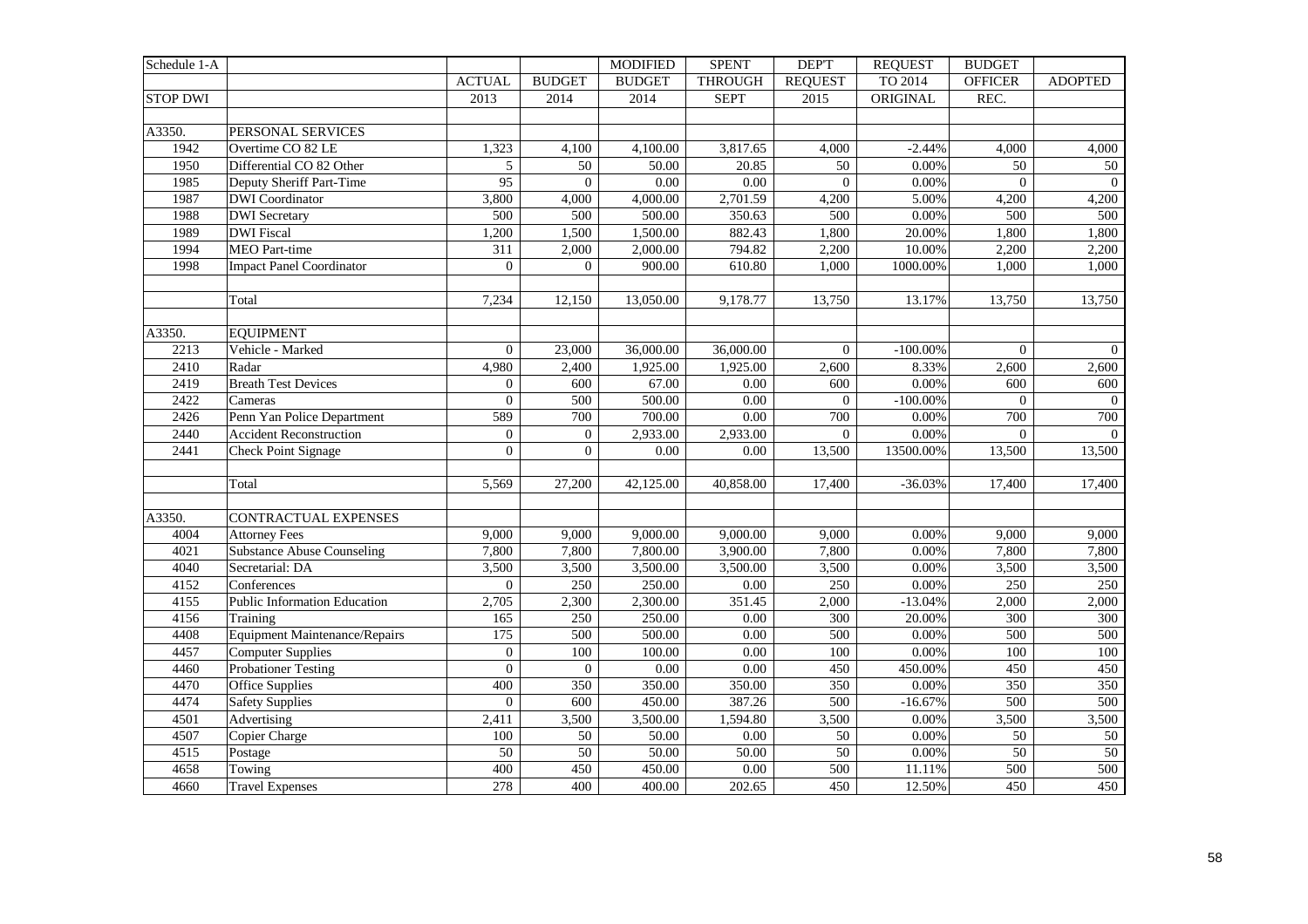| $ \cdot $       |                                   |                |                |                 |                |                |                |                |                |
|-----------------|-----------------------------------|----------------|----------------|-----------------|----------------|----------------|----------------|----------------|----------------|
| Schedule 1-A    |                                   |                |                | <b>MODIFIED</b> | <b>SPENT</b>   | DEP'T          | <b>REQUEST</b> | <b>BUDGET</b>  |                |
|                 |                                   | <b>ACTUAL</b>  | <b>BUDGET</b>  | <b>BUDGET</b>   | <b>THROUGH</b> | <b>REQUEST</b> | TO 2014        | <b>OFFICER</b> | <b>ADOPTED</b> |
|                 |                                   | 2013           | 2014           | 2014            | <b>SEPT</b>    | 2015           | ORIGINAL       | REC.           |                |
|                 |                                   |                |                |                 |                |                |                |                |                |
| A3350.          | CONTRACTUAL EXPENSES CON'T        |                |                |                 |                |                |                |                |                |
| 4661            | Vehicle Parts/Maintenance/Repairs | 379            | 500            | 500.00          | 428.98         | 500            | 0.00%          | 500            | 500            |
| 4676            | Utilities: Cellular Services      | 839            | 600            | 600.00          | 399.92         | 600            | 0.00%          | 600            | 600            |
| 4682            | Utilities: Telephone/Fax          | 48             | 50             | 50.00           | 36.00          | 50             | 0.00%          | 50             | 50             |
| 4703            | <b>Breath Test Accessories</b>    | 180            | 200            | 200.00          | 180.00         | 400            | 100.00%        | 400            | 400            |
| 4705            | Council on Alcoholism             | 10,000         | 10,000         | 10,000.00       | 0.00           | 10,000         | 0.00%          | 10,000         | 10,000         |
| 4743            | <b>Smart Operator</b>             | $\overline{0}$ | 200            | 18.18           | 18.18          | 200            | 0.00%          | 200            | 200            |
| 4751            | Village of Penn Yan Patrol        | 2,410          | 4,100          | 4,100.00        | 717.34         | 4,000          | $-2.44%$       | 4,000          | 4,000          |
| 4761            | <b>DARE</b> Expenses              | 300            | 275            | 275.00          | 275.00         | 300            | 9.09%          | 300            | 300            |
| 4764            | <b>Impact Panel</b>               | 700            | 700            | 681.82          | 298.23         | 700            | 0.00%          | 700            | 700            |
| 4814            | Probation                         | 11,000         | 11,000         | 11,000.00       | 11,000.00      | 11,000         | 0.00%          | 11,000         | 11,000         |
| 4857            | <b>Impact Panel Coordinator</b>   | 150            | 550            | 0.00            | 0.00           | $\mathbf{0}$   | $-100.00\%$    | $\Omega$       | $\overline{0}$ |
| 4903            | Awards                            | $\Omega$       | 450            | 450.00          | 0.00           | 500            | 11.11%         | 500            | 500            |
| 4907            | Dues                              | 346            | 400            | 400.00          | 340.55         | 400            | 0.00%          | 400            | 400            |
| 4916            | Publications                      | 300            | 500            | 500.00          | 182.40         | 450            | $-10.00%$      | 450            | 450            |
|                 | Total                             | 53,636         | 58,625         | 57,725.00       | 33,212.76      | 58,400         | $-0.38%$       | 58,400         | 58,400         |
| A3350.          | <b>EMPLOYEE BENEFITS</b>          |                |                |                 |                |                |                |                |                |
| 8100            | FICA Medicare                     | 525            | 500            | 500.00          | 664.88         | 1,029          | 105.80%        | 1,029          | 1,029          |
|                 | Total                             | 525            | 500            | 500.00          | 664.88         | 1,029          | 105.80%        | 1,029          | 1,029          |
| A3350.0         | <b>TOTAL</b>                      | 66,964         | 98,475         | 113,400.00      | 83,914.41      | 90,579         | $-8.02%$       | 90,579         | 90,579         |
| <b>REVENUE:</b> | A2615 Stop DWI Fines              | 77,518         | 98,475         | 98,475.00       | 54,541.87      | 90,579         | $-8.02%$       | 90,579         | 90,579         |
|                 | <b>Total Revenue</b>              | 77,518         | 98,475         | 98,475.00       | 54,541.87      | 90,579         | $-8.02%$       | 90,579         | 90,579         |
|                 | <b>Total Net County Cost</b>      | (10, 554)      | $\overline{0}$ | 14,925.00       | 29,372.54      | $\overline{0}$ | 0.00%          | $\overline{0}$ | $\overline{0}$ |
|                 | Percent Revenue                   | 115.76%        | 100.00%        | 86.84%          | 65.00%         | 100.00%        | 100.00%        | 100.00%        | 100.00%        |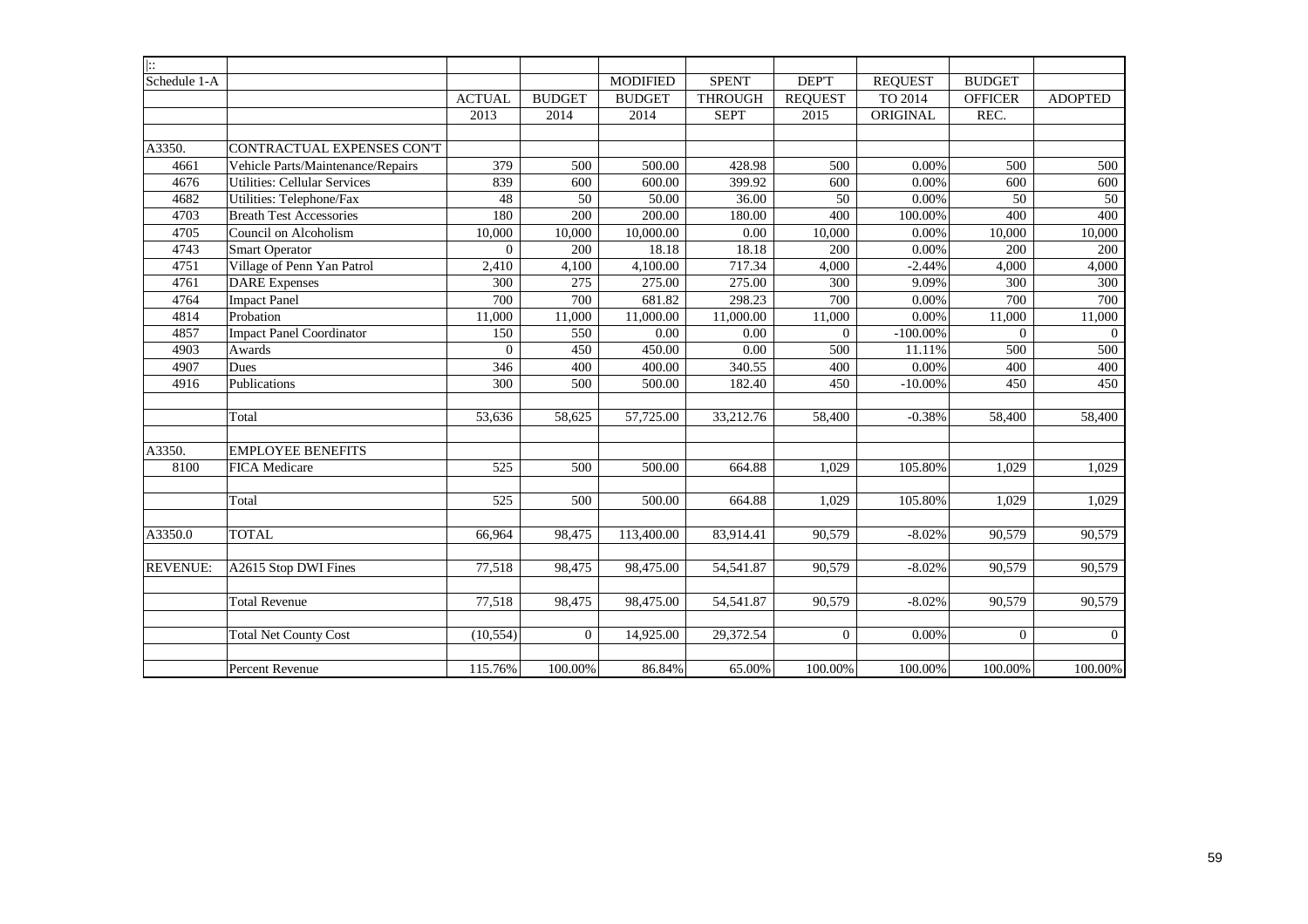| TO 2014<br><b>BUDGET</b><br><b>BUDGET</b><br><b>THROUGH</b><br><b>OFFICER</b><br><b>ACTUAL</b><br><b>REQUEST</b><br>ORIGINAL<br><b>CONTROL OF ANIMALS</b><br>2013<br>2014<br>2014<br><b>SEPT</b><br>2015<br>REC.<br>A3510.<br>PERSONAL SERVICES<br>1036<br>Animal Control Officer<br>34,788<br>35,419.00<br>25,471.46<br>3.48%<br>35,419<br>36,650<br>36,650<br>0.00%<br>1551<br>Animal Control Officer PT<br>6,615<br>7,000<br>7,000.00<br>5,441.04<br>7,000<br>7,000 | <b>ADOPTED</b><br>36,650<br>7,000<br>$\overline{0}$<br>$\overline{0}$<br>1,000 |
|------------------------------------------------------------------------------------------------------------------------------------------------------------------------------------------------------------------------------------------------------------------------------------------------------------------------------------------------------------------------------------------------------------------------------------------------------------------------|--------------------------------------------------------------------------------|
|                                                                                                                                                                                                                                                                                                                                                                                                                                                                        |                                                                                |
|                                                                                                                                                                                                                                                                                                                                                                                                                                                                        |                                                                                |
|                                                                                                                                                                                                                                                                                                                                                                                                                                                                        |                                                                                |
|                                                                                                                                                                                                                                                                                                                                                                                                                                                                        |                                                                                |
|                                                                                                                                                                                                                                                                                                                                                                                                                                                                        |                                                                                |
|                                                                                                                                                                                                                                                                                                                                                                                                                                                                        |                                                                                |
| 1661<br>Comp Time Buyout Non-Union<br>858<br>$0.00\,$<br>$0.00\,$<br>0.00%<br>$\overline{0}$<br>$\Omega$<br>$\overline{0}$                                                                                                                                                                                                                                                                                                                                             |                                                                                |
| 1949<br>Comp Time Buyout CO 82 Other<br>2,000<br>1,353.71<br>1,175.28<br>$-100.00\%$<br>$\overline{0}$<br>$\mathbf{0}$<br>$\theta$                                                                                                                                                                                                                                                                                                                                     |                                                                                |
| Holiday Overtime CO 82 Other<br>1951<br>1,000<br>100<br>875.32<br>1,015.74<br>900.00%<br>1,000<br>1,000                                                                                                                                                                                                                                                                                                                                                                |                                                                                |
| 295.05<br>1952<br>Overtime CO 82 Other<br>$\overline{300}$<br>300.00<br>100.00%<br>600<br>600<br>521                                                                                                                                                                                                                                                                                                                                                                   | 600                                                                            |
| 1953<br>Call Back CO 82 Other<br>$\overline{521}$<br>2,200<br>1,950.00<br>888.68<br>1,000<br>$-54.55%$<br>1,000                                                                                                                                                                                                                                                                                                                                                        | 1,000                                                                          |
| 1961<br>624<br>1,331.60<br>25.00%<br>35-40 Hours<br>1,000<br>1,120.97<br>1,250<br>1,250                                                                                                                                                                                                                                                                                                                                                                                | 1,250                                                                          |
|                                                                                                                                                                                                                                                                                                                                                                                                                                                                        |                                                                                |
| 35,618.85<br>Total<br>44,927<br>48,019<br>48,019.00<br>47,500<br>$-1.08%$<br>47,500                                                                                                                                                                                                                                                                                                                                                                                    | 47,500                                                                         |
|                                                                                                                                                                                                                                                                                                                                                                                                                                                                        |                                                                                |
| A3510.<br><b>EQUIPMENT</b>                                                                                                                                                                                                                                                                                                                                                                                                                                             |                                                                                |
| 2213<br>Marked Vehicles<br>$\mathbf{0}$<br>$0.00\,$<br>$\mathbf{0}$<br>0.00<br>28,000<br>28000.00%<br>28,000                                                                                                                                                                                                                                                                                                                                                           | 23,400                                                                         |
| $\mathbf{0}$<br>2215<br>$\mathbf{0}$<br>$0.00\,$<br>0.00<br>400<br>Vehicle Screen<br>400<br>400.00%                                                                                                                                                                                                                                                                                                                                                                    | $\overline{0}$                                                                 |
| 2415<br>600.00<br>0.00<br>$-33.33%$<br>400<br>$\overline{0}$<br>600<br>400<br>Weapon                                                                                                                                                                                                                                                                                                                                                                                   | $\overline{0}$                                                                 |
| 2428<br>216<br>$\overline{0}$<br>0.00<br>0.00<br>200<br>200.00%<br>200<br>Cage                                                                                                                                                                                                                                                                                                                                                                                         | 200                                                                            |
|                                                                                                                                                                                                                                                                                                                                                                                                                                                                        |                                                                                |
| Total<br>216<br>600<br>600<br>$\overline{0}$<br>29,000<br>4733.33%<br>29,000                                                                                                                                                                                                                                                                                                                                                                                           | 23,600                                                                         |
|                                                                                                                                                                                                                                                                                                                                                                                                                                                                        |                                                                                |
| A3510.<br>CONTRACTUAL EXPENSES                                                                                                                                                                                                                                                                                                                                                                                                                                         |                                                                                |
| Training<br>$\Omega$<br>100<br>121.90<br>86.90<br>100<br>0.00%<br>100<br>4156                                                                                                                                                                                                                                                                                                                                                                                          | 100                                                                            |
| <b>Safety Supplies</b><br>4474<br>$\overline{361}$<br>200<br>200.00<br>$\overline{0.00}$<br>200<br>0.00%<br>200                                                                                                                                                                                                                                                                                                                                                        | 200                                                                            |
| Gasoline<br>0.00%<br>4653<br>7,818<br>7,000<br>7,000.00<br>4,778.80<br>7,000<br>7,000                                                                                                                                                                                                                                                                                                                                                                                  | 7,000                                                                          |
| 0.00%<br>4661<br>Vehicle Parts/Maintenance/Repairs<br>2,973<br>2,000<br>2,000.00<br>1,692.53<br>2,000<br>2,000                                                                                                                                                                                                                                                                                                                                                         | 2,000                                                                          |
| 478.52<br>4676<br><b>Utilities: Cellular Service</b><br>402<br>450<br>450.00<br>600<br>33.33%<br>600                                                                                                                                                                                                                                                                                                                                                                   | 600                                                                            |
| Utilities: Telephone/Fax<br>650.00<br>423.19<br>4682<br>665<br>650<br>600<br>$-7.69%$<br>600                                                                                                                                                                                                                                                                                                                                                                           | 600                                                                            |
| 4685<br><b>Utilities HSYC</b><br>2,400.00<br>1,800.00<br>0.00%<br>2,400<br>2,400<br>2,400<br>2,400                                                                                                                                                                                                                                                                                                                                                                     | 2,400                                                                          |
| 700.00<br>0.00<br>$-100.00\%$<br>$\overline{0}$<br>4731<br>Protective Equipment<br>$\overline{0}$<br>700<br>$\overline{0}$                                                                                                                                                                                                                                                                                                                                             | $\overline{0}$                                                                 |
| 80<br>4749<br>Uniforms<br>250<br>250.00<br>61.68<br>0.00%<br>250<br>250                                                                                                                                                                                                                                                                                                                                                                                                | 250                                                                            |
| 4852<br>Dog Food<br>100<br>100.00<br>$0.00\,$<br>0.00%<br>140<br>100<br>100                                                                                                                                                                                                                                                                                                                                                                                            | 100                                                                            |
| Pound Services HSYC<br>0.00%<br>4858<br>12,000<br>12,000<br>12,000.00<br>9,000.00<br>12,000<br>12,000                                                                                                                                                                                                                                                                                                                                                                  | 12,000                                                                         |
| 4859<br>Euthanasia<br>1,782<br>1,300<br>1,300.00<br>358.79<br>1,900<br>46.15%<br>1,900                                                                                                                                                                                                                                                                                                                                                                                 | 1,900                                                                          |
| $\overline{0.00}$<br>0.00%<br>4860<br>103<br>$\mathbf{0}$<br>$0.00\,$<br>$\Omega$<br>$\overline{0}$<br>Vaccinations                                                                                                                                                                                                                                                                                                                                                    | $\overline{0}$                                                                 |
| 4966<br>Leases: Building HSYC<br>2,700<br>2,700<br>2,700.00<br>2,025.00<br>2,700<br>0.00%<br>2,700                                                                                                                                                                                                                                                                                                                                                                     | 2,700                                                                          |
|                                                                                                                                                                                                                                                                                                                                                                                                                                                                        |                                                                                |
| 31,424<br>Total<br>29,850<br>29,871.90<br>20,705.41<br>29,850<br>0.00%<br>29,850                                                                                                                                                                                                                                                                                                                                                                                       | 29,850                                                                         |
|                                                                                                                                                                                                                                                                                                                                                                                                                                                                        |                                                                                |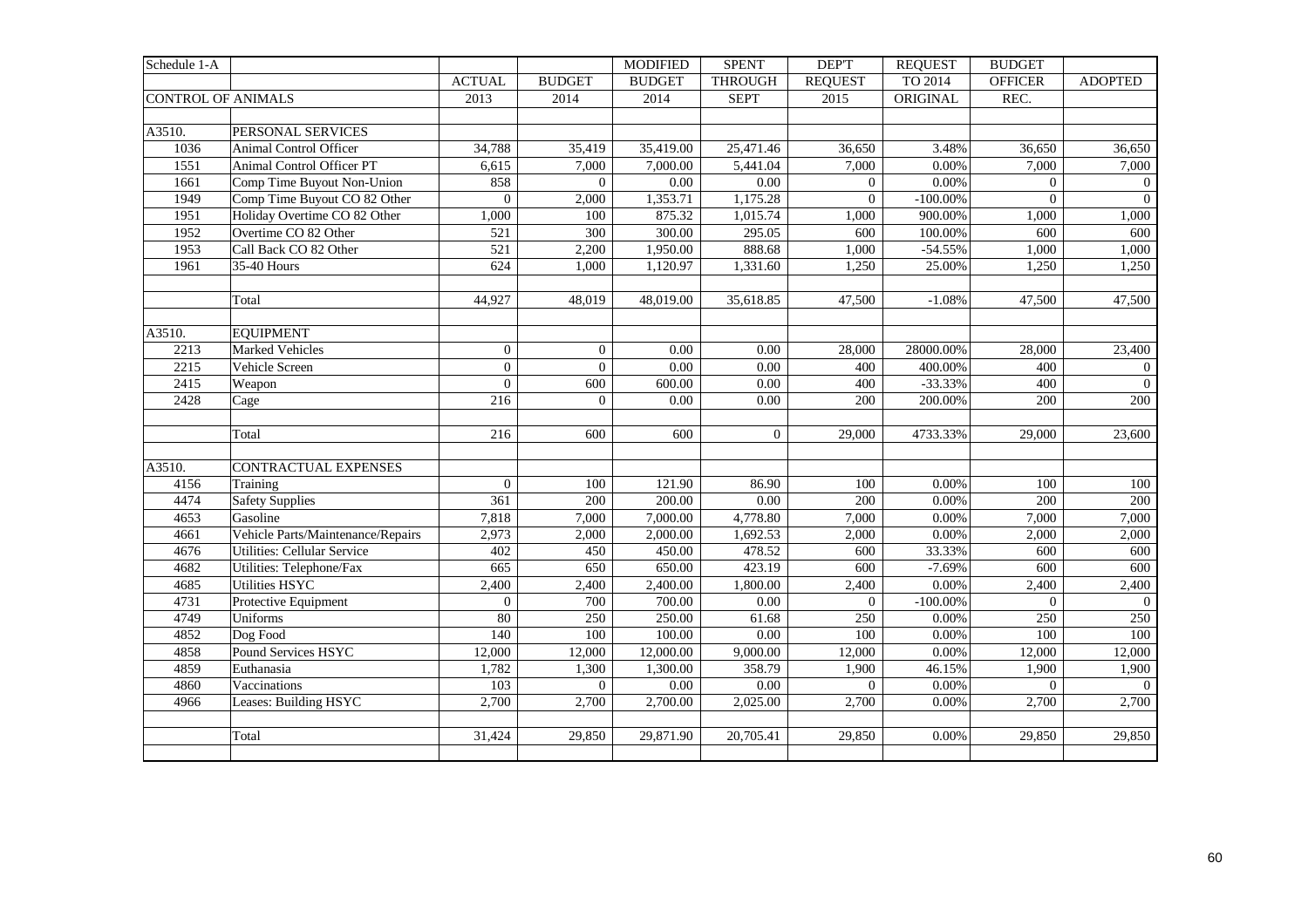| Schedule 1-A    |                               |               |               | <b>MODIFIED</b> | <b>SPENT</b>   | DEP'T          | <b>REQUEST</b> | <b>BUDGET</b>  |                |
|-----------------|-------------------------------|---------------|---------------|-----------------|----------------|----------------|----------------|----------------|----------------|
|                 |                               | <b>ACTUAL</b> | <b>BUDGET</b> | <b>BUDGET</b>   | <b>THROUGH</b> | <b>REQUEST</b> | TO 2014        | <b>OFFICER</b> | <b>ADOPTED</b> |
|                 |                               | 2013          | 2014          | 2014            | <b>SEPT</b>    | 2015           | ORIGINAL       | REC.           |                |
|                 |                               |               |               |                 |                |                |                |                |                |
| A3510.          | <b>EMPLOYEE BENEFITS</b>      |               |               |                 |                |                |                |                |                |
| 8100            | FICA/Medicare                 | 3,355         | 3,674         | 3,674.00        | 2,659.73       | 3,627          | $-1.28%$       | 3,627          | 3,627          |
| 8304            | Medical Insurance CO 82 Other | 3,025         | 6,433         | 6,433.00        | 4,824.45       | 6,433          | 0.00%          | 6,433          | 6,433          |
| 8305            | Medical Insurance Non-Union   | 3,025         |               | 0.00            | 0.00           | $\Omega$       | 0.00%          | $\Omega$       | $\Omega$       |
|                 |                               |               |               |                 |                |                |                |                |                |
|                 | Total                         | 9,406         | 10,107        | 10,107.00       | 7,484.18       | 10,060         | $-0.47%$       | 10,060         | 10,060         |
|                 |                               |               |               |                 |                |                |                |                |                |
| A3510.0         | <b>TOTAL</b>                  | 85,972        | 88,576        | 88,597.90       | 63,808.44      | 116,410        | 31.42%         | 116,410        | 111,010        |
|                 |                               |               |               |                 |                |                |                |                |                |
| <b>REVENUE:</b> | A1550 Fees                    | 2,192         | 2,400         | 2,400.00        | 1,011.50       | 3,000          | 25.00%         | 3,000          | 3,000          |
|                 | A2268 Animal Control Services | 12,471        | 12,000        | 12,000.00       | 8,473.00       | 12,000         | 0.00%          | 12,000         | 12,000         |
|                 |                               |               |               |                 |                |                |                |                |                |
|                 | <b>Total Revenue</b>          | 14,662        | 14,400        | 14,400.00       | 9,484.50       | 15,000         | 4.17%          | 15,000         | 15,000         |
|                 |                               |               |               |                 |                |                |                |                |                |
|                 | <b>Total Net County Cost</b>  | 71,310        | 74,176        | 74,197.90       | 54,323.94      | 101,410        | 36.72%         | 101,410        | 96,010         |
|                 |                               |               |               |                 |                |                |                |                |                |
|                 | Percent Revenue               | 17.05%        | 16.26%        | 16.25%          | 14.86%         | 12.89%         | $-20.74%$      | 12.89%         | 13.51%         |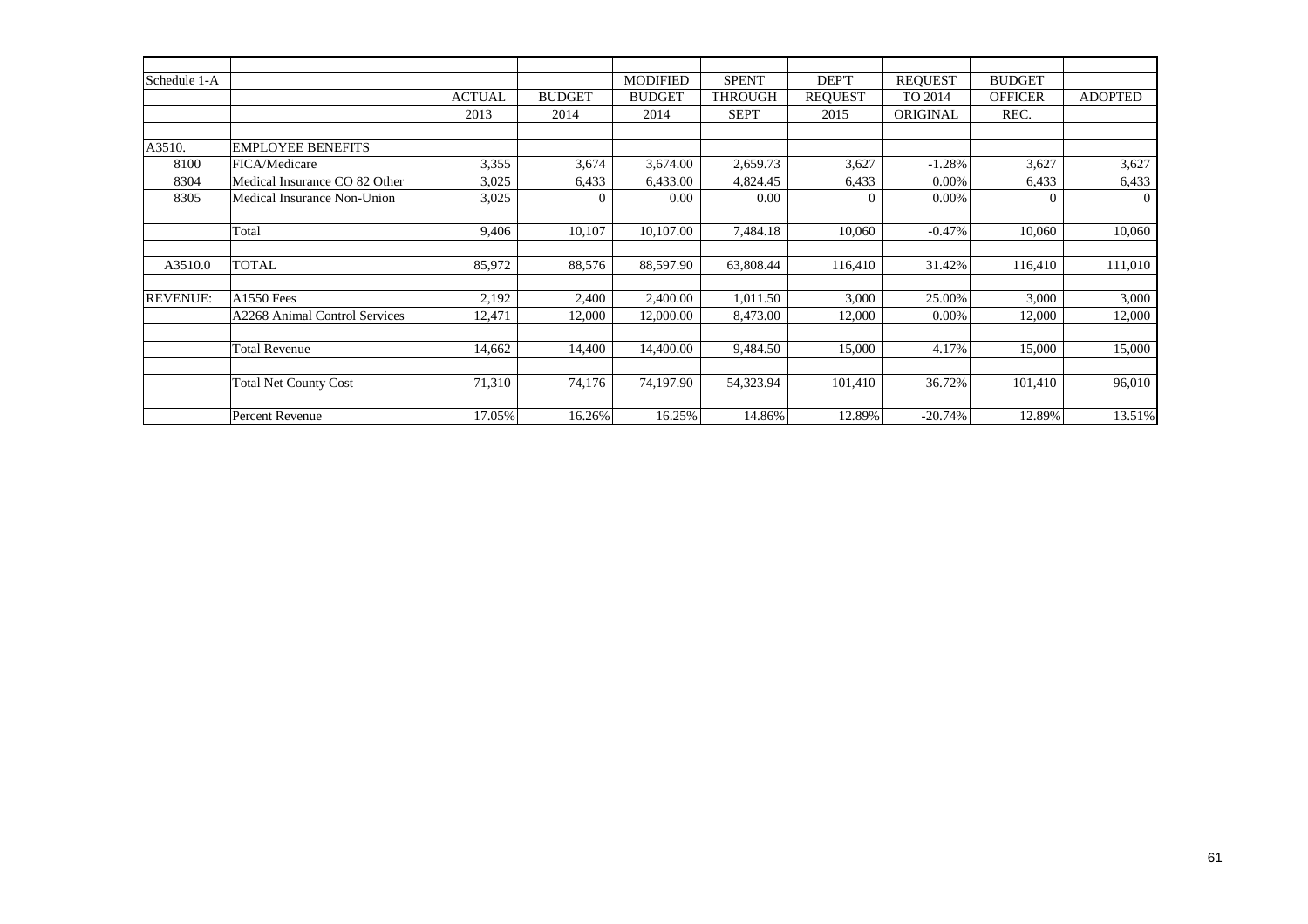| <b>THROUGH</b><br>TO 2014<br><b>ACTUAL</b><br><b>BUDGET</b><br><b>BUDGET</b><br><b>REQUEST</b><br><b>OFFICER</b><br><b>ADOPTED</b><br>OFFICE OF EMERGENCY MANAGEMENT<br>2014<br><b>SEPT</b><br>ORIGINAL<br>REC.<br>2013<br>2014<br>2015<br>A3645.<br>PERSONAL SERVICES<br><b>Emergency Management Director</b><br>1070<br>60,180<br>61,384<br>61,384.00<br>43,039.41<br>61,384<br>0.00%<br>61,384<br>61,384<br>41,346.00<br>28,989.05<br>3.00%<br>1195<br>Deputy Emergency Mgmt Director<br>40,541<br>41,346<br>42,588<br>42,588<br>42,588<br>707.07<br>707.07<br>1505<br>Overtime<br>$\overline{0}$<br>200<br>500<br>150.00%<br>200<br>200<br>1508<br>35-40 Hours<br>$\overline{0}$<br>500.00<br>113.15<br>500<br>0.00%<br>500<br>500<br>500<br>1509<br>Comp Time Buyout CSEA<br>66.57<br>66.57<br>$0.00\%$<br>11<br>$\overline{0}$<br>$\overline{0}$<br>$\overline{0}$<br>$\overline{0}$<br>0.00<br>0.00%<br>1585<br>Code Enforcement Officer<br>$\overline{0}$<br>700<br>700.00<br>700<br>700<br>700<br>1594<br>574<br>$\overline{0}$<br>$\overline{0.00}$<br>0.00<br>0.00%<br>$\Omega$<br>Part-time Deputy Fire Coordinator<br>$\overline{0}$<br>$\overline{0}$<br>1660<br><b>Insurance Buyout Non-union</b><br>3,207<br>3,410.00<br>2,556.90<br>$0.00\%$<br>3,410<br>3,410<br>3,410<br>3,410<br>0.00<br>0.00%<br>1661<br>Comp Time Buyout Non-Union<br>$\tau$<br>$\Omega$<br>0.00<br>$\Omega$<br>$\Omega$<br>$\Omega$<br>Total<br>104,519<br>107,540<br>108,113.64<br>75,472.15<br>109,082<br>1.43%<br>108,782<br>108,782<br><b>EQUIPMENT</b><br>Computer Hardware<br>1,296<br>$\overline{0}$<br>0.00<br>0.00<br>0.00%<br>$\overline{0}$<br>2115<br>$\overline{0}$<br>$\overline{0}$<br>2945<br><b>Grant: Homeland Security</b><br>1,984<br>$\overline{0}$<br>$\boldsymbol{0}$<br>0.00%<br>$\Omega$<br>$0.00\,$<br>$0.00\,$<br>$\boldsymbol{0}$<br>2946<br>Grant: SHSP '09<br>$\overline{0}$<br>0.00%<br>$\boldsymbol{0}$<br>1,070<br>0.00<br>0.00<br>$\overline{0}$<br>$\Omega$<br>2948<br><b>Grant: Homeland Security '08</b><br>89<br>$\overline{0.00}$<br>0.00%<br>$\boldsymbol{0}$<br>$\overline{0}$<br>0.00<br>$\overline{0}$<br>$\overline{0}$<br>2952<br>$\boldsymbol{0}$<br>$\boldsymbol{0}$<br><b>Grant: Homeland Security</b><br>6,914<br>0.00<br>0.00<br>$\mathbf{0}$<br>0.00%<br>$\overline{0}$<br>2959<br>$\Omega$<br>$\boldsymbol{0}$<br>$\boldsymbol{0}$<br>0.00%<br>$\Omega$<br>$\boldsymbol{0}$<br>Grant: Local Emergency Planning Cncl<br>499.00<br>499.00<br>2961<br><b>Grant: Technical Rescue</b><br>$\overline{0}$<br>47.35<br>$\overline{0}$<br>0.00%<br>$\overline{0}$<br>$\boldsymbol{0}$<br>14,226<br>0.00<br>Grant: Generator<br>$\boldsymbol{0}$<br>2,502.00<br>0.00<br>$\overline{0}$<br>$0.00\%$<br>$\overline{0}$<br>$\boldsymbol{0}$<br>2962<br>27,498<br>Grant: SHSP '12<br>25,500<br>$\boldsymbol{0}$<br>0.00<br>0.00%<br>$\Omega$<br>$\boldsymbol{0}$<br>2963<br>0.00<br>$\overline{0}$<br>$\overline{0}$<br>$\overline{0}$<br>24,055.00<br>$\overline{0}$<br>$\Omega$<br>$\overline{0}$<br>2985<br>Grant: SHSP '14<br>0.00<br>0.00%<br>$\overline{0}$<br>$\boldsymbol{0}$<br>Total<br>78,576<br>$\overline{0}$<br>27,103.35<br>$\overline{0}$<br>0.00%<br>499.00<br>CONTRACTUAL EXPENSES<br>125<br>300.00<br>4152<br>Conferences<br>300<br>0.00<br>300<br>0.00%<br>300<br>300<br>2,607.22<br>4156<br>4,106<br>4,133.43<br>0.00%<br>4,200<br>4,200<br>Training<br>4,200<br>4,200<br>4457<br><b>Computer Supplies</b><br>200.00<br>0.00%<br>200<br>$\overline{0}$<br>200<br>0.00<br>200<br>200<br>Deputy Coordinator Supplies<br>4459<br>1,300<br>1,300<br>1,300.00<br>1,258.10<br>1,500<br>15.38%<br>1,300<br>1,300<br>800.00<br>0.00%<br>4470<br><b>Office Supplies</b><br>1,233<br>800<br>646.19<br>800<br>800<br>800<br>4507<br>Copier Charge<br>369<br>500.00<br>293.46<br>0.00%<br>500<br>500<br>500<br>500<br>350<br>400.00<br>400<br>4515<br>Postage<br>400<br>0.71<br>400<br>$0.00\%$<br>400<br><b>Trash Removal</b><br>23,253.64<br>0.00%<br>4521<br>$\overline{0}$<br>$\mathbf{0}$<br>23,253.64<br>$\mathbf{0}$<br>$\mathbf{0}$<br>$\overline{0}$<br>4522<br>$\Omega$<br>0.00%<br>Shipments<br>10<br>10.00<br>0.00<br>10<br>10<br>$10\,$<br>4653<br>Gasoline<br>2,900.00<br>2,297<br>2,900<br>1,554.94<br>2,900<br>$0.00\%$<br>2,900<br>2,900<br>250<br>4654<br>$\overline{0}$<br>250<br>250.00<br>0.00<br>250<br>0.00%<br>250<br>Mileage | Schedule 1-A |  | <b>MODIFIED</b> | <b>SPENT</b> | DEP'T | <b>REQUEST</b> | <b>BUDGET</b> |  |
|----------------------------------------------------------------------------------------------------------------------------------------------------------------------------------------------------------------------------------------------------------------------------------------------------------------------------------------------------------------------------------------------------------------------------------------------------------------------------------------------------------------------------------------------------------------------------------------------------------------------------------------------------------------------------------------------------------------------------------------------------------------------------------------------------------------------------------------------------------------------------------------------------------------------------------------------------------------------------------------------------------------------------------------------------------------------------------------------------------------------------------------------------------------------------------------------------------------------------------------------------------------------------------------------------------------------------------------------------------------------------------------------------------------------------------------------------------------------------------------------------------------------------------------------------------------------------------------------------------------------------------------------------------------------------------------------------------------------------------------------------------------------------------------------------------------------------------------------------------------------------------------------------------------------------------------------------------------------------------------------------------------------------------------------------------------------------------------------------------------------------------------------------------------------------------------------------------------------------------------------------------------------------------------------------------------------------------------------------------------------------------------------------------------------------------------------------------------------------------------------------------------------------------------------------------------------------------------------------------------------------------------------------------------------------------------------------------------------------------------------------------------------------------------------------------------------------------------------------------------------------------------------------------------------------------------------------------------------------------------------------------------------------------------------------------------------------------------------------------------------------------------------------------------------------------------------------------------------------------------------------------------------------------------------------------------------------------------------------------------------------------------------------------------------------------------------------------------------------------------------------------------------------------------------------------------------------------------------------------------------------------------------------------------------------------------------------------------------------------------------------------------------------------------------------------------------------------------------------------------------------------------------------------------------------------------------------------------------------------------------------------------------------------------------------------------------------------------------------------------------------------------------------------------------------------------------------------------------------------------------------------------------------------------------------------------------------------------------------------------------------------------------|--------------|--|-----------------|--------------|-------|----------------|---------------|--|
|                                                                                                                                                                                                                                                                                                                                                                                                                                                                                                                                                                                                                                                                                                                                                                                                                                                                                                                                                                                                                                                                                                                                                                                                                                                                                                                                                                                                                                                                                                                                                                                                                                                                                                                                                                                                                                                                                                                                                                                                                                                                                                                                                                                                                                                                                                                                                                                                                                                                                                                                                                                                                                                                                                                                                                                                                                                                                                                                                                                                                                                                                                                                                                                                                                                                                                                                                                                                                                                                                                                                                                                                                                                                                                                                                                                                                                                                                                                                                                                                                                                                                                                                                                                                                                                                                                                                                                                              |              |  |                 |              |       |                |               |  |
|                                                                                                                                                                                                                                                                                                                                                                                                                                                                                                                                                                                                                                                                                                                                                                                                                                                                                                                                                                                                                                                                                                                                                                                                                                                                                                                                                                                                                                                                                                                                                                                                                                                                                                                                                                                                                                                                                                                                                                                                                                                                                                                                                                                                                                                                                                                                                                                                                                                                                                                                                                                                                                                                                                                                                                                                                                                                                                                                                                                                                                                                                                                                                                                                                                                                                                                                                                                                                                                                                                                                                                                                                                                                                                                                                                                                                                                                                                                                                                                                                                                                                                                                                                                                                                                                                                                                                                                              |              |  |                 |              |       |                |               |  |
|                                                                                                                                                                                                                                                                                                                                                                                                                                                                                                                                                                                                                                                                                                                                                                                                                                                                                                                                                                                                                                                                                                                                                                                                                                                                                                                                                                                                                                                                                                                                                                                                                                                                                                                                                                                                                                                                                                                                                                                                                                                                                                                                                                                                                                                                                                                                                                                                                                                                                                                                                                                                                                                                                                                                                                                                                                                                                                                                                                                                                                                                                                                                                                                                                                                                                                                                                                                                                                                                                                                                                                                                                                                                                                                                                                                                                                                                                                                                                                                                                                                                                                                                                                                                                                                                                                                                                                                              |              |  |                 |              |       |                |               |  |
|                                                                                                                                                                                                                                                                                                                                                                                                                                                                                                                                                                                                                                                                                                                                                                                                                                                                                                                                                                                                                                                                                                                                                                                                                                                                                                                                                                                                                                                                                                                                                                                                                                                                                                                                                                                                                                                                                                                                                                                                                                                                                                                                                                                                                                                                                                                                                                                                                                                                                                                                                                                                                                                                                                                                                                                                                                                                                                                                                                                                                                                                                                                                                                                                                                                                                                                                                                                                                                                                                                                                                                                                                                                                                                                                                                                                                                                                                                                                                                                                                                                                                                                                                                                                                                                                                                                                                                                              |              |  |                 |              |       |                |               |  |
|                                                                                                                                                                                                                                                                                                                                                                                                                                                                                                                                                                                                                                                                                                                                                                                                                                                                                                                                                                                                                                                                                                                                                                                                                                                                                                                                                                                                                                                                                                                                                                                                                                                                                                                                                                                                                                                                                                                                                                                                                                                                                                                                                                                                                                                                                                                                                                                                                                                                                                                                                                                                                                                                                                                                                                                                                                                                                                                                                                                                                                                                                                                                                                                                                                                                                                                                                                                                                                                                                                                                                                                                                                                                                                                                                                                                                                                                                                                                                                                                                                                                                                                                                                                                                                                                                                                                                                                              |              |  |                 |              |       |                |               |  |
|                                                                                                                                                                                                                                                                                                                                                                                                                                                                                                                                                                                                                                                                                                                                                                                                                                                                                                                                                                                                                                                                                                                                                                                                                                                                                                                                                                                                                                                                                                                                                                                                                                                                                                                                                                                                                                                                                                                                                                                                                                                                                                                                                                                                                                                                                                                                                                                                                                                                                                                                                                                                                                                                                                                                                                                                                                                                                                                                                                                                                                                                                                                                                                                                                                                                                                                                                                                                                                                                                                                                                                                                                                                                                                                                                                                                                                                                                                                                                                                                                                                                                                                                                                                                                                                                                                                                                                                              |              |  |                 |              |       |                |               |  |
|                                                                                                                                                                                                                                                                                                                                                                                                                                                                                                                                                                                                                                                                                                                                                                                                                                                                                                                                                                                                                                                                                                                                                                                                                                                                                                                                                                                                                                                                                                                                                                                                                                                                                                                                                                                                                                                                                                                                                                                                                                                                                                                                                                                                                                                                                                                                                                                                                                                                                                                                                                                                                                                                                                                                                                                                                                                                                                                                                                                                                                                                                                                                                                                                                                                                                                                                                                                                                                                                                                                                                                                                                                                                                                                                                                                                                                                                                                                                                                                                                                                                                                                                                                                                                                                                                                                                                                                              |              |  |                 |              |       |                |               |  |
|                                                                                                                                                                                                                                                                                                                                                                                                                                                                                                                                                                                                                                                                                                                                                                                                                                                                                                                                                                                                                                                                                                                                                                                                                                                                                                                                                                                                                                                                                                                                                                                                                                                                                                                                                                                                                                                                                                                                                                                                                                                                                                                                                                                                                                                                                                                                                                                                                                                                                                                                                                                                                                                                                                                                                                                                                                                                                                                                                                                                                                                                                                                                                                                                                                                                                                                                                                                                                                                                                                                                                                                                                                                                                                                                                                                                                                                                                                                                                                                                                                                                                                                                                                                                                                                                                                                                                                                              |              |  |                 |              |       |                |               |  |
|                                                                                                                                                                                                                                                                                                                                                                                                                                                                                                                                                                                                                                                                                                                                                                                                                                                                                                                                                                                                                                                                                                                                                                                                                                                                                                                                                                                                                                                                                                                                                                                                                                                                                                                                                                                                                                                                                                                                                                                                                                                                                                                                                                                                                                                                                                                                                                                                                                                                                                                                                                                                                                                                                                                                                                                                                                                                                                                                                                                                                                                                                                                                                                                                                                                                                                                                                                                                                                                                                                                                                                                                                                                                                                                                                                                                                                                                                                                                                                                                                                                                                                                                                                                                                                                                                                                                                                                              |              |  |                 |              |       |                |               |  |
|                                                                                                                                                                                                                                                                                                                                                                                                                                                                                                                                                                                                                                                                                                                                                                                                                                                                                                                                                                                                                                                                                                                                                                                                                                                                                                                                                                                                                                                                                                                                                                                                                                                                                                                                                                                                                                                                                                                                                                                                                                                                                                                                                                                                                                                                                                                                                                                                                                                                                                                                                                                                                                                                                                                                                                                                                                                                                                                                                                                                                                                                                                                                                                                                                                                                                                                                                                                                                                                                                                                                                                                                                                                                                                                                                                                                                                                                                                                                                                                                                                                                                                                                                                                                                                                                                                                                                                                              |              |  |                 |              |       |                |               |  |
|                                                                                                                                                                                                                                                                                                                                                                                                                                                                                                                                                                                                                                                                                                                                                                                                                                                                                                                                                                                                                                                                                                                                                                                                                                                                                                                                                                                                                                                                                                                                                                                                                                                                                                                                                                                                                                                                                                                                                                                                                                                                                                                                                                                                                                                                                                                                                                                                                                                                                                                                                                                                                                                                                                                                                                                                                                                                                                                                                                                                                                                                                                                                                                                                                                                                                                                                                                                                                                                                                                                                                                                                                                                                                                                                                                                                                                                                                                                                                                                                                                                                                                                                                                                                                                                                                                                                                                                              |              |  |                 |              |       |                |               |  |
|                                                                                                                                                                                                                                                                                                                                                                                                                                                                                                                                                                                                                                                                                                                                                                                                                                                                                                                                                                                                                                                                                                                                                                                                                                                                                                                                                                                                                                                                                                                                                                                                                                                                                                                                                                                                                                                                                                                                                                                                                                                                                                                                                                                                                                                                                                                                                                                                                                                                                                                                                                                                                                                                                                                                                                                                                                                                                                                                                                                                                                                                                                                                                                                                                                                                                                                                                                                                                                                                                                                                                                                                                                                                                                                                                                                                                                                                                                                                                                                                                                                                                                                                                                                                                                                                                                                                                                                              |              |  |                 |              |       |                |               |  |
|                                                                                                                                                                                                                                                                                                                                                                                                                                                                                                                                                                                                                                                                                                                                                                                                                                                                                                                                                                                                                                                                                                                                                                                                                                                                                                                                                                                                                                                                                                                                                                                                                                                                                                                                                                                                                                                                                                                                                                                                                                                                                                                                                                                                                                                                                                                                                                                                                                                                                                                                                                                                                                                                                                                                                                                                                                                                                                                                                                                                                                                                                                                                                                                                                                                                                                                                                                                                                                                                                                                                                                                                                                                                                                                                                                                                                                                                                                                                                                                                                                                                                                                                                                                                                                                                                                                                                                                              |              |  |                 |              |       |                |               |  |
|                                                                                                                                                                                                                                                                                                                                                                                                                                                                                                                                                                                                                                                                                                                                                                                                                                                                                                                                                                                                                                                                                                                                                                                                                                                                                                                                                                                                                                                                                                                                                                                                                                                                                                                                                                                                                                                                                                                                                                                                                                                                                                                                                                                                                                                                                                                                                                                                                                                                                                                                                                                                                                                                                                                                                                                                                                                                                                                                                                                                                                                                                                                                                                                                                                                                                                                                                                                                                                                                                                                                                                                                                                                                                                                                                                                                                                                                                                                                                                                                                                                                                                                                                                                                                                                                                                                                                                                              |              |  |                 |              |       |                |               |  |
|                                                                                                                                                                                                                                                                                                                                                                                                                                                                                                                                                                                                                                                                                                                                                                                                                                                                                                                                                                                                                                                                                                                                                                                                                                                                                                                                                                                                                                                                                                                                                                                                                                                                                                                                                                                                                                                                                                                                                                                                                                                                                                                                                                                                                                                                                                                                                                                                                                                                                                                                                                                                                                                                                                                                                                                                                                                                                                                                                                                                                                                                                                                                                                                                                                                                                                                                                                                                                                                                                                                                                                                                                                                                                                                                                                                                                                                                                                                                                                                                                                                                                                                                                                                                                                                                                                                                                                                              |              |  |                 |              |       |                |               |  |
|                                                                                                                                                                                                                                                                                                                                                                                                                                                                                                                                                                                                                                                                                                                                                                                                                                                                                                                                                                                                                                                                                                                                                                                                                                                                                                                                                                                                                                                                                                                                                                                                                                                                                                                                                                                                                                                                                                                                                                                                                                                                                                                                                                                                                                                                                                                                                                                                                                                                                                                                                                                                                                                                                                                                                                                                                                                                                                                                                                                                                                                                                                                                                                                                                                                                                                                                                                                                                                                                                                                                                                                                                                                                                                                                                                                                                                                                                                                                                                                                                                                                                                                                                                                                                                                                                                                                                                                              |              |  |                 |              |       |                |               |  |
|                                                                                                                                                                                                                                                                                                                                                                                                                                                                                                                                                                                                                                                                                                                                                                                                                                                                                                                                                                                                                                                                                                                                                                                                                                                                                                                                                                                                                                                                                                                                                                                                                                                                                                                                                                                                                                                                                                                                                                                                                                                                                                                                                                                                                                                                                                                                                                                                                                                                                                                                                                                                                                                                                                                                                                                                                                                                                                                                                                                                                                                                                                                                                                                                                                                                                                                                                                                                                                                                                                                                                                                                                                                                                                                                                                                                                                                                                                                                                                                                                                                                                                                                                                                                                                                                                                                                                                                              | A3645.       |  |                 |              |       |                |               |  |
|                                                                                                                                                                                                                                                                                                                                                                                                                                                                                                                                                                                                                                                                                                                                                                                                                                                                                                                                                                                                                                                                                                                                                                                                                                                                                                                                                                                                                                                                                                                                                                                                                                                                                                                                                                                                                                                                                                                                                                                                                                                                                                                                                                                                                                                                                                                                                                                                                                                                                                                                                                                                                                                                                                                                                                                                                                                                                                                                                                                                                                                                                                                                                                                                                                                                                                                                                                                                                                                                                                                                                                                                                                                                                                                                                                                                                                                                                                                                                                                                                                                                                                                                                                                                                                                                                                                                                                                              |              |  |                 |              |       |                |               |  |
|                                                                                                                                                                                                                                                                                                                                                                                                                                                                                                                                                                                                                                                                                                                                                                                                                                                                                                                                                                                                                                                                                                                                                                                                                                                                                                                                                                                                                                                                                                                                                                                                                                                                                                                                                                                                                                                                                                                                                                                                                                                                                                                                                                                                                                                                                                                                                                                                                                                                                                                                                                                                                                                                                                                                                                                                                                                                                                                                                                                                                                                                                                                                                                                                                                                                                                                                                                                                                                                                                                                                                                                                                                                                                                                                                                                                                                                                                                                                                                                                                                                                                                                                                                                                                                                                                                                                                                                              |              |  |                 |              |       |                |               |  |
|                                                                                                                                                                                                                                                                                                                                                                                                                                                                                                                                                                                                                                                                                                                                                                                                                                                                                                                                                                                                                                                                                                                                                                                                                                                                                                                                                                                                                                                                                                                                                                                                                                                                                                                                                                                                                                                                                                                                                                                                                                                                                                                                                                                                                                                                                                                                                                                                                                                                                                                                                                                                                                                                                                                                                                                                                                                                                                                                                                                                                                                                                                                                                                                                                                                                                                                                                                                                                                                                                                                                                                                                                                                                                                                                                                                                                                                                                                                                                                                                                                                                                                                                                                                                                                                                                                                                                                                              |              |  |                 |              |       |                |               |  |
|                                                                                                                                                                                                                                                                                                                                                                                                                                                                                                                                                                                                                                                                                                                                                                                                                                                                                                                                                                                                                                                                                                                                                                                                                                                                                                                                                                                                                                                                                                                                                                                                                                                                                                                                                                                                                                                                                                                                                                                                                                                                                                                                                                                                                                                                                                                                                                                                                                                                                                                                                                                                                                                                                                                                                                                                                                                                                                                                                                                                                                                                                                                                                                                                                                                                                                                                                                                                                                                                                                                                                                                                                                                                                                                                                                                                                                                                                                                                                                                                                                                                                                                                                                                                                                                                                                                                                                                              |              |  |                 |              |       |                |               |  |
|                                                                                                                                                                                                                                                                                                                                                                                                                                                                                                                                                                                                                                                                                                                                                                                                                                                                                                                                                                                                                                                                                                                                                                                                                                                                                                                                                                                                                                                                                                                                                                                                                                                                                                                                                                                                                                                                                                                                                                                                                                                                                                                                                                                                                                                                                                                                                                                                                                                                                                                                                                                                                                                                                                                                                                                                                                                                                                                                                                                                                                                                                                                                                                                                                                                                                                                                                                                                                                                                                                                                                                                                                                                                                                                                                                                                                                                                                                                                                                                                                                                                                                                                                                                                                                                                                                                                                                                              |              |  |                 |              |       |                |               |  |
|                                                                                                                                                                                                                                                                                                                                                                                                                                                                                                                                                                                                                                                                                                                                                                                                                                                                                                                                                                                                                                                                                                                                                                                                                                                                                                                                                                                                                                                                                                                                                                                                                                                                                                                                                                                                                                                                                                                                                                                                                                                                                                                                                                                                                                                                                                                                                                                                                                                                                                                                                                                                                                                                                                                                                                                                                                                                                                                                                                                                                                                                                                                                                                                                                                                                                                                                                                                                                                                                                                                                                                                                                                                                                                                                                                                                                                                                                                                                                                                                                                                                                                                                                                                                                                                                                                                                                                                              |              |  |                 |              |       |                |               |  |
|                                                                                                                                                                                                                                                                                                                                                                                                                                                                                                                                                                                                                                                                                                                                                                                                                                                                                                                                                                                                                                                                                                                                                                                                                                                                                                                                                                                                                                                                                                                                                                                                                                                                                                                                                                                                                                                                                                                                                                                                                                                                                                                                                                                                                                                                                                                                                                                                                                                                                                                                                                                                                                                                                                                                                                                                                                                                                                                                                                                                                                                                                                                                                                                                                                                                                                                                                                                                                                                                                                                                                                                                                                                                                                                                                                                                                                                                                                                                                                                                                                                                                                                                                                                                                                                                                                                                                                                              |              |  |                 |              |       |                |               |  |
|                                                                                                                                                                                                                                                                                                                                                                                                                                                                                                                                                                                                                                                                                                                                                                                                                                                                                                                                                                                                                                                                                                                                                                                                                                                                                                                                                                                                                                                                                                                                                                                                                                                                                                                                                                                                                                                                                                                                                                                                                                                                                                                                                                                                                                                                                                                                                                                                                                                                                                                                                                                                                                                                                                                                                                                                                                                                                                                                                                                                                                                                                                                                                                                                                                                                                                                                                                                                                                                                                                                                                                                                                                                                                                                                                                                                                                                                                                                                                                                                                                                                                                                                                                                                                                                                                                                                                                                              |              |  |                 |              |       |                |               |  |
|                                                                                                                                                                                                                                                                                                                                                                                                                                                                                                                                                                                                                                                                                                                                                                                                                                                                                                                                                                                                                                                                                                                                                                                                                                                                                                                                                                                                                                                                                                                                                                                                                                                                                                                                                                                                                                                                                                                                                                                                                                                                                                                                                                                                                                                                                                                                                                                                                                                                                                                                                                                                                                                                                                                                                                                                                                                                                                                                                                                                                                                                                                                                                                                                                                                                                                                                                                                                                                                                                                                                                                                                                                                                                                                                                                                                                                                                                                                                                                                                                                                                                                                                                                                                                                                                                                                                                                                              |              |  |                 |              |       |                |               |  |
|                                                                                                                                                                                                                                                                                                                                                                                                                                                                                                                                                                                                                                                                                                                                                                                                                                                                                                                                                                                                                                                                                                                                                                                                                                                                                                                                                                                                                                                                                                                                                                                                                                                                                                                                                                                                                                                                                                                                                                                                                                                                                                                                                                                                                                                                                                                                                                                                                                                                                                                                                                                                                                                                                                                                                                                                                                                                                                                                                                                                                                                                                                                                                                                                                                                                                                                                                                                                                                                                                                                                                                                                                                                                                                                                                                                                                                                                                                                                                                                                                                                                                                                                                                                                                                                                                                                                                                                              |              |  |                 |              |       |                |               |  |
|                                                                                                                                                                                                                                                                                                                                                                                                                                                                                                                                                                                                                                                                                                                                                                                                                                                                                                                                                                                                                                                                                                                                                                                                                                                                                                                                                                                                                                                                                                                                                                                                                                                                                                                                                                                                                                                                                                                                                                                                                                                                                                                                                                                                                                                                                                                                                                                                                                                                                                                                                                                                                                                                                                                                                                                                                                                                                                                                                                                                                                                                                                                                                                                                                                                                                                                                                                                                                                                                                                                                                                                                                                                                                                                                                                                                                                                                                                                                                                                                                                                                                                                                                                                                                                                                                                                                                                                              |              |  |                 |              |       |                |               |  |
|                                                                                                                                                                                                                                                                                                                                                                                                                                                                                                                                                                                                                                                                                                                                                                                                                                                                                                                                                                                                                                                                                                                                                                                                                                                                                                                                                                                                                                                                                                                                                                                                                                                                                                                                                                                                                                                                                                                                                                                                                                                                                                                                                                                                                                                                                                                                                                                                                                                                                                                                                                                                                                                                                                                                                                                                                                                                                                                                                                                                                                                                                                                                                                                                                                                                                                                                                                                                                                                                                                                                                                                                                                                                                                                                                                                                                                                                                                                                                                                                                                                                                                                                                                                                                                                                                                                                                                                              |              |  |                 |              |       |                |               |  |
|                                                                                                                                                                                                                                                                                                                                                                                                                                                                                                                                                                                                                                                                                                                                                                                                                                                                                                                                                                                                                                                                                                                                                                                                                                                                                                                                                                                                                                                                                                                                                                                                                                                                                                                                                                                                                                                                                                                                                                                                                                                                                                                                                                                                                                                                                                                                                                                                                                                                                                                                                                                                                                                                                                                                                                                                                                                                                                                                                                                                                                                                                                                                                                                                                                                                                                                                                                                                                                                                                                                                                                                                                                                                                                                                                                                                                                                                                                                                                                                                                                                                                                                                                                                                                                                                                                                                                                                              |              |  |                 |              |       |                |               |  |
|                                                                                                                                                                                                                                                                                                                                                                                                                                                                                                                                                                                                                                                                                                                                                                                                                                                                                                                                                                                                                                                                                                                                                                                                                                                                                                                                                                                                                                                                                                                                                                                                                                                                                                                                                                                                                                                                                                                                                                                                                                                                                                                                                                                                                                                                                                                                                                                                                                                                                                                                                                                                                                                                                                                                                                                                                                                                                                                                                                                                                                                                                                                                                                                                                                                                                                                                                                                                                                                                                                                                                                                                                                                                                                                                                                                                                                                                                                                                                                                                                                                                                                                                                                                                                                                                                                                                                                                              | A3645.       |  |                 |              |       |                |               |  |
|                                                                                                                                                                                                                                                                                                                                                                                                                                                                                                                                                                                                                                                                                                                                                                                                                                                                                                                                                                                                                                                                                                                                                                                                                                                                                                                                                                                                                                                                                                                                                                                                                                                                                                                                                                                                                                                                                                                                                                                                                                                                                                                                                                                                                                                                                                                                                                                                                                                                                                                                                                                                                                                                                                                                                                                                                                                                                                                                                                                                                                                                                                                                                                                                                                                                                                                                                                                                                                                                                                                                                                                                                                                                                                                                                                                                                                                                                                                                                                                                                                                                                                                                                                                                                                                                                                                                                                                              |              |  |                 |              |       |                |               |  |
|                                                                                                                                                                                                                                                                                                                                                                                                                                                                                                                                                                                                                                                                                                                                                                                                                                                                                                                                                                                                                                                                                                                                                                                                                                                                                                                                                                                                                                                                                                                                                                                                                                                                                                                                                                                                                                                                                                                                                                                                                                                                                                                                                                                                                                                                                                                                                                                                                                                                                                                                                                                                                                                                                                                                                                                                                                                                                                                                                                                                                                                                                                                                                                                                                                                                                                                                                                                                                                                                                                                                                                                                                                                                                                                                                                                                                                                                                                                                                                                                                                                                                                                                                                                                                                                                                                                                                                                              |              |  |                 |              |       |                |               |  |
|                                                                                                                                                                                                                                                                                                                                                                                                                                                                                                                                                                                                                                                                                                                                                                                                                                                                                                                                                                                                                                                                                                                                                                                                                                                                                                                                                                                                                                                                                                                                                                                                                                                                                                                                                                                                                                                                                                                                                                                                                                                                                                                                                                                                                                                                                                                                                                                                                                                                                                                                                                                                                                                                                                                                                                                                                                                                                                                                                                                                                                                                                                                                                                                                                                                                                                                                                                                                                                                                                                                                                                                                                                                                                                                                                                                                                                                                                                                                                                                                                                                                                                                                                                                                                                                                                                                                                                                              |              |  |                 |              |       |                |               |  |
|                                                                                                                                                                                                                                                                                                                                                                                                                                                                                                                                                                                                                                                                                                                                                                                                                                                                                                                                                                                                                                                                                                                                                                                                                                                                                                                                                                                                                                                                                                                                                                                                                                                                                                                                                                                                                                                                                                                                                                                                                                                                                                                                                                                                                                                                                                                                                                                                                                                                                                                                                                                                                                                                                                                                                                                                                                                                                                                                                                                                                                                                                                                                                                                                                                                                                                                                                                                                                                                                                                                                                                                                                                                                                                                                                                                                                                                                                                                                                                                                                                                                                                                                                                                                                                                                                                                                                                                              |              |  |                 |              |       |                |               |  |
|                                                                                                                                                                                                                                                                                                                                                                                                                                                                                                                                                                                                                                                                                                                                                                                                                                                                                                                                                                                                                                                                                                                                                                                                                                                                                                                                                                                                                                                                                                                                                                                                                                                                                                                                                                                                                                                                                                                                                                                                                                                                                                                                                                                                                                                                                                                                                                                                                                                                                                                                                                                                                                                                                                                                                                                                                                                                                                                                                                                                                                                                                                                                                                                                                                                                                                                                                                                                                                                                                                                                                                                                                                                                                                                                                                                                                                                                                                                                                                                                                                                                                                                                                                                                                                                                                                                                                                                              |              |  |                 |              |       |                |               |  |
|                                                                                                                                                                                                                                                                                                                                                                                                                                                                                                                                                                                                                                                                                                                                                                                                                                                                                                                                                                                                                                                                                                                                                                                                                                                                                                                                                                                                                                                                                                                                                                                                                                                                                                                                                                                                                                                                                                                                                                                                                                                                                                                                                                                                                                                                                                                                                                                                                                                                                                                                                                                                                                                                                                                                                                                                                                                                                                                                                                                                                                                                                                                                                                                                                                                                                                                                                                                                                                                                                                                                                                                                                                                                                                                                                                                                                                                                                                                                                                                                                                                                                                                                                                                                                                                                                                                                                                                              |              |  |                 |              |       |                |               |  |
|                                                                                                                                                                                                                                                                                                                                                                                                                                                                                                                                                                                                                                                                                                                                                                                                                                                                                                                                                                                                                                                                                                                                                                                                                                                                                                                                                                                                                                                                                                                                                                                                                                                                                                                                                                                                                                                                                                                                                                                                                                                                                                                                                                                                                                                                                                                                                                                                                                                                                                                                                                                                                                                                                                                                                                                                                                                                                                                                                                                                                                                                                                                                                                                                                                                                                                                                                                                                                                                                                                                                                                                                                                                                                                                                                                                                                                                                                                                                                                                                                                                                                                                                                                                                                                                                                                                                                                                              |              |  |                 |              |       |                |               |  |
|                                                                                                                                                                                                                                                                                                                                                                                                                                                                                                                                                                                                                                                                                                                                                                                                                                                                                                                                                                                                                                                                                                                                                                                                                                                                                                                                                                                                                                                                                                                                                                                                                                                                                                                                                                                                                                                                                                                                                                                                                                                                                                                                                                                                                                                                                                                                                                                                                                                                                                                                                                                                                                                                                                                                                                                                                                                                                                                                                                                                                                                                                                                                                                                                                                                                                                                                                                                                                                                                                                                                                                                                                                                                                                                                                                                                                                                                                                                                                                                                                                                                                                                                                                                                                                                                                                                                                                                              |              |  |                 |              |       |                |               |  |
|                                                                                                                                                                                                                                                                                                                                                                                                                                                                                                                                                                                                                                                                                                                                                                                                                                                                                                                                                                                                                                                                                                                                                                                                                                                                                                                                                                                                                                                                                                                                                                                                                                                                                                                                                                                                                                                                                                                                                                                                                                                                                                                                                                                                                                                                                                                                                                                                                                                                                                                                                                                                                                                                                                                                                                                                                                                                                                                                                                                                                                                                                                                                                                                                                                                                                                                                                                                                                                                                                                                                                                                                                                                                                                                                                                                                                                                                                                                                                                                                                                                                                                                                                                                                                                                                                                                                                                                              |              |  |                 |              |       |                |               |  |
|                                                                                                                                                                                                                                                                                                                                                                                                                                                                                                                                                                                                                                                                                                                                                                                                                                                                                                                                                                                                                                                                                                                                                                                                                                                                                                                                                                                                                                                                                                                                                                                                                                                                                                                                                                                                                                                                                                                                                                                                                                                                                                                                                                                                                                                                                                                                                                                                                                                                                                                                                                                                                                                                                                                                                                                                                                                                                                                                                                                                                                                                                                                                                                                                                                                                                                                                                                                                                                                                                                                                                                                                                                                                                                                                                                                                                                                                                                                                                                                                                                                                                                                                                                                                                                                                                                                                                                                              |              |  |                 |              |       |                |               |  |
|                                                                                                                                                                                                                                                                                                                                                                                                                                                                                                                                                                                                                                                                                                                                                                                                                                                                                                                                                                                                                                                                                                                                                                                                                                                                                                                                                                                                                                                                                                                                                                                                                                                                                                                                                                                                                                                                                                                                                                                                                                                                                                                                                                                                                                                                                                                                                                                                                                                                                                                                                                                                                                                                                                                                                                                                                                                                                                                                                                                                                                                                                                                                                                                                                                                                                                                                                                                                                                                                                                                                                                                                                                                                                                                                                                                                                                                                                                                                                                                                                                                                                                                                                                                                                                                                                                                                                                                              |              |  |                 |              |       |                |               |  |
|                                                                                                                                                                                                                                                                                                                                                                                                                                                                                                                                                                                                                                                                                                                                                                                                                                                                                                                                                                                                                                                                                                                                                                                                                                                                                                                                                                                                                                                                                                                                                                                                                                                                                                                                                                                                                                                                                                                                                                                                                                                                                                                                                                                                                                                                                                                                                                                                                                                                                                                                                                                                                                                                                                                                                                                                                                                                                                                                                                                                                                                                                                                                                                                                                                                                                                                                                                                                                                                                                                                                                                                                                                                                                                                                                                                                                                                                                                                                                                                                                                                                                                                                                                                                                                                                                                                                                                                              |              |  |                 |              |       |                |               |  |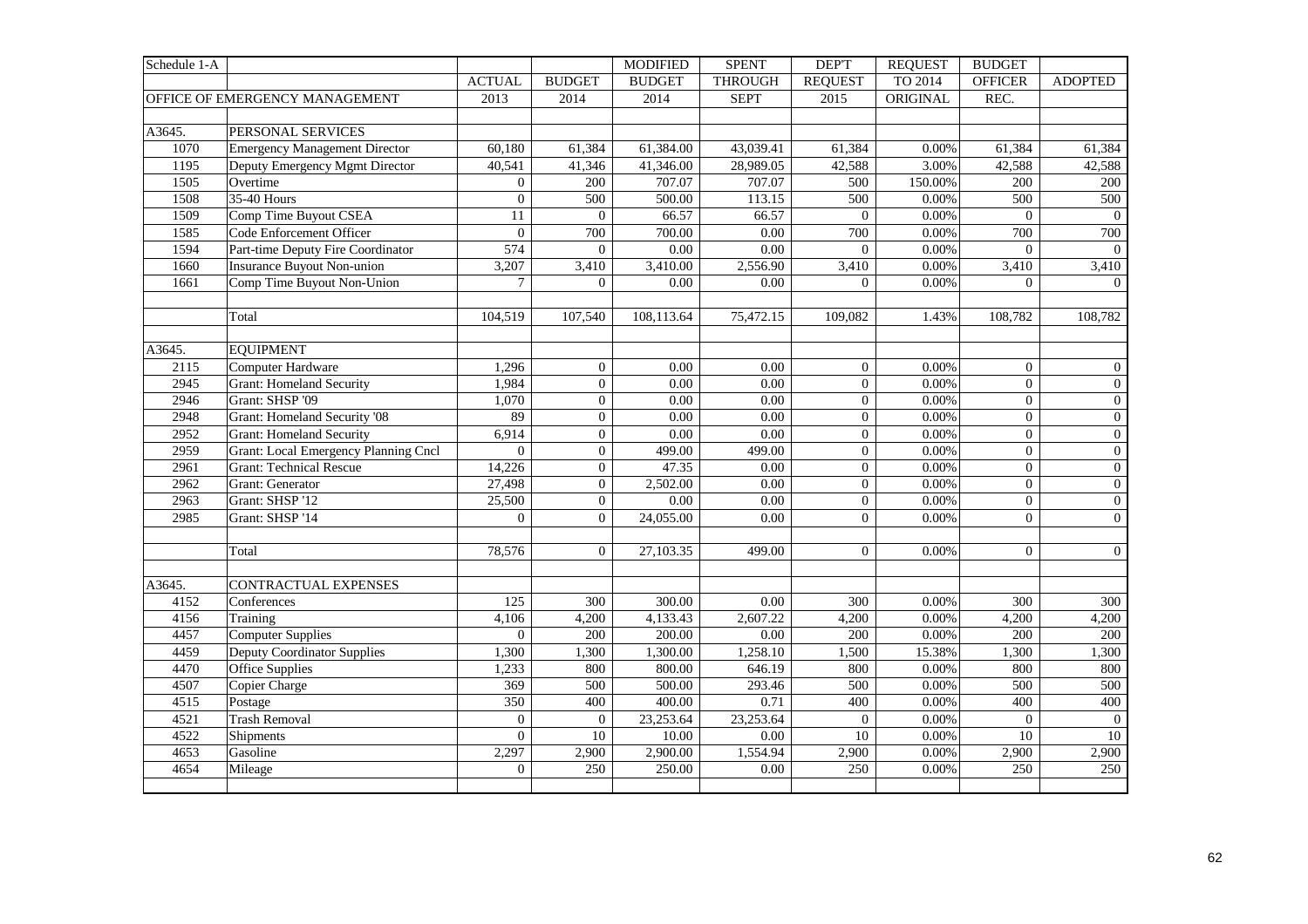| Schedule 1-A |                                             |               |                  | <b>MODIFIED</b> | <b>SPENT</b>   | DEP'T          | <b>REQUEST</b> | <b>BUDGET</b>  |                |
|--------------|---------------------------------------------|---------------|------------------|-----------------|----------------|----------------|----------------|----------------|----------------|
|              |                                             | <b>ACTUAL</b> | <b>BUDGET</b>    | <b>BUDGET</b>   | <b>THROUGH</b> | <b>REQUEST</b> | TO 2014        | <b>OFFICER</b> | <b>ADOPTED</b> |
|              |                                             | 2013          | 2014             | 2014            | <b>SEPT</b>    | 2015           | ORIGINAL       | REC.           |                |
| A3645.       | CONTRACTUAL EXPENSES CON'T                  |               |                  |                 |                |                |                |                |                |
| 4660         | <b>Travel Expenses</b>                      | 744           | 500              | 500.00          | 33.04          | 500            | 0.00%          | 500            | 500            |
| 4661         | Vehicle Parts/Maintenance/Repairs           | 1,039         | 1,100            | 1,100.00        | 628.42         | 1,100          | 0.00%          | 1,100          | 1,100          |
| 4676         | <b>Utilities: Cellular Services</b>         | 633           | 725              | 725.00          | 473.24         | 725            | 0.00%          | 725            | 725            |
| 4682         | Utilities: Telephone/Fax                    | 1,726         | 1,600            | 1,600.00        | 1,402.80       | 1,600          | 0.00%          | 1,600          | 1,600          |
| 4704         | <b>Breathing Air System</b>                 | 2.500         | 3,000            | 3,000.00        | 2,461.00       | 3,500          | 16.67%         | 3,500          | 3,500          |
| 4714         | Fire Investigation Team                     | 1,788         | 1,800            | 1,800.00        | 0.00           | 1,800          | 0.00%          | 1,800          | 1,800          |
| 4715         | Fire Prevention                             | 898           | 1,300            | 1,300.00        | 497.00         | 1,300          | 0.00%          | 1,300          | 1,300          |
| 4716         | Fire Safety Instructors                     | 2,617         | 3,000            | 2,492.93        | 721.00         | 3,000          | 0.00%          | 3,000          | 3,000          |
| 4734         | Radio Parts/Maintenance                     | 1,913         | 2,100            | 2,100.00        | 1,224.38       | 2,400          | 14.29%         | 2,100          | 2,100          |
| 4774         | <b>Pump Testing</b>                         | 1,860         | 2,000            | 2,000.00        | 0.00           | 2,000          | 0.00%          | 2,000          | 2,000          |
| 4907         | <b>Dues</b>                                 | 175           | 175              | 175.00          | 175.00         | 175            | 0.00%          | 175            | 175            |
| 4916         | Publications                                | 102           | 150              | 150.00          | 22.90          | 150            | 0.00%          | 150            | 150            |
| 4959         | <b>Grant: Local Emergency Planning Cncl</b> | 408           | $\boldsymbol{0}$ | 7,913.38        | 400.66         | $\overline{0}$ | 0.00%          | $\mathbf{0}$   | $\overline{0}$ |
| 4983         | <b>Grant: Technical Rescue</b>              | $\Omega$      | $\overline{0}$   | 1.000.00        | 0.00           | $\overline{0}$ | 0.00%          | $\Omega$       | $\overline{0}$ |
| 4984         | <b>Grant: Disaster Planning</b>             | 40            | $\theta$         | 10.10           | 10.10          | $\Omega$       | 0.00%          | $\Omega$       | $\overline{0}$ |
| 4985         | Grant: SHSP '14                             | $\theta$      | $\Omega$         | 5,945.00        | 0.00           | $\Omega$       | 0.00%          | $\mathbf{0}$   | $\Omega$       |
|              |                                             |               |                  |                 |                |                |                |                |                |
|              | Total                                       | 26,221        | 28,310           | 65,858.48       | 37,663.80      | 29,310         | 3.53%          | 28,810         | 28,810         |
|              |                                             |               |                  |                 |                |                |                |                |                |
| A3645.       | <b>EMPLOYEE BENEFITS</b>                    |               |                  |                 |                |                |                |                |                |
| 8100         | FICA/Medicare                               | 7,846         | 8,221            | 8,221.00        | 5,655.21       | 8,355          | 1.63%          | 8,355          | 8,355          |
| 8303         | Medical Insurance CSEA                      | 6,050         | 6,433            | 6,433.00        | 4,824.45       | 6,851          | 6.50%          | 6,851          | 6,851          |
|              |                                             |               |                  |                 |                |                |                |                |                |
|              | Total                                       | 13,896        | 14,654           | 14,654.00       | 10,479.66      | 15,206         | 3.77%          | 15,206         | 15,206         |
|              |                                             |               |                  |                 |                |                |                |                |                |
| A3645.0      | <b>TOTAL</b>                                | 223,212       | 150,504          | 215,729.47      | 124,114.61     | 153,598        | 2.06%          | 152,798        | 152,798        |
|              |                                             |               |                  |                 |                |                |                |                |                |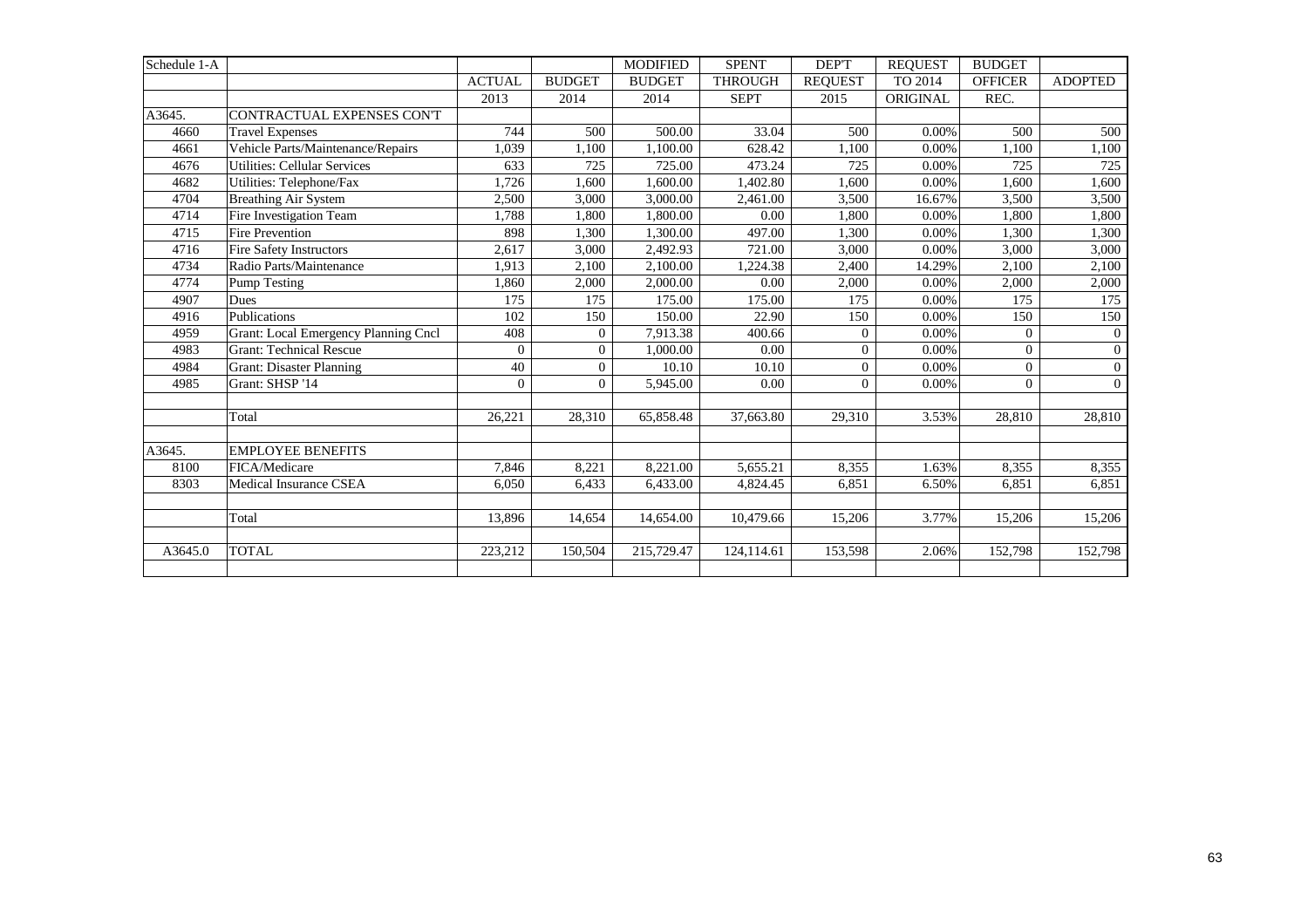| Schedule 1-A    |                                       |               |                | <b>MODIFIED</b> | <b>SPENT</b>   | DEP'T          | <b>REQUEST</b> | <b>BUDGET</b>  |                |
|-----------------|---------------------------------------|---------------|----------------|-----------------|----------------|----------------|----------------|----------------|----------------|
|                 |                                       | <b>ACTUAL</b> | <b>BUDGET</b>  | <b>BUDGET</b>   | <b>THROUGH</b> | <b>REQUEST</b> | TO 2014        | <b>OFFICER</b> | <b>ADOPTED</b> |
|                 |                                       | 2013          | 2014           | 2014            | <b>SEPT</b>    | 2015           | ORIGINAL       | REC.           |                |
|                 | OFFICE OF EMERGENCY MANAGEMENT        |               |                |                 |                |                |                |                |                |
|                 |                                       |               |                |                 |                |                |                |                |                |
| <b>REVENUE:</b> | A3089 State Aid Other                 | 710           | $\Omega$       | 0.00            | 0.00           | $\Omega$       | 0.00%          | $\Omega$       | $\overline{0}$ |
|                 | A3306 State Aid - Homeland Security   | 77,280        | 0              | 0.00            | 0.00           | $\Omega$       | 0.00%          | $\Omega$       | $\overline{0}$ |
|                 | A4305 Federal Aid -T839335            | 1,893         | $\overline{0}$ | 0.00            | 10,615.50      | $\Omega$       | 0.00%          | $\Omega$       | $\overline{0}$ |
|                 | A4307.002 Federal Aid-T974730         | $\Omega$      | $\overline{0}$ | 11,971.83       | 0.00           | $\Omega$       | 0.00%          | $\Omega$       | $\overline{0}$ |
|                 | A4307.004 Federal Aid-T974740         | $\theta$      | $\theta$       | 30,000          | $\theta$       | $\Omega$       | $\overline{0}$ | $\overline{0}$ | $\mathbf{0}$   |
|                 |                                       |               |                |                 |                |                |                |                |                |
|                 | <b>Total Revenue</b>                  | 79,883        | $\overline{0}$ | 41,971.83       | 10,615.50      | $\Omega$       | 0.00%          | $\overline{0}$ | $\overline{0}$ |
|                 |                                       |               |                |                 |                |                |                |                |                |
|                 | <b>Total Net County Cost</b>          | 143,329       | 150,504        | 173,757.64      | 113,499.11     | 153,598        | 2.06%          | 152,798        | 152,798        |
|                 |                                       |               |                |                 |                |                |                |                |                |
|                 | Percent Revenue                       | 35.79%        | 0.00%          | 19.46%          | 8.55%          | 0.00%          | 0.00%          | 0.00%          | $0.00\%$       |
|                 |                                       |               |                |                 |                |                |                |                |                |
|                 | TOTAL PUBLIC SAFETY                   | 8,727,852     | 8,872,655      | 9,530,015.89    | 6,310,113.33   | 9,005,631      | 1.50%          | 9,004,003      | 8,986,782      |
|                 |                                       |               |                |                 |                |                |                |                |                |
|                 | Total Revenue - Public Safety         | 1,265,286     | 1,147,001      | 1,740,320.49    | 751,826.84     | 1,135,129      | $-1.04%$       | 1,135,129      | 1,138,629      |
|                 | Net Public Safety                     | 7,462,566     | 7,725,654      | 7,789,695.40    | 5,558,286.49   | 7,870,502      | 1.87%          | 7,868,874      | 7,848,153      |
|                 | Total Percent Revenue - Public Safety | 14.50%        | 12.93%         | 18.26%          | 11.91%         | 12.60%         | $-2.50%$       | 12.61%         | 12.67%         |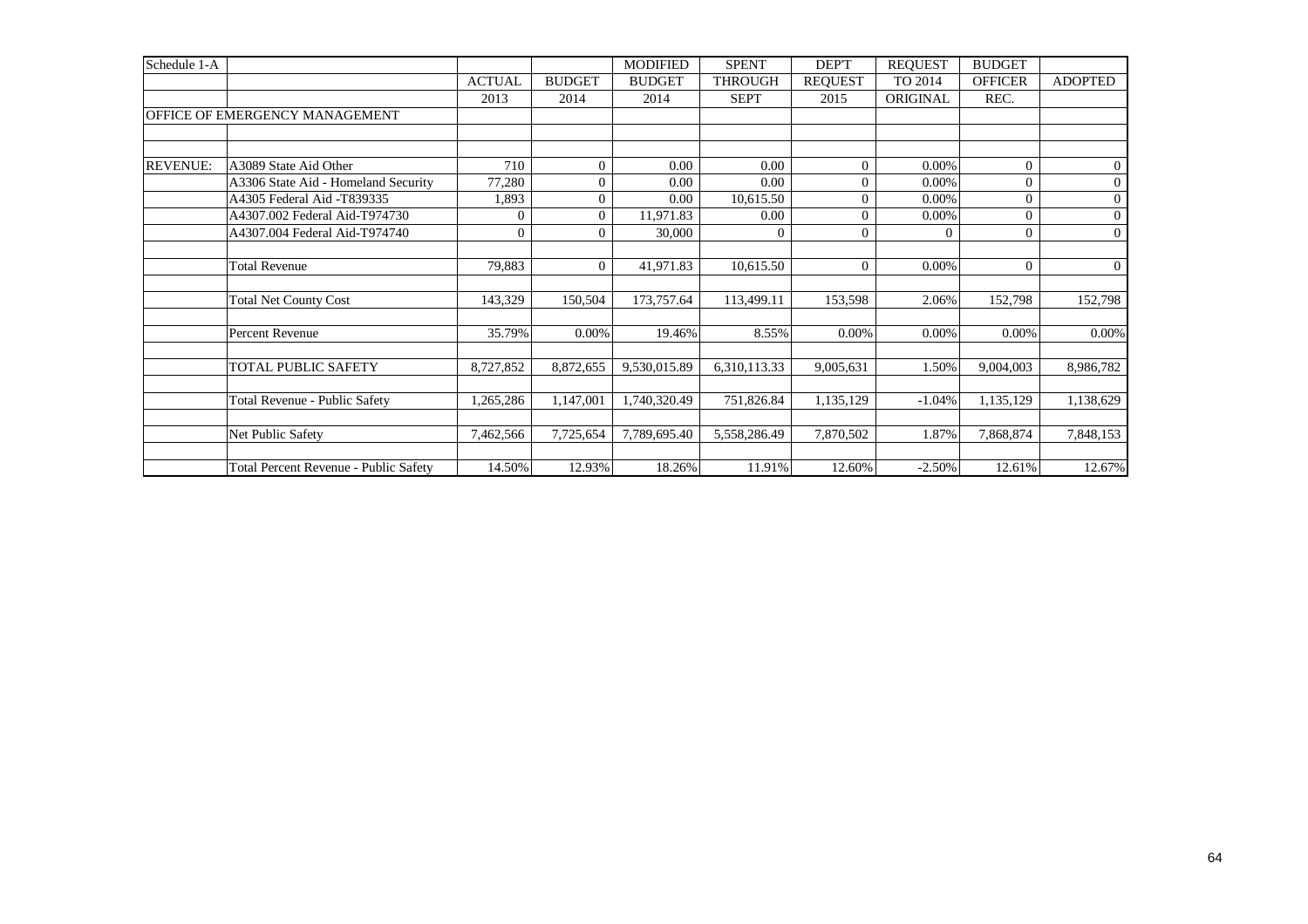| TO 2014<br><b>ACTUAL</b><br><b>BUDGET</b><br><b>BUDGET</b><br><b>THROUGH</b><br><b>REQUEST</b><br><b>OFFICER</b><br><b>ADOPTED</b><br><b>HEALTH</b><br><b>SEPT</b><br>ORIGINAL<br>REC.<br>2013<br>2014<br>2014<br>2015<br>PUBLIC HEALTH<br>A4010.<br>PERSONAL SERVICES<br>1065<br>Director of Patient Services<br>65,189<br>66,493.00<br>46,621.43<br>66,493<br>66,493<br>66,493<br>0.00%<br>66,493<br>1149<br>40,445<br>40,445.00<br>28,358.00<br>40,445<br>0.00%<br>40,445<br>Senior Administrative Assistant<br>39,651<br>40,445<br>1151<br>$\overline{53,174}$<br>53,174.00<br>37,282.95<br>53,174<br>0.00%<br>Supervising Public Health Nurse<br>52,131<br>53,174<br>53,174<br>1200<br><b>Account Clerk Typist</b><br>29,590.00<br>20,670.96<br>30,977<br>28,491<br>29,590<br>4.69%<br>30,977<br>30,977<br>1271<br>Sr. Account Clerk Typist<br>36,924<br>34,311<br>35,135<br>35,135.00<br>24,543.96<br>5.09%<br>36,924<br>36,924<br>Emergency Medical Service Coord.<br>1300<br>35,316<br>36,029.00<br>25,261.32<br>37,107<br>2.99%<br>37,107<br>37,107<br>36,029<br>1320<br><b>Public Health Educator</b><br>50,133<br>51,138<br>51,138.00<br>35,855.21<br>52,673<br>3.00%<br>52,673<br>52,673<br>1330<br>51,796<br><b>Public Health Nurse</b><br>49,876<br>49,876.00<br>34,849.73<br>3.85%<br>51,796<br>47,960<br>51,796<br>1332<br>51,924.00<br>36,406.06<br>53,477<br>2.99%<br>Public Health Nurse<br>50,686<br>51,924<br>53,477<br>53,477<br>1333<br>50,900<br>$\overline{51,924}$<br>36,406.03<br>53,477<br>2.99%<br>53,477<br><b>Public Health Nurse</b><br>51,924.00<br>53,477<br>1334<br>49,292<br>50,280.00<br>31,400.32<br>49,895<br>$-0.77%$<br>49,895<br>Public Health Nurse<br>50,280<br>49,895<br>1340<br>47,584<br>47,584.00<br>33,203.52<br>49,823<br>4.71%<br>49,823<br>49,823<br><b>Registered Nurse</b><br>45,624<br>1343<br><b>Registered Nurse</b><br>10,074<br>0.00<br>0.00<br>0.00%<br>$\Omega$<br>$\mathbf{0}$<br>$\Omega$<br>$\overline{0}$<br>1349<br><b>Licensed Practical Nurse</b><br>39,610<br>$\overline{39,610}$<br>37,709<br>38,459<br>38,459.00<br>26,965.10<br>2.99%<br>39,610<br>1502<br>$\Omega$<br>59.16<br>59.16<br>0.00%<br>Holiday Overtime CSEA<br>$\Omega$<br>64<br>64<br>64<br>1504<br>$\overline{5,000.00}$<br>3,706.80<br>5,050<br>5,050<br>On Call<br>4,394<br>5,000<br>1.00%<br>5,050<br>1505<br>802<br>940.84<br>Overtime<br>1,000<br>1,005.72<br>1,000<br>$0.00\%$<br>1,000<br>1,000<br>1,107.00<br>1506<br>Phone Work<br>1,400<br>2,500<br>2,478.72<br>2,000<br>$-20.00\%$<br>2,000<br>2,000<br>1508<br>35 - 40 Hours<br>5,000<br>5,000.00<br>1,081.67<br>2,500<br>2,500<br>2,966<br>$-50.00\%$<br>2,500<br>1509<br>Comp Time Buyout CSEA<br>200<br>150.39<br>150.39<br>200<br>0.00%<br>200<br>200<br>154<br>$\frac{1510}{25}$<br><b>Clothing Allowance</b><br>1,750<br>1,750<br>1,750.00<br>0.00<br>1,750<br>1,750<br>0.00%<br>1,750<br>1660<br><b>Insurance Buyout Non-Union</b><br>2,556.90<br>3,207<br>3,410<br>3,410.00<br>3,410<br>$0.00\%$<br>3,410<br>3,410<br>1661<br>Comp Time Buyout Non-Union<br>570.89<br>570.89<br>$-100.00\%$<br>427<br>500<br>$\overline{0}$<br>$\Omega$<br>$\overline{0}$<br>612,567<br>621,411<br>621,411.00<br>428,063.12<br>631,845<br>631,845<br>631,845<br>Total<br>1.68%<br>A4010.<br><b>EQUIPMENT</b><br>2115<br>0.00<br>$\overline{0}$<br>$\Omega$<br>$\overline{0}$<br>Computer Hardware<br>2,294<br>1,100<br>1,100.00<br>$-100.00\%$<br>$\overline{0}$<br>Total<br>2,294<br>1,100<br>1,100.00<br>0.00<br>$\overline{0}$<br>$-100.00\%$<br>$\overline{0}$<br>A4010.<br><b>CONTRACTUAL EXPENSES</b><br>4001<br><b>Accounting Services</b><br>11,000<br>7,000<br>7,000.00<br>0.00<br>7,000<br>0.00%<br>7,000<br>7,000<br>4015<br><b>Cost Allocation</b><br>$\Omega$<br>2,261.00<br>2,260.20<br>$\overline{0}$<br>0.00%<br>$\mathbf{0}$<br>$\mathbf{0}$<br>4035<br>2,000<br>2,000<br>2,000<br>Physician<br>2,000<br>2,000.00<br>1,500.03<br>$0.00\%$<br>2,000<br>4073<br>Mgmt Contract/Services Agreement<br>0.00%<br>7,906<br>0.00<br>0.00<br>$\overline{0}$<br>$\overline{0}$<br>$\mathbf{0}$<br>$\overline{0}$<br>0.00<br>0.00<br>$\overline{0}$<br>0.00%<br>$\overline{0}$<br>$\boldsymbol{0}$<br>4101<br>Comm. Health Worker (Case Mgt Team)<br>22,056<br>$\overline{0}$ | Schedule 1-A |  | <b>MODIFIED</b> | <b>SPENT</b> | <b>DEPT</b> | <b>REQUEST</b> | <b>BUDGET</b> |  |
|-------------------------------------------------------------------------------------------------------------------------------------------------------------------------------------------------------------------------------------------------------------------------------------------------------------------------------------------------------------------------------------------------------------------------------------------------------------------------------------------------------------------------------------------------------------------------------------------------------------------------------------------------------------------------------------------------------------------------------------------------------------------------------------------------------------------------------------------------------------------------------------------------------------------------------------------------------------------------------------------------------------------------------------------------------------------------------------------------------------------------------------------------------------------------------------------------------------------------------------------------------------------------------------------------------------------------------------------------------------------------------------------------------------------------------------------------------------------------------------------------------------------------------------------------------------------------------------------------------------------------------------------------------------------------------------------------------------------------------------------------------------------------------------------------------------------------------------------------------------------------------------------------------------------------------------------------------------------------------------------------------------------------------------------------------------------------------------------------------------------------------------------------------------------------------------------------------------------------------------------------------------------------------------------------------------------------------------------------------------------------------------------------------------------------------------------------------------------------------------------------------------------------------------------------------------------------------------------------------------------------------------------------------------------------------------------------------------------------------------------------------------------------------------------------------------------------------------------------------------------------------------------------------------------------------------------------------------------------------------------------------------------------------------------------------------------------------------------------------------------------------------------------------------------------------------------------------------------------------------------------------------------------------------------------------------------------------------------------------------------------------------------------------------------------------------------------------------------------------------------------------------------------------------------------------------------------------------------------------------------------------------------------------------------------------------------------------------------------------------------------------------------------------------------------------------------------------------------------------------------------------------------------------------------------------------------------------------------------------------------------------------------------------------------------------------------------------------------------------------------------------------------------------------------------------------------------------------------------------------------------------------------------------|--------------|--|-----------------|--------------|-------------|----------------|---------------|--|
|                                                                                                                                                                                                                                                                                                                                                                                                                                                                                                                                                                                                                                                                                                                                                                                                                                                                                                                                                                                                                                                                                                                                                                                                                                                                                                                                                                                                                                                                                                                                                                                                                                                                                                                                                                                                                                                                                                                                                                                                                                                                                                                                                                                                                                                                                                                                                                                                                                                                                                                                                                                                                                                                                                                                                                                                                                                                                                                                                                                                                                                                                                                                                                                                                                                                                                                                                                                                                                                                                                                                                                                                                                                                                                                                                                                                                                                                                                                                                                                                                                                                                                                                                                                                                                                                               |              |  |                 |              |             |                |               |  |
|                                                                                                                                                                                                                                                                                                                                                                                                                                                                                                                                                                                                                                                                                                                                                                                                                                                                                                                                                                                                                                                                                                                                                                                                                                                                                                                                                                                                                                                                                                                                                                                                                                                                                                                                                                                                                                                                                                                                                                                                                                                                                                                                                                                                                                                                                                                                                                                                                                                                                                                                                                                                                                                                                                                                                                                                                                                                                                                                                                                                                                                                                                                                                                                                                                                                                                                                                                                                                                                                                                                                                                                                                                                                                                                                                                                                                                                                                                                                                                                                                                                                                                                                                                                                                                                                               |              |  |                 |              |             |                |               |  |
|                                                                                                                                                                                                                                                                                                                                                                                                                                                                                                                                                                                                                                                                                                                                                                                                                                                                                                                                                                                                                                                                                                                                                                                                                                                                                                                                                                                                                                                                                                                                                                                                                                                                                                                                                                                                                                                                                                                                                                                                                                                                                                                                                                                                                                                                                                                                                                                                                                                                                                                                                                                                                                                                                                                                                                                                                                                                                                                                                                                                                                                                                                                                                                                                                                                                                                                                                                                                                                                                                                                                                                                                                                                                                                                                                                                                                                                                                                                                                                                                                                                                                                                                                                                                                                                                               |              |  |                 |              |             |                |               |  |
|                                                                                                                                                                                                                                                                                                                                                                                                                                                                                                                                                                                                                                                                                                                                                                                                                                                                                                                                                                                                                                                                                                                                                                                                                                                                                                                                                                                                                                                                                                                                                                                                                                                                                                                                                                                                                                                                                                                                                                                                                                                                                                                                                                                                                                                                                                                                                                                                                                                                                                                                                                                                                                                                                                                                                                                                                                                                                                                                                                                                                                                                                                                                                                                                                                                                                                                                                                                                                                                                                                                                                                                                                                                                                                                                                                                                                                                                                                                                                                                                                                                                                                                                                                                                                                                                               |              |  |                 |              |             |                |               |  |
|                                                                                                                                                                                                                                                                                                                                                                                                                                                                                                                                                                                                                                                                                                                                                                                                                                                                                                                                                                                                                                                                                                                                                                                                                                                                                                                                                                                                                                                                                                                                                                                                                                                                                                                                                                                                                                                                                                                                                                                                                                                                                                                                                                                                                                                                                                                                                                                                                                                                                                                                                                                                                                                                                                                                                                                                                                                                                                                                                                                                                                                                                                                                                                                                                                                                                                                                                                                                                                                                                                                                                                                                                                                                                                                                                                                                                                                                                                                                                                                                                                                                                                                                                                                                                                                                               |              |  |                 |              |             |                |               |  |
|                                                                                                                                                                                                                                                                                                                                                                                                                                                                                                                                                                                                                                                                                                                                                                                                                                                                                                                                                                                                                                                                                                                                                                                                                                                                                                                                                                                                                                                                                                                                                                                                                                                                                                                                                                                                                                                                                                                                                                                                                                                                                                                                                                                                                                                                                                                                                                                                                                                                                                                                                                                                                                                                                                                                                                                                                                                                                                                                                                                                                                                                                                                                                                                                                                                                                                                                                                                                                                                                                                                                                                                                                                                                                                                                                                                                                                                                                                                                                                                                                                                                                                                                                                                                                                                                               |              |  |                 |              |             |                |               |  |
|                                                                                                                                                                                                                                                                                                                                                                                                                                                                                                                                                                                                                                                                                                                                                                                                                                                                                                                                                                                                                                                                                                                                                                                                                                                                                                                                                                                                                                                                                                                                                                                                                                                                                                                                                                                                                                                                                                                                                                                                                                                                                                                                                                                                                                                                                                                                                                                                                                                                                                                                                                                                                                                                                                                                                                                                                                                                                                                                                                                                                                                                                                                                                                                                                                                                                                                                                                                                                                                                                                                                                                                                                                                                                                                                                                                                                                                                                                                                                                                                                                                                                                                                                                                                                                                                               |              |  |                 |              |             |                |               |  |
|                                                                                                                                                                                                                                                                                                                                                                                                                                                                                                                                                                                                                                                                                                                                                                                                                                                                                                                                                                                                                                                                                                                                                                                                                                                                                                                                                                                                                                                                                                                                                                                                                                                                                                                                                                                                                                                                                                                                                                                                                                                                                                                                                                                                                                                                                                                                                                                                                                                                                                                                                                                                                                                                                                                                                                                                                                                                                                                                                                                                                                                                                                                                                                                                                                                                                                                                                                                                                                                                                                                                                                                                                                                                                                                                                                                                                                                                                                                                                                                                                                                                                                                                                                                                                                                                               |              |  |                 |              |             |                |               |  |
|                                                                                                                                                                                                                                                                                                                                                                                                                                                                                                                                                                                                                                                                                                                                                                                                                                                                                                                                                                                                                                                                                                                                                                                                                                                                                                                                                                                                                                                                                                                                                                                                                                                                                                                                                                                                                                                                                                                                                                                                                                                                                                                                                                                                                                                                                                                                                                                                                                                                                                                                                                                                                                                                                                                                                                                                                                                                                                                                                                                                                                                                                                                                                                                                                                                                                                                                                                                                                                                                                                                                                                                                                                                                                                                                                                                                                                                                                                                                                                                                                                                                                                                                                                                                                                                                               |              |  |                 |              |             |                |               |  |
|                                                                                                                                                                                                                                                                                                                                                                                                                                                                                                                                                                                                                                                                                                                                                                                                                                                                                                                                                                                                                                                                                                                                                                                                                                                                                                                                                                                                                                                                                                                                                                                                                                                                                                                                                                                                                                                                                                                                                                                                                                                                                                                                                                                                                                                                                                                                                                                                                                                                                                                                                                                                                                                                                                                                                                                                                                                                                                                                                                                                                                                                                                                                                                                                                                                                                                                                                                                                                                                                                                                                                                                                                                                                                                                                                                                                                                                                                                                                                                                                                                                                                                                                                                                                                                                                               |              |  |                 |              |             |                |               |  |
|                                                                                                                                                                                                                                                                                                                                                                                                                                                                                                                                                                                                                                                                                                                                                                                                                                                                                                                                                                                                                                                                                                                                                                                                                                                                                                                                                                                                                                                                                                                                                                                                                                                                                                                                                                                                                                                                                                                                                                                                                                                                                                                                                                                                                                                                                                                                                                                                                                                                                                                                                                                                                                                                                                                                                                                                                                                                                                                                                                                                                                                                                                                                                                                                                                                                                                                                                                                                                                                                                                                                                                                                                                                                                                                                                                                                                                                                                                                                                                                                                                                                                                                                                                                                                                                                               |              |  |                 |              |             |                |               |  |
|                                                                                                                                                                                                                                                                                                                                                                                                                                                                                                                                                                                                                                                                                                                                                                                                                                                                                                                                                                                                                                                                                                                                                                                                                                                                                                                                                                                                                                                                                                                                                                                                                                                                                                                                                                                                                                                                                                                                                                                                                                                                                                                                                                                                                                                                                                                                                                                                                                                                                                                                                                                                                                                                                                                                                                                                                                                                                                                                                                                                                                                                                                                                                                                                                                                                                                                                                                                                                                                                                                                                                                                                                                                                                                                                                                                                                                                                                                                                                                                                                                                                                                                                                                                                                                                                               |              |  |                 |              |             |                |               |  |
|                                                                                                                                                                                                                                                                                                                                                                                                                                                                                                                                                                                                                                                                                                                                                                                                                                                                                                                                                                                                                                                                                                                                                                                                                                                                                                                                                                                                                                                                                                                                                                                                                                                                                                                                                                                                                                                                                                                                                                                                                                                                                                                                                                                                                                                                                                                                                                                                                                                                                                                                                                                                                                                                                                                                                                                                                                                                                                                                                                                                                                                                                                                                                                                                                                                                                                                                                                                                                                                                                                                                                                                                                                                                                                                                                                                                                                                                                                                                                                                                                                                                                                                                                                                                                                                                               |              |  |                 |              |             |                |               |  |
|                                                                                                                                                                                                                                                                                                                                                                                                                                                                                                                                                                                                                                                                                                                                                                                                                                                                                                                                                                                                                                                                                                                                                                                                                                                                                                                                                                                                                                                                                                                                                                                                                                                                                                                                                                                                                                                                                                                                                                                                                                                                                                                                                                                                                                                                                                                                                                                                                                                                                                                                                                                                                                                                                                                                                                                                                                                                                                                                                                                                                                                                                                                                                                                                                                                                                                                                                                                                                                                                                                                                                                                                                                                                                                                                                                                                                                                                                                                                                                                                                                                                                                                                                                                                                                                                               |              |  |                 |              |             |                |               |  |
|                                                                                                                                                                                                                                                                                                                                                                                                                                                                                                                                                                                                                                                                                                                                                                                                                                                                                                                                                                                                                                                                                                                                                                                                                                                                                                                                                                                                                                                                                                                                                                                                                                                                                                                                                                                                                                                                                                                                                                                                                                                                                                                                                                                                                                                                                                                                                                                                                                                                                                                                                                                                                                                                                                                                                                                                                                                                                                                                                                                                                                                                                                                                                                                                                                                                                                                                                                                                                                                                                                                                                                                                                                                                                                                                                                                                                                                                                                                                                                                                                                                                                                                                                                                                                                                                               |              |  |                 |              |             |                |               |  |
|                                                                                                                                                                                                                                                                                                                                                                                                                                                                                                                                                                                                                                                                                                                                                                                                                                                                                                                                                                                                                                                                                                                                                                                                                                                                                                                                                                                                                                                                                                                                                                                                                                                                                                                                                                                                                                                                                                                                                                                                                                                                                                                                                                                                                                                                                                                                                                                                                                                                                                                                                                                                                                                                                                                                                                                                                                                                                                                                                                                                                                                                                                                                                                                                                                                                                                                                                                                                                                                                                                                                                                                                                                                                                                                                                                                                                                                                                                                                                                                                                                                                                                                                                                                                                                                                               |              |  |                 |              |             |                |               |  |
|                                                                                                                                                                                                                                                                                                                                                                                                                                                                                                                                                                                                                                                                                                                                                                                                                                                                                                                                                                                                                                                                                                                                                                                                                                                                                                                                                                                                                                                                                                                                                                                                                                                                                                                                                                                                                                                                                                                                                                                                                                                                                                                                                                                                                                                                                                                                                                                                                                                                                                                                                                                                                                                                                                                                                                                                                                                                                                                                                                                                                                                                                                                                                                                                                                                                                                                                                                                                                                                                                                                                                                                                                                                                                                                                                                                                                                                                                                                                                                                                                                                                                                                                                                                                                                                                               |              |  |                 |              |             |                |               |  |
|                                                                                                                                                                                                                                                                                                                                                                                                                                                                                                                                                                                                                                                                                                                                                                                                                                                                                                                                                                                                                                                                                                                                                                                                                                                                                                                                                                                                                                                                                                                                                                                                                                                                                                                                                                                                                                                                                                                                                                                                                                                                                                                                                                                                                                                                                                                                                                                                                                                                                                                                                                                                                                                                                                                                                                                                                                                                                                                                                                                                                                                                                                                                                                                                                                                                                                                                                                                                                                                                                                                                                                                                                                                                                                                                                                                                                                                                                                                                                                                                                                                                                                                                                                                                                                                                               |              |  |                 |              |             |                |               |  |
|                                                                                                                                                                                                                                                                                                                                                                                                                                                                                                                                                                                                                                                                                                                                                                                                                                                                                                                                                                                                                                                                                                                                                                                                                                                                                                                                                                                                                                                                                                                                                                                                                                                                                                                                                                                                                                                                                                                                                                                                                                                                                                                                                                                                                                                                                                                                                                                                                                                                                                                                                                                                                                                                                                                                                                                                                                                                                                                                                                                                                                                                                                                                                                                                                                                                                                                                                                                                                                                                                                                                                                                                                                                                                                                                                                                                                                                                                                                                                                                                                                                                                                                                                                                                                                                                               |              |  |                 |              |             |                |               |  |
|                                                                                                                                                                                                                                                                                                                                                                                                                                                                                                                                                                                                                                                                                                                                                                                                                                                                                                                                                                                                                                                                                                                                                                                                                                                                                                                                                                                                                                                                                                                                                                                                                                                                                                                                                                                                                                                                                                                                                                                                                                                                                                                                                                                                                                                                                                                                                                                                                                                                                                                                                                                                                                                                                                                                                                                                                                                                                                                                                                                                                                                                                                                                                                                                                                                                                                                                                                                                                                                                                                                                                                                                                                                                                                                                                                                                                                                                                                                                                                                                                                                                                                                                                                                                                                                                               |              |  |                 |              |             |                |               |  |
|                                                                                                                                                                                                                                                                                                                                                                                                                                                                                                                                                                                                                                                                                                                                                                                                                                                                                                                                                                                                                                                                                                                                                                                                                                                                                                                                                                                                                                                                                                                                                                                                                                                                                                                                                                                                                                                                                                                                                                                                                                                                                                                                                                                                                                                                                                                                                                                                                                                                                                                                                                                                                                                                                                                                                                                                                                                                                                                                                                                                                                                                                                                                                                                                                                                                                                                                                                                                                                                                                                                                                                                                                                                                                                                                                                                                                                                                                                                                                                                                                                                                                                                                                                                                                                                                               |              |  |                 |              |             |                |               |  |
|                                                                                                                                                                                                                                                                                                                                                                                                                                                                                                                                                                                                                                                                                                                                                                                                                                                                                                                                                                                                                                                                                                                                                                                                                                                                                                                                                                                                                                                                                                                                                                                                                                                                                                                                                                                                                                                                                                                                                                                                                                                                                                                                                                                                                                                                                                                                                                                                                                                                                                                                                                                                                                                                                                                                                                                                                                                                                                                                                                                                                                                                                                                                                                                                                                                                                                                                                                                                                                                                                                                                                                                                                                                                                                                                                                                                                                                                                                                                                                                                                                                                                                                                                                                                                                                                               |              |  |                 |              |             |                |               |  |
|                                                                                                                                                                                                                                                                                                                                                                                                                                                                                                                                                                                                                                                                                                                                                                                                                                                                                                                                                                                                                                                                                                                                                                                                                                                                                                                                                                                                                                                                                                                                                                                                                                                                                                                                                                                                                                                                                                                                                                                                                                                                                                                                                                                                                                                                                                                                                                                                                                                                                                                                                                                                                                                                                                                                                                                                                                                                                                                                                                                                                                                                                                                                                                                                                                                                                                                                                                                                                                                                                                                                                                                                                                                                                                                                                                                                                                                                                                                                                                                                                                                                                                                                                                                                                                                                               |              |  |                 |              |             |                |               |  |
|                                                                                                                                                                                                                                                                                                                                                                                                                                                                                                                                                                                                                                                                                                                                                                                                                                                                                                                                                                                                                                                                                                                                                                                                                                                                                                                                                                                                                                                                                                                                                                                                                                                                                                                                                                                                                                                                                                                                                                                                                                                                                                                                                                                                                                                                                                                                                                                                                                                                                                                                                                                                                                                                                                                                                                                                                                                                                                                                                                                                                                                                                                                                                                                                                                                                                                                                                                                                                                                                                                                                                                                                                                                                                                                                                                                                                                                                                                                                                                                                                                                                                                                                                                                                                                                                               |              |  |                 |              |             |                |               |  |
|                                                                                                                                                                                                                                                                                                                                                                                                                                                                                                                                                                                                                                                                                                                                                                                                                                                                                                                                                                                                                                                                                                                                                                                                                                                                                                                                                                                                                                                                                                                                                                                                                                                                                                                                                                                                                                                                                                                                                                                                                                                                                                                                                                                                                                                                                                                                                                                                                                                                                                                                                                                                                                                                                                                                                                                                                                                                                                                                                                                                                                                                                                                                                                                                                                                                                                                                                                                                                                                                                                                                                                                                                                                                                                                                                                                                                                                                                                                                                                                                                                                                                                                                                                                                                                                                               |              |  |                 |              |             |                |               |  |
|                                                                                                                                                                                                                                                                                                                                                                                                                                                                                                                                                                                                                                                                                                                                                                                                                                                                                                                                                                                                                                                                                                                                                                                                                                                                                                                                                                                                                                                                                                                                                                                                                                                                                                                                                                                                                                                                                                                                                                                                                                                                                                                                                                                                                                                                                                                                                                                                                                                                                                                                                                                                                                                                                                                                                                                                                                                                                                                                                                                                                                                                                                                                                                                                                                                                                                                                                                                                                                                                                                                                                                                                                                                                                                                                                                                                                                                                                                                                                                                                                                                                                                                                                                                                                                                                               |              |  |                 |              |             |                |               |  |
|                                                                                                                                                                                                                                                                                                                                                                                                                                                                                                                                                                                                                                                                                                                                                                                                                                                                                                                                                                                                                                                                                                                                                                                                                                                                                                                                                                                                                                                                                                                                                                                                                                                                                                                                                                                                                                                                                                                                                                                                                                                                                                                                                                                                                                                                                                                                                                                                                                                                                                                                                                                                                                                                                                                                                                                                                                                                                                                                                                                                                                                                                                                                                                                                                                                                                                                                                                                                                                                                                                                                                                                                                                                                                                                                                                                                                                                                                                                                                                                                                                                                                                                                                                                                                                                                               |              |  |                 |              |             |                |               |  |
|                                                                                                                                                                                                                                                                                                                                                                                                                                                                                                                                                                                                                                                                                                                                                                                                                                                                                                                                                                                                                                                                                                                                                                                                                                                                                                                                                                                                                                                                                                                                                                                                                                                                                                                                                                                                                                                                                                                                                                                                                                                                                                                                                                                                                                                                                                                                                                                                                                                                                                                                                                                                                                                                                                                                                                                                                                                                                                                                                                                                                                                                                                                                                                                                                                                                                                                                                                                                                                                                                                                                                                                                                                                                                                                                                                                                                                                                                                                                                                                                                                                                                                                                                                                                                                                                               |              |  |                 |              |             |                |               |  |
|                                                                                                                                                                                                                                                                                                                                                                                                                                                                                                                                                                                                                                                                                                                                                                                                                                                                                                                                                                                                                                                                                                                                                                                                                                                                                                                                                                                                                                                                                                                                                                                                                                                                                                                                                                                                                                                                                                                                                                                                                                                                                                                                                                                                                                                                                                                                                                                                                                                                                                                                                                                                                                                                                                                                                                                                                                                                                                                                                                                                                                                                                                                                                                                                                                                                                                                                                                                                                                                                                                                                                                                                                                                                                                                                                                                                                                                                                                                                                                                                                                                                                                                                                                                                                                                                               |              |  |                 |              |             |                |               |  |
|                                                                                                                                                                                                                                                                                                                                                                                                                                                                                                                                                                                                                                                                                                                                                                                                                                                                                                                                                                                                                                                                                                                                                                                                                                                                                                                                                                                                                                                                                                                                                                                                                                                                                                                                                                                                                                                                                                                                                                                                                                                                                                                                                                                                                                                                                                                                                                                                                                                                                                                                                                                                                                                                                                                                                                                                                                                                                                                                                                                                                                                                                                                                                                                                                                                                                                                                                                                                                                                                                                                                                                                                                                                                                                                                                                                                                                                                                                                                                                                                                                                                                                                                                                                                                                                                               |              |  |                 |              |             |                |               |  |
|                                                                                                                                                                                                                                                                                                                                                                                                                                                                                                                                                                                                                                                                                                                                                                                                                                                                                                                                                                                                                                                                                                                                                                                                                                                                                                                                                                                                                                                                                                                                                                                                                                                                                                                                                                                                                                                                                                                                                                                                                                                                                                                                                                                                                                                                                                                                                                                                                                                                                                                                                                                                                                                                                                                                                                                                                                                                                                                                                                                                                                                                                                                                                                                                                                                                                                                                                                                                                                                                                                                                                                                                                                                                                                                                                                                                                                                                                                                                                                                                                                                                                                                                                                                                                                                                               |              |  |                 |              |             |                |               |  |
|                                                                                                                                                                                                                                                                                                                                                                                                                                                                                                                                                                                                                                                                                                                                                                                                                                                                                                                                                                                                                                                                                                                                                                                                                                                                                                                                                                                                                                                                                                                                                                                                                                                                                                                                                                                                                                                                                                                                                                                                                                                                                                                                                                                                                                                                                                                                                                                                                                                                                                                                                                                                                                                                                                                                                                                                                                                                                                                                                                                                                                                                                                                                                                                                                                                                                                                                                                                                                                                                                                                                                                                                                                                                                                                                                                                                                                                                                                                                                                                                                                                                                                                                                                                                                                                                               |              |  |                 |              |             |                |               |  |
|                                                                                                                                                                                                                                                                                                                                                                                                                                                                                                                                                                                                                                                                                                                                                                                                                                                                                                                                                                                                                                                                                                                                                                                                                                                                                                                                                                                                                                                                                                                                                                                                                                                                                                                                                                                                                                                                                                                                                                                                                                                                                                                                                                                                                                                                                                                                                                                                                                                                                                                                                                                                                                                                                                                                                                                                                                                                                                                                                                                                                                                                                                                                                                                                                                                                                                                                                                                                                                                                                                                                                                                                                                                                                                                                                                                                                                                                                                                                                                                                                                                                                                                                                                                                                                                                               |              |  |                 |              |             |                |               |  |
|                                                                                                                                                                                                                                                                                                                                                                                                                                                                                                                                                                                                                                                                                                                                                                                                                                                                                                                                                                                                                                                                                                                                                                                                                                                                                                                                                                                                                                                                                                                                                                                                                                                                                                                                                                                                                                                                                                                                                                                                                                                                                                                                                                                                                                                                                                                                                                                                                                                                                                                                                                                                                                                                                                                                                                                                                                                                                                                                                                                                                                                                                                                                                                                                                                                                                                                                                                                                                                                                                                                                                                                                                                                                                                                                                                                                                                                                                                                                                                                                                                                                                                                                                                                                                                                                               |              |  |                 |              |             |                |               |  |
|                                                                                                                                                                                                                                                                                                                                                                                                                                                                                                                                                                                                                                                                                                                                                                                                                                                                                                                                                                                                                                                                                                                                                                                                                                                                                                                                                                                                                                                                                                                                                                                                                                                                                                                                                                                                                                                                                                                                                                                                                                                                                                                                                                                                                                                                                                                                                                                                                                                                                                                                                                                                                                                                                                                                                                                                                                                                                                                                                                                                                                                                                                                                                                                                                                                                                                                                                                                                                                                                                                                                                                                                                                                                                                                                                                                                                                                                                                                                                                                                                                                                                                                                                                                                                                                                               |              |  |                 |              |             |                |               |  |
|                                                                                                                                                                                                                                                                                                                                                                                                                                                                                                                                                                                                                                                                                                                                                                                                                                                                                                                                                                                                                                                                                                                                                                                                                                                                                                                                                                                                                                                                                                                                                                                                                                                                                                                                                                                                                                                                                                                                                                                                                                                                                                                                                                                                                                                                                                                                                                                                                                                                                                                                                                                                                                                                                                                                                                                                                                                                                                                                                                                                                                                                                                                                                                                                                                                                                                                                                                                                                                                                                                                                                                                                                                                                                                                                                                                                                                                                                                                                                                                                                                                                                                                                                                                                                                                                               |              |  |                 |              |             |                |               |  |
|                                                                                                                                                                                                                                                                                                                                                                                                                                                                                                                                                                                                                                                                                                                                                                                                                                                                                                                                                                                                                                                                                                                                                                                                                                                                                                                                                                                                                                                                                                                                                                                                                                                                                                                                                                                                                                                                                                                                                                                                                                                                                                                                                                                                                                                                                                                                                                                                                                                                                                                                                                                                                                                                                                                                                                                                                                                                                                                                                                                                                                                                                                                                                                                                                                                                                                                                                                                                                                                                                                                                                                                                                                                                                                                                                                                                                                                                                                                                                                                                                                                                                                                                                                                                                                                                               |              |  |                 |              |             |                |               |  |
|                                                                                                                                                                                                                                                                                                                                                                                                                                                                                                                                                                                                                                                                                                                                                                                                                                                                                                                                                                                                                                                                                                                                                                                                                                                                                                                                                                                                                                                                                                                                                                                                                                                                                                                                                                                                                                                                                                                                                                                                                                                                                                                                                                                                                                                                                                                                                                                                                                                                                                                                                                                                                                                                                                                                                                                                                                                                                                                                                                                                                                                                                                                                                                                                                                                                                                                                                                                                                                                                                                                                                                                                                                                                                                                                                                                                                                                                                                                                                                                                                                                                                                                                                                                                                                                                               |              |  |                 |              |             |                |               |  |
|                                                                                                                                                                                                                                                                                                                                                                                                                                                                                                                                                                                                                                                                                                                                                                                                                                                                                                                                                                                                                                                                                                                                                                                                                                                                                                                                                                                                                                                                                                                                                                                                                                                                                                                                                                                                                                                                                                                                                                                                                                                                                                                                                                                                                                                                                                                                                                                                                                                                                                                                                                                                                                                                                                                                                                                                                                                                                                                                                                                                                                                                                                                                                                                                                                                                                                                                                                                                                                                                                                                                                                                                                                                                                                                                                                                                                                                                                                                                                                                                                                                                                                                                                                                                                                                                               |              |  |                 |              |             |                |               |  |
|                                                                                                                                                                                                                                                                                                                                                                                                                                                                                                                                                                                                                                                                                                                                                                                                                                                                                                                                                                                                                                                                                                                                                                                                                                                                                                                                                                                                                                                                                                                                                                                                                                                                                                                                                                                                                                                                                                                                                                                                                                                                                                                                                                                                                                                                                                                                                                                                                                                                                                                                                                                                                                                                                                                                                                                                                                                                                                                                                                                                                                                                                                                                                                                                                                                                                                                                                                                                                                                                                                                                                                                                                                                                                                                                                                                                                                                                                                                                                                                                                                                                                                                                                                                                                                                                               |              |  |                 |              |             |                |               |  |
|                                                                                                                                                                                                                                                                                                                                                                                                                                                                                                                                                                                                                                                                                                                                                                                                                                                                                                                                                                                                                                                                                                                                                                                                                                                                                                                                                                                                                                                                                                                                                                                                                                                                                                                                                                                                                                                                                                                                                                                                                                                                                                                                                                                                                                                                                                                                                                                                                                                                                                                                                                                                                                                                                                                                                                                                                                                                                                                                                                                                                                                                                                                                                                                                                                                                                                                                                                                                                                                                                                                                                                                                                                                                                                                                                                                                                                                                                                                                                                                                                                                                                                                                                                                                                                                                               |              |  |                 |              |             |                |               |  |
|                                                                                                                                                                                                                                                                                                                                                                                                                                                                                                                                                                                                                                                                                                                                                                                                                                                                                                                                                                                                                                                                                                                                                                                                                                                                                                                                                                                                                                                                                                                                                                                                                                                                                                                                                                                                                                                                                                                                                                                                                                                                                                                                                                                                                                                                                                                                                                                                                                                                                                                                                                                                                                                                                                                                                                                                                                                                                                                                                                                                                                                                                                                                                                                                                                                                                                                                                                                                                                                                                                                                                                                                                                                                                                                                                                                                                                                                                                                                                                                                                                                                                                                                                                                                                                                                               |              |  |                 |              |             |                |               |  |
|                                                                                                                                                                                                                                                                                                                                                                                                                                                                                                                                                                                                                                                                                                                                                                                                                                                                                                                                                                                                                                                                                                                                                                                                                                                                                                                                                                                                                                                                                                                                                                                                                                                                                                                                                                                                                                                                                                                                                                                                                                                                                                                                                                                                                                                                                                                                                                                                                                                                                                                                                                                                                                                                                                                                                                                                                                                                                                                                                                                                                                                                                                                                                                                                                                                                                                                                                                                                                                                                                                                                                                                                                                                                                                                                                                                                                                                                                                                                                                                                                                                                                                                                                                                                                                                                               |              |  |                 |              |             |                |               |  |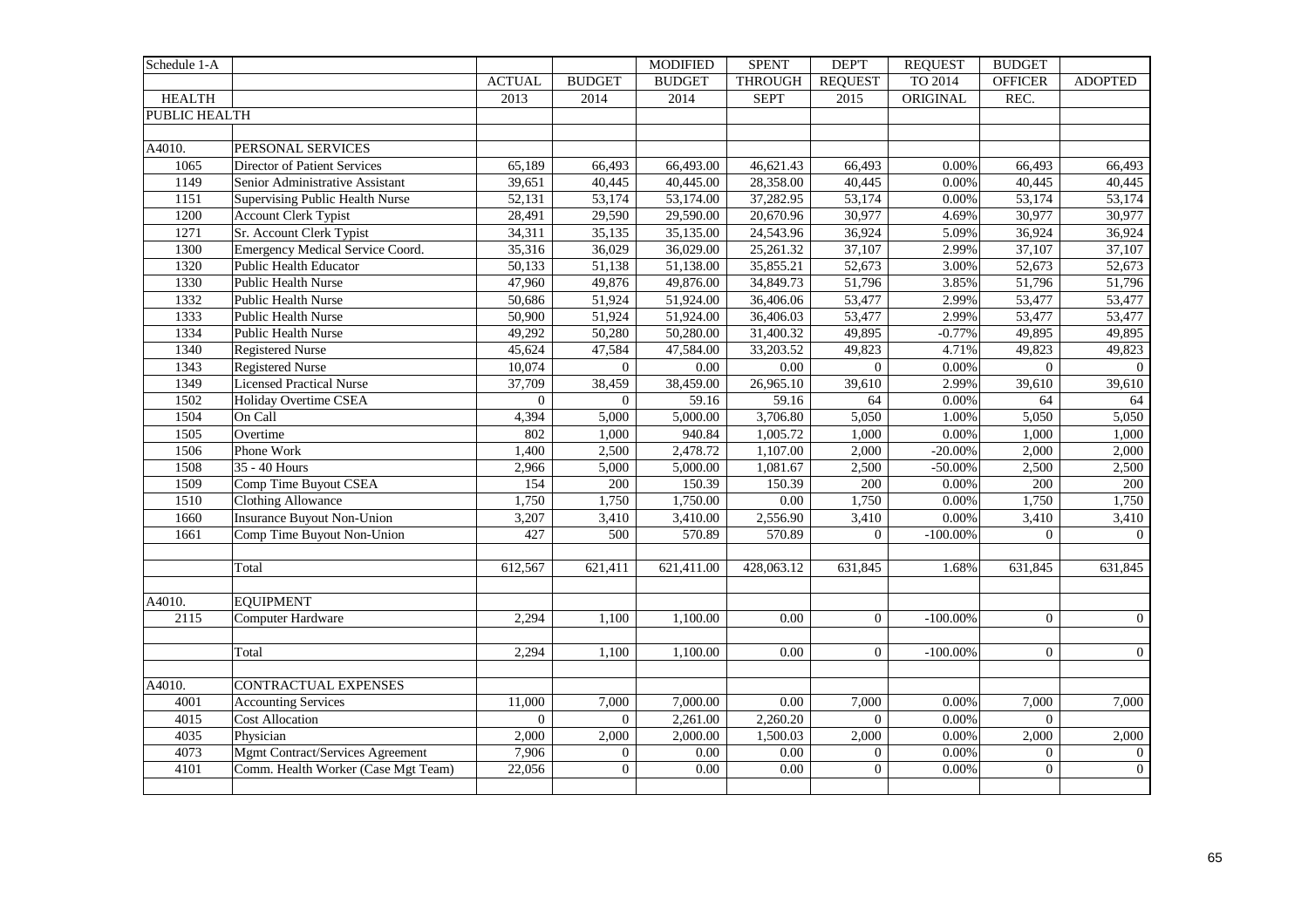| Schedule 1-A      |                                      |                |                | <b>MODIFIED</b>   | <b>SPENT</b>      | <b>DEPT</b>    | <b>REQUEST</b> | <b>BUDGET</b>    |                  |
|-------------------|--------------------------------------|----------------|----------------|-------------------|-------------------|----------------|----------------|------------------|------------------|
|                   |                                      | <b>ACTUAL</b>  | <b>BUDGET</b>  | <b>BUDGET</b>     | <b>THROUGH</b>    | <b>REQUEST</b> | TO 2014        | <b>OFFICER</b>   | <b>ADOPTED</b>   |
|                   |                                      | 2013           | 2014           | 2014              | <b>SEPT</b>       | 2015           | ORIGINAL       | REC.             |                  |
| A4010.            | CONTRACTUAL EXPENSES CON'T           |                |                |                   |                   |                |                |                  |                  |
| 4103              | <b>EMS</b> Equipment                 | 451            | 800            | 800.00            | 544.50            | 800            | 0.00%          | 800              | 800              |
| 4104              | F.L. Health Systems Agency           | 4,000          | 4,000          | 4,000.00          | 4,000.00          | $\overline{0}$ | $-100.00\%$    | $\mathbf{0}$     | $\overline{0}$   |
| 4105              | <b>Fluoride Clinics</b>              | $\overline{0}$ | 2,261          | $\overline{0.00}$ | $\overline{0.00}$ | $\overline{0}$ | $-100.00\%$    | $\theta$         | $\overline{0}$   |
| 4106              | Vaccine                              | 871            | 1,260          | 1,260.00          | 1,040.73          | 1,100          | $-12.70%$      | 1,100            | 1,100            |
| 4107              | <b>Immunization Program</b>          | 32,442         | 34,676         | 34,676.00         | 22,642.72         | 35,803         | 3.25%          | 35,803           | 35,803           |
| $41\overline{09}$ | <b>LEAD Program</b>                  | 3,995          | 5,000          | 5,000.00          | 1,905.71          | 4,000          | $-20.00\%$     | 4,000            | 4,000            |
| 4111              | Nutritionist                         | 104            | 250            | 250.00            | 0.00              | $\overline{0}$ | $-100.00\%$    | $\Omega$         | $\overline{0}$   |
| 4113              | <b>STD</b> Treatment                 | 5,356          | 10,000         | 10,000.00         | 2,784.50          | 6,100          | $-39.00\%$     | 6,100            | 6,100            |
| 4116              | Tuberculosis Care                    | 12,084         | 7,500          | 7,500.00          | 1,237.68          | 5,000          | $-33.33%$      | 5,000            | 5,000            |
| 4120              | Corporate Compliance                 | 17,000         | 17,000         | 17,000.00         | 17,000.00         | 17,000         | 0.00%          | 17,000           | 17,000           |
| 4152              | Conferences                          | 286            | 600            | 600.00            | 351.19            | 750            | 25.00%         | 750              | 750              |
| 4153              | Education                            | 1,364          | 1,500          | 1,500.00          | 316.50            | 1,750          | 16.67%         | 1,750            | 1,750            |
| 4156              | Training                             | 11,409         | 14,000         | 14,000.00         | 5,412.52          | 16,810         | 20.07%         | 16,810           | 16,810           |
| 4457              | <b>Computer Supplies</b>             | 210            | 200            | 200.00            | 146.79            | 200            | 0.00%          | 200              | 200              |
| 4469              | <b>Nursing Supplies</b>              | 4,340          | 3,000          | 3,000.00          | 958.25            | 3,000          | 0.00%          | 3,000            | 3,000            |
| 4470              | <b>Office Supplies</b>               | 1,655          | 1,750          | 1,750.00          | 1,805.15          | 1,750          | $0.00\%$       | 1,750            | 1,750            |
| 4507              | Copier Charges                       | 1,047          | 2,000          | 2,000.00          | 445.28            | 1,500          | $-25.00\%$     | 1,500            | 1,500            |
| 4515              | Postage                              | 1,675          | 2,000          | 2,000.00          | 900.08            | 2,000          | 0.00%          | 2,000            | 2,000            |
| 4516              | Printing                             | 143            | 200            | 200.00            | 165.00            | 200            | 0.00%          | 200              | 200              |
| 4522              | Shipments                            | 350            | 450            | 450.00            | 280.05            | 250            | $-44.44%$      | 250              | 250              |
| 4571              | Computer Software                    | $\Omega$       | 550            | 550.00            | $0.00\,$          | 568            | 3.27%          | 568              | 568              |
| 4574              | Computer Maintenance Agreements      | 7,896          | 8,100          | 8,100.00          | 7,015.00          | 8,100          | 0.00%          | 8,100            | 8,100            |
| 4653              | Gasoline                             | 3,525          | 4,500          | 4,500.00          | 2,476.68          | 3,700          | $-17.78%$      | 3,700            | 3,700            |
| 4654              | Mileage                              | 9,088          | 12,000         | 11,760.00         | 6,049.12          | 9,000          | $-25.00\%$     | 9,000            | 9,000            |
| 4660              | <b>Travel Expenses</b>               | 61             | 250            | 250.00            | 113.82            | 483            | 93.20%         | 483              | 483              |
| 4661              | Vehicle Parts/Maintenance/Repairs    | 726            | 1,500          | 1,740.00          | 1,820.34          | 2,000          | 33.33%         | 2,000            | 2,000            |
| 4676              | <b>Utilities: Cellular Services</b>  | 2,149          | 2,000          | 2,000.00          | 951.30            | 1,500          | $-25.00%$      | 1,500            | 1,500            |
| 4682              | Utilities: Telephone/Fax             | 3,856          | 5,500          | 5,500.00          | 2,546.66          | 3,600          | $-34.55%$      | 3,600            | 3,600            |
| 4723              | Lab                                  | 667            | 650            | 650.00            | 0.00              | $\overline{0}$ | $-100.00\%$    | $\overline{0}$   | $\overline{0}$   |
| 4767              | <b>Clinic Relocation</b>             | $\overline{0}$ | $\overline{0}$ | 0.00              | 0.00              | 15,000         | 15000.00%      | $\mathbf{0}$     | $\overline{0}$   |
| 4856              | <b>Rabies Treatment</b>              | 3,699          | 7,000          | 7,000.00          | 1,040.00          | 6,000          | $-14.29%$      | 6,000            | 6,000            |
| 4904              | <b>Bid Notices</b>                   | 134            | 120            | 120.00            | $0.00\,$          | 150            | 25.00%         | 150              | 150              |
| 4906              | <b>County Designee</b>               | 5,551          | 4,250          | 4,250.00          | 2,971.00          | 900            | $-78.82%$      | $\overline{900}$ | 900              |
| 4907              | Dues                                 | 733            | 748            | 748.00            | 748.00            | 1,190          | 59.09%         | 1,190            | 1,190            |
| 4911              | Insurance                            | 5,297          | 6,300          | 5,400.00          | 5,338.70          | 6,000          | $-4.76%$       | 6,000            | 6,000            |
| 4919              | Revenue Assessments                  | 544            | $\overline{0}$ | 0.00              | $0.00\,$          | $\mathbf{0}$   | 0.00%          | $\overline{0}$   | $\mathbf{0}$     |
| 4938              | Grant: Disaster Planning             | 48,637         | $\overline{0}$ | 89,959.05         | 32,442.57         | $\mathbf{0}$   | 0.00%          | $\overline{0}$   | $\boldsymbol{0}$ |
| 4946              | <b>Grant: Facilitated Enrollment</b> | 405,650        | $\overline{0}$ | 0.00              | $\overline{0.00}$ | $\mathbf{0}$   | 0.00%          | $\overline{0}$   | $\mathbf{0}$     |
| 4947              | Grant: Rural Health Network          | 224,413        | $\overline{0}$ | 356,345.99        | 171,824.92        | $\overline{0}$ | 0.00%          | $\Omega$         | $\overline{0}$   |
|                   |                                      |                |                |                   |                   |                |                |                  |                  |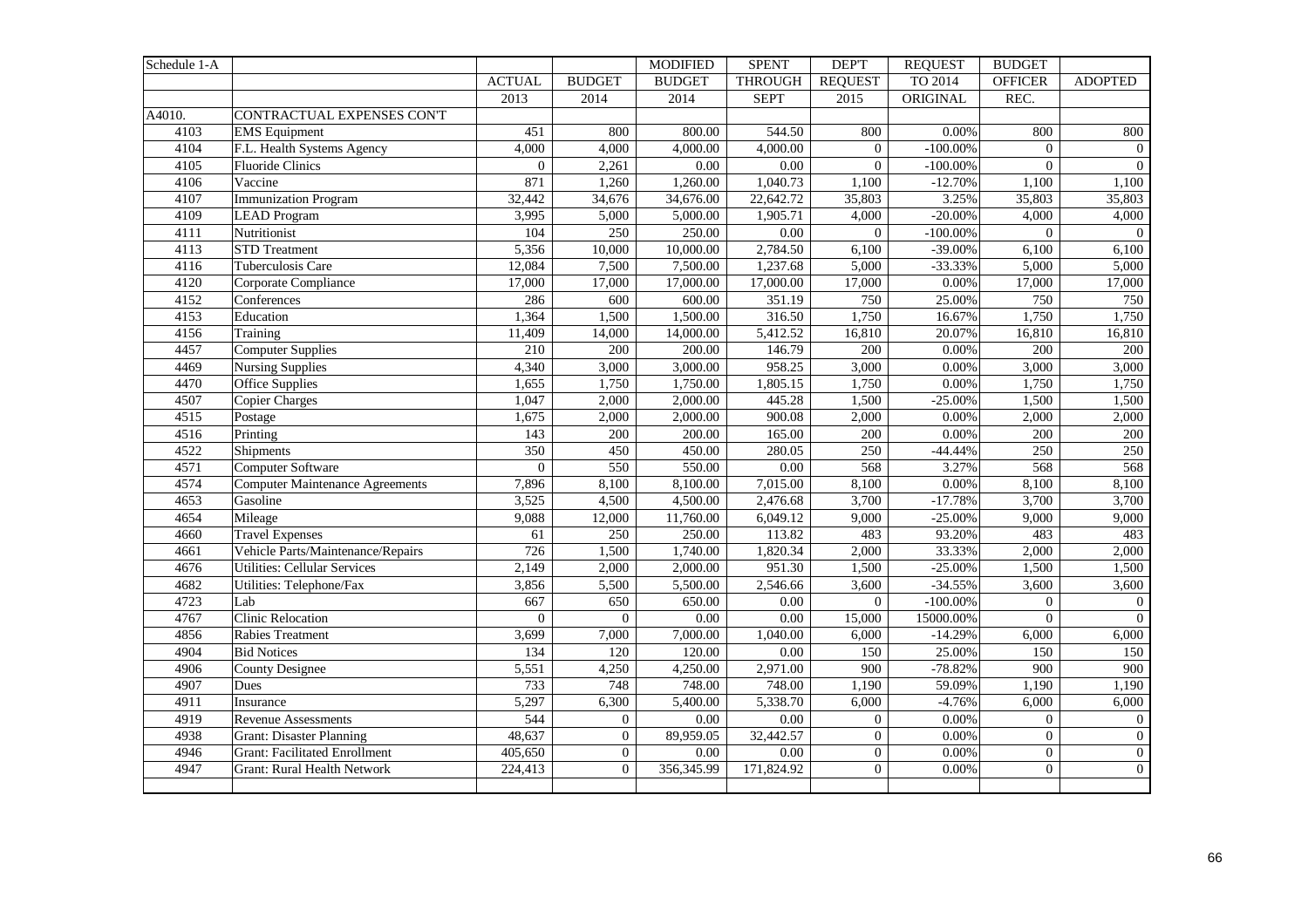| Schedule 1-A    |                                       |               |                | <b>MODIFIED</b> | <b>SPENT</b>   | <b>DEPT</b>    | <b>REQUEST</b> | <b>BUDGET</b>  |                |
|-----------------|---------------------------------------|---------------|----------------|-----------------|----------------|----------------|----------------|----------------|----------------|
|                 |                                       | <b>ACTUAL</b> | <b>BUDGET</b>  | <b>BUDGET</b>   | <b>THROUGH</b> | <b>REQUEST</b> | TO 2014        | <b>OFFICER</b> | <b>ADOPTED</b> |
|                 |                                       | 2013          | 2014           | 2014            | <b>SEPT</b>    | 2015           | ORIGINAL       | REC.           |                |
| A4010.          | CONTRACTUAL EXPENSES CON'T            |               |                |                 |                |                |                |                |                |
| 4955            | Grant: Homeland Security - PH         | 10,250        | $\Omega$       | 0.00            | 0.00           | $\overline{0}$ | $0.00\%$       | $\overline{0}$ | $\mathbf{0}$   |
| 4956            | <b>Grant: Medical Reserve Corps</b>   | 4,214         | $\overline{0}$ | 9,799.83        | 3,024.86       | $\overline{0}$ | $0.00\%$       | $\overline{0}$ | $\overline{0}$ |
| 4986            | Grant: ASTHO                          | 412           | $\Omega$       | 1,388.16        | 764.03         | $\theta$       | $0.00\%$       | $\Omega$       | $\overline{0}$ |
|                 |                                       |               |                |                 |                |                |                |                |                |
|                 | Total                                 | 879,243       | 170,915        | 627,508.03      | 304,823.88     | 165,204        | $-3.34%$       | 150,204        | 150,204        |
|                 |                                       |               |                |                 |                |                |                |                |                |
| A4010.          | <b>EMPLOYEE BENEFITS</b>              |               |                |                 |                |                |                |                |                |
| 8100            | FICA/Medicare                         | 43,902        | 47,362         | 47,362.00       | 30,230.28      | 47,198         | $-0.35%$       | 47,198         | 47,198         |
| 8303            | Medical Insurance CSEA                | 138,265       | 140,008        | 140,008.00      | 105,218.25     | 143,015        | 2.15%          | 143,015        | 143,015        |
| 8305            | Medical Insurance Non-Union           | 27,831        | 29,590         | 29,590.00       | 22,192.38      | 29,590         | 0.00%          | 29,590         | 29,590         |
|                 |                                       |               |                |                 |                |                |                |                |                |
|                 | Total                                 | 209,998       | 216,960        | 216,960.00      | 157,640.91     | 219,803        | 1.31%          | 219,803        | 219,803        |
|                 |                                       |               |                |                 |                |                |                |                |                |
| A4010.0         | <b>TOTAL</b>                          | 1,704,101     | 1,010,386      | 1,466,979.03    | 890,527.91     | 1,016,852      | 0.64%          | 1,001,852      | 1,001,852      |
|                 |                                       |               |                |                 |                |                |                |                |                |
| <b>REVENUE:</b> | A1610 Public Health Fees              | 173,034       | 62,920         | 62,920.00       | 26,108.15      | 14,722         | $-76.60%$      | 14,722         | 14,722         |
|                 | A1689 Donations                       | 1,185         | 1,000          | 1,284.38        | 858.32         | 1,000          | 0.00%          | 1,000          | 1,000          |
|                 | A2411 Rental - Public Health          | 13,750        | 1,000          | 1,000.00        | 0.00           | $\Omega$       | $-100.00\%$    | $\Omega$       | $\Omega$       |
|                 | A3401 Public Health Work              | 530,515       | 576,456        | 576,456.00      | 322,559.21     | 592,774        | 2.83%          | 587,374        | 587,374        |
|                 | A3402 State Aid-Homeland Security -PH | 8,250         | $\overline{0}$ | 0.00            | 0.00           | $\overline{0}$ | 0.00%          | $\Omega$       | $\overline{0}$ |
|                 | A3403 Facilitated Enrollment Grant    | 640,580       | $\Omega$       | 356,345.99      | 117,498.98     | $\Omega$       | 0.00%          | $\Omega$       | $\theta$       |
|                 | A3407 Emergency Medical Services      | 2,555         | 7,800          | 7,800.00        | 12,810.00      | 11,595         | 48.65%         | 11,595         | 11,595         |
|                 | A4401 Federal Aid-PHCP, ICHAP, EI     | 17,743        | 38,488         | 38,488.00       | 11,152.68      | 34,509         | $-10.34%$      | 34,509         | 34,509         |
|                 | A4457 Federal Aid-Lead                | 20,845        | 22,430         | 22,430.00       | 13,510.53      | 22,430         | 0.00%          | 22,430         | 22,430         |
|                 | A4488 Federal Aid - Med. Reserve Corp | 4,000         | $\overline{0}$ | 9,799.83        | 3,500.00       | $\overline{0}$ | $0.00\%$       | $\Omega$       | $\overline{0}$ |
|                 | A4489 Federal Aid- Disaster Planning  | 59,263        | $\overline{0}$ | 89,959.05       | 30,712.35      | $\overline{0}$ | 0.00%          | $\overline{0}$ | $\overline{0}$ |
|                 | A4671 Federal Aid - ASTHO             | 1,233         | $\overline{0}$ | 1,388.16        | 567.39         | $\overline{0}$ | 0.00%          | $\Omega$       | $\overline{0}$ |
|                 |                                       |               |                |                 |                |                |                |                |                |
|                 | <b>Total Revenue</b>                  | 1,472,952     | 710,094        | 1,167,871.41    | 539,277.61     | 677,030        | $-4.66%$       | 671,630        | 671,630        |
|                 |                                       |               |                |                 |                |                |                |                |                |
|                 | <b>Total Net County Cost</b>          | 231,149       | 300,292        | 299,107.62      | 351,250.30     | 339,822        | 13.16%         | 330,222        | 330,222        |
|                 |                                       |               |                |                 |                |                |                |                |                |
|                 | Percent Revenue                       | 86.44%        | 70.28%         | 79.61%          | 60.56%         | 66.58%         | $-5.26%$       | 67.04%         | 67.04%         |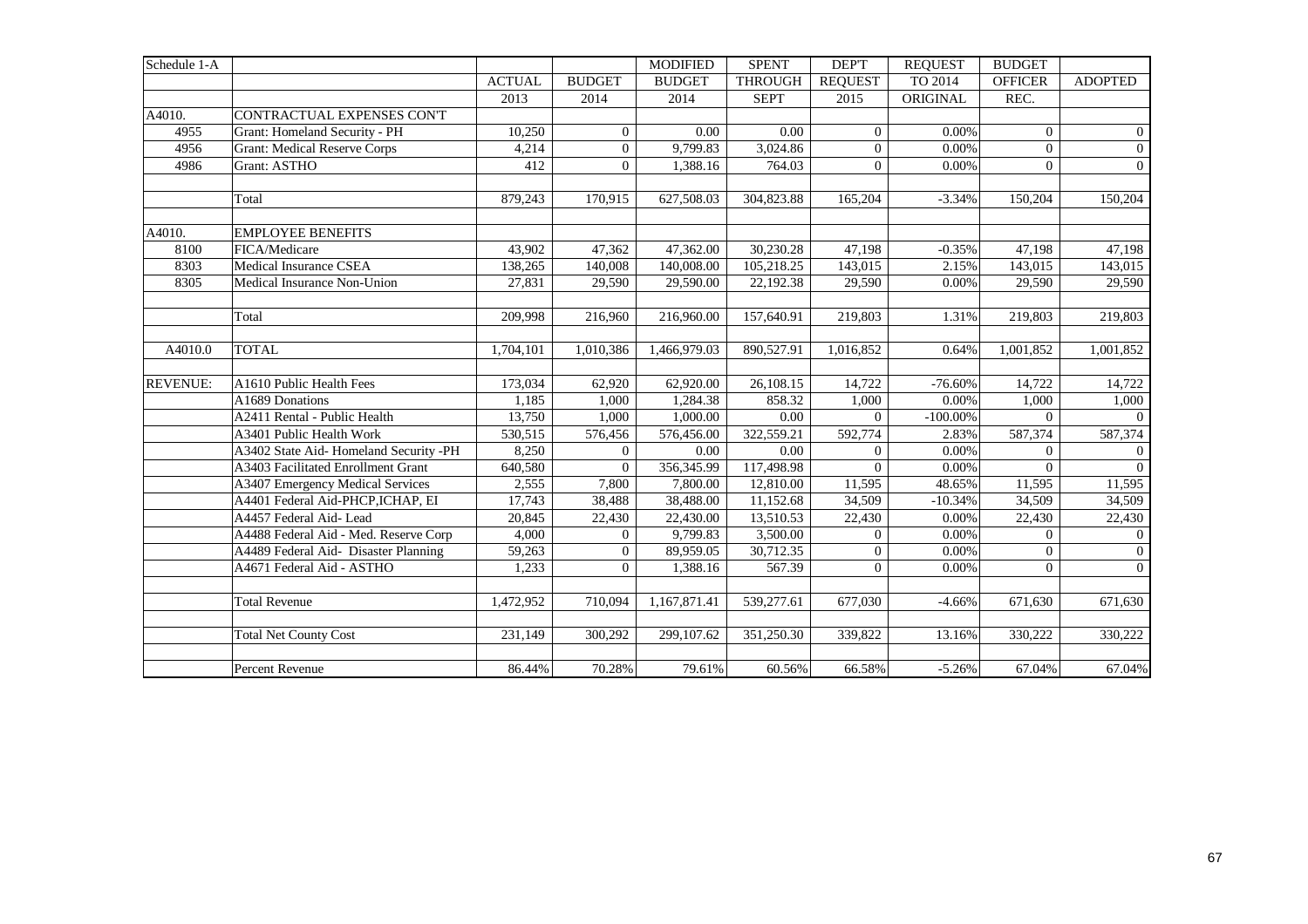| Schedule 1-A    |                                      |               |               | <b>MODIFIED</b> | <b>SPENT</b>   | DEP'T              | <b>REQUEST</b> | <b>BUDGET</b>  |                    |
|-----------------|--------------------------------------|---------------|---------------|-----------------|----------------|--------------------|----------------|----------------|--------------------|
|                 |                                      | <b>ACTUAL</b> | <b>BUDGET</b> | <b>BUDGET</b>   | <b>THROUGH</b> | <b>REOUEST</b>     | TO 2014        | <b>OFFICER</b> | <b>ADOPTED</b>     |
|                 | SPECIAL PUBLIC HEALTH PROGRAMS       | 2013          | 2014          | 2014            | <b>SEPT</b>    | 2015               | ORIGINAL       | REC.           |                    |
|                 |                                      |               |               |                 |                |                    |                |                |                    |
| A4042.          | RABIES CONTROL IN DOGS               |               |               |                 |                |                    |                |                |                    |
| 4855            | Rabies Control                       | 5,583         | 4,500         | 4,784.38        | 3,373.18       | 5,000              | 11.11%         | 5,000          | 5,000              |
|                 |                                      |               |               |                 |                |                    |                |                |                    |
|                 | Total                                | 5,583         | 4,500         | 4,784.38        | 3,373.18       | 5,000              | 11.11%         | 5,000          | 5,000              |
|                 |                                      |               |               |                 |                |                    |                |                |                    |
| A4046.4112      | P.HANDICAPPED CHILD-MEDICAL          | 585           | 928           | 928.00          | 464.00         | 928                | 0.00%          | 928            | 928                |
|                 |                                      |               |               |                 |                |                    |                |                |                    |
|                 | Total                                | 585           | 928           | 928.00          | 464.00         | 928                | 0.00%          | 928            | 928                |
|                 |                                      |               |               |                 |                |                    |                |                |                    |
| A4054.4102      | <b>EARLY INTERVENTION SERVICE</b>    | 165,263       | 200,000       | 200,000.00      | 38,496.35      | 120,000            | $-40.00\%$     | 120,000        | 120,000            |
|                 |                                      |               |               |                 |                |                    |                |                |                    |
|                 | Total                                | 165,263       | 200,000       | 200,000.00      | 38,496.35      | 120,000            | $-40.00\%$     | 120,000        | 120,000            |
|                 |                                      |               |               |                 |                |                    |                |                |                    |
|                 | <b>TOTAL</b>                         | 171,431       | 205,428       | 205,712.38      | 42,333.53      | 125,928            | $-38.70%$      | 125,928        | 125,928            |
| <b>REVENUE:</b> | A1611 PHCP                           | 803           | $\Omega$      | 0.00            | 0.00           |                    | 0.00%          |                |                    |
|                 | A1619 Early Intervention Fees        | 70,108        |               | 5,321.00        | 10,429.84      | $\Omega$<br>12,509 | 135.09%        | $\Omega$       | $\theta$<br>12,509 |
|                 | A3446 Care of Handicapped Children   | 335           | 5,321<br>464  | 464.00          | 116.00         | 464                | 0.00%          | 12,509<br>464  | 464                |
|                 | A3449 State Aid - Early Intervention | 5,151         | 34,753        | 34,753.00       | 50,620.34      | 54,600             | 57.11%         | 54,600         | 54,600             |
|                 |                                      |               |               |                 |                |                    |                |                |                    |
|                 | <b>Total Revenue</b>                 | 76,398        | 40,538        | 40,538.00       | 61,166.18      | 67,573             | 66.69%         | 67,573         | 67,573             |
|                 |                                      |               |               |                 |                |                    |                |                |                    |
|                 | <b>Total Net County Cost</b>         | 95.033        | 164,890       | 165,174.38      | (18, 832.65)   | 58,355             | $-64.61%$      | 58,355         | 58,355             |
|                 |                                      |               |               |                 |                |                    |                |                |                    |
|                 | <b>Percent Revenue</b>               | 44.56%        | 19.73%        | 19.71%          | 144.49%        | 53.66%             | 171.92%        | 53.66%         | 53.66%             |
|                 |                                      |               |               |                 |                |                    |                |                |                    |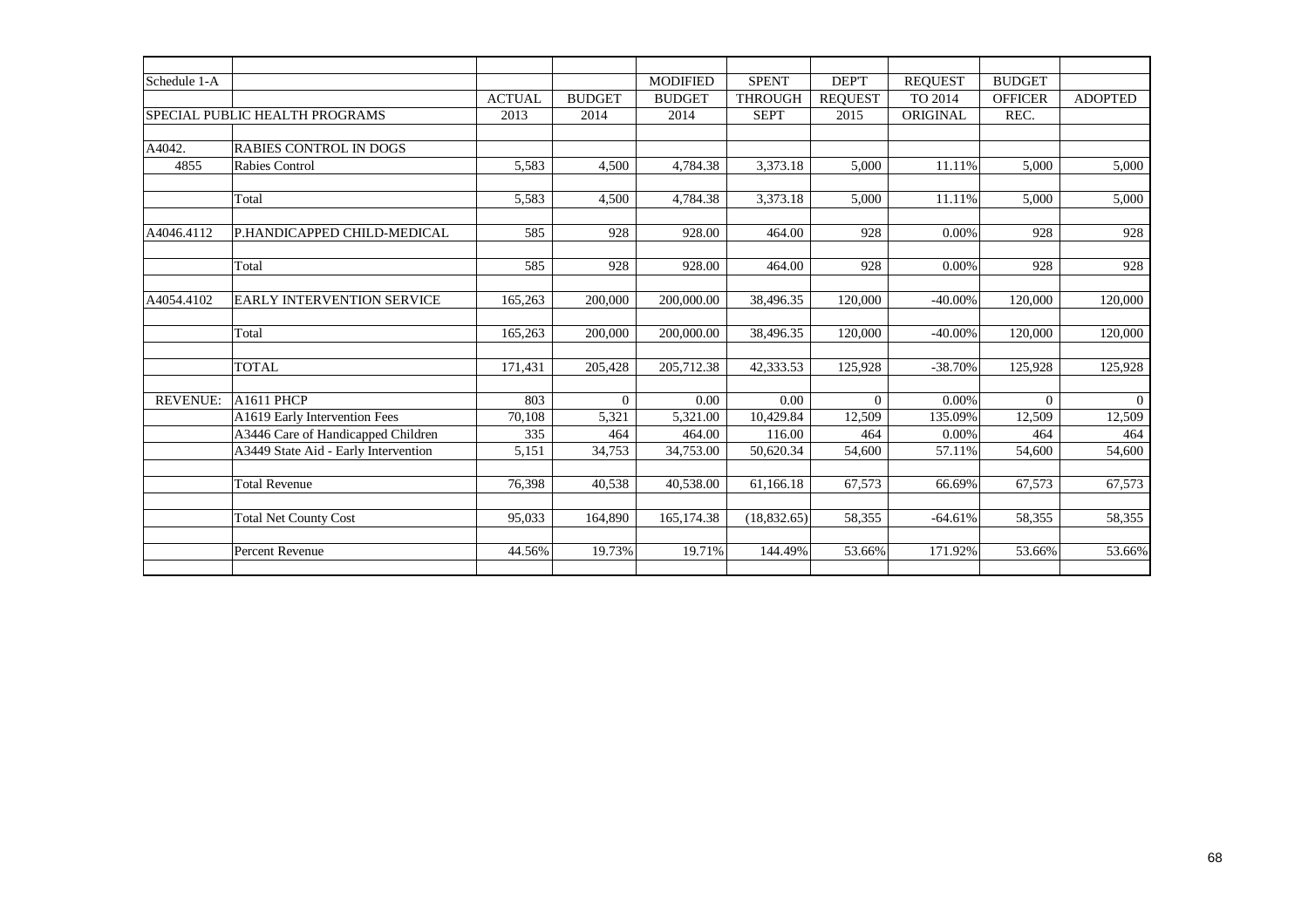| Schedule 1-A              |                                          |                 |                | <b>MODIFIED</b>   | <b>SPENT</b>   | <b>DEPT</b>      | <b>REQUEST</b> | <b>BUDGET</b>    |                  |
|---------------------------|------------------------------------------|-----------------|----------------|-------------------|----------------|------------------|----------------|------------------|------------------|
|                           |                                          | <b>ACTUAL</b>   | <b>BUDGET</b>  | <b>BUDGET</b>     | <b>THROUGH</b> | <b>REQUEST</b>   | TO 2014        | <b>OFFICER</b>   | <b>ADOPTED</b>   |
| <b>COMMUNITY SERVICES</b> |                                          | 2013            | 2014           | 2014              | <b>SEPT</b>    | 2015             | ORIGINAL       | REC.             |                  |
|                           |                                          |                 |                |                   |                |                  |                |                  |                  |
| A4320.                    | PERSONAL SERVICES                        |                 |                |                   |                |                  |                |                  |                  |
| 1605                      | Deputy Director, Community Services      | 51,507          | 52,538         | 52,538.00         | 36,836.99      | 1,762            | $-96.65%$      | 1,762            | 1,762            |
| 1650                      | Senior Account Clerk Typist Part-Time    | $\overline{0}$  | $\overline{0}$ | 0.00              | 0.00           | $\overline{0}$   | 0.00%          | $\mathbf{0}$     | $\overline{0}$   |
|                           |                                          |                 |                |                   |                |                  |                |                  |                  |
|                           | Total                                    | 51,507          | 52,538         | 52,538.00         | 36,836.99      | 1,762            | $-96.65%$      | 1,762            | 1,762            |
|                           |                                          |                 |                |                   |                |                  |                |                  |                  |
| A4320.                    | <b>CONTRACTUAL EXPENSES</b>              |                 |                |                   |                |                  |                |                  |                  |
| 4010                      | Clerical Help                            | 2,173           | 4,937          | 4,937.00          | 1,597.55       | 4.937            | 0.00%          | 4.937            | 4.937            |
| 4011                      | Consultants                              | 38,830          | 42,440         | 42,420.00         | 28,530.00      | 98,978           | 133.22%        | 98,978           | 98,978           |
| 4015                      | <b>Cost Allocation</b>                   | 518             | 297            | 297.00            | 297.00         | 297              | 0.00%          | 297              | 297              |
| 4054                      | Single Point of Entry/Accountability     | 58,402          | 81,168         | 81,168.00         | 44,271.89      | 70,397           | $-13.27%$      | 70,397           | 70,397           |
| 4110                      | Psychiatric Consultation                 | 44,256          | 44,256         | 44,256.00         | 33,192.00      | 44,256           | 0.00%          | 44,256           | 44,256           |
| 4252                      | $CS - CCSI$                              | 6,168           | 10,558         | 10,558.00         | 4,106.39       | 10,558           | 0.00%          | 10,558           | 10,558           |
| 4255                      | CS - Community Based Intervention        | 49,987          | 49,987         | 127,558.00        | 115,601.25     | $\overline{0}$   | $-100.00\%$    | $\overline{0}$   | $\overline{0}$   |
| 4257                      | CS - Drop In                             | 24,674          | 24,674         | 24,674.00         | 18,505.50      | 24,674           | 0.00%          | 24,674           | 24,674           |
| 4258                      | CS - Family Support                      | 47,319          | 47,319         | 47,319.00         | 35,489.25      | 47,319           | 0.00%          | 47,319           | 47,319           |
| 4260                      | CS - Home Based Intervention             | 112,528         | 112,528        | 112,528.00        | 112,528.00     | 112,528          | 0.00%          | 112,528          | 112,528          |
| 4261                      | CS - Intensive Case Management - Adult   | 1,649           | 6,736          | 6,736.00          | 1,665.80       | 6,736            | $0.00\%$       | 6,736            | 6,736            |
| 4262                      | CS - Kendra's Law                        | $\overline{0}$  | 16,124         | 16,124.00         | 0.00           | 16,124           | 0.00%          | 16,124           | 16,124           |
| 4263                      | CS - Local Advocacy - Adult              | 21,845          | $\Omega$       | $\overline{0.00}$ | 0.00           | $\boldsymbol{0}$ | 0.00%          | $\boldsymbol{0}$ | $\boldsymbol{0}$ |
| 4264                      | CS - Local Advocacy - Youth              | 24,139          | 26,671         | 29,398.00         | 18,104.25      | 29,398           | 10.22%         | 29,398           | 29,398           |
| 4265                      | CS - Local Employment - Adult            | 3,006           | 3,014          | 3,014.00          | 197.80         | 3,014            | 0.00%          | 3,014            | 3,014            |
| 4266                      | CS - Local Employment - Youth            | 6,783           | 7,218          | 7,218.00          | 4,449.34       | 7,218            | 0.00%          | 7,218            | 7,218            |
| 4267                      | CS - MICA                                | 3,352           | 3,352          | 3,352.00          | 1,560.00       | 3,352            | 0.00%          | 3,352            | 3,352            |
| 4268                      | CS - Outreach                            | 31,423          | 87,153         | 75,898.65         | 73,431.19      | 229,222          | 163.01%        | 229,222          | 229,222          |
| 4270                      | CS - Recreation                          | 37,197          | 37,197         | 37,197.00         | 37,197.00      | 37,197           | 0.00%          | 37,197           | 37,197           |
| 4272                      | CS - Respite                             | 26,398          | 30,240         | 30,240.00         | 19,358.73      | 30,240           | 0.00%          | 30,240           | 30,240           |
| 4274                      | CS - Social Club                         | 63,200          | 63,200         | 58,629.00         | 43,949.25      | 58,449           | $-7.52%$       | 58,449           | 58,449           |
| 4276                      | CS - Supported Housing                   | 16,852          | 16,852         | 23,172.00         | 16,852.34      | 23,172           | 37.50%         | 23,172           | 25,279           |
| 4277                      | <b>CS</b> - Vocational Services          | 233,649         | 233,703        | 233,723.00        | 175,292.25     | 233,723          | 0.01%          | 233,723          | 233,723          |
| 4278                      | $\overline{\text{CS}}$ - Case Management | 53,152          | 26,576         | 26,576.00         | 0.00           | 26,576           | $0.00\%$       | 26,576           | 26,576           |
| 4279                      | CS - Intensive Case Management - Youth   | 8,164           | 13,468         | 13,468.00         | 6,416.53       | 13,468           | $0.00\%$       | 13,468           | 13,468           |
| 4280                      | $\overline{\text{CS}}$ - Drugs           | $\overline{12}$ | 1,352          | 1,352.00          | 65.38          | 1,352            | 0.00%          | 1,352            | 1,352            |
| 4281                      | CS - Transportation                      | 13,705          | 13,705         | $0.00\,$          | 0.00           | $\theta$         | $-100.00\%$    | $\overline{0}$   | $\overline{0}$   |
| 4282                      | <b>CS-</b> Suicide Prevention Grant      | 2,947           | $\overline{0}$ | 2,652.95          | $0.00\,$       | $\mathbf{0}$     | 0.00%          | $\mathbf{0}$     | $\overline{0}$   |
| 4283                      | CS - Prevention Services/Substance Abuse | 233,042         | 233,042        | 238,082.00        | 179,821.50     | 233,042          | 0.00%          | 233,042          | 233,042          |
| 4284                      | CS - School Based Programs               | 86,781          | 71,781         | 84,054.00         | 50,530.25      | 51,480           | $-28.28%$      | 51,480           | 51,480           |
| 4286                      | CS - System of Care Initiative           | $\overline{0}$  | $\overline{0}$ | 5,000.00          | 0.00           | $\overline{0}$   | 0.00%          | $\mathbf{0}$     | $\overline{0}$   |
| 4288                      | <b>Substance Abuse Treatment Clinic</b>  | 84,125          | 84,125         | 84,125.00         | 63,093.75      | 84,125           | 0.00%          | 84,125           | 84,125           |
|                           |                                          |                 |                |                   |                |                  |                |                  |                  |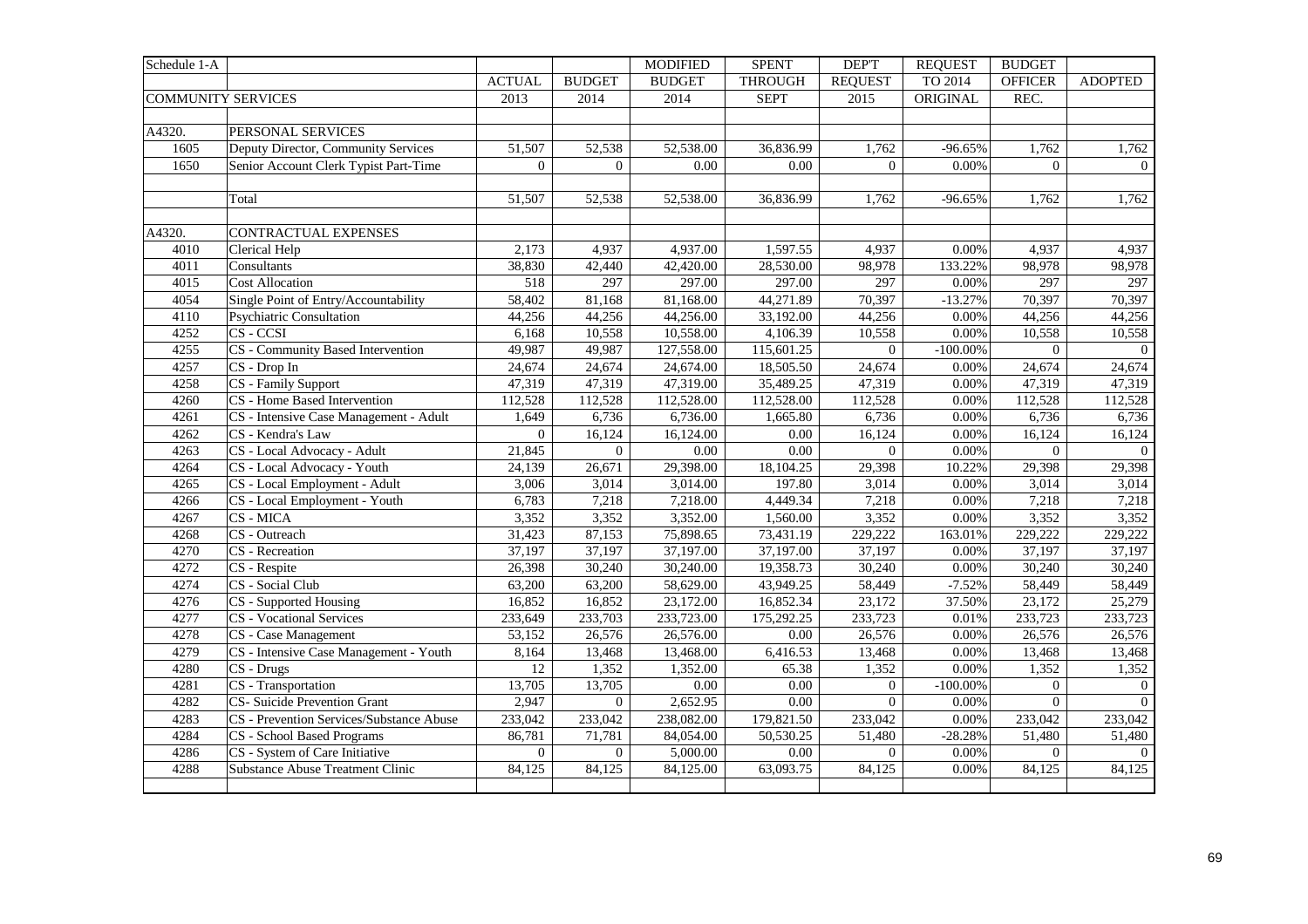| Schedule 1-A    |                                   |                  |                | <b>MODIFIED</b> | <b>SPENT</b>   | <b>DEPT</b>      | <b>REQUEST</b> | <b>BUDGET</b>  |                  |
|-----------------|-----------------------------------|------------------|----------------|-----------------|----------------|------------------|----------------|----------------|------------------|
|                 |                                   | <b>ACTUAL</b>    | <b>BUDGET</b>  | <b>BUDGET</b>   | <b>THROUGH</b> | <b>REQUEST</b>   | TO 2014        | <b>OFFICER</b> | <b>ADOPTED</b>   |
|                 |                                   | 2013             | 2014           | 2014            | <b>SEPT</b>    | 2015             | ORIGINAL       | REC.           |                  |
| A4320.          | CONTRACTUAL EXPENSES CON'T        |                  |                |                 |                |                  |                |                |                  |
| 4289            | Mental Health Clinic Treatment    | 106,272          | 106,272        | 119,977.00      | 89,982.75      | 119,977          | 12.90%         | 119,977        | 119,977          |
| 4292            | Mental Health Advocacy            | 14,511           | 14,511         | 14,511.00       | 10,883.25      | $\overline{0}$   | $-100.00\%$    | $\Omega$       | $\overline{0}$   |
| 4293            | Crisis Outreach                   | 11,629           | 11,629         | 11,629.00       | 8,721.75       | 11,629           | $0.00\%$       | 11,629         | 11,629           |
| 4294            | CS-Health Home                    | $\boldsymbol{0}$ | 26,576         | 26,576.00       | 19,932.00      | 26,576           | 0.00%          | 26,576         | 26,576           |
| 4470            | Office Supplies                   | $\overline{36}$  | 350            | 350.00          | 0.00           | 250              | $-28.57%$      | 250            | 250              |
| 4507            | Copier Charge                     | 140              | 350            | 350.00          | 95.75          | 300              | $-14.29%$      | 300            | 300              |
| 4515            | Postage                           | $\overline{75}$  | 100            | 100.00          | 50.34          | 100              | 0.00%          | 100            | 100              |
| 4653            | Gasoline                          | $\overline{0}$   | 100            | 100.00          | 0.00           | $\mathbf{0}$     | $-100.00\%$    | $\overline{0}$ | $\boldsymbol{0}$ |
| 4660            | <b>Travel Expenses</b>            | $\boldsymbol{0}$ | 200            | 1,103.75        | 1,100.32       | $\boldsymbol{0}$ | $-100.00\%$    | $\mathbf{0}$   | $\boldsymbol{0}$ |
| 4661            | Vehicle Parts/Maintenance/Repairs | $\boldsymbol{0}$ | 250            | 171.60          | $0.00\,$       | $\overline{0}$   | $-100.00\%$    | $\Omega$       | $\overline{0}$   |
| 4682            | Utilities: Telephone/Fax          | 343              | 500            | 500.00          | 290.71         | 400              | $-20.00\%$     | 400            | 400              |
| 4907            | Dues                              | 1,340            | 1,380          | 1,380.00        | 1,380.00       | 1,421            | 2.97%          | 1,421          | 1,421            |
| 4916            | Publications                      | 220              | 275            | 275.00          | 232.28         | 300              | 9.09%          | 300            | 300              |
|                 |                                   |                  |                |                 |                |                  |                |                |                  |
|                 | Total                             | 1,470,842        | 1,556,166      | 1,652,749.95    | 1,218,773.34   | 1,662,785        | 6.85%          | 1,662,785      | 1,664,892        |
|                 |                                   |                  |                |                 |                |                  |                |                |                  |
| A4320.          | <b>EMPLOYEE BENEFITS</b>          |                  |                |                 |                |                  |                |                |                  |
| 8100            | FICA/Medicare                     | 3,940            | 4,020          | 4,020.00        | 2,818.03       | 135              | $-96.64%$      | 135            | 135              |
|                 |                                   |                  |                |                 |                |                  |                |                |                  |
|                 | Total                             | 3,940            | 4,020          | 4,020.00        | 2,818.03       | 135              | $-96.64%$      | 135            | 135              |
|                 |                                   |                  |                |                 |                |                  |                |                |                  |
| A4320.0         | <b>TOTAL</b>                      | 1,526,289        | 1,612,724      | 1,709,307.95    | 1,258,428.36   | 1,664,682        | 3.22%          | 1,664,682      | 1,666,789        |
|                 |                                   |                  |                |                 |                |                  |                |                |                  |
| <b>REVENUE:</b> | A1690 Mental Health Grant         | $\Omega$         | $\overline{0}$ | 7,652.95        | 5,000.00       | $\overline{0}$   | 0.00%          | $\overline{0}$ | $\overline{0}$   |
|                 | A3490 State Aid MH-LGU            | 13,163           | 34,476         | 44,375.00       | 25,553.00      | 34,476           | 0.00%          | 34,476         | 34,476           |
|                 | A3490 State Aid County Population | 16,200           | 25,000         | 25,000.00       | 0.00           | 25,000           | 0.00%          | 25,000         | 25,000           |
|                 | A3492 Community Support Services  | 215,360          | 215,360        | 215,360.00      | 110,105.00     | 215,360          | 0.00%          | 215,360        | 215,360          |
|                 | A3493 Psychiatric Rehab           | 118,856          | 118,856        | 118,856.00      | 89,142.00      | 118,856          | 0.00%          | 118,856        | 118,856          |
|                 | A3494 Children & Youth            | 144,376          | 146,876        | 181,984.00      | 136,488.00     | 181,984          | 23.90%         | 181,984        | 181,984          |
|                 | A3495 Reinvestment                | 329,737          | 345,656        | 378,220.00      | 291,090.00     | 388,120          | 12.29%         | 388,120        | 388,120          |
|                 | A3496 State Aid MR-LGU            | 11,255           | 11,847         | 11,847.00       | $0.00\,$       | 11,225           | $-5.25%$       | 11,225         | 11,225           |
|                 | A3498 Integrated Supported Emp    | 69,896           | 69,896         | 69,896.00       | 52,422.00      | 69,896           | 0.00%          | 69,896         | 69,896           |
|                 | A3500 Kendra's Law                | 17,476           | 17,476         | 17,476.00       | 13,107.00      | 17,476           | 0.00%          | 17,476         | 17,476           |
|                 | A3501 Adult Case Management       | 31,628           | 6,736          | 6,736.00        | 0.00           | $\overline{0}$   | $-100.00\%$    | $\mathbf{0}$   | $\overline{0}$   |
|                 | A3502 Children Case Management    | 30,033           | 40,044         | 40,044.00       | 30,033.00      | 40,044           | $0.00\%$       | 40,044         | 40,044           |
|                 | A3503 MH Supported Housing        | 16,852           | 16,852         | 23,172.00       | 16,853.00      | 23,172           | 37.50%         | 23,172         | 25,279           |
|                 | A3504 State Aid Substance Abuse   | 317,167          | 317,167        | 317,167.00      | 237,876.00     | 317,167          | 0.00%          | 317,167        | 317,167          |
|                 | A3507 Clinical Infrastructure C&F | 71,276           | 71,276         | 71,276.00       | 53,457.00      | 71,276           | 0.00%          | 71,276         | 71,276           |
|                 | A3508 Emergency Services C&F      | 94,076           | 94,076         | 94,076.00       | 70,557.00      | 94,076           | 0.00%          | 94,076         | 94,076           |
|                 |                                   |                  |                |                 |                |                  |                |                |                  |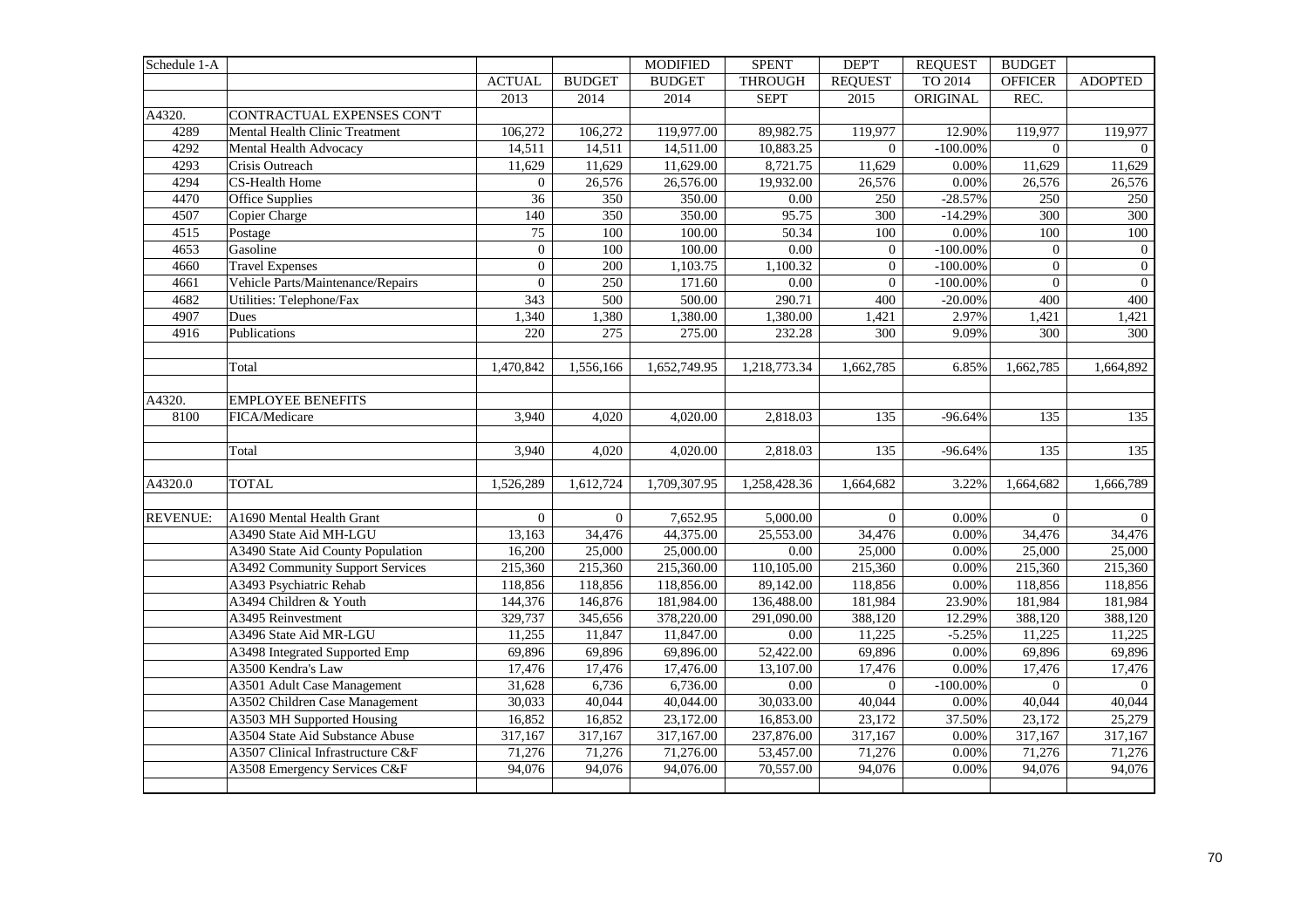| Schedule 1-A        |                                          |                |                | <b>MODIFIED</b> | <b>RECEIVED</b> | DEP'T            | <b>REOUEST</b> | <b>BUDGET</b>  |                |
|---------------------|------------------------------------------|----------------|----------------|-----------------|-----------------|------------------|----------------|----------------|----------------|
|                     |                                          | <b>ACTUAL</b>  | <b>BUDGET</b>  | <b>BUDGET</b>   | <b>THROUGH</b>  | <b>REQUEST</b>   | TO 2014        | <b>OFFICER</b> | <b>ADOPTED</b> |
|                     |                                          | 2013           | 2014           | 2014            | <b>SEPT</b>     | 2015             | ORIGINAL       | REC.           |                |
| <b>REVENUE CONT</b> |                                          |                |                |                 |                 |                  |                |                |                |
|                     | A3509 Clinical Infrastructure - Adults   | 7,812          | 7,812          | 7,812.00        | 5,859.00        | 7,812            | 0.00%          | 7,812          | 7,812          |
|                     | A3511 Health Home                        | $\Omega$       | 26,576         | 26,576.00       | 24.984.00       | 33,312           | 25.35%         | 33,312         | 33,312         |
|                     | A4490 Fed Aid MH Fed Salary Sharing      | 9,019          | $\overline{0}$ | 5,040.00        | 12,913.00       | $\boldsymbol{0}$ | 0.00%          | $\mathbf{0}$   | $\overline{0}$ |
|                     | <b>Total Revenue</b>                     | 1,514,182      | 1,565,982      | 1,662,565.95    | 1,175,439.00    | 1,649,252        | 5.32%          | 1,649,252      | 1,651,359      |
|                     |                                          |                |                |                 |                 |                  |                |                |                |
|                     | <b>Total Net County Cost</b>             | 12.107         | 46,742         | 46,742.00       | 82,989.36       | 15,430           | $-66.99%$      | 15,430         | 15,430         |
|                     | Percent Revenue                          | 99.21%         | 97.10%         | 97.27%          | 93.41%          | 99.07%           | 2.03%          | 99.07%         | 99.07%         |
|                     | COMMUNITY SERVICES - COUNTY CONTRIBUTION |                |                |                 |                 |                  |                |                |                |
| A4330.4251          | CS - Assoc. For Retarded Citizens        | 30,093         | 10,000         | 10,000.00       | 7,500.00        | 10,000           | 0.00%          | 5,000          | 5,000          |
| A4330.4273          | CS - School Based Counselor Program      | 8,800          | $\Omega$       | 0.00            | 0.00            | $\Omega$         | 0.00%          | $\theta$       | $\overline{0}$ |
| A4330.0             | <b>TOTAL</b>                             | 38,893         | 10,000         | 10,000.00       | 7,500.00        | 10.000           | 0.00%          | 5,000          | 5,000          |
| <b>AMBULANCE</b>    |                                          |                |                |                 |                 |                  |                |                |                |
| A4540.4219          | Mercy Flight                             | $\overline{0}$ | $\overline{0}$ | 0.00            | 0.00            | 1.000            | 1000.00%       | $\overline{0}$ | $\overline{0}$ |
| A4999M              | <b>TOTAL HEALTH</b>                      | 3,440,714      | 2,838,538      | 3,391,999.36    | 2,198,789.80    | 2,818,462        | $-0.71%$       | 2,797,462      | 2,799,569      |
|                     | Total Revenue - Health                   | 3,063,532      | 2,316,614      | 2,870,975.36    | 1,775,882.79    | 2,393,855        | 3.33%          | 2,388,455      | 2,390,562      |
|                     | Net Health                               | 377,183        | 521,924        | 521,024.00      | 422,907.01      | 424,607          | $-18.65%$      | 409,007        | 409,007        |
|                     | Total Percent Revenue - Health           | 89.04%         | 81.61%         | 84.64%          | 80.77%          | 84.93%           | 4.07%          | 85.38%         | 85.39%         |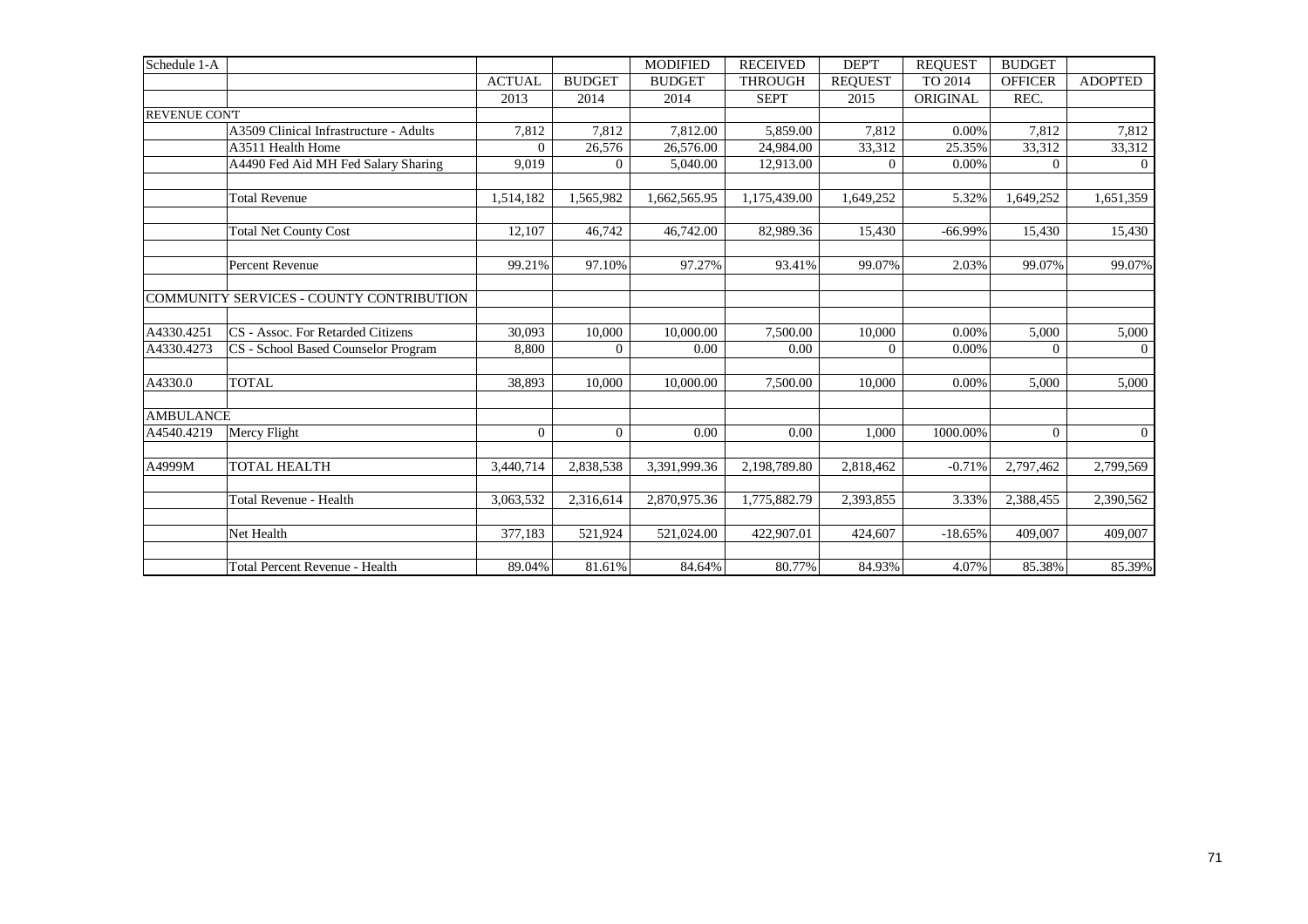| Schedule 1-A |                                      |               |                  | <b>MODIFIED</b>        | <b>SPENT</b>   | <b>DEPT</b>    | <b>REQUEST</b> | <b>BUDGET</b>  |                     |
|--------------|--------------------------------------|---------------|------------------|------------------------|----------------|----------------|----------------|----------------|---------------------|
|              | ECONOMIC ASSISTANCE AND OPPORTUNITY  | <b>ACTUAL</b> | <b>BUDGET</b>    | <b>BUDGET</b>          | <b>THROUGH</b> | <b>REQUEST</b> | TO 2014        | <b>OFFICER</b> | <b>ADOPTED</b>      |
|              | SOCIAL SERVICES ADMINISTRATION       | 2013          | 2014             | 2014                   | <b>SEPT</b>    | 2015           | ORIGINAL       | REC.           |                     |
|              |                                      |               |                  |                        |                |                |                |                |                     |
| A6010.       | PERSONAL SERVICES                    |               |                  |                        |                |                |                |                |                     |
| 1052         | Commissioner, DSS                    | 61,200        | 62,424           | 62,424.00              | 43,768.46      | 62,424         | 0.00%          | 62,424         | 62,424              |
| 1102         | Director of Services                 | 14,913        | 55,142           | 55,142.00              | 38,662.73      | 55,142         | 0.00%          | 55,142         | 55,142              |
| 1115         | Deputy Commissioner                  | 18,863        | $\boldsymbol{0}$ | 0.00                   | 0.00           | $\overline{0}$ | 0.00%          | $\overline{0}$ | $\overline{0}$      |
| 1125         | Director Income Maintenance          | 52,140        | 53,183           | 53,183.00              | 37,289.16      | 53,183         | 0.00%          | 53,183         | 53,183              |
| 1200         | <b>Account Clerk Typist</b>          | 33,544        | 34,220           | 34,220.00              | 23,993.14      | 35,243         | 2.99%          | 35,243         | 35,243              |
| 1201         | <b>Account Clerk Typist</b>          | 26,357        | 30,804           | 30,804.00              | 21,538.73      | 31,735         | 3.02%          | 31,735         | 31,735              |
| 1212         | <b>Fiscal Administrative Officer</b> | 41,363        | 42,492           | 42,492.00              | 29,622.06      | 44,360         | 4.40%          | 44,360         | 44,360              |
| 1246         | Receptionist/Typist                  | 31,718        | 32,485           | 32,485.00              | 22,527.26      | 28,563         | $-12.07%$      | 28,563         | 28,563              |
| 1247         | Receptionist/Typist                  | 29,086        | 29,671           | 29,671.00              | 20,803.44      | 31,212         | 5.19%          | 31,212         | 31,212              |
| 1270         | Senior Account Clerk Typist          | 34,311        | 35,006           | 35,006.00              | 24,543.96      | 36,047         | 2.97%          | 36,047         | 36,047              |
| 1271         | Senior Account Clerk Typist          | 34,311        | 35,006           | 35,006.00              | 24,543.96      | 36,047         | 2.97%          | 36,047         | 36,047              |
| 1290         | Typist                               | 29,871        | 30,475           | 30,475.00              | 21,367.08      | 31,388         | 3.00%          | 31,388         | 31,388              |
| 1291         | Typist                               | 27,878        | 28,956           | 22,059.52              | 2,527.70       | $\overline{0}$ | $-100.00\%$    | $\overline{0}$ | $\overline{0}$      |
| 1301         | Employment & Training Program Sup    | 47,867        | 49,787           | 49,787.00              | 34,760.72      | 51,796         | 4.04%          | 51,796         | 51,796              |
| 1351         | Case Supervisor                      | 52,672        | 53,733           | 53,733.00              | 37,674.26      | 55,340         | 2.99%          | 55,340         | 55,340              |
| 1352         | Caseworker                           | 43,260        | 45,129           | 45,129.00              | 31,560.79      | 47,499         | 5.25%          | 47,499         | 47,499              |
| 1353         | Caseworker                           | 45,474        | 46,388           | 46,388.00              | 32,524.62      | 47,777         | 2.99%          | 47,777         | 47,777              |
| 1354         | Caseworker                           | 45,474        | 46,388           | 46,388.00              | 32,524.60      | 47,777         | 2.99%          | 47,777         | 47,777              |
| 1355         | Caseworker                           | 41,827        | 43,709           | 43,709.00              | 30,435.56      | 46,066         | 5.39%          | 46,066         | 46,066              |
| 1356         | Caseworker                           | 45,474        | 46,516           | 46,516.00              | 32,524.64      | 43,908         | $-5.61%$       | 43,908         | 43,908              |
| 1357         | Caseworker                           | 39,525        | 42,507           | 42,507.00              | 29,680.77      | 44,807         | 5.41%          | 44,807         | 44,807              |
| 1359         | Caseworker                           | 42,101        | 43,984           | 43,984.00              | 27,112.07      | 43,912         | $-0.16%$       | 43,912         | 43,912              |
| 1360         | Caseworker                           | 45,474        | 46,388           | 46,388.00              | 32,524.63      | 47,777         | 2.99%          | 47,777         | 47,777              |
| 1361         | Caseworker                           | 44,717        | 46,388           | 46,388.00              | 32,524.63      | 47,777         | 2.99%          | 47,777         | 47,777              |
| 1362         | Caseworker                           | 45,474        | 46,388           | 46,388.00              | 32,524.66      | 47,777         | 2.99%          | 47,777         | 47,777              |
| 1365         | <b>Caseworker Assistant</b>          | 38,513        | 39,281           | $\overline{39,281.00}$ | 27,541.53      | 40,577         | 3.30%          | 40,577         | 40,577              |
| 1366         | <b>Employment Coordinator</b>        | 11,489        | $\boldsymbol{0}$ | 0.00                   | 0.00           | $\overline{0}$ | 0.00%          | $\mathbf{0}$   | $\overline{0}$      |
| 1370         | Principal Social Welfare Examiner    | 40,212        | 41,336           | 41,336.00              | 28,842.74      | 43,063         | 4.18%          | 43,063         | 43,063              |
| 1371         | Principal Social Welfare Examiner    | 40,256        | 41,802           | 41,802.00              | 29,309.28      | 43,063         | 3.02%          | 43,063         | 43,063              |
| 1375         | Senior Caseworker                    | 47,429        | 48,379           | 48,379.00              | 33,920.88      | 49,823         | 2.98%          | 49,823         | 49,823              |
| 1376         | Senior Caseworker                    | 48,306        | 49,275           | 49,275.00              | 33,109.27      | 50,755         | 3.00%          | 50,755         | 50,755              |
| 1380         | Senior Social Welfare Examiner       | 36,065        | 36,778           | 36,778.00              | 25,786.62      | 38,101         | 3.60%          | 38,101         | 38,101              |
| 1381         | Senior Social Welfare Examiner       | 35,316        | 36,029           | 35,941.85              | 25,270.12      | 36,508         | 1.33%          | 36,508         | 36,508              |
| 1385         | Senior Support Investigator          | 37,691        | 38,566           | 38,566.00              | 26,952.24      | 40,469         | 4.93%          | 40,469         | 40,469              |
| 1390         | Social Welfare Examiner              | 35,111        | 36,650           | 35,947.90              | 21,674.85      | 37,746         | 2.99%          | 37,746         | 37,746              |
| 1391         | Social Welfare Examiner              | 32,685        | 33,343           | 33,343.00              | 23,378.25      | 34,936         | 4.78%          | 34,936         | $\overline{3}4,936$ |
| 1392         | Social Welfare Examiner              | 35,151        | 36,173           | 36,173.00              | 25,219.46      | 37,746         | 4.35%          | 37,746         | $\overline{37,746}$ |
| 1393         | Social Welfare Examiner              | 30,890        | 32,175           | 32,175.00              | 22,443.12      | 33,798         | 5.04%          | 33,798         | 33,798              |
|              |                                      |               |                  |                        |                |                |                |                |                     |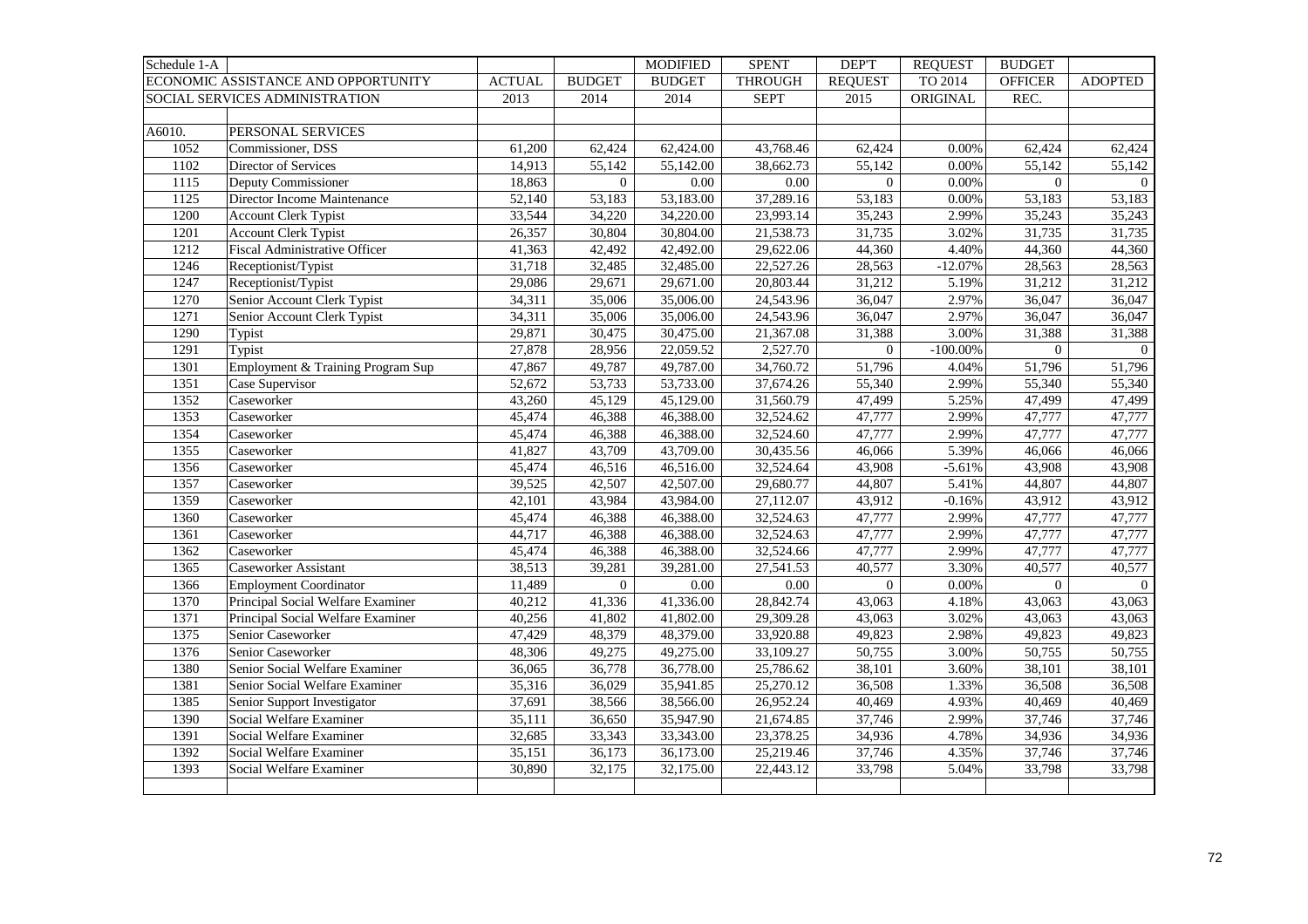| Schedule 1-A     |                                              |                 |                | <b>MODIFIED</b> | <b>SPENT</b>   | <b>DEPT</b>      | <b>REQUEST</b> | <b>BUDGET</b>    |                |
|------------------|----------------------------------------------|-----------------|----------------|-----------------|----------------|------------------|----------------|------------------|----------------|
|                  |                                              | <b>ACTUAL</b>   | <b>BUDGET</b>  | <b>BUDGET</b>   | <b>THROUGH</b> | <b>REQUEST</b>   | TO 2014        | <b>OFFICER</b>   | <b>ADOPTED</b> |
|                  |                                              | 2013            | 2014           | 2014            | <b>SEPT</b>    | 2015             | ORIGINAL       | REC.             |                |
| A6010.           | PERSONAL SERVICES CON'T                      |                 |                |                 |                |                  |                |                  |                |
| 1394             | Social Welfare Examiner                      | 32,685          | 33,343         | 33,343.00       | 23,378.29      | 34,348           | 3.01%          | 34,348           | 34,348         |
| 1395             | Social Welfare Examiner                      | 32,685          | 34,179         | 34,179.00       | 23,957.29      | 35,225           | 3.06%          | 35,225           | 35,225         |
| 1396             | Social Welfare Examiner                      | 33,445          | 34,202         | 34,202.00       | 23,980.32      | 35,225           | 2.99%          | 35,225           | 35,225         |
| 1397             | Social Welfare Examiner                      | 30,904          | 32,186         | 32,186.00       | 17,577.47      | 32,023           | $-0.51%$       | 32,023           | 32,023         |
| 1398             | Social Welfare Examiner                      | 32,296          | 33,343         | 33,343.00       | 23,378.28      | 34,348           | 3.01%          | 34,348           | 34,348         |
| 1405             | <b>Staff Development Coordinator</b>         | 48,596          | 50,280         | 50,280.00       | 35,253.12      | 51,796           | 3.02%          | 51,796           | 51,796         |
| $\frac{1410}{2}$ | Support Investigator                         | 33,635          | 34,312         | 34,312.00       | 24,057.18      | 35,335           | 2.98%          | 35,335           | 35,335         |
| 1411             | Support Investigator                         | 33,635          | 34,312         | 34,312.00       | 24,057.18      | 35,335           | 2.98%          | 35,335           | 35,335         |
| 1416             | <b>Information System Support Specialist</b> | 35,316          | 36,029         | 36,029.00       | 25,261.32      | 37,401           | 3.81%          | 37,401           | 37,401         |
| 1500             | Call Back CSEA                               | $\overline{57}$ | 150            | 150.00          | 44.43          | 150              | 0.00%          | 150              | 150            |
| 1502             | Holiday Overtime                             | 243             | 150            | 150.00          | 0.00           | 150              | 0.00%          | 150              | 150            |
| 1504             | On Call                                      | 5,070           | 5,200          | 5,200.00        | 3,613.81       | 5,200            | 0.00%          | 5,200            | 5,200          |
| 1505             | Overtime                                     | 425             | 2,000          | 2,000.00        | 2,359.78       | 2,000            | 0.00%          | 2,000            | 2,000          |
| 1506             | Phone Work                                   | 8,084           | 8,000          | 8,000.00        | 6,442.00       | 8,000            | 0.00%          | 8,000            | 8,000          |
| 1508             | $\overline{35}$ -40 Hours                    | 12,141          | 10,000         | 15,610.04       | 18,576.61      | 20,000           | 100.00%        | 20,000           | 20,000         |
| 1509             | Comp Time Buyout CSEA                        | $\mathbf{0}$    | $\overline{0}$ | 87.15           | 87.15          | $\overline{0}$   | 0.00%          | $\overline{0}$   | $\Omega$       |
| 1520             | <b>Insurance Buyout CSEA</b>                 | 3,263           | 2,959          | 4,245.44        | 4,776.12       | 6,783            | 129.23%        | 6,783            | 6,783          |
| 1645             | <b>Social Services Attorney</b>              | 58,330          | 59,497         | 59,497.00       | 41,716.31      | 59,497           | 0.00%          | 59,497           | 59,497         |
| 1660             | <b>Insurance Buyout Non-Union</b>            | 4,276           | 3,410          | 3,410.00        | 2,556.90       | 3,410            | 0.00%          | 3,410            | 3,410          |
|                  |                                              |                 |                |                 |                |                  |                |                  |                |
|                  | Total                                        | 1,849,098       | 1,910,508      | 1,909,805.90    | 1,322,081.55   | 1,940,368        | 1.56%          | 1,940,368        | 1,940,368      |
|                  |                                              |                 |                |                 |                |                  |                |                  |                |
| A6010.           | <b>EQUIPMENT</b>                             |                 |                |                 |                |                  |                |                  |                |
| 2115             | Computer Hardware                            | 2,920           | 3,200          | 3,272.00        | 3,272.00       | 5,000            | 56.25%         | 5,000            | 5,000          |
| 2120             | Copier                                       | $\overline{0}$  | $\mathbf{0}$   | 0.00            | 0.00           | 6,500            | 6500.00%       | 6,500            | 6,500          |
|                  |                                              |                 |                |                 |                |                  |                |                  |                |
|                  | Total                                        | 2,920           | 3,200          | 3,272.00        | 3,272.00       | 11,500           | 259.38%        | 11,500           | 11,500         |
|                  |                                              |                 |                |                 |                |                  |                |                  |                |
| A6010.           | CONTRACTUAL EXPENSES                         |                 |                |                 |                |                  |                |                  |                |
| 4004             | <b>Attorney Fees</b>                         | 3,556           | 3,450          | 3,569.34        | 3,652.85       | 3,000            | $-13.04%$      | 3,000            | 3,000          |
| 4005             | <b>Audit Fees</b>                            | 5,990           | 5,990          | 5,990.00        | 5,990.00       | 7,333            | 22.42%         | 7,333            | 7,333          |
| 4015             | <b>Cost Allocation</b>                       | 3,643           | 3,443          | 3,443.00        | 3,442.80       | 5,533            | 60.70%         | 5,533            | 5,533          |
| 4021             | <b>Substance Abuse Counseling</b>            | 740             | 2,000          | 2,000.00        | 210.00         | 500              | $-75.00%$      | 500              | 500            |
| 4027             | Misc. Contractual Expenses                   | 8,773           | 4,000          | 4,000.00        | 4,619.18       | 4,000            | 0.00%          | 4,000            | 4,000          |
| 4041             | Secretarial: DSS Attorney                    | 4,750           | 4,750          | 4,750.00        | 3,562.47       | 4,750            | 0.00%          | 4,750            | 4,750          |
| 4048             | Workforce Development Contract               | 6,502           | 7,000          | 7,000.00        | 4,864.19       | 8,362            | 19.46%         | 8,362            | 8,362          |
| 4052             | <b>Blood Tests</b>                           | 2,420           | 3,000          | 3,000.00        | 1,045.00       | 2,500            | $-16.67%$      | 2,500            | 2,500          |
| 4152             | Conferences                                  | 159             | 500            | 500.00          | 164.00         | 300              | $-40.00%$      | $\overline{300}$ | 300            |
| 4156             | Training                                     | $\overline{0}$  | 100            | 100.00          | 65.00          | 100              | 0.00%          | 100              | 100            |
| 4204             | Food Stamp Nutrition Ed                      | 39,389          | 33,653         | 33,653.00       | 16,148.63      | $\boldsymbol{0}$ | $-100.00\%$    | $\boldsymbol{0}$ | $\overline{0}$ |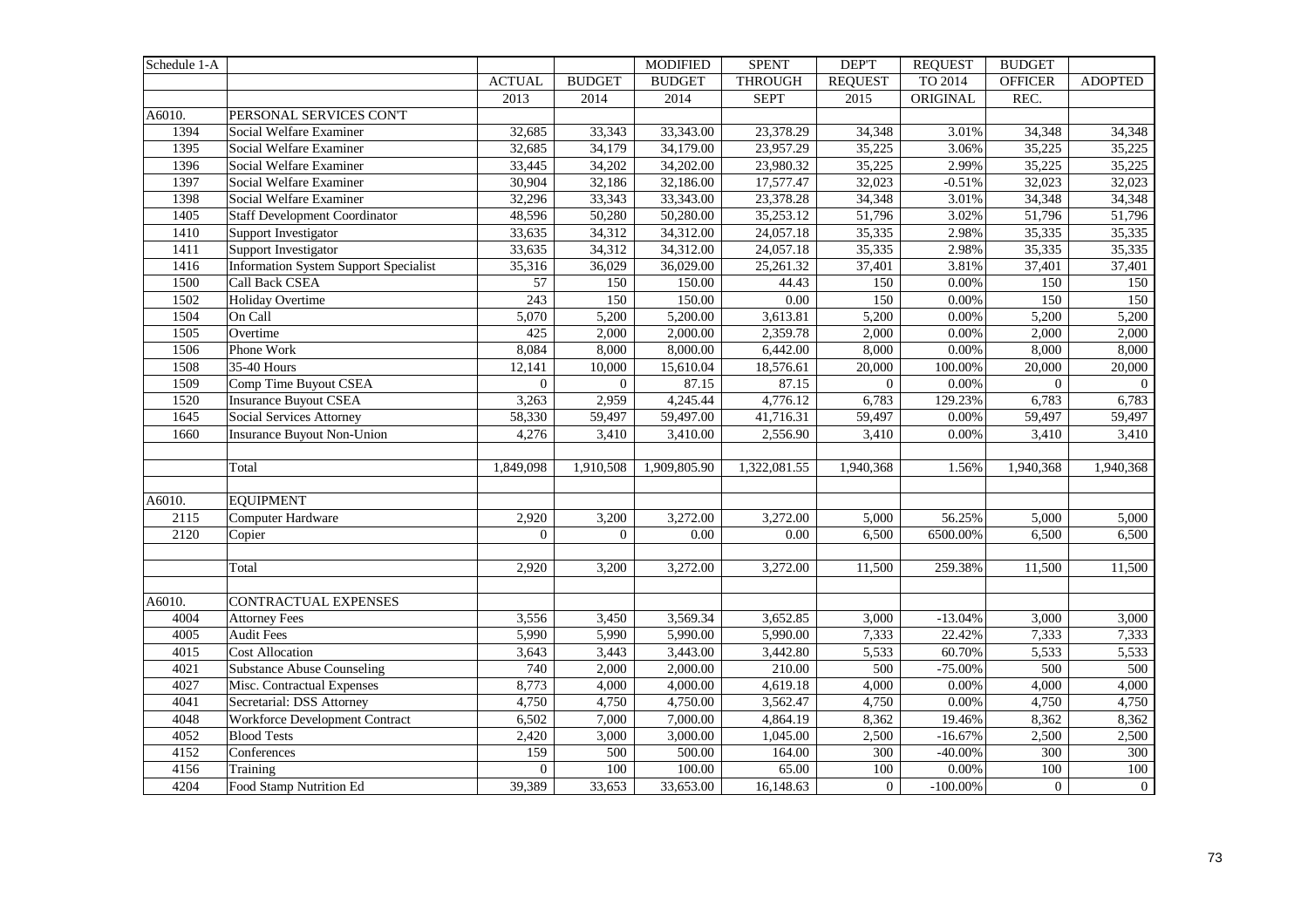| Schedule 1-A |                                     |                |               | <b>MODIFIED</b> | <b>SPENT</b>   | <b>DEPT</b>         | <b>REQUEST</b> | <b>BUDGET</b>  |                |
|--------------|-------------------------------------|----------------|---------------|-----------------|----------------|---------------------|----------------|----------------|----------------|
|              |                                     | <b>ACTUAL</b>  | <b>BUDGET</b> | <b>BUDGET</b>   | <b>THROUGH</b> | <b>REQUEST</b>      | TO 2014        | <b>OFFICER</b> | <b>ADOPTED</b> |
|              |                                     | 2013           | 2014          | 2014            | <b>SEPT</b>    | 2015                | ORIGINAL       | REC.           |                |
| A6010.       | CONTRACTUAL EXPENSES CON'T          |                |               |                 |                |                     |                |                |                |
| 4299         | Special Employment Projects         | 51,968         | 53,065        | 53,065.00       | 36,985.67      | 57,530              | 8.41%          | 57,530         | 57,530         |
| 4301         | DSS - CNS/AFIS Chargeback           | 13,796         | 20,000        | 20,000.00       | 9,244.00       | 15,000              | $-25.00%$      | 15,000         | 15,000         |
| 4309         | <b>DSS - HEAP Administration</b>    | 82,304         | 60,000        | 60,000.00       | 15,455.00      | 5,109               | $-91.49%$      | 5,109          | 5,109          |
| 4313         | <b>DSS-Non-Resident Domestic</b>    | 4,750          | 4,750         | 4,750.00        | 2,595.98       | 4,750               | 0.00%          | 4,750          | 4,750          |
| 4322         | <b>Client Expenses</b>              | $\Omega$       | 50            | 50.00           | 0.00           | 50                  | 0.00%          | 50             | 50             |
| 4328         | Kinship                             | 80,000         | 80,000        | 80,000.00       | 52,003.73      | 80,000              | 0.00%          | 80,000         | 80,000         |
| 4329         | <b>Yates Public Health</b>          | 42,000         | 42,000        | 42,000.00       | 13,493.30      | 30,000              | $-28.57%$      | 30,000         | 30,000         |
| 4337         | Life Skills                         | 31,514         | 32,062        | 32,062.00       | 20,918.87      | 32,562              | 1.56%          | 32,562         | 32,562         |
| 4344         | <b>Yates Probation</b>              | 30,100         | 32,000        | 32,000.00       | 7,592.36       | $\Omega$            | $-100.00\%$    | $\Omega$       | $\Omega$       |
| 4381         | Summer Youth Employment Program     | 40,064         | 40,299        | 43,956.00       | 27, 227. 37    | 43,956              | 9.07%          | 43,956         | 43,956         |
| 4383         | <b>Transitional Jobs</b>            | 5,397          | $\mathbf{0}$  | 0.00            | 0.00           | $\Omega$            | 0.00%          | $\Omega$       | $\Omega$       |
| 4384         | Child Care Registration             | 28,502         | 30,000        | 30,000.00       | 14,046.98      | $\overline{30,000}$ | 0.00%          | 30,000         | 30,000         |
| 4408         | <b>Equipment Maintenance</b>        | $\Omega$       | $\theta$      | 94.50           | 94.50          | $\Omega$            | 0.00%          | $\Omega$       | $\Omega$       |
| 4457         | <b>Computer Supplies</b>            | $\overline{0}$ | 300           | 300.00          | 0.00           | 300                 | 0.00%          | 300            | 300            |
| 4470         | Office Supplies                     | 9,205          | 10,000        | 10,000.00       | 7,893.08       | 10,000              | 0.00%          | 10,000         | 10,000         |
| 4507         | Copier Charge                       | 7,949          | 9,500         | 9,500.00        | 4,949.20       | 9,000               | $-5.26%$       | 9,000          | 9,000          |
| 4515         | Postage                             | 11,420         | 12,500        | 12,500.00       | 8,442.20       | 12,500              | 0.00%          | 12,500         | 12,500         |
| 4516         | Printing                            | 1,401          | 800           | 800.00          | 1,045.00       | 800                 | 0.00%          | 800            | 800            |
| 4522         | Shipments                           | $\Omega$       | 25            | 25.00           | 0.00           | $\Omega$            | $-100.00\%$    | $\overline{0}$ | $\overline{0}$ |
| 4653         | Gasoline                            | 4,173          | 4,000         | 4,000.00        | 3,062.38       | 4,000               | 0.00%          | 4,000          | 4,000          |
| 4654         | Mileage                             | 10,190         | 10,000        | 10,000.00       | 8,028.63       | 12,000              | 20.00%         | 12,000         | 12,000         |
| 4660         | Travel Expenses                     | 1,989          | 2,000         | 2,059.43        | 2,184.80       | 2,000               | 0.00%          | 2,000          | 2,000          |
| 4661         | Vehicle Parts/Maintenance/Repair    | $\Omega$       | 4,000         | 4,000.00        | 2,172.32       | 4,500               | 12.50%         | 4,500          | 4,500          |
| 4676         | <b>Utilities: Cellular Services</b> | 1,765          | 2,100         | 2,100.00        | 1,108.20       | 2,000               | $-4.76%$       | 2,000          | 2,000          |
| 4682         | Utilities: Telephone/Fax            | 9,483          | 12,000        | 12,000.00       | 7,850.11       | 12,000              | 0.00%          | 12,000         | 12,000         |
| 4721         | <b>Fraud Activities Contract</b>    | 48,012         | 40,487        | 40,487.00       | 22,897.89      | 30,528              | $-24.60%$      | 30,528         | 30,528         |
| 4726         | Medical Transportation              | 4,377          | 1,000         | 654.73          | 0.00           | $\overline{0}$      | $-100.00\%$    | $\overline{0}$ | $\overline{0}$ |
| 4907         | Dues                                | 1,420          | 1,505         | 1,505.00        | 1,431.00       | 1,505               | 0.00%          | 1,505          | 1,505          |
| 4916         | Publications                        | 734            | 400           | 400.00          | 0.00           | $\overline{0}$      | $-100.00\%$    | $\overline{0}$ | $\mathbf{0}$   |
| 4973         | Leases: Post Office Box             | 65             | $\mathbf{0}$  | 0.00            | 0.00           | $\mathbf{0}$        | 0.00%          | $\overline{0}$ | $\overline{0}$ |
|              |                                     |                |               |                 |                |                     |                |                |                |
|              | Total                               | 598,500        | 572,729       | 576,314.00      | 314,486.69     | 436,468             | $-23.79%$      | 436,468        | 436,468        |
|              |                                     |                |               |                 |                |                     |                |                |                |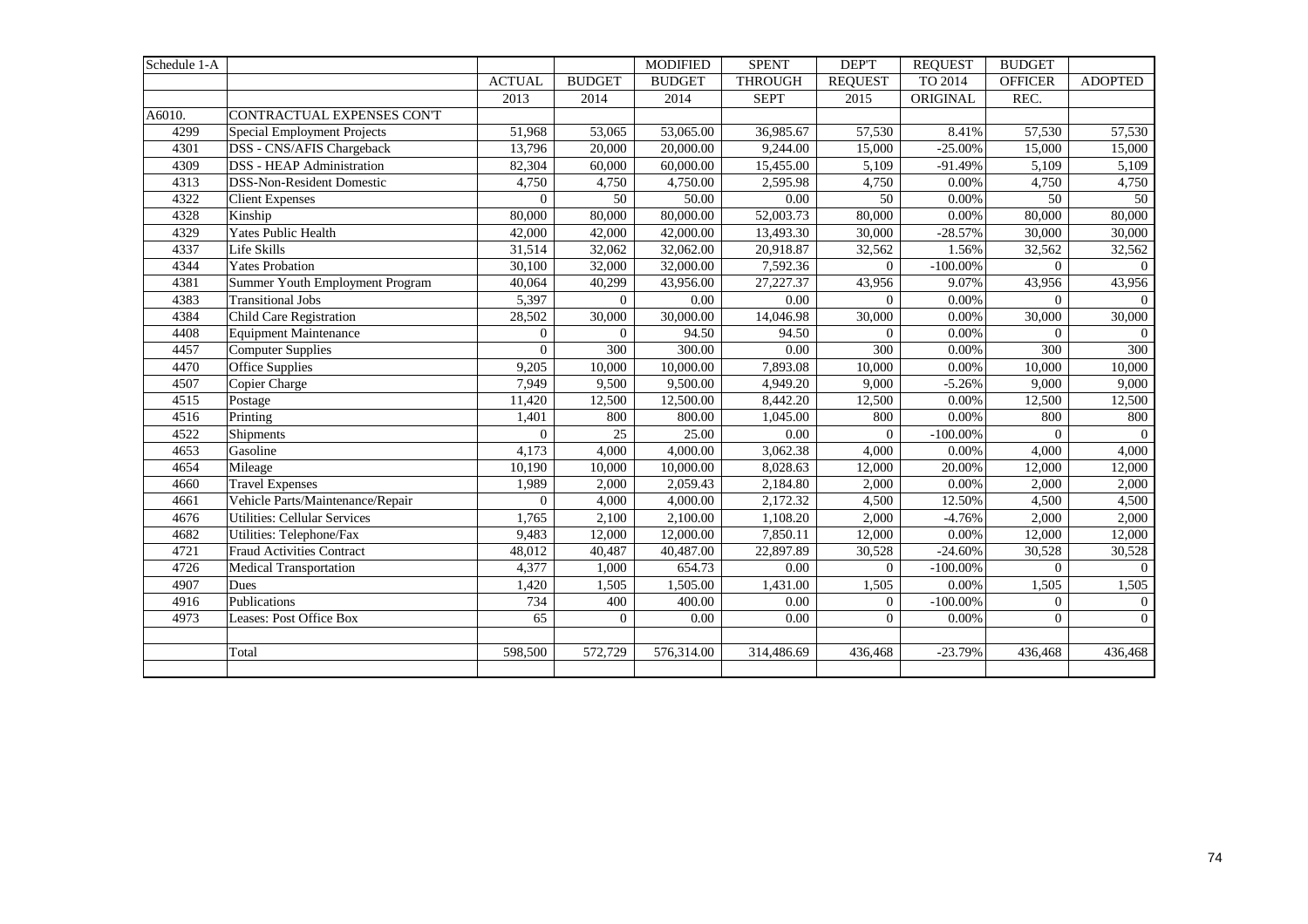| Schedule 1-A    |                                        |               |               | <b>MODIFIED</b> | <b>SPENT</b>   | DEP'T          | <b>REQUEST</b> | <b>BUDGET</b>  |                |
|-----------------|----------------------------------------|---------------|---------------|-----------------|----------------|----------------|----------------|----------------|----------------|
|                 |                                        | <b>ACTUAL</b> | <b>BUDGET</b> | <b>BUDGET</b>   | <b>THROUGH</b> | <b>REQUEST</b> | TO 2014        | <b>OFFICER</b> | <b>ADOPTED</b> |
|                 |                                        | 2013          | 2014          | 2014            | <b>SEPT</b>    | 2015           | ORIGINAL       | REC.           |                |
|                 |                                        |               |               |                 |                |                |                |                |                |
| A6010.          | <b>EMPLOYEE BENEFITS</b>               |               |               |                 |                |                |                |                |                |
| 8100            | FICA/Medicare                          | 132,974       | 145,615       | 145,564.10      | 94,406.94      | 140,670        | $-3.40%$       | 140,670        | 140,670        |
| 8303            | Medical Insurance CSEA                 | 447,123       | 473,202       | 473,202.00      | 330,423.80     | 449.919        | $-4.92%$       | 449.919        | 449,919        |
| 8305            | Medical Insurance Non-Union            | 9,587         | 21,724        | 21,724.00       | 16,104.96      | 21,724         | 0.00%          | 21,724         | 21,724         |
|                 |                                        |               |               |                 |                |                |                |                |                |
|                 | Total                                  | 589,684       | 640,541       | 640,490.10      | 440,935.70     | 612,313        | $-4.41%$       | 612,313        | 612,313        |
|                 |                                        |               |               |                 |                |                |                |                |                |
| A6010.0         | <b>TOTAL</b>                           | 3,040,202     | 3,126,978     | 3,129,882.00    | 2,080,775.94   | 3,000,649      | $-4.04%$       | 3,000,649      | 3,000,649      |
|                 |                                        |               |               |                 |                |                |                |                |                |
|                 |                                        |               |               |                 |                |                |                |                |                |
| <b>REVENUE:</b> | A1810 Repayment Administration         | 8,956         | 7,000         | 7,000.00        | 7,751.34       | 9,000          | 28.57%         | 9,000          | 9,000          |
|                 | A1811 DSS Incentives                   | 19,166        | 22,000        | 22,000.00       | 17,132.43      | 20,000         | $-9.09%$       | 20,000         | 20,000         |
|                 | A3610 Social Services Administration   | 915,017       | 723,083       | 723,083.00      | 629,685.00     | 821,679        | 13.64%         | 821,679        | 821,679        |
|                 | A3654 Child Care Registration          | 31,500        | 30,000        | 30,000.00       | 14,047.00      | 30,000         | 0.00%          | 30,000         | 30,000         |
|                 | A4610 Social Services Administration   | ,323,949      | 1,225,888     | 1,229,545.00    | 659,485.00     | 1,105,716      | $-9.80%$       | 1,105,716      | 1,105,716      |
|                 | A4615 Flex Funding for Family Services | 328,881       | 317,969       | 317,969.00      | 276,757.00     | 343,776        | 8.12%          | 343,776        | 343,776        |
|                 | A4655 Federal Aid Day Care             | 79,391        | 103,752       | 103,752.00      | 45,636.00      | 78,081         | $-24.74%$      | 78,081         | 78,081         |
|                 |                                        |               |               |                 |                |                |                |                |                |
|                 | <b>Total Revenue</b>                   | 2,706,860     | 2,429,692     | 2,433,349.00    | 1,650,493.77   | 2,408,252      | $-0.88%$       | 2,408,252      | 2,408,252      |
|                 |                                        |               |               |                 |                |                |                |                |                |
|                 | <b>Total Net County Costs</b>          | 333,343       | 697,286       | 696,533.00      | 430,282.17     | 592,397        | $-15.04%$      | 592,397        | 592,397        |
|                 |                                        |               |               |                 |                |                |                |                |                |
|                 | Percent Revenue                        | 89.04%        | 77.70%        | 77.75%          | 79.32%         | 80.26%         | 3.29%          | 80.26%         | 80.26%         |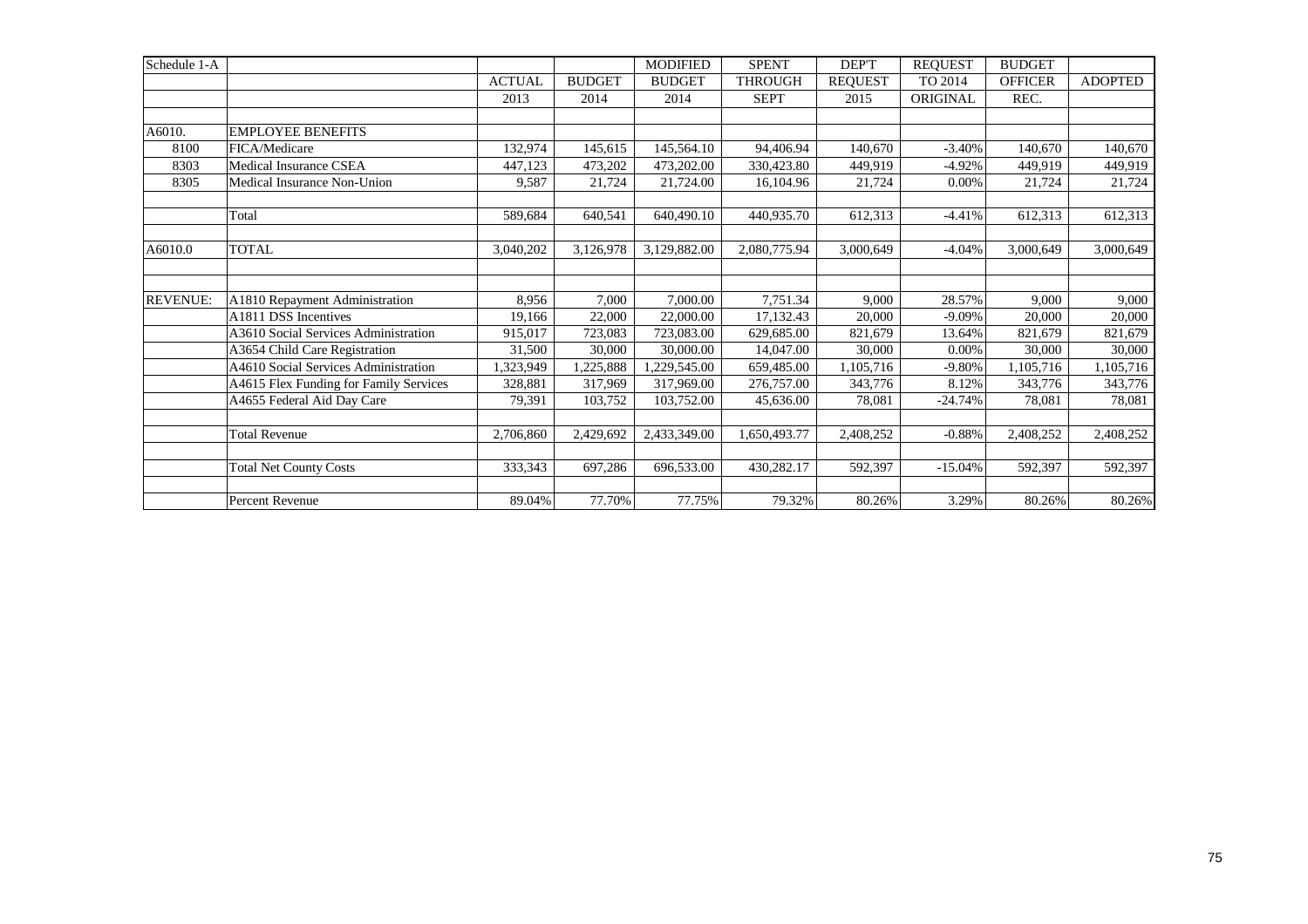| Schedule 1-A    |                                         |               |               | <b>MODIFIED</b> | <b>SPENT</b>   | DEP'T          | <b>REQUEST</b> | <b>BUDGET</b>  |                |
|-----------------|-----------------------------------------|---------------|---------------|-----------------|----------------|----------------|----------------|----------------|----------------|
|                 |                                         | <b>ACTUAL</b> | <b>BUDGET</b> | <b>BUDGET</b>   | <b>THROUGH</b> | <b>REQUEST</b> | TO 2014        | <b>OFFICER</b> | <b>ADOPTED</b> |
|                 |                                         | 2013          | 2014          | 2014            | <b>SEPT</b>    | 2015           | ORIGINAL       | REC.           |                |
|                 |                                         |               |               |                 |                |                |                |                |                |
| A6055.4303      | <b>DSS - DAY CARE</b>                   | 175,846       | 265,000       | 265,000.00      | 132,253.03     | 210,000        | $-20.75%$      | 210,000        | 210,000        |
|                 |                                         |               |               |                 |                |                |                |                |                |
|                 | <b>TOTAL</b>                            | 175,846       | 265,000       | 265,000.00      | 132,253.03     | 210,000        | $-20.75%$      | 210,000        | 210,000        |
|                 |                                         |               |               |                 |                |                |                |                |                |
| <b>REVENUE:</b> | A1855 Repayment of Day Care             | 7,086         | 7,500         | 7,500.00        | 1,240.90       | 2,000          | $-73.33%$      | 2,000          | 2,000          |
|                 | A3655 Day Care                          | (2, 431)      | 8,192         | 8,192.00        | (2,326.00)     | 4,500          | $-45.07%$      | 4,500          | 4,500          |
|                 | A4655 Federal Aid - Day Care            | 169,502       | 237,625       | 237,625.00      | 106,574.00     | 192,000        | $-19.20%$      | 192,000        | 192,000        |
|                 |                                         |               |               |                 |                |                |                |                |                |
|                 | <b>Total Revenue</b>                    | 174,157       | 253,317       | 253,317.00      | 105,488.90     | 198,500        | $-21.64%$      | 198,500        | 198,500        |
|                 |                                         |               |               |                 |                |                |                |                |                |
|                 | <b>Total Net County Cost</b>            | 1.690         | 11,683        | 11,683.00       | 26,764.13      | 11,500         | $-1.57%$       | 11,500         | 11,500         |
|                 |                                         |               |               |                 |                |                |                |                |                |
|                 | Percent Revenue                         | 99.04%        | 95.59%        | 95.59%          | 79.76%         | 94.52%         | $-1.12%$       | 94.52%         | 94.52%         |
|                 |                                         |               |               |                 |                |                |                |                |                |
|                 | <b>SERVICES FOR RECIPIENTS</b>          |               |               |                 |                |                |                |                |                |
|                 |                                         |               |               |                 |                |                |                |                |                |
| A6070.          | <b>CONTRACTUAL EXPENSES</b>             |               |               |                 |                |                |                |                |                |
| 4302            | <b>DSS</b> - Counseling Contract        | 67,073        | 98,700        | 98,700.00       | 36,959.82      | 69,000         | $-30.09%$      | 69,000         | 69,000         |
| 4303            | DSS - Day Care                          | 1,071         | 2,500         | 2,500.00        | 1,492.62       | 2,000          | $-20.00%$      | 2,000          | 2,000          |
| 4304            | <b>DSS</b> - Family Aid Contract        | 88,007        | 105,000       | 105,000.00      | 60,958.41      | 100,000        | $-4.76%$       | 100,000        | 100,000        |
| 4318            | <b>DSS</b> - Validation Contracts       | 4,035         | 6,000         | 6,000.00        | $0.00\,$       | $\overline{0}$ | $-100.00\%$    | $\mathbf{0}$   | $\overline{0}$ |
| 4387            | <b>DSS</b> - Housing Subsidy            | 1,500         | $\mathbf{0}$  | 0.00            | 0.00           | $\Omega$       | 0.00%          | $\overline{0}$ | $\overline{0}$ |
|                 |                                         |               |               |                 |                |                |                |                |                |
| A6070.0         | <b>TOTAL</b>                            | 161,686       | 212,200       | 212,200.00      | 99,410.85      | 171,000        | $-19.42%$      | 171,000        | 171,000        |
|                 |                                         |               |               |                 |                |                |                |                |                |
| <b>REVENUE:</b> | A1870 Repayment Services for Recipients | 1,587         | $\Omega$      | $0.00\,$        | 944.63         | $\overline{0}$ | 0.00%          | $\Omega$       | $\overline{0}$ |
|                 | A4670 Services for Recipients           | 97,735        | 136,798       | 136,798.00      | 71,493.00      | 102,555        | $-25.03%$      | 102,555        | 102,555        |
|                 |                                         |               |               |                 |                |                |                |                |                |
|                 | <b>Total Revenue</b>                    | 99,322        | 136,798       | 136,798.00      | 72,437.63      | 102,555        | $-25.03%$      | 102,555        | 102,555        |
|                 |                                         |               |               |                 |                |                |                |                |                |
|                 | <b>Total Net County Cost</b>            | 62,364        | 75,402        | 75,402.00       | 26,973.22      | 68,445         | $-9.23%$       | 68,445         | 68,445         |
|                 |                                         |               |               |                 |                |                |                |                |                |
|                 | Percent Revenue                         | 61.43%        | 64.47%        | 64.47%          | 72.87%         | 59.97%         | $-6.97%$       | 59.97%         | 59.97%         |
|                 |                                         |               |               |                 |                |                |                |                |                |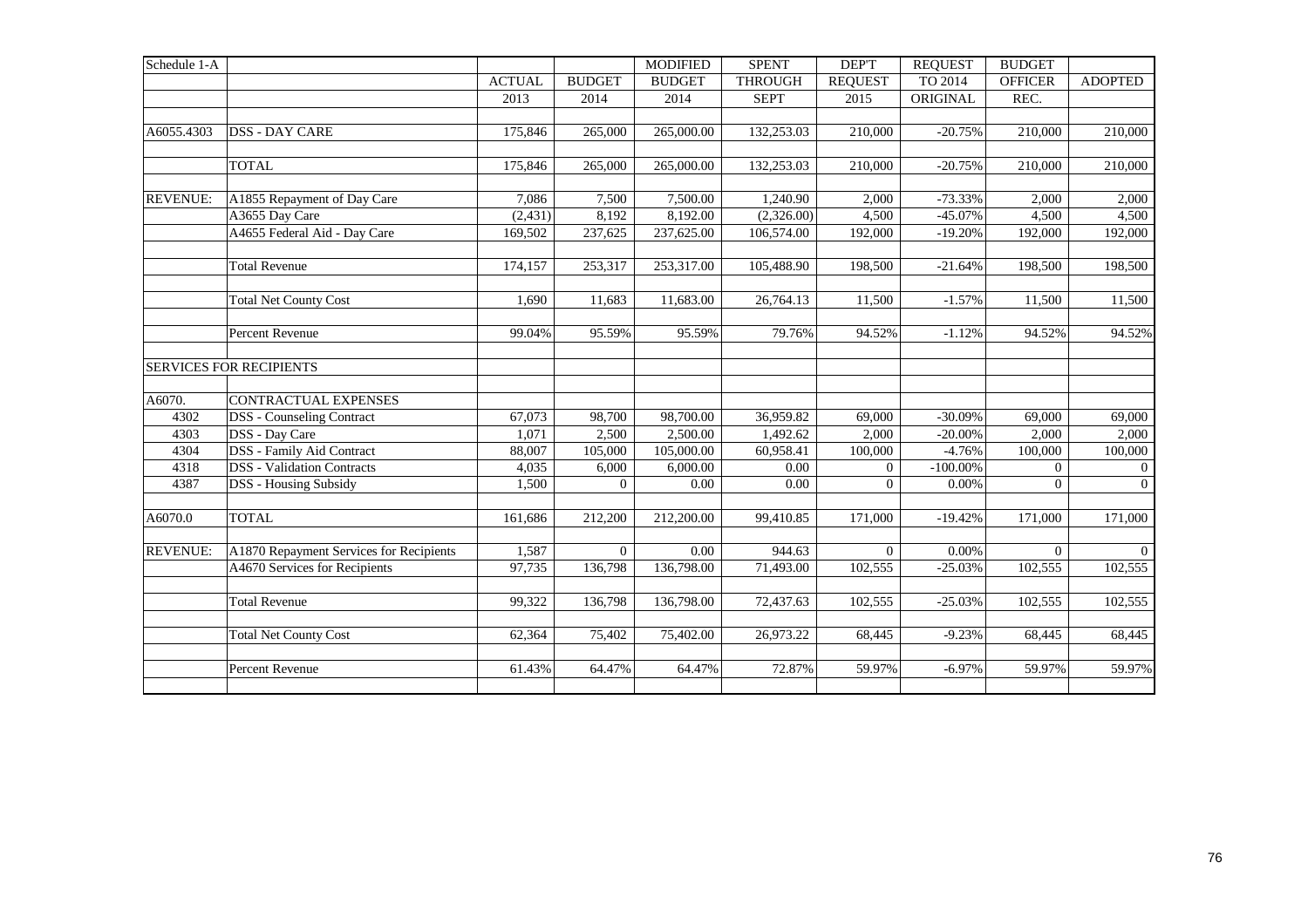| Schedule 1-A    |                                         |                |               | <b>MODIFIED</b> | <b>SPENT</b>   | <b>DEPT</b>    | <b>REQUEST</b> | <b>BUDGET</b>  |                |
|-----------------|-----------------------------------------|----------------|---------------|-----------------|----------------|----------------|----------------|----------------|----------------|
|                 |                                         | <b>ACTUAL</b>  | <b>BUDGET</b> | <b>BUDGET</b>   | <b>THROUGH</b> | <b>REQUEST</b> | TO 2014        | <b>OFFICER</b> | <b>ADOPTED</b> |
|                 |                                         | 2013           | 2014          | 2014            | <b>SEPT</b>    | 2015           | ORIGINAL       | REC.           |                |
|                 | <b>SOCIAL SERVICES PROGRAMS</b>         |                |               |                 |                |                |                |                |                |
| A6101.4311      | <b>DSS</b> - Medical Assistance         | 88,777         | 5,000         | 5,000.00        | 2,020.13       | 2,500          | $-50.00%$      | 2,500          | 2,500          |
| A6102.4312      | <b>DSS</b> - Medical Assistance MMIS    | 4,304,576      | 4,347,837     | 4,347,837.00    | 3,219,306.00   | 4,284,984      | $-1.45%$       | 4,284,984      | 4,284,984      |
| A6109.4305      | <b>DSS</b> - Family Assistance          | 1,549,595      | 1,700,000     | 1,700,000.00    | 1,299,698.20   | 2,053,855      | 20.82%         | 2,053,855      | 2,053,855      |
| A6119.4307      | DSS - Foster (Child Care)               | 383,468        | 510,000       | 510,000.00      | 290,447.70     | 624,011        | 22.36%         | 624,011        | 624,011        |
| A6123.4310      | DSS - Juvenile Delinquent Care          | 80,954         | 81,731        | 81,731.00       | 9,910.91       | 163,729        | 100.33%        | 163,729        | 163,729        |
| A6129.4316      | <b>DSS</b> - State Training Schools     | $\overline{0}$ | 152,500       | 152,500.00      | 0.00           | 266,015        | 74.44%         | 266,015        | 266,015        |
| A6140.4314      | DSS - Safety Net                        | 468,568        | 505,200       | 505,200.00      | 407,793.44     | 570,000        | 12.83%         | 570,000        | 570,000        |
| A6141.4308      | <b>DSS</b> - Home Energy Assist Program | 2,942          | 3,500         | 8,884.00        | 3,545.50       | 9,000          | 157.14%        | 9,000          | 9,000          |
| A6142.4319      | DSS - Emergency Aid for Adults          | 16,938         | 25,105        | 25,105.00       | 22,244.16      | 25,000         | $-0.42%$       | 25,000         | 25,000         |
|                 |                                         |                |               |                 |                |                |                |                |                |
| A6199.0         | <b>TOTAL</b>                            | 6,895,819      | 7,330,873     | 7,336,257.00    | 5,254,966.04   | 7,999,094      | 9.12%          | 7,999,094      | 7,999,094      |
|                 |                                         |                |               |                 |                |                |                |                |                |
| <b>REVENUE:</b> | A1801 Repayment of Medical Assistance   | 56,643         | 47,177        | 47,177.00       | 59,055.14      | $\overline{0}$ | $-100.00\%$    | $\overline{0}$ | $\overline{0}$ |
|                 | A1809 Repayment of Family Assistance    | 59,782         | 65,400        | 65,400.00       | 71,726.82      | 90,000         | 37.61%         | 90,000         | 90,000         |
|                 | A1819 Repayment of Child Care (Foster)  | 64,126         | 91,500        | 91,500.00       | 92,789.29      | 130,000        | 42.08%         | 130,000        | 130,000        |
|                 | A1823 Repayment of JD Care              | 370            | $\mathbf{0}$  | 0.00            | 285.00         | $\Omega$       | 0.00%          | $\overline{0}$ | $\overline{0}$ |
|                 | A1840 Repay Safety Net Assistance       | 55,000         | 39,135        | 39,135.00       | 58,505.88      | 40,000         | 2.21%          | 40,000         | 40,000         |
|                 | A1841 Repayment of HEAP                 | 49,707         | 49,000        | 49,000.00       | 40,254.45      | 49,000         | 0.00%          | 49,000         | 49,000         |
|                 | A1842 Repayment Emergency Aid Adult     | 817            | 386           | 386.00          | 233.63         | $\overline{0}$ | $-100.00\%$    | $\overline{0}$ | $\Omega$       |
|                 | A3601 Medical Assistance                | 17,722         | $\mathbf{0}$  | 0.00            | (28, 818.00)   | 1,250          | 1250.00%       | 1,250          | 1,250          |
|                 | A3609 Family Assistance                 | 203,520        | 252,665       | 252,665.00      | 97,664.00      | 138,978        | $-45.00%$      | 138,978        | 138,978        |
|                 | A3619 Child Care (Foster)               | 215,904        | 247,963       | 247,963.00      | 144,614.00     | 193,360        | $-22.02%$      | 193,360        | 193,360        |
|                 | A3623 Juvenile Delinquent               | 58,636         | 40,048        | 40,048.00       | 26,226.40      | 138,978        | 247.03%        | 138,978        | 138,978        |
|                 | A3640 Safety Net                        | 107,326        | 127,760       | 127,760.00      | 83,037.00      | 133,865        | 4.78%          | 133,865        | 133,865        |
|                 | A3642 Emergency Aid for Adults          | 7,600          | 12,360        | 12,360.00       | 8,756.00       | 12,500         | 1.13%          | 12,500         | 12,500         |
|                 | A4601 Medical Assistance                | 20,581         | $\mathbf{0}$  | 0.00            | (25,907.00)    | 1,250          | 1250.00%       | 1,250          | 1,250          |
|                 | A4609 Family Assistance/Aid to D.C.     | 557,403        | 494,400       | 494,400.00      | 335,852.00     | 568,369        | 14.96%         | 568,369        | 568,369        |
|                 | A4615 Flex Funding for Family Services  | 237,772        | 410,000       | 410,000.00      | 352,237.00     | 385,026        | $-6.09%$       | 385,026        | 385,026        |
|                 | A4619 Child Care (Foster)               | 67,081         | 83,635        | 83,635.00       | 26,688.00      | 70,340         | $-15.90%$      | 70,340         | 70,340         |
|                 | A4623 Juvenile Delinquent Care          | 2,722          | $\theta$      | 0.00            | 1,095.00       | 1,482          | 1482.00%       | 1,482          | 1,482          |
|                 | A4640 Safety Net                        | 1,590          | 5,565         | 5,565.00        | 55.00          | $\overline{0}$ | $-100.00\%$    | $\overline{0}$ | $\overline{0}$ |
|                 | A4641 Home Energy Assistance Programs   | (42, 133)      | $\Omega$      | 5,384.00        | (36, 237.00)   | $\Omega$       | 0.00%          | $\overline{0}$ | $\overline{0}$ |
|                 | A4661 Family & Childrens Services BG    | 17,568         | 19,500        | 19,500.00       | 16,325.00      | 16,000         | $-17.95%$      | 16,000         | 16,000         |
|                 |                                         |                |               |                 |                |                |                |                |                |
|                 | <b>Total Revenue</b>                    | 1,759,737      | 1,986,494     | 1,991,878.00    | 1,324,437.61   | 1,970,398      | $-0.81%$       | 1,970,398      | 1,970,398      |
|                 | <b>Total Net County Cost</b>            | 5,136,082      | 5,344,379     | 5,344,379.00    | 3,930,528.43   | 6,028,696      | 12.80%         | 6,028,696      | 6,028,696      |
|                 | Percent Revenue                         | 25.52%         | 27.10%        | 27.15%          | 25.20%         | 24.63%         | $-9.10%$       | 24.63%         | 24.63%         |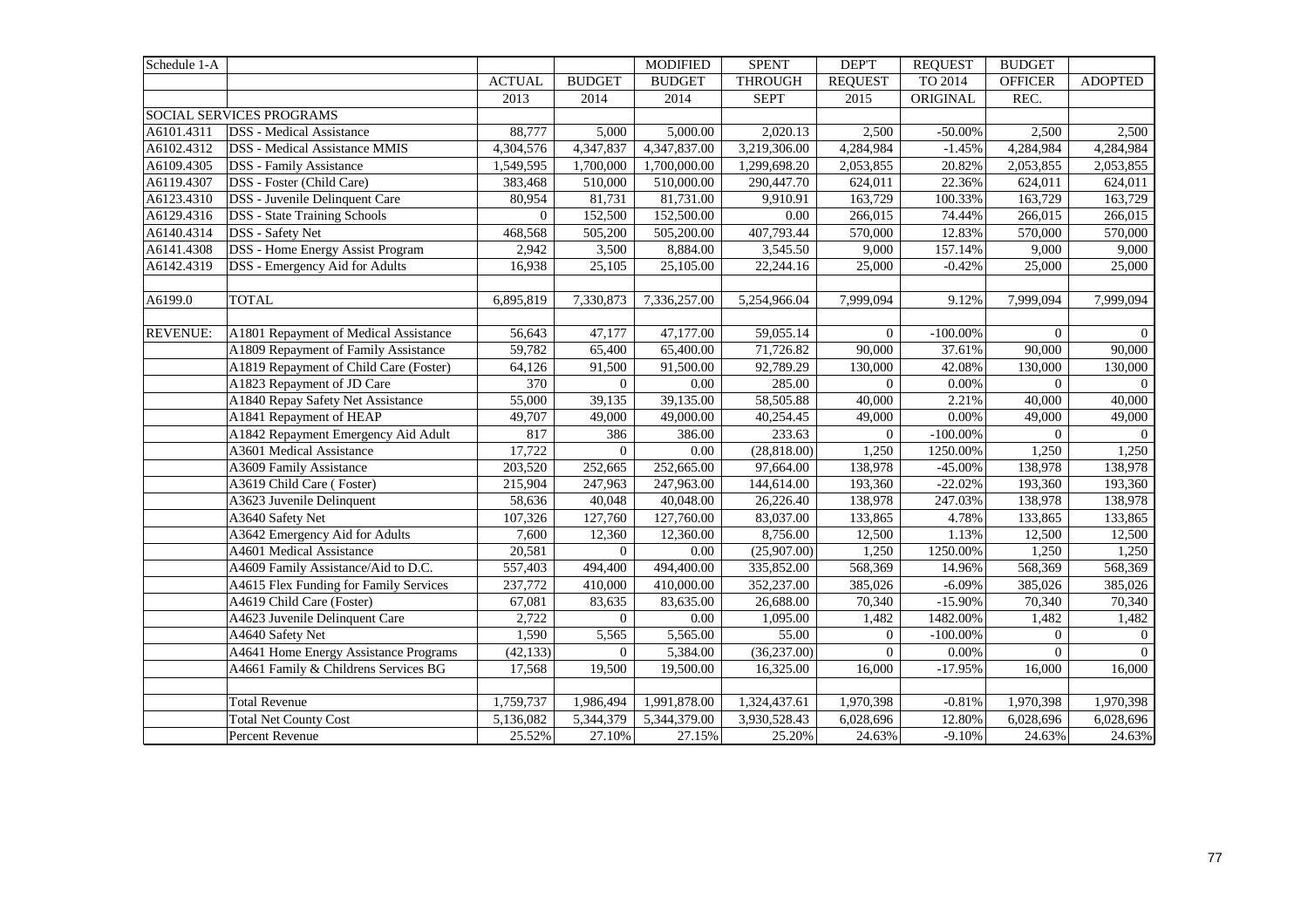| Schedule 1-A    |                                      |               |               | <b>MODIFIED</b> | <b>SPENT</b>   | DEP'T          | <b>REOUEST</b>  | <b>BUDGET</b>  |                |
|-----------------|--------------------------------------|---------------|---------------|-----------------|----------------|----------------|-----------------|----------------|----------------|
|                 |                                      | <b>ACTUAL</b> | <b>BUDGET</b> | <b>BUDGET</b>   | <b>THROUGH</b> | <b>REQUEST</b> | TO 2014         | <b>OFFICER</b> | <b>ADOPTED</b> |
|                 | <b>ECONOMIC DEVELOPMENT</b>          | 2013          | 2014          | 2014            | <b>SEPT</b>    | 2015           | <b>ORIGINAL</b> | REC.           |                |
|                 | COUNTY PUBLICITY & PROMOTION         |               |               |                 |                |                |                 |                |                |
|                 |                                      |               |               |                 |                |                |                 |                |                |
| A6410.          | <b>CONTRACTUAL EXPENSES</b>          |               |               |                 |                |                |                 |                |                |
| 4203            | <b>YC</b> - Tourism Promotion Agency | 235,085       | 268,900       | 268,900.00      | 268,900.00     | 251,000        | $-6.66%$        | 251,000        | 251,000        |
| A6410.0         | <b>TOTAL</b>                         | 235,085       | 268,900       | 268,900.00      | 268,900.00     | 251,000        | $-6.66%$        | 251,000        | 251,000        |
| <b>REVENUE:</b> | A1113 Occupancy Tax                  | 433,804       | 400,000       | 400,000.00      | 302,551.47     | 417,000        | 4.25%           | 417,000        | 417,000        |
|                 | <b>Total Net County Cost</b>         | (198, 719)    | (131,100)     | (131, 100.00)   | (33,651.47)    | (166,000)      | 26.62%          | (166,000)      | (166,000)      |
|                 | <b>Percent Revenue</b>               | 184.53%       | 148.75%       | 148.75%         | 112.51%        | 166.14%        | 11.68%          | 166.14%        | 166.14%        |
|                 |                                      |               |               |                 |                |                |                 |                |                |
|                 | PROMOTION OF INDUSTRY                |               |               |                 |                |                |                 |                |                |
| A6420.          | <b>CONTRACTUAL EXPENSES</b>          |               |               |                 |                |                |                 |                |                |
| 4216            | <b>Horizon Park</b>                  | 47,783        | 46,546        | 46,546.00       | 46,545.93      | 43,106         | $-7.39%$        | 43,106         | 43,106         |
| 4222            | Lake Street Plaza Area               | 34,177        | 34,177        | 34,177.00       | 34,177.00      | 34,177         | 0.00%           | 34,177         | 34,177         |
| A6420.0         | <b>TOTAL</b>                         | 81,960        | 80,723        | 80,723.00       | 80,722.93      | 77,283         | $-4.26%$        | 77,283         | 77,283         |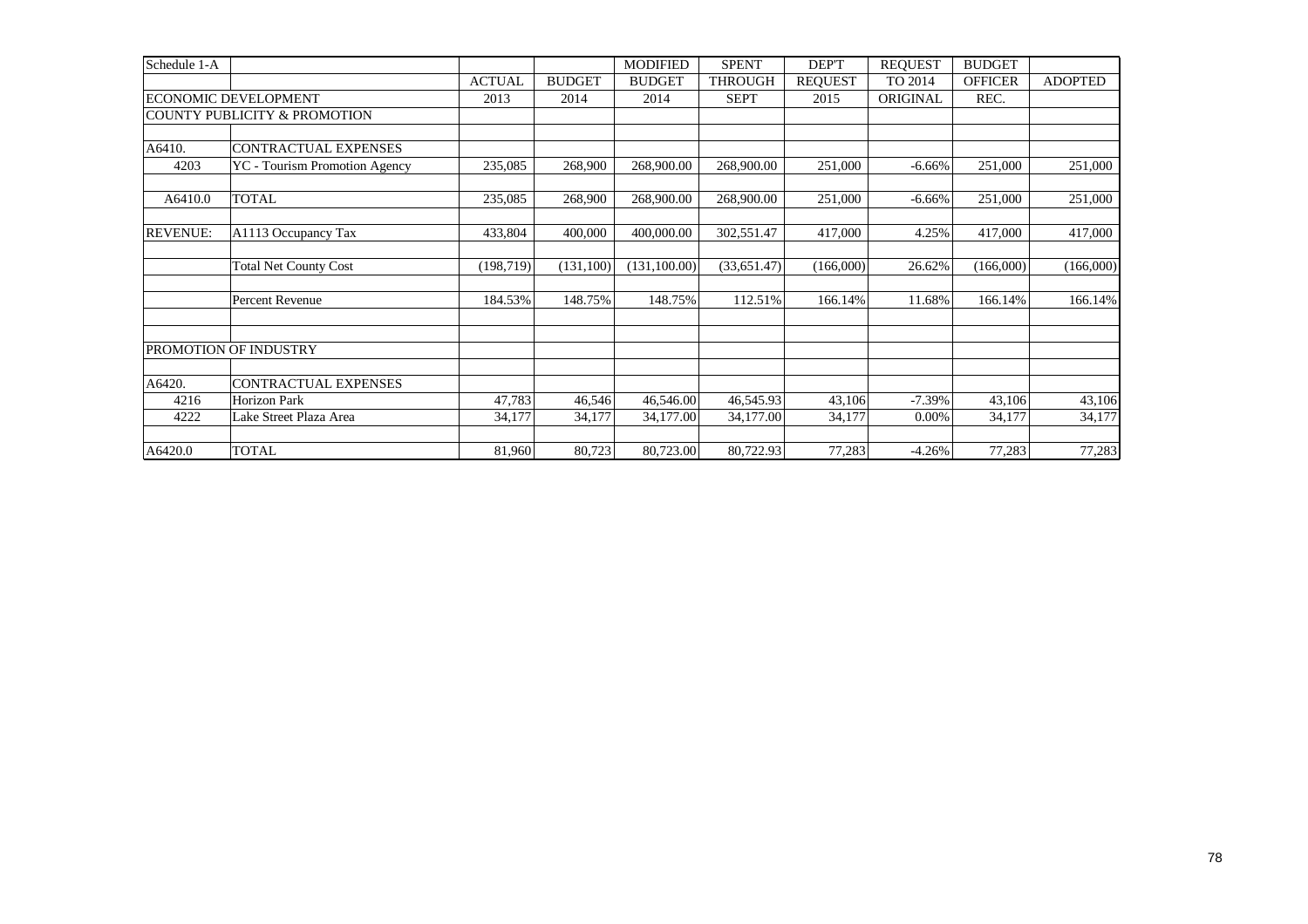| Schedule 1-A            |                                                 |                |                  | <b>MODIFIED</b> | <b>SPENT</b>   | DEP'T          | <b>REQUEST</b> | <b>BUDGET</b>  |                 |
|-------------------------|-------------------------------------------------|----------------|------------------|-----------------|----------------|----------------|----------------|----------------|-----------------|
|                         |                                                 | <b>ACTUAL</b>  | <b>BUDGET</b>    | <b>BUDGET</b>   | <b>THROUGH</b> | <b>REQUEST</b> | TO 2014        | <b>OFFICER</b> | <b>ADOPTED</b>  |
| <b>VETERAN SERVICES</b> |                                                 | 2013           | 2014             | 2014            | <b>SEPT</b>    | 2015           | ORIGINAL       | REC.           |                 |
|                         |                                                 |                |                  |                 |                |                |                |                |                 |
| A6510.                  | PERSONAL SERVICES                               |                |                  |                 |                |                |                |                |                 |
| 1061                    | Director, Veterans Services                     | 41,277         | 42,103           | 42,103.00       | 29,520.47      | 42,103         | 0.00%          | 22,000         | 42,103          |
| 1215                    | <b>Administrative Assistant</b>                 | 32,685         | 33,343           | 33,343.00       | 23,378.28      | 34,348         | 3.01%          | 34,348         | 34,348          |
|                         |                                                 |                |                  |                 |                |                |                |                |                 |
|                         | Total                                           | 73,962         | 75,446           | 75,446.00       | 52,898.75      | 76,451         | 1.33%          | 56,348         | 76,451          |
|                         |                                                 |                |                  |                 |                |                |                |                |                 |
| A6510.                  | CONTRACTUAL EXPENSES                            |                |                  |                 |                |                |                |                |                 |
| 4156                    | Training                                        | 50             | 175              | 175.00          | 0.00           | 175            | 0.00%          | 175            | 175             |
| 4470                    | Office Supplies                                 | 409            | 250              | 255.00          | 254.56         | 250            | 0.00%          | 250            | 250             |
| 4507                    | <b>Copier Charges</b>                           | 164            | 250              | 250.00          | 86.50          | 200            | $-20.00\%$     | 200            | 200             |
| 4515                    | Postage                                         | 201            | $\overline{225}$ | 225.00          | 135.94         | 225            | 0.00%          | 225            | 225             |
| 4576                    | <b>Computer Software Maintenance Agreements</b> | 700            | 700              | 700.00          | 700.00         | 700            | 0.00%          | 700            | 700             |
| 4653                    | Gasoline                                        | 1,489          | 2,000            | 2,000.00        | 1,081.99       | 1,500          | $-25.00\%$     | 1,500          | 1,500           |
| 4654                    | Mileage                                         | $\overline{0}$ | 175              | 195.00          | 192.64         | 225            | 28.57%         | 225            | 225             |
| 4660                    | <b>Travel Expenses</b>                          | 1,825          | 1,500            | 1,480.00        | 1,305.78       | 1,500          | 0.00%          | 1,500          | 1,500           |
| 4661                    | Vehicle Parts/Maintenance/Repairs               | 4,790          | $\mathbf{0}$     | 0.00            | (34.00)        | $\mathbf{0}$   | 0.00%          | $\overline{0}$ | $\overline{0}$  |
| 4676                    | <b>Utilities: Cellular Service</b>              | 22             | 50               | 50.00           | 0.00           | 50             | 0.00%          | 50             | $\overline{50}$ |
| 4682                    | Utilities: Telephone/Fax                        | 634            | 700              | 700.00          | 463.54         | 700            | 0.00%          | 700            | 700             |
| 4907                    | Dues                                            | 515            | 100              | 95.00           | 60.00          | 100            | 0.00%          | 100            | 100             |
| 4924                    | Veteran's Burial Expense                        | $\overline{0}$ | 3,000            | 3,000.00        | 1,319.74       | 3,000          | 0.00%          | 3,000          | 3,000           |
|                         |                                                 |                |                  |                 |                |                |                |                |                 |
|                         | Total                                           | 10,799         | 9,125            | 9,125.00        | 5,566.69       | 8,625          | $-5.48%$       | 8,625          | 8,625           |
|                         |                                                 |                |                  |                 |                |                |                |                |                 |
| A6510.                  | <b>EMPLOYEE BENEFITS</b>                        |                |                  |                 |                |                |                |                |                 |
| 8100                    | FICA/Medicare                                   | 5,354          | 5,750            | 5,750.00        | 3,804.39       | 5,849          | 1.71%          | 4,304          | 5,849           |
| 8303                    | Medical Insurance - CSEA                        | 6,050          | 6,433            | 6,433.00        | 4,824.45       | 6,851          | 6.50%          | 6,851          | 6,851           |
| 8305                    | Medical Insurance - Non Union                   | 13,915         | 14,795           | 14,795.00       | 11,096.19      | 14,795         | 0.00%          | $\Omega$       | 14,795          |
|                         |                                                 |                |                  |                 |                |                |                |                |                 |
|                         | Total                                           | 25,320         | 26,978           | 26,978.00       | 19,725.03      | 27,495         | 1.91%          | 11,155         | 27,495          |
|                         |                                                 |                |                  |                 |                |                |                |                |                 |
| A6510.0                 | <b>TOTAL</b>                                    | 110,081        | 111,549          | 111,549.00      | 78,190.47      | 112,571        | 0.92%          | 76,128         | 112,571         |
|                         |                                                 |                |                  |                 |                |                |                |                |                 |
| <b>REVENUE:</b>         | A2705 Gifts and Donations                       | 1,492          | $\overline{0}$   | 0.00            | 0.00           | $\mathbf{0}$   | 0.00%          | $\overline{0}$ | $\overline{0}$  |
|                         | A3710 State Aid                                 | 8,529          | 8,654            | 8,654.00        | 8,529.00       | 8,654          | 0.00%          | 8,654          | 8,654           |
|                         |                                                 |                |                  |                 |                |                |                |                |                 |
|                         | <b>Total Revenue</b>                            | 10,021         | 8,654            | 8,654.00        | 8,529.00       | 8,654          | 0.00%          | 8,654          | 8,654           |
|                         | <b>Total Net County Cost</b>                    | 100,060        | 102,895          | 102,895.00      | 69,661.47      | 103,917        | 0.99%          | 67,474         | 103,917         |
|                         | Percent Revenue                                 | 9.10%          | 7.76%            | 7.76%           | 10.91%         | 7.69%          | $-0.91%$       | 11.37%         | 7.69%           |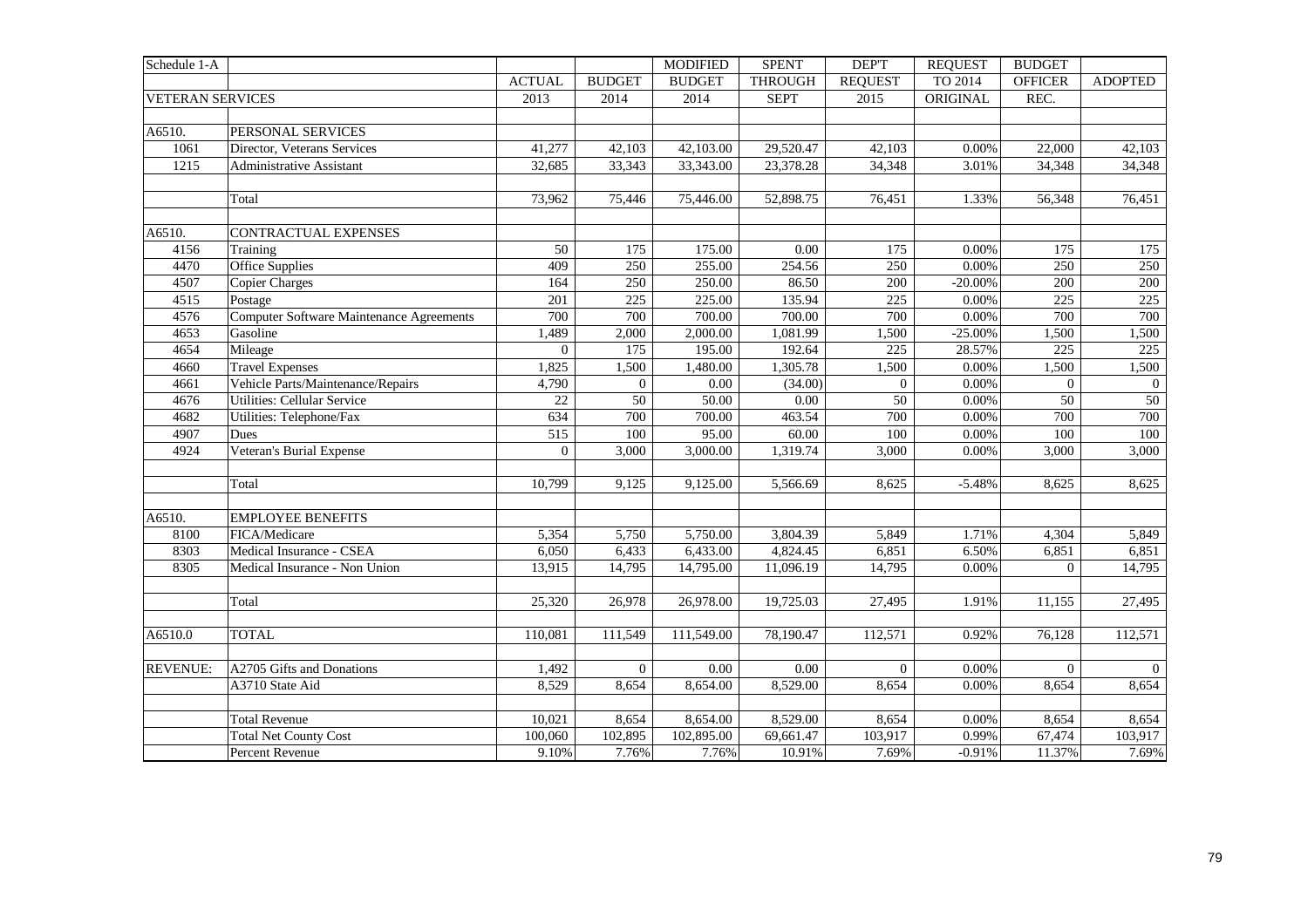| Schedule 1-A            |                                      |               |                       | <b>MODIFIED</b>   | <b>SPENT</b>   | DEP'T          | <b>REQUEST</b>  | <b>BUDGET</b>  |                |
|-------------------------|--------------------------------------|---------------|-----------------------|-------------------|----------------|----------------|-----------------|----------------|----------------|
|                         |                                      | <b>ACTUAL</b> | <b>BUDGET</b>         | <b>BUDGET</b>     | <b>THROUGH</b> | <b>REOUEST</b> | TO 2014         | <b>OFFICER</b> | <b>ADOPTED</b> |
| <b>CONSUMER AFFAIRS</b> |                                      | 2013          | 2014                  | 2014              | <b>SEPT</b>    | 2015           | ORIGINAL        | REC.           |                |
|                         | DIRECTOR OF WEIGHTS & MEASURES       |               |                       |                   |                |                |                 |                |                |
|                         |                                      |               |                       |                   |                |                |                 |                |                |
| A6610.                  | PERSONAL SERVICES                    |               |                       |                   |                |                |                 |                |                |
| 1610                    | Director of Weights & Measures       | 23,577        | 24,049                | 24,049.00         | 16,861.99      | 22,000         | $-8.52%$        | 22,000         | 22,000         |
|                         |                                      |               |                       |                   |                |                |                 |                |                |
|                         | Total                                | 23,577        | 24,049                | 24,049.00         | 16,861.99      | 22,000         | $-8.52%$        | 22,000         | 22,000         |
|                         |                                      |               |                       |                   |                |                |                 |                |                |
| A6610.<br>4152          | CONTRACTUAL EXPENSES<br>Conferences  | 30            | 35                    | 35.00             | 0.00           | 50             | 42.86%          | 50             | 50             |
| 4408                    | <b>Equipment Maintenance/Repairs</b> | 150           | 800                   | 800.00            | 20.70          | 300            | $-62.50%$       | 300            | 300            |
|                         |                                      | $\mathbf{0}$  |                       |                   | 0.00           |                |                 |                |                |
| 4470                    | <b>Office Supplies</b>               | 30            | 75<br>$\overline{23}$ | 75.00             |                | 100<br>25      | 33.33%<br>8.70% | 100<br>25      | 100            |
| 4515<br>4653            | Postage<br>Gasoline                  | 629           | 1,000                 | 23.00<br>1,000.00 | 0.00<br>653.62 | 1,000          | 0.00%           | 1,000          | 25<br>1,000    |
| 4661                    | Vehicle Parts/Maintenance/Repair     |               | $\Omega$              | 0.00              | 0.00           | 800            | 0.00%           | 800            | 800            |
| 4930                    |                                      | 1,135<br>71   | 150                   | 150.00            | 36.01          | 150            | 0.00%           | 150            |                |
|                         | Petroleum Testing                    |               |                       |                   |                |                |                 |                | 150            |
|                         | Total                                | 2,044         | 2,083                 | 2,083.00          | 710.33         | 2,425          | 16.42%          | 2,425          | 2,425          |
| A6610.                  | <b>EMPLOYEE BENEFITS</b>             |               |                       |                   |                |                |                 |                |                |
| 8100                    | FICA/Medicare                        | 1,804         | 1,840                 | 1,840.00          | 1,289.97       | 1,683          | $-8.53%$        | 1,683          | 1,683          |
|                         |                                      |               |                       |                   |                |                |                 |                |                |
|                         | Total                                | 1,804         | 1,840                 | 1,840.00          | 1,289.97       | 1,683          | $-8.53%$        | 1,683          | 1,683          |
|                         |                                      |               |                       |                   |                |                |                 |                |                |
| A6610.0                 | <b>TOTAL</b>                         | 27,425        | 27,972                | 27,972.00         | 18,862.29      | 26,108         | $-6.66%$        | 26,108         | 26,108         |
| <b>REVENUE:</b>         | A3789 Petroleum Quality              | 656           | 1,288                 | 1,288.00          | 724.19         | 1,450          | 12.58%          | 1,450          | 1,450          |
|                         |                                      |               |                       |                   |                |                |                 |                |                |
|                         | <b>Total Revenue</b>                 | 656           | 1,288                 | 1,288.00          | 724.19         | 1,450          | 12.58%          | 1,450          | 1,450          |
|                         | <b>Total Net County Cost</b>         | 26,769        | 26,684                | 26,684.00         | 18,138.10      | 24,658         | $-7.59%$        | 24,658         | 24,658         |
|                         |                                      |               |                       |                   |                |                |                 |                |                |
|                         | Percent Revenue                      | 2.39%         | 4.60%                 | 4.60%             | 3.84%          | 5.55%          | 20.62%          | 5.55%          | 5.55%          |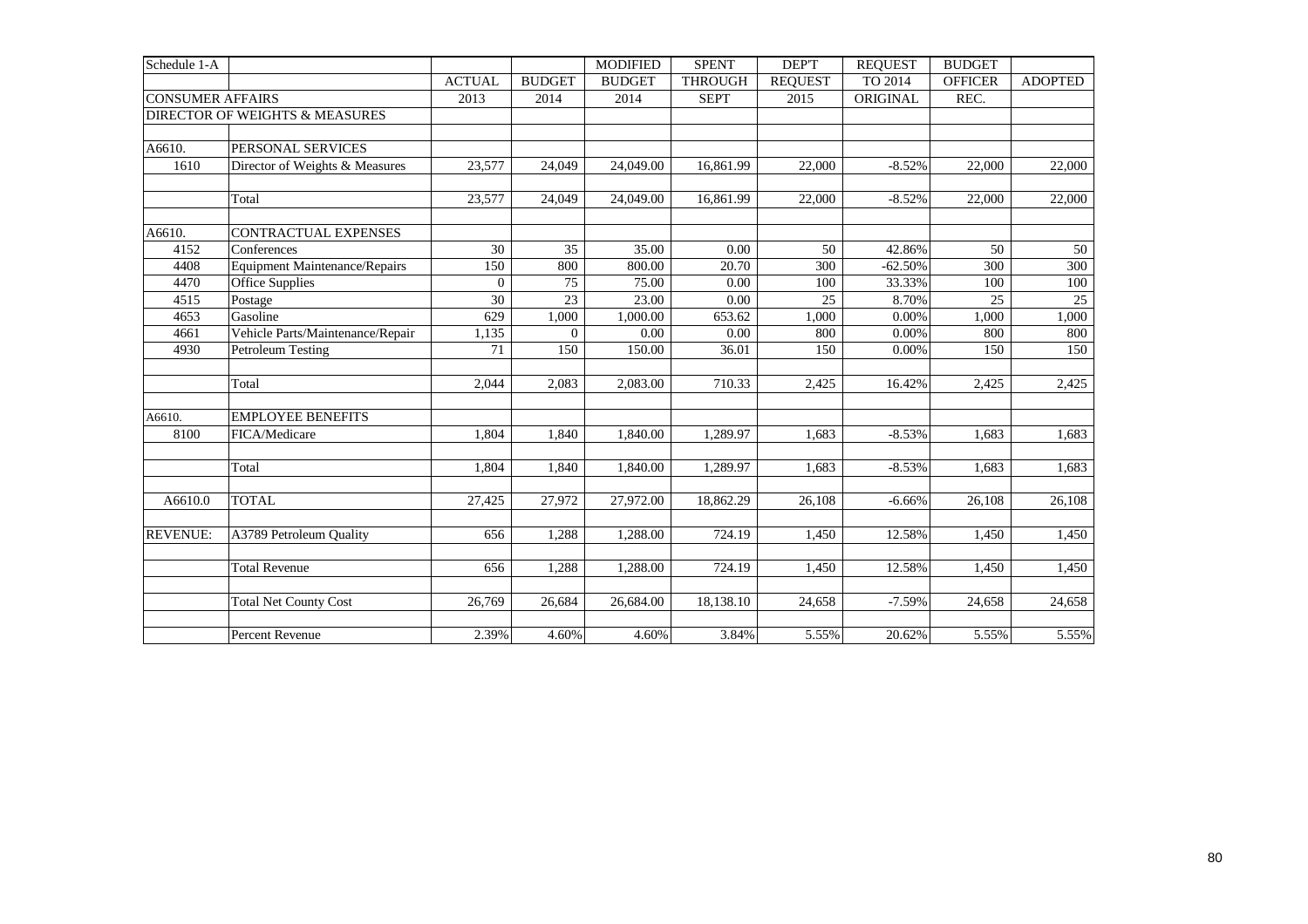| Schedule 1-A |                                            |               |               | <b>MODIFIED</b> | <b>SPENT</b>   | DEP'T          | <b>REOUEST</b> | <b>BUDGET</b>  |                |
|--------------|--------------------------------------------|---------------|---------------|-----------------|----------------|----------------|----------------|----------------|----------------|
|              |                                            | <b>ACTUAL</b> | <b>BUDGET</b> | <b>BUDGET</b>   | <b>THROUGH</b> | <b>REOUEST</b> | TO 2014        | <b>OFFICER</b> | <b>ADOPTED</b> |
|              | PROGRAMS FOR THE AGING                     | 2013          | 2014          | 2014            | <b>SEPT</b>    | 2015           | ORIGINAL       | REC.           |                |
|              |                                            |               |               |                 |                |                |                |                |                |
| A6772.4208   | <b>YC - PROACTION</b>                      | 85,284        | 85,284        | 85,284.00       | 63,963.00      | 85,284         | $0.00\%$       | 85,284         | 85,284         |
|              |                                            |               |               |                 |                |                |                |                |                |
| A6772.0      | <b>TOTAL</b>                               | 85,284        | 85,284        | 85,284.00       | 63,963.00      | 85,284         | $0.00\%$       | 85,284         | 85,284         |
|              |                                            |               |               |                 |                |                |                |                |                |
|              |                                            |               |               |                 |                |                |                |                |                |
| A6990.0      | TOTAL ECONOMIC ASSIST. & OPPOR.            | 10,813,389    | 11.509.479    | 11.517.767.00   | 8.078.044.55   | 11,932,989     | 3.68%          | 11.896.546     | 11,932,989     |
|              |                                            |               |               |                 |                |                |                |                |                |
|              | Total Revenue - Economic Assist & Oppor.   | 5,184,556     | 5.216.243     | 5.225.284.00    | 3.464,662.57   | 5,106,809      | $-2.10%$       | 5.106.809      | 5,106,809      |
|              |                                            |               |               |                 |                |                |                |                |                |
|              | Net Economic Assistance & Opportunity      | 5,628,833     | 6,293,236     | 6,292,483.00    | 4,613,381.98   | 6,826,180      | 8.47%          | 6,789,737      | 6,826,180      |
|              |                                            |               |               |                 |                |                |                |                |                |
|              | Total Percent Revenue - Econo. Assist & Op | 47.95%        | 45.32%        | 45.37%          | 42.89%         | 42.80%         | $-5.57\%$      | 42.93%         | 42.80%         |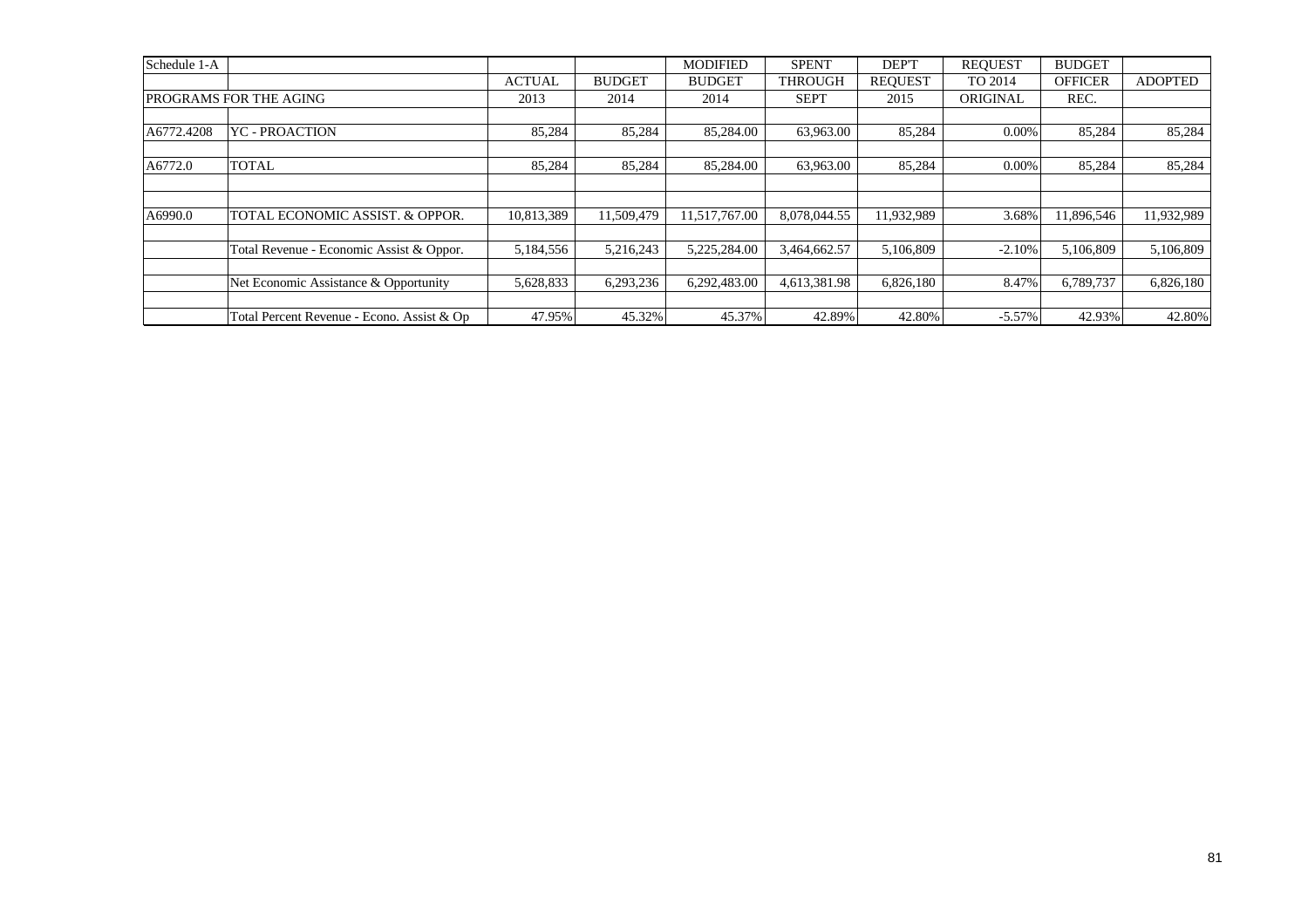| Schedule 1-A  |                                            |                |               | <b>MODIFIED</b> | <b>SPENT</b>   | DEP'T          | <b>REQUEST</b> | <b>BUDGET</b>  |                |
|---------------|--------------------------------------------|----------------|---------------|-----------------|----------------|----------------|----------------|----------------|----------------|
|               |                                            | <b>ACTUAL</b>  | <b>BUDGET</b> | <b>BUDGET</b>   | <b>THROUGH</b> | <b>REOUEST</b> | TO 2014        | <b>OFFICER</b> | <b>ADOPTED</b> |
|               | <b>CULTURE &amp; RECREATION</b>            | 2013           | 2014          | 2014            | <b>SEPT</b>    | 2015           | ORIGINAL       | REC.           |                |
| YOUTH PROGRAM |                                            |                |               |                 |                |                |                |                |                |
|               |                                            |                |               |                 |                |                |                |                |                |
| A7310.        | PERSONAL SERVICES                          |                |               |                 |                |                |                |                |                |
| 1657          | Youth Bureau Director                      | 19,248         | 19,633        | 19,633.00       | 13,765.63      | 19,633         | 0.00%          | 19,633         | 19,633         |
|               |                                            |                |               |                 |                |                |                |                |                |
|               | Total                                      | 19,248         | 19,633        | 19,633.00       | 13,765.63      | 19,633         | $0.00\%$       | 19,633         | 19,633         |
|               |                                            |                |               |                 |                |                |                |                |                |
| A7310.        | CONTRACTUAL EXPENSES                       |                |               |                 |                |                |                |                |                |
| 4152          | Conferences                                | 199            | 300           | 300.00          | 0.00           | 300            | 0.00%          | 300            | 300            |
| 4352          | Youth - CFR/FLS (YDDP)                     | 2,445          | 2,445         | 2,432.00        | 0.00           | 2,250          | $-7.98%$       | 2,250          | 2,250          |
| 4353          | Youth - CFR/Young Parents (SDPP)-A         | 1,104          | 1,104         | 1,182.00        | $0.00\,$       | 1,000          | $-9.42%$       | 1,000          | 1,000          |
| 4354          | Youth - Dundee Youth Ctr(SDPP)-A           | 2,200          | 2,200         | 1,182.00        | 0.00           | 1.000          | $-54.55%$      | 1,000          | 1,000          |
| 4355          | Youth - Lifeguard Services - Village of PY | 10,260         | 10,260        | 10,260.00       | 0.00           | 10,260         | 0.00%          | 10,260         | 10,260         |
| 4355          | Youth - Lifeguard Services - Torrey        | 1,026          | 1,026         | 1,026.00        | 0.00           | 1,026          | 0.00%          | 1,026          | 1,026          |
| 4355          | Youth - Lifeguard Services - Middlesex     | 1.026          | 1.026         | 1,026.00        | 0.00           | 1.026          | 0.00%          | 1.026          | 1,026          |
| 4357          | Youth-ProAction/Yates Yth Serv(YDDP)(YI)   | 2,047          | 2,047         | 2,182.00        | 2,182.00       | 2,000          | $-2.30%$       | 2,000          | 2,000          |
| 4365          | Youth - Safe Harbors of the FL (YDDP)      | 750            | 750           | 1,261.00        | 0.00           | 1,079          | 43.87%         | 1,079          | 1,079          |
| 4368          | <b>Youth-Summer Recreation</b>             | $\mathbf{0}$   | 6,945         | 8,030.00        | 2,964.00       | 7,120          | 2.52%          | 7,120          | 7,120          |
| 4371          | Big Brothers/Big Sisters                   | 1,225          | 1,225         | 1,407.00        | 1,407.00       | 1,225          | 0.00%          | 1,225          | 1,225          |
| 4372          | Kinship (SDPP)                             | 2,204          | 2,204         | 2,382.00        | 2,382.00       | 2,200          | $-0.18%$       | 2,200          | 2,200          |
| 4373          | Youth - Dundee Library (YDDP)              | 1,200          | 1,200         | 1,582.00        | 1,582.00       | 1,400          | 16.67%         | 1,400          | 1,400          |
| 4457          | <b>Computer Supplies</b>                   | $\theta$       | 100           | 12.57           | 0.00           | 100            | 0.00%          | 100            | 100            |
| 4470          | <b>Office Supplies</b>                     | 220            | 50            | 137.43          | 102.61         | 50             | 0.00%          | 50             | 50             |
| 4480          | <b>Program Supplies</b>                    | 145            | 150           | 150.00          | 52.05          | 150            | 0.00%          | 150            | 150            |
| 4515          | Postage                                    | 83             | 140           | 140.00          | 72.91          | 140            | 0.00%          | 140            | 140            |
| 4653          | Gasoline                                   | $\overline{0}$ | 42            | 42.00           | $0.00\,$       | 42             | 0.00%          | 42             | 42             |
| 4654          | Mileage                                    | 483            | 333           | 333.00          | 236.32         | 333            | 0.00%          | 333            | 333            |
| 4682          | Utilities: Telephone/Fax                   | 48             | 48            | 48.00           | 36.00          | 48             | 0.00%          | 48             | 48             |
| 4907          | <b>Dues</b>                                | 165            | 165           | 165.00          | 165.00         | 165            | 0.00%          | 165            | 165            |
| 4916          | Publications                               | $\theta$       | 100           | 100.00          | 0.00           | 100            | 0.00%          | 100            | 100            |
|               |                                            |                |               |                 |                |                |                |                |                |
|               | Total                                      | 26,829         | 33,860        | 35,380.00       | 11,181.89      | 33,014         | $-2.50%$       | 33,014         | 33,014         |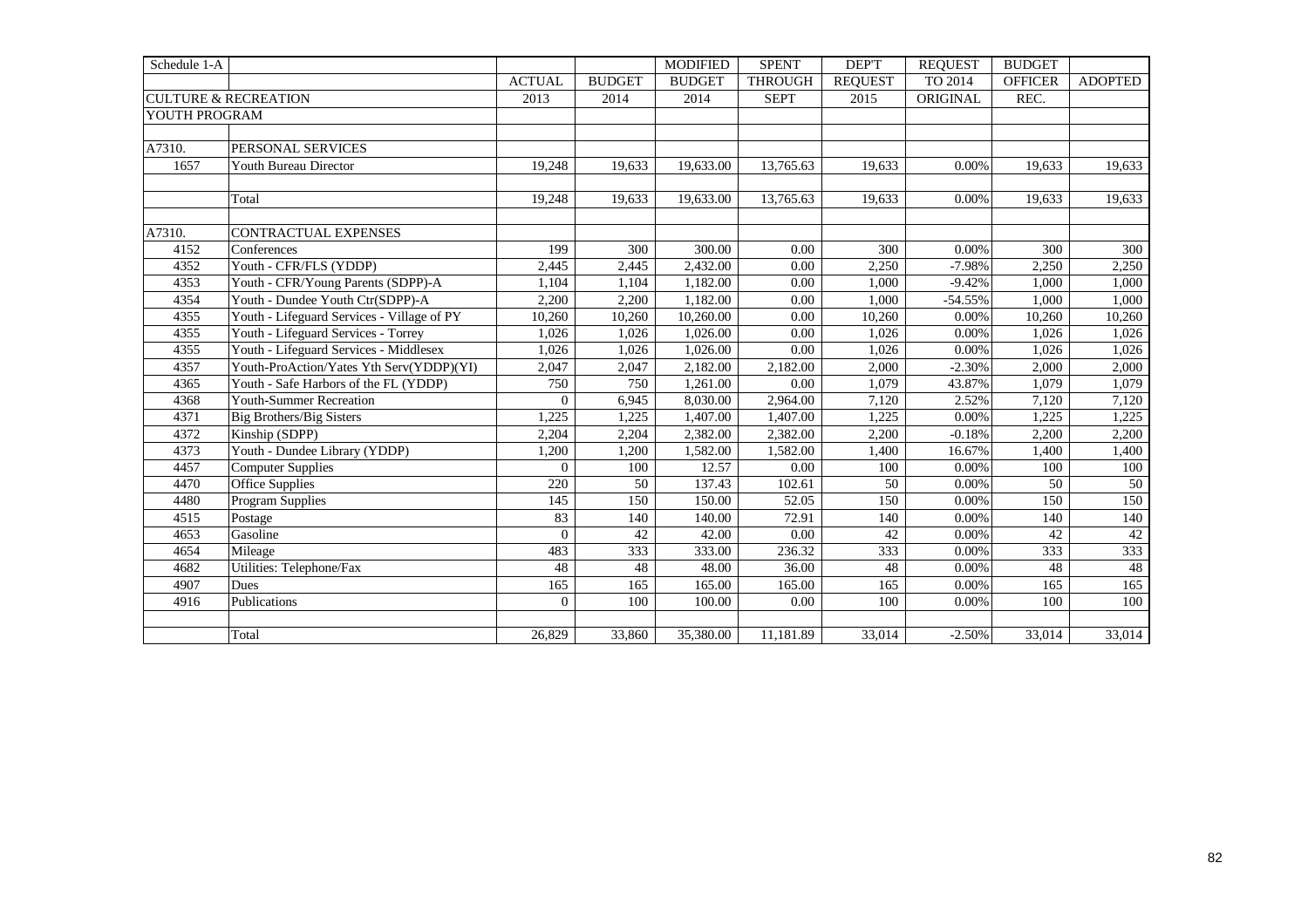| $\overline{\mathbb{R}}$ |                                    |               |               |                 |                |                |                |                |                |
|-------------------------|------------------------------------|---------------|---------------|-----------------|----------------|----------------|----------------|----------------|----------------|
| Schedule 1-A            |                                    |               |               | <b>MODIFIED</b> | <b>SPENT</b>   | DEP'T          | <b>REQUEST</b> | <b>BUDGET</b>  |                |
|                         |                                    | <b>ACTUAL</b> | <b>BUDGET</b> | <b>BUDGET</b>   | <b>THROUGH</b> | <b>REQUEST</b> | TO 2014        | <b>OFFICER</b> | <b>ADOPTED</b> |
|                         |                                    | 2013          | 2014          | 2014            | <b>SEPT</b>    | 2015           | ORIGINAL       | REC.           |                |
| A7310.                  | <b>EMPLOYEE BENEFITS</b>           |               |               |                 |                |                |                |                |                |
| 8100                    | FICA/Medicare                      | 1,472         | 1,502         | 1,502.00        | 1,053.17       | 1,502          | 0.00%          | 1,502          | 1,502          |
|                         | Total                              | 1,472         | 1,502         | 1,502.00        | 1,053.17       | 1,502          | 0.00%          | 1,502          | 1,502          |
| A7310.0                 | <b>TOTAL</b>                       | 47,550        | 54,995        | 56,515.00       | 26,000.69      | 54,149         | $-1.54%$       | 54,149         | 54,149         |
|                         | A3820 State Aid                    | 19,533        | 26,478        | 27,998.00       | 10,961.00      | 26,478         | 0.00%          | 26,478         | 26,478         |
|                         | <b>Total Revenue</b>               | 19,533        | 26,478        | 27,998.00       | 10,961.00      | 26,478         | 0.00%          | 26,478         | 26,478         |
|                         | <b>Total Net County Cost</b>       | 28,017        | 28,517        | 28,517.00       | 15,039.69      | 27,671         | $-2.97%$       | 27,671         | 27,671         |
|                         | Percent Revenue                    | 41.08%        | 48.15%        | 49.54%          | 42.16%         | 48.90%         | 1.56%          | 48.90%         | 48.90%         |
| <b>MUSEUM</b>           |                                    |               |               |                 |                |                |                |                |                |
| A7450.4206              | <b>Yates County History Center</b> | 1,000         | 1,000         | 1,000.00        | 1,000.00       | 1,100          | 10.00%         | 1,000          | 1,000          |
|                         | <b>TOTAL</b>                       | 1,000         | 1,000         | 1,000.00        | 1,000.00       | 1,100          | 10.00%         | 1,000          | 1,000          |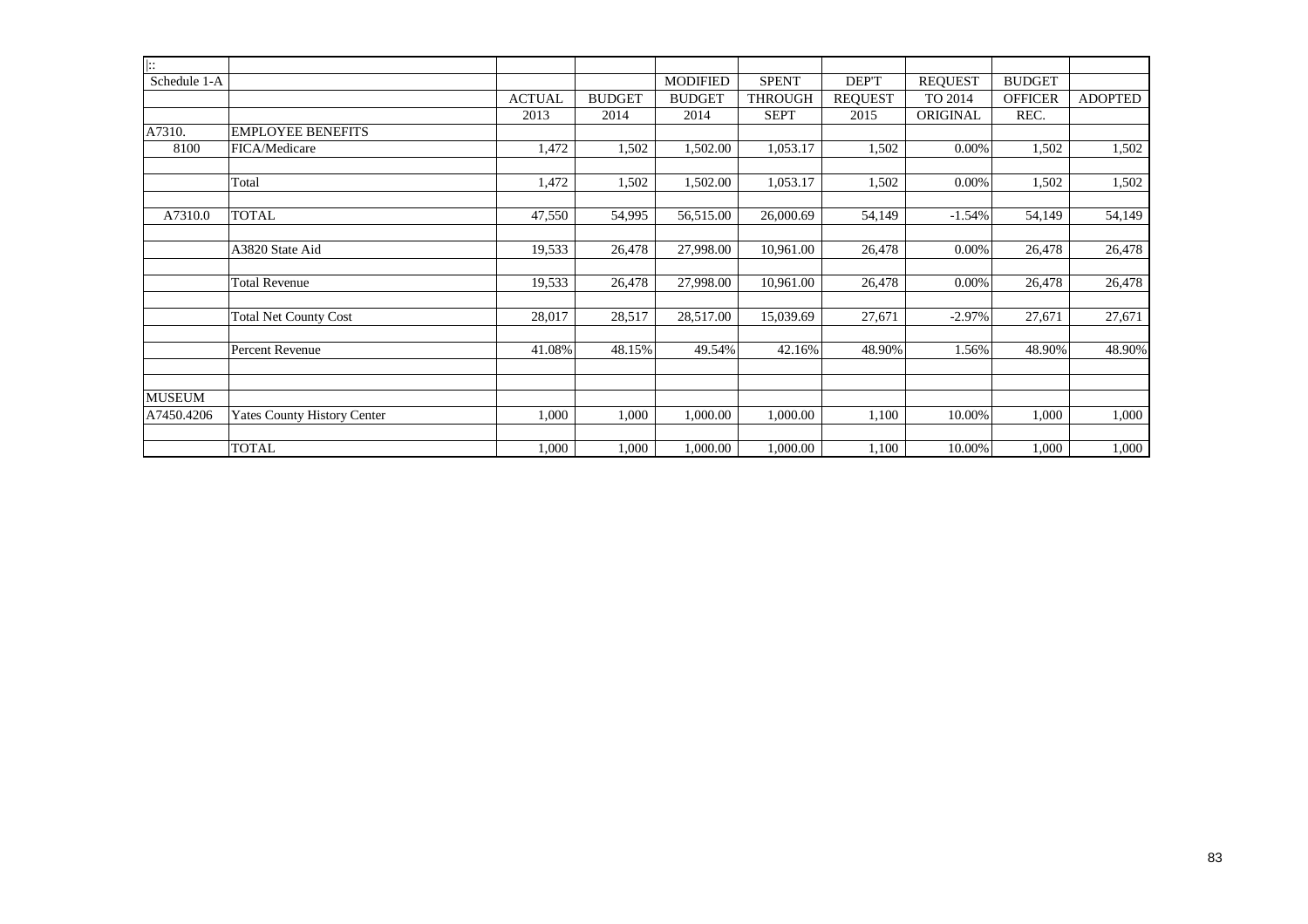| Schedule 1-A     |                                        |                |                | <b>MODIFIED</b> | <b>SPENT</b>   | DEP'T          | <b>REQUEST</b> | <b>BUDGET</b>  |                |
|------------------|----------------------------------------|----------------|----------------|-----------------|----------------|----------------|----------------|----------------|----------------|
|                  |                                        | <b>ACTUAL</b>  | <b>BUDGET</b>  | <b>BUDGET</b>   | <b>THROUGH</b> | <b>REQUEST</b> | TO 2014        | <b>OFFICER</b> | <b>ADOPTED</b> |
| <b>HISTORIAN</b> |                                        | 2013           | 2014           | 2014            | <b>SEPT</b>    | 2015           | ORIGINAL       | REC.           |                |
|                  |                                        |                |                |                 |                |                |                |                |                |
| A7510            | PERSONAL SERVICES                      |                |                |                 |                |                |                |                |                |
| 1075             | Historian                              | 41,279         | 42,105         | 42,105.00       | 29,521.92      | 42,105         | 0.00%          | 42,105         | 42,105         |
| 1660             | <b>Insurance Buyout Non-Union</b>      | 1,210          | 1,287          | 1,287.00        | 964.98         | $\overline{0}$ | $-100.00\%$    | $\overline{0}$ | $\overline{0}$ |
|                  |                                        |                |                |                 |                |                |                |                |                |
|                  | Total                                  | 42,489         | 43,392         | 43,392.00       | 30,486.90      | 42,105         | $-2.97%$       | 42,105         | 42,105         |
| A7510.           | <b>CONTRACTUAL EXPENSES</b>            |                |                |                 |                |                |                |                |                |
| 4408             | Equipment Maintenance/Repair           | $\overline{0}$ | 150            | 150.00          | 0.00           | 150            | 0.00%          | 150            | 150            |
| 4470             | <b>Office Supplies</b>                 | $\overline{0}$ | 200            | 200.00          | $0.00\,$       | 200            | 0.00%          | 200            | 200            |
| 4507             | <b>Copier Charges</b>                  | 101            | 200            | 200.00          | 88.30          | 200            | 0.00%          | 200            | 200            |
| 4515             | Postage                                | 65             | 150            | 150.00          | 68.61          | 150            | 0.00%          | 150            | 150            |
| 4682             | <b>Utilities: Telephone/Fax</b>        | 123            | 150            | 150.00          | 88.98          | 150            | 0.00%          | 150            | 150            |
|                  |                                        |                |                |                 |                |                |                |                |                |
|                  | Total                                  | 289            | 850            | 850.00          | 245.89         | 850            | 0.00%          | 850            | 850            |
| A7510            | <b>EMPLOYEE BENEFITS</b>               |                |                |                 |                |                |                |                |                |
| 8100             | FICA/Medicare                          | 3,159          | 3,320          | 3,320.00        | 2,263.27       | 3,214          | $-3.19%$       | 3,214          | 3,214          |
| 8305             | Medical Insurance Non-Union            | $\overline{0}$ | $\overline{0}$ | 0.00            | 0.00           | 6,433          | 6433.00%       | 6,433          | 6,433          |
|                  |                                        |                |                |                 |                |                |                |                |                |
|                  | Total                                  | 3,159          | 3,320          | 3,320.00        | 2,263.27       | 9,647          | 190.57%        | 9,647          | 9,647          |
|                  |                                        |                |                |                 |                |                |                |                |                |
| A7510.0          | <b>TOTAL</b>                           | 45,937         | 47,562         | 47,562.00       | 32,996.06      | 52,602         | 10.60%         | 52,602         | 52,602         |
| <b>REVENUE:</b>  | A2091 Historian Fees                   | 993            | 1,500          | 1,500.00        | 927.87         | 1,300          | $-13.33%$      | 1,300          | 1,300          |
|                  |                                        |                |                |                 |                |                |                |                |                |
|                  | <b>Total Net County Cost</b>           | 44,943         | 46,062         | 46,062.00       | 32,068.19      | 51,302         | 11.38%         | 51,302         | 51,302         |
|                  |                                        |                |                |                 |                |                |                |                |                |
|                  | Percent Revenue                        | 2.16%          | 3.15%          | 3.15%           | 2.81%          | 2.47%          | $-21.64%$      | 2.47%          | 2.47%          |
| A7999M           | TOTAL CULTURE & RECREATION             | 94,486         | 103,557        | 105,077.00      | 59,996.75      | 107,851        | 4.15%          | 107,751        | 107,751        |
|                  |                                        |                |                |                 |                |                |                |                |                |
|                  | Total Revenue - Culture & Recreation   | 20,526         | 27,978         | 29,498.00       | 11,888.87      | 27,778         | $-0.71%$       | 27,778         | 27,778         |
|                  |                                        |                |                |                 |                |                |                |                |                |
|                  | Net Culture & Recreation               | 73,960         | 75,579         | 75,579.00       | 48,107.88      | 80,073         | 5.95%          | 79,973         | 79,973         |
|                  | Total Percent Revenue - Culture & Rec. | 21.72%         | 27.02%         | 28.07%          | 19.82%         | 25.76%         | $-4.67%$       | 25.78%         | 25.78%         |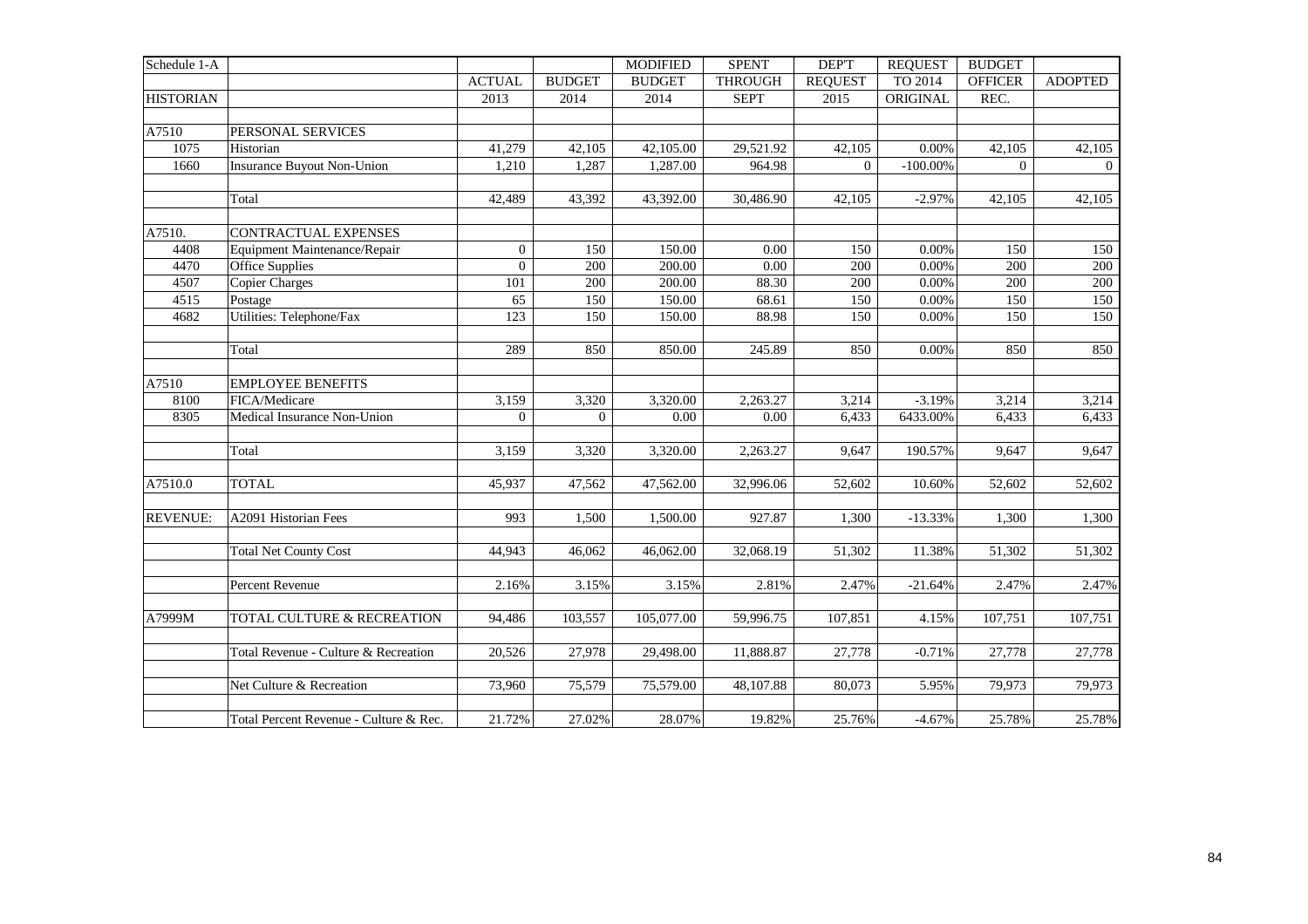| Schedule 1-A    |                                    |                  |                   | <b>MODIFIED</b> | <b>SPENT</b> | DEP'T           | <b>REQUEST</b> | <b>BUDGET</b>  |                 |
|-----------------|------------------------------------|------------------|-------------------|-----------------|--------------|-----------------|----------------|----------------|-----------------|
|                 |                                    | <b>ACTUAL</b>    | <b>BUDGET</b>     | <b>BUDGET</b>   | THROUGH      | <b>REQUEST</b>  | TO 2014        | <b>OFFICER</b> | <b>ADOPTED</b>  |
|                 | HOME & COMMUNITY SERVICES          | 2013             | 2014              | 2014            | <b>SEPT</b>  | 2015            | ORIGINAL       | REC.           |                 |
|                 | <b>GENERAL ENVIRONMENT</b>         |                  |                   |                 |              |                 |                |                |                 |
|                 | PLANNING & DEVELOPMENT             |                  |                   |                 |              |                 |                |                |                 |
| A8020.          | PERSONAL SERVICES                  |                  |                   |                 |              |                 |                |                |                 |
| 1085            | Planner                            | 63,221           | 64,486            | 64,486.00       | 45,214.26    | 64,486          | 0.00%          | 64,486         | 64,486          |
|                 |                                    |                  |                   |                 |              |                 |                |                |                 |
|                 | Total                              | 63,221           | 64,486            | 64,486.00       | 45,214.26    | 64,486          | 0.00%          | 64,486         | 64,486          |
|                 |                                    |                  |                   |                 |              |                 |                |                |                 |
| A8020.          | CONTRACTUAL EXPENSES               |                  |                   |                 |              |                 |                |                |                 |
| 4011            | Consultants                        | 22,385           | 22,000            | 22,000.00       | 13,235.00    | 33,000          | 50.00%         | 33,000         | 33,000          |
| 4068            | <b>Fiber Sustainability</b>        | $\overline{0}$   | $\overline{0}$    | 0.00            | 0.00         | 32,000          | 32000.00%      | 32,000         | 32,000          |
| 4152            | Conferences                        | 291              | 1,000             | 1,000.00        | 583.08       | 1,000           | 0.00%          | 1,000          | 1,000           |
| 4156            | Training                           | 157              | 250               | 250.00          | 0.00         | 250             | 0.00%          | 250            | 250             |
| 4207            | <b>Yates County Planning Board</b> | 432              | 1,000             | 1,000.00        | 430.40       | 1,000           | 0.00%          | 1,000          | 1,000           |
| 4210            | YC - GFL Regional Planning Council | 6,647            | 6,647             | 6,647.00        | 6,647.00     | 6,647           | 0.00%          | 6,647          | 6,647           |
| 4470            | Office Supplies                    | 291              | 275               | 275.00          | 24.68        | 250             | $-9.09%$       | 250            | 250             |
| 4501            | Advertising                        | $\overline{0}$   | 200               | 200.00          | 46.30        | 175             | $-12.50%$      | 175            | 175             |
| 4507            | <b>Copier Charges</b>              | 486              | 1,300             | 1,300.00        | 382.35       | 1,300           | 0.00%          | 1,300          | 1,300           |
| 4515            | Postage                            | 354              | 700               | 700.00          | 322.85       | 700             | 0.00%          | 700            | 700             |
| 4580            | <b>GIS</b> Maintenance             | 8,200            | 12,450            | 12,450.00       | 8,200.00     | 12,450          | 0.00%          | 12,450         | 12,450          |
| 4654            | Mileage                            | $\overline{135}$ | $\frac{115}{115}$ | 115.00          | 39.20        | 115             | 0.00%          | 115            | 115             |
| 4660            | <b>Travel Expenses</b>             | 103              | 160               | 160.00          | 2.00         | 160             | 0.00%          | 160            | 160             |
| 4682            | Utilities: Telephone/Fax           | 160              | 200               | 200.00          | 94.63        | 200             | 0.00%          | 200            | 200             |
| 4907            | Dues                               | $\overline{300}$ | 340               | 340.00          | 75.00        | 340             | $0.00\%$       | 340            | 340             |
| 4916            | Publications                       | $\overline{0}$   | 100               | 100.00          | 100.00       | $\overline{75}$ | $-25.00%$      | 75             | $\overline{75}$ |
|                 | Total                              | 39,940           | 46,737            | 46,737.00       | 30,182.49    | 89,662          | 91.84%         | 89,662         | 89,662          |
|                 |                                    |                  |                   |                 |              |                 |                |                |                 |
| A8020.          | <b>EMPLOYEE BENEFITS</b>           |                  |                   |                 |              |                 |                |                |                 |
| 8100            | FICA/Medicare                      | 4,553            | 4,916             | 4,916.00        | 3,236.06     | 4,915           | $-0.02%$       | 4,915          | 4,915           |
| 8305            | Medical Insurance Non-Union        | 16,033           | 17,046            | 17,046.00       | 12,784.41    | 17,046          | 0.00%          | 17,046         | 17,046          |
|                 | Total                              | 20,586           | 21,962            | 21,962.00       | 16,020.47    | 21,961          | 0.00%          | 21,961         | 21,961          |
|                 |                                    |                  |                   |                 |              |                 |                |                |                 |
| A8020.0         | <b>TOTAL</b>                       | 123,747          | 133,185           | 133,185.00      | 91,417.22    | 176,109         | 32.23%         | 176,109        | 176,109         |
| <b>REVENUE:</b> |                                    | 265              | $\Omega$          | 0.00            | 0.00         | $\Omega$        | 0.00%          | $\Omega$       | $\overline{0}$  |
|                 | A2115 Planning Fees                |                  |                   |                 |              |                 |                |                |                 |
|                 | <b>Total Net County Cost</b>       | 123,482          | 133,185           | 133,185.00      | 91,417.22    | 176,109         | 0.00%          | 176,109        | 176,109         |
|                 | Percent Revenue                    | 0.21%            | 0.00%             | 0.00%           | 0.00%        | 0.00%           | 0.00%          | 0.00%          | $0.00\%$        |
|                 |                                    |                  |                   |                 |              |                 |                |                |                 |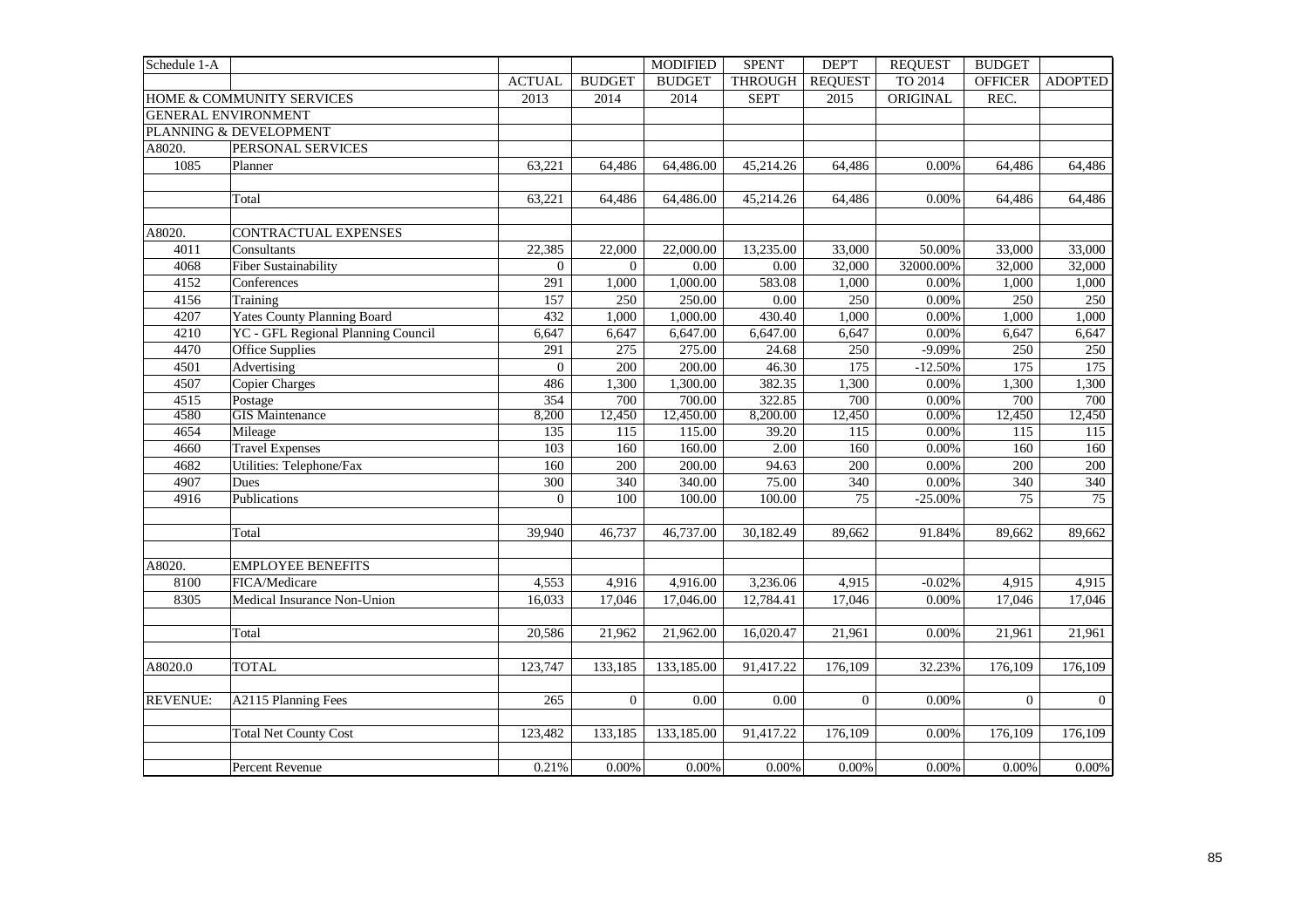| $\overline{ \colon}$        |                                           |               |               |                 |                |                |                |                |                |
|-----------------------------|-------------------------------------------|---------------|---------------|-----------------|----------------|----------------|----------------|----------------|----------------|
| Schedule 1-A                |                                           |               |               | <b>MODIFIED</b> | <b>SPENT</b>   | <b>DEPT</b>    | <b>REOUEST</b> | <b>BUDGET</b>  |                |
|                             |                                           | <b>ACTUAL</b> | <b>BUDGET</b> | <b>BUDGET</b>   | <b>THROUGH</b> | <b>REQUEST</b> | TO 2014        | <b>OFFICER</b> | <b>ADOPTED</b> |
| <b>REFUSE &amp; GARBAGE</b> |                                           | 2013          | 2014          | 2014            | <b>SEPT</b>    | 2015           | ORIGINAL       | REC.           |                |
|                             |                                           |               |               |                 |                |                |                |                |                |
| A8160.                      | <b>SOLID WASTE MANAGEMENT</b>             |               |               |                 |                |                |                |                |                |
| 4411                        | Parts/Repair/Maintenance                  | 14            | $\Omega$      | 0.00            | 0.00           | $\Omega$       | 0.00%          | $\Omega$       | $\Omega$       |
| 4412                        | Landfill - Engineering                    | 43.275        | 54.680        | 74.228.89       | 38,197.56      | 57,000         | 4.24%          | 57,000         | 57,000         |
| 4413                        | Landfill - Leachate Hauling               | 10,006        | 18,000        | 18,000.00       | 14,248.80      | 15,000         | $-16.67%$      | 15,000         | 15,000         |
| 4501                        | Advertising                               | $\mathbf{0}$  | 500           | 500.00          | 0.00           | 75             | $-85.00\%$     | 75             | 75             |
| 4521                        | <b>Trash Removal</b>                      | $\Omega$      | 2,500         | 2,500.00        | 2,493.20       | 2,500          | 0.00%          | 2,500          | 2,500          |
| 4677                        | <b>Utilities: Electric</b>                | 1,013         | 1,400         | 1,400.00        | 830.31         | 1,400          | 0.00%          | 1,400          | 1,400          |
| 4682                        | Utilities: Telephone/Fax                  | 427           | 400           | 400.00          | 296.70         | 450            | 12.50%         | 450            | 450            |
|                             |                                           |               |               |                 |                |                |                |                |                |
|                             | <b>TOTAL</b>                              | 54,734        | 77,480        | 97.028.89       | 56,066.57      | 76,425         | $-1.36%$       | 76,425         | 76,425         |
|                             |                                           |               |               |                 |                |                |                |                |                |
|                             | <b>CONSERVATION PROGRAMS</b>              |               |               |                 |                |                |                |                |                |
| A8710.4204                  | Yates Co. Cooperative Extension           | 240,153       | 240,153       | 240,153.00      | 240,153.00     | 240,153        | 0.00%          | 240,153        | 240,153        |
| A8710.4212                  | Yates Co. Soil & Water Conservation Dist. | 92,601        | 92,601        | 92,601.00       | 69,450.75      | 92,600         | 0.00%          | 92,600         | 92,600         |
|                             |                                           |               |               |                 |                |                |                |                |                |
| A8710.0                     | <b>TOTAL</b>                              | 332,754       | 332,754       | 332,754.00      | 309,603.75     | 332,753        | 0.00%          | 332,753        | 332,753        |
|                             |                                           |               |               |                 |                |                |                |                |                |
| A8999.0                     | TOTAL HOME & COMMUNITY SERVICES           | 511,235       | 543,419       | 562,967.89      | 457,087.54     | 585,287        | 7.70%          | 585,287        | 585,287        |
|                             |                                           |               |               |                 |                |                |                |                |                |
|                             | Total Revenue - Home & Comm. Services     | 265           | $\Omega$      | $\Omega$        | $\overline{0}$ | $\theta$       | 0.00%          | $\overline{0}$ | $\overline{0}$ |
|                             |                                           |               |               |                 |                |                |                |                |                |
|                             | Net Home & Community Services             | 510,970       | 543,419       | 562,967.89      | 457,087.54     | 585,287        | 7.70%          | 585,287        | 585,287        |
|                             |                                           |               |               |                 |                |                |                |                |                |
|                             | Total Percent Revenue - Home & Community  | 0.05%         | 0.00%         | $0.00\%$        | 0.00%          | 0.00%          | 0.00%          | 0.00%          | 0.00%          |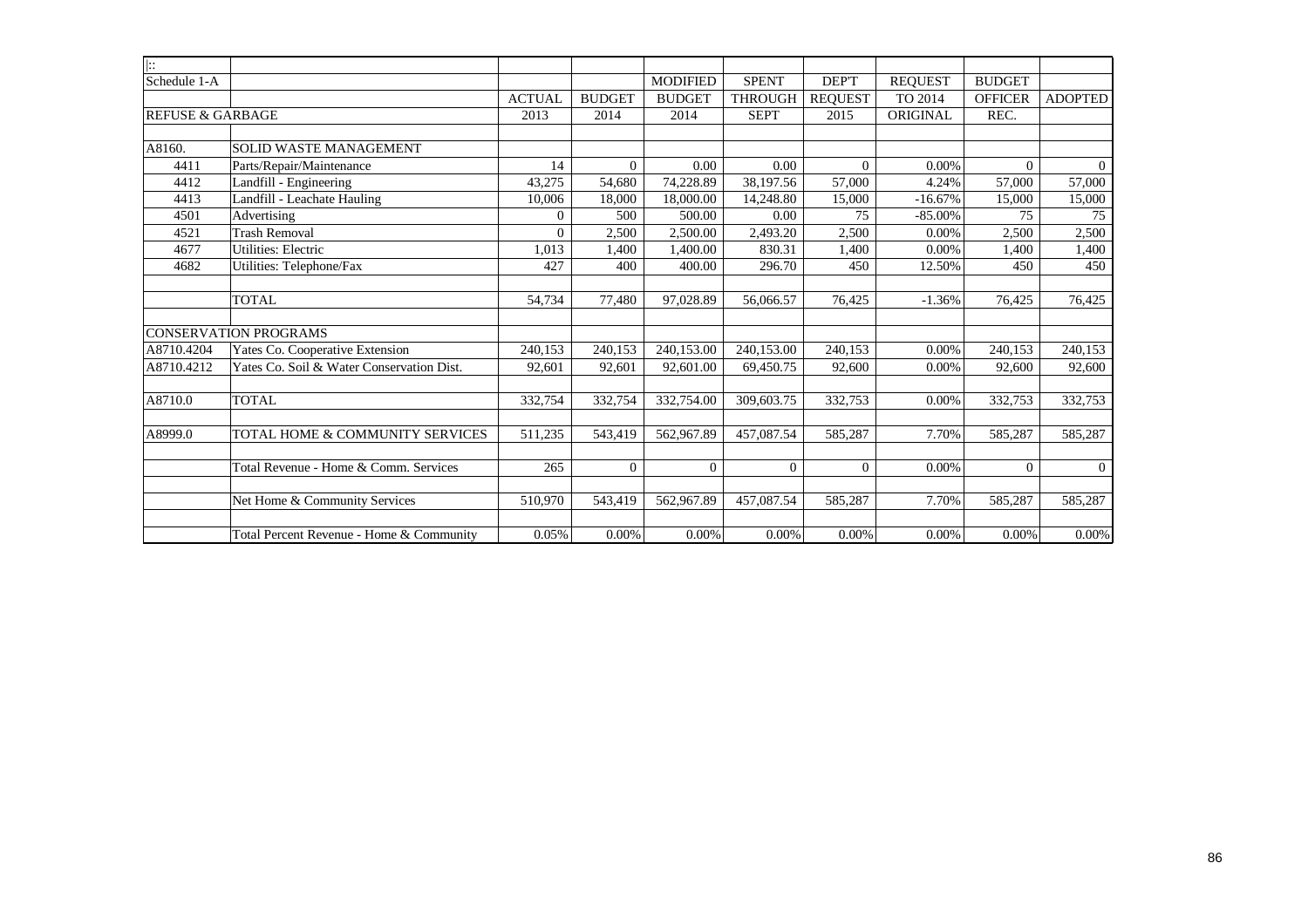| Schedule 1-A        |                                           |               |                | <b>MODIFIED</b> | <b>SPENT</b>   | DEP'T          | <b>REQUEST</b> | <b>BUDGET</b>  |                |
|---------------------|-------------------------------------------|---------------|----------------|-----------------|----------------|----------------|----------------|----------------|----------------|
|                     |                                           | <b>ACTUAL</b> | <b>BUDGET</b>  | <b>BUDGET</b>   | <b>THROUGH</b> | <b>REQUEST</b> | TO 2014        | <b>OFFICER</b> | <b>ADOPTED</b> |
|                     |                                           | 2013          | 2014           | 2014            | <b>SEPT</b>    | 2015           | ORIGINAL       | REC.           |                |
|                     | UNDISTRIBUTED EMPLOYEE BENEFITS           |               |                |                 |                |                |                |                |                |
|                     |                                           |               |                |                 |                |                |                |                |                |
| A9010.8400          | <b>State Retirement</b>                   | 2,138,102     | 2,216,000      | 2,216,000.00    | 539,833.64     | 2,056,000      | $-7.22%$       | 2,056,000      | 2,056,000      |
| A9060.8306          | <b>Medical Insurance-Retirees</b>         | 71,468        | 90,000         | 90,000.00       | 52,942.25      | 113,000        | 25.56%         | 113,000        | 113,000        |
| A9080.1507          | <b>Sick Bank CSEA</b>                     | 3,843         | $\overline{0}$ | 702.10          | 702.10         | $\overline{0}$ | 0.00%          | $\theta$       | $\overline{0}$ |
| A9080.8100          | Sick Bank FICA/Medicare                   | 272           | $\Omega$       | 50.90           | 50.90          | $\Omega$       | 0.00%          | $\Omega$       | $\Omega$       |
| A9090.8000          | Adjust Due to Employees Vac./Comp. Time   | (32,768)      | 15,000         | 15,000.00       | 2,382.99       | 15,000         | 0.00%          | 15,000         | 15,000         |
|                     |                                           |               |                |                 |                |                |                |                |                |
| A9199M              | TOTAL EMPLOYEE BENEFITS                   | 2,180,917     | 2,321,000      | 2,321,753.00    | 595,911.88     | 2,184,000      | $-5.90%$       | 2,184,000      | 2,184,000      |
|                     |                                           |               |                |                 |                |                |                |                |                |
|                     |                                           |               |                |                 |                |                |                |                |                |
| <b>DEBT SERVICE</b> |                                           |               |                |                 |                |                |                |                |                |
|                     |                                           |               |                |                 |                |                |                |                |                |
| A9710.6101          | Serial Bonds (Principal) - Bldg           | 1,307,218     | 1,285,211      | 1,285,211.00    | 0.00           | 1,276,224      | $-0.70%$       | 1,276,224      | 1,276,224      |
| A9710.6102          | Serial Bonds (Principal) - Communications | 177,782       | 174,789        | 174,789.00      | 0.00           | 183,776        | 5.14%          | 183,776        | 183,776        |
| A9710.7101          | Serial Bonds (Interest) - Bldg            | 323,652       | 297,508        | 297,508.00      | 148,753.89     | 253,582        | $-14.76%$      | 253,582        | 253,582        |
| A9710.7102          | Serial Bonds (Interest) - Communications  | 23,935        | 20.380         | 20,380.00       | 10,189.86      | 14,406         | $-29.31%$      | 14,406         | 14,406         |
|                     |                                           |               |                |                 |                |                |                |                |                |
|                     | <b>TOTAL DEBT SERVICE</b>                 | 1,832,588     | 1,777,888      | 1,777,888.00    | 158,943.75     | 1,727,988      | $-2.81%$       | 1,727,988      | 1,727,988      |
|                     |                                           |               |                |                 |                |                |                |                |                |
| <b>REVENUE:</b>     | A3089 State Aid - Other                   | 53,709        | 51,763         | 51,763.00       | 36,731.00      | 45,042         | $-12.98%$      | 45,042         | 45,042         |
|                     | A5031.100 Interfund Transfers             | 8,158         | $\theta$       | 0.00            | 0.00           | $\Omega$       | 0.00%          | $\Omega$       | $\overline{0}$ |
|                     |                                           |               |                |                 |                |                |                |                |                |
|                     | <b>Total Revenue - Debt Service</b>       | 61,867        | 51,763         | 51,763.00       | 36,731.00      | 45,042         | $-12.98%$      | 45,042         | 45,042         |
|                     |                                           |               |                |                 |                |                |                |                |                |
|                     | Net Debt Service                          | 1,770,721     | 1,726,125      | 1,726,125.00    | 122,212.75     | 1,682,946      | $-2.50%$       | 1,682,946      | 1,682,946      |
|                     |                                           |               |                |                 |                |                |                |                |                |
|                     | <b>Percent Revenue</b>                    | 3.38%         | 2.91%          | 2.91%           | 23.11%         | 2.61%          | $-10.47%$      | 2.61%          | 2.61%          |
|                     |                                           |               |                |                 |                |                |                |                |                |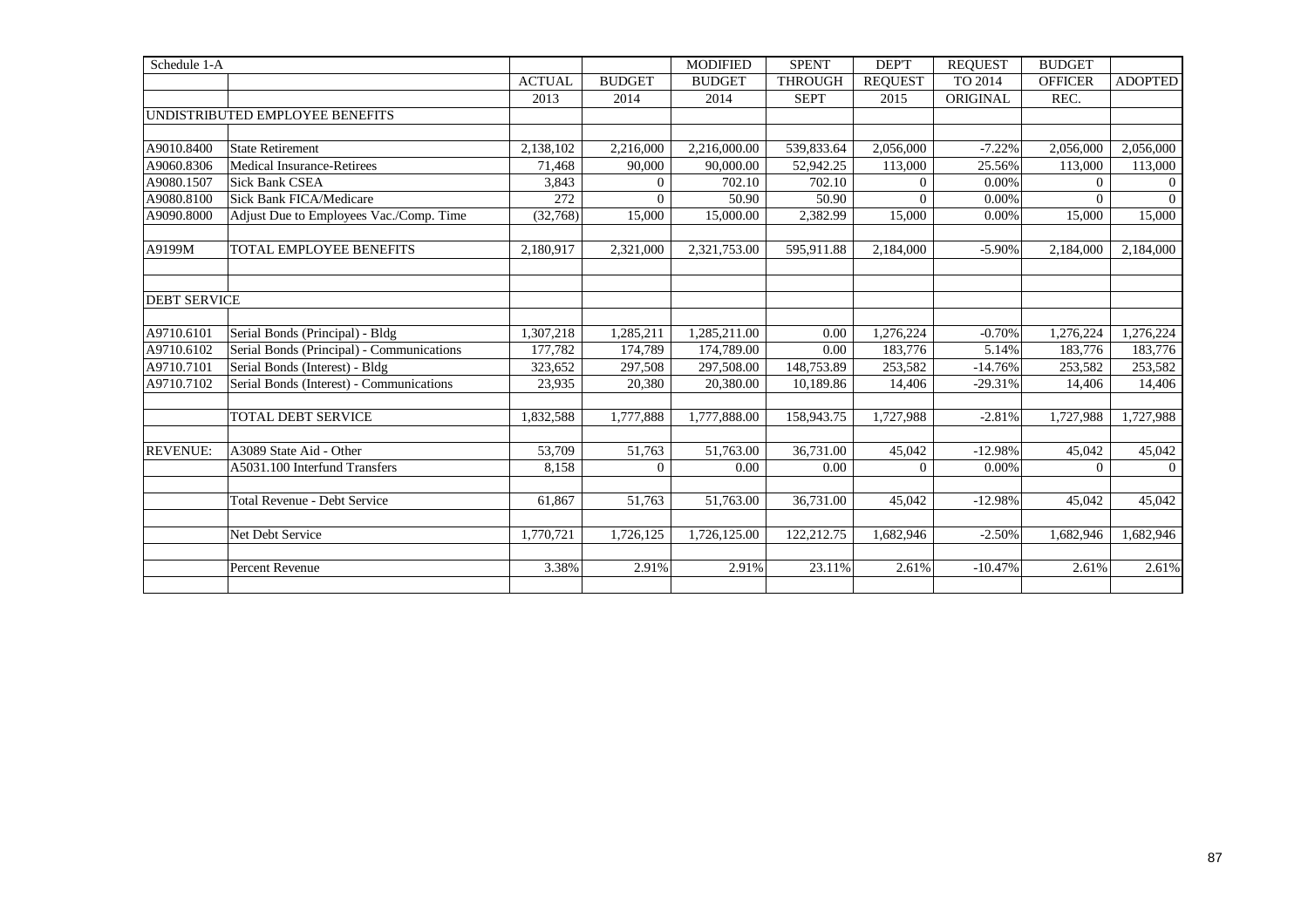| Schedule 1-A    |                                            |               |                | <b>MODIFIED</b> | <b>SPENT</b>   | DEP'T          | <b>REQUEST</b> | <b>BUDGET</b>  |                |
|-----------------|--------------------------------------------|---------------|----------------|-----------------|----------------|----------------|----------------|----------------|----------------|
|                 |                                            | <b>ACTUAL</b> | <b>BUDGET</b>  | <b>BUDGET</b>   | <b>THROUGH</b> | <b>REQUEST</b> | TO 2014        | <b>OFFICER</b> | <b>ADOPTED</b> |
|                 |                                            | 2013          | 2014           | 2014            | <b>SEPT</b>    | 2015           | ORIGINAL       | REC.           |                |
|                 | <b>TRANSFERS AND OTHER USES</b>            |               |                |                 |                |                |                |                |                |
|                 |                                            |               |                |                 |                |                |                |                |                |
| A9902.9130      | Unemployment Insurance                     | 18,000        | 18,000         | 18,000.00       | 18,000.00      | 18,000         | 0.00%          | 18,000         | 18,000         |
| A9902.9140      | Workers Compensation Fund                  | 286,814       | 284,249        | 284,249.00      | 284,249.00     | 287,248        | 1.06%          | 287,248        | 287,248        |
| A9950.9105      | Capital Transfer - Infrastructure          | $\theta$      | $\overline{0}$ | 600,000.00      | 560,461.00     | 0              | 0.00%          | $\Omega$       | $\overline{0}$ |
| A9999M          | TOTAL INTER-FUND TRANSFERS                 | 304,814       | 302,249        | 902,249.00      | 862,710.00     | 305,248        | 0.99%          | 305,248        | 305,248        |
| <b>REVENUE:</b> | A5031.200 Interfund Transfers Unemployment | 20,000        | $\overline{0}$ | 0.00            | 20,000.00      | 20,000         | 0.00%          | 20,000         | 20,000         |
|                 | <b>Net Transfers</b>                       | 284,814       | 302,249        | 902,249.00      | 842,710.00     | 285,248        | $-5.62%$       | 285,248        | 285,248        |
|                 | Percent Revenue                            | 6.56%         | 0.00%          | 0.00%           | 2.32%          | 6.55%          | 0.00%          | 6.55%          | 6.55%          |
|                 |                                            |               |                |                 |                |                |                |                |                |
|                 | TOTAL GENERAL FUND APPROPRIATIONS          | 34,461,983    | 35,515,179     | 37,573,931.01   | 22,947,309.20  | 36,350,958     | 2.35%          | 36,228,335     | 36,215,855     |
|                 |                                            |               |                |                 |                |                |                |                |                |
|                 | TOTAL REVENUE - GENERAL FUND               | 12,637,149    | 11,561,997     | 12,756,053.66   | 8,060,813.48   | 11,429,139     | $-1.15%$       | 11,474,339     | 11,476,722     |
|                 | <b>NET GENERAL FUND</b>                    | 21,824,834    | 23,953,182     | 24,817,877.35   | 14,886,495.72  | 24,921,819     | 4.04%          | 24,753,996     | 24,739,133     |
|                 | TOTAL PERCENT REVENUE (GEN. FUND)          | 36.67%        | 32.56%         | 33.95%          | 35.13%         | 31.44%         | $-3.42%$       | 31.67%         | 31.69%         |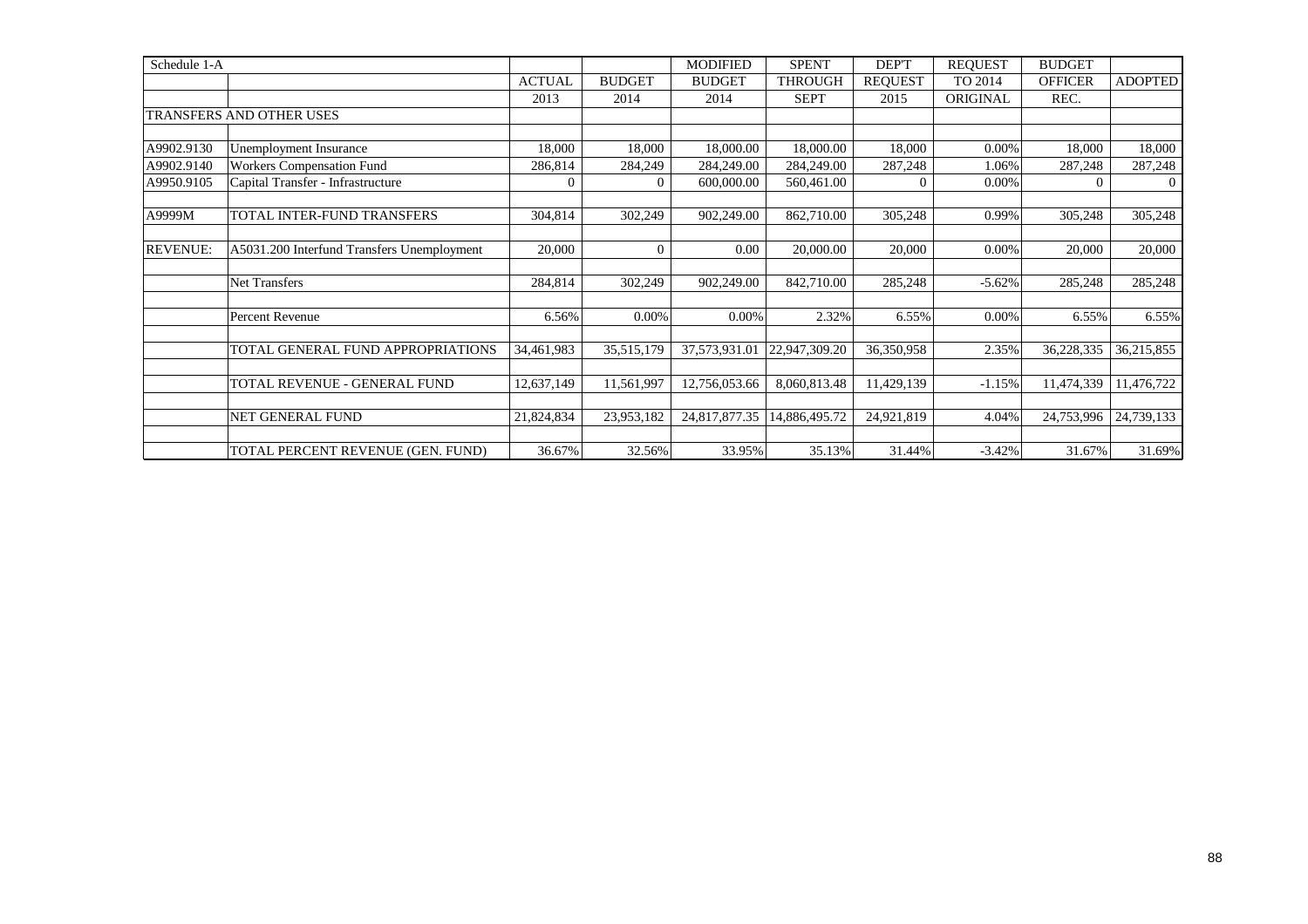| <b>SCHEDULE 1-CT</b> |                                   |                |               | <b>MODIFIED</b> | <b>SPENT</b>   | DEP'T          | <b>REOUEST</b> | <b>BUDGET</b>  |                |
|----------------------|-----------------------------------|----------------|---------------|-----------------|----------------|----------------|----------------|----------------|----------------|
|                      |                                   | <b>ACTUAL</b>  | <b>BUDGET</b> | <b>BUDGET</b>   | <b>THROUGH</b> | <b>REOUEST</b> | TO 2014        | <b>OFFICER</b> | <b>ADOPTED</b> |
| <b>AIRPORT FUND</b>  |                                   | 2013           | 2014          | 2014            | <b>SEPT</b>    | 2015           | ORIGINAL       | REC.           |                |
|                      | APPROPRIATIONS AIRPORT            |                |               |                 |                |                |                |                |                |
|                      |                                   |                |               |                 |                |                |                |                |                |
| CT5610.              | <b>CONTRACTUAL EXPENSES</b>       |                |               |                 |                |                |                |                |                |
| 4100                 | <b>Contractual Expenses</b>       | 9,784          | 5,000         | 5,000.00        | 1,286.05       | 5,000          | 0.00%          | 5,000          | 5,000          |
| 4300                 | <b>Hangar Expenses</b>            | 48             | 1,000         | 1,000.00        | 890.05         | 1,000          | 0.00%          | 1,000          | 1,000          |
| 4661                 | Vehicle Parts/Maint/Repair        | 3,727          | 3,000         | 3,000.00        | 2,508.05       | 3,500          | 16.67%         | 3,500          | 3,500          |
| 4684                 | Utilities: Water/Sewer            | 504            | 450           | 3,328.16        | 3,028.16       | 400            | $-11.11%$      | 400            | 400            |
| 4686                 | <b>Utilities: County Hangar</b>   | 5,377          | 4,000         | 7,000.00        | 4,253.18       | 8,500          | 112.50%        | 8,500          | 8,500          |
| 4911                 | Insurance                         | 4,373          | 4,600         | 4,600.00        | 4,389.36       | 4,600          | 0.00%          | 4,600          | 4,600          |
|                      |                                   |                |               |                 |                |                |                |                |                |
|                      | Total                             | 23,813         | 18,050        | 23,928.16       | 16,354.85      | 23,000         | 27.42%         | 23,000         | 23,000         |
|                      |                                   |                |               |                 |                |                |                |                |                |
| CT9951.9106          | Capital Fund Transfer             | $\overline{0}$ | 40,000        | 34,121.84       | 34,121.84      | 59,437         | 48.59%         | 59,437         | 59,437         |
|                      |                                   |                |               |                 |                |                |                |                |                |
| CT9901               | <b>TOTAL</b>                      | 23,813         | 58,050        | 58,050.00       | 50,476.69      | 82,437         | 42.01%         | 82,437         | 82,437         |
|                      |                                   |                |               |                 |                |                |                |                |                |
| <b>REVENUE:</b>      | CT1772.0 Other Revenues           | 11,241         | 640           | 640.00          | 640.54         | 641            | 0.16%          | 641            | 641            |
|                      | CT1772.R Other Revenues           | 5,000          | $\Omega$      | 0.00            | 5,000.00       | 5,000          | 5000.00%       | 5,000          | 5,000          |
|                      | CT1773.0 Fuel Flowage Fees        | 6,816          | 5,800         | 5,800.00        | 3,779.15       | 6,000          | 3.45%          | 6,000          | 6,000          |
|                      | CT2401.0 Interest & Earnings      | 90             | 64            | 64.00           | 48.84          | 67             | 4.69%          | 67             | 67             |
|                      | CT2401.R Interest & Earnings      | 21             | 22            | 22.00           | 12.49          | 16             | $-27.27%$      | 16             | 16             |
|                      | CT2414.0 Rental Hangar            | 4,615          | 3,672         | 3,672.00        | 1,712.53       | 4,615          | 25.68%         | 4,615          | 4,615          |
|                      | CT2417.0 Rental -T-Hangar         | 15,032         | 14,500        | 14,500.00       | 3,646.50       | 15,000         | 3.45%          | 15,000         | 15,000         |
|                      | CT2701 Refund Prior Year Expenses | (20)           | $\Omega$      | 0.00            | 0.00           | $\overline{0}$ | 0.00%          | $\Omega$       | $\Omega$       |
|                      |                                   |                |               |                 |                |                |                |                |                |
|                      | <b>Total Airport Revenue</b>      | 42,794         | 24,698        | 24,698.00       | 14,840.05      | 31,339         | 26.89%         | 31,339         | 31,339         |
|                      |                                   |                |               |                 |                |                |                |                |                |
|                      | Net Airport Fund                  | (18,981)       | 33,352        | 33,352.00       | 35,636.64      | 51,098         | 53.21%         | 51,098         | 51,098         |
|                      |                                   |                |               |                 |                |                |                |                |                |
|                      | Percent Revenue                   | 179.71%        | 42.55%        | 42.55%          | 29.40%         | 38.02%         | $-10.65%$      | 38.02%         | 38.02%         |
|                      |                                   |                |               |                 |                |                |                |                |                |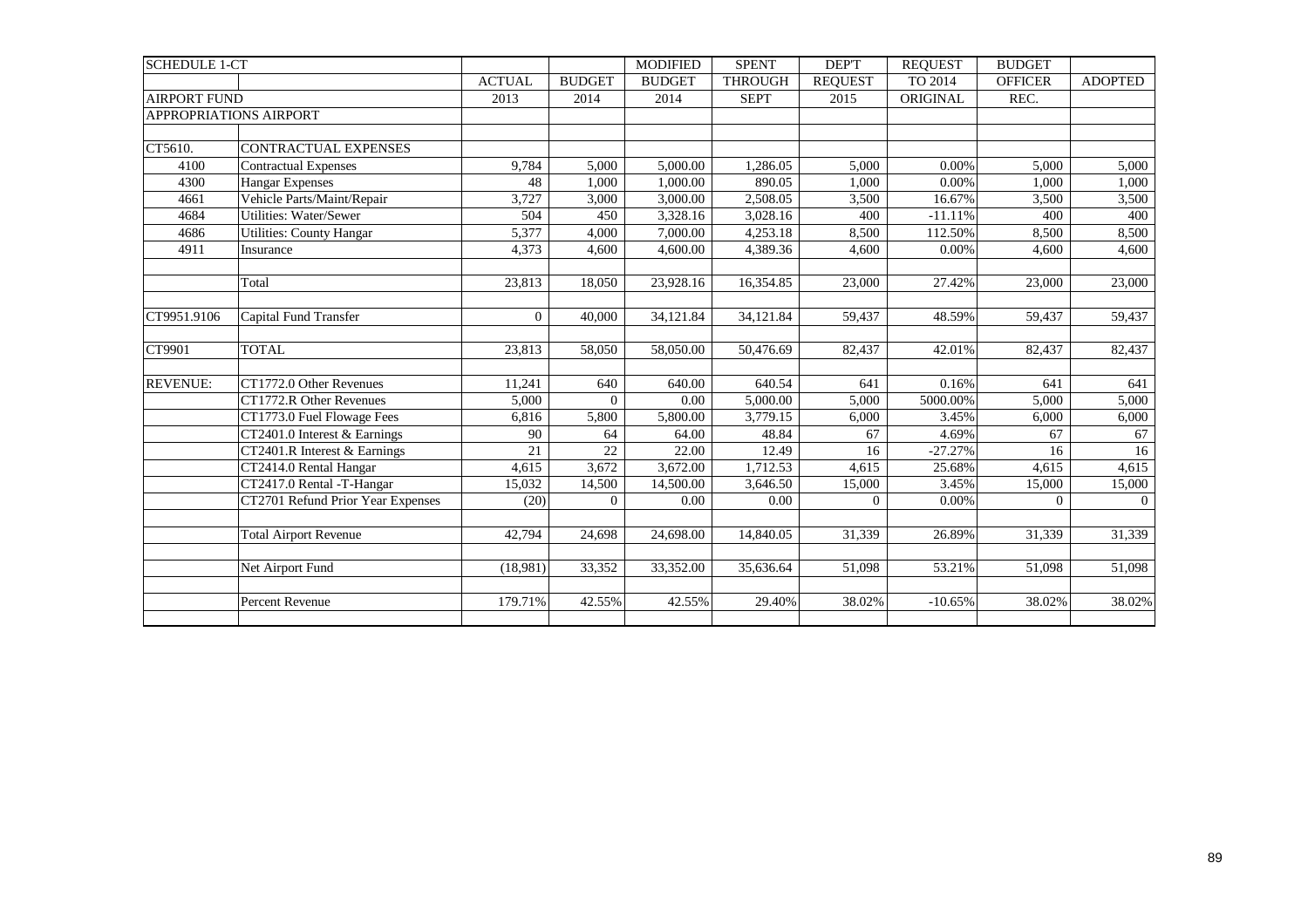| Schedule 1-D            |                                            |               |               | <b>MODIFIED</b> | <b>SPENT</b>   | DEP'T          | <b>REQUEST</b> | <b>BUDGET</b>  |                |
|-------------------------|--------------------------------------------|---------------|---------------|-----------------|----------------|----------------|----------------|----------------|----------------|
|                         |                                            | <b>ACTUAL</b> | <b>BUDGET</b> | <b>BUDGET</b>   | <b>THROUGH</b> | <b>REOUEST</b> | TO 2014        | <b>OFFICER</b> | <b>ADOPTED</b> |
| <b>COUNTY ROAD FUND</b> |                                            | 2013          | 2014          | 2014            | <b>SEPT</b>    | 2015           | ORIGINAL       | REC.           |                |
| <b>TRAFFIC</b>          |                                            |               |               |                 |                |                |                |                |                |
|                         |                                            |               |               |                 |                |                |                |                |                |
| D3310.                  | PERSONAL SERVICES                          |               |               |                 |                |                |                |                |                |
| 1450                    | <b>Highway Regular</b>                     | 85,514        | 92,675        | 91,983.02       | 70,746.99      | 84,632         | $-8.68%$       | 84,632         | 84,632         |
| 1500                    | Call Back CSEA                             | 26            | 10            | 36.81           | 36.81          | 15             | 50.00%         | 15             | 15             |
| 1505                    | Overtime                                   | 2,375         | 927           | 1.869.62        | 1.869.62       | 950            | 2.48%          | 950            | 950            |
| 1509                    | Comp Time Buyout CSEA                      | 72            | 75            | 67.05           | 0.00           | 50             | $-33.33%$      | 50             | 50             |
| 1510                    | <b>Clothing Allowance CSEA</b>             | 250           | 500           | 500.00          | 0.00           | 500            | 0.00%          | 500            | 500            |
|                         |                                            |               |               |                 |                |                |                |                |                |
|                         | Total                                      | 88,237        | 94,187        | 94,456.50       | 72,653.42      | 86,147         | $-8.54%$       | 86,147         | 86,147         |
|                         |                                            |               |               |                 |                |                |                |                |                |
|                         |                                            |               |               |                 |                |                |                |                |                |
| D3310.                  | <b>CONTRACTUAL EXPENSES</b>                |               |               |                 |                |                |                |                |                |
| 4601                    | <b>Application of Traffic Lines</b>        | 59.999        | 60,000        | 61,755.05       | 61,755.05      | 64,500         | 7.50%          | 64,500         | 64,500         |
| 4627                    | Sign Hardware (Posts, Blanks, Faces)       | 17,432        | 13,500        | 20.568.50       | 8.814.49       | 14,500         | 7.41%          | 14,500         | 14,500         |
| 4718                    | <b>Flasher Parts</b>                       | 118           | 125           | 125.00          | 107.28         | 125            | 0.00%          | 125            | 125            |
| 4748                    | <b>Traffic Control Devices &amp; Tools</b> | 2,571         | 700           | 700.00          | 399.67         | 950            | 35.71%         | 950            | 950            |
|                         |                                            |               |               |                 |                |                |                |                |                |
|                         | Total                                      | 80,120        | 74,325        | 83,148.55       | 71,076.49      | 80,075         | 7.74%          | 80,075         | 80,075         |
|                         |                                            |               |               |                 |                |                |                |                |                |
| D3310.                  | <b>EMPLOYEE BENEFITS</b>                   |               |               |                 |                |                |                |                |                |
| 8100                    | FICA/Medicare                              | 6,300         | 7,185         | 7,185.00        | 5,170.42       | 6,590          | $-8.28%$       | 6,590          | 6,590          |
|                         |                                            |               |               |                 |                |                |                |                |                |
|                         | Total                                      | 6,300         | 7,185         | 7,185.00        | 5,170.42       | 6,590          | $-8.28%$       | 6,590          | 6,590          |
|                         |                                            |               |               |                 |                |                |                |                |                |
| D3399.0                 | <b>TOTAL TRAFFIC</b>                       | 174,657       | 175,697       | 184,790.05      | 148,900.33     | 172,812        | $-1.64%$       | 172,812        | 172,812        |
|                         |                                            |               |               |                 |                |                |                |                |                |
|                         |                                            |               |               |                 |                |                |                |                |                |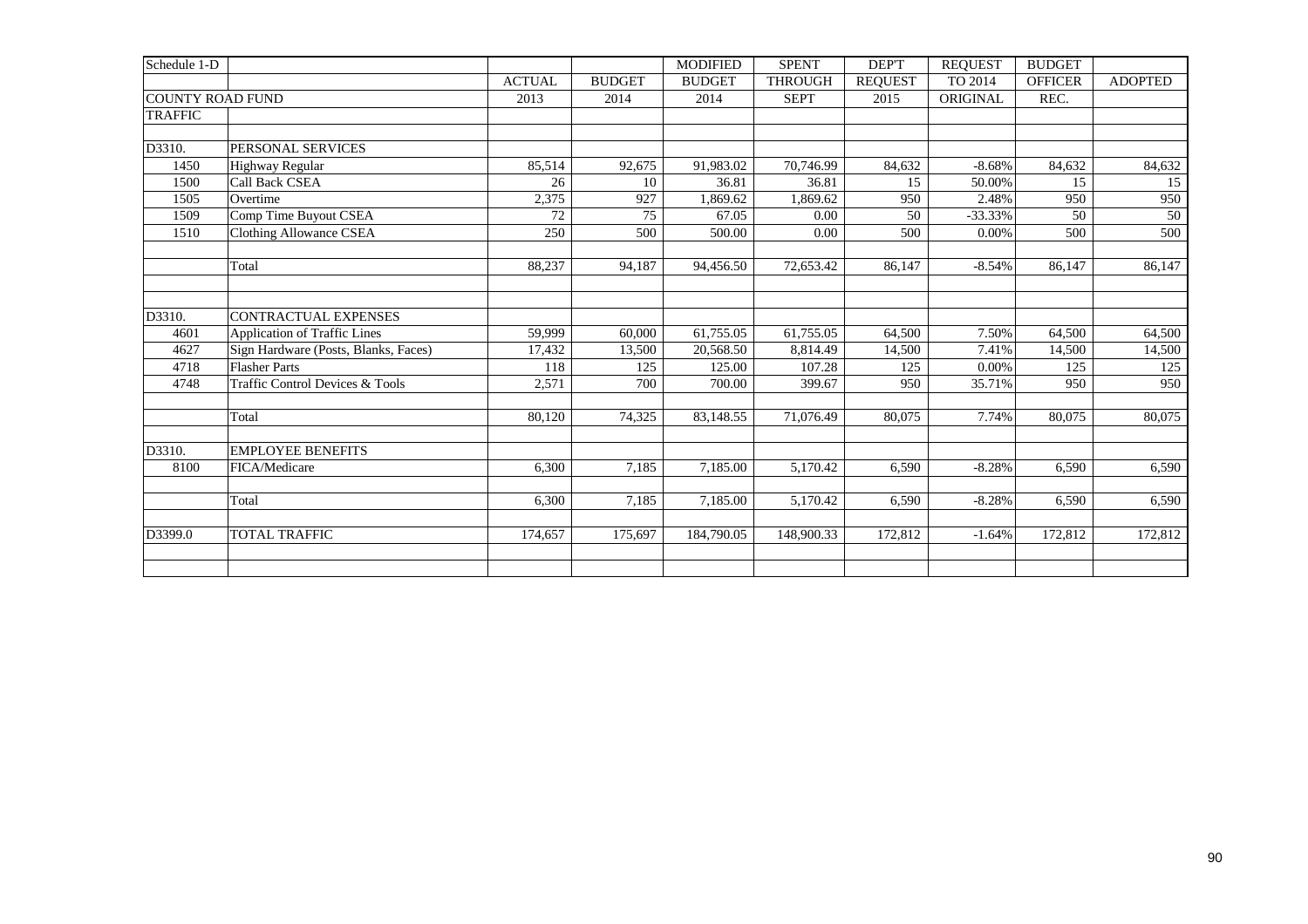| Schedule 1-D          |                                        |                  |               | <b>MODIFIED</b> | <b>SPENT</b>   | DEP'T          | <b>REQUEST</b> | <b>BUDGET</b>  |                |
|-----------------------|----------------------------------------|------------------|---------------|-----------------|----------------|----------------|----------------|----------------|----------------|
|                       | <b>COUNTY ROAD FUND</b>                | <b>ACTUAL</b>    | <b>BUDGET</b> | <b>BUDGET</b>   | <b>THROUGH</b> | <b>REQUEST</b> | TO 2014        | <b>OFFICER</b> | <b>ADOPTED</b> |
| <b>ADMINISTRATION</b> |                                        | 2013             | 2014          | 2014            | <b>SEPT</b>    | 2015           | ORIGINAL       | REC.           |                |
| D5010.                | PERSONAL SERVICES                      |                  |               |                 |                |                |                |                |                |
| 1074                  | Superintendent                         | 74,787           | 76,283        | 76,283.00       | 53,485.77      | 76,283         | 0.00%          | 76,283         | 76,283         |
| 1100                  | Administrative Assistant               | 36,269           | 36,995        | 36,995.00       | 25,938.98      | 41,197         | 11.36%         | 41,197         | 41,197         |
| 1119                  | Deputy Superintendent                  | 58,000           | 59,160        | 59,160.00       | 41,480.09      | 59,160         | 0.00%          | 59,160         | 59,160         |
| 1200                  | <b>Account Clerk Typist</b>            | $\overline{0}$   | $\Omega$      | 32,470.22       | 21,017.20      | 36,005         | 36005.00%      | 36,005         | 36,005         |
| 1270                  | Senior Account Clerk-Typist            | 31,959           | 41,886        | 0.00            | 0.00           | $\overline{0}$ | $-100.00\%$    | $\overline{0}$ | $\overline{0}$ |
| 1509                  | Comp Time Buyout CSEA                  | 3                | $\Omega$      | 0.00            | 0.00           | $\Omega$       | 0.00%          | $\Omega$       | $\overline{0}$ |
|                       | Total                                  | 201,018          | 214,324       | 204,908.22      | 141,922.04     | 212,645        | $-0.78%$       | 212,645        | 212,645        |
| D5010.                | CONTRACTUAL EXPENSES                   |                  |               |                 |                |                |                |                |                |
| 4005                  | <b>Audit Fees</b>                      | 2,675            | 2,750         | 2,718.88        | 2,700.00       | 2,565          | $-6.73%$       | 2,565          | 2,565          |
| 4152                  | Conferences                            | $\overline{295}$ | 400           | 384.36          | 350.00         | 350            | $-12.50%$      | 350            | 350            |
| 4156                  | Training                               | 300              | 120           | 300.00          | 300.00         | 80             | $-33.33%$      | 80             | 80             |
| 4470                  | Office Supplies                        | 1,131            | 750           | 750.00          | 602.94         | 750            | 0.00%          | 750            | 750            |
| 4501                  | Advertising                            | 308              | 250           | 1,013.29        | 1,013.29       | 275            | 10.00%         | 275            | 275            |
| 4507                  | Copier Charge                          | 438              | 400           | 400.00          | 383.36         | 440            | 10.00%         | 440            | 440            |
| 4515                  | Postage                                | 126              | 150           | 150.00          | 73.97          | 130            | $-13.33%$      | 130            | 130            |
| 4516                  | Printing                               | 546              | 525           | 525.00          | 181.93         | 515            | $-1.90%$       | 515            | 515            |
| 4571                  | Computer Software                      | 1,014            | $\Omega$      | 18,750.00       | 18,750.00      | $\Omega$       | 0.00%          | $\Omega$       | $\theta$       |
| 4574                  | <b>Computer Maintenance Agreements</b> | 2,376            | 2,600         | 1,848.08        | 216.00         | 2,720          | 4.62%          | 2,720          | 2,720          |
| 4660                  | <b>Travel Expenses</b>                 | 708              | 1,250         | 1,250.00        | 1,151.80       | 1,250          | 0.00%          | 1,250          | 1,250          |
| 4739                  | <b>Safety Program</b>                  | $\overline{0}$   | 100           | 100.00          | 0.00           | $\overline{0}$ | $-100.00\%$    | $\overline{0}$ | $\overline{0}$ |
| 4907                  | Dues                                   | 300              | 300           | 300.00          | 300.00         | 300            | 0.00%          | 300            | 300            |
|                       | Total                                  | 10,216           | 9,595         | 28,489.61       | 26,023.29      | 9,375          | $-2.29%$       | 9,375          | 9,375          |
| D5010.                | <b>EMPLOYEE BENEFITS</b>               |                  |               |                 |                |                |                |                |                |
| 8100                  | FICA/Medicare                          | 14,677           | 16,339        | 16,339.00       | 10,273.57      | 16,207         | $-0.81%$       | 16,207         | 16,207         |
| 8303                  | Medical Insurance CSEA                 | 5,709            | 6,433         | 6,433.00        | 4,020.37       | 22,608         | 251.44%        | 22,698         | 22,698         |
| 8305                  | Medical Insurance Non-Union            | 40,990           | 48,887        | 48,887.00       | 36,665.01      | 36,309         | $-25.73%$      | 36,309         | 36,309         |
|                       | Total                                  | 61,376           | 71,659        | 71,659.00       | 50,958.95      | 75,124         | 4.84%          | 75,214         | 75,214         |
| D5010.0               | TOTAL ADMINISTRATION                   | 272,609          | 295,578       | 305,056.83      | 218,904.28     | 297,144        | 0.53%          | 297,234        | 297,234        |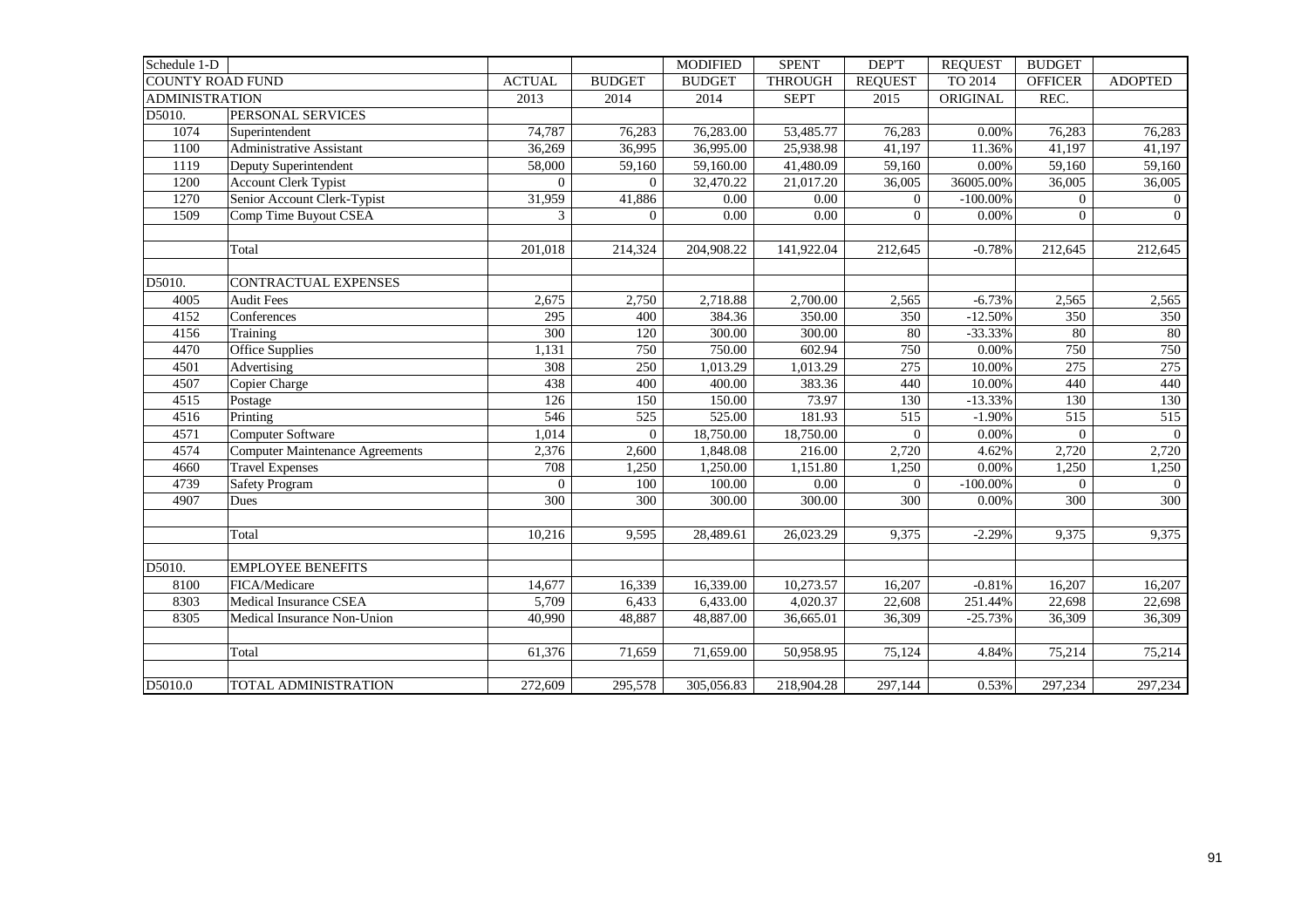| Schedule 1-D            |                                      |               |                | <b>MODIFIED</b> | <b>SPENT</b>   | DEP'T          | <b>REQUEST</b> | <b>BUDGET</b>  |                |
|-------------------------|--------------------------------------|---------------|----------------|-----------------|----------------|----------------|----------------|----------------|----------------|
|                         |                                      | <b>ACTUAL</b> | <b>BUDGET</b>  | <b>BUDGET</b>   | <b>THROUGH</b> | <b>REQUEST</b> | TO 2014        | <b>OFFICER</b> | <b>ADOPTED</b> |
| <b>COUNTY ROAD FUND</b> |                                      | 2013          | 2014           | 2014            | <b>SEPT</b>    | 2015           | ORIGINAL       | REC.           |                |
|                         | <b>MAINTENANCE ROADS AND BRIDGES</b> |               |                |                 |                |                |                |                |                |
|                         |                                      |               |                |                 |                |                |                |                |                |
| D5110.                  | PERSONAL SERVICES                    |               |                |                 |                |                |                |                |                |
| 1450                    | Highway Regular                      | 464,961       | 435,054        | 435,054.00      | 360,648.23     | 460,465        | 5.84%          | 460,465        | 441,141        |
| 1500                    | Call Back CSEA                       | 153           | 50             | 185.58          | 185.58         | 150            | 200.00%        | 150            | 150            |
| 1505                    | Overtime                             | 11,322        | 9,267          | 23,921.92       | 19,859.27      | 10,155         | 9.58%          | 10,155         | 10,155         |
| 1509                    | Comp Time Buyout CSEA                | 177           | 2,500          | 2,500.00        | 684.97         | 1,250          | $-50.00%$      | 1,250          | 1,250          |
| 1510                    | <b>Clothing Allowance CSEA</b>       | 4,250         | 4,250          | 4,250.00        | 0.00           | 4,250          | 0.00%          | 4,250          | 4,250          |
| 1520                    | <b>Insurance Buyout CSEA</b>         | 4,787         | 6,369          | 6,369.00        | 4,776.12       | $\Omega$       | $-100.00\%$    | $\Omega$       | $\Omega$       |
| 1636                    | <b>Highway Part Time</b>             | 13,470        | 20,000         | 19,481.88       | 18,688.80      | 22,000         | 10.00%         | 22,000         | 22,000         |
| 1670                    | Overtime (NU/PT)                     | 58            | $\overline{0}$ | 836.06          | 836.06         | $\overline{0}$ | 0.00%          | $\overline{0}$ | $\overline{0}$ |
|                         |                                      |               |                |                 |                |                |                |                |                |
|                         | Total                                | 499,177       | 477,490        | 492,598.44      | 405,679.03     | 498,270        | 4.35%          | 498,270        | 478,946        |
|                         |                                      |               |                |                 |                |                |                |                |                |
| D5110.                  | CONTRACTUAL EXPENSES                 |               |                |                 |                |                |                |                |                |
| 4602                    | <b>Bituminous Materials</b>          | 247,604       | 210,000        | 178,409.56      | 132,112.54     | 180,000        | $-14.29%$      | 180,000        | 180,000        |
| 4629                    | Stone/Gravel                         | 116,191       | 42,000         | 191,273.09      | 144,172.98     | 85,000         | 102.38%        | 85,000         | 85,000         |
| 4632                    | Weed Control                         | $\Omega$      | $\Omega$       | 0.00            | 0.00           | 12,750         | 12750.00%      | 12,750         | 12,750         |
| 4633                    | Deer Carcass                         | 2,108         | 2,250          | 494.95          | 0.00           | $\Omega$       | $-100.00\%$    | $\Omega$       | $\Omega$       |
| 4636                    | <b>Crack Sealing</b>                 | 35,757        | 50,000         | 0.00            | 0.00           | 62,500         | 25.00%         | 62,500         | 62,500         |
| 4638                    | Misc. Highway Maintenance            | 3,762         | 500            | 28,732.09       | 28,735.87      | 1,500          | 200.00%        | 1,500          | 1,500          |
|                         |                                      |               |                |                 |                |                |                |                |                |
|                         | Total                                | 405,421       | 304,750        | 398,909.69      | 305,021.39     | 341,750        | 12.14%         | 341,750        | 341,750        |
|                         |                                      |               |                |                 |                |                |                |                |                |
| D5110.                  | <b>EMPLOYEE BENEFITS</b>             |               |                |                 |                |                |                |                |                |
| 8100                    | FICA/Medicare                        | 36,314        | 36,432         | 36,432.00       | 29,387.49      | 38,399         | 5.40%          | 38,399         | 36,640         |
|                         |                                      |               |                |                 |                |                |                |                |                |
|                         | Total                                | 36,314        | 36,432         | 36,432.00       | 29,387.49      | 38,399         | 5.40%          | 38,399         | 36,640         |
|                         |                                      |               |                |                 |                |                |                |                |                |
| D5110.0                 | TOTAL MAINT. ROADS & BRIDGES         | 940,912       | 818,672        | 927,940.13      | 740,087.91     | 878,419        | 7.30%          | 878,419        | 857,336        |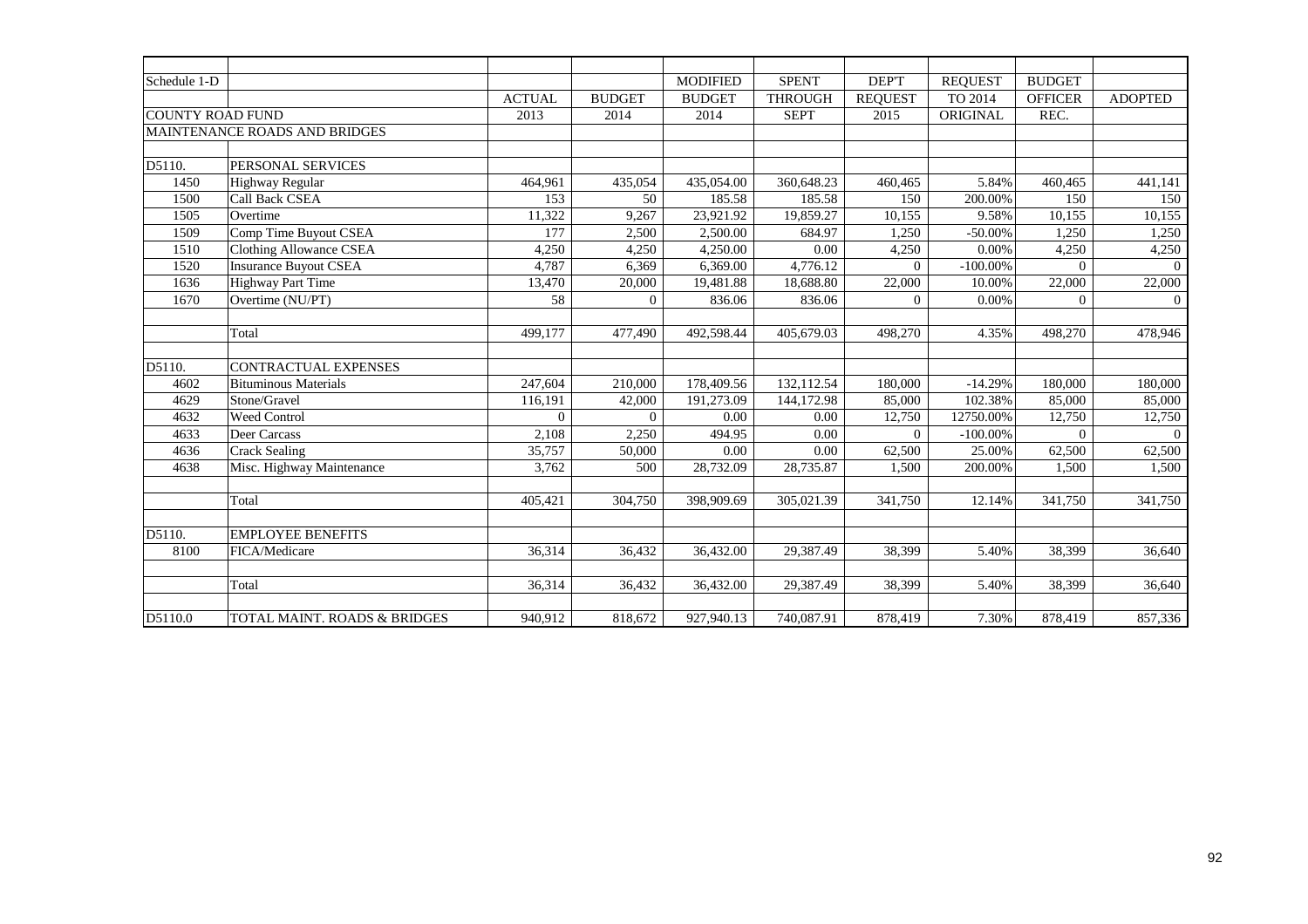| $\overline{\mathbb{R}}$ |                             |               |               |                 |                |                |                |                |                |
|-------------------------|-----------------------------|---------------|---------------|-----------------|----------------|----------------|----------------|----------------|----------------|
| Schedule 1-D            |                             |               |               | <b>MODIFIED</b> | <b>SPENT</b>   | DEP'T          | <b>REQUEST</b> | <b>BUDGET</b>  |                |
|                         |                             | <b>ACTUAL</b> | <b>BUDGET</b> | <b>BUDGET</b>   | <b>THROUGH</b> | <b>REQUEST</b> | TO 2014        | <b>OFFICER</b> | <b>ADOPTED</b> |
| <b>COUNTY ROAD FUND</b> |                             | 2013          | 2014          | 2014            | <b>SEPT</b>    | 2015           | ORIGINAL       | REC.           |                |
| <b>CAPITAL ROADS</b>    |                             |               |               |                 |                |                |                |                |                |
|                         |                             |               |               |                 |                |                |                |                |                |
| D5112.                  | PERSONAL SERVICES           |               |               |                 |                |                |                |                |                |
| 1450                    | Highway Regular             | 160.910       | 195.645       | 170,787.76      | 79.497.85      | 179,844        | $-8.08%$       | 179.844        | 179.844        |
| 1505                    | Overtime                    | 3,052         | 1,699         | 1,801.96        | 1,801.96       | 4,126          | 142.85%        | 4,126          | 4,126          |
| 1636                    | Highway Part-time           | 110           | $\Omega$      | 0.00            | 0.00           | $\Omega$       | 0.00%          | $\overline{0}$ | $\overline{0}$ |
|                         |                             |               |               |                 |                |                |                |                |                |
|                         | Total                       | 164,072       | 197,344       | 172,589.72      | 81,299.81      | 183,970        | $-6.78%$       | 183,970        | 183,970        |
|                         |                             |               |               |                 |                |                |                |                |                |
| D5112.                  | CONTRACTUAL EXPENSES        |               |               |                 |                |                |                |                |                |
| 4602                    | <b>Bituminous Materials</b> | 1,588,132     | 1,918,795     | 1,918,692.04    | 1,848,686.19   | 1,842,090      | $-4.00%$       | 1,842,090      | 1,842,090      |
| 4611                    | <b>Gabion Basket</b>        | 1,618         | $\Omega$      | 0.00            | 0.00           | $\Omega$       | 0.00%          | $\Omega$       | $\Omega$       |
| 4629                    | Stone/Gravel                | 5,635         | $\Omega$      | 0.00            | 0.00           | 3,000          | 3000.00%       | 3,000          | 3,000          |
| 4634                    | Hydro-seeding               | 15,105        | 12,500        | 12,500.00       | 12,487.50      | 12,300         | $-1.60%$       | 12,300         | 12,300         |
| 4962                    | Leases: Equipment (Outside) | 74,290        | 78,000        | 97,343.02       | 97,343.02      | 95,000         | 21.79%         | 95,000         | 95,000         |
|                         |                             |               |               |                 |                |                |                |                |                |
|                         | Total                       | 1,684,779     | 2,009,295     | 2,028,535.06    | 1,958,516.71   | 1,952,390      | $-2.83%$       | 1,952,390      | 1,952,390      |
|                         |                             |               |               |                 |                |                |                |                |                |
| D5112.                  | <b>EMPLOYEE BENEFITS</b>    |               |               |                 |                |                |                |                |                |
| 8100                    | FICA/Medicare               | 11,855        | 15,054        | 15,054.00       | 5,888.23       | 14,074         | $-6.51%$       | 14,074         | 14,074         |
|                         |                             |               |               |                 |                |                |                |                |                |
|                         | Total                       | 11,855        | 15,054        | 15,054.00       | 5,888.23       | 14,074         | $-6.51%$       | 14,074         | 14,074         |
|                         |                             |               |               |                 |                |                |                |                |                |
| D5112.0                 | <b>TOTAL CAPITAL ROADS</b>  | 1.860.706     | 2,221,693     | 2,216,178.78    | 2.045.704.75   | 2,150,434      | $-3.21%$       | 2,150,434      | 2,150,434      |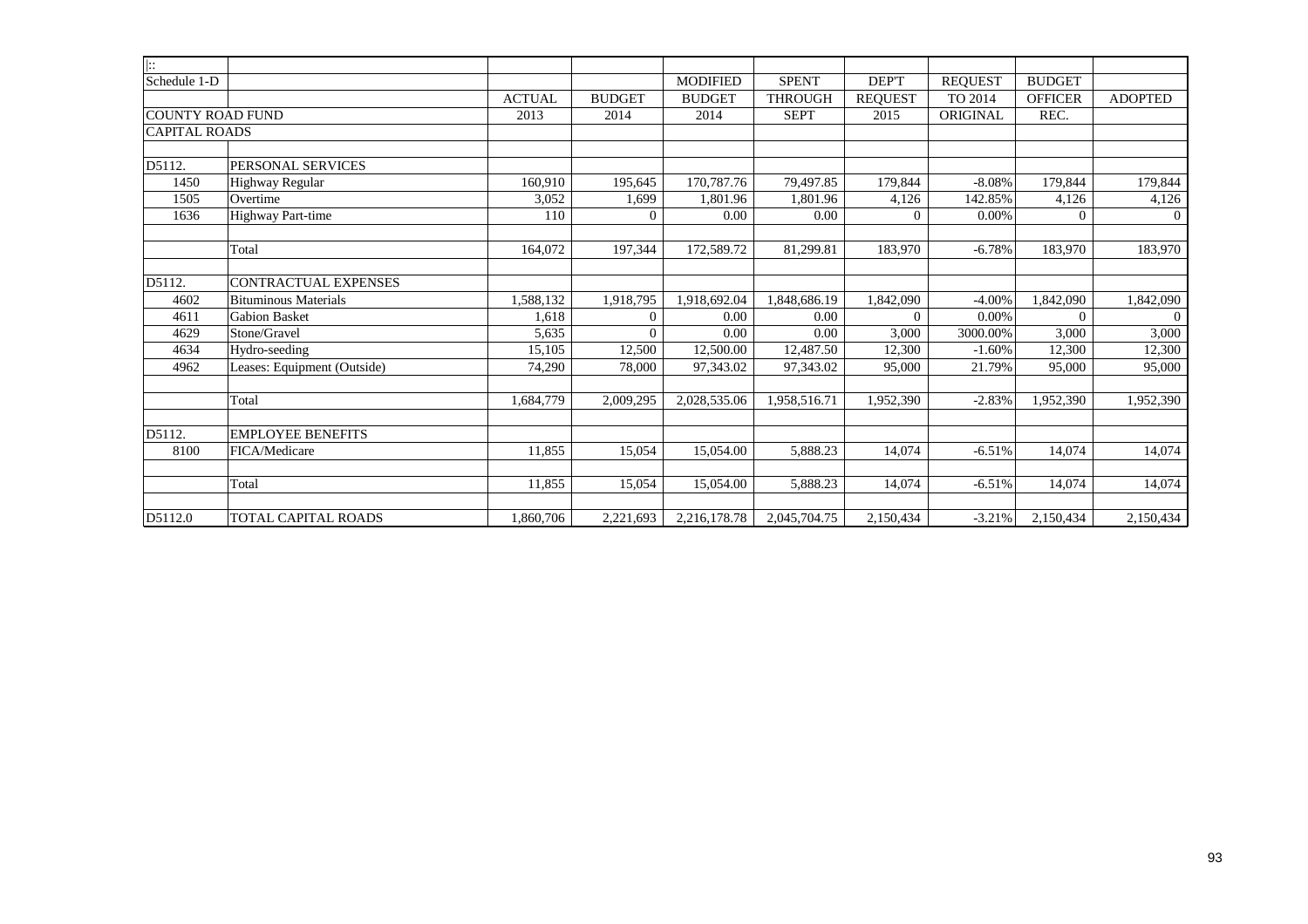| $\left  \cdot \right $  |                             |               |                |                 |                |                |                |                |                |
|-------------------------|-----------------------------|---------------|----------------|-----------------|----------------|----------------|----------------|----------------|----------------|
| Schedule 1-D            |                             |               |                | <b>MODIFIED</b> | <b>SPENT</b>   | DEP'T          | <b>REOUEST</b> | <b>BUDGET</b>  |                |
|                         |                             | <b>ACTUAL</b> | <b>BUDGET</b>  | <b>BUDGET</b>   | <b>THROUGH</b> | <b>REQUEST</b> | TO 2014        | <b>OFFICER</b> | <b>ADOPTED</b> |
| <b>COUNTY ROAD FUND</b> |                             | 2013          | 2014           | 2014            | <b>SEPT</b>    | 2015           | ORIGINAL       | REC.           |                |
|                         | <b>BRIDGES AND CULVERTS</b> |               |                |                 |                |                |                |                |                |
|                         |                             |               |                |                 |                |                |                |                |                |
| D5120.                  | PERSONAL SERVICES           |               |                |                 |                |                |                |                |                |
| 1450                    | Highway Regular             | 31,465        | 41,189         | 41,189.00       | 9,227.08       | 42,316         | 2.74%          | 42,316         | 42,316         |
| 1505                    | Overtime                    | 520           | 618            | 618.00          | 516.30         | 635            | 2.75%          | 635            | 635            |
|                         |                             |               |                |                 |                |                |                |                |                |
|                         | Total                       | 31,985        | 41,807         | 41,807.00       | 9,743.38       | 42,951         | 2.74%          | 42,951         | 42,951         |
|                         |                             |               |                |                 |                |                |                |                |                |
| D5120.                  | <b>CONTRACTUAL EXPENSES</b> |               |                |                 |                |                |                |                |                |
| 4020                    | <b>Engineering Services</b> | 4,300         | $\overline{0}$ | 37,200.00       | 28,075.00      | $\overline{0}$ | 0.00%          | $\Omega$       | $\Omega$       |
| 4606                    | <b>Culvert Pipe</b>         | 73,270        | 32,000         | 31,410.47       | 15,295.50      | 50,000         | 56.25%         | 50,000         | 50,000         |
| 4629                    | Stone/Gravel                | 28,727        | 20,000         | 18,102.00       | 1.367.61       | 23,500         | 17.50%         | 23,500         | 23,500         |
| 4637                    | X-Over Asphalt Patching     | 11,477        | 9,000          | 9,000.00        | 1,156.25       | 9,000          | 0.00%          | 9.000          | 9,000          |
| 4913                    | Miscellaneous Items         | 344           | $\Omega$       | 2,487.53        | 2,487.53       | 2,500          | 2500.00%       | 2,500          | 2,500          |
| 4991                    | Old E. Lake Road Bridge     | 59,712        | 780,000        | 780,000.00      | 100,273.17     | $\Omega$       | $-100.00\%$    | $\Omega$       |                |
| 4992                    | Vine Valley Road Bridge     | $\Omega$      | 140,000        | 140,000.00      | 34,243.70      | 915,000        | 553.57%        | 915,000        | 915,000        |
|                         |                             |               |                |                 |                |                |                |                |                |
|                         | Total                       | 177,829       | 981,000        | 1,018,200.00    | 182,898.76     | 1,000,000      | 1.94%          | 1.000.000      | 1,000,000      |
| D5120.                  | <b>EMPLOYEE BENEFITS</b>    |               |                |                 |                |                |                |                |                |
| 8100                    | FICA/Medicare               | 2,302         | 3,191          | 3,191.00        | 678.55         | 3,286          | 2.98%          | 3,286          | 3,286          |
|                         |                             |               |                |                 |                |                |                |                |                |
|                         | Total                       | 2,302         | 3,191          | 3,191.00        | 678.55         | 3,286          | 2.98%          | 3,286          | 3,286          |
|                         |                             |               |                |                 |                |                |                |                |                |
| D5120.0                 | TOTAL BRIDGES AND CULVERTS  | 212,117       | 1,025,998      | 1,063,198.00    | 193,320.69     | 1,046,237      | 1.97%          | 1,046,237      | 1,046,237      |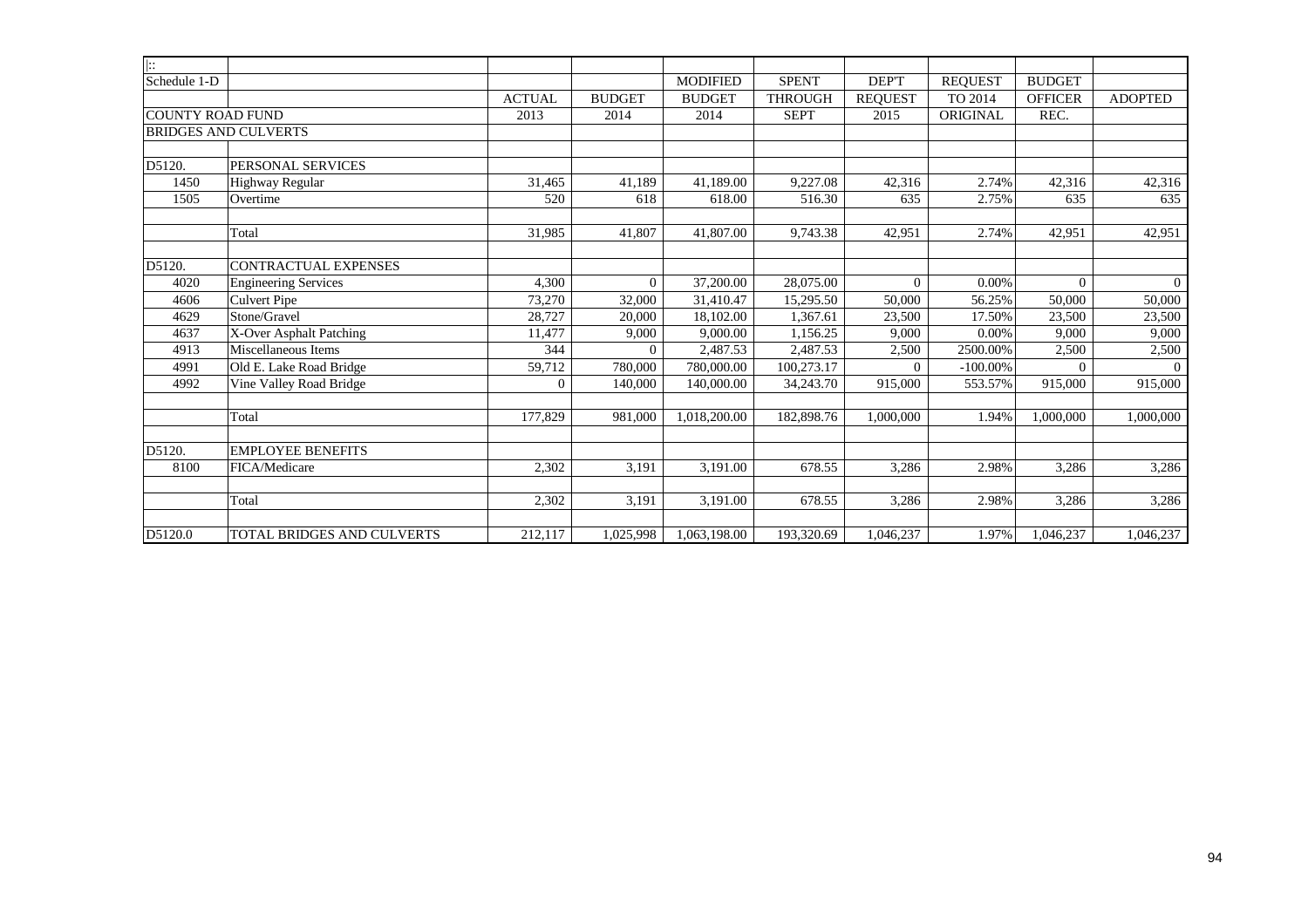| $\left  \cdot \right $  |                                        |               |               |                 |                |                |                |                |                |
|-------------------------|----------------------------------------|---------------|---------------|-----------------|----------------|----------------|----------------|----------------|----------------|
| Schedule 1-D            |                                        |               |               | <b>MODIFIED</b> | <b>SPENT</b>   | DEP'T          | <b>REQUEST</b> | <b>BUDGET</b>  |                |
|                         |                                        | <b>ACTUAL</b> | <b>BUDGET</b> | <b>BUDGET</b>   | <b>THROUGH</b> | <b>REQUEST</b> | TO 2014        | <b>OFFICER</b> | <b>ADOPTED</b> |
| <b>COUNTY ROAD FUND</b> |                                        | 2013          | 2014          | 2014            | <b>SEPT</b>    | 2015           | ORIGINAL       | REC.           |                |
| <b>SNOW REMOVAL</b>     |                                        |               |               |                 |                |                |                |                |                |
|                         |                                        |               |               |                 |                |                |                |                |                |
| D5142.                  | PERSONAL SERVICES                      |               |               |                 |                |                |                |                |                |
| 1450                    | <b>Highway Regular</b>                 | 51,920        | 72,080        | 72,080.00       | 48,538.09      | 105,790        | 46.77%         | 105,790        | 105,790        |
| 1500                    | <b>Call Back CSEA</b>                  | 2,019         | 1.600         | 1,600.00        | 1.557.83       | 1.700          | 6.25%          | 1.700          | 1,700          |
| 1504                    | On Call                                | 1.727         | 1.750         | 1,750.00        | 1,052.72       | 1,750          | 0.00%          | 1,750          | 1,750          |
| 1505                    | Overtime                               | 15,853        | 13,747        | 13,747.00       | 3.604.86       | 13,806         | 0.43%          | 13,806         | 13,806         |
|                         |                                        |               |               |                 |                |                |                |                |                |
|                         | Total                                  | 71,519        | 89,177        | 89,177.00       | 54,753.50      | 123,046        | 37.98%         | 123,046        | 123,046        |
|                         |                                        |               |               |                 |                |                |                |                |                |
| D5142.                  | <b>CONTRACTUAL EXPENSES</b>            |               |               |                 |                |                |                |                |                |
| 4032                    | Personal Services - Other Governments  | 47,313        | 46,000        | 46,000.00       | 35,521.26      | 47,500         | 3.26%          | 47,500         | 47,500         |
| 4624                    | Salt & Abrasive Mix - County           | 68,808        | 79,000        | 79,000.00       | 64,450.51      | 80,000         | 1.27%          | 80,000         | 80,000         |
| 4625                    | Salt & Abrasive Mix - Other Government | 71,085        | 80,000        | 80,000.00       | 41,036.93      | 80,000         | 0.00%          | 80,000         | 80,000         |
| 4639                    | Snow Fence                             | 1,270         | 500           | 500.00          | 0.00           | 1,500          | 200.00%        | 1,500          | 1,500          |
| 4961                    | Leases: Equipment (Other Govts)        | 130.973       | 125,000       | 125,000.00      | 97,834.52      | 125,000        | 0.00%          | 125,000        | 125,000        |
|                         |                                        |               |               |                 |                |                |                |                |                |
|                         | Total                                  | 319,449       | 330,500       | 330,500.00      | 238,843.22     | 334,000        | 1.06%          | 334,000        | 334,000        |
|                         |                                        |               |               |                 |                |                |                |                |                |
| D5142.                  | <b>EMPLOYEE BENEFITS</b>               |               |               |                 |                |                |                |                |                |
| 8100                    | FICA/Medicare                          | 5,175         | 6.807         | 6,807.00        | 3,913.83       | 9,413          | 38.28%         | 9,413          | 9,413          |
|                         |                                        |               |               |                 |                |                |                |                |                |
|                         | Total                                  | 5,175         | 6,807         | 6,807.00        | 3,913.83       | 9,413          | 38.28%         | 9,413          | 9,413          |
|                         |                                        |               |               |                 |                |                |                |                |                |
| D5142.0                 | TOTAL SNOW REMOVAL                     | 396,144       | 426,484       | 426,484.00      | 297,510.55     | 466,459        | 9.37%          | 466,459        | 466,459        |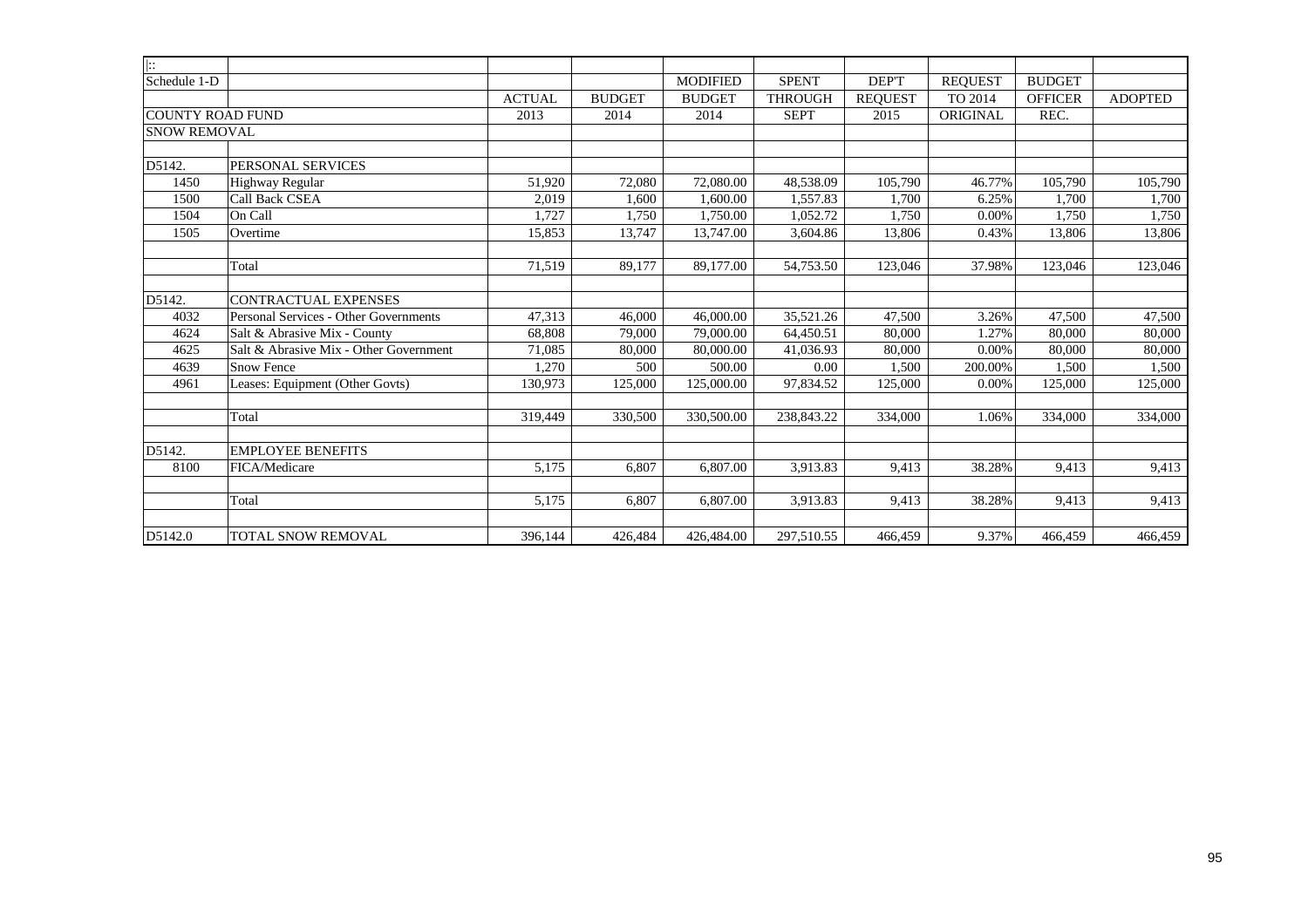| Schedule 1-D            |                                       |                |               | <b>MODIFIED</b> | <b>SPENT</b>   | DEP'T          | <b>REQUEST</b> | <b>BUDGET</b>  |                |
|-------------------------|---------------------------------------|----------------|---------------|-----------------|----------------|----------------|----------------|----------------|----------------|
|                         |                                       | <b>ACTUAL</b>  | <b>BUDGET</b> | <b>BUDGET</b>   | <b>THROUGH</b> | <b>REQUEST</b> | TO 2014        | <b>OFFICER</b> | <b>ADOPTED</b> |
| <b>COUNTY ROAD FUND</b> |                                       | 2013           | 2014          | 2014            | <b>SEPT</b>    | 2015           | ORIGINAL       | REC.           |                |
|                         | UNDISTRIBUTED EMPLOYEE BENEFITS       |                |               |                 |                |                |                |                |                |
|                         |                                       |                |               |                 |                |                |                |                |                |
| D9010.8400              | <b>State Retirement</b>               | 199,021        | 204,412       | 204,412.00      | 51,868.69      | 188,000        | $-8.03%$       | 188,000        | 188,000        |
| D9060.8303              | Medical Insurance - CSEA              | 232,573        | 237,474       | 237,474.00      | 165,074.11     | 280,776        | 18.23%         | 280,776        | 280,776        |
| D9060.8307              | Eyeglasses                            | 167            | 400           | 400.00          | 380.04         | 325            | $-18.75%$      | 325            | 325            |
| D9080.1507              | <b>Sick Bank CSEA</b>                 | 4,863          | $\mathbf{0}$  | 0.00            | 0.00           | $\overline{0}$ | 0.00%          | $\Omega$       | $\overline{0}$ |
| D9080.8100              | <b>Sick Bank FICA/Medicare</b>        | 363            | $\Omega$      | 0.00            | 0.00           | $\overline{0}$ | 0.00%          | $\Omega$       | $\mathbf{0}$   |
| D9090.8000              | Adj. to Employee Vacations/Comp Time  | 4,288          | 2,000         | 2,000.00        | 0.00           | 4,916          | 145.80%        | 4,916          | 4,916          |
|                         |                                       |                |               |                 |                |                |                |                |                |
| D9199M                  | TOTAL EMPLOYEE BENEFITS               | 441,276        | 444,286       | 444,286.00      | 217,322.84     | 474,017        | 6.69%          | 474,017        | 474,017        |
|                         |                                       |                |               |                 |                |                |                |                |                |
|                         | TRANSFERS & OTHER USES                |                |               |                 |                |                |                |                |                |
| D9902.9130              | Unemployment Insurance                | 1.400          | 1,400         | 1,400.00        | 1,400.00       | 1.400          | 0.00%          | 1.400          | 1,400          |
| D9902.9140              | <b>Workers Compensation Fund</b>      | 20,413         | 27,475        | 27,475.00       | 27,475.00      | 28,607         | 4.12%          | 28,607         | 28,607         |
|                         |                                       |                |               |                 |                |                |                |                |                |
| D9902.9                 | <b>TOTAL</b>                          | 21,813         | 28,875        | 28,875.00       | 28,875.00      | 30,007         | 3.92%          | 30,007         | 30,007         |
|                         |                                       |                |               |                 |                |                |                |                |                |
| D9900.0                 | TOTAL COUNTY ROAD FUND                | 4,320,233      | 5,437,283     | 5,596,808.79    | 3,890,626.35   | 5,515,529      | 1.44%          | 5,515,619      | 5,494,536      |
|                         |                                       |                |               |                 |                |                |                |                |                |
| <b>REVENUE:</b>         | D1711 Public Work Charges             | 5,925          | 3,000         | 3,000.00        | 3,950.00       | 3,000          | 0.00%          | 3,000          | 3,000          |
|                         | D2401 Interest & Earnings             | 995            | 1,000         | 1,000.00        | 736.16         | 1,000          | 0.00%          | 1,000          | 1,000          |
|                         | D2650 Sale of Scrap                   | 16,518         | 7,500         | 7,500.00        | 807.85         | 7,500          | 0.00%          | 7,500          | 7,500          |
|                         | D2655 Minor Sales                     | 13,444         | 6,200         | 6,200.00        | 7,565.63       | 6,500          | 4.84%          | 6,500          | 6,500          |
|                         | D2701 Refunds - Prior Years Expense   | $\overline{0}$ | 1,000         | 1,000.00        | 0.00           | 500            | $-50.00%$      | 500            | 500            |
|                         | D3501 CHIPS Capital                   | 1,168,796      | 1,168,796     | 1,273,995.34    | 105,199.34     | 1,168,795      | 0.00%          | 1,168,795      | 1,168,795      |
|                         | D3589 Marchiselli                     | 10,823         | 110,400       | 110,400.00      | 1,261.00       | 137,250        | 24.32%         | 137,250        | 137,250        |
|                         | D4589 Federal Aid DOT                 | 33,046         | 737,000       | 737,000.00      | 35,790.43      | 732,000        | $-0.68%$       | 732,000        | 732,000        |
|                         | D4960 Federal Aid -Homeland Sec -FEMA | $\overline{0}$ | $\mathbf{0}$  | 0.00            | 94,450.24      | $\overline{0}$ | 0.00%          | $\overline{0}$ | $\overline{0}$ |
|                         |                                       |                |               |                 |                |                |                |                |                |
|                         | <b>Total Road Fund Revenue</b>        | 1,249,546      | 2,034,896     | 2,140,095.34    | 249,760.65     | 2,056,545      | 1.06%          | 2,056,545      | 2,056,545      |
|                         |                                       |                |               |                 |                |                |                |                |                |
|                         | Net Road Fund                         | 3,070,687      | 3,402,387     | 3,456,713.45    | 3,640,865.70   | 3,458,984      | 1.66%          | 3,459,074      | 3,437,991      |
|                         |                                       |                |               |                 |                |                |                |                |                |
|                         | Percent Revenue                       | 28.92%         | 37.42%        | 38.24%          | 6.42%          | 37.29%         | $-0.37%$       | 37.29%         | 37.43%         |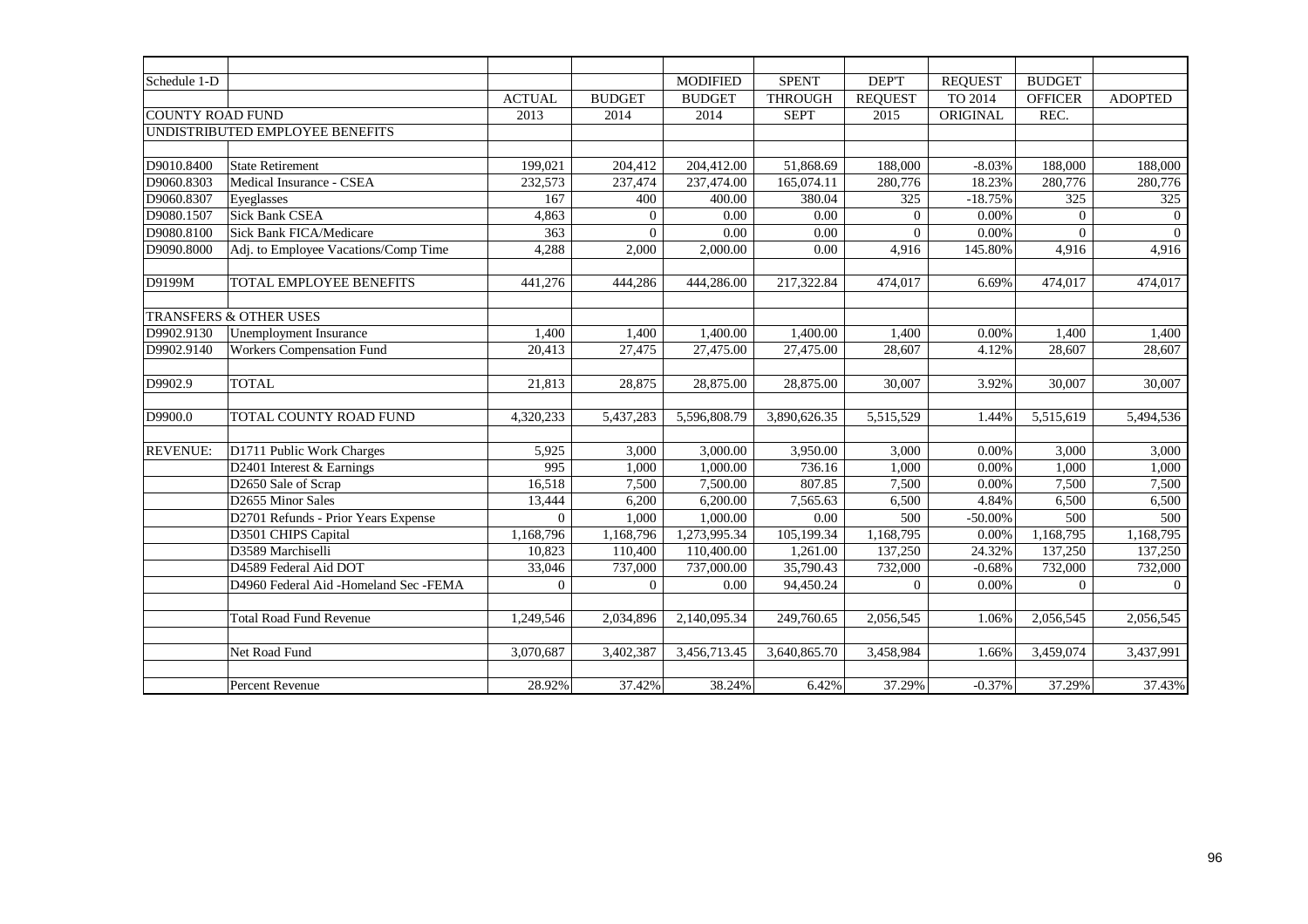| <b>SCHEDULE 1-DM</b>       |                                       |                 |                  | <b>MODIFIED</b>   | <b>SPENT</b>          | <b>DEPT</b>    | <b>REQUEST</b>      | <b>BUDGET</b>  |                  |
|----------------------------|---------------------------------------|-----------------|------------------|-------------------|-----------------------|----------------|---------------------|----------------|------------------|
| <b>ROAD MACHINERY FUND</b> |                                       | <b>ACTUAL</b>   | <b>BUDGET</b>    | <b>BUDGET</b>     | <b>THROUGH</b>        | <b>REQUEST</b> | TO 2014             | <b>OFFICER</b> | <b>ADOPTED</b>   |
| <b>ROAD MACHINERY</b>      |                                       | 2013            | 2014             | 2014              | <b>SEPT</b>           | 2015           | ORIGINAL            | REC.           |                  |
|                            |                                       |                 |                  |                   |                       |                |                     |                |                  |
| DM5130.                    | PERSONAL SERVICES                     |                 |                  |                   |                       |                |                     |                |                  |
| 1450                       | Highway Regular                       | 186,025         | 193,071          | 193,071.00        | 132,322.37            | 194,854        | 0.92%               | 194,854        | 194,854          |
| 1500                       | <b>Call Back CSEA</b>                 | $\overline{21}$ | 10               | 70.37             | 70.37                 | 10             | 0.00%               | 10             | 10               |
| 1505                       | Overtime                              | 5,157           | 4,634            | 4,573.63          | 2,943.82              | 3,897          | $-15.90%$           | 3,897          | 3,897            |
| 1509                       | Comp Time Buyout CSEA                 | 236             | 300              | 300.00            | 23.98                 | $\overline{0}$ | $-100.00\%$         | $\Omega$       | $\overline{0}$   |
| 1510                       | Clothing Allowance CSEA               | 1,000           | 1,000            | 1,000.00          | 0.00                  | 1,000          | 0.00%               | 1,000          | 1,000            |
|                            |                                       |                 |                  |                   |                       |                |                     |                |                  |
|                            | Total                                 | 192,438         | 199,015          | 199,015.00        | 135,360.54            | 199,761        | 0.37%               | 199,761        | 199,761          |
|                            |                                       |                 |                  |                   |                       |                |                     |                |                  |
| DM5130.                    | <b>EQUIPMENT</b>                      |                 |                  |                   |                       |                |                     |                |                  |
| 2314                       | Truck: 6-Wheeler                      | 16,250          | $\overline{0}$   | 0.00              | 0.00                  | $\overline{0}$ | 0.00%               | $\Omega$       | $\boldsymbol{0}$ |
| 2319                       | <b>Tandem Dump</b>                    | 196,683         | $\overline{0}$   | 1,275.00          | 1,241.50              | $\Omega$       | 0.00%               | $\Omega$       | $\overline{0}$   |
| 2331                       | <b>SUV</b>                            | $\overline{0}$  | $\overline{0}$   | 0.00              | 0.00                  | 31,000         | 31000.00%           | 31,000         | 31,000           |
| 2336                       | <b>Tractor with Mowers</b>            | $\Omega$        | $\boldsymbol{0}$ | $\overline{0.00}$ | 0.00                  | 95,000         | 95000.00%           | 95,000         | 95,000           |
| 2431                       | Time Clock                            | 1,100           | $\Omega$         | $0.00\,$          | 0.00                  | $\Omega$       | 0.00%               | $\Omega$       | $\overline{0}$   |
|                            |                                       |                 |                  |                   |                       |                |                     |                |                  |
|                            | Total                                 | 214,033         | $\Omega$         | 1,275.00          | 1,241.50              | 126,000        | 126000.00%          | 126,000        | 126,000          |
|                            |                                       |                 |                  |                   |                       |                |                     |                |                  |
| DM5130.                    | CONTRACTUAL EXPENSES                  |                 |                  |                   |                       |                |                     |                |                  |
| 4020                       | <b>Engineering Services</b>           | 700             | $\overline{0}$   | 0.00              | 0.00                  | $\overline{0}$ | 0.00%               | $\overline{0}$ | $\boldsymbol{0}$ |
| 4156                       | Training                              | $\Omega$        | 2,000            | 2,000.00          | 0.00                  | $\overline{0}$ | $-100.00\%$         | $\Omega$       | $\overline{0}$   |
| 4404                       | <b>Building Maintenance</b>           | 11,143          | 4,500            | 21,342.00         | 21,324.68             | 6,000          | 33.33%              | 6,000          | 6,000            |
| 4411                       | Parts/Repairs/Maintenance             | 114,815         | 113,500          | 112,529.23        | 76,500.65             | 112,500        | $-0.88%$            | 112,500        | 112,500          |
| 4433                       | Pavement Striping Truck Maint.        | 1,837           | 2,400            | 2,400.00          | $\overline{1,836.73}$ | 2,500          | $\overline{4.17\%}$ | 2,500          | 2,500            |
| 4456                       | <b>Supplies: Cleaning</b>             | 4,684           | 4,400            | 4,400.00          | 2,531.82              | 4,400          | 0.00%               | 4,400          | 4,400            |
| 4467                       | <b>Supplies: Mowing Machine</b>       | 7,138           | 8,750            | 8,750.00          | 4,871.49              | 8,700          | $-0.57%$            | 8,700          | 8,700            |
| 4474                       | Supplies: Safety                      | 3,026           | 2,300            | 2,300.00          | 1,449.82              | 2,250          | $-2.17%$            | 2,250          | 2,250            |
| 4477                       | Supplies: Welding                     | 2,967           | 2,900            | 2,900.00          | 1,612.36              | 2,900          | 0.00%               | 2,900          | 2,900            |
| 4510                       | LP Heaters                            | 806             | 1,100            | 1,579.33          | 478.85                | 800            | $-27.27%$           | 800            | 800              |
| 4520                       | <b>Tools</b>                          | 2,508           | 1,000            | 1,189.99          | 775.83                | 875            | $-12.50%$           | 875            | 875              |
| 4521                       | <b>Trash Removal</b>                  | 1,204           | 1,260            | 1,260.00          | 945.00                | 1,260          | 0.00%               | 1,260          | 1,260            |
| 4574                       | <b>Computer Maintenance Agreement</b> | 3,903           | 3,960            | 3,960.00          | 2,958.23              | 3,960          | 0.00%               | 3,960          | 3,960            |
| 4609                       | <b>Fuel Distribution System</b>       | 2,649           | 350              | 470.77            | 470.77                | 750            | 114.29%             | 750            | 750              |
| 4618                       | Heating Fuel                          | 25,256          | 31,500           | 41,500.00         | 36,768.91             | 32,000         | 1.59%               | 32,000         | 32,000           |
| 4621                       | <b>Overhead Doors</b>                 | 950             | 1,000            | 2,523.00          | 2,523.00              | 1,200          | 20.00%              | 1,200          | 1,200            |
| 4628                       | Steel                                 | 658             | 1,200            | 1,200.00          | 640.00                | 1,000          | $-16.67%$           | 1,000          | 1,000            |
| 4640                       | Wash Water Disposal                   | 427             | 300              | 300.00            | 0.00                  | 300            | 0.00%               | 300            | 300              |
| 4652                       | Diesel Fuel                           | 166,461         | 188,000          | 178,000.00        | 110,423.95            | 186,500        | $-0.80%$            | 186,500        | 176,500          |
| 4653                       | Gasoline                              | 48,958          | 75,000           | 75,000.00         | 38,781.20             | 65,000         | $-13.33%$           | 65,000         | 55,000           |
| 4656                       | Oil/Grease                            | 12,137          | 14,000           | 14,000.00         | 8,270.07              | 13,500         | $-3.57%$            | 13,500         | 13,500           |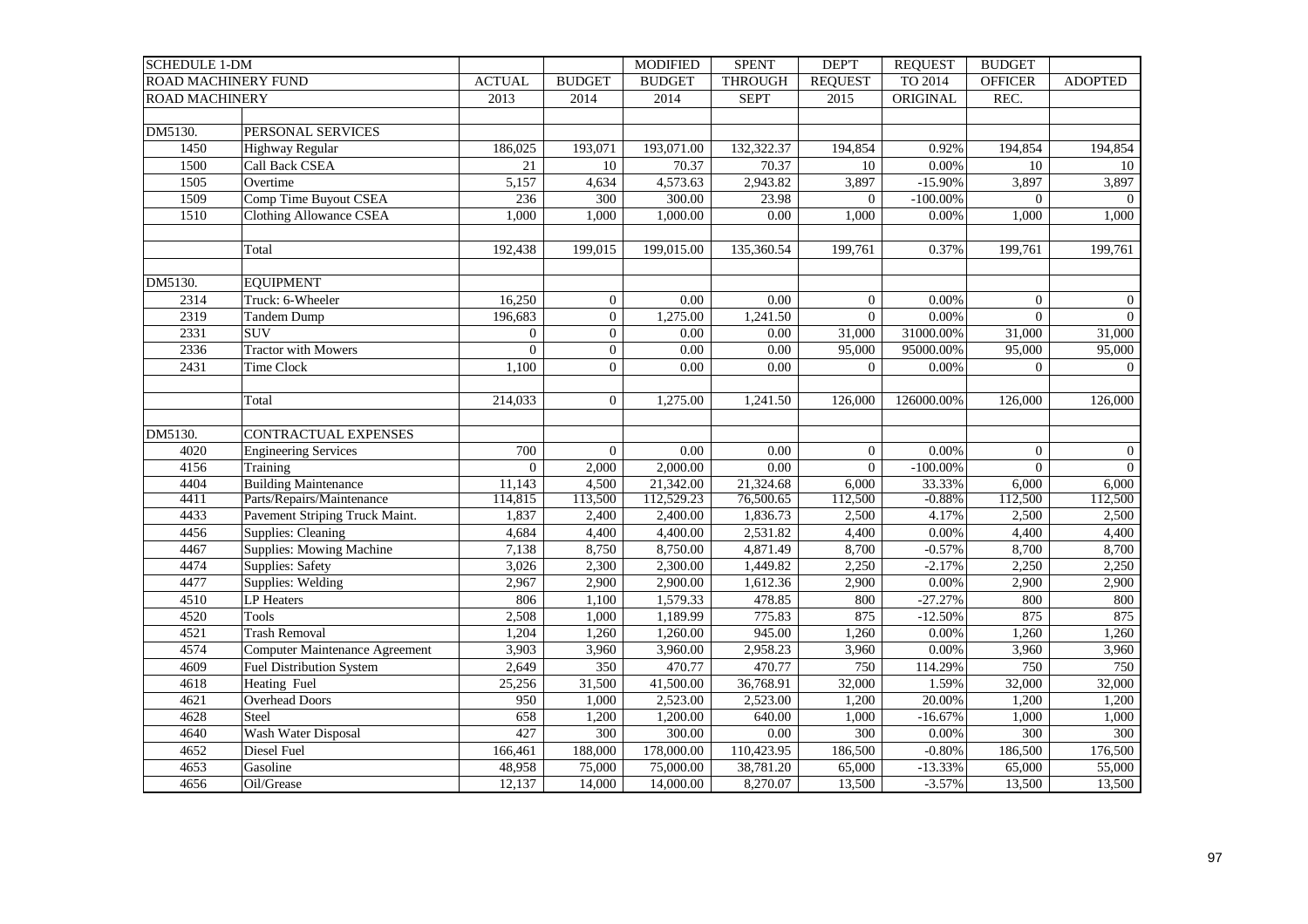| <b>SCHEDULE 1-DM</b>       |                                     |               |               | <b>MODIFIED</b> | <b>SPENT</b>   | DEP'T          | <b>REQUEST</b> | <b>BUDGET</b>  |                |
|----------------------------|-------------------------------------|---------------|---------------|-----------------|----------------|----------------|----------------|----------------|----------------|
|                            |                                     | <b>ACTUAL</b> | <b>BUDGET</b> | <b>BUDGET</b>   | <b>THROUGH</b> | <b>REQUEST</b> | TO 2014        | <b>OFFICER</b> | <b>ADOPTED</b> |
| <b>ROAD MACHINERY FUND</b> |                                     | 2013          | 2014          | 2014            | <b>SEPT</b>    | 2015           | ORIGINAL       | REC.           |                |
| DM5130.                    | CONTRACTUAL EXPENSES CONT           |               |               |                 |                |                |                |                |                |
| 4657                       | Tires/Tubes                         | 21,366        | 20,000        | 20,000.00       | 17,242.26      | 20,000         | 0.00%          | 20,000         | 20,000         |
| 4662                       | <b>Outside Fleet Repairs</b>        | 7,503         | 16,850        | 16,850.00       | 4,548.00       | 13,800         | $-18.10%$      | 13,800         | 13,800         |
| 4676                       | <b>Utilities: Cellular Services</b> | 1,625         | 1,650         | 1.650.00        | 1,204.42       | 1,650          | 0.00%          | 1,650          | 1,650          |
| 4677                       | Utilities: Electric                 | 9,051         | 10,000        | 10,000.00       | 7,297.02       | 10.000         | 0.00%          | 10,000         | 10,000         |
| 4682                       | Utilities: Telephone/Fax            | 1,025         | 1,175         | 1,175.00        | 789.35         | 1,120          | $-4.68%$       | 1,120          | 1,120          |
| 4684                       | <b>Utilities: Water/Sewer</b>       | 742           | 1,000         | 1.000.00        | 689.98         | 875            | $-12.50%$      | 875            | 875            |
| 4734                       | Radio Parts/Maintenance             | 418           | 275           | 275.00          | 0.00           | 325            | 18.18%         | 325            | 325            |
| 4911                       | Insurance                           | 40,892        | 43,800        | 43,800.00       | 42,660.93      | 46,500         | 6.16%          | 46,500         | 46,500         |
|                            |                                     |               |               |                 |                |                |                |                |                |
|                            | Total                               | 494.848       | 554,170       | 572,354.32      | 387,595.32     | 540,665        | $-2.44%$       | 540.665        | 520,665        |
|                            |                                     |               |               |                 |                |                |                |                |                |
| DM5130.                    | <b>EMPLOYEE BENEFITS</b>            |               |               |                 |                |                |                |                |                |
| 8100                       | FICA/Medicare                       | 14,189        | 15,225        | 15,225.00       | 9,894.00       | 15,238         | 0.09%          | 15,238         | 15,238         |
| 8303                       | Medical Insurance CSEA              | 38,470        | 40,525        | 40,525.00       | 30,393.27      | 43,159         | 6.50%          | 43,159         | 43,159         |
|                            |                                     |               |               |                 |                |                |                |                |                |
|                            | Total                               | 52,659        | 55,750        | 55,750.00       | 40,287.27      | 58,397         | 4.75%          | 58,397         | 58,397         |
|                            |                                     |               |               |                 |                |                |                |                |                |
|                            | UNDISTRIBUTED EMPLOYEE BENEFITS     |               |               |                 |                |                |                |                |                |
| DM9010.8400                | <b>State Retirement</b>             | 36,355        | 37,176        | 37,176.00       | 9,426.33       | 36,000         | $-3.16%$       | 36,000         | 36,000         |
| DM9060.8307                | Eveglasses                          | 167           | 336           | 336.00          | 52.24          | 225            | $-33.04%$      | 225            | 225            |
| DM9090.8000                | Adj. Due To Employ. Vac./Comp Time  | (35)          | 500           | 500.00          | 0.00           | 750            | 50.00%         | 750            | 750            |
|                            |                                     |               |               |                 |                |                |                |                |                |
| DM9199M                    | TOTAL EMPLOYEE BENEFITS             | 36,487        | 38,012        | 38,012.00       | 9,478.57       | 36,975         | $-2.73%$       | 36,975         | 36,975         |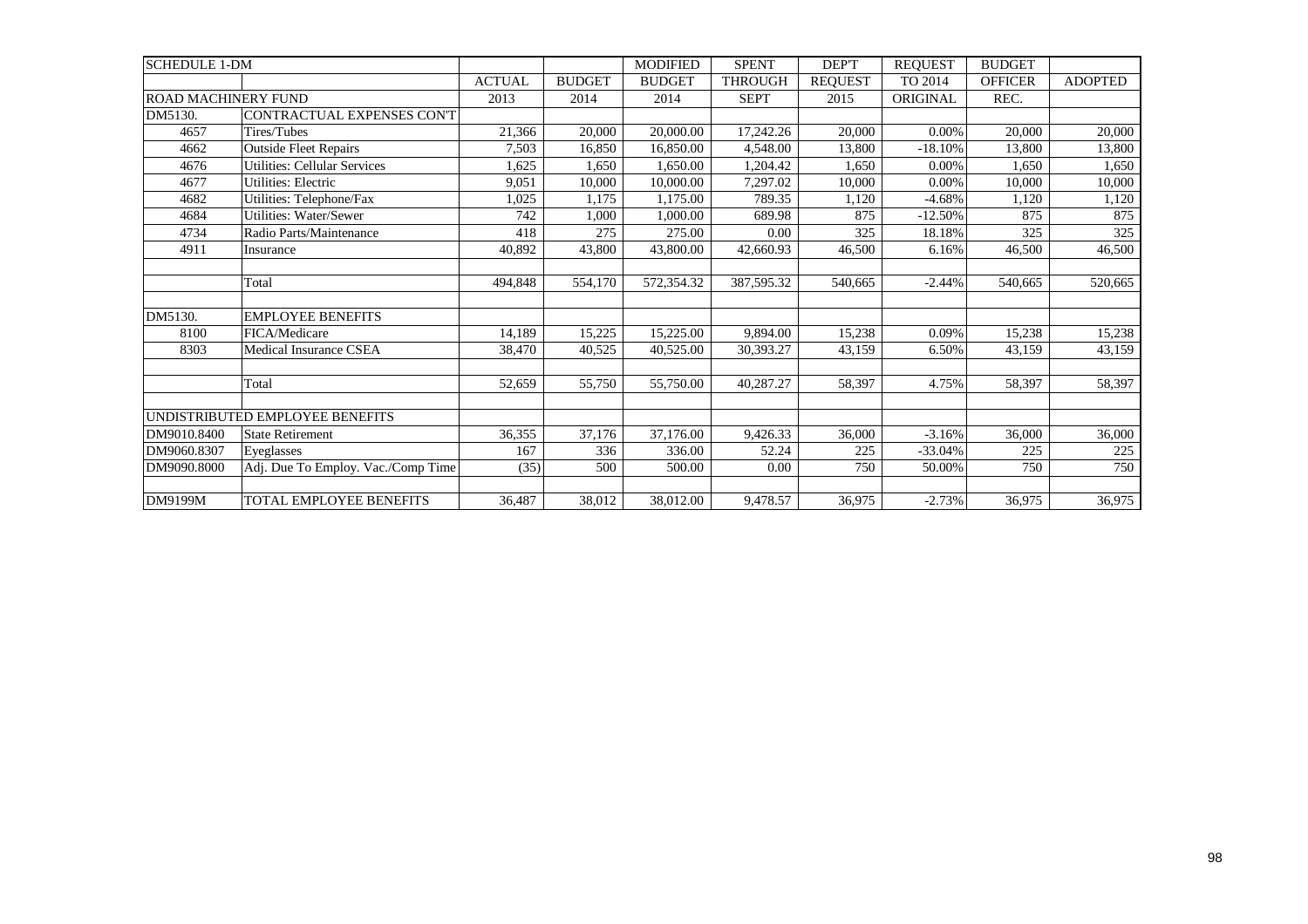| <b>SCHEDULE 1-DM</b>        |                                     |               |               | <b>MODIFIED</b> | <b>SPENT</b>   | DEP'T          | <b>REQUEST</b>  | <b>BUDGET</b>  |                |
|-----------------------------|-------------------------------------|---------------|---------------|-----------------|----------------|----------------|-----------------|----------------|----------------|
|                             |                                     | <b>ACTUAL</b> | <b>BUDGET</b> | <b>BUDGET</b>   | <b>THROUGH</b> | <b>REOUEST</b> | TO 2014         | <b>OFFICER</b> | <b>ADOPTED</b> |
| <b>ROAD MACHINERY FUND</b>  |                                     | 2013          | 2014          | 2014            | <b>SEPT</b>    | 2015           | <b>ORIGINAL</b> | REC.           |                |
| <b>TRANSFERS</b>            |                                     |               |               |                 |                |                |                 |                |                |
| DM9902.9130                 | Unemployment Insurance              | 600           | 600           | 600.00          | 600.00         | 600            | 0.00%           | 600            | 600            |
| DM9902.9140                 | <b>Workers Compensation Fund</b>    | 4,500         | 5,221         | 5,221.00        | 5,221.00       | 5,190          | $-0.59%$        | 5,190          | 5,190          |
|                             |                                     |               |               |                 |                |                |                 |                |                |
| DM9730.0                    | <b>TOTAL TRANSFERS</b>              | 5,100         | 5,821         | 5,821.00        | 5,821.00       | 5,790          | $-0.53%$        | 5,790          | 5,790          |
|                             |                                     |               |               |                 |                |                |                 |                |                |
| <b>TOTAL ROAD MACHINERY</b> |                                     | 995,565       | 852,768       | 872,227.32      | 579,784.20     | 967,588        | 13.46%          | 967,588        | 947,588        |
|                             |                                     |               |               |                 |                |                |                 |                |                |
| <b>REVENUE:</b>             | DM2401 Interest & Earnings          | 147           | 100           | 100.00          | 74.17          | 95             | $-5.00\%$       | 95             | 95             |
|                             | DM2655.0 Fuel Sales                 | 36,703        | 36,500        | 36,500.00       | 29,462.77      | 36,500         | 0.00%           | 36,500         | 36,500         |
|                             | DM2655.R Fuel System                | 5,709         | 0             | 0.00            | 4,155.05       | 5,500          | $0.00\%$        | 5,500          | 5,500          |
|                             | DM2656 Minor Sales                  | 2,230         | 1,700         | 1,700.00        | 1,496.32       | 1,500          | $-11.76%$       | 1,500          | 1,500          |
|                             | DM2665 Sale of Equipment            | 1,788         | 0             | 0.00            | 0.00           | 5,000          | 0.00%           | 5,000          | 5,000          |
|                             |                                     |               |               |                 |                |                |                 |                |                |
|                             | <b>Total Road Machinery Revenue</b> | 46,576        | 38,300        | 38,300.00       | 35,188.31      | 48,595         | 26.88%          | 48,595         | 48,595         |
|                             | Net Road Machinery                  | 948,989       | 814,468       | 833,927.32      | 544,595.89     | 918,993        | 12.83%          | 918,993        | 898,993        |
|                             | Percent Revenue                     | 4.68%         | 4.49%         | 4.39%           | 6.07%          | 5.02%          | 11.82%          | 5.02%          | 5.13%          |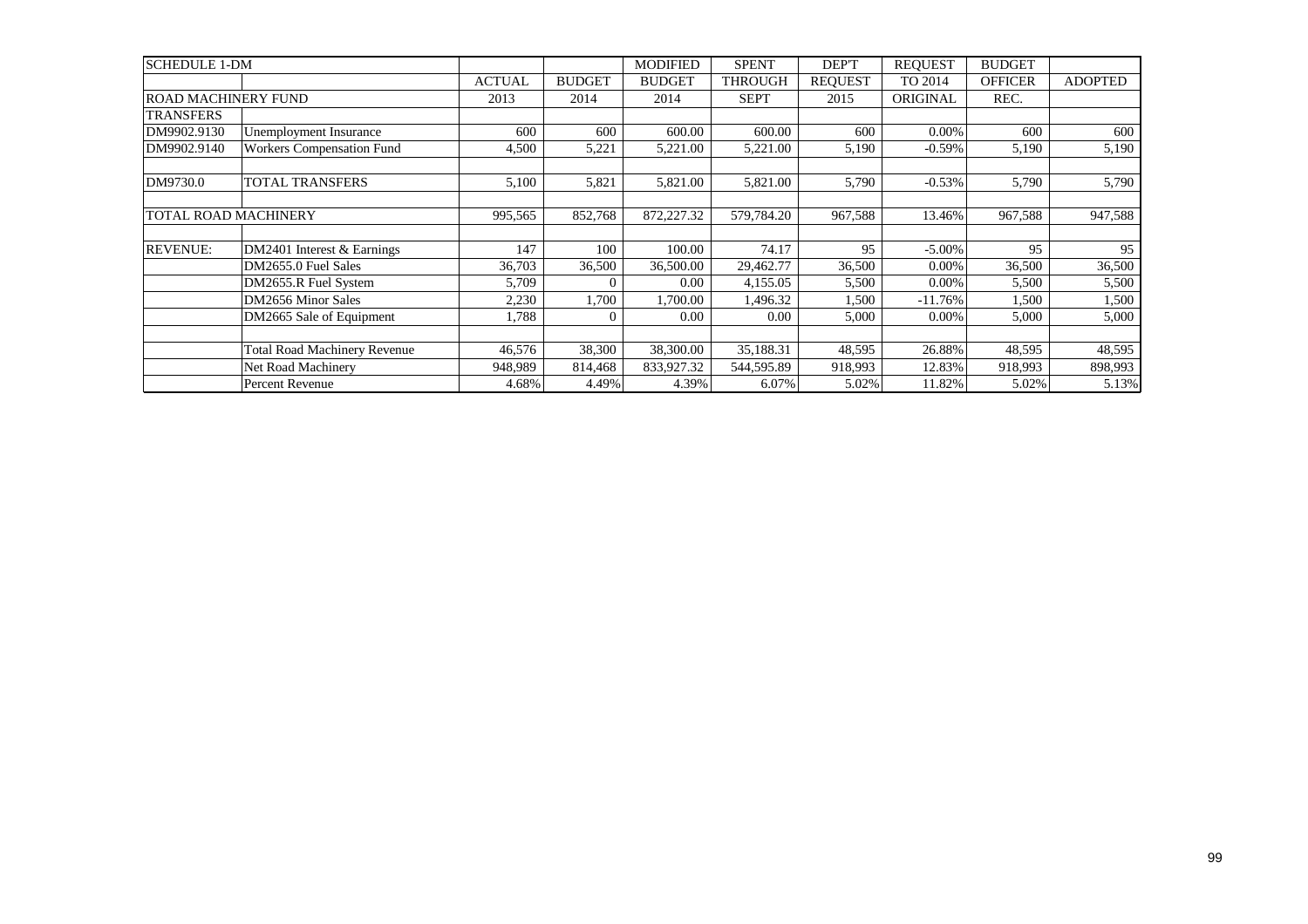| <b>HIGHWAY EMPLOYEES</b> |                                             |                |                  |                   |                    |                  |                |
|--------------------------|---------------------------------------------|----------------|------------------|-------------------|--------------------|------------------|----------------|
|                          | (Detail of Personal Services in Road & Road |                | <b>BUDGET AS</b> | <b>DEPARTMENT</b> | <b>REQUEST '15</b> | <b>BUDGET</b>    |                |
| <b>Machinery Funds)</b>  |                                             | <b>BUDGET</b>  | <b>MODIFIED</b>  | <b>REQUEST</b>    | <b>TO</b>          | <b>OFFICER'S</b> | <b>ADOPTED</b> |
|                          |                                             | 2014           | 2014             | 2015              | ORIGINAL '14       | REC.             |                |
|                          |                                             |                |                  |                   |                    |                  |                |
| D5010.1074               | County Highway Superintendent               | 76,283         | 76,283           | 76,283            | 0.00%              | 76,283           | 76,283         |
| D5010.1119               | Deputy Superintendent                       | 59,160         | 59,160           | 59,160            | 0.00%              | 59,160           | 59,160         |
| D5010.1200               | <b>Account Clerk Typist</b>                 | $\overline{0}$ | 41,866           | 36,005            | 36005.00%          | 36,005           | 36,005         |
| D5010.1270               | Senior Accout Clerk Typist                  | 41,886         | $\Omega$         | $\overline{0}$    | $-100.00\%$        | $\mathbf{0}$     | $\Omega$       |
| D5010.1100               | <b>Administrative Assistant</b>             | 36,995         | 36,995           | 41,197            | 11.36%             | 41,197           | 41,197         |
|                          | Highway Maintenance Supervisor              | 49,423         | 49,423           | 51,511            | 4.22%              | 51,511           | 51,511         |
|                          | <b>Working Supervisor</b>                   | 49,215         | 49,215           | 50,722            | 3.06%              | 50,722           | 50,722         |
|                          | <b>Working Supervisor</b>                   | 49,215         | 49,215           | 47,628            | $-3.22%$           | 47,628           | 47,628         |
|                          | <b>Working Supervisor</b>                   | 47,723         | 47,723           | 49,653            | 4.04%              | 49,653           | 49,653         |
|                          | <b>Working Supervisor</b>                   | 50,112         | 50,112           | 51,616            | 3.00%              | 51,616           | 51,616         |
|                          | Automotive Mechanic Supervisor              | 52,326         | 52,326           | 53,892            | 2.99%              | 53,892           | 53,892         |
|                          | Senior Automotive Mechanic                  | 48,275         | 48,275           | 49,716            | 2.98%              | 49,716           | 49,716         |
|                          | Automotive Mechanic                         | 44,287         | 44,287           | 45,623            | 3.02%              | 45,623           | 45,623         |
|                          | <b>Automotive Mechanic</b>                  | 44,287         | 44,287           | 45,623            | 3.02%              | 45,623           | 45,623         |
|                          | Sign Maintenance Worker                     | 44,287         | 44,287           | 40,186            | $-9.26%$           | 40,186           | 40,186         |
|                          | Sign Maintenance Worker                     | 44,287         | 44,287           | 46,245            | 4.42%              | 46,245           | 46,245         |
|                          | <b>MEOL</b>                                 | 39,297         | 39,297           | 40,466            | 2.97%              | 40,466           | 40,466         |
|                          | <b>MEOL</b>                                 | 39,297         | 39,297           | 40,626            | 3.38%              | 40,626           | 40,626         |
|                          | <b>MEOL</b>                                 | 39,297         | 39,297           | 40,466            | 2.97%              | 40,466           | 40,466         |
|                          | <b>MEOL</b>                                 | 40,299         | 40,299           | 41,510            | 3.01%              | 41,510           | 41,510         |
|                          | <b>MEOL</b>                                 | 40,299         | 40,299           | 41,510            | 3.01%              | 41,510           | 41,510         |
|                          | <b>MEOL</b>                                 | 40,299         | 40,299           | 41,510            | 3.01%              | 41,510           | 41,510         |
|                          | <b>MEOL</b>                                 | $\Omega$       | $\Omega$         | 37,364            | 37364.00%          | 37,364           | 37,364         |
|                          | <b>HEO</b>                                  | 42,345         | 42,345           | $\theta$          | $-100.00\%$        | $\mathbf{0}$     |                |
|                          | <b>HEO</b>                                  | 44,287         | 44,287           | 45,623            | 3.02%              | 45,623           | 45,623         |
|                          | <b>HEO</b>                                  | 46,104         | 46,104           | 47,482            | 2.99%              | 47,482           | 47,482         |
|                          | <b>HEO</b>                                  | 45,408         | 45,408           | 47,482            | 4.57%              | 47,482           | 47,482         |
|                          | <b>HEO</b>                                  | 44,201         | 44,201           | 45,623            | 3.22%              | 45,623           | 45,623         |
|                          | <b>HEO</b>                                  | 45,143         | 45,143           | 46,500            | 3.01%              | 46,500           | 46,500         |
|                          |                                             |                |                  |                   |                    |                  |                |
|                          | Total                                       | 1,244,037      | 1,244,017        | 1,261,222         | 1.38%              | 1,261,222        | 1,261,222      |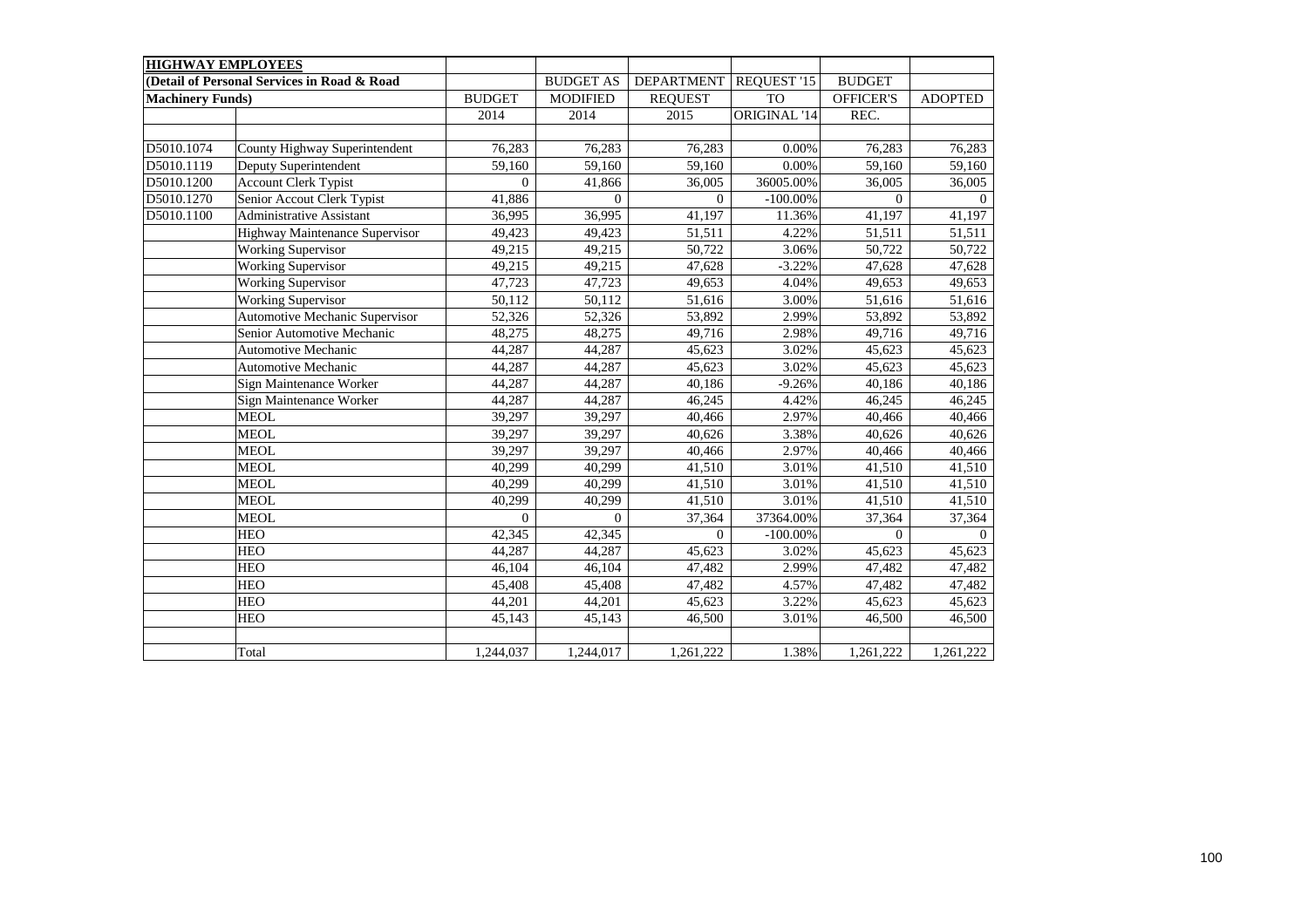| <b>SCHEDULE 2-A</b>   |                                            |               |                | <b>MODIFIED</b> | <b>RECEIVED</b> | DEP'T            | <b>REQUEST</b> | <b>BUDGET</b>  |                |
|-----------------------|--------------------------------------------|---------------|----------------|-----------------|-----------------|------------------|----------------|----------------|----------------|
|                       |                                            | <b>ACTUAL</b> | <b>BUDGET</b>  | <b>BUDGET</b>   | <b>THROUGH</b>  | <b>REQUEST</b>   | TO 2014        | <b>OFFICER</b> | <b>ADOPTED</b> |
|                       | GENERAL FUND ESTIMATED REVENUE             | 2013          | 2014           | 2014            | <b>SEPT</b>     | 2015             | ORIGINAL       | REC.           |                |
| <b>ADMINISTRATIVE</b> |                                            |               |                |                 |                 |                  |                |                |                |
| <b>LOCAL SOURCES</b>  |                                            |               |                |                 |                 |                  |                |                |                |
|                       |                                            |               |                |                 |                 |                  |                |                |                |
|                       | REAL PROPERTY TAX ITEMS                    |               |                |                 |                 |                  |                |                |                |
| A1051                 | Gain Sale of Acquired Properties           | 148,904       | 100,000        | 100,000.00      | 60,206.90       | 86,000           | $-14.00%$      | 86,000         | 86,000         |
| A1081                 | Payment In Lieu of Taxes                   | 105,057       | 119,828        | 119,828.00      | 123,198.97      | 132,701          | 10.74%         | 132,701        | 132,701        |
| A1090                 | Interest & Penalties - Real Property Taxes | 431,408       | 400,000        | 400,000.00      | 385,293.40      | 400,000          | 0.00%          | 400,000        | 400,000        |
|                       |                                            |               |                |                 |                 |                  |                |                |                |
| A1099M                | <b>TOTAL</b>                               | 685,369       | 619,828        | 619,828.00      | 568,699.27      | 618,701          | $-0.18%$       | 618,701        | 618,701        |
|                       |                                            |               |                |                 |                 |                  |                |                |                |
|                       | NON-PROPERTY TAXES                         |               |                |                 |                 |                  |                |                |                |
| A1110                 | Sales & Use Tax                            | 10,609,617    | 10,300,000     | 10,300,000.00   | 6,541,220.56    | 10,600,000       | 2.91%          | 10,600,000     | 10,800,000     |
| A1113                 | Occupancy Tax                              | 433,804       | 400,000        | 400,000.00      | 302,551.47      | 417,000          | 4.25%          | 417,000        | 417,000        |
| A1136                 | Automobile Use Tax                         | 148,837       | 145,000        | 145,000.00      | 103,854.38      | 146,000          | 0.69%          | 146,000        | 146,000        |
| A1140                 | E911                                       | 35,881        | 40,000         | 40,000.00       | 26,160.19       | 37,000           | $-7.50%$       | 37,000         | 37,000         |
| A1141                 | W911 Dispatch                              | 45,523        | 46,000         | 46,000.00       | 33,396.60       | 48,000           | 4.35%          | 48,000         | 48,000         |
|                       |                                            |               |                |                 |                 |                  |                |                |                |
| A1199M                | <b>TOTAL</b>                               | 11,273,661    | 10,931,000     | 10,931,000.00   | 7,007,183.20    | 11,248,000       | 2.90%          | 11,248,000     | 11,448,000     |
|                       |                                            |               |                |                 |                 |                  |                |                |                |
|                       | DEPARTMENTAL CHARGES                       |               |                |                 |                 |                  |                |                |                |
| A1233                 | <b>Treasurer's Fees</b>                    | 12,588        | 24,405         | 24,405.00       | 13,026.89       | 24,000           | $-1.66%$       | 24,000         | 24,000         |
| A1235                 | <b>Charges For Tax Redemption</b>          | 25,190        | 22,000         | 22,000.00       | 20,445.00       | 22,000           | 0.00%          | 22,000         | 22,000         |
| A1250                 | Real Property Office Fees                  | 16,769        | 35,650         | 35,650.00       | 29,115.37       | 35,287           | $-1.02%$       | 35,287         | 35,287         |
| A1255                 | County Clerk's Fees                        | 523,362       | 550,000        | 550,000.00      | 344,233.26      | 475,000          | $-13.64%$      | 475,000        | 475,000        |
| A1260                 | <b>Personnel Department Fees</b>           | 6,680         | 5,000          | 5,000.00        | 1,620.00        | 5,000            | 0.00%          | 5,000          | 6,018          |
| A1265                 | <b>Attorney Fees</b>                       | 14            | $\overline{0}$ | 0.00            | $0.00\,$        | $\mathbf{0}$     | 0.00%          | $\theta$       | $\overline{0}$ |
| A1271                 | <b>Copier Charges</b>                      | 21,722        | 21,000         | 21,000.00       | 13,521.40       | 18,000           | $-14.29%$      | 18,000         | 18,000         |
| A1272                 | Central Mailing                            | 34,715        | 41,000         | 41,000.00       | 22,959.01       | 30,000           | $-26.83%$      | 30,000         | 30,000         |
| A1274                 | <b>Shipment Fees</b>                       | 1,095         | 2,010          | 2,010.00        | 658.42          | 960              | $-52.24%$      | 960            | 960            |
| A1275                 | <b>Telephone Charges</b>                   | 66,839        | 65,763         | 65,763.00       | 49,596.14       | 66,540           | 1.18%          | 66,540         | 66,540         |
| A1276                 | Gasoline                                   | 16,498        | 14,842         | 14,842.00       | 7,661.30        | 10,300           | $-30.60%$      | 10,300         | 10,300         |
| A1277                 | E-Z Pass                                   | 206           | 600            | 600.00          | 228.57          | $\overline{300}$ | $-50.00\%$     | 300            | 300            |
| A1289                 | <b>Board of Election Fees</b>              | 1,167         | 6,063          | 6,063.00        | 5,887.07        | 9,913            | 63.50%         | 9,913          | 5,671          |
| A1290                 | District Attorney: STOP DWI                | 12,500        | 12,500         | 12,500.00       | 12,500.00       | 12,500           | 0.00%          | 12,500         | 12,500         |
|                       |                                            |               |                |                 |                 |                  |                |                |                |
| <b>PUBLIC SAFETY</b>  |                                            |               |                |                 |                 |                  |                |                |                |
| A1510                 | <b>Sheriff Fees</b>                        | 70,280        | 70,000         | 70,000.00       | 51,931.50       | 71,000           | 1.43%          | 71,000         | 71,000         |
| A1513                 | Jail Fees                                  | 214           | 400            | 400.00          | $0.00\,$        | 400              | 0.00%          | 400            | 400            |
| A1515                 | Alternatives to Incarceration Fees         | 1,357         | 1,000          | 1,000.00        | 682.33          | 1,000            | 0.00%          | 1,000          | 1,000          |
| A1527                 | Probation Fees: STOP DWI                   | 11,000        | 11,000         | 11,000.00       | 11,000.00       | 11,000           | 0.00%          | 11,000         | 11,000         |
|                       | Probation Fees: Other                      | 40,271        | 42,675         | 42,675.00       | 13,088.44       | 9,825            | $-76.98%$      | 9,825          | 9,825          |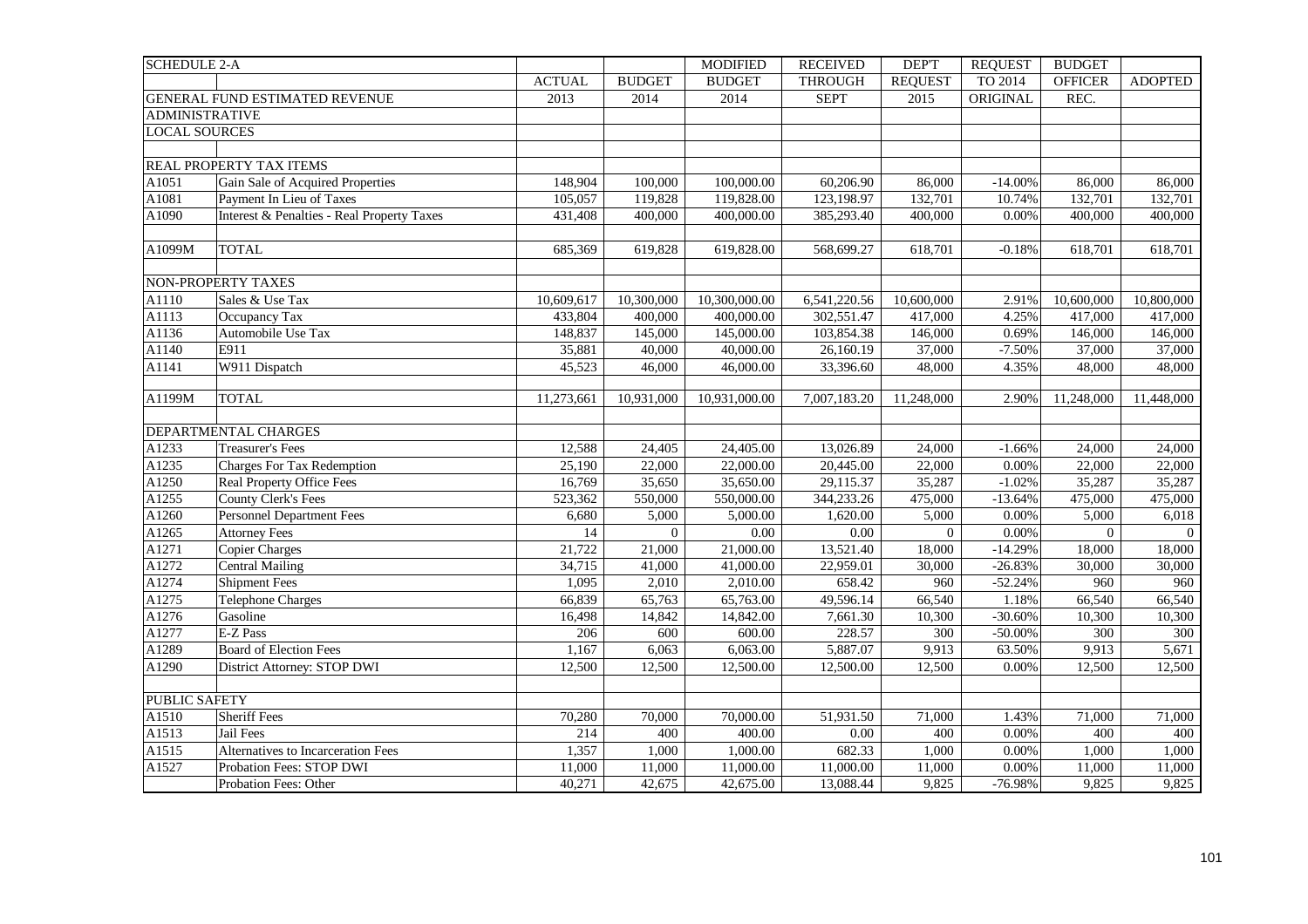| $\left  \cdot \right $ |                                        |               |                |                 |                 |                |                |                |                |
|------------------------|----------------------------------------|---------------|----------------|-----------------|-----------------|----------------|----------------|----------------|----------------|
| <b>SCHEDULE 2-A</b>    |                                        |               |                | <b>MODIFIED</b> | <b>RECEIVED</b> | DEP'T          | <b>REQUEST</b> | <b>BUDGET</b>  |                |
|                        |                                        | <b>ACTUAL</b> | <b>BUDGET</b>  | <b>BUDGET</b>   | <b>THROUGH</b>  | <b>REQUEST</b> | TO 2014        | <b>OFFICER</b> | <b>ADOPTED</b> |
|                        | GENERAL FUND ESTIMATED REVENUE         | 2013          | 2014           | 2014            | <b>SEPT</b>     | 2015           | ORIGINAL       | REC.           |                |
|                        | PUBLIC SAFETY CON'T                    |               |                |                 |                 |                |                |                |                |
| A1528                  | <b>Fraud Investigator Contract</b>     | 48,012        | 40.487         | 40,487.00       | 31,264.78       | 34,528         | $-14.72%$      | 34,528         | 34,528         |
| A1550                  | <b>Animal Control Fees</b>             | 2,192         | 2,400          | 2,400.00        | 1,011.50        | 3,000          | 25.00%         | 3,000          | 3,000          |
| A1580                  | <b>Court Surcharges</b>                | 4,434         | 3,000          | 3,000.00        | 2,401.13        | 3,000          | 0.00%          | 3,000          | 3,000          |
|                        |                                        |               |                |                 |                 |                |                |                |                |
| <b>HEALTH</b>          |                                        |               |                |                 |                 |                |                |                |                |
| A1606                  | Medicaid                               | 181,441       | 68,000         | 68,000.00       | 111,091.54      | 65,000         | $-4.41%$       | 65,000         | 65,000         |
| A1610                  | <b>Public Health Fees</b>              | 173,034       | 62,920         | 62,920.00       | 26,108.15       | 14,722         | $-76.60%$      | 14,722         | 14,722         |
| A1611                  | <b>PHCP</b>                            | 803           | $\overline{0}$ | 0.00            | 0.00            | $\overline{0}$ | 0.00%          | $\overline{0}$ | $\Omega$       |
| A1619                  | <b>Early Intervention Fees</b>         | 70,108        | 5,321          | 5,321.00        | 10,429.84       | 12,509         | 135.09%        | 12,509         | 12,509         |
| A1689                  | <b>Donations Public Health</b>         | 1,185         | 1,000          | 1,284.38        | 858.32          | 1,000          | 0.00%          | 1,000          | 1,000          |
| A1690                  | <b>Mental Health Grants</b>            | $\Omega$      | $\Omega$       | 7,652.95        | 5,000.00        | $\Omega$       | 0.00%          | $\Omega$       | $\Omega$       |
|                        |                                        |               |                |                 |                 |                |                |                |                |
| <b>PUBLIC WORKS</b>    |                                        |               |                |                 |                 |                |                |                |                |
| A1710                  | Public Works                           | 4,021         | 2,500          | 2,500.00        | 1,636.68        | 2,500          | 0.00%          | 2,500          | 2,500          |
|                        |                                        |               |                |                 |                 |                |                |                |                |
| <b>SOCIAL SERVICES</b> |                                        |               |                |                 |                 |                |                |                |                |
| A1801                  | <b>Repayment of Medical Assistance</b> | 56.643        | 47,177         | 47,177.00       | 59.055.14       | $\overline{0}$ | $-100.00\%$    | $\theta$       | $\overline{0}$ |
| A1809                  | Repayment of Family Assistance         | 59,782        | 65,400         | 65,400.00       | 71,726.82       | 90,000         | 37.61%         | 90,000         | 90,000         |
| A1810                  | Repayment Administration               | 8,956         | 7,000          | 7,000.00        | 7,751.34        | 9,000          | 28.57%         | 9,000          | 9,000          |
| A1811                  | <b>DSS</b> Incentives                  | 19,166        | 22,000         | 22,000.00       | 17,132.43       | 20,000         | $-9.09%$       | 20,000         | 20,000         |
| A1819                  | Repayment of Child Care (Foster)       | 64.126        | 91.500         | 91,500.00       | 92,789.29       | 130,000        | 42.08%         | 130,000        | 130,000        |
| A1823                  | Repayment of Juvenile Delinquent Care  | 370           | $\overline{0}$ | 0.00            | 285.00          | $\overline{0}$ | 0.00%          | $\theta$       | $\Omega$       |
| A1840                  | Repayment of Safety Net Assistance     | 55,000        | 39,135         | 39,135.00       | 58,505.88       | 40,000         | 2.21%          | 40,000         | 40,000         |
| A1841                  | Repayment of HEAP                      | 49,707        | 49,000         | 49,000.00       | 40,254.45       | 49,000         | 0.00%          | 49,000         | 49,000         |
| A1842                  | Repayment of Emergency Aid to Adults   | 817           | 386            | 386.00          | 233.63          | $\overline{0}$ | $-100.00\%$    | $\overline{0}$ | $\overline{0}$ |
| A1855                  | Repayment of Day Care                  | 7,086         | 7,500          | 7,500.00        | 1,240.90        | 2,000          | $-73.33%$      | 2,000          | 2,000          |
| A1870                  | Repayment of Services for Recipients   | 1,587         | $\Omega$       | 0.00            | 944.63          | $\Omega$       | 0.00%          | $\Omega$       | $\theta$       |
|                        |                                        |               |                |                 |                 |                |                |                |                |
|                        | <b>CULTURE &amp; RECREATION</b>        |               |                |                 |                 |                |                |                |                |
| A2091                  | <b>Historian Fees</b>                  | 993           | 1,500          | 1,500.00        | 927.87          | 1,300          | $-13.33%$      | 1,300          | 1,300          |
|                        |                                        |               |                |                 |                 |                |                |                |                |
|                        | <b>HOME &amp; COMMUNITY</b>            |               |                |                 |                 |                |                |                |                |
| A2115                  | <b>Planning Fees</b>                   | 265           | $\Omega$       | 0.00            | 0.00            | $\Omega$       | 0.00%          | $\Omega$       | $\overline{0}$ |
|                        |                                        |               |                |                 |                 |                |                |                |                |
| A1299M                 | TOTAL DEPARTMENTAL CHARGES             | 1,672,196     | 1,442,134      | 1,450,071.33    | 1,138,804.02    | 1,280,584      | $-11.20%$      | 1,280,584      | 1,277,360      |
|                        |                                        |               |                |                 |                 |                |                |                |                |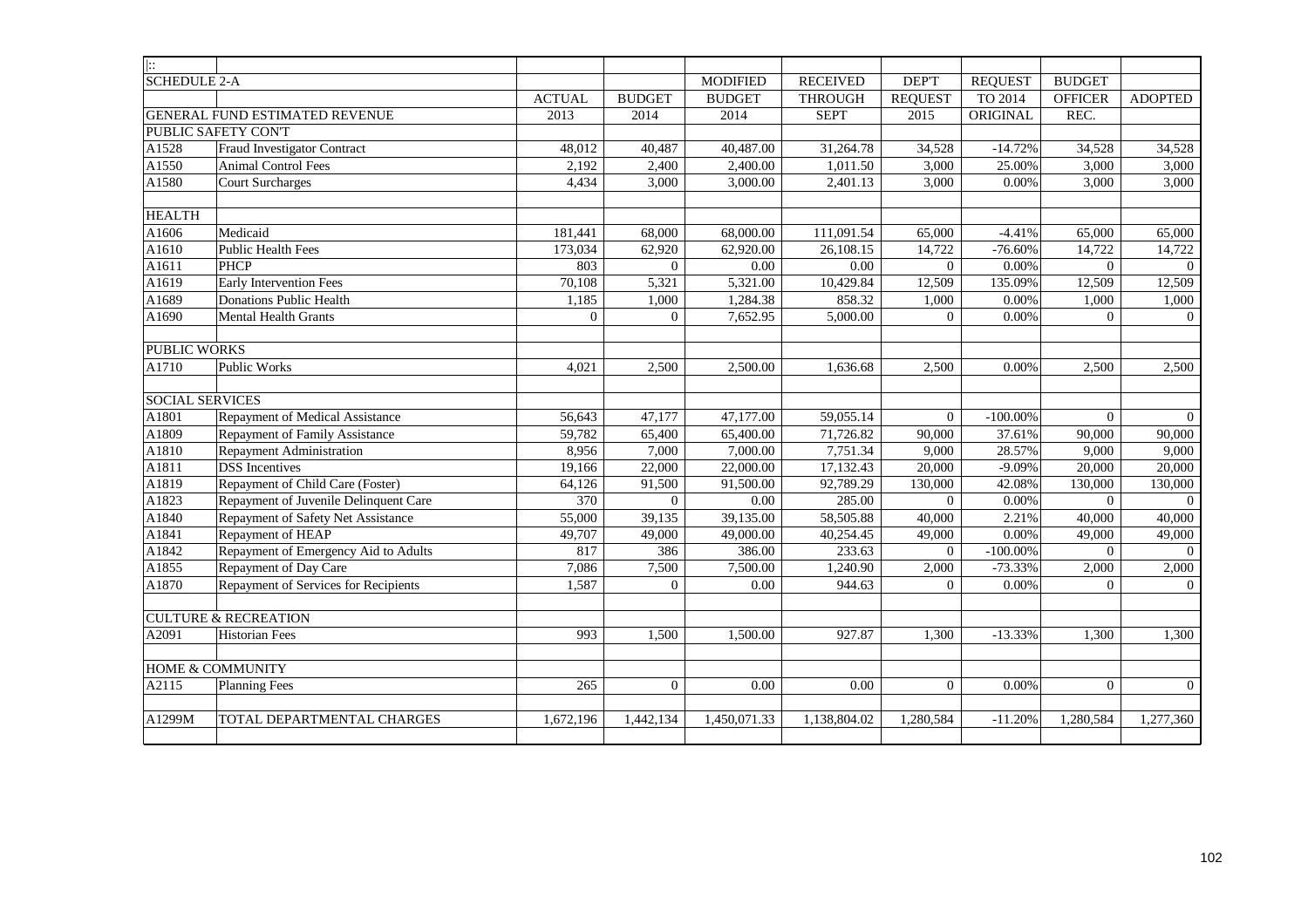| <b>SCHEDULE 2-A</b>  |                                            |                  |                  | <b>MODIFIED</b> | <b>RECEIVED</b> | <b>DEPT</b>      | <b>REQUEST</b> | <b>BUDGET</b>    |                  |
|----------------------|--------------------------------------------|------------------|------------------|-----------------|-----------------|------------------|----------------|------------------|------------------|
|                      |                                            | <b>ACTUAL</b>    | <b>BUDGET</b>    | <b>BUDGET</b>   | <b>THROUGH</b>  | <b>REQUEST</b>   | TO 2014        | <b>OFFICER</b>   | <b>ADOPTED</b>   |
|                      | GENERAL FUND ESTIMATED REVENUE             | 2013             | 2014             | 2014            | <b>SEPT</b>     | 2015             | ORIGINAL       | REC.             |                  |
|                      | INTERGOVERNMENTAL CHARGES                  |                  |                  |                 |                 |                  |                |                  |                  |
| A2210                | Elections                                  | 247,307          | 251,281          | 251,281.00      | 241,782.00      | 304,872          | 21.33%         | 304,872          | 304,872          |
| A2260                | <b>Public Safety Services</b>              |                  |                  |                 |                 |                  |                |                  |                  |
|                      | Boarding                                   | 275,263          | 300,000          | 300,000.00      | 224,502.18      | 300,000          | 0.00%          | 300,000          | 300,000          |
|                      | <b>Community Services (FLACRA)</b>         | 3,480            | 3,480            | 3,480.00        | 0.00            | 3,480            | 0.00%          | 3,480            | 3,480            |
| A2261                | Summer Food Reimbursement                  | 2,990            | $\boldsymbol{0}$ | $0.00\,$        | $0.00\,$        | $\mathbf{0}$     | 0.00%          | $\overline{0}$   | $\overline{0}$   |
| A2265                | <b>Communications Services</b>             | 194              | 250              | 250.00          | $0.00\,$        | 200              | $-20.00\%$     | 200              | 200              |
| A2268                | <b>Animal Control Services</b>             | 12,471           | 12,000           | 12,000.00       | 8,473.00        | 12,000           | 0.00%          | 12,000           | 12,000           |
|                      |                                            |                  |                  |                 |                 |                  |                |                  |                  |
| A2399M               | TOTAL INTERGOVERNMENTAL CHARGES            | 541,705          | 567,011          | 567,011.00      | 474,757.18      | 620,552          | 9.44%          | 620,552          | 620,552          |
|                      |                                            |                  |                  |                 |                 |                  |                |                  |                  |
|                      | <b>USE OF MONEY &amp; PROPERTY</b>         |                  |                  |                 |                 |                  |                |                  |                  |
| A2401                | Interest & Earnings - General              | 10,566           | 10,000           | 10,000.00       | 9,499.76        | 7,300            | $-27.00%$      | 7,300            | 7,300            |
| A2401.BR             | Interest - Building Reserve                | 17               | $\overline{12}$  | 12.00           | 27.46           | $\overline{12}$  | 0.00%          | $\overline{12}$  | 12               |
| A2401.E              | Interest - Environmental Clean Up          | $\overline{312}$ | 150              | 150.00          | 190.95          | $\boldsymbol{0}$ | $-100.00\%$    | $\mathbf{0}$     | $\overline{0}$   |
| $A\overline{2401.I}$ | Interest - Infrastructure                  | 302              | $\overline{0}$   | 0.00            | 158.19          | $\mathbf{0}$     | 0.00%          | $\mathbf{0}$     | $\boldsymbol{0}$ |
| A2401.LE             | Interest - Law Enforcement                 | $\overline{0}$   | $\boldsymbol{0}$ | $0.00\,$        | 0.09            | $\boldsymbol{0}$ | 0.00%          | $\mathbf{0}$     | $\overline{0}$   |
| A2401.R3             | Interest & Earnings - Insurance Reserve    | 371              | 250              | 250.00          | 129.24          | 200              | $-20.00\%$     | 200              | 200              |
| A2401.R5             | Interest & Earnings - Unemployment Reserve | 134              | 100              | 100.00          | 71.52           | 100              | 0.00%          | 100              | 100              |
| A2401.T              | Interest & Earnings - Telephone            | 56               | 70               | 70.00           | 38.62           | 60               | $-14.29%$      | 60               | 60               |
| A2409.E              | Rental - Penn Yan Marine                   | 6,167            | 1,800            | 1,800.00        | 1,800.00        | $\mathbf{0}$     | $-100.00\%$    | $\boldsymbol{0}$ | $\overline{0}$   |
| A2410                | Rental - County Clerk                      | 3,000            | 3,000            | 3,000.00        | 2,250.00        | 3,000            | 0.00%          | 3,000            | 3,000            |
| A2411                | Rental - Public Health                     | 13,750           | 1,000            | 1,000.00        | 0.00            | $\overline{0}$   | $-100.00\%$    | $\overline{0}$   | $\theta$         |
| A2412                | Rental - YTASC                             | 10,000           | 10,000           | 10,000.00       | $0.00\,$        | 10,000           | 0.00%          | 10,000           | 10,000           |
| A2413                | <b>Assigned Counsel Rent</b>               | 2,395            | 2,395            | 2,395.00        | 1,596.80        | 2,395            | 0.00%          | 2,395            | 2,395            |
| A2416                | Auditorium/Gazebo Fees                     | 120              | 80               | 80.00           | 80.00           | 80               | 0.00%          | 80               | 80               |
| A2450                | Commission Vending/Telephone               | 28,041           | 19,000           | 19,000.00       | 15,955.86       | 22,000           | 15.79%         | 22,000           | 22,000           |
|                      |                                            |                  |                  |                 |                 |                  |                |                  |                  |
| A2499M               | TOTAL USE OF MONEY & PROPERTY              | 75,230           | 47,857           | 47,857.00       | 31,798.49       | 45,147           | $-5.66%$       | 45,147           | 45,147           |
|                      |                                            |                  |                  |                 |                 |                  |                |                  |                  |
| A2545                | Licenses & Permits                         | 7,451            | 4,500            | 4,500.00        | 3,373.00        | 4,500            | 0.00%          | 4,500            | 4,500            |
|                      |                                            |                  |                  |                 |                 |                  |                |                  |                  |
| A2599M               | <b>TOTAL LICENSES &amp; PERMITS</b>        | 7,451            | 4,500            | 4,500.00        | 3,373.00        | 4,500            | 0.00%          | 4,500            | 4,500            |
|                      |                                            |                  |                  |                 |                 |                  |                |                  |                  |
| A2610                | Fines & Forfeitures - Forfeited Bail       | $\overline{0}$   | $\overline{0}$   | $0.00\,$        | 1,302.17        | $\mathbf{0}$     | 0.00%          | $\overline{0}$   | $\overline{0}$   |
| A2612                | Fines & Forfeitures - False Alarms         | 50               | 300              | 300.00          | 0.00            | 200              | $-33.33%$      | 200              | $200\,$          |
| A2615                | <b>STOP-DWI Fines</b>                      | 77,518           | 98,475           | 98,475.00       | 54,541.87       | 90,579           | $-8.02%$       | 90,579           | 90,579           |
| A2616                | Handicapped Parking Fines                  | 15               | $\boldsymbol{0}$ | 0.00            | 0.00            | $\mathbf{0}$     | 0.00%          | $\overline{0}$   | $\boldsymbol{0}$ |
| A2620                | <b>Forfeited Deposits</b>                  | $\Omega$         | $\theta$         | 0.00            | 102.00          | $\Omega$         | 0.00%          | $\boldsymbol{0}$ | $\mathbf{0}$     |
|                      |                                            |                  |                  |                 |                 |                  |                |                  |                  |
| A2649M               | <b>TOTAL FINES &amp; FORFEITURES</b>       | 77,583           | 98,775           | 98,775.00       | 55,946.04       | 90,779           | $-8.10%$       | 90,779           | 90,779           |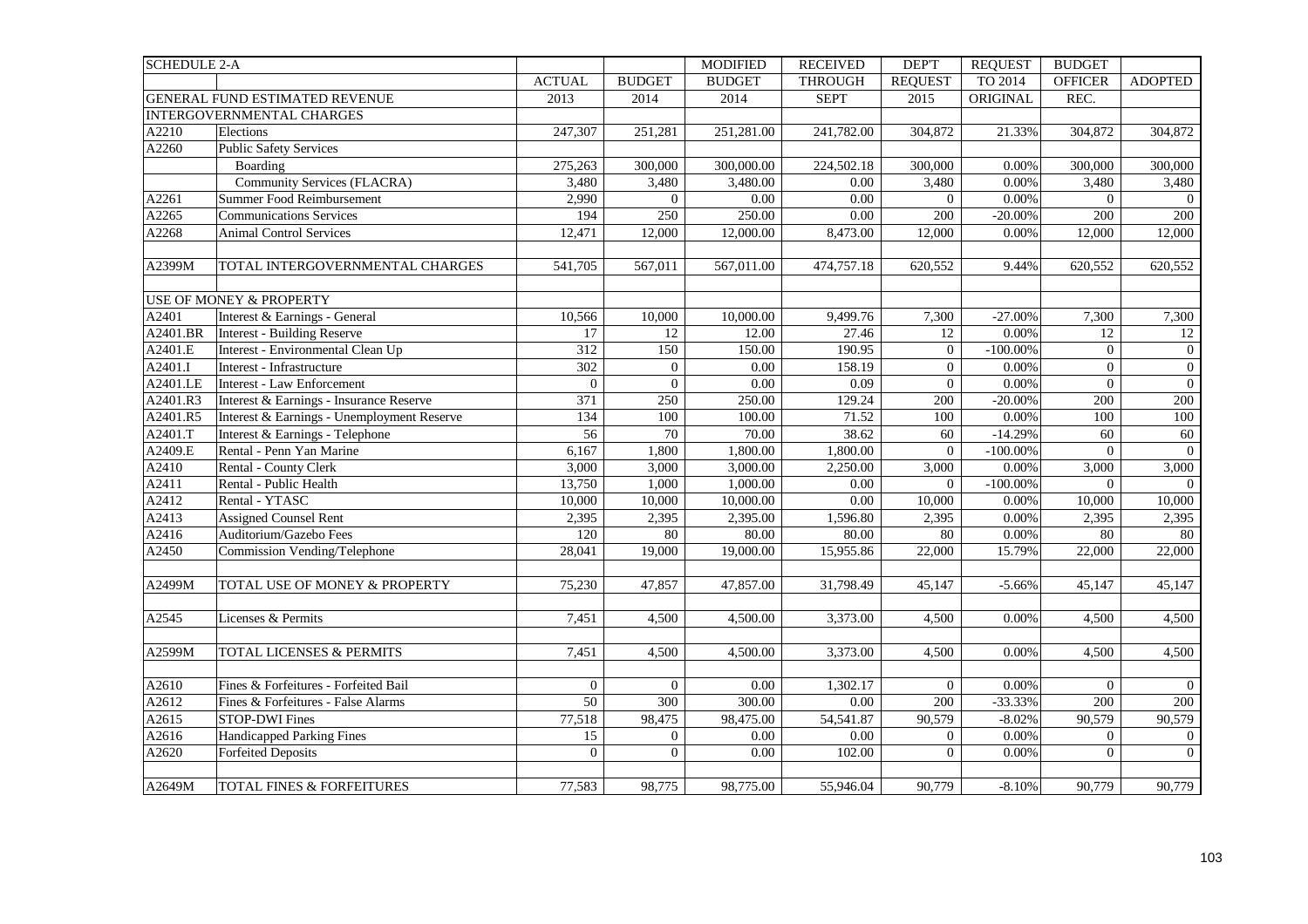| <b>SCHEDULE 2-A</b> |                                         |               |               | <b>MODIFIED</b> | <b>RECEIVED</b> | <b>DEPT</b>    | <b>REOUEST</b> | <b>BUDGET</b>  |                |
|---------------------|-----------------------------------------|---------------|---------------|-----------------|-----------------|----------------|----------------|----------------|----------------|
|                     |                                         | <b>ACTUAL</b> | <b>BUDGET</b> | <b>BUDGET</b>   | <b>THROUGH</b>  | <b>REQUEST</b> | TO 2014        | <b>OFFICER</b> | <b>ADOPTED</b> |
|                     |                                         | 2013          | 2014          | 2014            | <b>SEPT</b>     | 2015           | ORIGINAL       | REC.           |                |
|                     | <b>GENERAL FUND ESTIMATED REVENUE</b>   |               |               |                 |                 |                |                |                |                |
|                     | PROPERTY SALES & LOSS COMPENSATION      |               |               |                 |                 |                |                |                |                |
| A2650               | Sale of Scrap/Excess Material           | 1.768         | 1.500         | 1,500.00        | 2,159.05        | 1,500          | 0.00%          | 1,500          | 1,500          |
| A2652               | Sale of Forest Products                 | 691           |               | 0.00            | 0.00            | $\Omega$       | 0.00%          | $\Omega$       | $\Omega$       |
| A2655               | <b>Fuel Sales</b>                       | $\Omega$      |               | 0.00            | 980.05          | 4,500          | 4500.00%       | 4,500          | 4,500          |
| A2665               | Sale of Equipment - Sheriff             | 11,300        | 6,000         | 6,000.00        | 5,427.34        | 7,500          | 25.00%         | 7,500          | 7,500          |
|                     | Sale of Equipment - Buildings & Grounds | $\Omega$      | 5,500         | 5,500.00        | 5,910.50        | $\Omega$       | $-100.00\%$    | $\Omega$       | $\Omega$       |
| A2680.R3            | <b>Insurance Recoveries</b>             | 3,234         |               | 0.00            | 0.00            | $\Omega$       | 0.00%          | $\overline{0}$ | $\overline{0}$ |
| A2682               | Worker's Compensation Wage Recovery     | $\Omega$      |               | 0.00            | 2,052.48        |                | 0.00%          | $\Omega$       | $\overline{0}$ |
|                     |                                         |               |               |                 |                 |                |                |                |                |
| A2699M              | TOTAL PROP SALES & LOSS COMPENSATION    | 16.994        | 13.000        | 13,000.00       | 16,529.42       | 13,500         | 3.85%          | 13,500         | 13,500         |
|                     |                                         |               |               |                 |                 |                |                |                |                |
|                     | <b>MISCELLANEOUS SOURCES</b>            |               |               |                 |                 |                |                |                |                |
| A2701               | Refund of Prior Year's Expenses         | 48,575        | 15,000        | 15,000.00       | 142,681.59      | 15,000         | 0.00%          | 15,000         | 15,000         |
| A2705               | <b>Gifts and Donations</b>              | 1,492         |               | 0.00            | 0.00            | $\Omega$       | $0.00\%$       | $\Omega$       | $\Omega$       |
| A2706               | <b>DARE</b> Fees                        | $\Omega$      | 100           | 100.00          | 0.00            | 100            | 0.00%          | 100            | 100            |
| A2721               | <b>Gaming State Distribution</b>        | $\theta$      |               | 0.00            | 33,595.69       | 158,903        | 158903.00%     | 158,903        | 158,903        |
| A2770               | Fines (Article 75)                      | 50            | 300           | 300.00          | 100.00          | 300            | 0.00%          | 300            | 300            |
| A2771               | Miscellaneous Revenues                  | 12,195        |               | 0.00            | 217.21          | $\Omega$       | 0.00%          | $\overline{0}$ | $\Omega$       |
| A2801               | <b>Interfund Revenues</b>               | 3,363         | 4.000         | 4,000.00        | 2,270.56        | 2,500          | $-37.50%$      | 2,500          | 2,500          |
|                     |                                         |               |               |                 |                 |                |                |                |                |
| A2799M              | TOTAL MISCELLANEOUS LOCAL SOURCES       | 65,675        | 19,400        | 19,400.00       | 178,865.05      | 176,803        | 811.36%        | 176,803        | 176,803        |
|                     |                                         |               |               |                 |                 |                |                |                |                |
|                     | <b>TOTAL LOCAL SOURCES</b>              | 14,415,864    | 13,743,505    | 13.751.442.33   | 9,475,955.67    | 14,098,566     | 2.58%          | 14,098,566     | 14,295,342     |
|                     |                                         |               |               |                 |                 |                |                |                |                |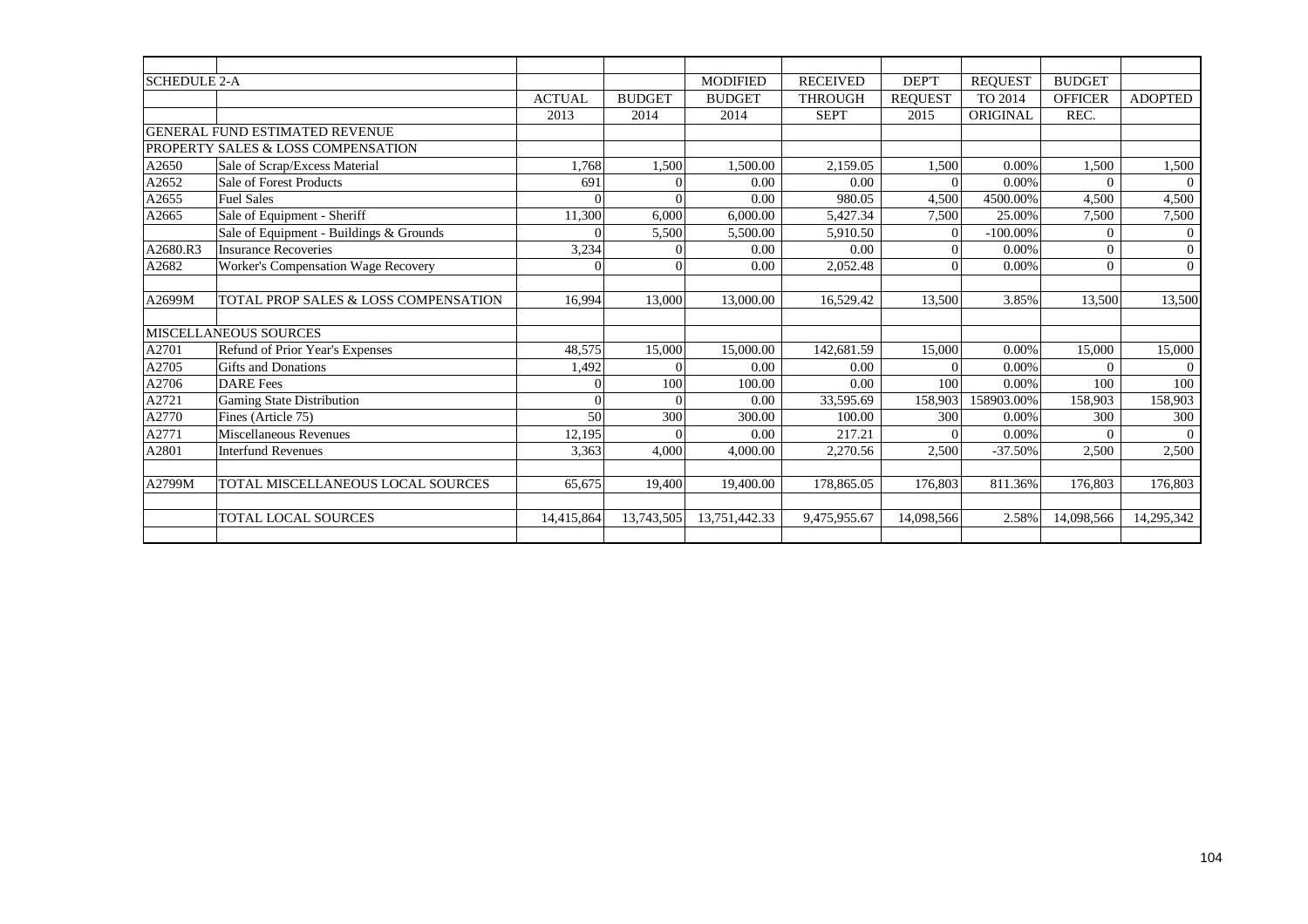| <b>SCHEDULE 2-A</b>  |                                          |                |                  | <b>MODIFIED</b> | <b>RECEIVED</b> | DEP'T          | <b>REQUEST</b> | <b>BUDGET</b>  |                |
|----------------------|------------------------------------------|----------------|------------------|-----------------|-----------------|----------------|----------------|----------------|----------------|
|                      |                                          | <b>ACTUAL</b>  | <b>BUDGET</b>    | <b>BUDGET</b>   | <b>THROUGH</b>  | <b>REQUEST</b> | TO 2014        | <b>OFFICER</b> | <b>ADOPTED</b> |
|                      | GENERAL FUND ESTIMATED REVENUE           | 2013           | 2014             | 2014            | <b>SEPT</b>     | 2015           | ORIGINAL       | REC.           |                |
| <b>STATE AID</b>     |                                          |                |                  |                 |                 |                |                |                |                |
| <b>GENERAL</b>       |                                          |                |                  |                 |                 |                |                |                |                |
| A3005                | Mortgage Tax                             | 227,340        | 220,000          | 220,000.00      | 137,991.79      | 185,000        | $-15.91%$      | 185,000        | 185,000        |
| A3022                | <b>Court Facilities Aid</b>              | 71,549         | 75,500           | 75,500.00       | 35,710.00       | 73,000         | $-3.31%$       | 73,000         | 73,000         |
| A3025                | <b>Indigent Legal Services</b>           | 20,285         | $\overline{0}$   | 17,649.81       | 32,456.00       | 50,600         | 50600.00%      | 50,600         | 50,600         |
| A3030                | Aid to Prosecution                       | 30,669         | $\overline{0}$   | 18,165.00       | 17,165.00       | 29,200         | 29200.00%      | 29,200         | 29,200         |
| A3032                | State Aid - DA Wage Recovery             | 66,089         | 66,089           | 66,089.00       | 72,189.00       | 72,189         | 9.23%          | 72,189         | 72,189         |
| A3040                | Real Property Tax Administration         | 7,500          | $\overline{0}$   | 0.00            | 0.00            | $\overline{0}$ | 0.00%          | $\overline{0}$ | $\theta$       |
| A3089                | Debt Service                             | 53,709         | 51,763           | 51,763.00       | 36,731.00       | 45,042         | $-12.98%$      | 45,042         | 45,042         |
|                      | <b>Emergency Management</b>              | 710            | $\boldsymbol{0}$ | 0.00            | $0.00\,$        | $\overline{0}$ | 0.00%          | $\overline{0}$ | $\Omega$       |
|                      | Treasurer                                | 800            | 800              | 800.00          | 0.00            | 2,886          | 260.75%        | 2,886          | 2,886          |
| A3277                | <b>Education to Handicapped Children</b> | 655,834        | 635,000          | 635,000.00      | 253,883.80      | 594,944        | $-6.31%$       | 594,944        | 594,944        |
|                      |                                          |                |                  |                 |                 |                |                |                |                |
| <b>PUBLIC SAFETY</b> |                                          |                |                  |                 |                 |                |                |                |                |
| A3306                | State Aid - Homeland Security            | 77,280         | $\boldsymbol{0}$ | 0.00            | $0.00\,$        | $\overline{0}$ | $0.00\%$       | $\overline{0}$ | $\overline{0}$ |
| A3310                | <b>Probation Services</b>                | 61,572         | 51,425           | 51,425.00       | 45,043.24       | 51,500         | 0.15%          | 51,500         | 51,500         |
| A3315                | Navigation Law Enforcement               | 33,584         | 28,000           | 28,000.00       | (2,249.08)      | 30,000         | 7.14%          | 30,000         | 30,000         |
| A3319                | Wireless Expedited Funding               | 12,687         | 13,486           | 13,486.00       | $0.00\,$        | $\overline{0}$ | $-100.00\%$    | $\overline{0}$ | $\overline{0}$ |
| A3320                | Grant: Legislative                       | $\overline{0}$ | $\overline{0}$   | 12,500.00       | 8,430.17        | $\overline{0}$ | 0.00%          | $\overline{0}$ | $\overline{0}$ |
| A3322                | <b>SLETPP</b> Interoperable              | 50,278         | $\boldsymbol{0}$ | 480,977.66      | 36,244.00       | $\mathbf{0}$   | 0.00%          | $\overline{0}$ | $\overline{0}$ |
| A3323                | State Aid - License Plate Readers        | $\Omega$       | $\mathbf{0}$     | 44,370.00       | $0.00\,$        | $\overline{0}$ | $0.00\%$       | $\overline{0}$ | $\theta$       |
| A3330                | Court Security                           | 317,499        | 349,373          | 349,373.00      | 163,677.25      | 383,843        | 9.87%          | 383,843        | 383,843        |
| A3389                | Alternatives to Incarceration            | 925            | 4,000            | 4,000.00        | 4,070.00        | 4,000          | 0.00%          | 4,000          | 4,000          |
| <b>HEALTH</b>        |                                          |                |                  |                 |                 |                |                |                |                |
| $A3\overline{401}$   | Public Health Work                       | 530,515        | 576,456          | 576,456.00      | 322,559.21      | 592,774        | 2.83%          | 587,374        | 587,374        |
| A3402                | Homeland Security - Public Health        | 8,250          | $\overline{0}$   | 0.00            | 0.00            | $\overline{0}$ | 0.00%          | $\overline{0}$ | $\overline{0}$ |
| A3403                | <b>Facilitated Enrollment Grant</b>      | 640,580        | $\overline{0}$   | 356,345.99      | 117,498.98      | $\overline{0}$ | $0.00\%$       | $\overline{0}$ | $\Omega$       |
| A3407                | <b>Emergency Medical Services</b>        | 2,555          | 7,800            | 7,800.00        | 12,810.00       | 11,595         | 48.65%         | 11,595         | 11,595         |
| A3446                | Care of Handicapped Children             | 335            | 464              | 464.00          | 116.00          | 464            | 0.00%          | 464            | 464            |
| A3449                | Early Intervention                       | 5,151          | 34,753           | 34,753.00       | 50,620.34       | 54,600         | 57.11%         | 54,600         | 54,600         |
|                      |                                          |                |                  |                 |                 |                |                |                |                |
|                      | <b>COMMUNITY SERVICES</b>                |                |                  |                 |                 |                |                |                |                |
| A3490                | State Aid - MH - LGU                     | 13,163         | 34,476           | 44,375.00       | 25,553.00       | 34,476         | 0.00%          | 34,476         | 34,476         |
|                      | State Aid - County Population            | 16,200         | 25,000           | 25,000.00       | 0.00            | 25,000         | 0.00%          | 25,000         | 25,000         |
| A3492                | <b>Community Support Services</b>        | 215,360        | 215,360          | 215,360.00      | 110,105.00      | 215,360        | 0.00%          | 215,360        | 215,360        |
| A3493                | Psychiatric Rehab.                       | 118,856        | 118,856          | 118,856.00      | 89,142.00       | 118,856        | $0.00\%$       | 118,856        | 118,856        |
| A3494                | Children & Youth                         | 144,376        | 146,876          | 181,984.00      | 136,488.00      | 181,984        | 23.90%         | 181,984        | 181,984        |
|                      |                                          |                |                  |                 |                 |                |                |                |                |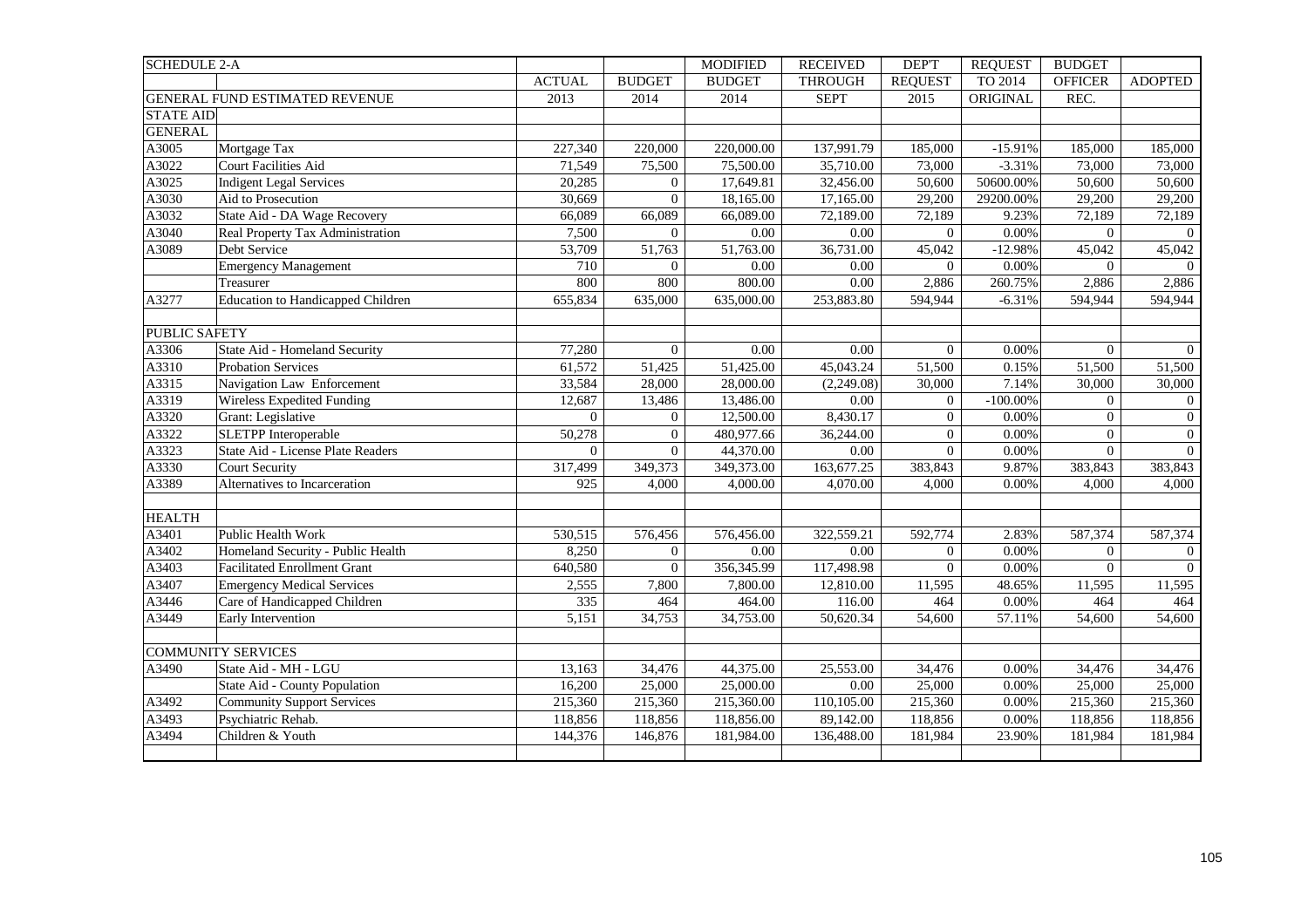| <b>SCHEDULE 2-A</b>    |                                             |               |                | <b>MODIFIED</b> | <b>RECEIVED</b> | DEP'T          | <b>REQUEST</b> | <b>BUDGET</b>  |                |
|------------------------|---------------------------------------------|---------------|----------------|-----------------|-----------------|----------------|----------------|----------------|----------------|
|                        |                                             | <b>ACTUAL</b> | <b>BUDGET</b>  | <b>BUDGET</b>   | <b>THROUGH</b>  | <b>REQUEST</b> | TO 2014        | <b>OFFICER</b> | <b>ADOPTED</b> |
|                        | <b>GENERAL FUND ESTIMATED REVENUE</b>       | 2013          | 2014           | 2014            | <b>SEPT</b>     | 2015           | ORIGINAL       | REC.           |                |
|                        | COMMUNITY SERVICES CON'T                    |               |                |                 |                 |                |                |                |                |
| A3495                  | Reinvestment                                | 329,737       | 345,656        | 378,220.00      | 291,090.00      | 388,120        | 12.29%         | 388,120        | 388,120        |
| A3496                  | State Aid -LGU-MR                           | 11,255        | 11,847         | 11,847.00       | 0.00            | 11,225         | $-5.25%$       | 11,225         | 11,225         |
| A3498                  | <b>Integrated Supported Employment</b>      | 69,896        | 69,896         | 69,896.00       | 52,422.00       | 69,896         | 0.00%          | 69,896         | 69,896         |
| A3500                  | Kendra's Law                                | 17,476        | 17,476         | 17,476.00       | 13,107.00       | 17,476         | 0.00%          | 17,476         | 17,476         |
| A3501                  | <b>Adult Case Management</b>                | 31,628        | 6,736          | 6,736.00        | 0.00            | $\Omega$       | $-100.00\%$    | $\Omega$       | $\Omega$       |
| A3502                  | Children Case Management                    | 30.033        | 40,044         | 40,044.00       | 30,033.00       | 40,044         | 0.00%          | 40,044         | 40,044         |
| A3503                  | <b>MH</b> Supported Housing                 | 16,852        | 16,852         | 23,172.00       | 16,853.00       | 23,172         | 37.50%         | 23,172         | 25,279         |
| A3504                  | Substance Abuse                             | 317,167       | 317,167        | 317,167.00      | 237,876.00      | 317,167        | 0.00%          | 317,167        | 317,167        |
| A3507                  | Clinical Infrastructure Children & Families | 71,276        | 71,276         | 71,276.00       | 53,457.00       | 71,276         | 0.00%          | 71,276         | 71,276         |
| A3508                  | Emergency Services Children & Families      | 94,076        | 94,076         | 94,076.00       | 70,557.00       | 94,076         | 0.00%          | 94,076         | 94,076         |
| A3509                  | <b>Clinical Infrastructure-Adults</b>       | 7,812         | 7,812          | 7,812.00        | 5,859.00        | 7,812          | 0.00%          | 7,812          | 7,812          |
| A3511                  | <b>Health Home</b>                          | $\Omega$      | 26,576         | 26,576.00       | 24,984.00       | 33,312         | 25.35%         | 33,312         | 33,312         |
|                        |                                             |               |                |                 |                 |                |                |                |                |
| <b>SOCIAL SERVICES</b> |                                             |               |                |                 |                 |                |                |                |                |
| A3601                  | <b>Medical Assistance</b>                   | 17,722        | $\overline{0}$ | 0.00            | (28, 818.00)    | 1,250          | 1250.00%       | 1,250          | 1,250          |
| A3609                  | <b>Family Assistance</b>                    | 203,520       | 252,665        | 252,665.00      | 97,664.00       | 138,978        | $-45.00\%$     | 138,978        | 138,978        |
| A3610                  | Social Services Administration              | 915,017       | 723,083        | 723,083.00      | 629,685.00      | 821,679        | 13.64%         | 821,679        | 821,679        |
| A3619                  | Child Care (Foster)                         | 215,904       | 247,963        | 247,963.00      | 144,614.00      | 193,360        | $-22.02%$      | 193,360        | 193,360        |
| A3623                  | Juvenile Delinquent Care                    | 58,636        | 40,048         | 40,048.00       | 26,226.40       | 138,978        | 247.03%        | 138,978        | 138,978        |
| A3640                  | <b>Safety Net</b>                           | 107,326       | 127,760        | 127,760.00      | 83,037.00       | 133,865        | 4.78%          | 133,865        | 133,865        |
| A3642                  | <b>Emergency Aid for Adults</b>             | 7,600         | 12,360         | 12,360.00       | 8,756.00        | 12,500         | 1.13%          | 12,500         | 12,500         |
| A3654                  | <b>Child Care Registration</b>              | 31,500        | 30,000         | 30,000.00       | 14,047.00       | 30,000         | $0.00\%$       | 30,000         | 30,000         |
| A3655                  | Day Care                                    | (2, 431)      | 8,192          | 8,192.00        | (2,326.00)      | 4,500          | $-45.07%$      | 4,500          | 4,500          |
|                        |                                             |               |                |                 |                 |                |                |                |                |
|                        | ECONOMIC ASSISTANCE & OPPORTUNITY           |               |                |                 |                 |                |                |                |                |
| A3710                  | <b>Veterans Service</b>                     | 8,529         | 8,654          | 8,654.00        | 8,529.00        | 8,654          | 0.00%          | 8,654          | 8,654          |
| A3789                  | Petroleum Quality                           | 656           | 1,288          | 1,288.00        | 724.19          | 1,450          | 12.58%         | 1,450          | 1,450          |
|                        |                                             |               |                |                 |                 |                |                |                |                |
|                        | <b>CULTURE AND RECREATION</b>               |               |                |                 |                 |                |                |                |                |
| A3820                  | <b>Youth Programs</b>                       | 19,533        | 26,478         | 27,998.00       | 10,961.00       | 26,478         | 0.00%          | 26,478         | 26,478         |
|                        |                                             |               |                |                 |                 |                |                |                |                |
| A3099M                 | <b>TOTAL STATE AID</b>                      | 5,964,371     | 5,159,382      | 6,174,801.46    | 3,495,572.29    | 5,342,581      | 3.55%          | 5,337,181      | 5,339,288      |
|                        |                                             |               |                |                 |                 |                |                |                |                |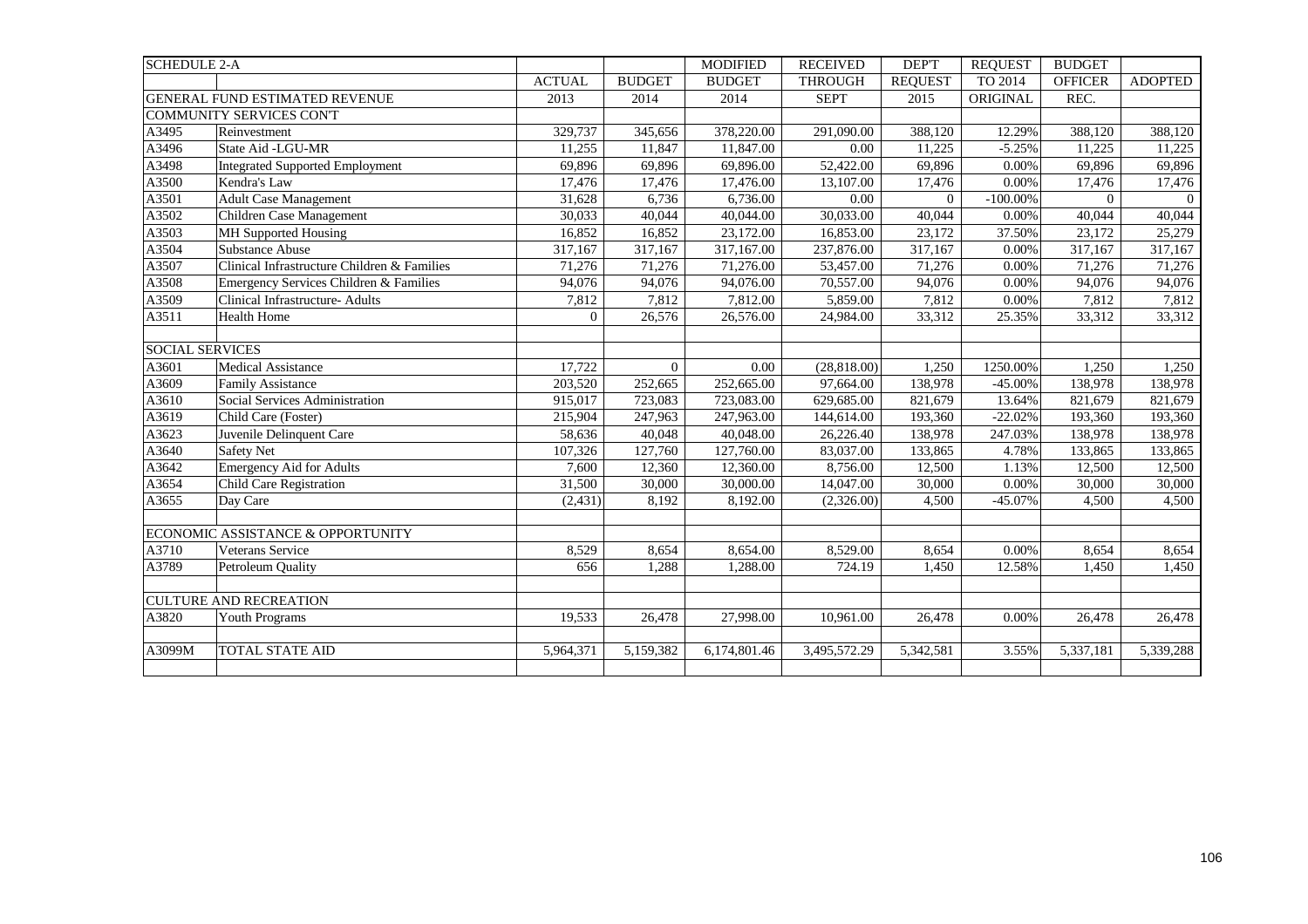| <b>SCHEDULE 2-A</b>    |                                                   |                |                  | <b>MODIFIED</b> | <b>RECEIVED</b> | DEP'T            | <b>REQUEST</b> | <b>BUDGET</b>  |                  |
|------------------------|---------------------------------------------------|----------------|------------------|-----------------|-----------------|------------------|----------------|----------------|------------------|
|                        |                                                   | <b>ACTUAL</b>  | <b>BUDGET</b>    | <b>BUDGET</b>   | <b>THROUGH</b>  | <b>REQUEST</b>   | TO 2014        | <b>OFFICER</b> | <b>ADOPTED</b>   |
|                        | GENERAL FUND ESTIMATED REVENUE                    | 2013           | 2014             | 2014            | <b>SEPT</b>     | 2015             | ORIGINAL       | REC.           |                  |
| <b>FEDERAL AID</b>     |                                                   |                |                  |                 |                 |                  |                |                |                  |
| <b>PUBLIC SAFETY</b>   |                                                   |                |                  |                 |                 |                  |                |                |                  |
| A4305                  | Federal Aid - EMPG '13 T839335                    | 1,893          | $\overline{0}$   | 0.00            | 10,615.50       | $\overline{0}$   | 0.00%          | $\overline{0}$ | $\theta$         |
| A4306                  | Federal Aid - Vests                               | $\overline{0}$ | 3,750            | 3,750.00        | 0.00            | 6,074            | 100.00%        | 6,074          | 6,074            |
| A4307.002              | Federal Aid - SHSP '13 T974730                    | $\overline{0}$ | $\boldsymbol{0}$ | 11,971.83       | 0.00            | $\overline{0}$   | 0.00%          | $\overline{0}$ | $\overline{0}$   |
| A4307.004              | Federal Aid - SHSP '14 T9744740                   | $\overline{0}$ | $\mathbf 0$      | 30,000.00       | 0.00            | $\boldsymbol{0}$ | $0.00\%$       | $\mathbf{0}$   | $\overline{0}$   |
| A4386                  | <b>INA</b>                                        | 6,891          | 100              | 100.00          | $0.00\,$        | $100\,$          | 0.00%          | 100            | 100              |
| A4388                  | Grant: Governor's Traffic Safety Council          | 3,277          | $\overline{0}$   | 3,500.00        | 3,465.80        | $\overline{0}$   | 0.00%          | $\overline{0}$ | 3,500            |
| A4390                  | <b>Byrne Grant</b>                                | 322            | $\overline{0}$   | 0.00            | 0.00            | $\mathbf{0}$     | 0.00%          | $\overline{0}$ | $\overline{0}$   |
| A4394                  | Federal Aid - SLETPP T974732                      | 27,850         | $\boldsymbol{0}$ | 10,000.00       | 1,613.19        | $\overline{0}$   | 0.00%          | $\overline{0}$ | $\boldsymbol{0}$ |
| A4960                  | Federal Aid-Homeland Security-FEMA                | $\overline{0}$ | $\mathbf{0}$     | 0.00            | 19,716.54       | $\overline{0}$   | 0.00%          | $\overline{0}$ | $\mathbf{0}$     |
|                        |                                                   |                |                  |                 |                 |                  |                |                |                  |
| <b>HEALTH</b>          |                                                   |                |                  |                 |                 |                  |                |                |                  |
| A4401                  | Public Health                                     | 17,743         | 38,488           | 38,488.00       | 11,152.68       | 34,509           | $-10.34%$      | 34,509         | 34,509           |
| A4457                  | Lead Program                                      | 20,845         | 22,430           | 22,430.00       | 13,510.53       | 22,430           | 0.00%          | 22,430         | 22,430           |
| A4488                  | Medical Reserve Corp                              | 4,000          | $\mathbf{0}$     | 9,799.83        | 3,500.00        | $\overline{0}$   | 0.00%          | $\overline{0}$ | $\overline{0}$   |
| A4489                  | <b>Disaster Planning</b>                          | 59,263         | $\overline{0}$   | 89,959.05       | 30,712.35       | $\mathbf{0}$     | 0.00%          | $\overline{0}$ | $\boldsymbol{0}$ |
| A4490                  | Mental Health Federal Salary Sharing              | 9,019          | $\overline{0}$   | 5,040.00        | 12,913.00       | $\overline{0}$   | 0.00%          | $\overline{0}$ | $\boldsymbol{0}$ |
| A4671                  | <b>ASTHO</b>                                      | 1,233          | $\overline{0}$   | 1,388.16        | 567.39          | $\overline{0}$   | 0.00%          | $\overline{0}$ | $\overline{0}$   |
|                        |                                                   |                |                  |                 |                 |                  |                |                |                  |
| <b>SOCIAL SERVICES</b> |                                                   |                |                  |                 |                 |                  |                |                |                  |
| A4601                  | Medical Assistance                                | 20,581         | $\Omega$         | 0.00            | (25,907.00)     | 1.250            | 1250.00%       | 1.250          | 1,250            |
| A4609                  | Family Assistance/Aid to D.C.                     | 557,403        | 494,400          | 494,400.00      | 335,852.00      | 568,369          | 14.96%         | 568,369        | 568,369          |
| A4610                  | Social Services Administration                    | 1,323,949      | 1,225,888        | 1,229,545.00    | 659,485.00      | 1,105,716        | $-9.80%$       | 1,105,716      | 1,105,716        |
| A4615                  | Flexible Funding for Family Services              | 566,653        | 727,969          | 727,969.00      | 628,994.00      | 728,802          | 0.11%          | 728,802        | 728,802          |
| A4619                  | Child Care (Foster)                               | 67,081         | 83,635           | 83,635.00       | 26,688.00       | 70,340           | $-15.90\%$     | 70,340         | 70,340           |
| A4623                  | Juvenile Delinquent Care                          | 2,722          | $\overline{0}$   | 0.00            | 1,095.00        | 1,482            | 1482.00%       | 1,482          | 1,482            |
| A4640                  | <b>Safety Net</b>                                 | 1,590          | 5,565            | 5,565.00        | 55.00           | $\overline{0}$   | $-100.00\%$    | $\theta$       | $\overline{0}$   |
| A4641                  | Home Energy Assistance Programs (HEAP)            | (42, 133)      | $\mathbf{0}$     | 5,384.00        | (36, 237.00)    | $\overline{0}$   | 0.00%          | $\overline{0}$ | $\overline{0}$   |
| A4655                  | Day Care                                          | 248,893        | 341,377          | 341,377.00      | 152,120.00      | 270,081          | $-20.88%$      | 270,081        | 270,081          |
| A4661                  | Family & Childrens Services BG                    | 17,568         | 19,500           | 19,500.00       | 16,325.00       | 16,000           | $-17.95%$      | 16,000         | 16,000           |
| A4670                  | Services for Recipients                           | 97,735         | 136,798          | 136,798.00      | 71,493.00       | 102,555          | $-25.03%$      | 102,555        | 102,555          |
|                        |                                                   |                |                  |                 |                 |                  |                |                |                  |
| A4099M                 | <b>TOTAL FEDERAL AID</b>                          | 3,014,377      | 3,099,900        | 3,270,599.87    | 1,937,729.98    | 2,927,708        | $-5.55%$       | 2,927,708      | 2,931,208        |
| A5031.100              | Interfund Transfers - Debt Service                | 8,158          | $\mathbf{0}$     | $0.00\,$        | $0.00\,$        | $\overline{0}$   | 0.00%          | $\overline{0}$ | $\overline{0}$   |
| A5031.200              | Interfund Transfers - Unemployment                | 20,000         | $\overline{0}$   | 0.00            | 20,000.00       | 20,000           | 20000.00%      | 20,000         | 20,000           |
| A5031.C                | Interfund Transfers - Communications Capital Fund | $\overline{0}$ | $\Omega$         | 0.00            | 0.00            | 75,000           | 75000.00%      | 75,000         | 75,000           |
|                        |                                                   |                |                  |                 |                 |                  |                |                |                  |
| A5000                  | TOTAL ESTIMATED GENERAL FUND REVENUE              | 23,422,769     | 22,002,787       | 23,196,843.66   | 14,929,257.94   | 22,463,855       | 2.10%          | 22,458,455     | 22,660,838       |
|                        |                                                   |                |                  |                 |                 |                  |                |                |                  |
|                        |                                                   |                |                  |                 |                 |                  |                |                |                  |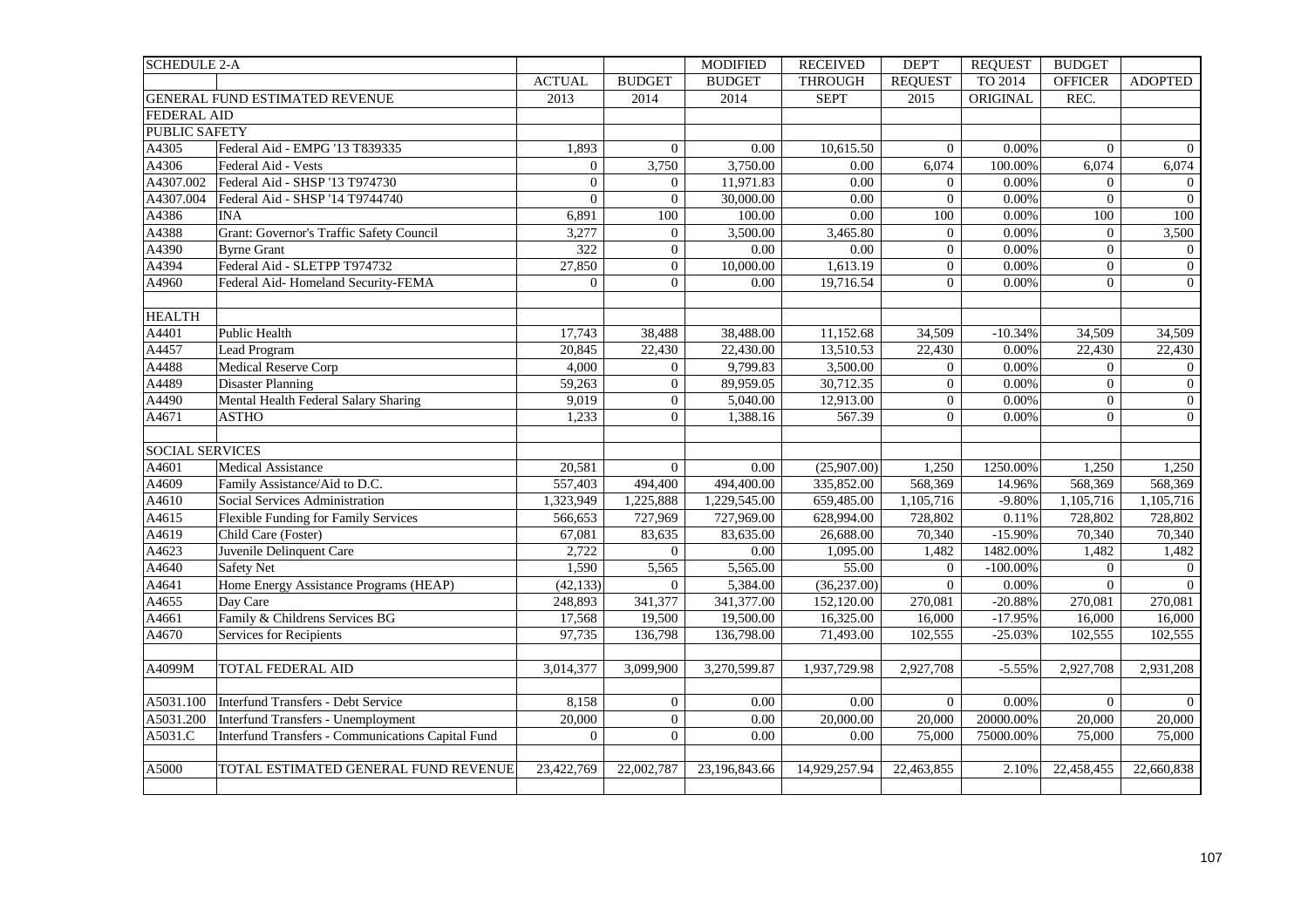| <b>SCHEDULE 2-CT</b> |                                      |               |               | <b>MODIFIED</b> | <b>RECEIVED</b> | DEP'T          | <b>REQUEST</b> | <b>BUDGET</b>  |                |
|----------------------|--------------------------------------|---------------|---------------|-----------------|-----------------|----------------|----------------|----------------|----------------|
|                      |                                      | <b>ACTUAL</b> | <b>BUDGET</b> | <b>BUDGET</b>   | <b>THROUGH</b>  | <b>REOUEST</b> | TO 2014        | <b>OFFICER</b> | <b>ADOPTED</b> |
|                      |                                      | 2013          | 2014          | 2014            | <b>SEPT</b>     | 2015           | ORIGINAL       | REC.           |                |
|                      | <b>ESTIMATED REVENUE</b>             |               |               |                 |                 |                |                |                |                |
| <b>AIRPORT FUND</b>  |                                      |               |               |                 |                 |                |                |                |                |
|                      |                                      |               |               |                 |                 |                |                |                |                |
| CT1772.0             | Other Revenues                       | 11,241        | 640           | 640.00          | 640.54          | 641            | 0.16%          | 641            | 641            |
| CT1772.R             | <b>Other Revenues</b>                | 5,000         | 0             | 0.00            | 5,000.00        | 5,000          | 5000.00%       | 5,000          | 5,000          |
| CT1773.0             | <b>Fuel Flowage Fees</b>             | 6,816         | 5,800         | 5,800.00        | 3,779.15        | 6,000          | 3.45%          | 6,000          | 6,000          |
| CT2401.0             | Interest & Earnings                  | 90            | 64            | 64.00           | 48.84           | 67             | 4.69%          | 67             | 67             |
| CT2401.R             | Interest & Earnings                  | 21            | 22            | 22.00           | 12.49           | 16             | $-27.27%$      | 16             | 16             |
| CT2414.0             | Rental-Hangar                        | 4,615         | 3,672         | 3,672.00        | 1,712.53        | 4,615          | 25.68%         | 4,615          | 4,615          |
| CT2417.0             | Rental - T- Hangar                   | 15,032        | 14,500        | 14,500.00       | 3,646.50        | 15,000         | 3.45%          | 15,000         | 15,000         |
| CT2701.0             | Refund of Prior Years Expenses       | (20)          |               | 0.00            | 0.00            |                | $0.00\%$       | $\Omega$       | $\theta$       |
|                      |                                      |               |               |                 |                 |                |                |                |                |
|                      | TOTAL ESTIMATED AIRPORT FUND REVENUE | 42,794        | 24.698        | 24,698.00       | 14,840.05       | 31.339         | 26.89%         | 31,339         | 31,339         |
|                      |                                      |               |               |                 |                 |                |                |                |                |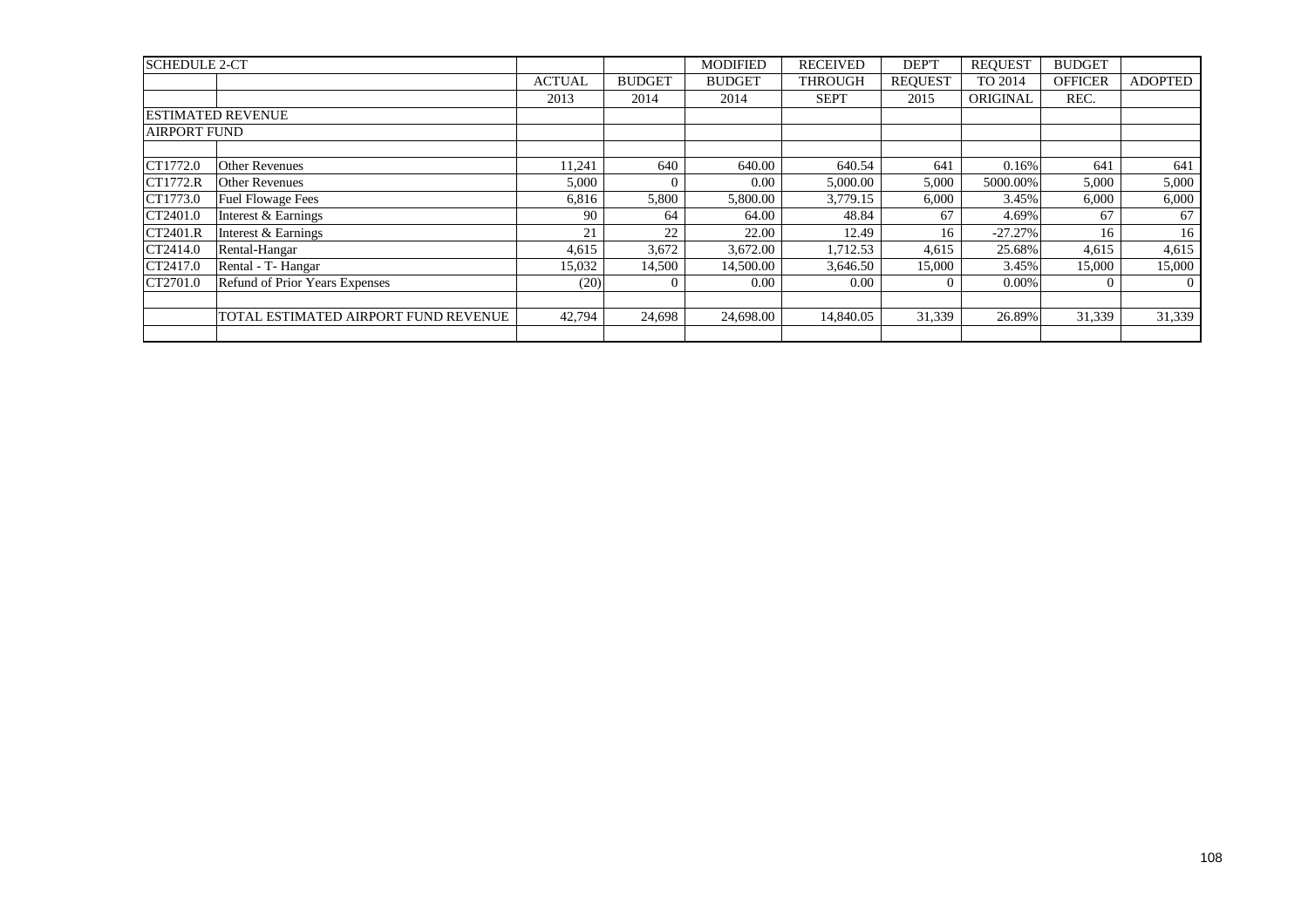| <b>SCHEDULE 2-D</b>       |                                        |                |                | <b>MODIFIED</b> | <b>RECEIVED</b> | DEP'T          | <b>REQUEST</b> | <b>BUDGET</b>  |                |
|---------------------------|----------------------------------------|----------------|----------------|-----------------|-----------------|----------------|----------------|----------------|----------------|
| <b>ESTIMATED REVENUE</b>  |                                        | <b>ACTUAL</b>  | <b>BUDGET</b>  | <b>BUDGET</b>   | <b>THROUGH</b>  | <b>REQUEST</b> | TO 2014        | <b>OFFICER</b> | <b>ADOPTED</b> |
| <b>COUNTY ROAD FUND</b>   |                                        | 2013           | 2014           | 2014            | <b>SEPT</b>     | 2015           | ORIGINAL       | REC.           |                |
|                           |                                        |                |                |                 |                 |                |                |                |                |
| USE OF MONEY AND PROPERTY |                                        |                |                |                 |                 |                |                |                |                |
| D1711                     | Public Work Charges                    | 5,925          | 3,000          | 3,000.00        | 3,950.00        | 3,000          | 0.00%          | 3,000          | 3,000          |
| D2401                     | Interest & Earnings                    | 995            | 1,000          | 1,000.00        | 736.16          | 1.000          | 0.00%          | 1,000          | 1,000          |
| D <sub>2650</sub>         | Sale of Scrap/Excess Material          | 16,518         | 7,500          | 7,500.00        | 807.85          | 7,500          | 0.00%          | 7,500          | 7,500          |
| D2655                     | <b>Minor Sales</b>                     | 13,444         | 6,200          | 6,200.00        | 7,565.63        | 6,500          | 4.84%          | 6,500          | 6,500          |
| D2701                     | Refunds - Prior Years Expense          | $\Omega$       | 1,000          | 1,000.00        | 0.00            | 500            | $-50.00\%$     | 500            | 500            |
|                           |                                        |                |                |                 |                 |                |                |                |                |
| D2499M                    | TOTAL USE OF MONEY & PROPERTY          | 36,882         | 18,700         | 18,700.00       | 13,059.64       | 18,500         | $-1.07%$       | 18,500         | 18,500         |
|                           |                                        |                |                |                 |                 |                |                |                |                |
| <b>STATE AID</b>          |                                        |                |                |                 |                 |                |                |                |                |
| D3501                     | Consolidated Highway Aid - Capital     | 1,168,796      | 1,168,796      | 1,273,995.34    | 105,199.34      | 1,168,795      | 0.00%          | 1,168,795      | 1,168,795      |
| D3589                     | Marchiselli                            | 10,823         | 110,400        | 110,400.00      | 1,261.00        | 137,250        | 24.32%         | 137,250        | 137,250        |
|                           |                                        |                |                |                 |                 |                |                |                |                |
| D3099M                    | <b>TOTAL STATE AID</b>                 | 1,179,619      | 1,279,196      | 1,384,395.34    | 106,460.34      | 1,306,045      | 2.10%          | 1,306,045      | 1,306,045      |
|                           |                                        |                |                |                 |                 |                |                |                |                |
| <b>FEDERAL AID</b>        |                                        |                |                |                 |                 |                |                |                |                |
| D4589                     | <b>DOT</b>                             | 33,046         | 737,000        | 737,000.00      | 35,790.43       | 732,000        | $-0.68%$       | 732,000        | 732,000        |
| D4960                     | Federal Aid - Homeland Security - FEMA | $\overline{0}$ | $\overline{0}$ | 0.00            | 94,450.24       | 0              | 0.00%          | $\overline{0}$ | $\mathbf{0}$   |
|                           |                                        |                |                |                 |                 |                |                |                |                |
| D4099M                    | TOTAL FEDERAL AID                      | 33,046         | 737,000        | 737,000.00      | 130,240.67      | 732,000        | $-0.68%$       | 732,000        | 732,000        |
|                           |                                        |                |                |                 |                 |                |                |                |                |
| D5000                     | TOTAL ESTIMATED REVENUE ROAD FUND      | 1,249,546      | 2,034,896      | 2,140,095.34    | 249,760.65      | 2,056,545      | 1.06%          | 2,056,545      | 2,056,545      |
|                           |                                        |                |                |                 |                 |                |                |                |                |